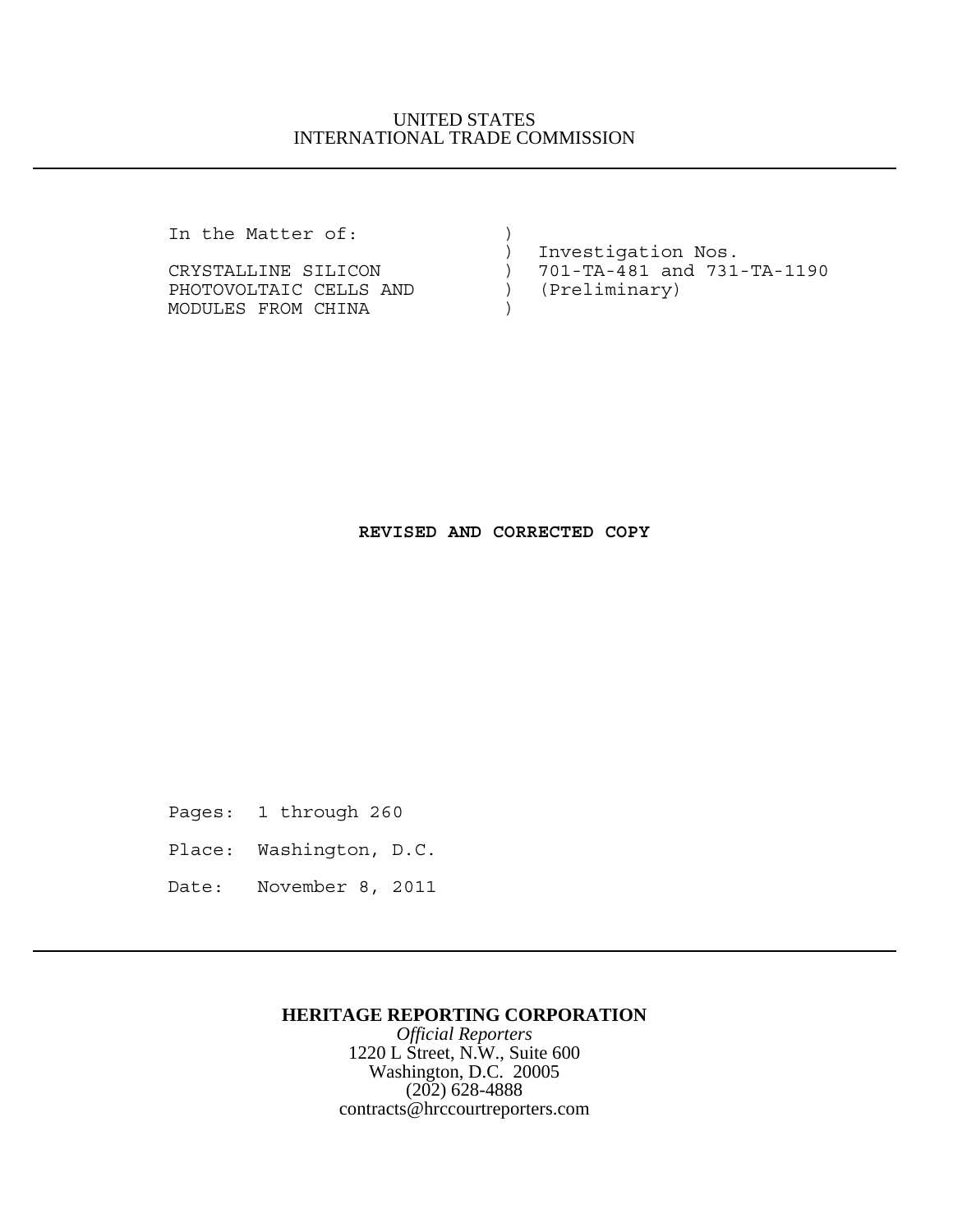#### THE UNITED STATES INTERNATIONAL TRADE COMMISSION

| In the Matter of:      |                            |
|------------------------|----------------------------|
|                        | Investigation Nos.         |
| CRYSTALLINE SILICON    | 701-TA-481 and 731-TA-1190 |
| PHOTOVOLTAIC CELLS AND | (Preliminary)              |
| MODULES FROM CHINA     |                            |
|                        |                            |

Tuesday, November 8, 2011

Room No. 101 U.S. International Trade Commission 500 E Street, S.W. Washington, D.C.

The hearing commenced, pursuant to notice, at

9:35 a.m., before the United States International Trade

Commission.

APPEARANCES:

On behalf of the International Trade Commission:

Staff Present:

CATHERINE DEFILIPPO, DIRECTOR OF INVESTIGATIONS CHRISTOPHER CASSISE, INVESTIGATOR ANDREW DAVID, INTERNATIONAL TRADE ANALYST NANNETTE CHRIST, ECONOMIST SAMANTHA WARRINGTON, ECONOMIST CHARLES YOST, ACCOUNTANT/AUDITOR MARK REES, ATTORNEY JAMES MCCLURE, SUPERVISORY INVESTIGATOR WILLIAM R. BISHOP, HEARINGS AND MEETINGS COORDINATOR SHARON BELLAMY, HEARINGS AND MEETINGS ASSISTANT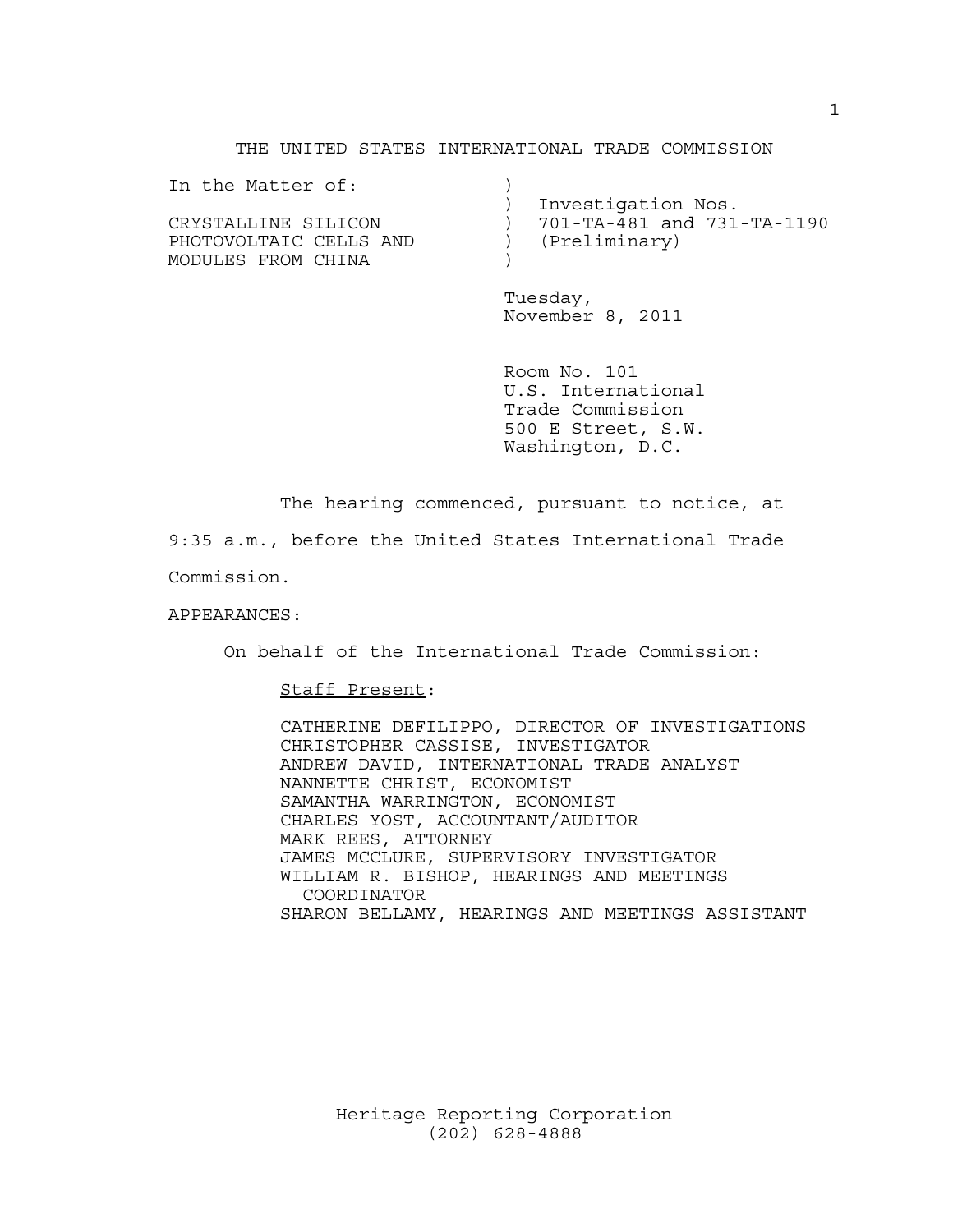APPEARANCES: (Cont'd)

In Support of the Imposition of Antidumping and Countervailing Duty Orders:

On behalf of SolarWorld Industries America Inc.:

GORDON BRINSER, President, SolarWorld Industries America Inc. KEVIN KILKELLY, President and Sales Manager, SolarWorld Industries America, LLC SETH T. KAPLAN, Principal, Capital Trade, Inc.

TIMOTHY C. BRIGHTBILL, Esquire ROBERT E. DEFRANCESCO, III, Esquire ADAM H. GORDON, Esquire Wiley Rein Washington, D.C.

In Opposition to the Imposition of Antidumping and Countervailing Duty Orders:

On behalf of The Chinese Chamber of Commerce for Import and Export of Machinery and Electronic Products and its respective members :

ROGER EFIRD, Managing Director, Suntech America ROBERT PETRINA, Managing Director, Yingli Green Energy Americas, Inc. THOMAS YOUNG, Senior Director of Investor Relations, Trina Solar Limited ALAN KING, Vice President of Sales, Canadian Solar (USA) Inc. SHELDON KIMBER, Chief Operating Officer, Recurrent Energy KENNETH R. BUTTON, Senior Vice President, Economic Consulting Services, LLC

NEIL R. ELLIS, Esquire RICHARD L.A. WEINER, Esquire BRENDA A. JACOBS, Esquire RAJIB PAL, Esquire JILL CAIAZZO, Esquire Sidley Austin Washington, D.C.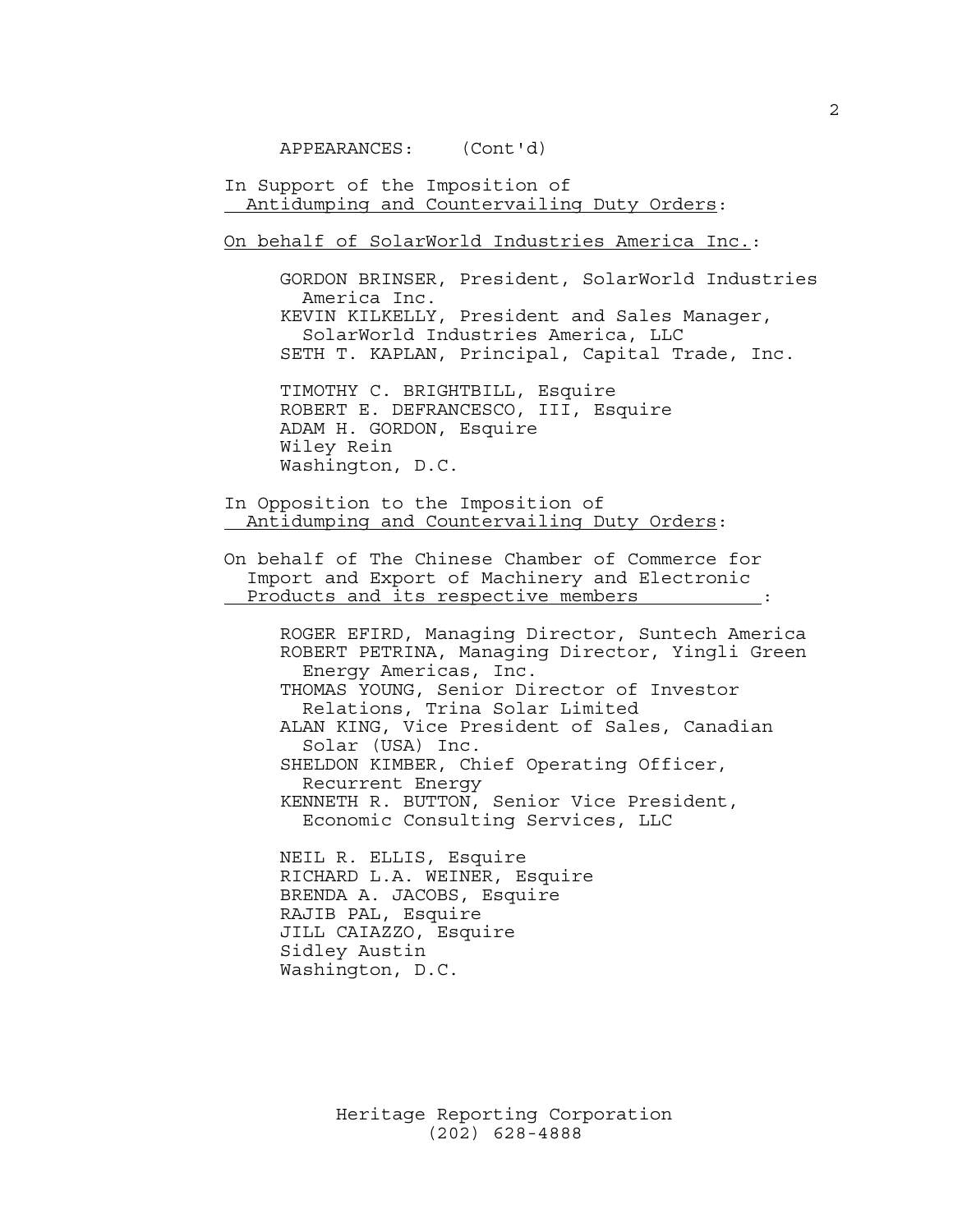APPEARANCES: (Cont'd)

On behalf of Sun Edison, LLC:

KENNETH H. HANNAH, President, Solar Materials, MEMC Electronic Materials, Inc. BRADLEY D. KOHN, Senior Vice President and General Counsel, MEMC Electronic Materials, Inc. KEVIN S. LAPIDUS, Senior Vice President and General Counsel, Sun Edison, LLC

MATTHEW R. NICELY, Esquire DAVID S. CHRISTY, Esquire Thompson Hine LLP Washington, D.C.

On behalf of Suntech Power Holdings Co., Ltd. ("Suntech") and its wholly owned affiliates:

> JEFFREY C. LOWE, Esquire Mayer Brown LLP Washington, D.C.

On behalf of Trina Solar (US) Inc. ("Trina Solar"):

JOHN M. GURLEY, Esquire Arent Fox LLP Washington, D.C.

On behalf of SolarOne Solutions, Needham, MA:

MOONER H. AZZAM, President and CEO, SolarOne Solutions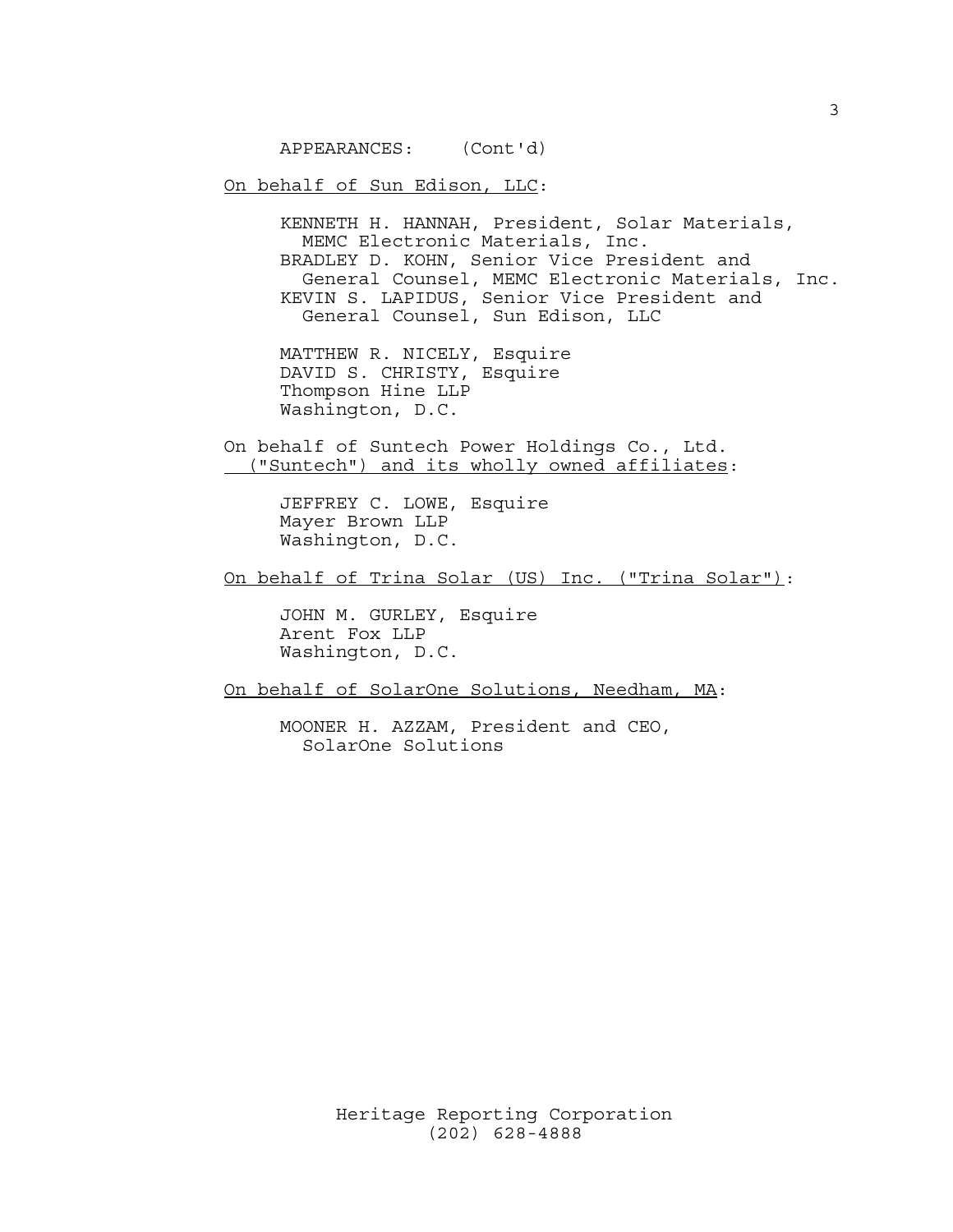# I N D E X

4

| TESTIMONY OF TIMOTHY C. BRIGHTBILL, ESQUIRE,<br>WILEY REIN, WASHINGTON, D.C.                    | 6   |
|-------------------------------------------------------------------------------------------------|-----|
| TESTIMONY OF RICHARD L.A. WEINER, ESQUIRE,<br>SIDLEY AUSTIN LLP, WASHINGTON, D.C.               | 9   |
| TESTIMONY OF TIMOTHY C. BRIGHTBILL, ESQUIRE,<br>WILEY REIN, WASHINGTON, D.C.                    | 14  |
| TESTIMONY OF GORDON BRINSER, PRESIDENT,<br>SOLARWORLD INDUSTRIES AMERICA INC.                   | 16  |
| TESTIMONY OF KEVIN KILKELLY, PRESIDENT AND SALES<br>MANAGER, SOLARWORLD INDUSTRIES AMERICA, LLC | 23  |
| TESTIMONY OF SETH T. KAPLAN, PRINCIPAL, CAPITAL<br>TRADE, INC.                                  | 28  |
| TESTIMONY OF ROGER EFIRD, MANAGING DIRECTOR,<br>SUNTECH AMERICA                                 | 123 |
| TESTIMONY OF ROBERT PETRINA, MANAGING DIRECTOR,<br>YINGLI GREEN ENERGY AMERICAS, INC.           | 130 |
| TESTIMONY OF THOMAS YOUNG, SENIOR DIRECTOR<br>OF INVESTOR RELATIONS, TRINA SOLAR LIMITED        | 137 |
| TESTIMONY OF ALAN KING, VICE PRESIDENT OF<br>SALES, CANADIAN SOLAR (USA) INC.                   | 143 |
| TESTIMONY OF KENNETH H. HANNAH, PRESIDENT,<br>SOLAR MATERIALS, MEMC ELECTRONIC MATERIALS, INC.  | 147 |
| TESTIMONY OF SHELDON KIMBER, CHIEF OPERATING<br>OFFICER, RECURRENT ENERGY                       | 154 |
| TESTIMONY OF KENNETH R. BUTTON, SENIOR VICE<br>PRESIDENT, ECONOMIC CONSULTING SERVICES, LLC     | 159 |
| TESTIMONY OF MOONER H. AZZAM, PRESIDENT AND<br>CEO, SOLARONE SOLUTIONS                          | 166 |
| TESTIMONY OF JOHN M. GURLEY, ESQUIRE,<br>ARENT FOX LLP, WASHINGTON, D.C.                        | 173 |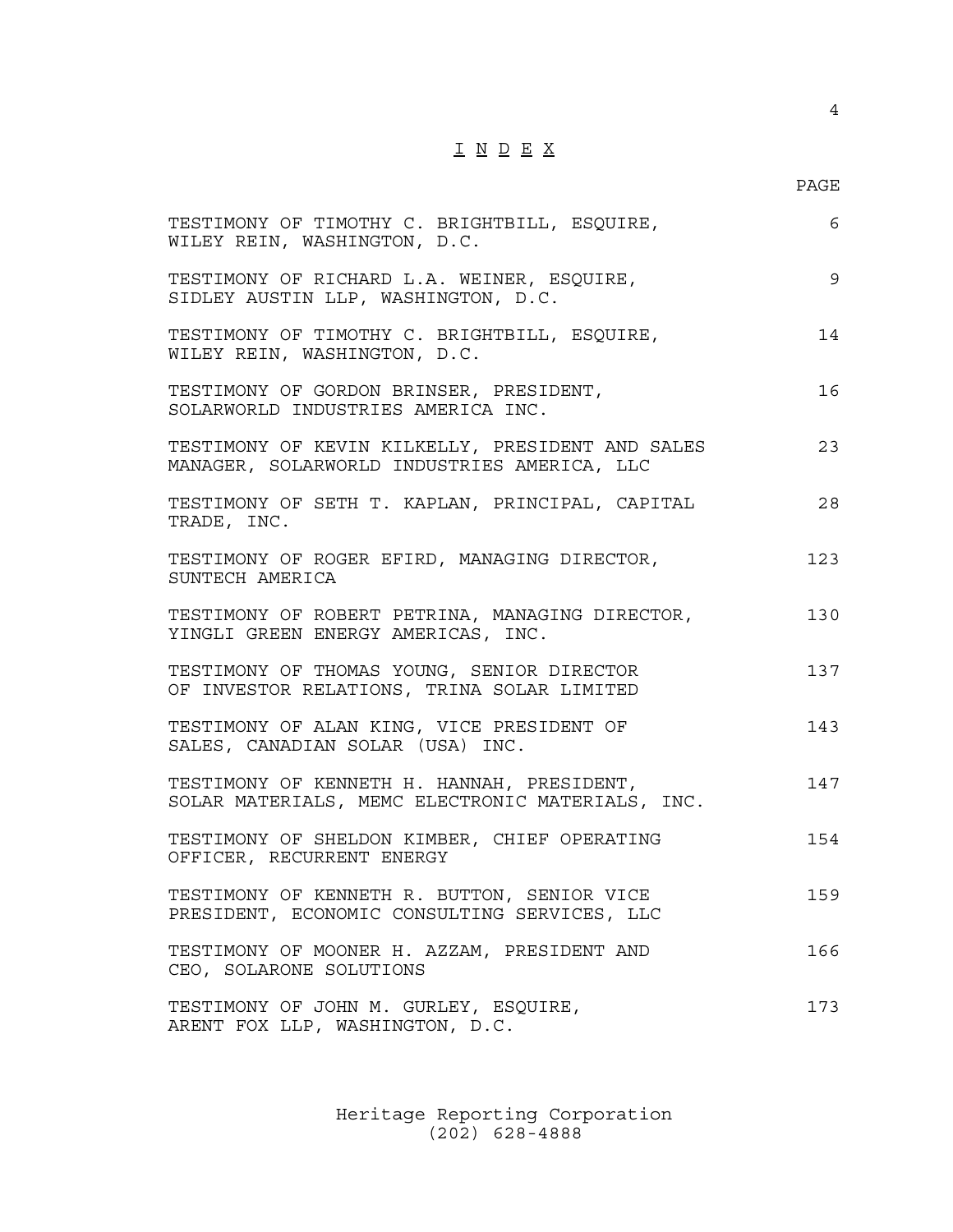| 1              | $\underline{P} \underline{R} \underline{O} \underline{C} \underline{E} \underline{E} \underline{D} \underline{I} \underline{N} \underline{G} \underline{S}$ |
|----------------|-------------------------------------------------------------------------------------------------------------------------------------------------------------|
| $\overline{a}$ | (9:35 a.m.)                                                                                                                                                 |
| 3              | MS. DEFILIPPO: Good morning, and welcome to                                                                                                                 |
| 4              | the United States International Trade Commission's                                                                                                          |
| 5              | conference in connection with the preliminary phase of                                                                                                      |
| 6              | antidumping duty and countervailing duty Investigation                                                                                                      |
| 7              | No. 701-TA-481 and 731-TA-1190 (Preliminary),                                                                                                               |
| 8              | concerning imports of Crystalline Silicon Photovoltaic                                                                                                      |
| 9              | Cells and Modules From China. My name is Catherine                                                                                                          |
| 10             | DeFilippo, and I am the Director of the Office of                                                                                                           |
| 11             | Investigations. I will preside at today's conference.                                                                                                       |
| 12             | Among those present from the Commission staff are,                                                                                                          |
| 13             | from my far right, Mr. James McClure, the Supervisory                                                                                                       |
| 14             | Investigator; Christopher Cassise, the Investigator;                                                                                                        |
| 15             | to my left, Mark Rees, the Attorney Advisor; Nannette                                                                                                       |
| 16             | Christ, the Economist; Samantha Warrington, Economist;                                                                                                      |
| 17             | Charles Yost, the Auditor; and Andrew David, the                                                                                                            |
| 18             | Industry Analyst.                                                                                                                                           |
| 19             | I understand that parties are aware of the                                                                                                                  |
| 20             | time allocations. I would remind speakers not to                                                                                                            |
| 21             | refer in your remarks to business proprietary                                                                                                               |
| 22             | information and to speak directly into the microphone.                                                                                                      |

We also ask that you state your name and affiliation

for the record before beginning your presentation or

Heritage Reporting Corporation (202) 628-4888

answering questions for the benefit of the court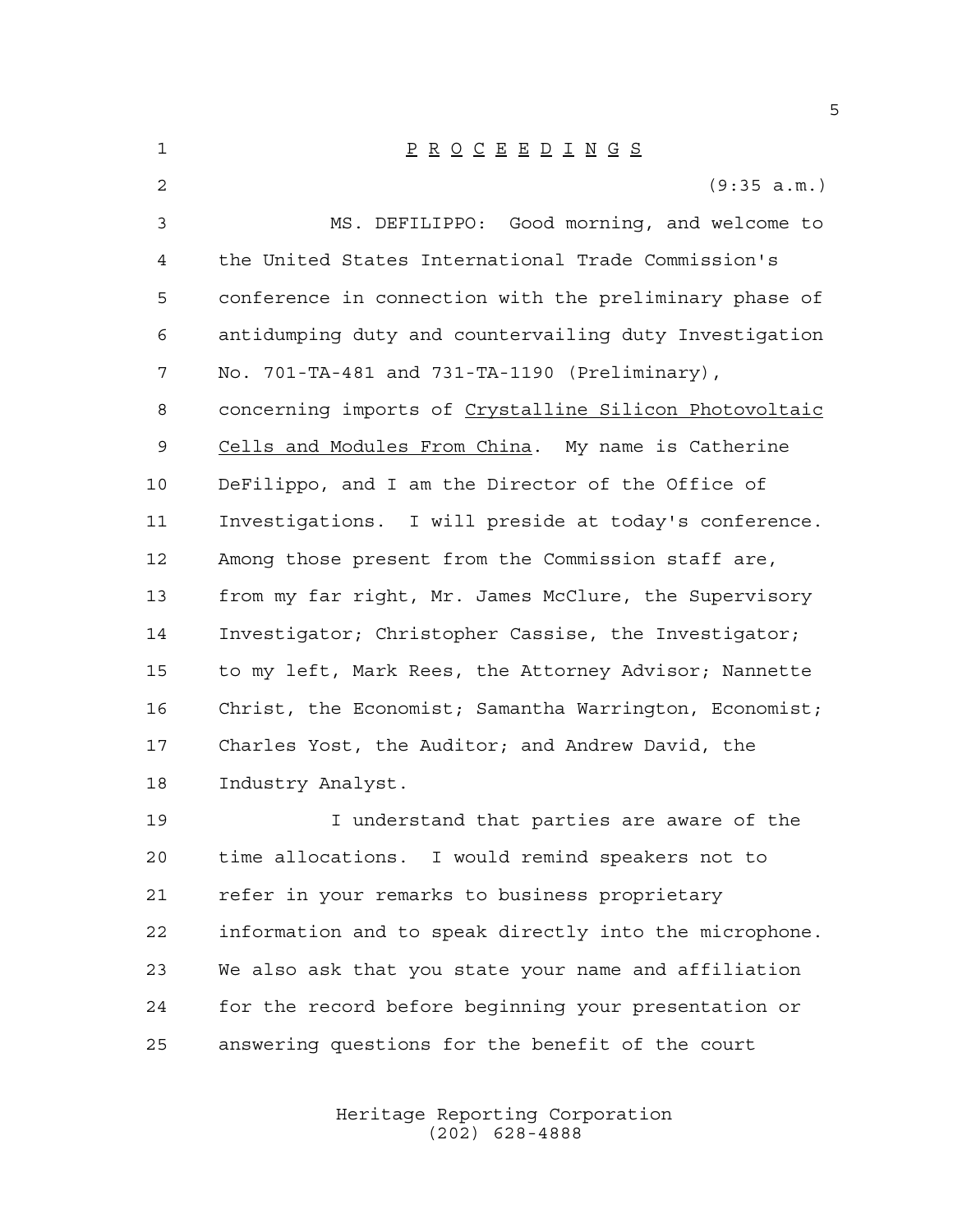reporter. Speakers will not be sworn in, but are reminded of the applicability of 18 U.S.C. 1001 with regard to false or misleading statements and to the fact that the record of this proceeding may be subject to Court review if there is an appeal. Finally, I ask those in the audience to please silence your cell phones so as not to interrupt the witnesses as they are speaking. Any questions?

(No response.)

 MS. DEFILIPPO: Hearing none, we will proceed with the opening statements. Mr. Brightbill, please join us and begin your opening statement when you're ready.

 MR. BRIGHTBILL: Thank you very much, and good morning. I am Tim Brightbill, a partner in the international trade practice of Wiley Rein LLP in Washington, D.C., and counsel to SolarWorld Industries America, the Petitioner in this case, and the Coalition for American Solar Manufacturing. We welcome the opportunity to explain today how U.S. manufacturers of crystalline silicon solar cells and modules are materially injured by dumped and subsidized Chinese imports. Even as the staff is compiling questionnaires from U.S. producers, foreign producers and importers, the evidence of material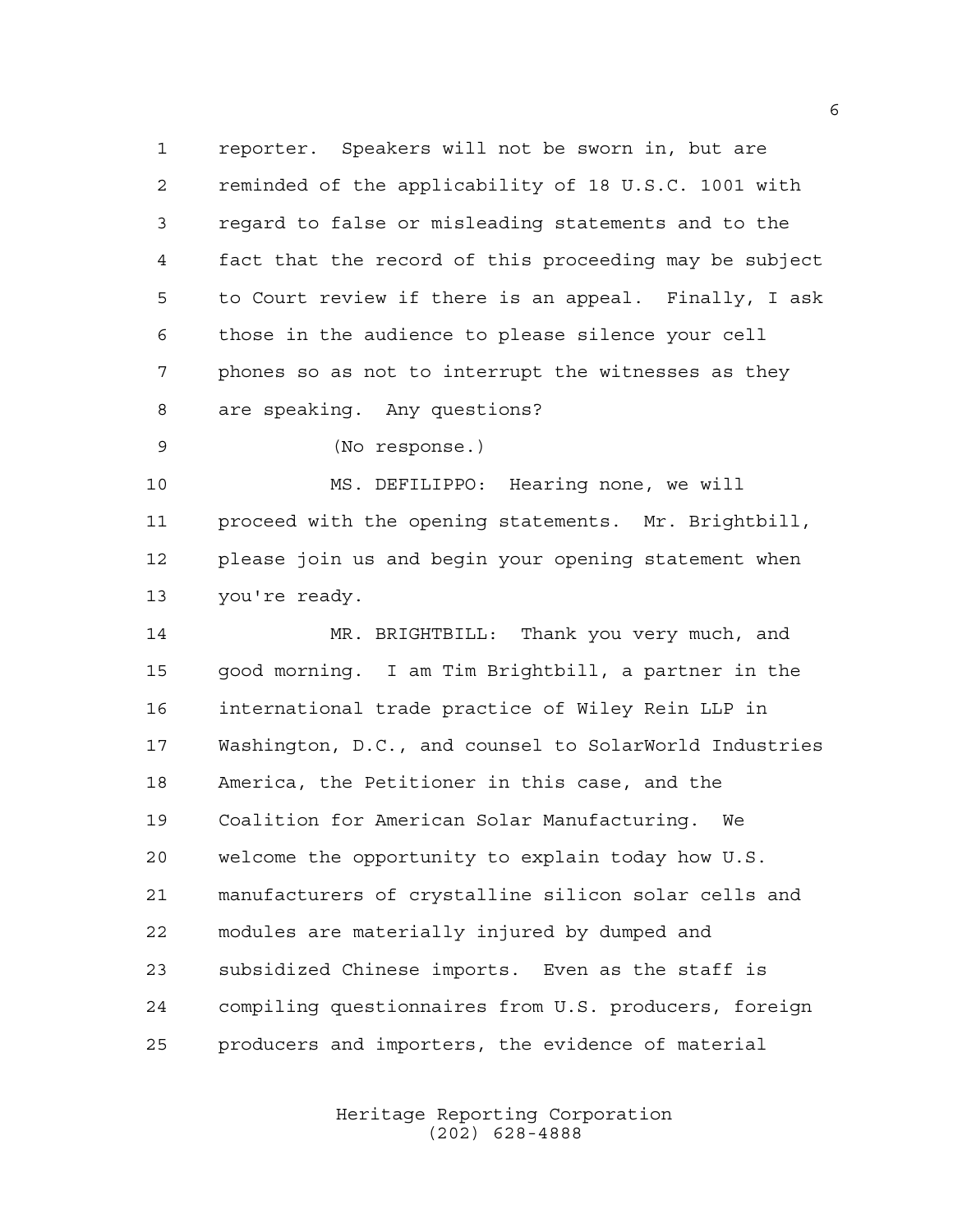injury by reason of Chinese imports is already compelling, and indeed overwhelming.

 Chinese cell and module producers are dumping their product in the United States at very substantial margins, well in excess of 100 percent. In addition, Chinese cell and module producers benefit from a system of pervasive and illegal subsidies from the Chinese national, provincial and local governments, including, among others, massive cash grants, subsidized raw material inputs, such as polysilicon and aluminum, Chinese state ownership and control of leading producers of polysilicon, which is the single largest input into solar cells, and more than \$40 billion in preferential loans and directed credit for Chinese solar producers, including multibillion dollar loans and lines of credit to individual Chinese companies.

 With regard to injury, the petitions describe how Chinese producers have moved from negligible levels of solar production to market dominance in just a few short years. About 95 percent of China's solar production is for export, and during all of the period of investigation, Chinese solar imports have targeted and completely overrun the U.S. market. As the ITC's own import data shows, U.S.

> Heritage Reporting Corporation (202) 628-4888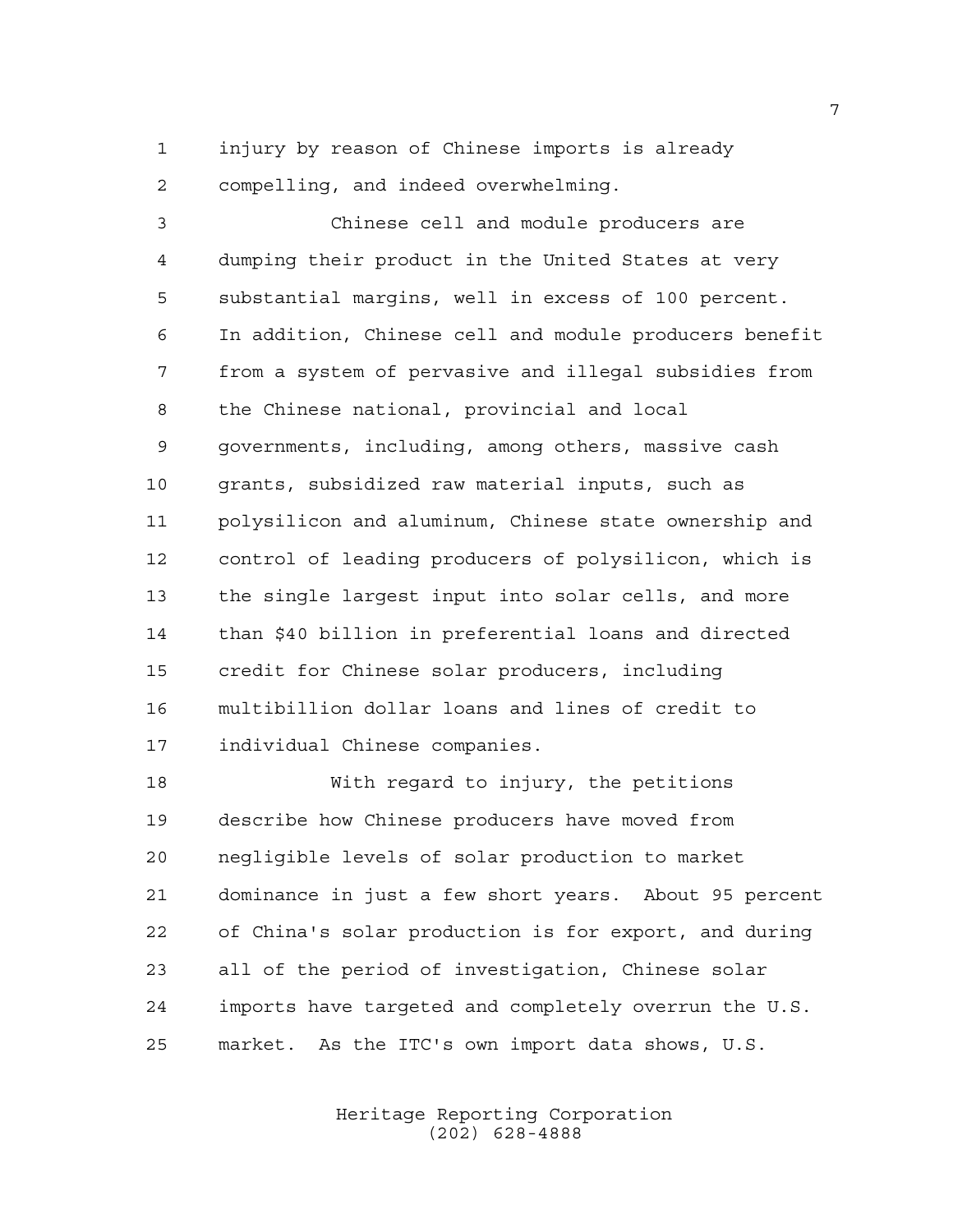imports of solar cells and modules from China rose by more than 350 percent from 2008 to 2010, and Chinese imports through August of 2011 were already far higher than for the entire year of 2010. China's share of the U.S. market has risen from about eight percent in 2008 to 45 percent this year and more than 50 percent in the most recent month. Even for China this kind of tremendous volume increase is remarkable.

 Massive Chinese underselling of these import volumes has caused U.S. prices to fall by 40 to 50 percent in the last 12 months and these dumped and subsidized Chinese imports have caused material injury to the U.S. industry. As a result of these Chinese imports, numerous local U.S. producers have been forced to shut down or lay off more than 1,700 workers, and the industry as a whole has suffered tremendous harm in the form of lost production and capacity, as well as financial losses. Today you will hear from two senior officials from Petitioner SolarWorld, a market leader and world-class competitor that has finally decided enough is enough, but the dumping and subsidies taking place today have harmed the entire U.S. industry from large, integrated companies, like SolarWorld, to numerous small and start up module producers.

### Heritage Reporting Corporation (202) 628-4888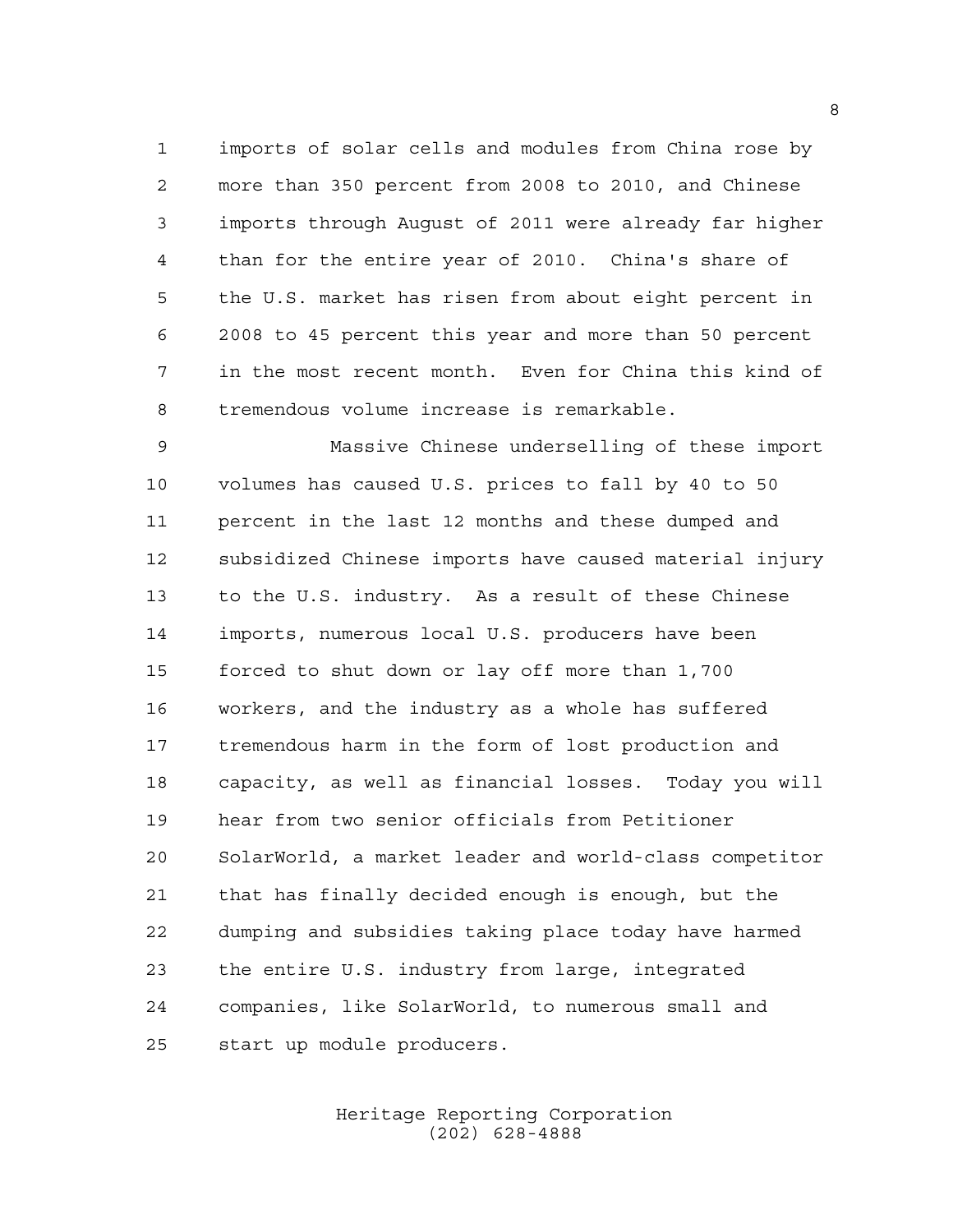One other thing to keep in mind, the Chinese industry, backed by its government, has made no secret that it would use dumping and subsidies to take over this market. It's been clear for years, spelled out in China's five year plans and in its industry's own statements. Notably, they want to take the U.S. market at precisely the point where it is poised for strong growth, the point where domestic solar power is today a realistic and affordable energy solution. This should be a booming U.S. industry, adding thousands of jobs. Instead, it is fighting for its very life. In conclusion, we look forward to the Commission conducting thorough investigations of China's unfair trade practices in the solar industry. We request legal relief from these dumped and subsidized imports and enforcement of our trade laws on behalf of the U.S. manufacturing industry, solar manufacturing industry, and its thousands of workers. Thank you very much.

 MS. DEFILIPPO: Thank you very much, Mr. Brightbill. We will now have the opening statement on behalf of Respondents, Mr. Richard Weiner from Sidley Austin. Welcome, Mr. Weiner. Please proceed when you're ready.

MR. WEINER: Good morning. My name is

Heritage Reporting Corporation (202) 628-4888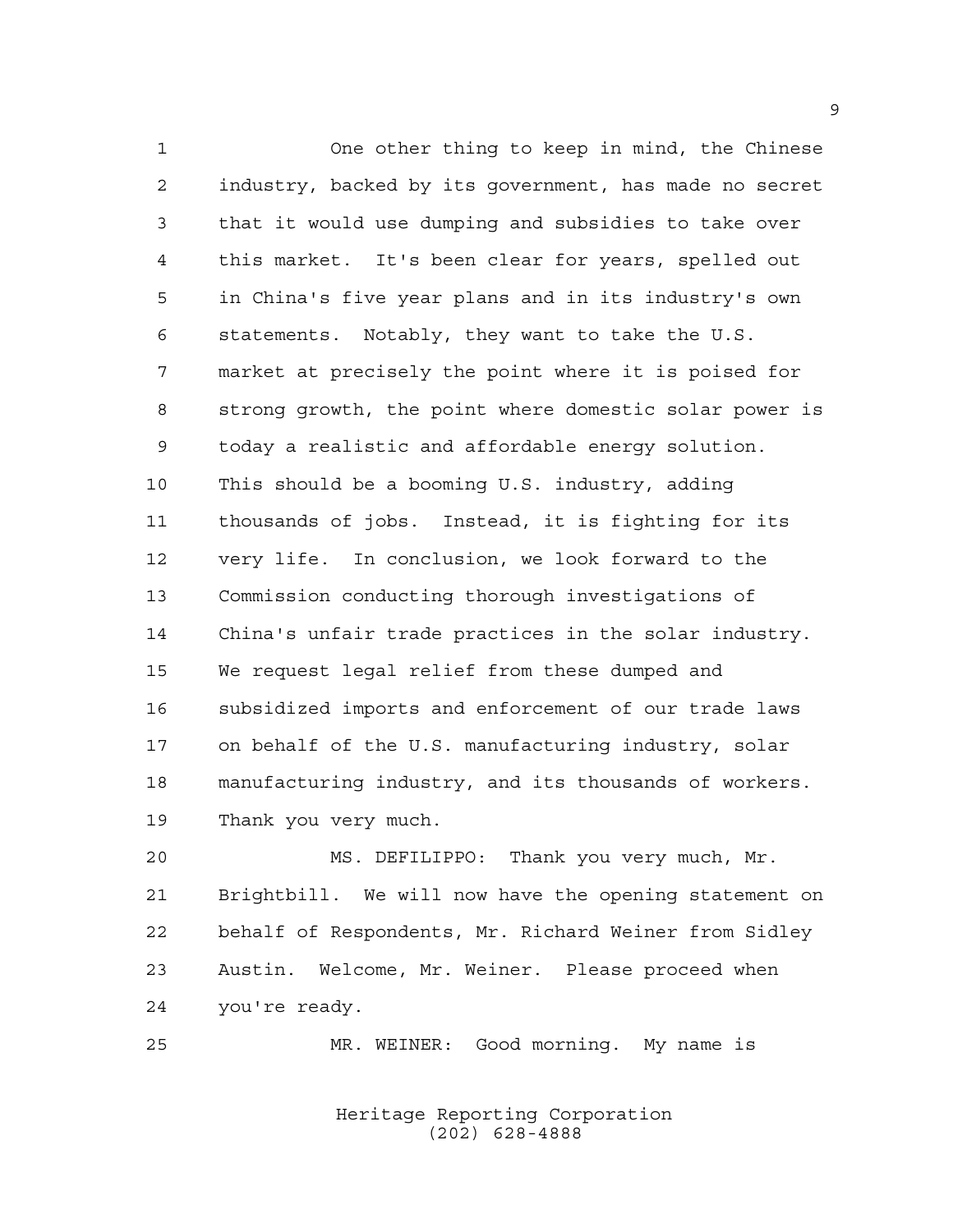Richard Weiner from Sidley Austin, speaking today on behalf of Respondents and their U.S. suppliers and customers. Until 7:00 p.m. last evening it was quite clear that the scope of this investigation was to be crystalline silicon photovoltaic cells, whether or not assembled into modules, from the Peoples Republic of China. Then, in an unprecedented maneuver, SolarWorld filed its fourth scope revision in 20 days seeking to recast its claims, this time to include all solar modules made in China, even those incorporating crystalline silicon photovoltaic cells from other countries. Petitioner again also changed its definition of the domestic industry.

 The Commission has not collected data on the Petitioner's broad, new product scope and has no basis for concluding that there exists a reasonable indication of material injury. Given that these evidentiary inadequacies are of Petitioner's own making, the Commission should make a negative determination on a facts available basis at this preliminary phase. Even without these unfortunate procedural gymnastics, Petitioner's claims lack foundation and threaten to destroy a nascent, yet thriving U.S. solar energy industry. First, Petitioner has asserted that the domestic industry in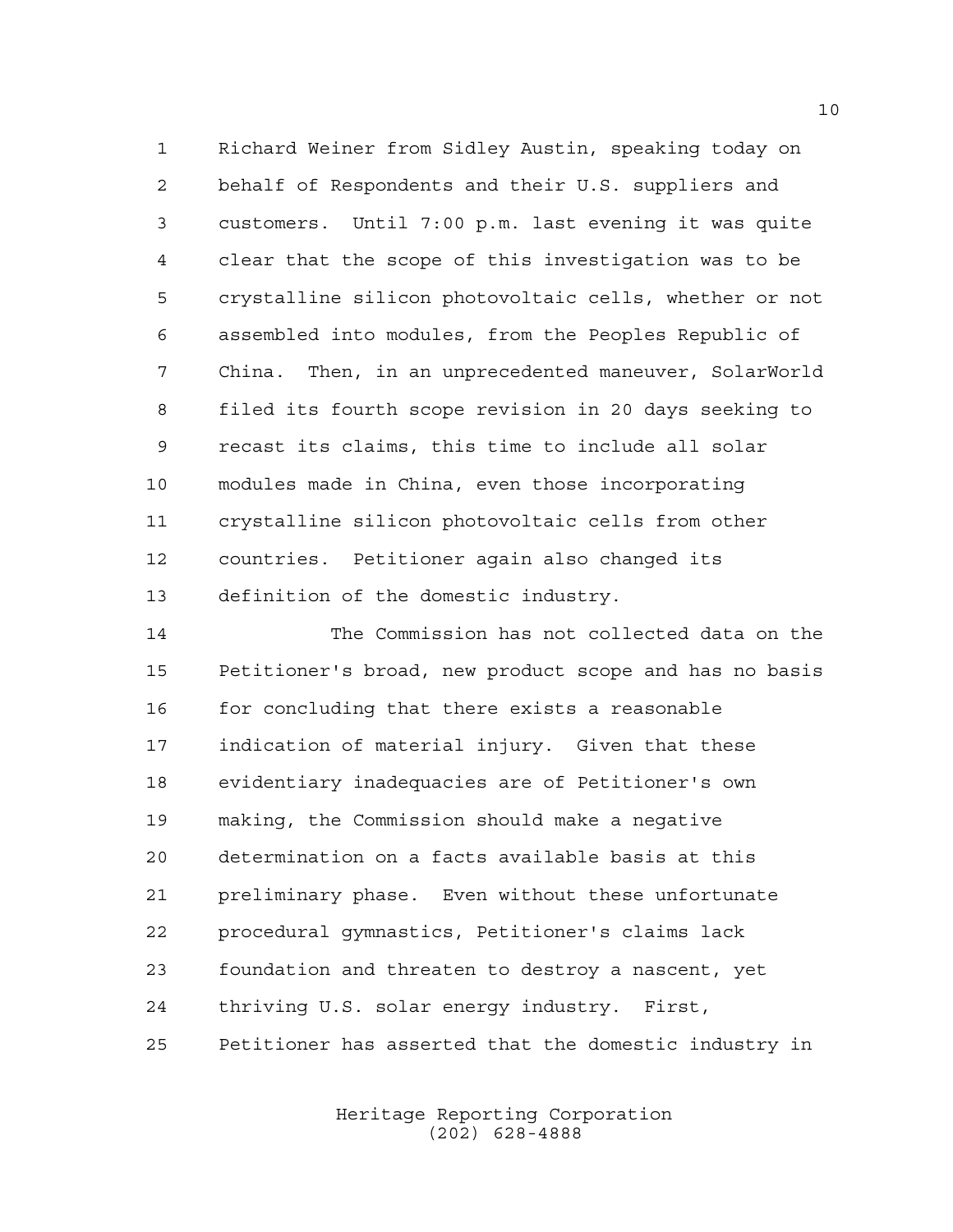this investigation comprises only those companies producing CSPV cells, although yesterday, remarkably, Petitioner has sought to add certain U.S. panel makers to the industry.

 Under either industry definition, Petitioner is attempting to exclude thin film producers, such as First Solar and Uni-Solar, from its domestic industry definition. There is no basis for this distinction. Thin film and CSPV cells have the same fundamental characteristics and end uses, are interchangeable and directly compete and have direct price effects on each other. In short, they are like products. Once thin film producers are added to the domestic industry, Petitioner's claims of injury vanish. Second, even Petitioner's claims that imports have injured the domestic industry as it has defined it are without merit. We urge you to review Petitioner's financial filings. SolarWorld said it was flourishing economically from 2008 until the second half of this year.

 Third, whatever injury Petitioner may be suffering is not attributable to Respondents. As you will hear today, while Petitioner claims that price is the only factor that drives sales of CSPV cells and modules, that is patently not the case. Nonprice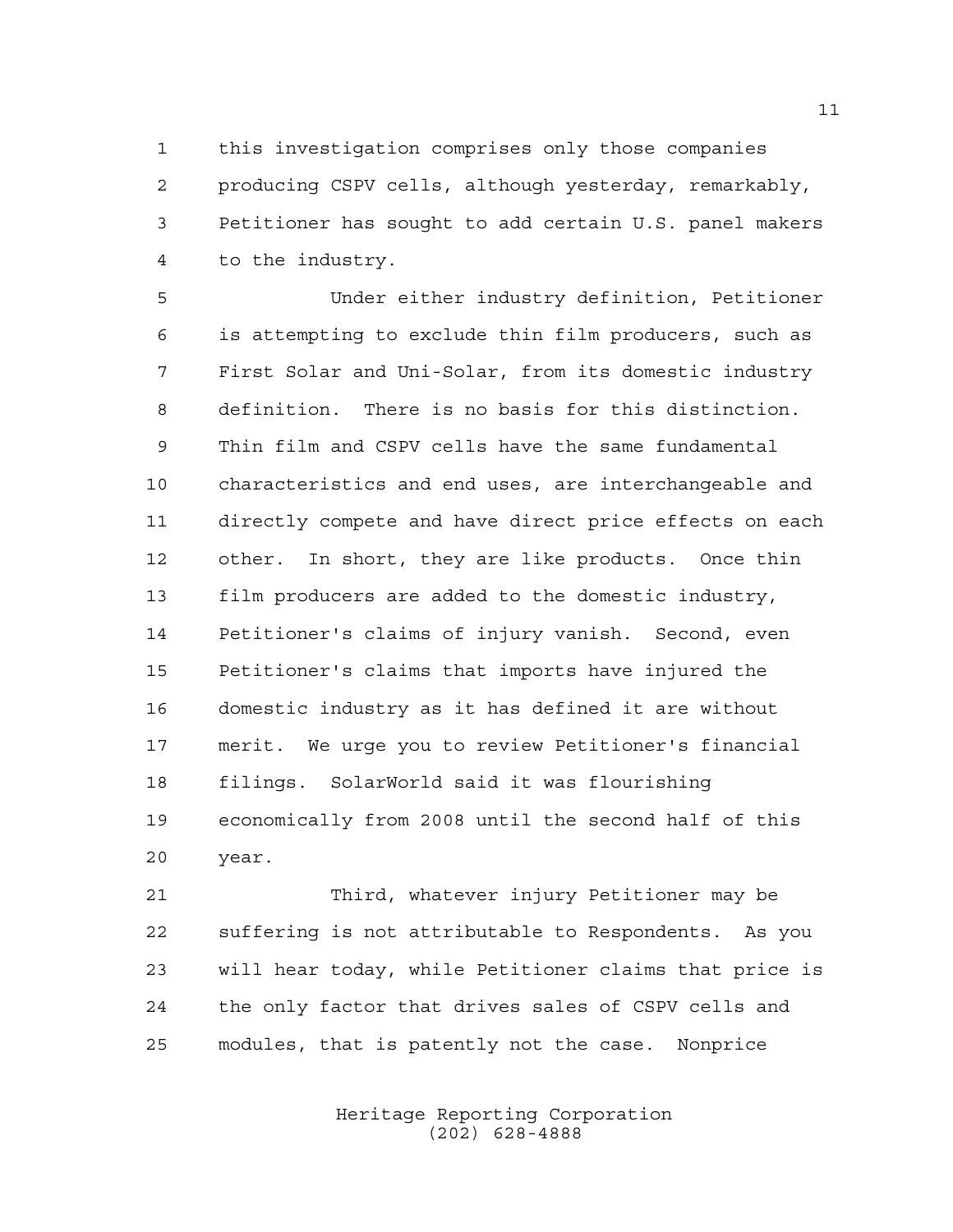factors, such as so-called bankability, and the willingness to share risk play a critical role in the selection of suppliers. Moreover, the availability of federal and state incentive programs are important in shaping demand. Petitioner claims to have suffered from a cost price squeeze, but the price of solar cells and modules is inextricably linked to the price of polysilicon, the key raw material used in these products. Polysilicon prices have dropped sharply in recent years, and consequently, so, too, have prices for CSPV cells and modules. To the extent Petitioner is suffering injury, that injury is caused by the company's own poor supply chain management which has locked SolarWorld into undesirable contracts for key inputs, such as polysilicon.

 It is undeniable that lower prices for thin film solar panels pressure CSPV panel prices, and thin film has a significant presence in the U.S. market. Further, given the differential in pricing between fossil fuels and solar energy, demand for solar energy, and therefore the pricing of CSPV cells and modules, is driven significantly by government incentives. Regulators set terms that ultimately shape how much a buyer is willing to pay per watt and this effectively caps the price that a buyer is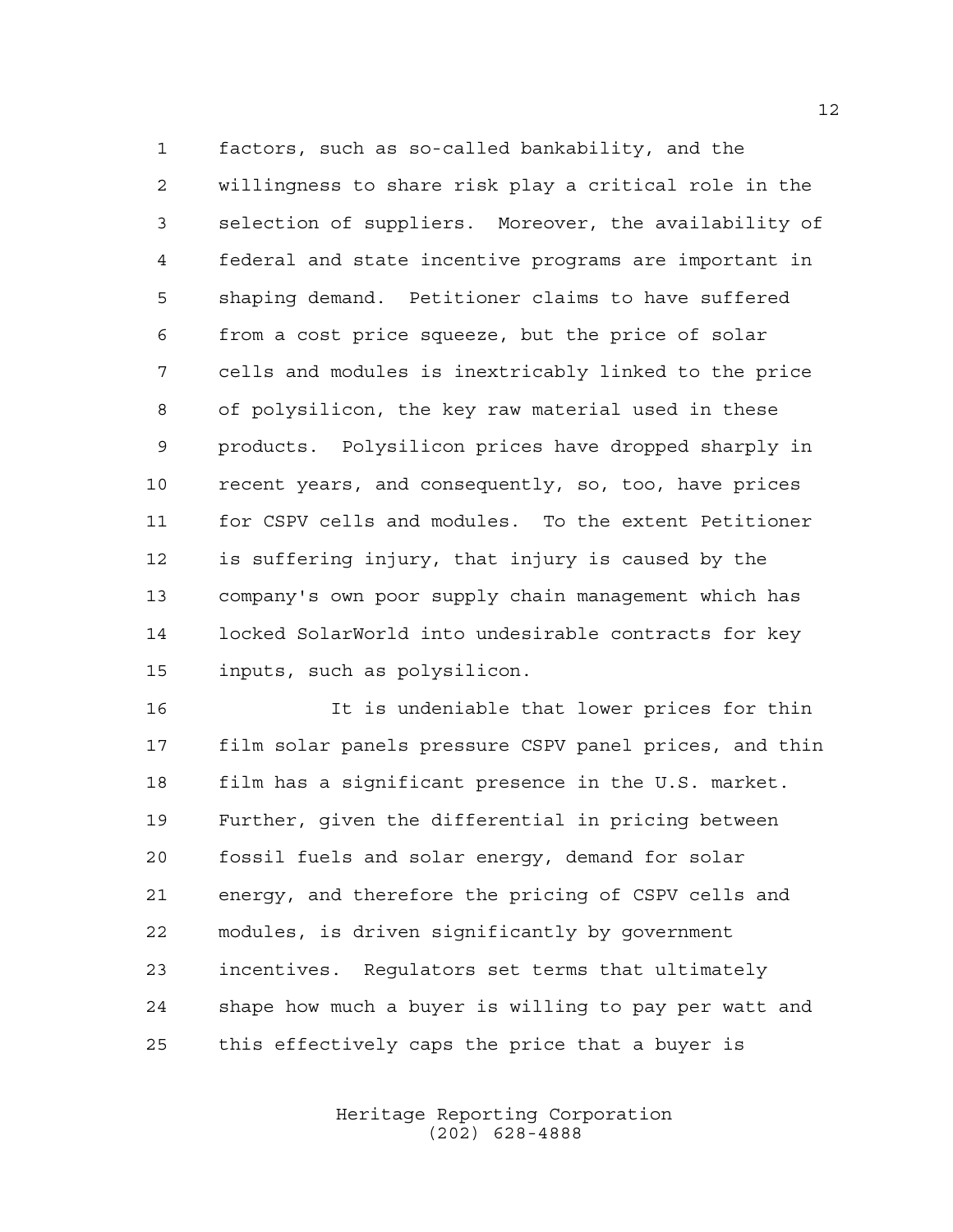willing to pay for solar panels used in its projects. Fourth, Petitioner's claims of threat of injury are also without merit. Demand is growing in the U.S. and around the world, including in China and key other emerging markets.

 In closing, I would like to remind the Commission that the solar energy industry in the United States comprises many different elements, from silicon makers and machine tool producers to cell and wafer and panel manufacturers to distributors, installers, electricians and technicians. This industry employs more than 100,000 Americans of which SolarWorld represents only a sliver, and absent trade disruption, total U.S. solar jobs are expected to grow. The industry is widely supported by federal and state government policy as it offers enormous promise for combating climate change and reducing dependence on fossil fuels. Petitioner has launched an ill- advised attack, threatening the foundation of an entire U.S. industry. The Commission must not lose sight of this bigger picture in its investigation. Thank you.

 MS. DEFILIPPO: Thank you very much, Mr. Weiner. We will now proceed to direct testimony of those in support of the imposition of the antidumping

> Heritage Reporting Corporation (202) 628-4888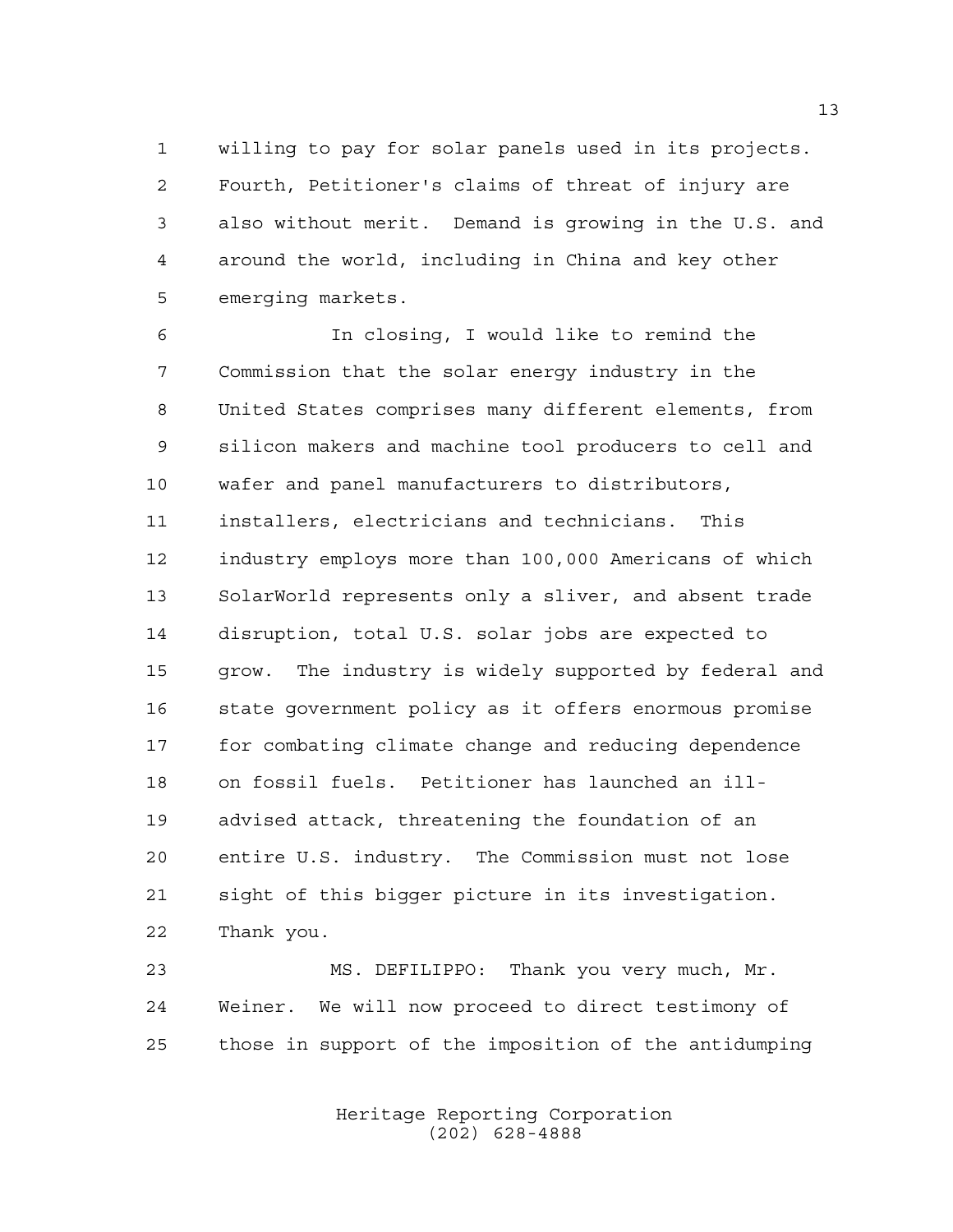and countervailing duty orders. Mr. Brightbill, if you and your panel would proceed to the table. Welcome, gentlemen. We're happy to have you here today. Please proceed when you're ready to go. Thank you.

 MR. BRIGHTBILL: Thank you very much. Tim Brightbill again from Wiley Rein. I thought I would begin things with just a few slides to set the tone before you hear from our industry witnesses this morning. You have these handouts in front of you as well. The ITC, to its credit, has monitored this industry and prepared a report and analysis of this industry even before these cases were filed, and among the data that it compiled is data on import volumes of Chinese cells and modules. Here you see the surge of Chinese imports of cells and modules is truly remarkable. It has continued throughout the period of investigation. There has been no let up whatsoever. Not year-to-date, not in the most recent month of import data.

 Viewed in terms of market share, China's share of imports has followed a similar trajectory. The market share gains of this year are particularly troubling, and, as noted, in August, imports from China exceeded imports from all other countries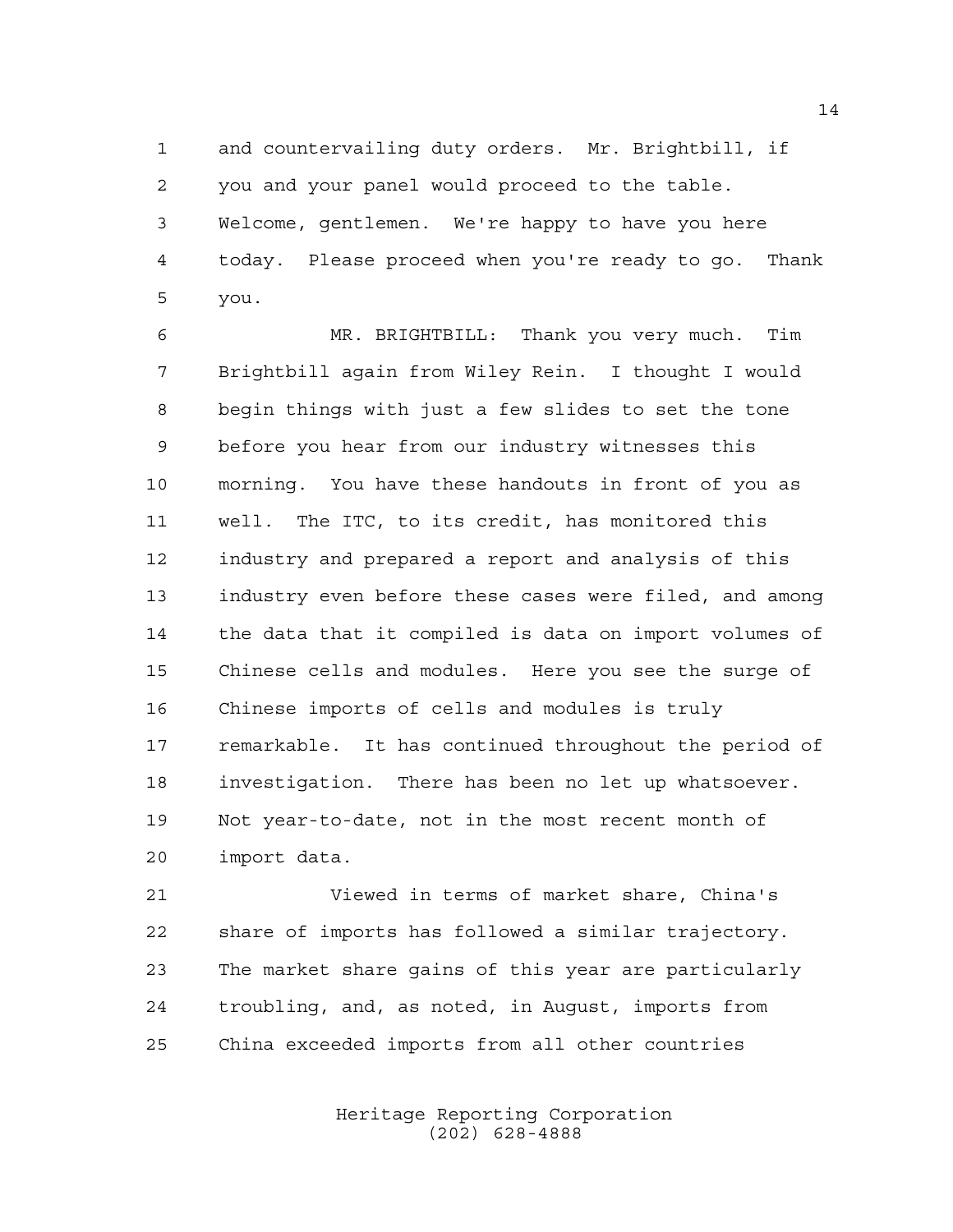combined. How has China accomplished this? Well, they've told you. They've done it through dumped and subsidized and even below cost pricing, as you see the chief executive of Suntech stating to the *New York Times* two years ago that to build market share, Suntech is selling solar panels on the American market for less than the cost of materials, assembly and shipping.

 Here's something I've never said to the Commission before. This is a picture I took a couple of weeks ago. This is one example of the pricing practices we're talking about. The day after the petitions were filed, I was in Dallas at the Solar Power International 2011 Trade Show. Very impressive, massive trade show for the solar industry put on by SEIA. More than 20,000 people attending altogether. You heard me refer to prices down 40 to 50 percent already this year, and this is a picture that I took in Dallas of a promotional offer selling solar modules at 89 cents per watt for a purchase of one megawatt or above. This is just one example of what is clearly evident at these shows. You'll hear from Mr. Kilkelly later on that. Again, there's no signs of any of these pricing practices letting up. This just gives you an idea of the solar manufacturing supply chain.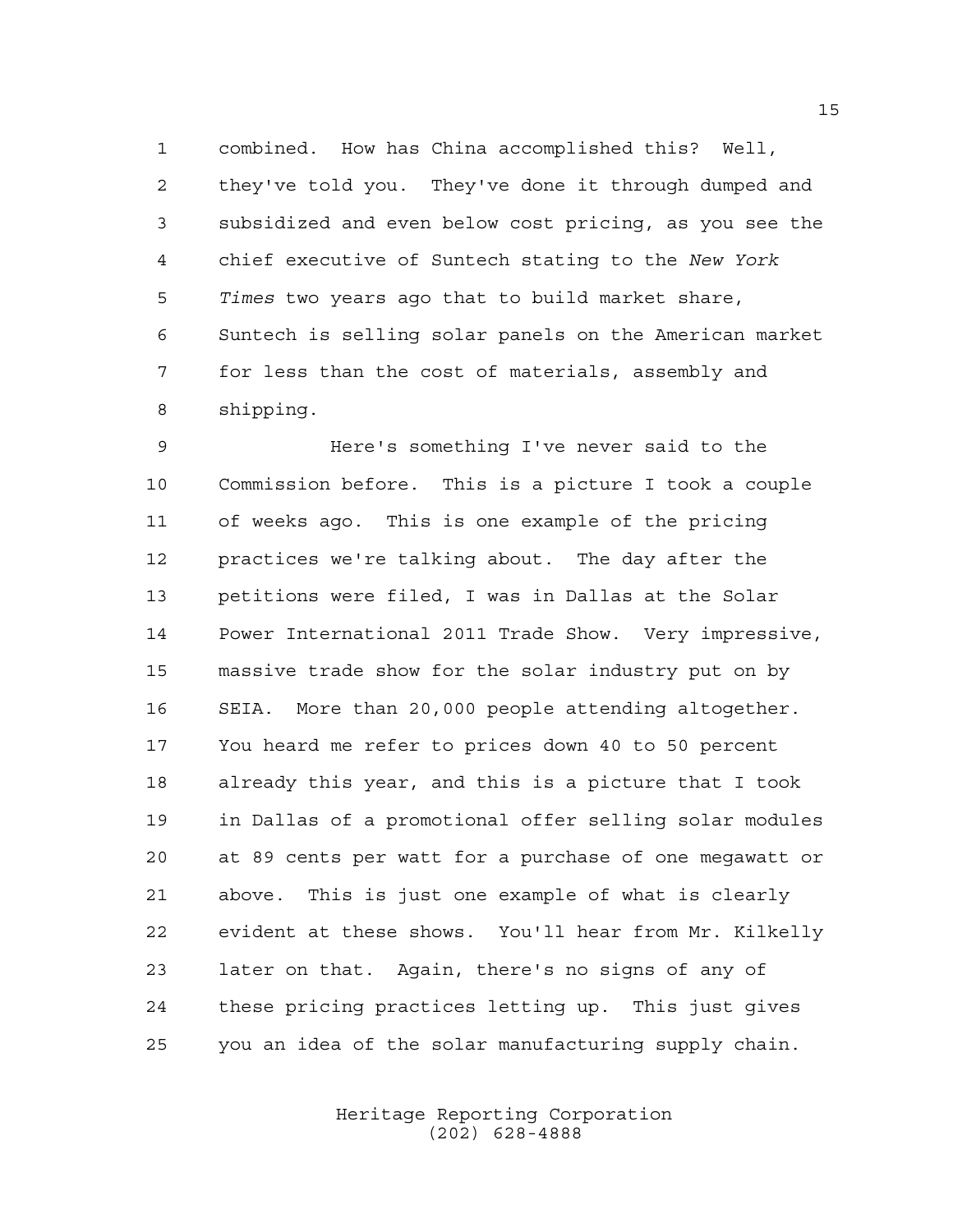A couple of things to note on this.

 SolarWorld is the only integrated U.S. producer remaining in the market. I would also just note that the Chinese subsidies are through every step of this process, including polysilicon, where we've presented evidence in the petition that the top 10 polysilicon producers are state owned in China and ranging through the cell and module industry as well. What has been the result of the surge in imports, and the pricing practices and the underselling? Material injury in a variety of forms, production declines, shipment declines, losses, and also shut downs and lay offs for crystalline silicon producers alone. This table documents only public announcements from 2010 and 2011 of either shut downs, lay offs, outsourcings in the industry we're talking about, crystalline silicon production. We also believe the ITC questionnaire data will provide an even more complete picture of the harm that has occurred. All right. With that, I'd like to turn over to our first industry witness, Gordon Brinser, the President of SolarWorld Industries America, Inc.

 MR. BRINSER: Thank you, Tim. Good morning. I'm Gordon Brinser, President of SolarWorld Industries America, and on behalf of SolarWorld and its more than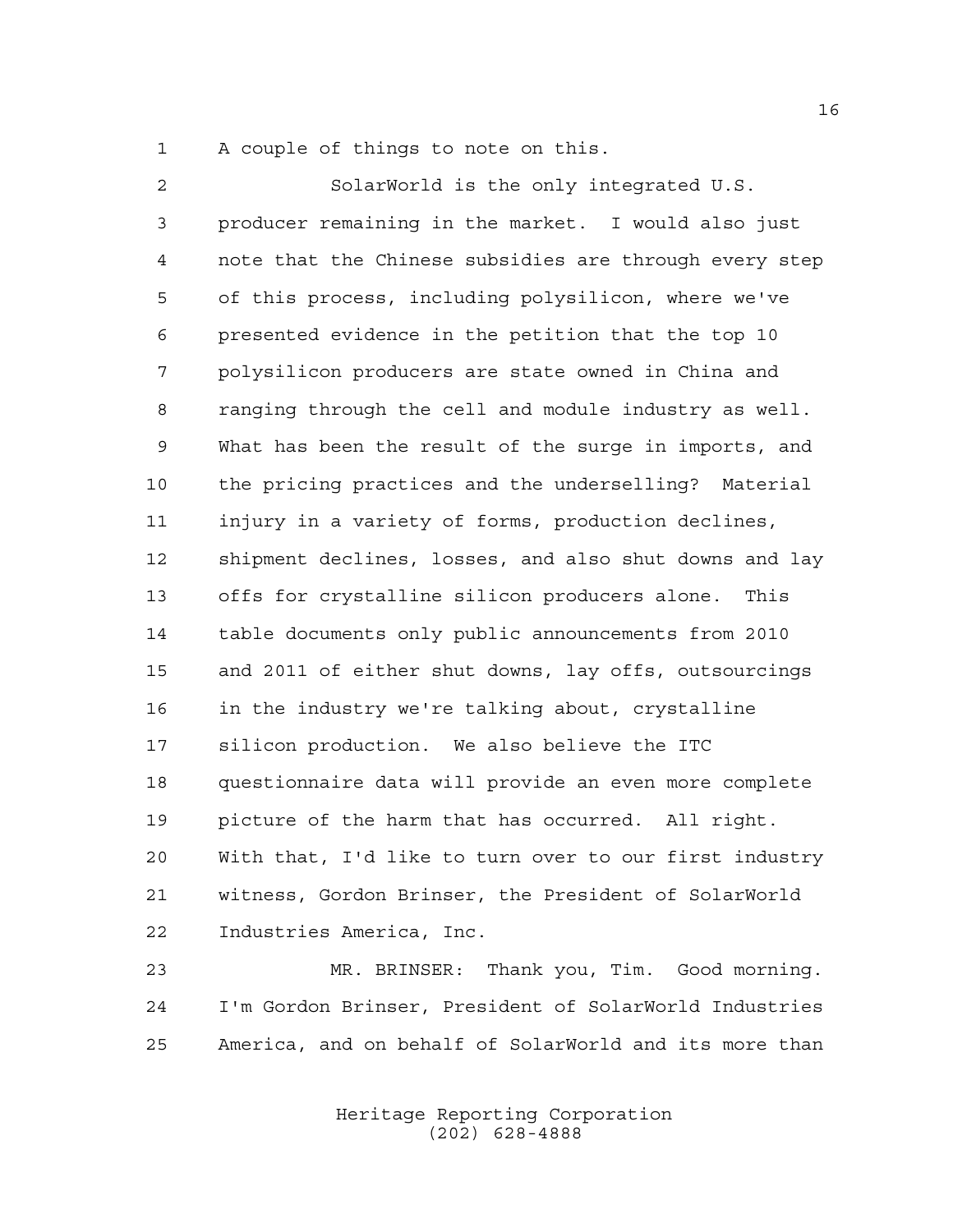1,100 employees in the United States, I would like to thank the Commission staff for its hard work on this case, and I urge the Commission to find that imports from China have injured our industry and threatened our industry with further injury. SolarWorld is the largest crystalline silicon photovoltaic, or PV, cell and module producer in the United States. We're a completely vertically integrated producer and the only remaining producer in operation in the United States that is vertically integrated. We grow the crystalline silicon, we cut the wafers, convert the wafers into cells and assemble the modules.

 Since 2007 we've invested more than half a billion dollars without any federal subsidies to produce right here in the United States. We produce both cells and modules in our Hillsboro, Oregon facility, and until recently we have produced modules in our Camarillo, California facility, which was the oldest crystalline silicon PV manufacturer facility in the country. Camarillo had been producing solar products since the 1970s, which we were forced to shut down in September of this year. We employ more than 1,100 highly-skilled employees in our state-of-the-art facility in jobs ranging from Ph.D.s to operators on the shop floor. We can compete with anybody in the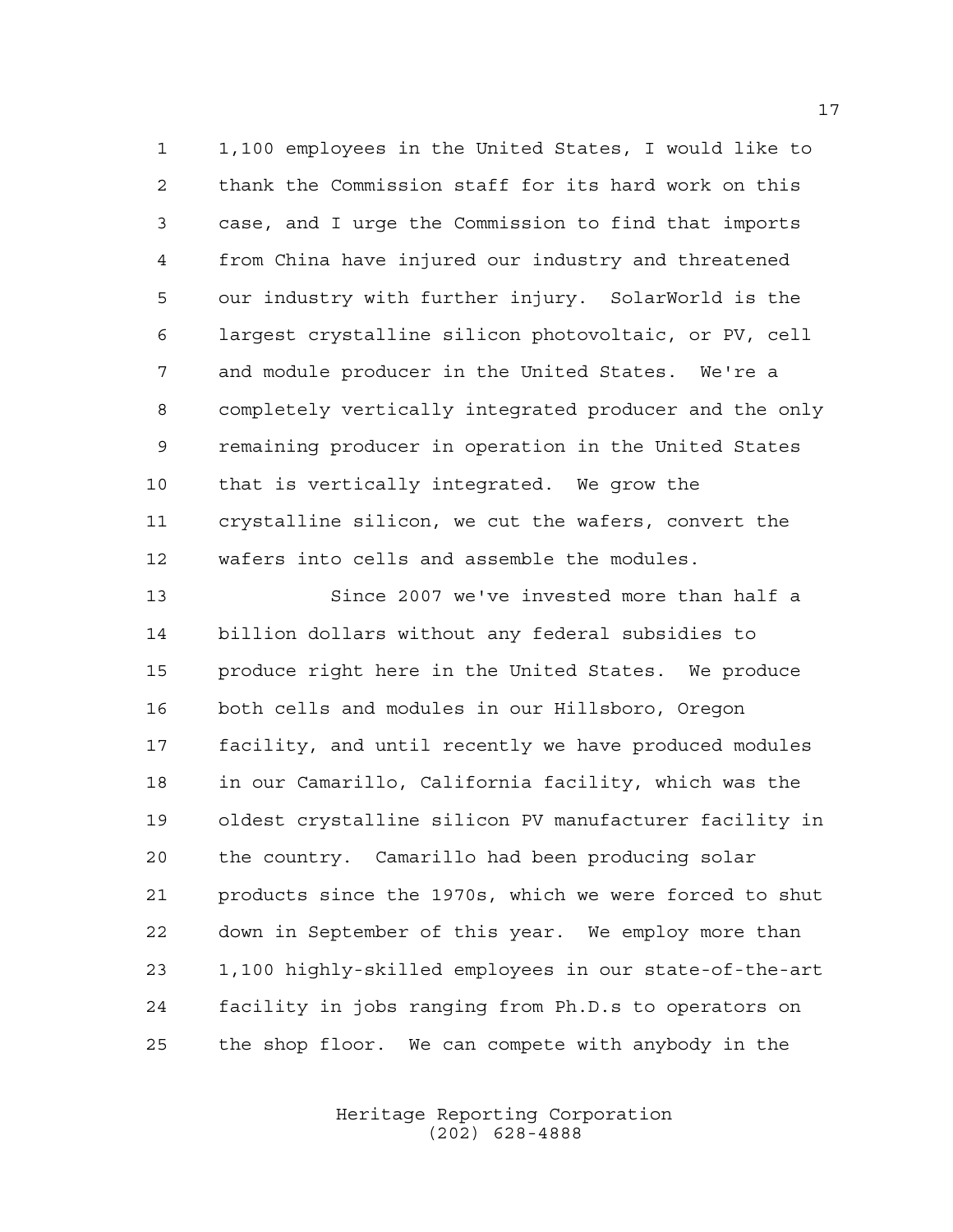world in any market that trades fairly under international and U.S. law.

 Competing against the Chinese government, however, is a different story. As we have detailed in our subsidy petition, the Chinese government has chosen to make the solar industry one of its key initiatives under its various five year and renewable development plans. As is often the case, the Chinese government identifies a key industry capacity and exports rapidly expand well beyond any demand, and prices artificially decline due to the sale of dumped and illegally subsidized products. The solar industry is no different. From 2009 to 2010, through massive government intervention, the Chinese more than doubled their total capacity from six gigawatts to 16 gigawatts. Incredibly, while total cell capacity increased globally over this period, China's share of that capacity increased from 37 percent to 52 percent. By 2011, China continued to increase its capacity and now possesses well over half of the global capacity.

 For this key industry the Chinese government has pumped massive amounts of support through preferential loans, raw material inputs, export financing and insurance and other types of direct capital infusions. These policies, among others,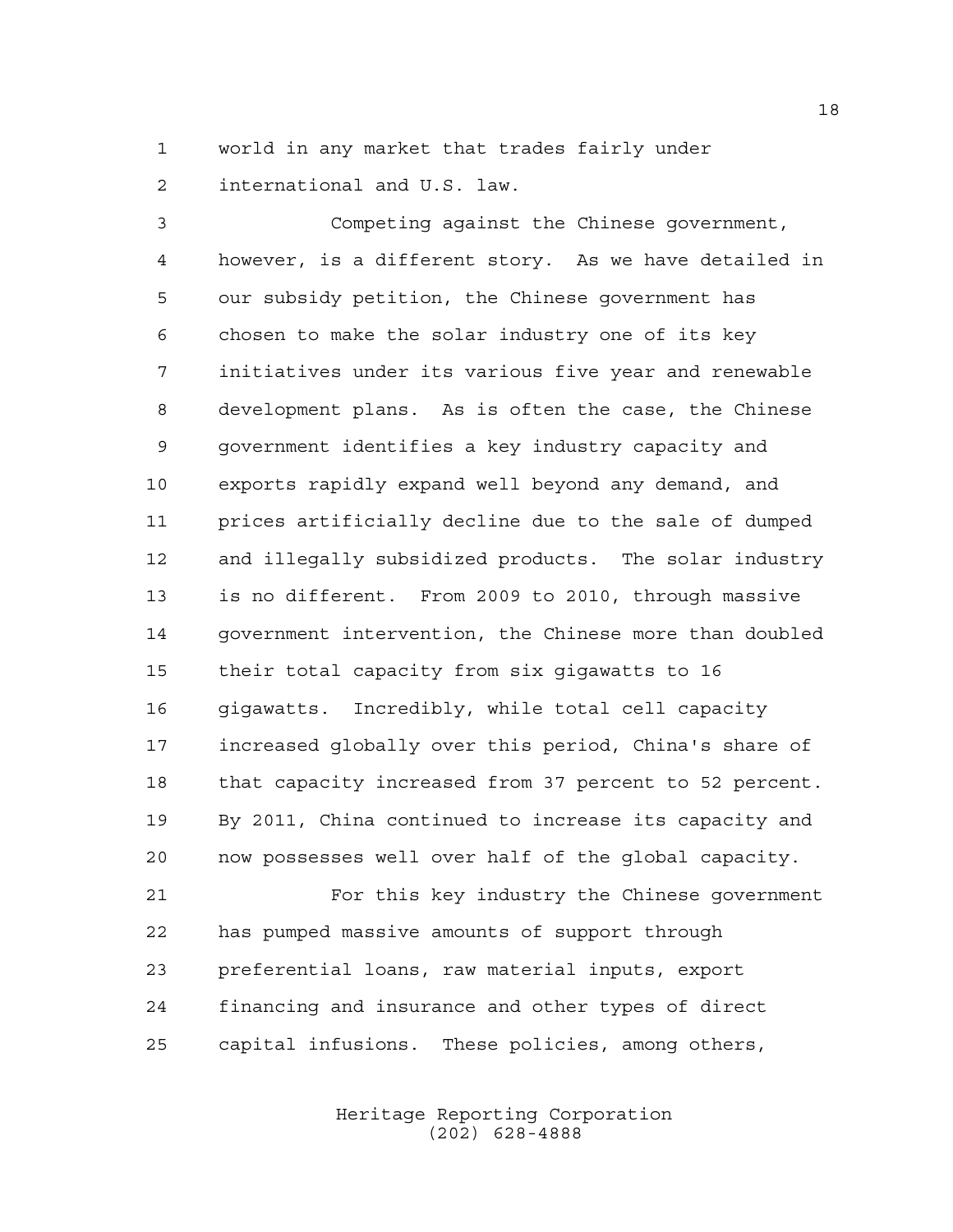resulted in a development of massive amounts of excess capacity in China and an almost pathological need to continue to export well beyond any demand. Over 95 percent of China's solar production is destined for export. There simply is not enough demand in China or in other markets to absorb this capacity. As a result, a significant portion of this capacity is focused directly at the U.S. market, harming the U.S. industry and its workers. For the massive amounts of support from the Chinese government, China's solar industry has no production cost advantage to warrant its exceedingly low priced product.

 In this industry, labor only counts for approximately 10 percent of the total production costs. Additionally, China has imported a portion of its raw materials that's equivalent from the United States and competes for the same raw material inputs. Consequently, without subsidies from the Chinese government and the dumping practices of its producers, the Chinese would not be able to flood the U.S. market with unfairly priced products, yet that is exactly what has happened. Just as the U.S. market begins to flourish and take solar mainstream, the Chinese have trained their sights on this market and the domestic industry. In the U.S., year over year, total solar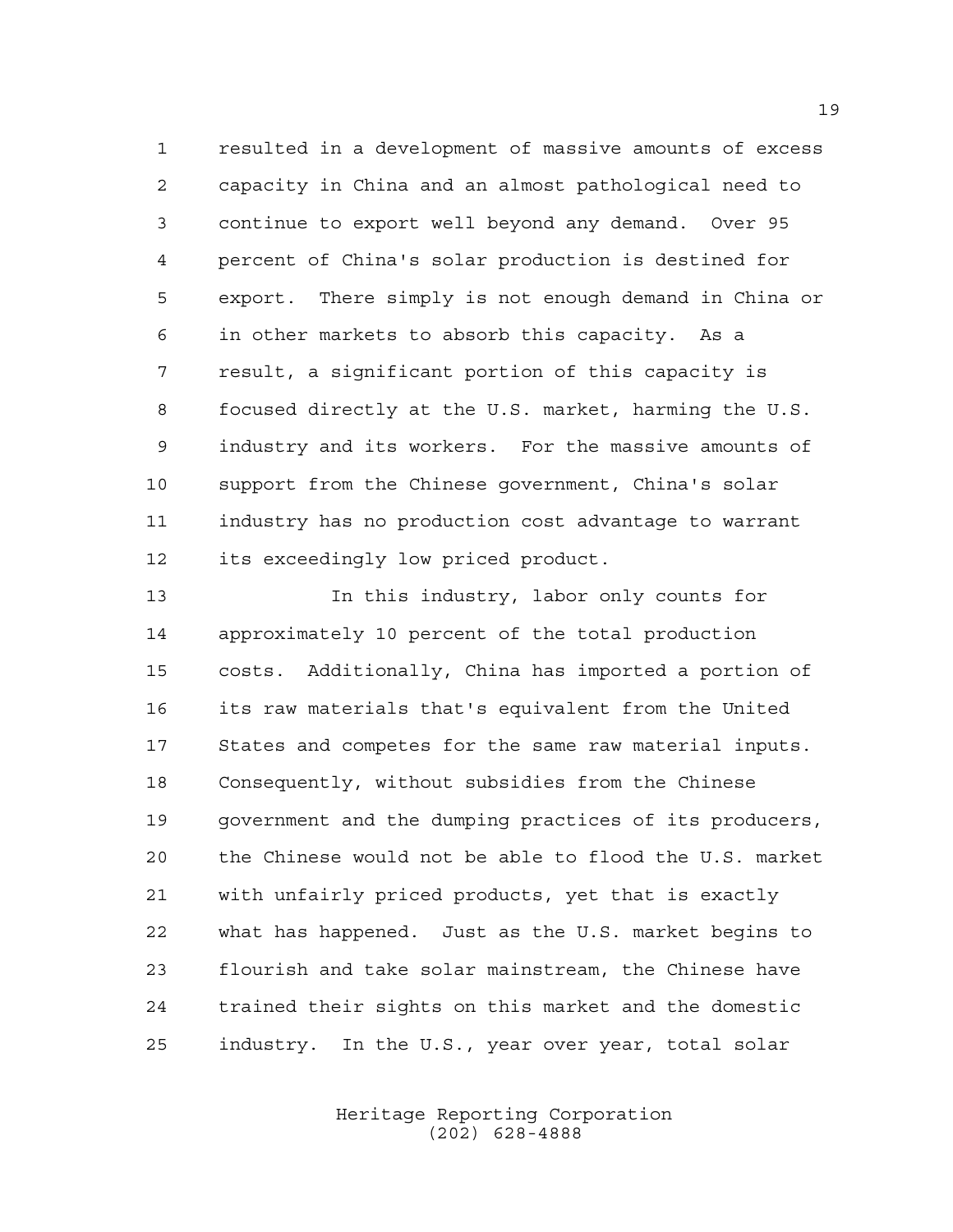installations have steadily increased.

 Solar panels and solar electricity is here to stay. The U.S. market will continue to grow steadily over time. To take advantage of this growth, SolarWorld and other domestic producers have made significant investments to service this market with U.S.-produced product. Given our investments, we should have been able to take advantage of the increase in demand but couldn't because of the surge in unfairly traded Chinese imports. From 2008 to 2010, the Chinese volume of cells and modules surged by 358 percent, far beyond the percentage increase in actual installations and at prices that were well below the industry's. As you saw from the slides, Chinese executives were blunt. They stated that their goal was to price solar panels below even their cost of production to gain market share at any cost, and they've done just that.

 In 2011, the flood continues. Imports of cells and modules from China in August alone were nearly as much as Chinese imports for all of 2009. At the same time, as Kevin will tell you, prices have continued to decline. These massive price declines have caused significant harm to businesses and the domestic industry. The Chinese have pushed prices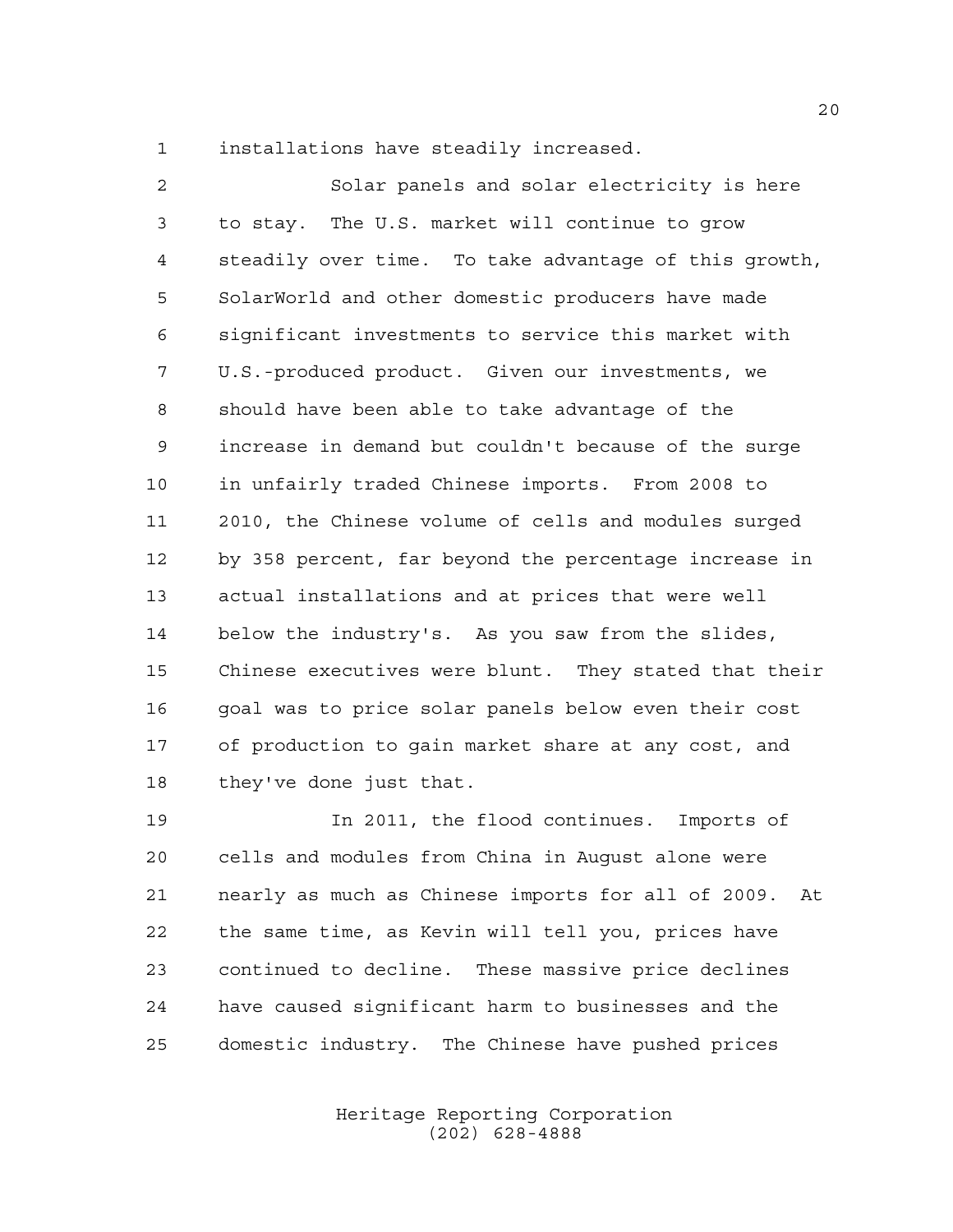down so rapidly, so steeply, that we in the domestic industry cannot keep up. The more product we sell, the more money we lose. Shortly after we completed the ramp up of our state-of-the-art facility in Hillsboro, the Chinese surge gained momentum, forcing us to begin curtailing production as we lost an increasing number of cells to Chinese imports. Despite the fact that we have extracted every bit of efficiency in our production processes, made substantial R&D investments, we simply could not reduce the prices enough to keep pace with the dumped and illegally subsidized Chinese prices.

 Chinese prices have declined between 40 and 50 percent. Without massive intervention by the Chinese government, this type of collapse in market pricing does not reflect a sustainable, long-term cost reduction. Ultimately, we were forced to shut down our Camarillo facility in September of 2011, laying off more than 186 highly-skilled workers, some of whom have worked at the facility since it opened in 1979. At our Hillsboro facility we've also been forced to reduce our workforce. We will have to idle the facility for three weeks at the end of this year. In the middle of what ought to be a strong market, we're laying off workers, idling and curtailing facilities.

> Heritage Reporting Corporation (202) 628-4888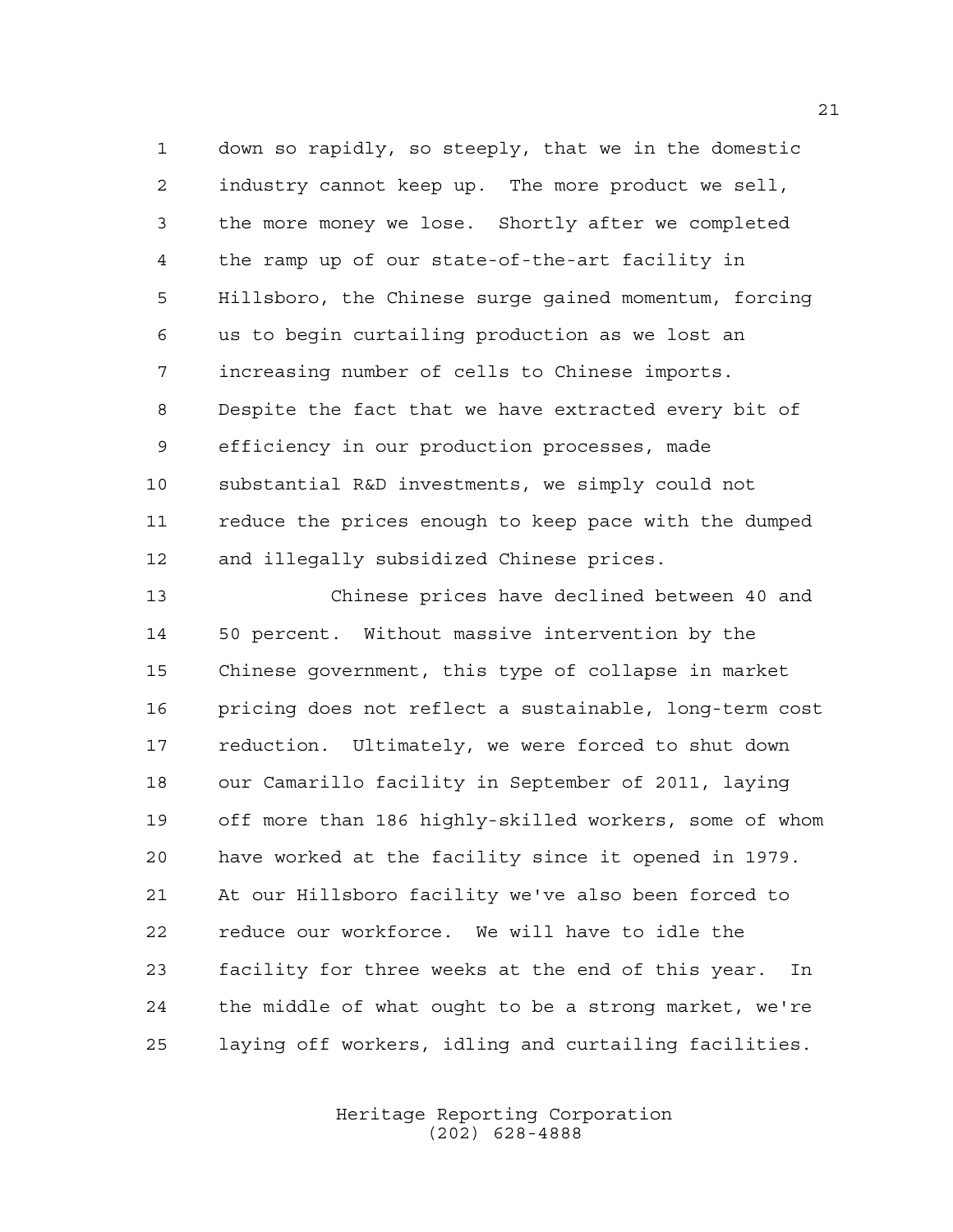We've been able to hang on longer than many, some of the other domestic producers who, as you saw from the slide, are no longer with us today.

 The domestic industry has steadily invested of this market to service the U.S., but it has been decimated by the surge in unfairly traded Chinese imports. There is simply no need for massive volumes of dumped and illegally subsidized Chinese cells and modules into this market. Any claim by the Chinese that they act as responsible suppliers to the U.S. or other global markets is simply not credible. By any measure, the imports of Chinese crystalline silicon cells and modules are injuring the domestic industry and threaten the domestic industry with even further injury. From their executives' statements and by their actions, the Chinese producers' plans are clear.

17 They intend to dominate the U.S. solar industry at the expense of the domestic industry and our suppliers. The United States is already dependent on foreign sources for our fossil fuel needs. The question is will the United States become dependent on China for our green energy needs? Without the imposition of AD and CVD duties, the answer to this question may very well be yes. As I said at the outset, SolarWorld and our employees can compete with

> Heritage Reporting Corporation (202) 628-4888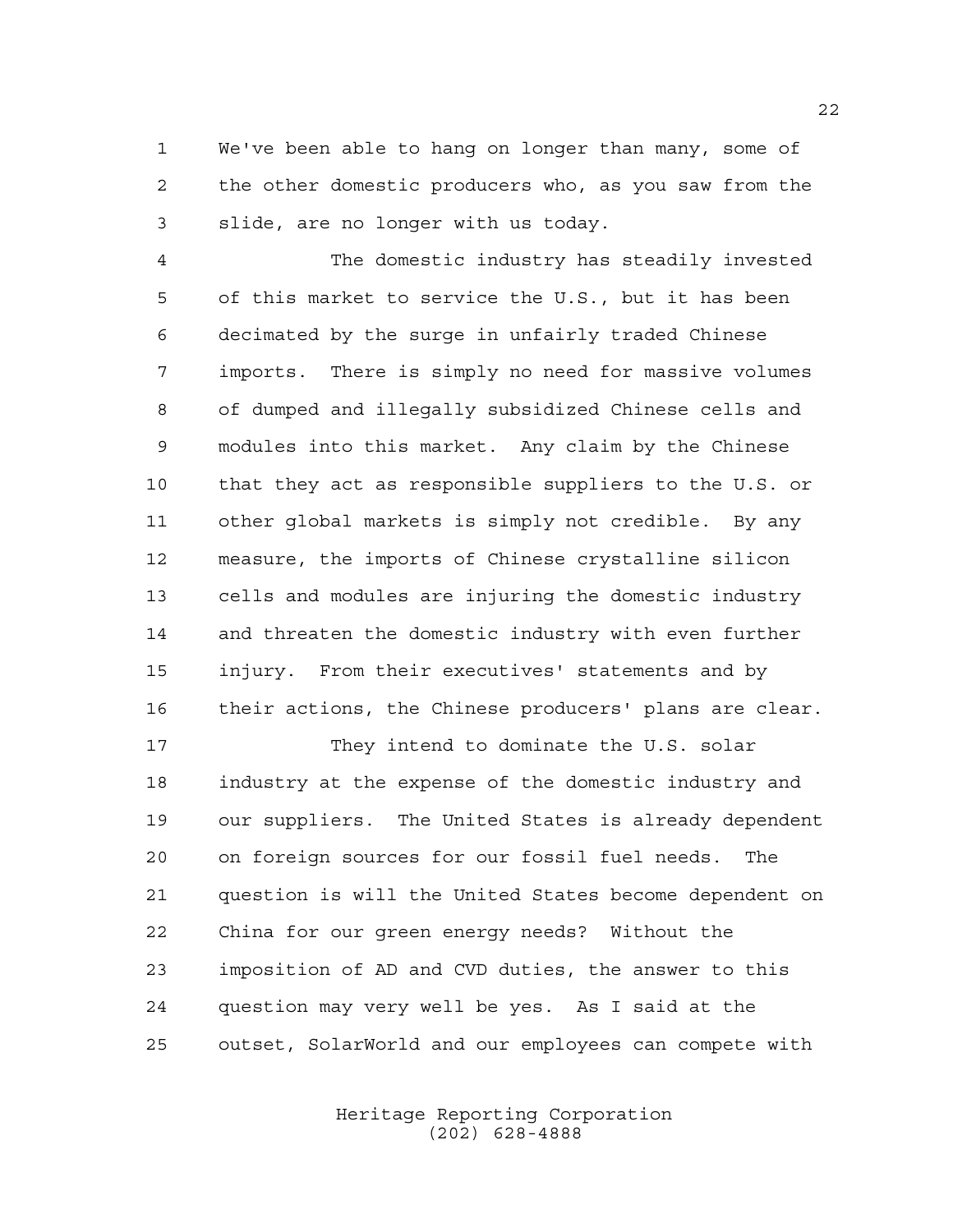any company in the world on a fair playing field. We respectively request that the Commission give us the opportunity by imposing AD and CVD duties against the unfairly traded Chinese product. On behalf of SolarWorld and our unemployed and underemployed workers, I thank you for your time today. I'm happy to answer any questions at the end here that you might have. Thank you.

 MR. BRIGHTBILL: Thanks, Gordon. Next is Kevin Kilkelly, President and Sales Manager, SolarWorld Industries America.

 MR. KILKELLY: Good morning. I'm Kevin Kilkelly, President and Sales Manager for SolarWorld America. In this capacity, I'm responsible for SolarWorld's sales and marketing operations throughout the Americas. As you've heard, the green energy market, and specifically, the solar power market, has been growing steadily. SolarWorld, like other members of the domestic industry, continues to improve our technology, increasing manufacturing efficiencies and lowering costs. Unlike the Chinese producers, however, we do this without massive government intervention. In the years covered by this case, we have substantially increased our output of our solar panels from 175 watts in 2008 to 250 watts last year.

> Heritage Reporting Corporation (202) 628-4888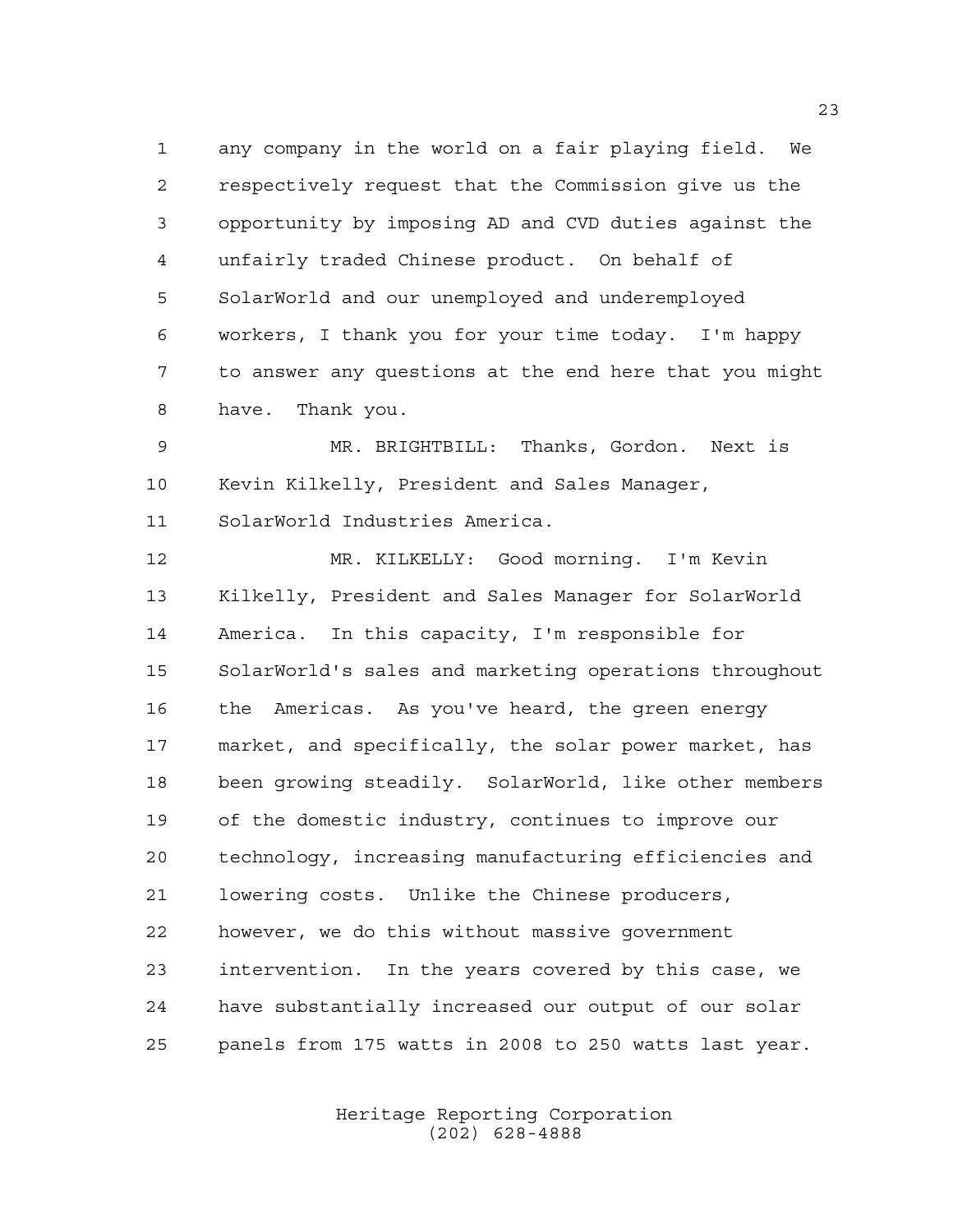By continuously investing in our business we have been steadily reducing costs to reduce the gap of conventional fossil fuels. Our goal is to continue to increase our wattage, decrease our cost per units, so that prices continue to come down and solar power pricing can be competitive with traditional energy sources. At SolarWorld we have increased our marketing and sales effort to keep pace with the growth. In this expanding market, we, and others, also have made significant investments to expand production of cells and modules in the U.S. using U.S. raw material, U.S. suppliers and U.S. workers. In 2010, SolarWorld purchased significant goods and services in about 45 states.

 At least \$2 million were spent in 15 of those 45 states and over \$86 million was spent in California alone to our supply chain. In this type of market environment, we ought to be doing well. Demand is increasing. We are an efficient, low cost producer with an outstanding workforce, offering leading, high- quality, high-tech products made wholly in the U.S. from pure silicon, and yet we're here today because the Chinese have flooded the market with volumes of unfairly priced product, causing a collapse in pricing. Market prices simply do not seem to apply to

> Heritage Reporting Corporation (202) 628-4888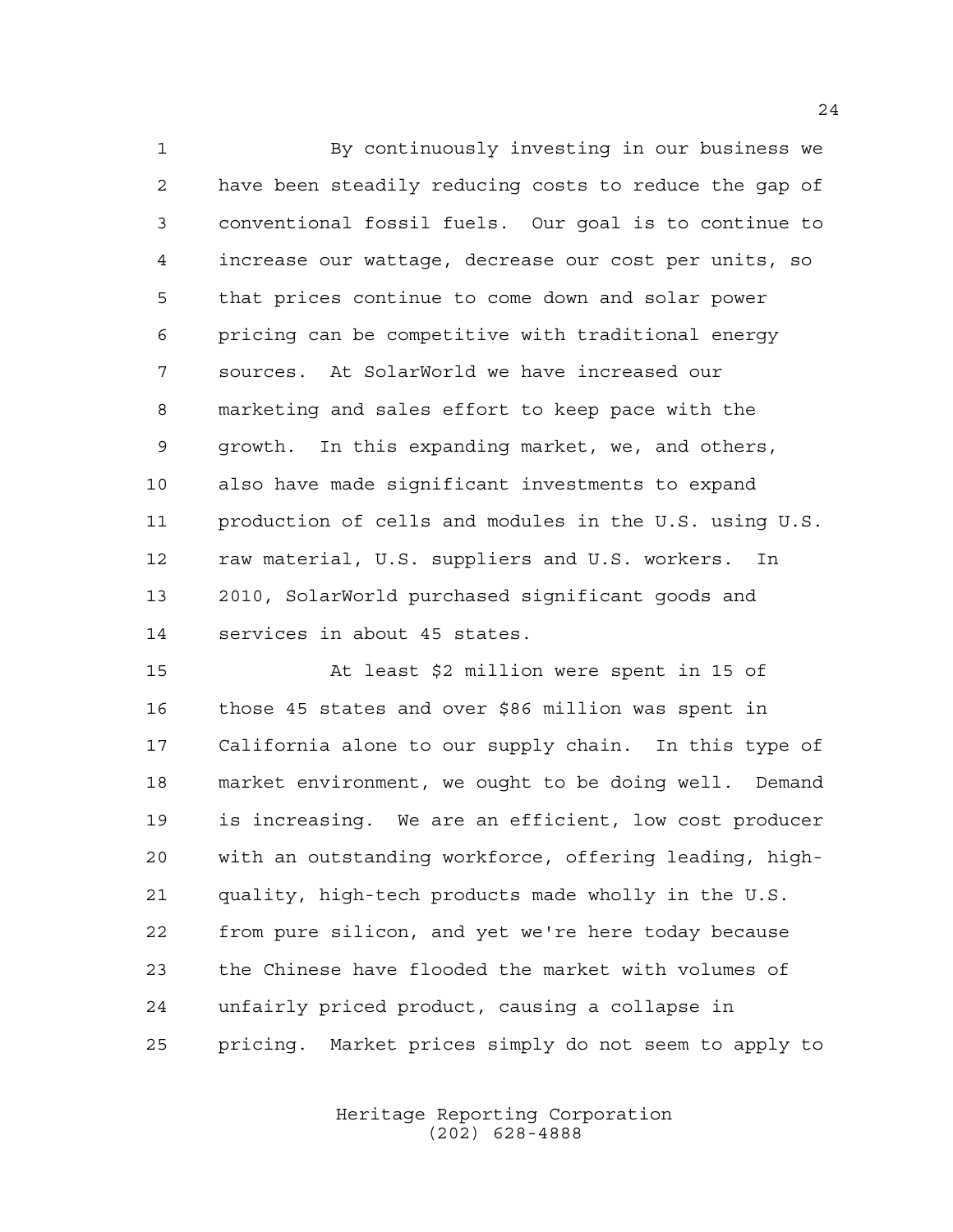Chinese producers. Rather than allowing increased efficiencies to steadily decrease costs and prices, the Chinese government continues to pump billions of dollars of subsidies into their solar industry to build massive amounts of excess capacity.

 Nearly 95 percent of their production capacity is targeted towards export markets, including the United States. Chinese producers' only goal is to push huge volumes of cells and modules into the U.S. and other markets through extremely low prices. The price per watt is the primary driver of customers' purchasing decision. As the surge in Chinese imports accelerated, sometimes almost on a daily basis, I saw lower and lower Chinese price offerings which I knew could simply not reflect parallel decreases in their production costs. As the disparity between the U.S. and unfairly traded Chinese prices grew, we were under increasing pressure to keep dropping our prices as well. As part of my job, I travel around the country and attend various green technology trade shows.

 At every event I attend I find Chinese companies are offering product at cut throat prices. From one event to the next, their prices continue to decline, and over time I see more and more Chinese exhibitors and fewer and fewer domestic producers. At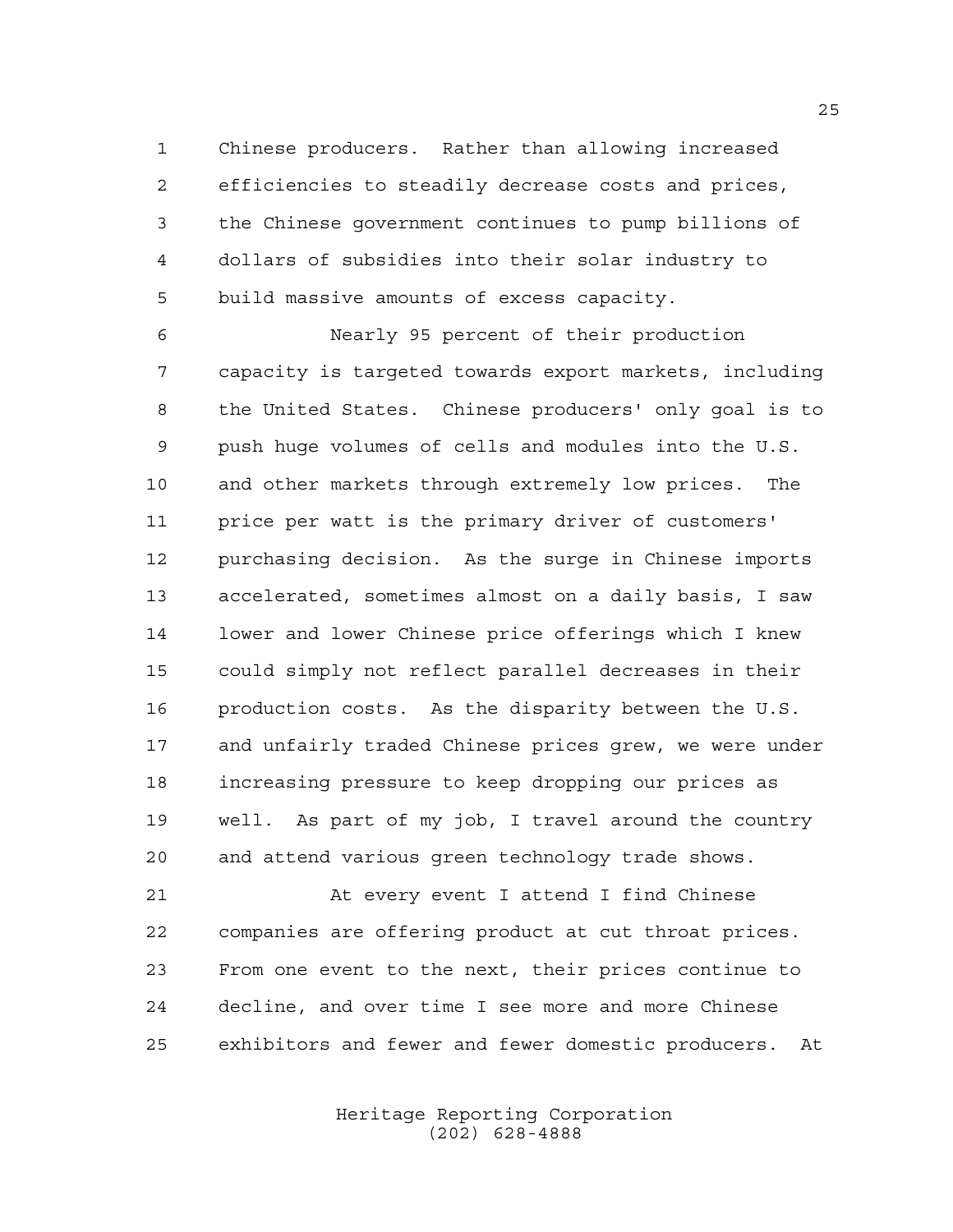one of the largest shows of this year, Inner Solar, in San Francisco in July, I found a roughly 10:1 ratio of Chinese to domestic producers. On a daily basis I'm continually confronted with the Chinese price offerings from existing customers, potential customers and through direct solicitation by Chinese companies. In general, at the beginning of this year, the Chinese were offering modules at \$1.80 per watt. Now they're offering modules as less than \$1. In addition, Chinese producers are offering financing for utility scale projects that no U.S. company can match. Typically, Chinese producers will offer developers cut rate financing for projects as long as their modules are used.

 Despite the fact that demand increased in the U.S. during this period, prices continue to fall significantly. In less than one year, prices fell between 40 and 50 percent. Such a large drop in prices during this period of strong demand is a direct result of the unfairly priced Chinese imports. Chinese producers and exporters are willing to sell below cost to take more and more market share. More often than not, Chinese prices are so much lower than our prices, we simply lose sales without ever getting a chance to compete. As a consequence of the Chinese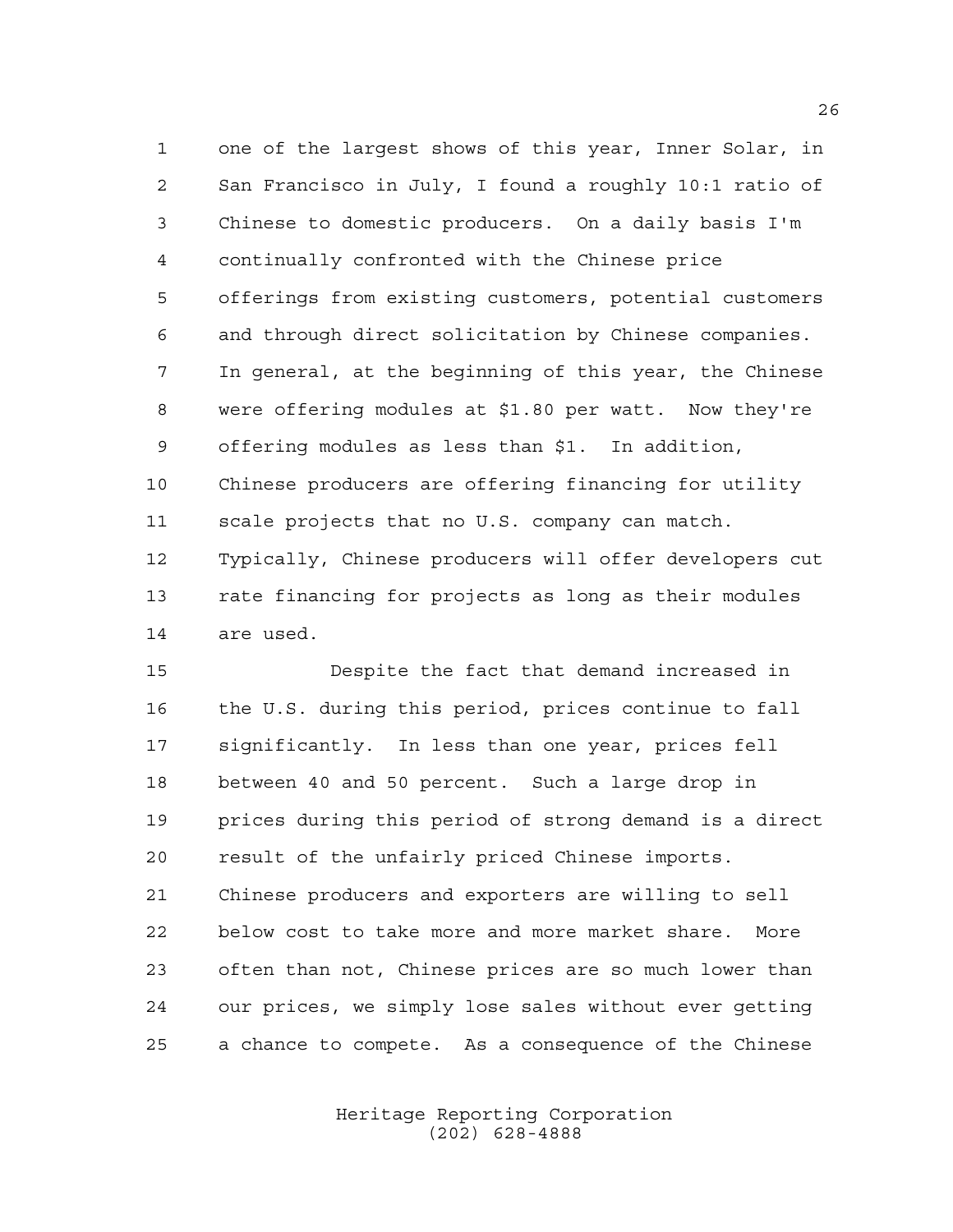strategy to offer rock bottom and below cost prices, Chinese producers have dramatically increased their U.S. market share at the expense of the domestic industry. By overwhelming the U.S. market, the Chinese have collapsed pricing to the point that it's difficult for domestic producers even to cover their cost, leading many of them to close their doors or outsource production to China.

 As Gordon noted, the Chinese strategy to continually push higher volumes of unfairly priced products into the U.S. has had a predictable consequence. Several producers have completely shut down U.S. operations or declared bankruptcy, and more than 1,600 U.S. workers have lost their jobs. As prices continue to plummet, it becomes increasingly difficult to cover costs and to continue to make the necessary investments to increase efficiencies and reduce costs that threaten the long-term viability of this domestic industry. I have no doubt that Chinese producers will continue to take U.S. sales at any cost. These Chinese producers have crippled our emerging industry and stand poised to inflict additional injury in the absence of trade relief. Finally, on a personal note -- excuse me -- I, and my sales staff, are based in Camarillo. In

> Heritage Reporting Corporation (202) 628-4888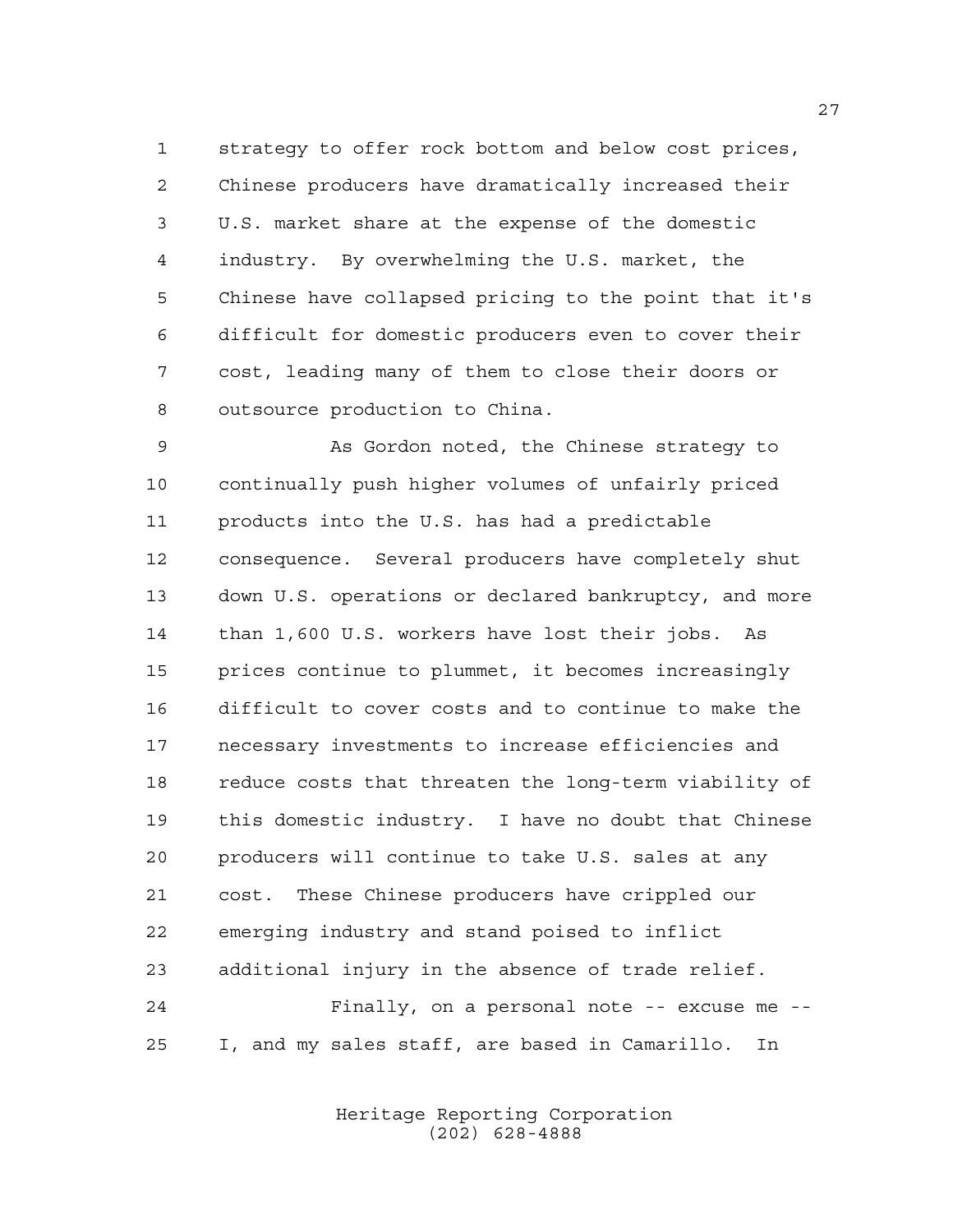September we were forced to shut down the facility. Nearly 200 workers. I've worked with these people every day. I know their families. They've competed competitively and successfully for more than 30 years, and we've done it against any company in the world, but when you go against a country, the stakes are different. Telling these people that they are losing their jobs due to unfair competition from China was very difficult. We are here today because we will not, and do not, want to have the same conversation with our existing and remaining working forces. So on behalf of SolarWorld and the more than 1,100 current employees and the nearly 300 laid off employees, I urge the Commission to find that dumped and subsidized imports of these cells and modules from China are injuring us, the domestic industry and threaten the domestic industry of further injury. Thank you for your time. I'll be here to answer questions. Thank you for your hard work.

 MR. BRIGHTBILL: Thanks, Kevin. And now, Seth Kaplan from Capital Trade.

 MR. KAPLAN: Good morning. I'm Seth Kaplan, Senior Economic Advisor at Capital Trade, Inc. I will discuss how the actions of the Chinese government has negatively affected the CSPV market, and, in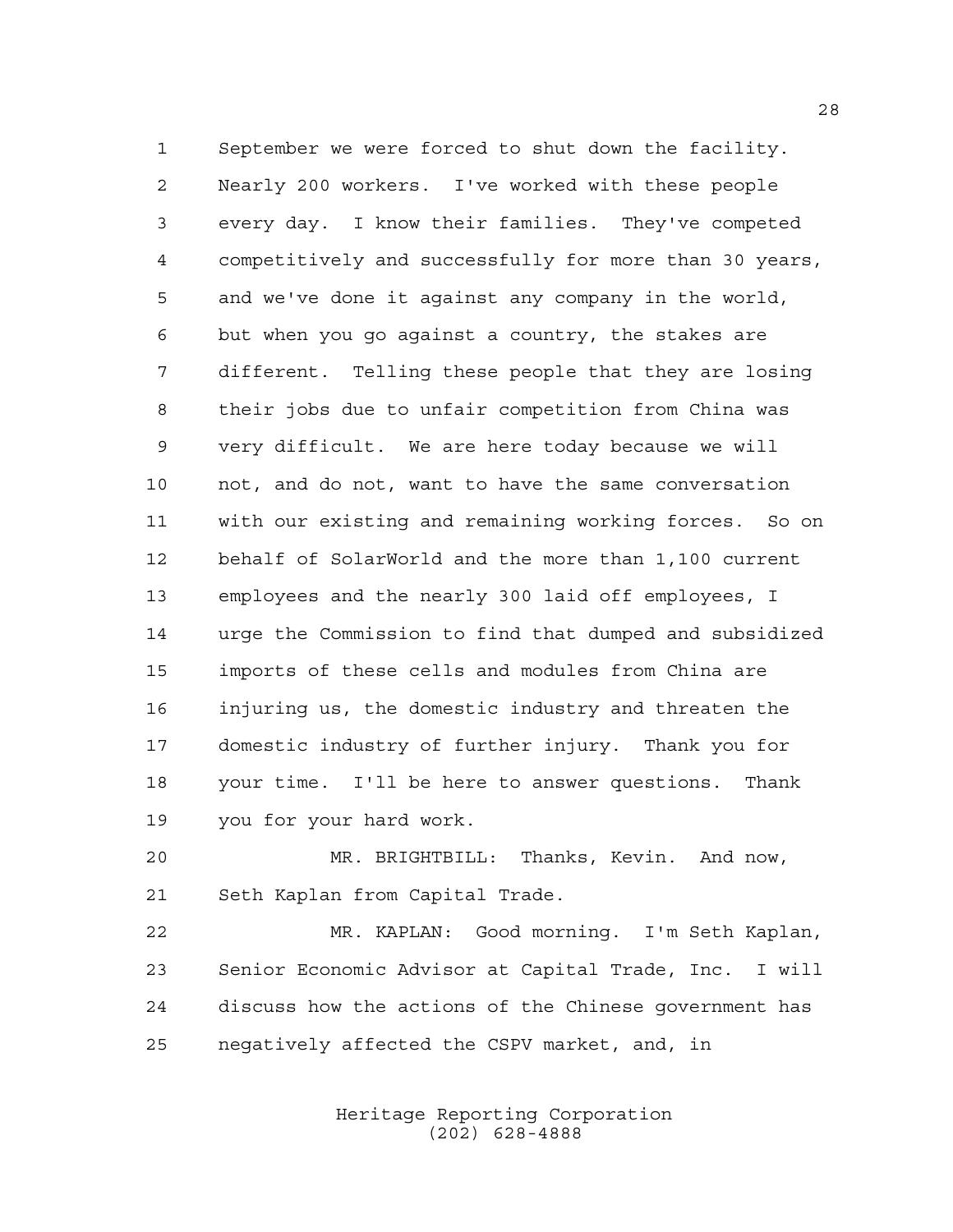particular, the injury suffered by the U.S. industry as a direct result of Chinese government industrial policy directed at foreign markets. There has been a cascade of effects resulting from China's decision at the very highest levels of the government to target this market, so if you could think about it as four effects. First, the Chinese government targeted the market explicitly in its most recent five year plan. To carry this out, they then subsidized the industry, consistent with the plan. The subsidization resulted in vast Chinese CSPV overcapacity, which, as we have seen, and which I will discuss, was targeted at foreign markets. Finally, the U.S. foreign market for them, our industry, has been injured by these policies.

 The plan was spelled out in the eleventh five year plan to target the solar energy market, and the State Consul's guidelines prioritize low cost, mass development and utilization of renewable energy, and, in particular, the development of high- performance, low cost solar voltaic cells and technologies that use them. That's the plan. How to carry out the plan. As reported in *The New York Times* and documented extensively in the petition in this investigation, there have been many subsidies worth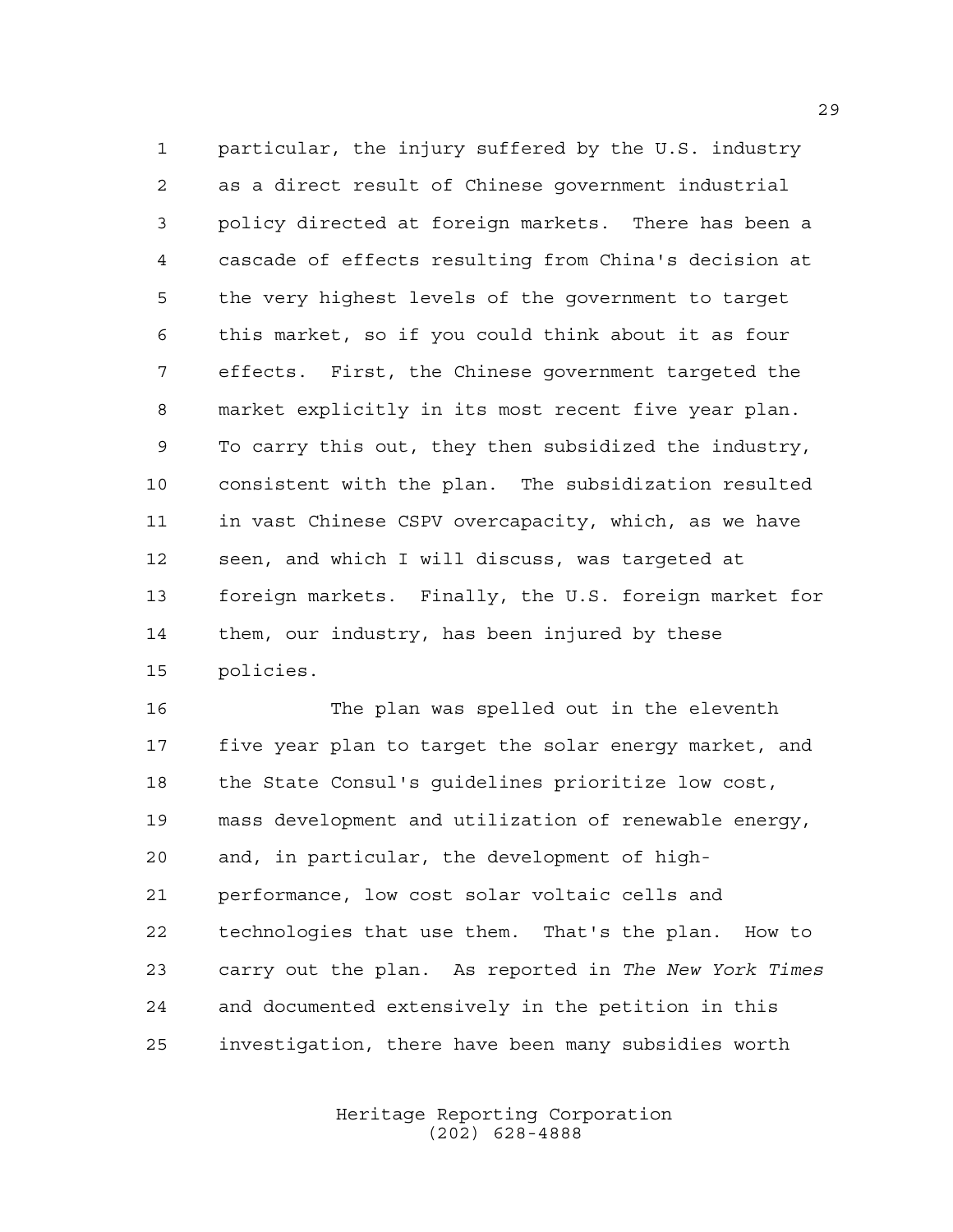many billions of dollars to support the Chinese industry. To quote *The New York Times* from a 2009 article, "Since March, Chinese governments at the national, provincial and even local levels have been competing with one another to offer solar companies even more generous subsidies, including free land and cash for research and development."

 We've listed some of the subsidies that are documented in the petition, but these include cash grants, input subsidies, including both polysilicon, aluminum, power and water, preferential loads and credits, tax incentives, programs for producers at designated locations, export assistance and export insurance at preferential rates, once again, in the tens of billions of dollars. How has this affected Chinese capacity? Well, unsurprisingly, given these incentives, given government industrial policy and the decision to subsidize, you've seen a very significant increase, a compound annual growth rate of over 100 percent in the Chinese industry since 2007. This is from a Goldman Sachs investment research report.

 I've seen other documents which show higher levels, but we have shown the most conservative accounting of the capacity, and its plain how large the increases are and that they're across many firms

> Heritage Reporting Corporation (202) 628-4888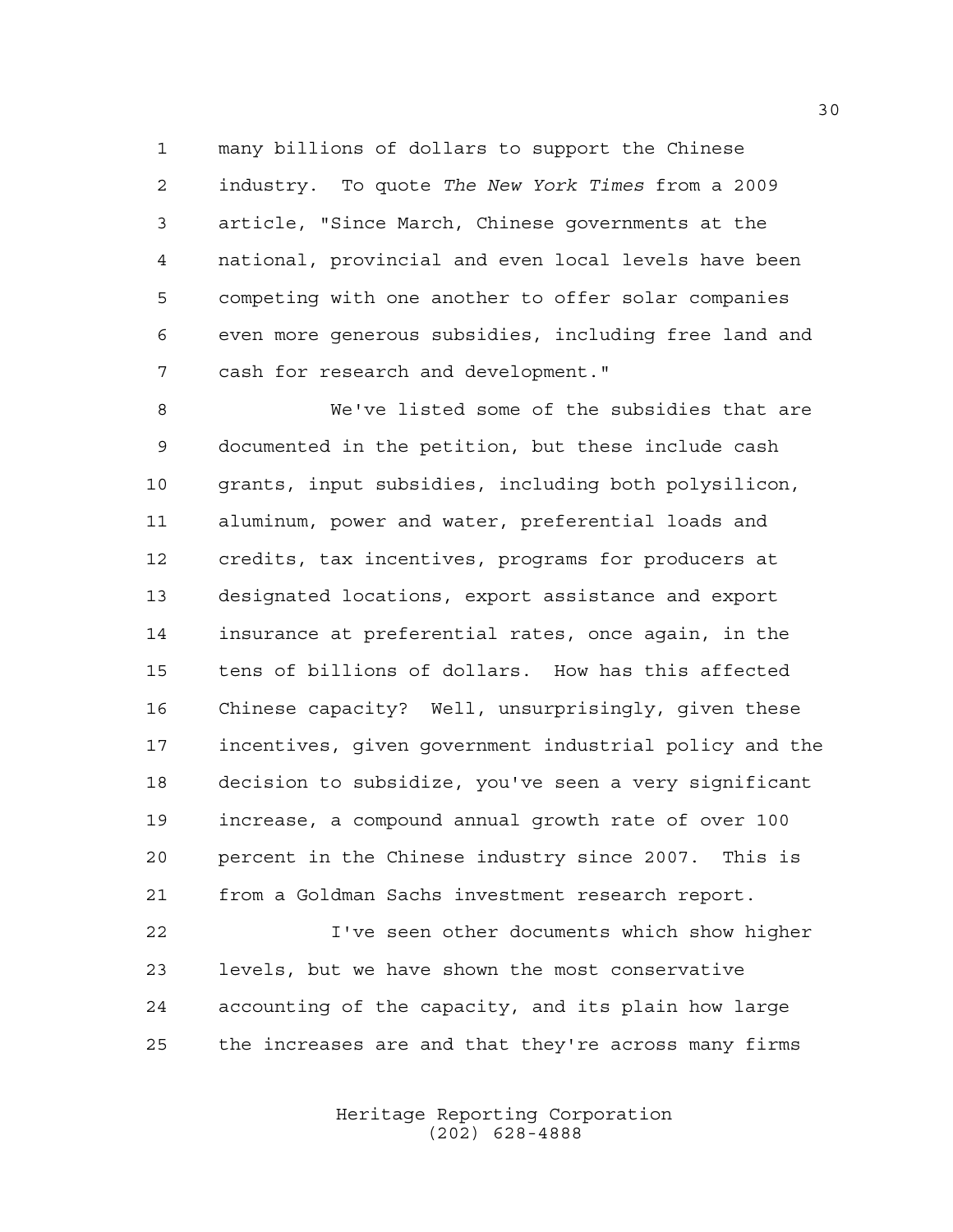within China. The next slide shows that based on the subsidization and this targeting of the industry, that China's CSPV producers are now the world's largest. Of the top five producers, five of them are owned by the Chinese, four of the five, and four of the five have production locations in China. Their increase in output has been in the triple digits. These companies are expanding quickly and massively, using the subsidies provided by the national, and regional and local governments to increase output and to take that output, as we shall see in the next slide, and send it abroad. This is not the case of a Chinese industry that's large, relative to the world, producing for its home market and at times having excess supply.

 This chart shows that the Chinese consumption, listed as Chinese demand, is a half a gigawatt, while the exports are 10.7. This is a country where I'm sure your industry analysts and economists on the staff here will see are developing coal-powered energy plants at an incredible pace. Polluting, coal-powered energy plants are being built in China at a very rapid pace, and yet the solar power, clean energy, all of it's being exported. Government industrial policy targeting foreign markets, not serving its own home market. The next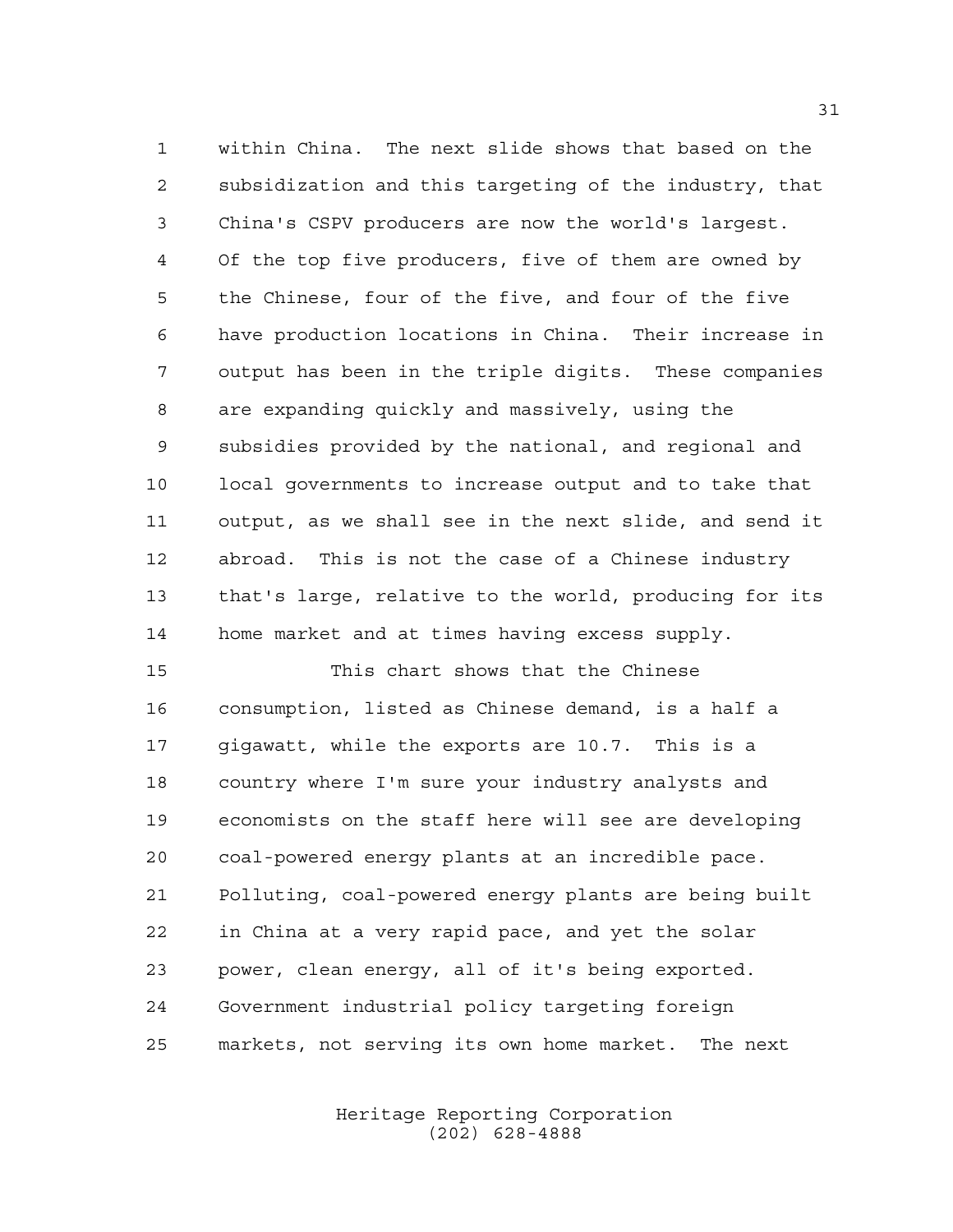slide shows that the export values to the U.S., in particular, have increased at very high rates, particularly last year and this year. As Tim has discussed earlier, over half the imports into the United States are from China.

 Their import penetration levels are close to 50 percent, and the prices have dropped by nearly half all in the last year. The next slide is another graph showing how the increase in Chinese imports has now come to dominate the import market, that they are now the largest importer relative to all other importers combined. The increase has been steady, it has been continuous, and it has been accompanied by declining prices and accompanying as a result of the subsidies in China. The next slide shows that the targeting in the U.S. market isn't accidental or incidental. It is thought through, it is directed, it is purposeful and it is with intent. Only several months ago, Yingli Green Energy Holdings, a single company in China, not speaking for the industry, but just for themselves, said we have become a leading module supplier in North America and we expect to capture nearly 15 percent of the North American market. This is one Chinese firm. Below cost sales. This is a quote from 2009. The chief executive and founder of China's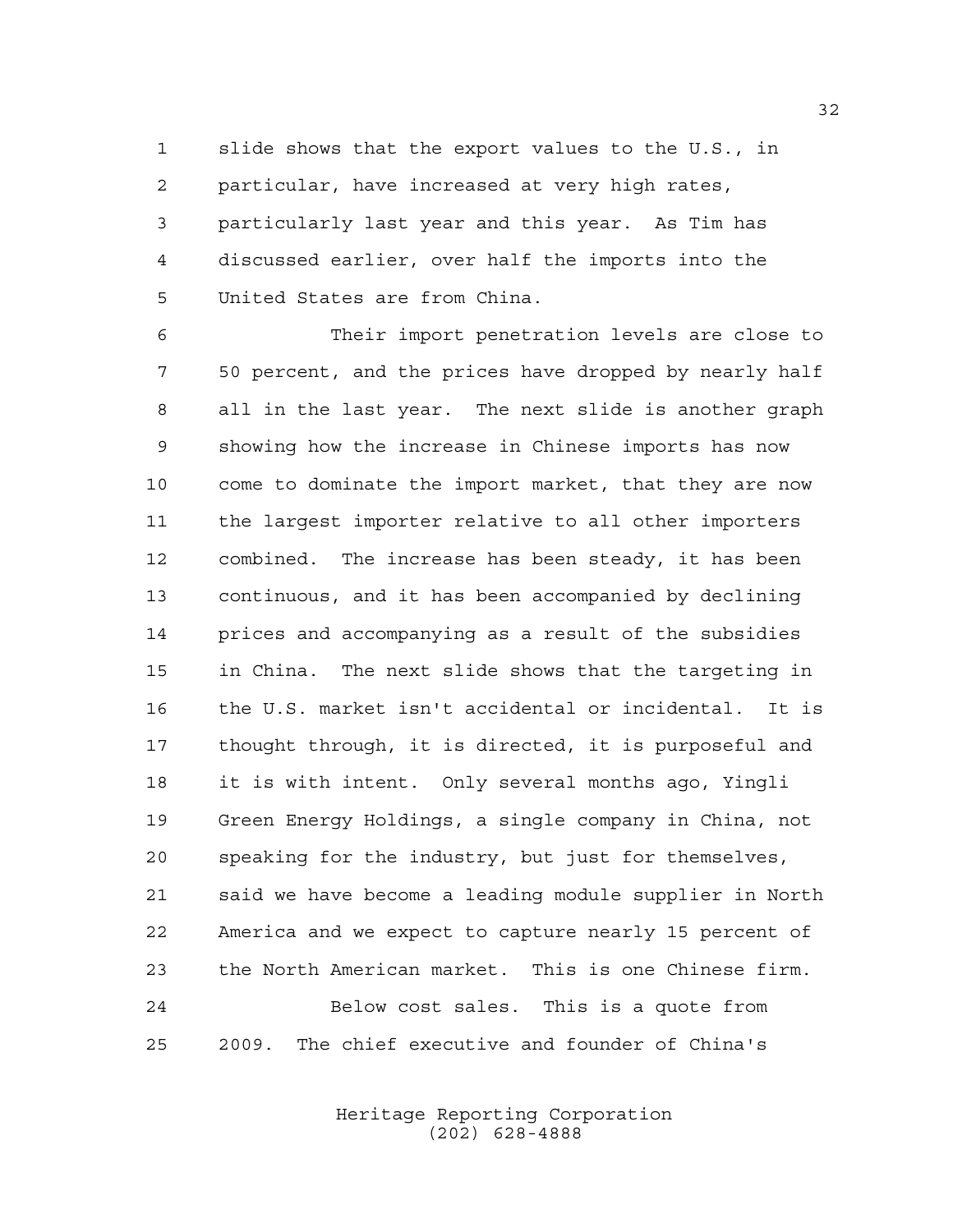largest solar panel manufacturer, Suntech, said that, "to build market share in the United States," that they will sell in the American market for less than the cost of materials, assembly and shipping. What are the effects of the government plan carried out through subsidization affecting excess capacity in China and targeting export markets? What has been the effect of that? This slide shows that in 2010 and 2011, where all these quotes are from, that there's been significant job losses and bankruptcies. Despite the fact of growing consumption in the United States, the turn toward green energy, the economic viability of this industry as a competitor, and nonetheless, jobs in Frederick, an hour ride from where we sit today, have been lost, jobs in New York, jobs in California have all been lost.

 Given this oversupply, given that the prices the Chinese are selling, admittedly below their own cost, given the losses and the closures in the United States, what is the plan to get the market in balance? There is no plan to get the market in balance. The plan is to continue to increase capacity in China. That is the industrial policy that has been adopted through subsidies, affected by dumping, as well, in the United States. What do we see? We expect to see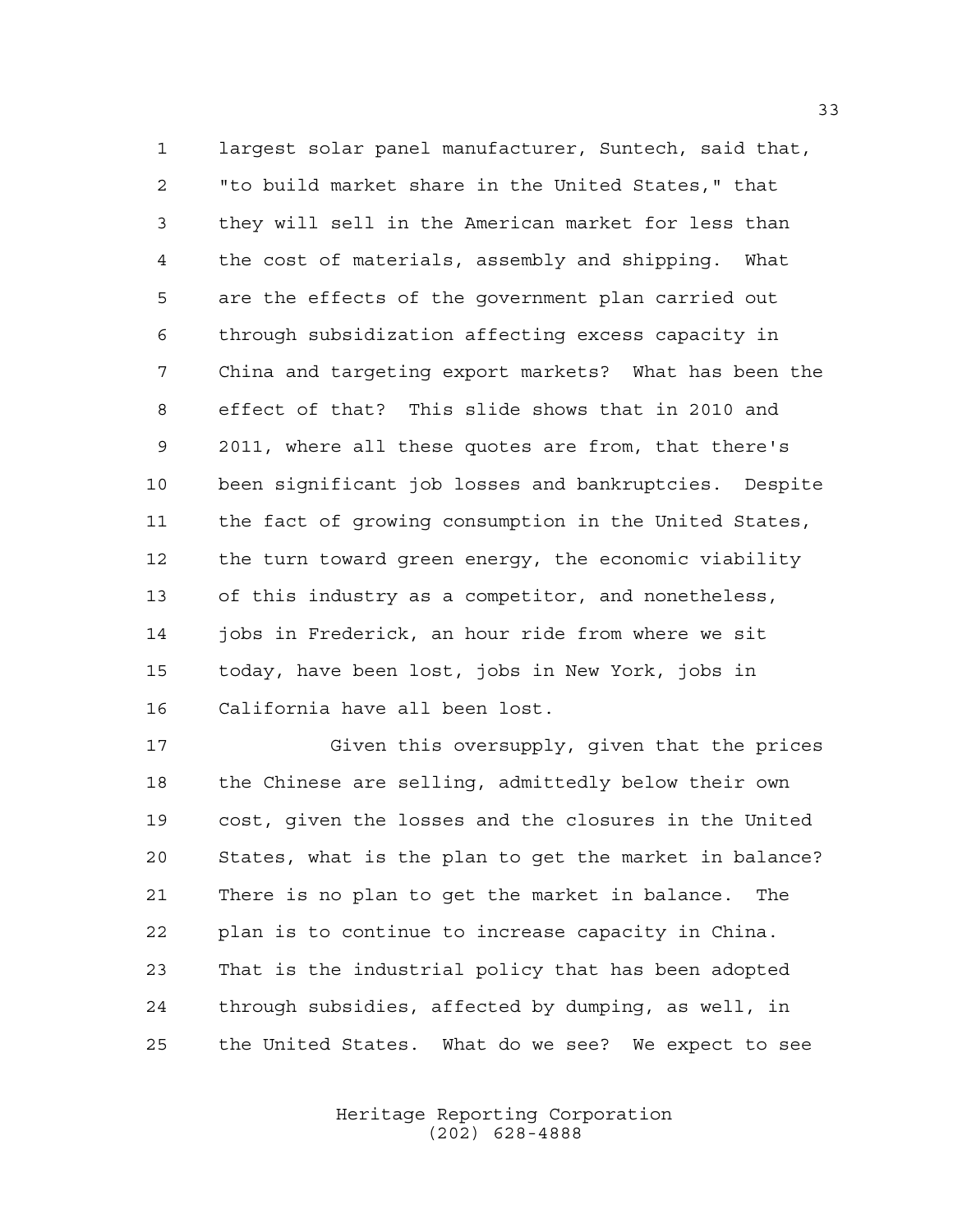increases in global capacity from China going forward. This, despite the fact that one of their major markets in the EU is now cutting back given the economic conditions in the EU. So now you have increasing additional and excess capacity in China and a decline in one of their other markets. It only makes it more apparent and clearer that their actions in the United States will continue, accelerate and have the same effects unless action is taken by the ITC to impose antidumping and countervailing duties to equalize and make the imports fairly traded.

 Finally, as an economist, I just want to go quickly through that the story makes a lot of common sense. It's well-documented, it's consistent with economic theory. Financial subsidies, and production subsidies and construction subsidies lead to excess capacity. The tax incentives have encouraged producers to make investments that would have not have taken place otherwise. That's what subsidies do. There are input and production subsidies that affect the marginal cost of production, so you have the overcapacity from the direct subsidies to build, and now you have incremental marginal cost subsidies from input subsidies and production subsidies that lower the price further, create the overcapacity and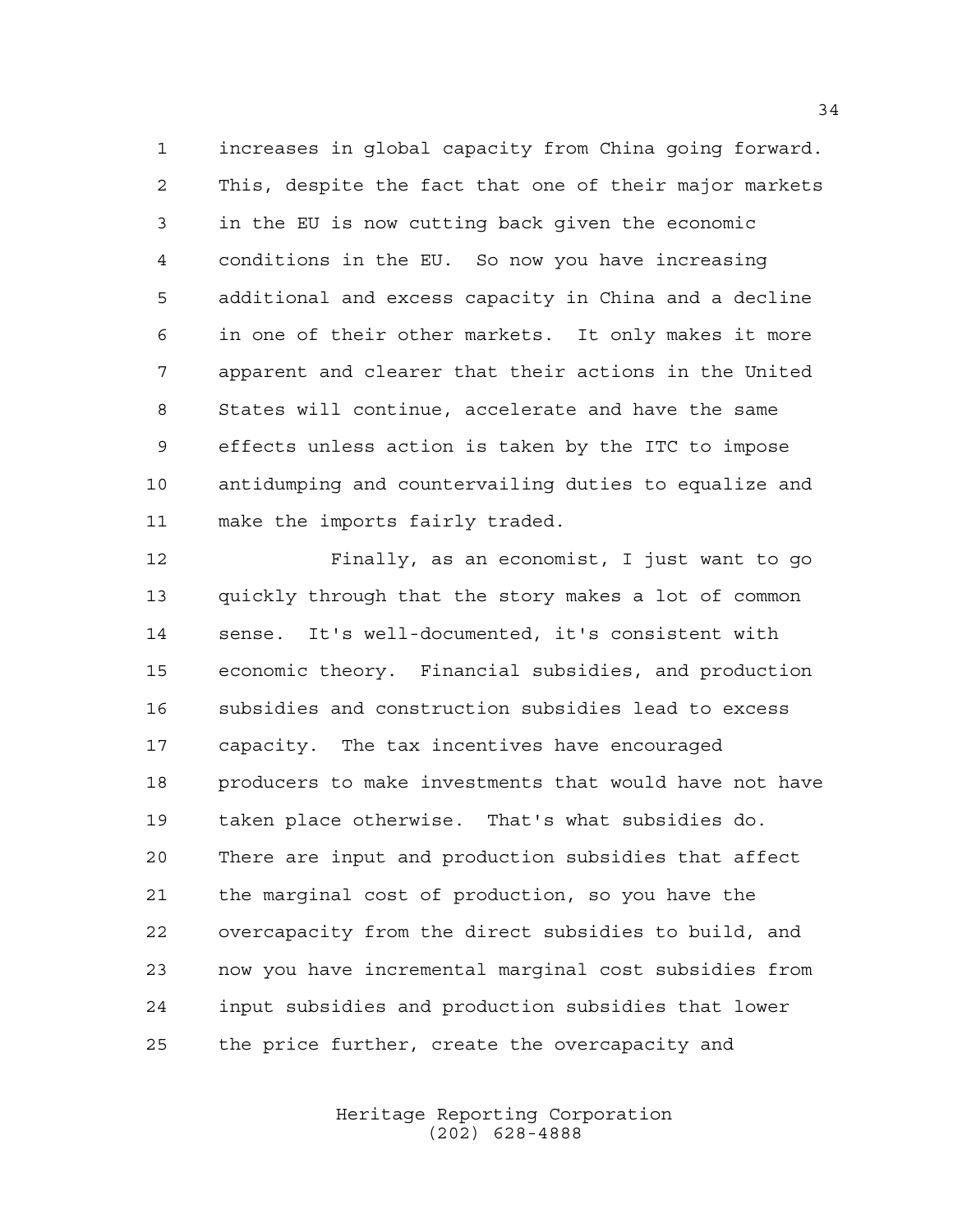overslide the market, create production and input subsidies to shift out the supplier, and you even have export subsidies that distort sales between home and foreign markets. Which way are they distorted? They're distorted to export. So all these distortive subsidies tend to increase capacity, lower costs and target foreign markets. The consequences are what we've seen today. Severe declines in price and the consequent effects on domestic producers. That concludes my presentation of the effects of Chinese industrial policy on the U.S. industry, and I'd also be happy to answer any questions. Thank you.

 MR. BRIGHTBILL: Thanks, Seth. Just to highlight the one additional point back on Slide 12, what Seth was showing was the projected increase in global demand for solar next year, 2012, of about 1.2 gigawatts. Chinese capacity expected to increase by three times that amount in the same year. So I think that's very compelling of what's coming, global demand versus Chinese capacity, for next year, increases in both. All right. With that, we'd like to point out that we brought along a SolarWorld solar panel. We invite you to take a look at that. We also have two solar cells on the table next to that module. With that, we'd like to hold the remainder of our time for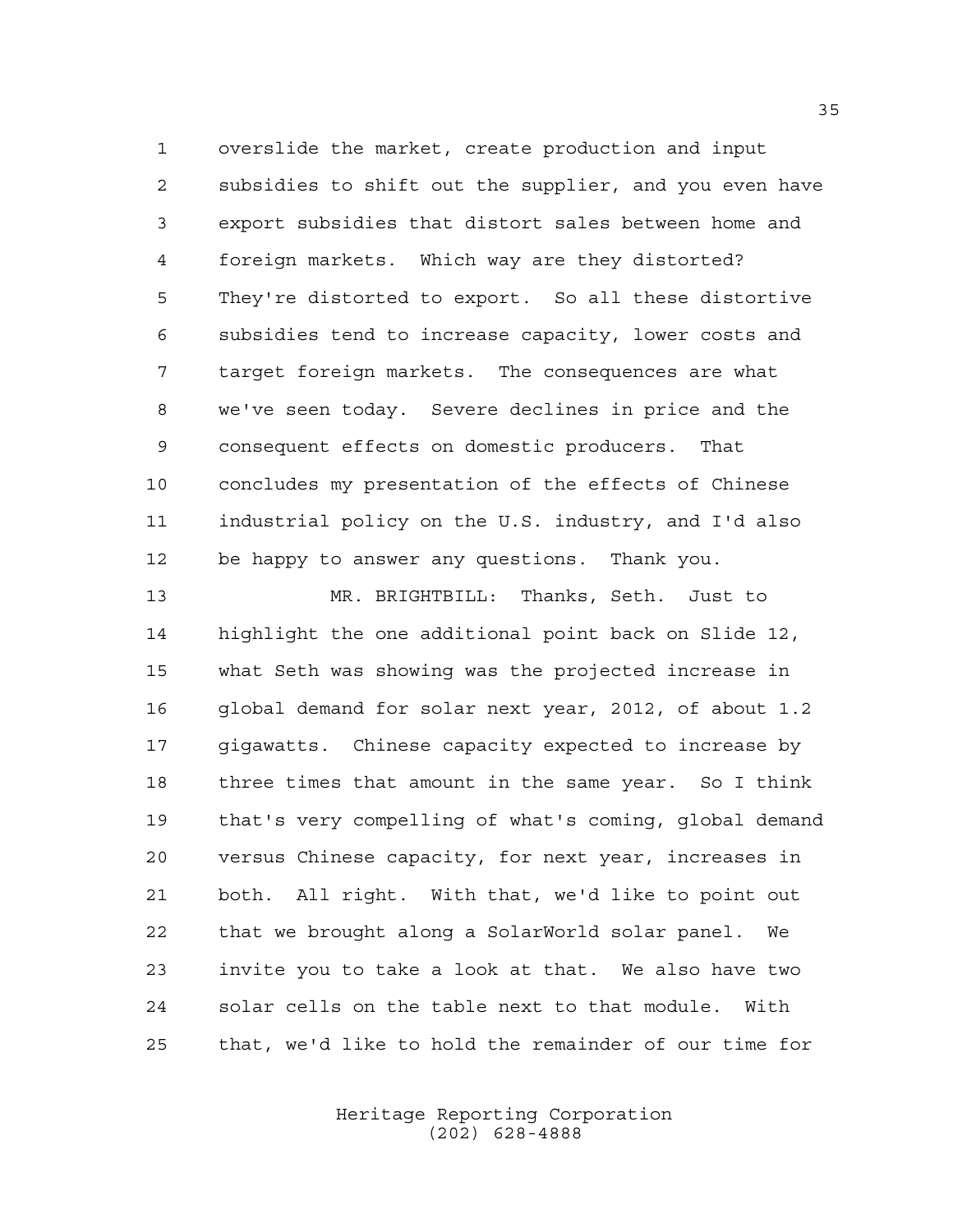any rebuttal, to the extent it's needed, and we're happy to answer any questions. Thank you.

 MS. DEFILIPPO: Thank you very much, Mr. Brightbill, and thank you to the panel, in particular, Mr. Kilkelly and Mr. Brinser. It's always nice to have industry folks come and help us understand the product and the market, so we appreciate you taking the time to come be with us today. I will start staff questions with Mr. Cassise.

 MR. CASSISE: Good morning, and I'd like to also thank the witnesses for their testimony. I'd like to begin my questions with a document that I received at about 9:15 this morning, which was the Petitioner's revised scope language which was mentioned by Respondents. If I understand the revision, it is to include within the scope those panels in China that were manufactured using third- party cells. I'd like to ask whether or not that's, you know, a fair assessment of the change, and how you believe that may, or may not, affect the data that we've collected.

 MR. BRIGHTBILL: Tim Brightbill, Wiley Rein. That is a fair explanation of the clarification that we made, a clarification in response to a question from Commerce staff. The scope always covered both

> Heritage Reporting Corporation (202) 628-4888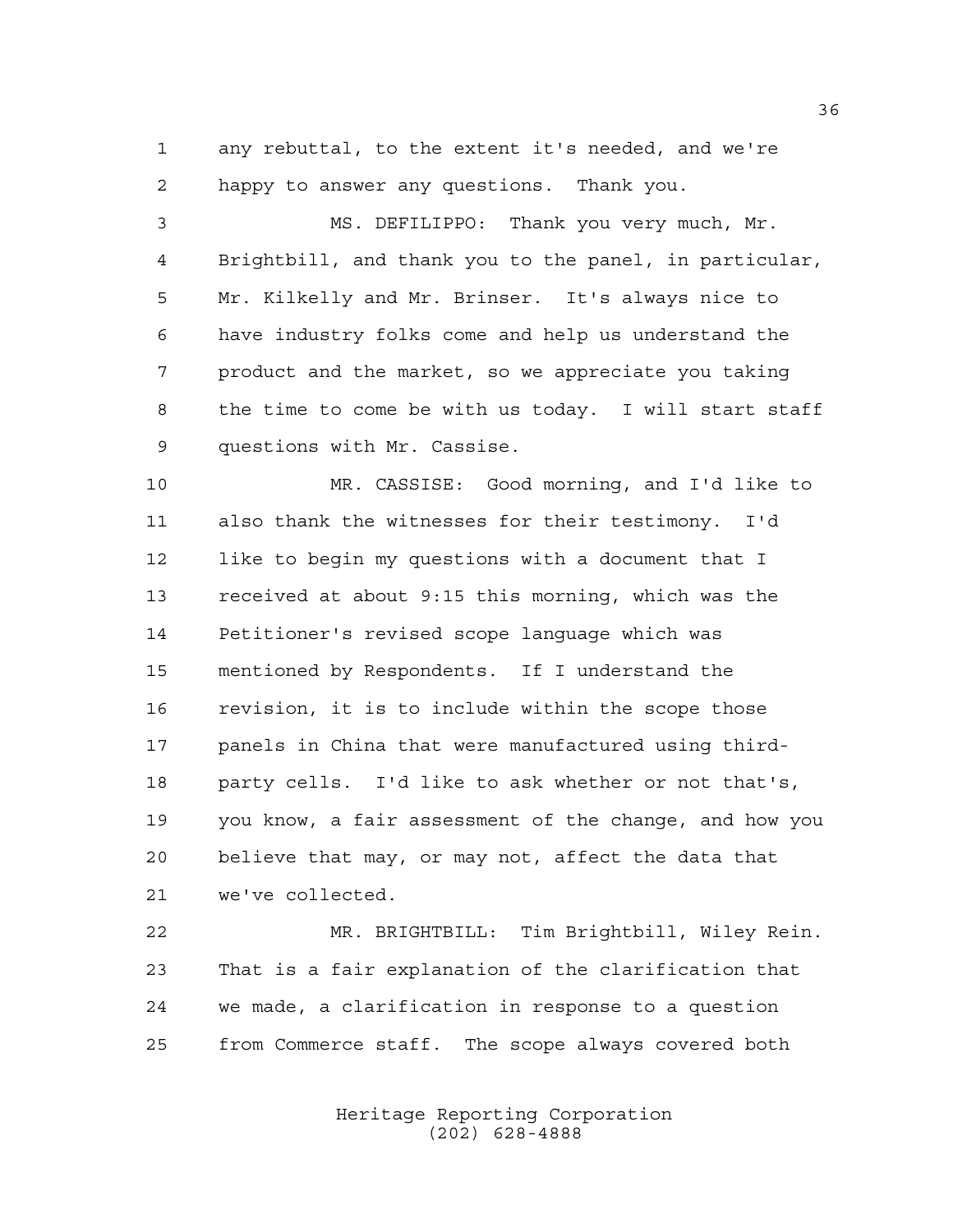cells and modules, as demonstrated by page 1 of our petition and just about every other page of our petition. Yes, that is the clarification that we made, and we believe the ITC questionnaire data, the questionnaire is already set up properly to gather that data, both domestically and on the foreign side, so you're gathering the correct data and you're able to make proper assessments using the data that you've already sought from the questionnaires.

 MR. CASSISE: Okay. I guess I will continue then with a few points of clarification on your testimony. One of the slides had import data and I believe the source of that was our data web, but in the petition on page 15, footnote 28, you mention a potential anomaly on the import data where some importers may have been reporting number of panels instead of number of cells. Is that a large anomaly that you think makes the import data from the data web unreliable, or is this something that you don't believe is material?

 MR. BRIGHTBILL: Tim Brightbill, Wiley Rein. We think the data web data is reliable and provides an accurate assessment of import data on cells and modules, so, you know, pending what we see with the questionnaire responses coming in and tallied up, we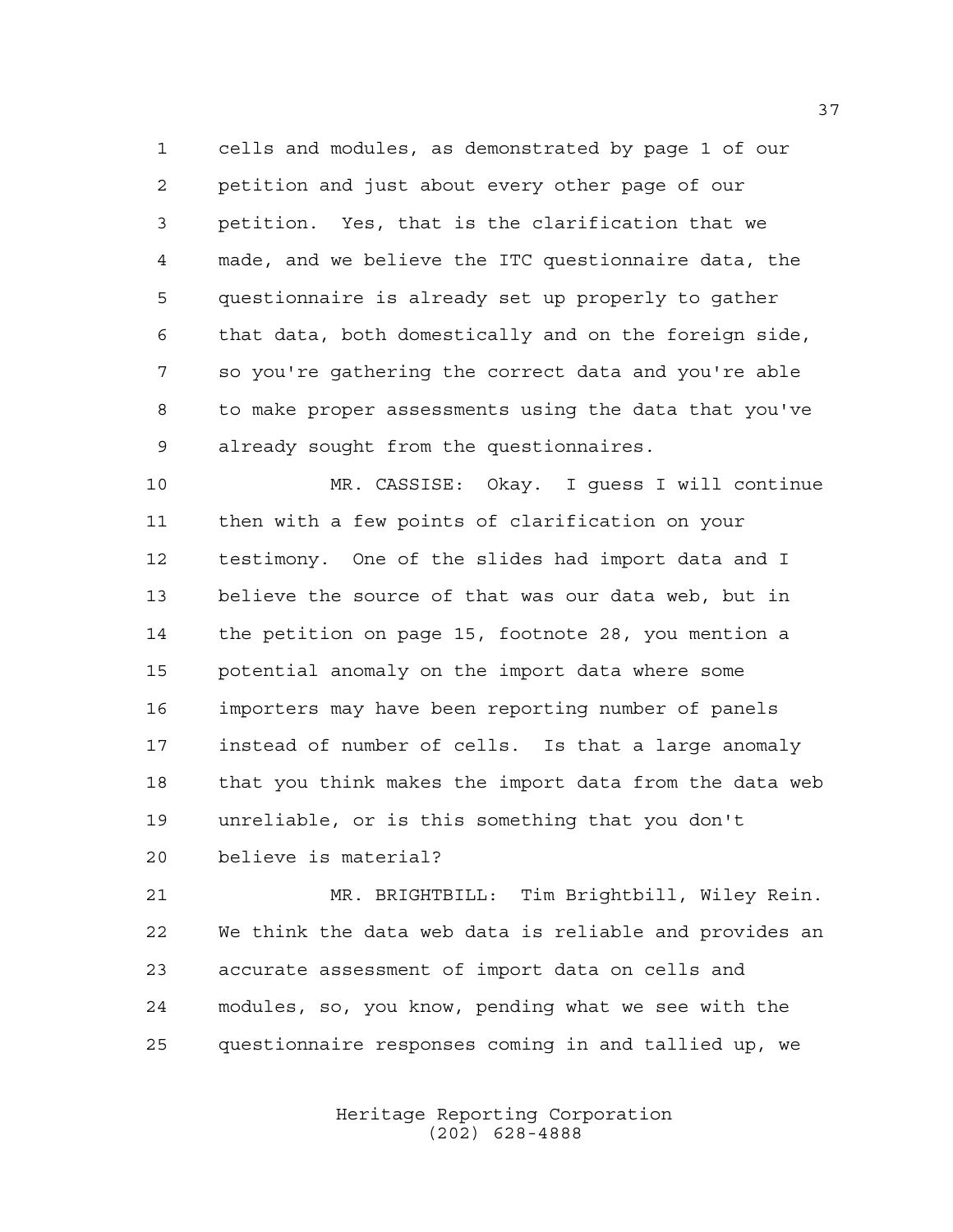think it certainly gives you evidence of the surge of imports and the levels of cells and modules, so we think the anomalies are likely to be minor in nature. Obviously, as the questionnaires come in, if we were to reassess that, we'd let you know right away, but the data is reliable.

 MR. CASSISE: Okay. Thank you. Also, in a postconference brief your position on whether or not you believe the Commission should use the data web import data for China, or for nonsubject countries, or the importer questionnaire data.

 MR. BRIGHTBILL: Tim Brightbill, Wiley Rein. We will do that in our postconference brief.

 MR. CASSISE: Another question regarding what constitutes the domestic industry. Mr. Brightbill, you had mentioned that SolarWorld is the only U.S. integrated producer, and then in one of the slides we had a linear chart of the supply chain. At what point in that production chain does a company become a U.S. producer? Now, the way I read the petition, you have included what I called in the questionnaires assemblers those companies that assemble panels or modules from either imported or purchased cells. It seems to me that you included them as U.S. producers in the petition, and then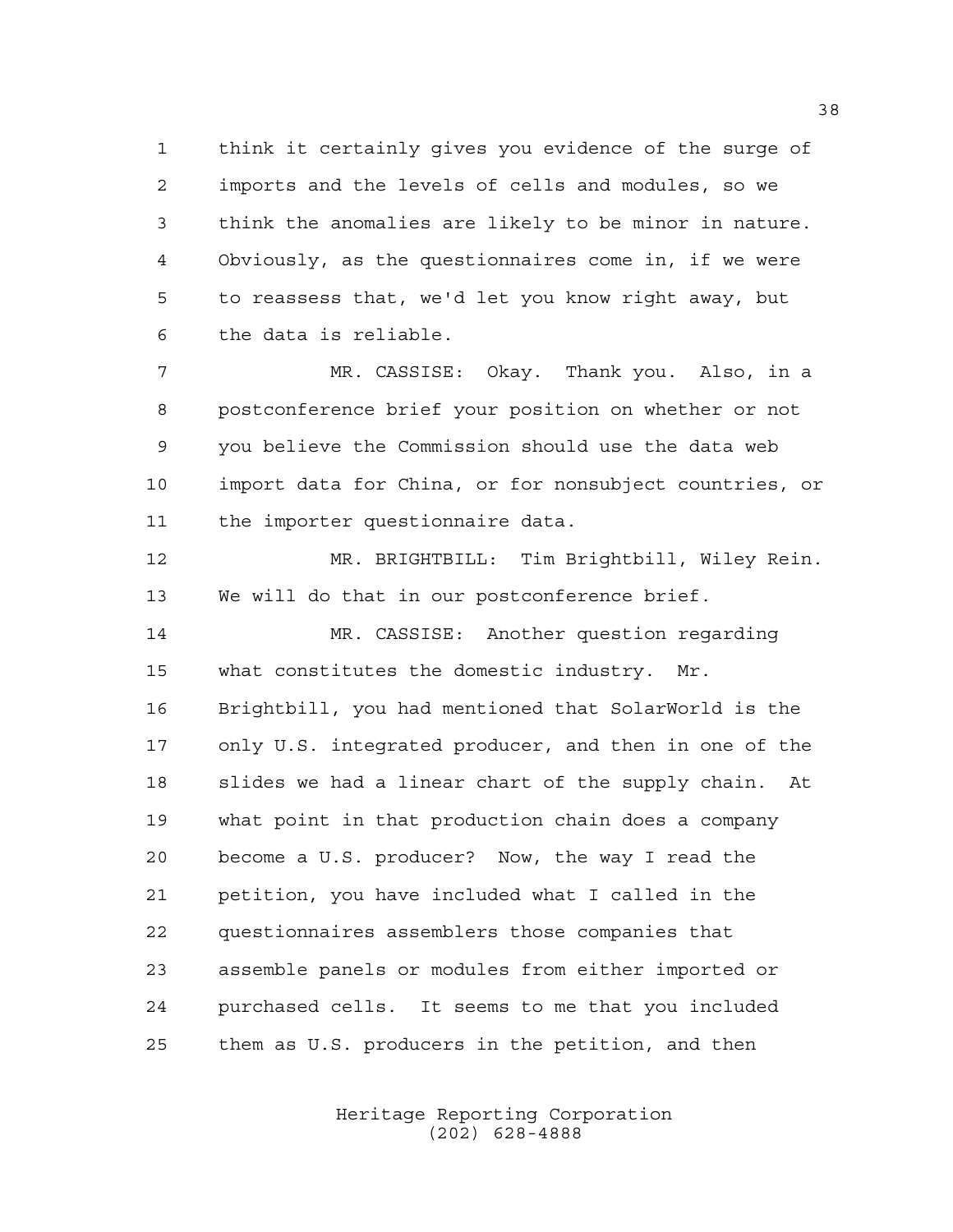argued under our related parties provision to exclude a certain number of them who you believed imported from China. I guess my question is is that a fair assessment of the way I read the petition? Do you consider those assemblers U.S. producers, and, if not, you know, where along this chart, what is this, page 6 of the first handout, at what point does a company become a U.S. producer?

 MR. BRIGHTBILL: Yes. Tim Brightbill, Wiley Rein. Your assessment is correct. The scope of the petition covers cell producers and module producers, or assemblers. We've tried to highlight a point in the scope where a wafer becomes a cell. We do not cover wafers because those can be used for other purposes. Gordon or Kevin could address that. The point where a PN junction is formed is the point that we've defined in the scope as where a wafer becomes a cell and becomes subject to the case. So you've got cell producers, and then the cell's assembled into modules, or panels, and both of those types of companies, the cell producers and the module assemblers, are part of the domestic industry. MR. CASSISE: What if a firm takes a

 downstream product, something that's even more developed than just cells? If I'm not mistaken, there

> Heritage Reporting Corporation (202) 628-4888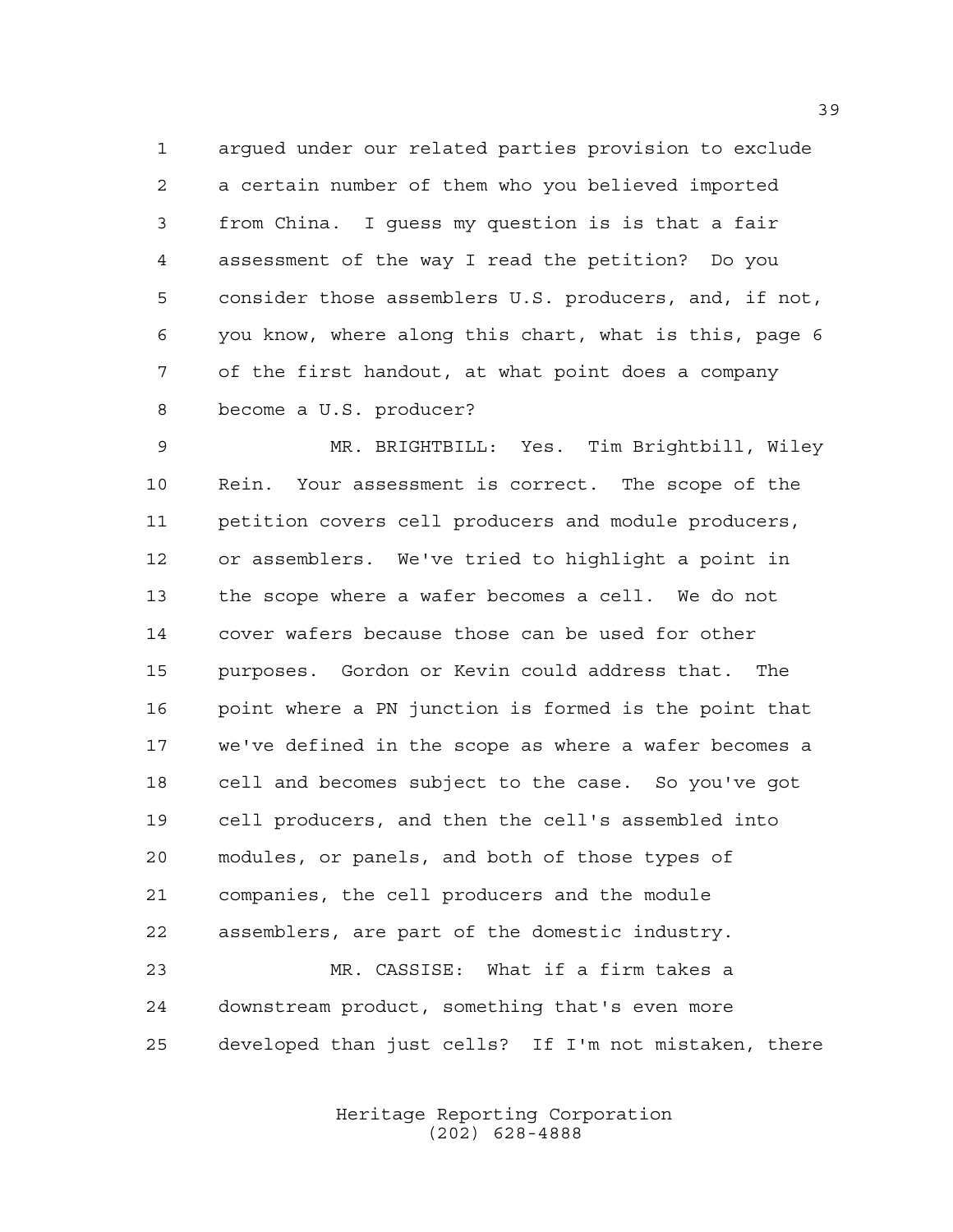are what's called laminates in the market which are even more, there's even more production that has been done. If a company imports or purchases laminates and then turns those into modules, would you consider that a U.S. producer?

 MR. BRIGHTBILL: Well, first, maybe you could, Gordon, clarify a laminate --

 MR. BRINSER: So let me clarify a little bit on the process. As Tim had mentioned that the silicon itself gets transformed into a silicon wafer, that's really the same starting raw material as the semiconductor industry, so wafers that are destined for the solar industry, once you have that PN junction is how we define it. Those cells then can be turned into a laminate. Basically, at that point, they are interconnected. One cell may be interconnective of 60 different cells, as you see there. So each of the little, black cells is an individual cell that has a PN junction that will convert light into electricity. Those individual cells, in this case, 60 of them are strung together to give the correct wattage and the power requirements out of that module. A laminate is defined, it's a jargon used within the industry where those cells basically are laminated

between a piece of glass in the front and, in this

Heritage Reporting Corporation (202) 628-4888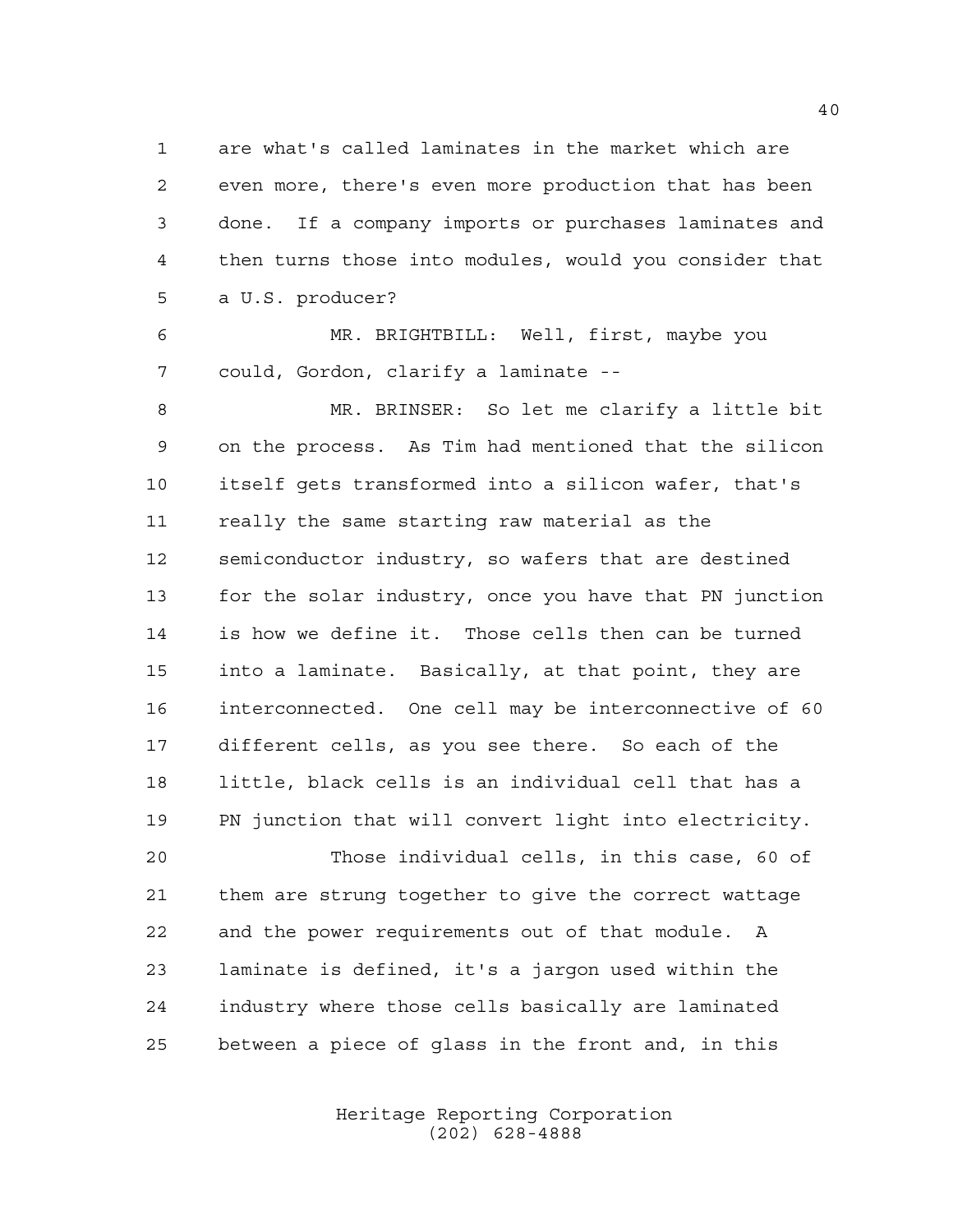case, a what we call back sheet. That provides an environmentally safe place for those cells to basically perform their job. Those laminates then go through a process in the module assembly and a frame will be attached around the edge of the laminates for structural integrity, handling, mounting mechanisms and everything else. So the process, you know, goes through those various steps. So the module assembler would take an individual cell, assemble it into the matrix, laminate it and put a frame around it and, you know, prepare it for shipment.

 MR. CASSISE: I guess, Mr. Brinser, I'll stay with you on this line of questioning, which is how involved is the production process of just assembling the cells into modules or panels? How capital-intensive, labor-intensive is it? Say I wanted to start a module assembly plant next week and I needed to gather capital. How much would it take for me to start that kind of production facility? MR. BRINSER: So this is Gordon Brinser, SolarWorld. Forgot to do that the first time. For the manufacturing, we describe growing the crystal cell or the crystal itself to the module assembly. The most capital intensive part of that process is the cell manufacturing piece itself. It's the dominant

> Heritage Reporting Corporation (202) 628-4888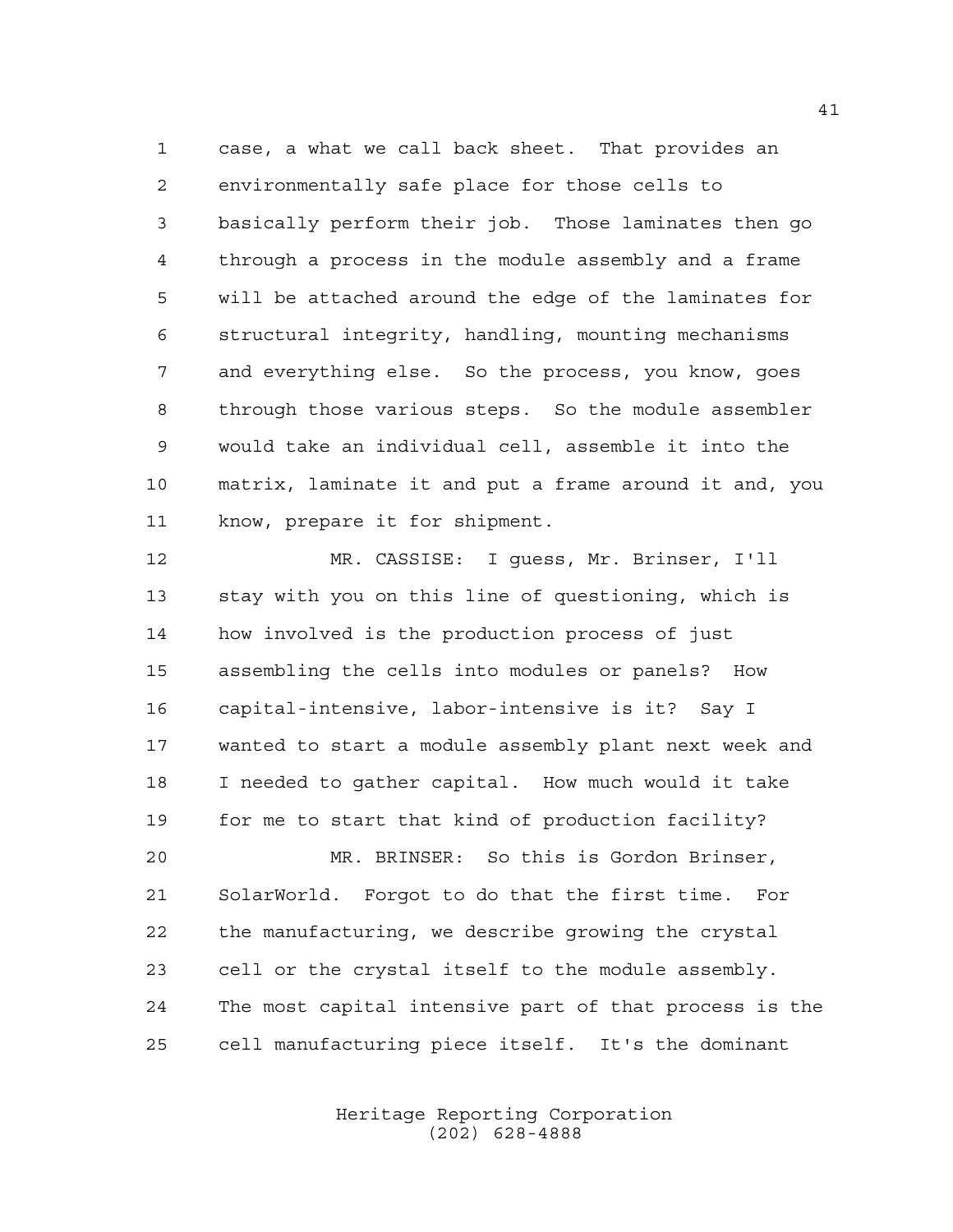driver from the capital. If you look at that complete value chain there, the module assembly is, you know, much closer to, you know, around 15 to 20 percent, and we can detail that in our posthearing brief, if you'd like to.

 MR. CASSISE: Absolutely. Yeah. No, that would be helpful. So 15 to 20 percent value added the assemblers add to the panel.

 MR. BRINSER: Yeah. Not the actual cost, that's the capital cost.

11 MR. CASSISE: That's just the cost. MR. BRINSER: That's just the capital outlay for. The actual value added self is roughly in the neighborhood of, you know, 30 percent. Again, that's something that we can detail in the brief because there's a lot of detailed cost information in that.

 MR. CASSISE: And, Mr. Brinser, what share of U.S. production say in 2010 is produced by what I have termed U.S. assemblers? Now, I guess if you're the only, well, I guess if you're the only integrated producer does that mean every other company that produces in the U.S. is an assembler? MR. BRINSER: Gordon Brinser of SolarWorld.

 I'll get it yet. If you look at the U.S. domestic industry as far as the manufacturers themselves, there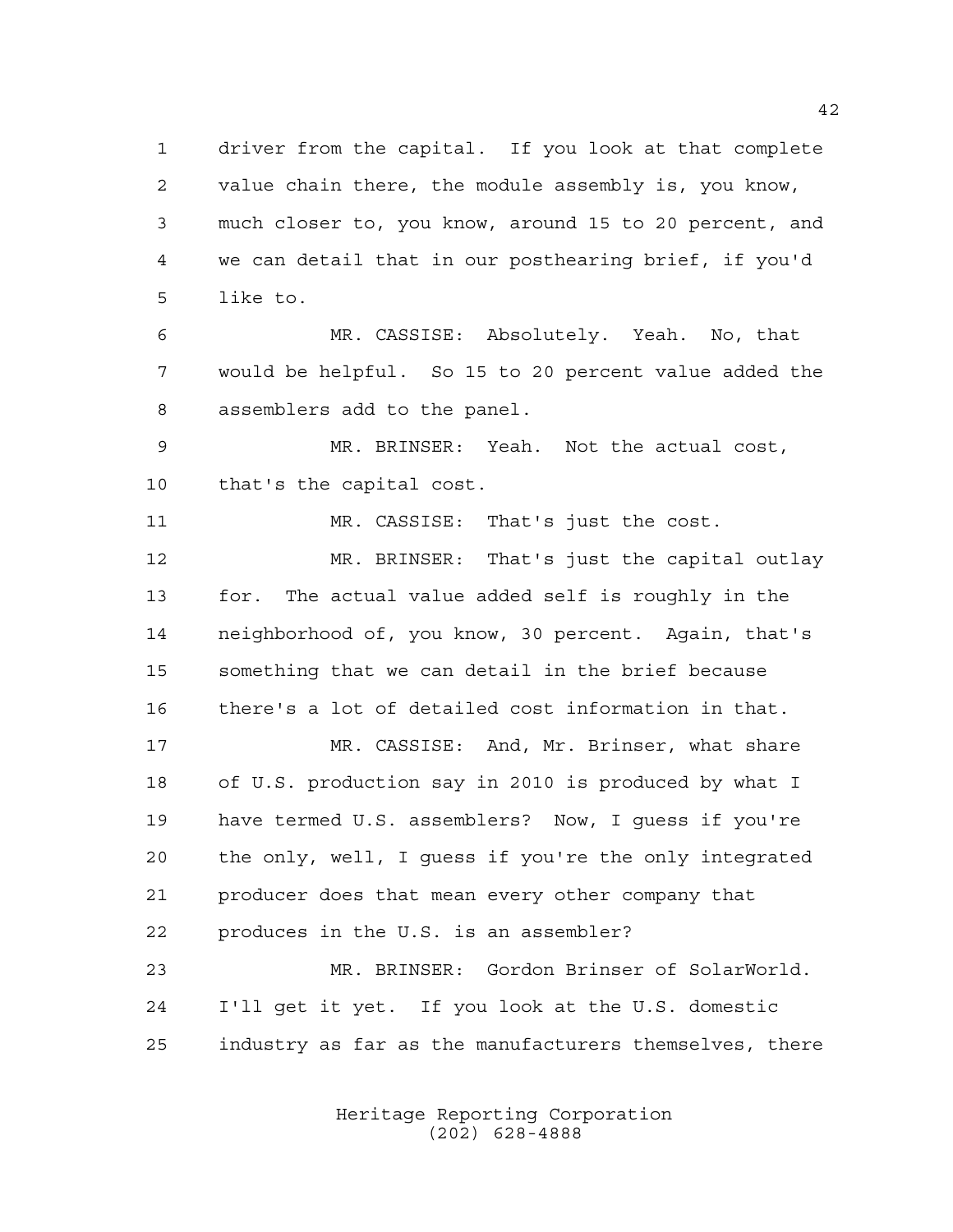are approximately three companies that have any substantial cell production remaining, and most all of us have done layoffs over the last year because of the subsidized and harmful imports into the industry. We are the only fully vertically integrated, which we grow the crystal, we manufacture the wafer, we produce the photovoltaic cell. There was one other vertical integrated producer who just recently shutdown the first part of their operation.

(Electronic interference.)

 MR. CASSISE: -- in production, the production that they outsource is the cell production and not the module assembly. That is the first to go to China.

 MR. BRINSER: Yes, this is Gordon Brinser from SolarWorld. Yes, the first thing that does get shut down is the cell production itself. It is highly capital intensive.

 As you can see from the slides earlier, with the subsidiaries, this is where the free money, the free subsidies, are flowing into the domestic manufacturers in China. So obviously we are the capital intensive piece.

 It is a very highly technical step, the cell manufacturing, but for the most part, because of the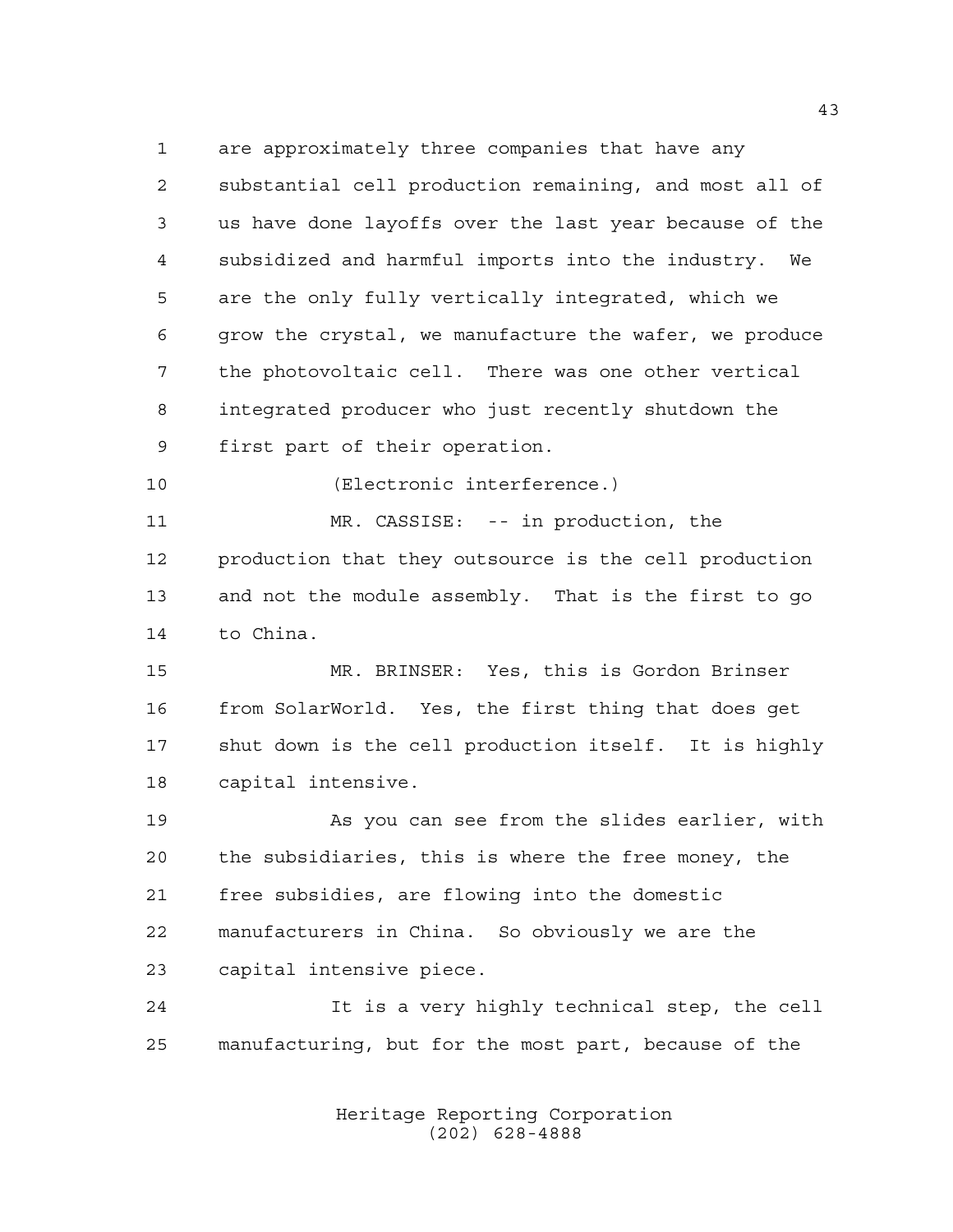capital intensiveness, is moved to China where these subsidies basically are flowing to the point where it is easy for those individuals to use that subsidized money to set up shop.

 MR. CASSISE: Is it fair to say that it is not a labor intensive process?

 MR. BRINSER: Gordon Brinser, SolarWorld. Our labor in the U.S. accounts for about 10 percent of our manufacturing costs. So it is not a labor intensive process that we have. Labor is a very small portion of the total cost.

12 And therefore as we have mentioned, there is no warranted cost advantage because that labor portion is so cheap.

 MR. CASSISE: What about regulatory costs, such as environmental or otherwise, that would make it cheaper to go to China and do this?

 MR. BRINSER: Gordon Brinser, SolarWorld. The regulatory costs -- obviously in China, there are different standards around environmental policies, and environmental standards, and the manufacturers there do not have to uphold the same level of standards.

23 And we have seen that, and it has even been documented in the press about some of the atrocities that have occurred in China due to manufacturing in

> Heritage Reporting Corporation (202) 628-4888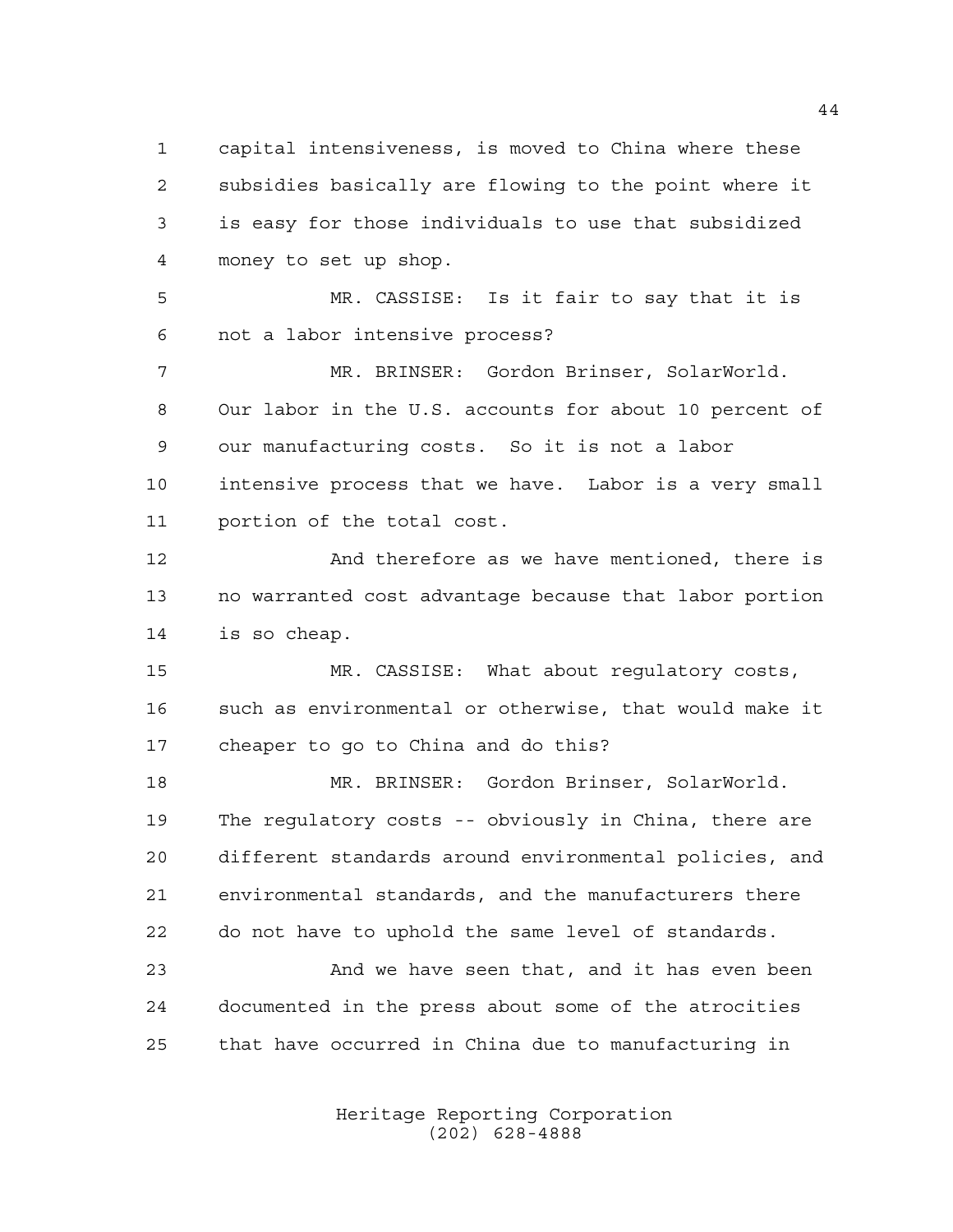China, and even most recently with pollution in a community.

 And so those standards -- you know, for the U.S., this is an energy supply that is supposed to be a renewable, green energy, supply, and it needs to be manufactured in a location that is close to the end-consumers.

 The transportation environmental impact, and the impact of the manufacturers in China with the looser regulatory demands, contradict many of the benefits that you would see.

 MR. CASSISE: But to build a new facility, it is not a nuclear plant. Do you need a government permit to build a new plant in the United States?

 MR. BRINSER: Gordon Brinser, SolarWorld. We have to go through the same local permitting processes for -- like let's say for the semiconductor industry plant, and whether you are making microprocessors, d-rams.

 We would apply for the same air emission permits, and the same water discharge through our waste water treatment, to the city, local city, county, State, permitting processes like anybody else in the United States.

MR. CASSISE: And nothing that would single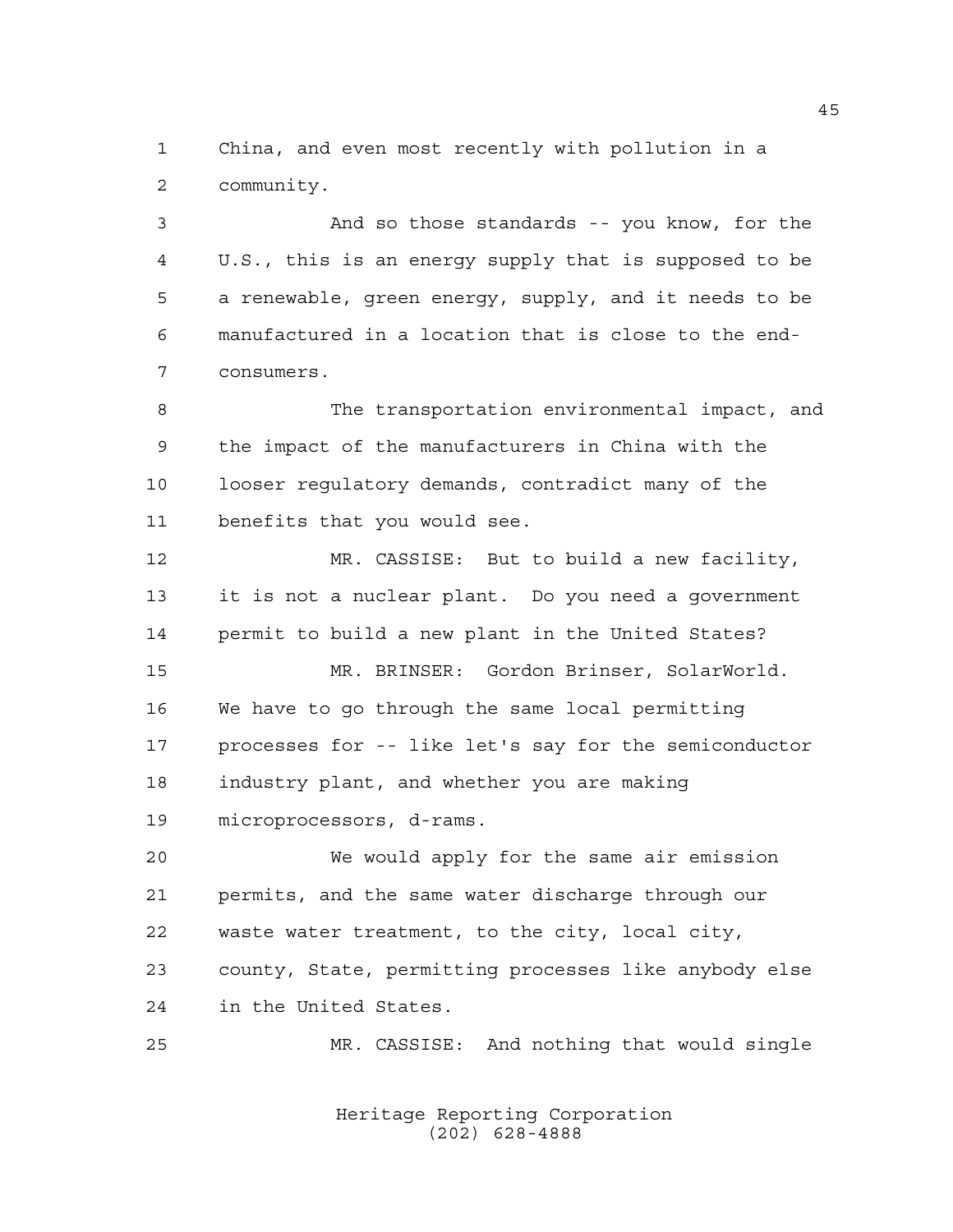out the solar industry then?

| $\overline{a}$ | MR. BRINSER: No. There is nothing that                 |
|----------------|--------------------------------------------------------|
| 3              | really singles out the solar industry. We have to      |
| 4              | abide by all of the regular laws that we as a people   |
| 5              | in the United States have decided that this is a fair  |
| 6              | way to manufacture in a global environment, and we     |
| 7              | abide by those by manufacturing here in the U.S.       |
| 8              | MR. CASSISE: Okay. Now, just shifting                  |
| $\mathsf 9$    | gears slightly, Mr. Brinser, you had mentioned in your |
| 10             | testimony that regardless of where you produced this   |
| 11             | product, the raw materials are the same, and the       |
| 12             | largest being the polysilicon.                         |
| 13             | Mr. Weiner, in his opening statement, had              |
| 14             | mentioned that SolarWorld may have been involved in    |
| 15             | some long term supply contracts that affected their    |
| 16             | cost structure. I wanted to know if you wanted to      |
| 17             | address that issue and respond to his allegation.      |
| 18             | MR. BRINSER: Gordon Brinser from                       |
| 19             | SolarWorld. Polysilicon is a major component in the    |
| 20             | overall cost structure of producing a module, and we   |
| 21             | can detail that out.                                   |
| 22             | The polysilicon demand over the last three             |
| 23             | or four years, it has been under pressure from a       |
| 24             | supply and demand standpoint. It is the same starting  |
| 25             | raw material as the semiconductor industry, and we     |
|                |                                                        |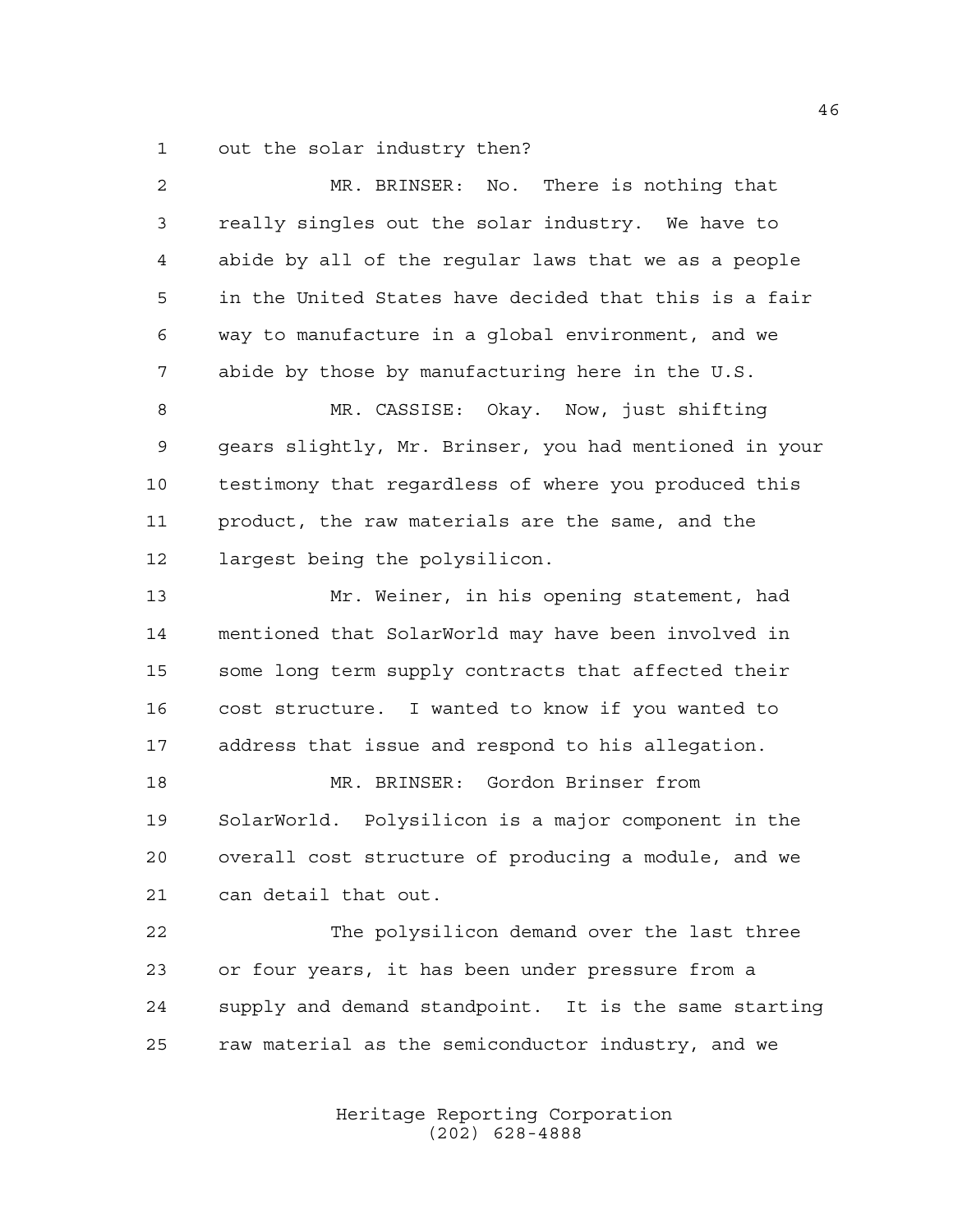compete for some of those same raw materials.

 We do have long term contracts with those silicon supplies, but what I just state is what we have seen is that the pricing of their product has really decoupled from the cost of the polysilicon. The subsidizing, and highly subsidized and dumped prices that we are seeing is really decoupled from the polysilicon pricing itself in the market. MR. BRIGHTBILL: Tim Brightbill, Wiley Rein. Just to emphasize on the polysilicon side, too. A large portion of the subsidies in China are directed to creating a whole polysilicon industry, and until recently, China bought its polysilicon from a very limited number of worldwide sources as Gordon can talk about, including U.S. sources. But they have created an entire industry, a State-owned industry, as we have documented in the petitions. MR. CASSISE: Okay. And I will ask the Respondent's this afternoon to address the same issue. You know, in a post-conference brief, if you could just give us a little more detail on some of those long term supply contracts for the raw materials. Mr. Kilkelly, I want to get to you. You had mentioned something interesting, that some of the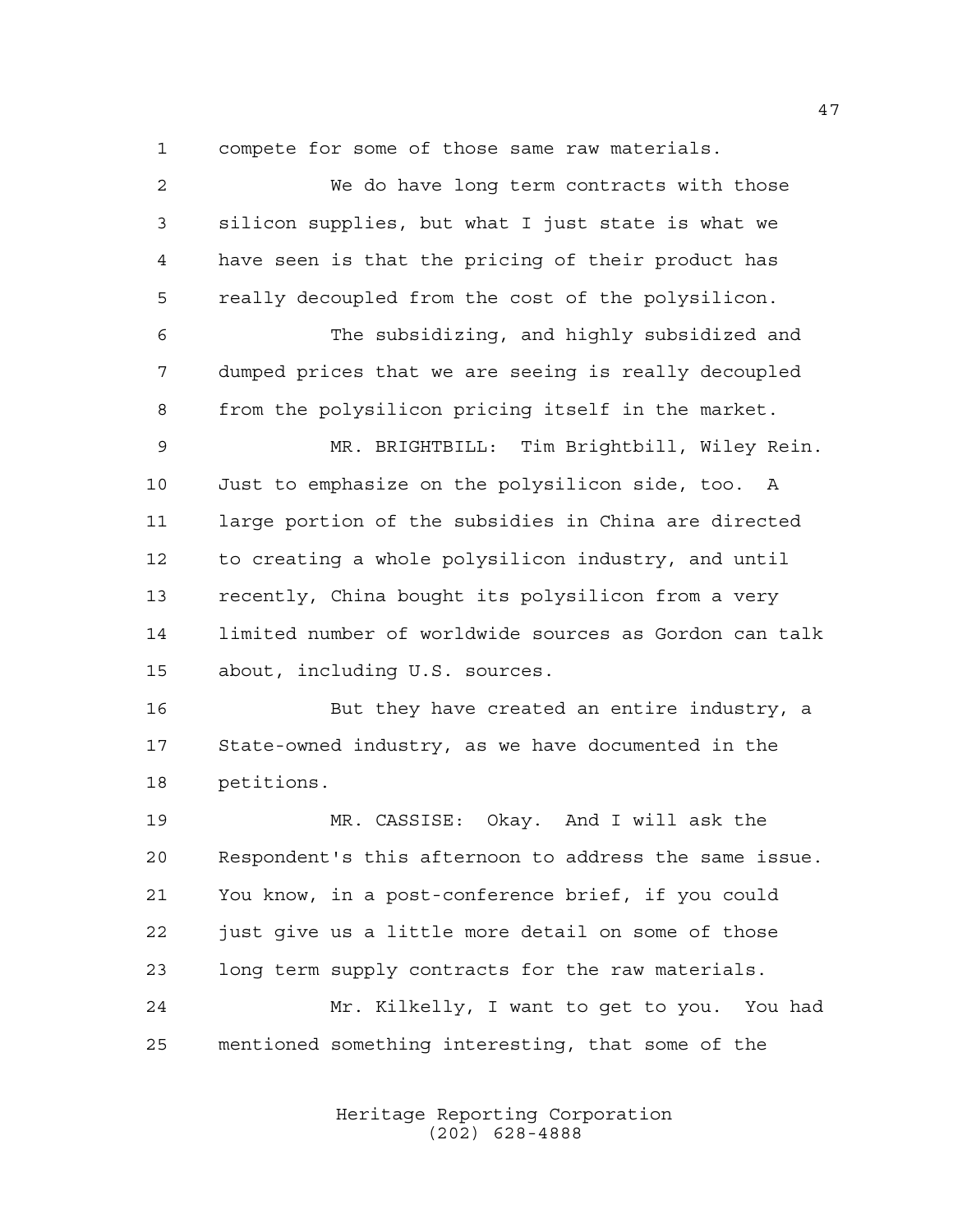Chinese producers had financed their customers for the big projects at low rates.

 Does SolarWorld finance or offer customer financing for projects? Is that common in the industry?

 MR. KILKELLY: Kevin Kilkelly, SolarWorld Industries America. It is becoming increasingly more and more of a value proposition, as within the last five months.

 Five months ago, my answer would be different, but within the last five months, because they are actually trying to specify in their product certain things, and they are saying, look, we will go ahead and finance the preconstruction and some costs for these larger scale projects.

 These typically have to be -- the capital has to be raised somewhere else. Traditional bank financing will not -- it is too much capital risk for them. They won't even entertain it, and the risk premiums will be too high for a traditional financing institution to go in and say, look, we will take on that capital risk.

 Venture capitalists do not want to entertain that as well. They would rather buy the project when it is actually built at the end of it. So, these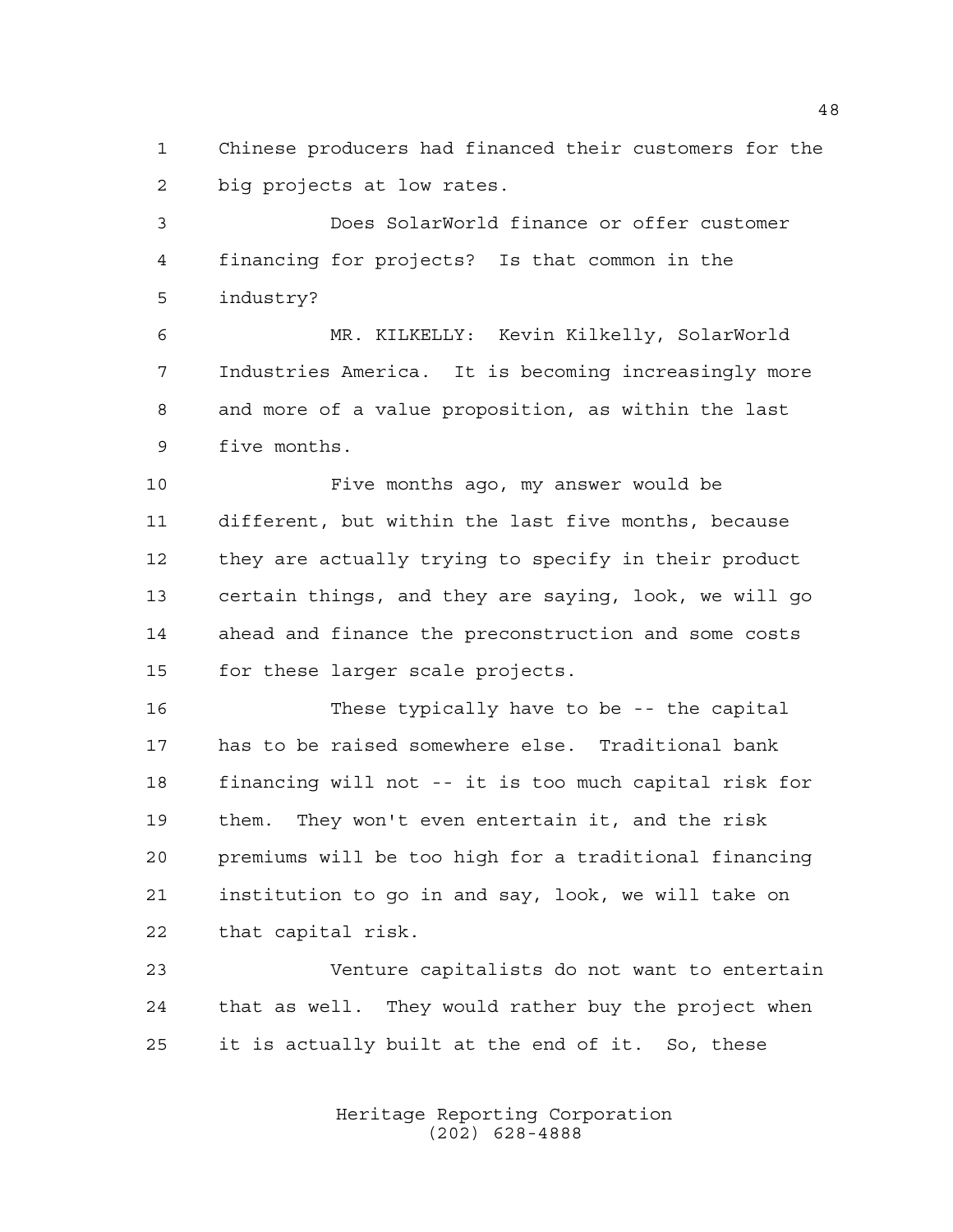developers are saying, look, we don't have the capital either.

 We just entered this industry within the last two years. We know how to build this, but we need additional risk capital earlier in the stage of the construction, and so from there, Chinese funds have been raised to say, look, we will take that capital risk on, but you have to specify our modules. So it is basically a way to lock in the specification for that. MR. CASSISE: And part of the deal is exclusivity? MR. KILKELLY: Exclusivity. MR. CASSISE: But SolarWorld doesn't offer these kind of -- you don't get involved in these kind of deals, the financing deals? MR. KILKELLY: We are now within the last 60 days trying to offer these same type for specific projects as well, because it is the only way to lock in your specification. And this is usually in the utility scale, large commercial, segment. MR. CASSISE: Okay. So this is mostly in the utility sector? MR. KILKELLY: Large solar farms, yes, that's correct.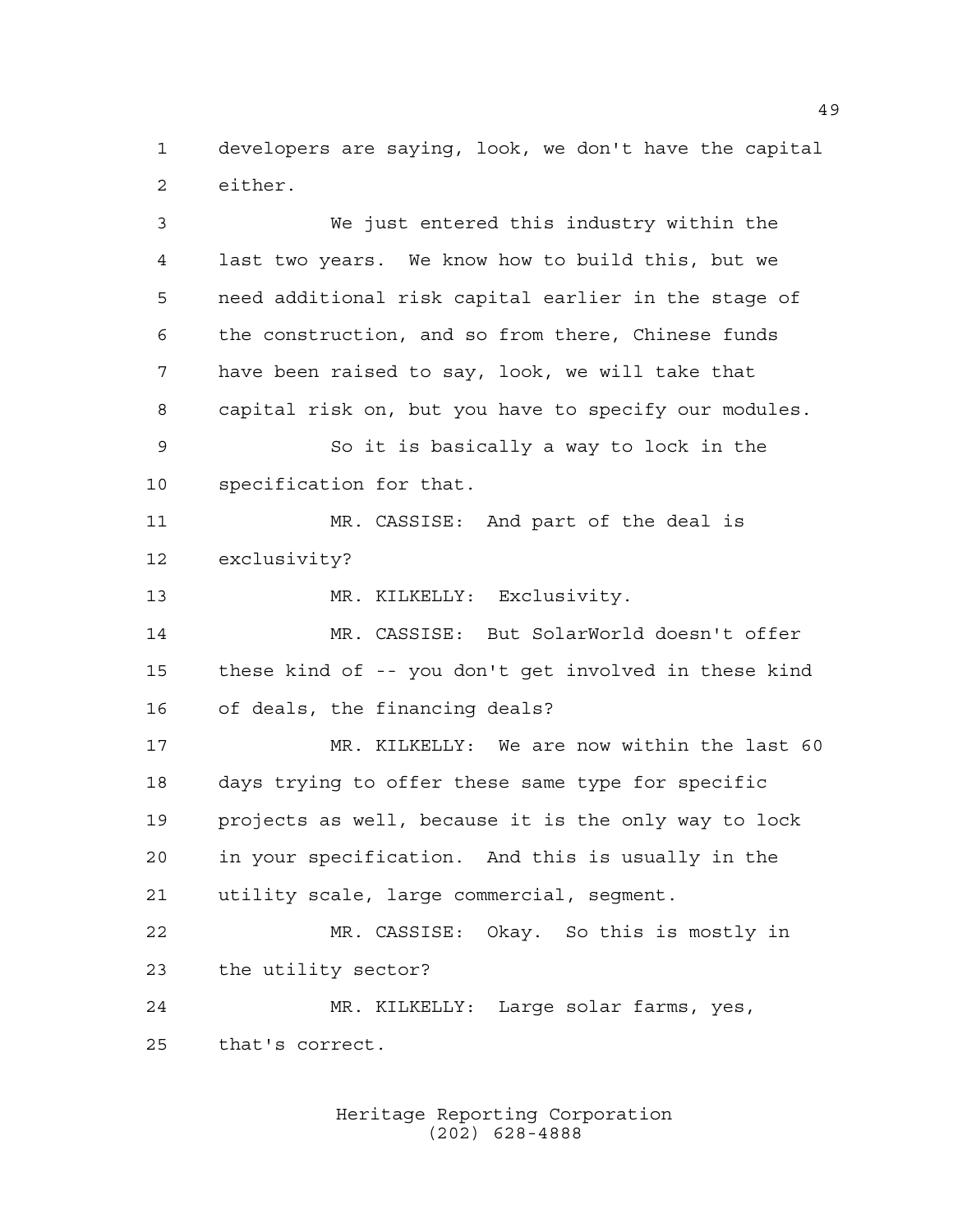1 MR. CASSISE: Mr. Kaplan.

 MR. KAPLAN: Yes. We were talking yesterday about the specifics of this, and we will put some of this in the post-conference brief, but you are talking about loans for financing that is in the tens of millions of dollars that could cover half-a-year. So that is a pretty sweet deal if you are getting a construction loan for that much money, with that long a lag, and to pay the piper, you have to purchase the product from the person making the loan. So it is yet another type of subsidy, and another type of mechanism, to try to capture the market share and lock in customers, and exclude domestic producers by offering these types of deals. MR. CASSISE: And although I will ask them in the afternoon, I am assuming that this is what the Respondents had called a non-price factor of competition, where there were bankability and share of risk of the large products, or the large projects? MR. KAPLAN: Well, when you loan someone tens of millions of dollars, and forego interest payments for half-a-year, I would be happy to turn that into a price effect for you. That is not what are traditionally called non-price factors at the ITC, where there is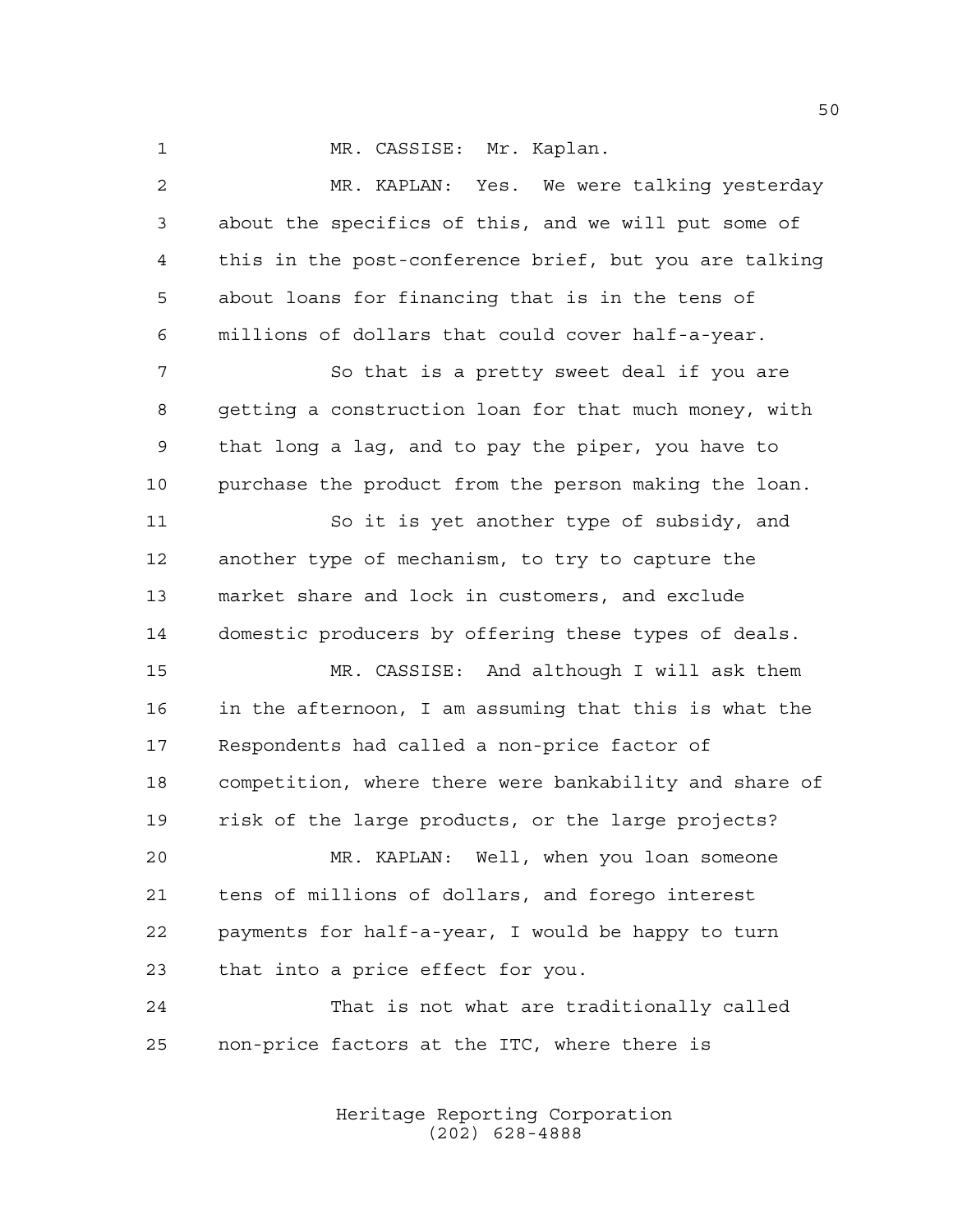availability of supply, or reliability of shipment. This is something that you could put a dollar value on, and capitalize it into the per megawatt cost. So I think that is kind of an odd statement from an ITC practitioner to say that this is a non- price factor. MR. CASSISE: No, my statement was that is what the Respondent's called it. MR. KAPLAN: Well, that is what I meant, and not by yourself, but by the Respondent's, and they are calling it -- you know. MR. KILKELLY: This is Kevin Kilkelly. Just to elaborate one more time. This is predatory in nature, okay? It is a one-two punch, first with the pricing effect, and the second one is with the predatory financing that couples with that to lock in the specification for these larger scale volumes, okay? It is absolutely predatory in nature. Their cost of capital, no one in the world can touch. No

 single company can acquire that risk capital at those interest rates, or zero interest rates.

 I can go and trade on the open market today, and I can ask what the cost of capital will be for me, and to float 6 to 9 months, and it will be far higher

> Heritage Reporting Corporation (202) 628-4888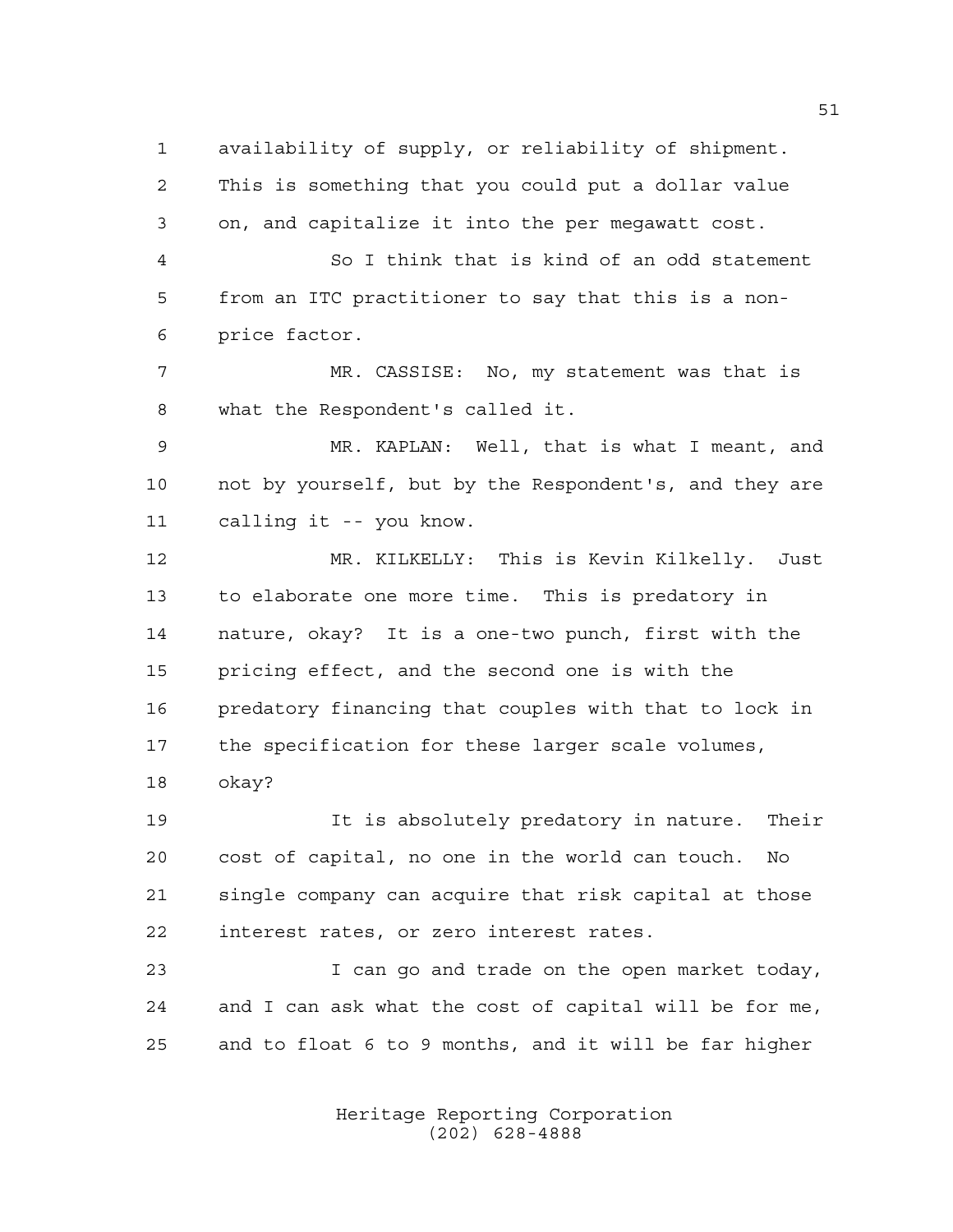than what the People's Republic of China will offer those producers.

 MR. CASSISE: Okay. Again in a post- conference, if you could provide some more detail, and maybe quantify how many deals that you know have occurred in the marketplace. And I am under the impression that this is a recent phenomenon that started this year? MR. KILKELLY: This is Kevin Kilkelly. Yes,

 you are correct. It has happened within the last five months, and we will into more detail in our post-hearing brief.

 MR. KAPLAN: And I think that the Respondent's would have a better idea of how many they have financed themselves. We will provide information about what we know about it, but I think it would be useful for them to provide a complete list of all the financing that they have provided to the United States, with both the value, and the terms, and the quantities of cells involved for the Commission to examine.

 MR. CASSISE: I want to shift gears once again, and talk about the thin-film technology. I know in the petition that you have some information about that you believe the differences between the two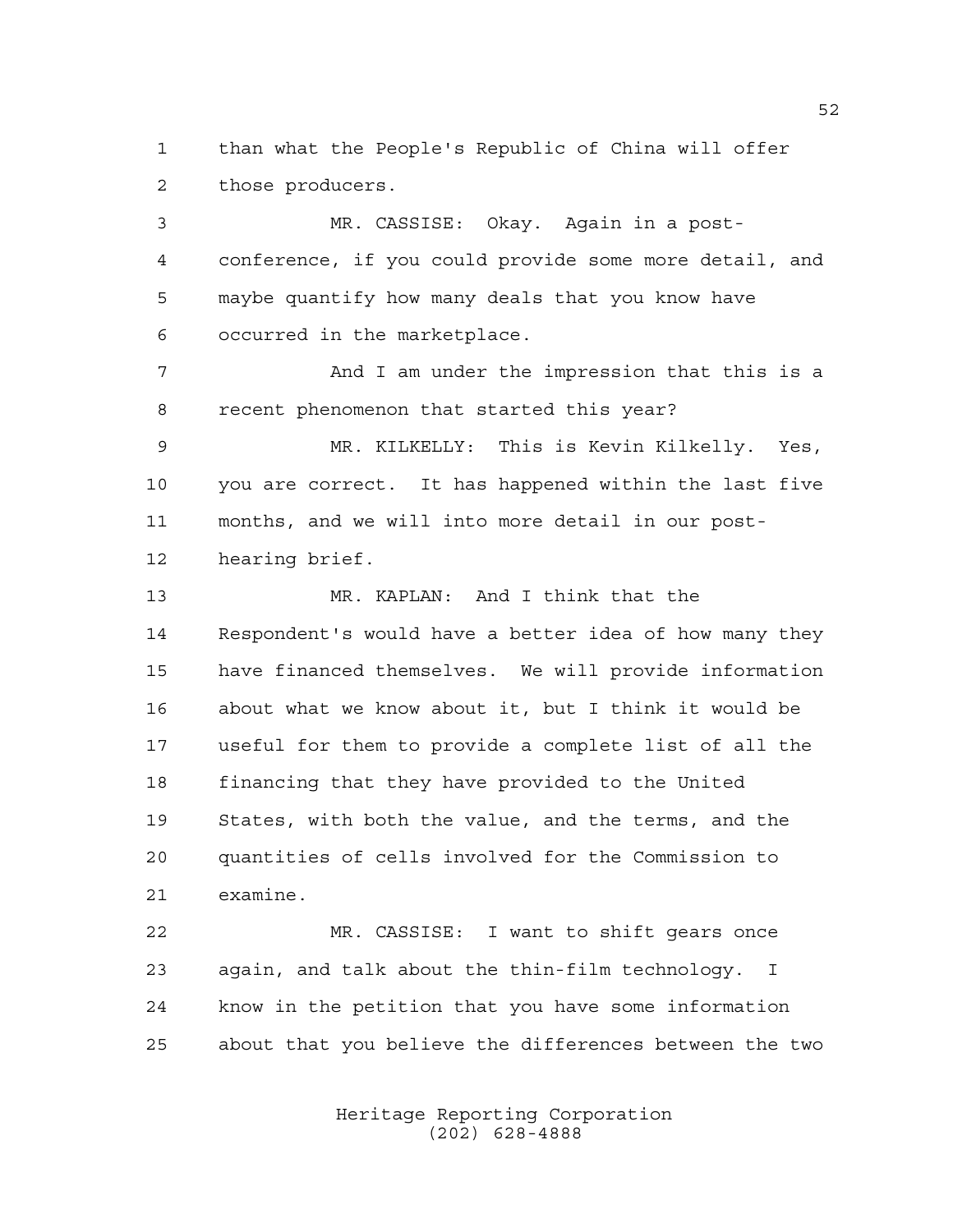products are, and why you believe they are two different industries.

 Mr. Brinser, and Mr. Kilkelly, I would appreciate a little more detail on that, and anything that you could provide me now, and in a post- conference, but it is going to be raised. MR. BRINSER: Gordon Brinser, SolarWorld. So, I mean, I can start with that the raw inputs into making a crystalline module, versus a thin-film product itself, are completely different. Obviously, our base material is crystalline silicon itself, and all the raw inputs into that are completely separate. Their production facilities, their processes, the equipment, the workforce required to produce a thin-film, versus a crystalline technology, crystalline technology is very capital intensive. And it has many different processing steps, and completely different than the thin-film technology itself, and I will let Kevin cover some of the end- uses and markets. MR. KILKELLY: Yes, Kevin Kilkelly. Thin film and crystalline technology, based on the market segments, thin-film is usually deployed based on the

strength of that technology, okay?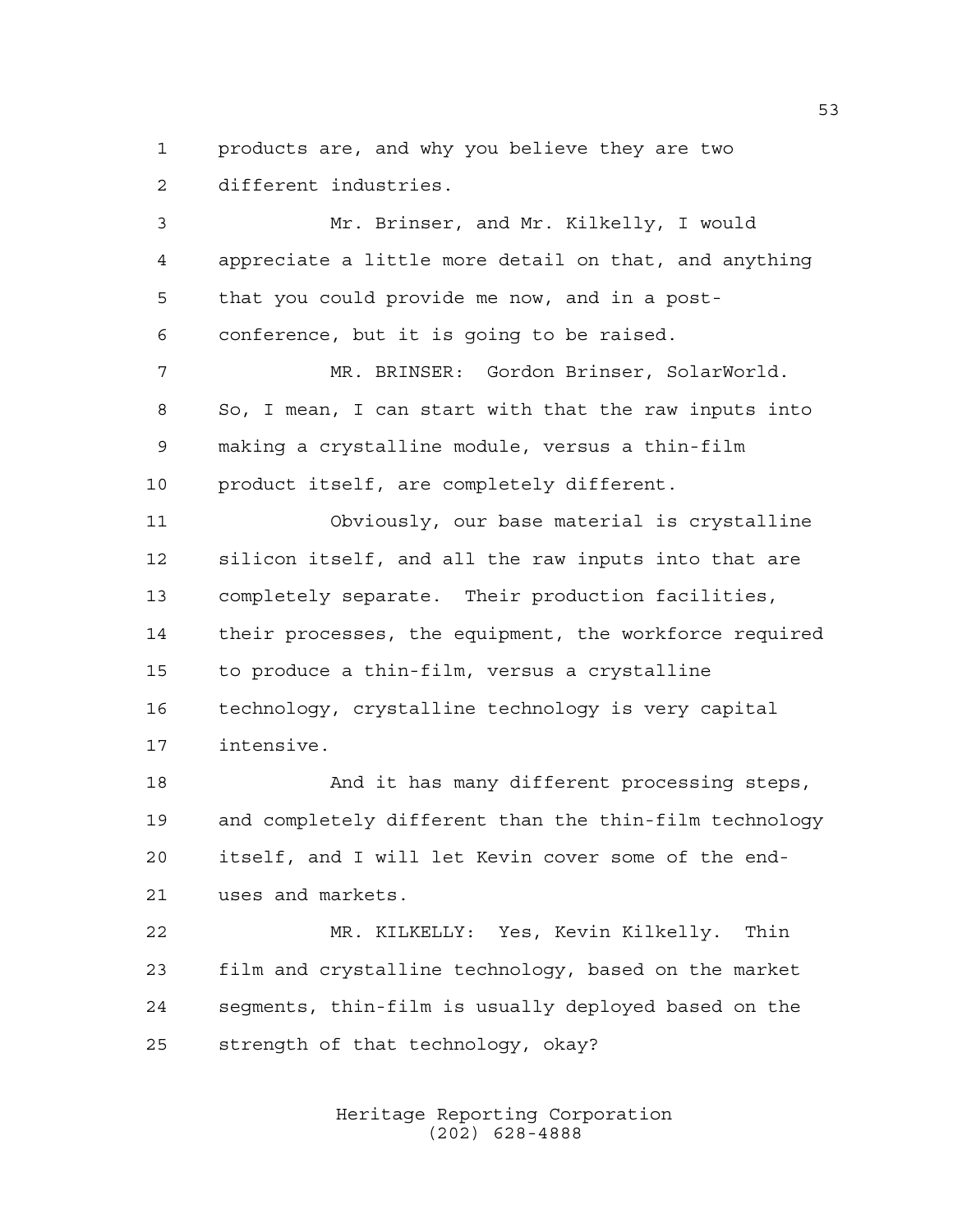It is a very low power producing module, and you need a lot of space, a lot of geography, to actually deploy the solar. This is why you do not see thin-film applications mentioned by some of the other folks in residential, light commercial, even commercial, scale.

 We do not see thin-film competitors out there in the market in those segments. Seldom do we see them going head-to-head on utility scale RFPs. Usually the thin-film market strategy has been to go into bilateral negotiations directly with the utility.

 It is not a reverse auction process where it is there, and they will come in and they will try and deliver a full turn-key. So it is absolutely a different approach to their market, and to where the 16 strength of that technology is actually deployed; rooftop versus large field in the desert, or some other application.

 So we look at the technology completely separate. From its core molecular essence, as Gordon had said, that starting material is completely different.

 They both produce electricity, but in different forms, and the strengths of each of those technologies are deployed differently, and should be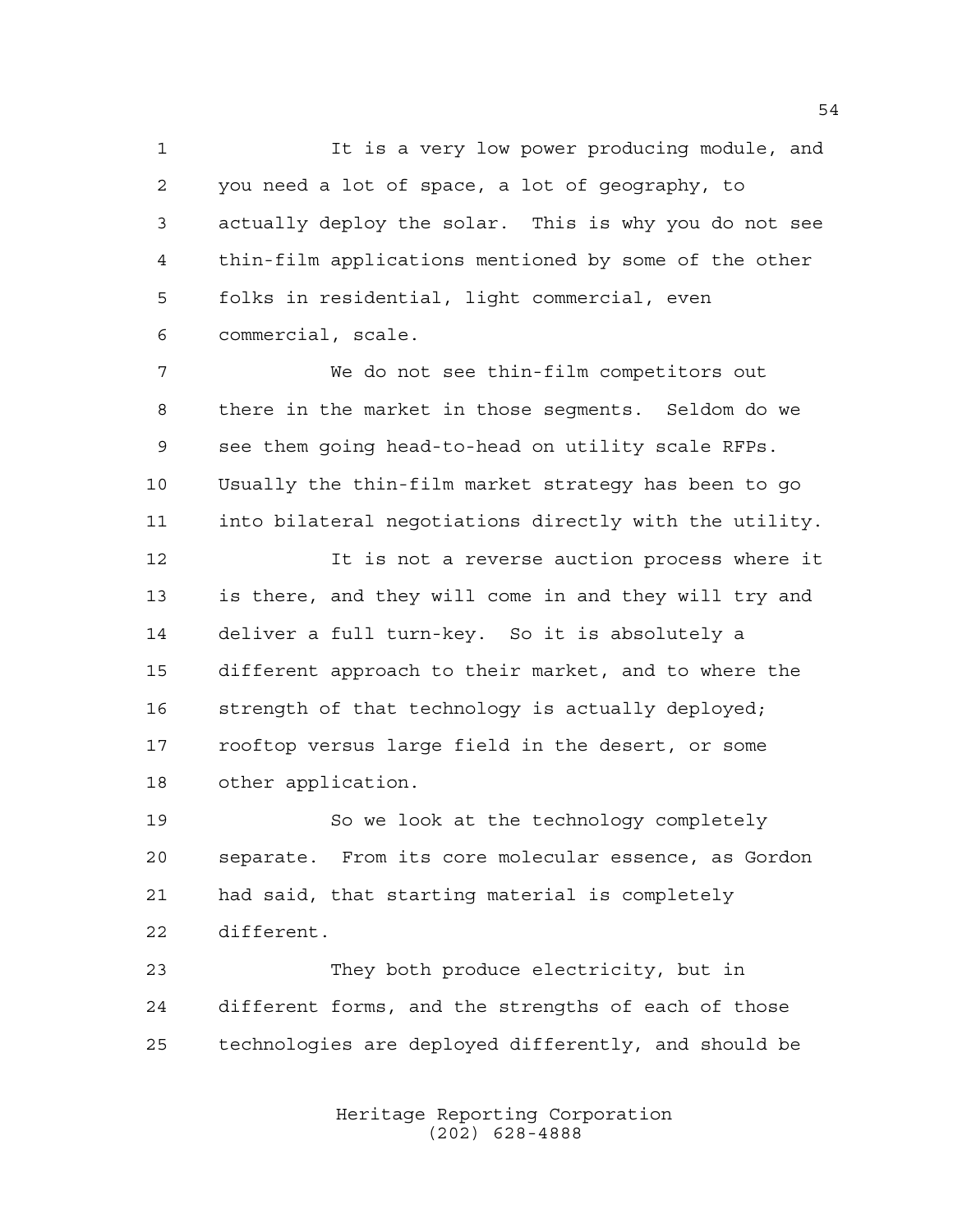deployed differently, to benefit the best needs of the consumers.

 MR. CASSISE: Mr. Kilkelly, SolarWorld does not produce thin-film technology and thin-film products? MR. KILKELLY: We do not. MR. CASSISE: And are you aware of any U.S. producer that produces both? MR. BRINSER: This is Gordon Brinser, SolarWorld. I am not aware of anybody that produces both. They are really a distinct product. MR. CASSISE: But if a firm did produce both, they would need two production facilities; one to produce the CV cells, and one to produce the thin- film products? It is not something that you can do on the same production line? MR. BRINSER: Gordon Brinser, SolarWorld. You are correct. The production of the photovoltaic cell has to be done in a separate facility. MR. CASSISE: Mr. Kaplan. MR. KAPLAN: Just to give you a quick summary. Different inputs, different product facilities, machinery, and end-workers. Different characteristics, higher power per square foot; thin-film, lower power.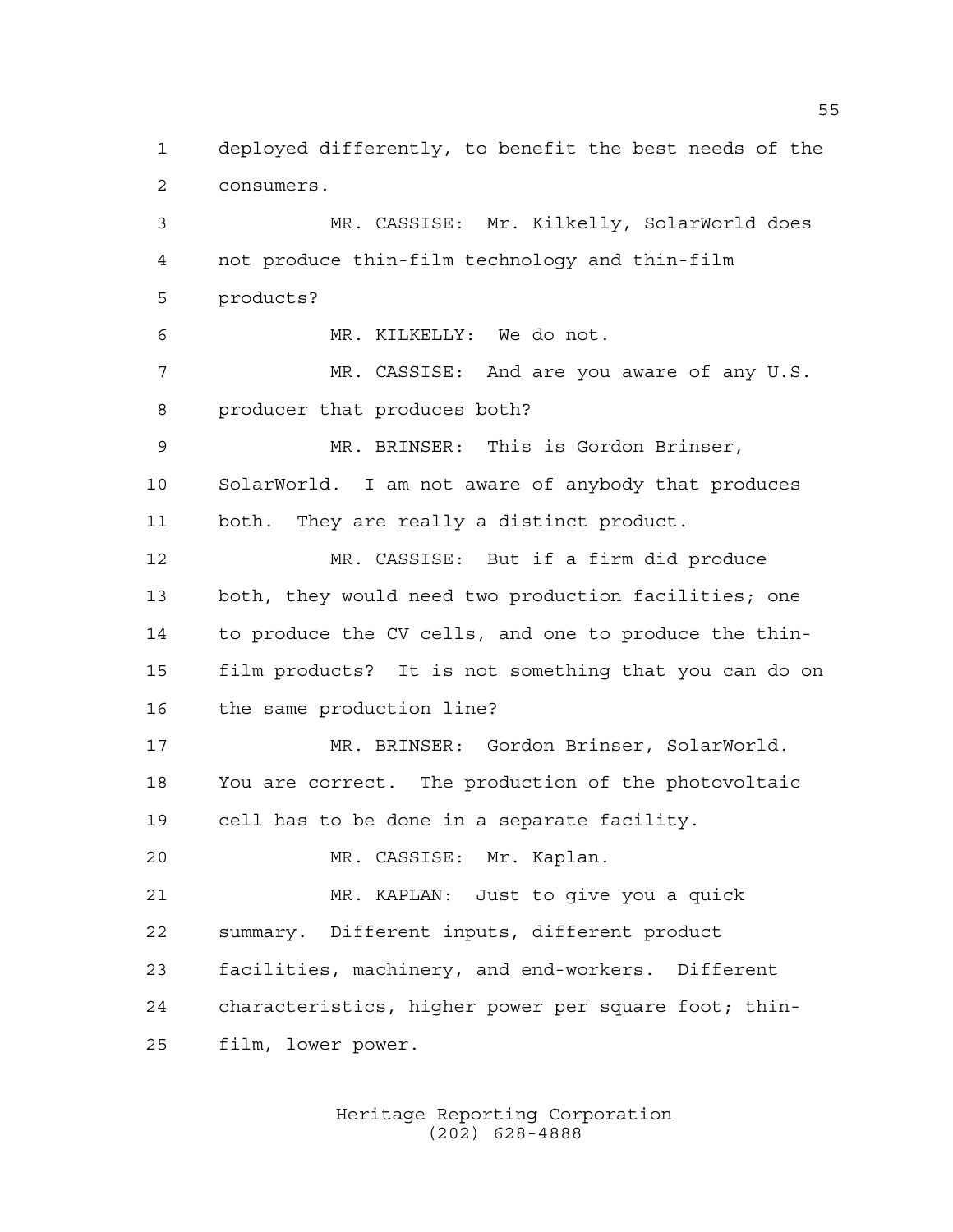That goes into different channels, because since these are higher power, they are used in the top of buildings, commercial, residential, light commercial.

 The lower power and larger surface areas of the thin-film makes it more suited for a place where there is low land costs, and you have a lot of room to spread out for utilities in the desert.

 You need a lot of light to see those. It is my understanding in the southwest that you see those up in the northeast, as well as in the southwest. The channels are different because one is going to a utility, and these cells could go to utilities, but they are also going to the residential and the commercial.

 So there is different paths of end use, and they are perceived differently by consumers because of that. If you are living in Boston, and you want to use solar for your house, thin-film is not really much of an option.

 So the consumers perceive it differently, and the producers, because they use different production processes, because the films that make the stuff are different, and because the technologies are different, because the inputs are different.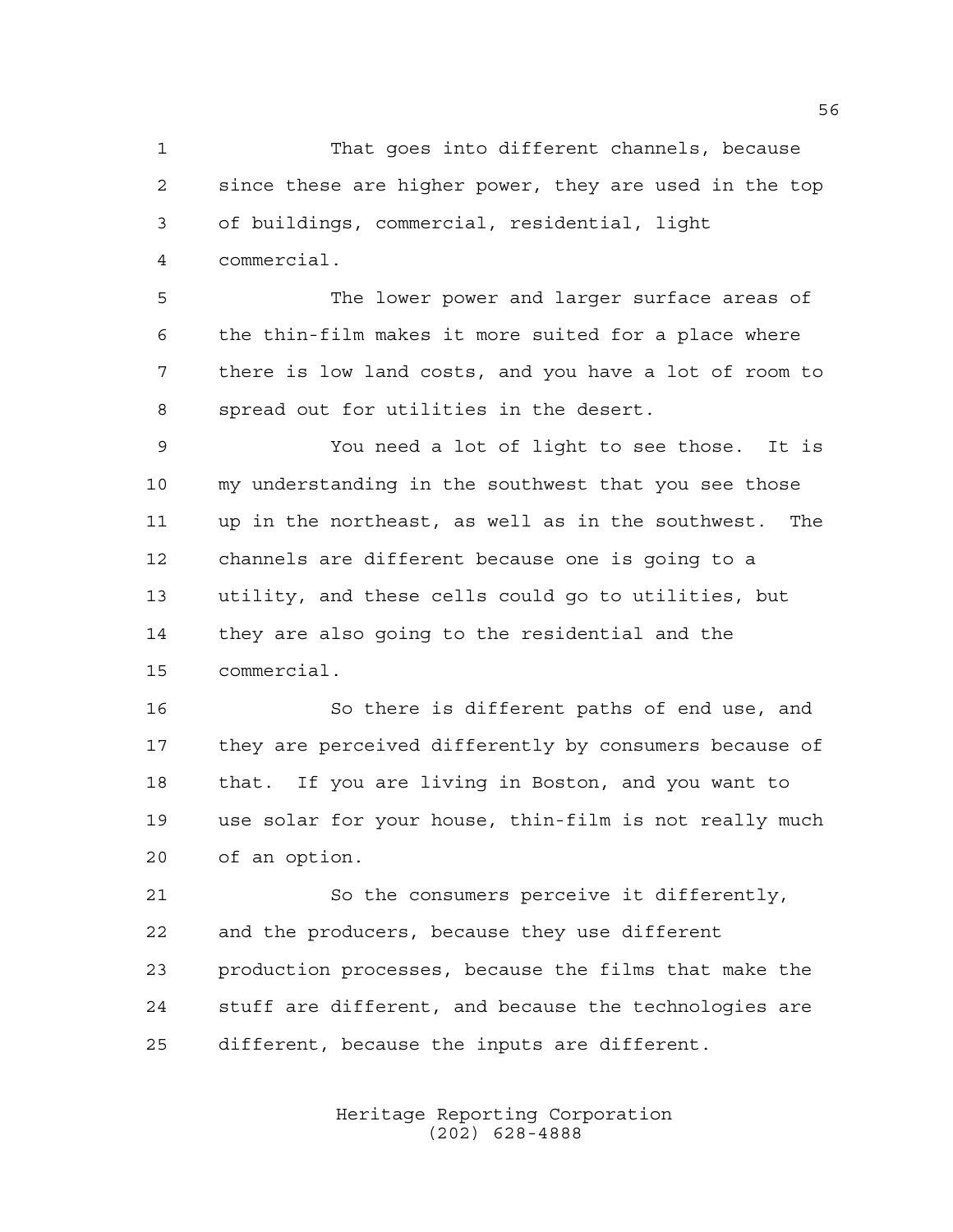The producers all perceive these as two separate industries. So if you go through the like product factors, I just wanted to summarize it. I think it is pretty clearcut.

 MR. CASSISE: No, that is very helpful, except that it does seem like that there may be some overlap in the utility end-use market.

 MR. KILKELLY: You are correct, and those utilities and developers, based on the constraint of the land that is actually available for that array, usually dictates which technology will be used.

 MR. KAPLAN: What was really interesting after you asked the question was do you recall a time that a utility -- and not commercial or residential, but a utility, where at the final bid process, you are going head-to-head against thin-film, and this is someone who -- you know, this is his job, to sell this to utilities, and at the premier company in the United States, and as the president and head of sales, and why don't you discuss that answer with me.

 MR. KILKELLY: That's correct. In solicitations, public solicitations, there is a tender offer, and there is the Respondent's, and 5 to 15 developers would respond. Usually that is shortlisted down to three.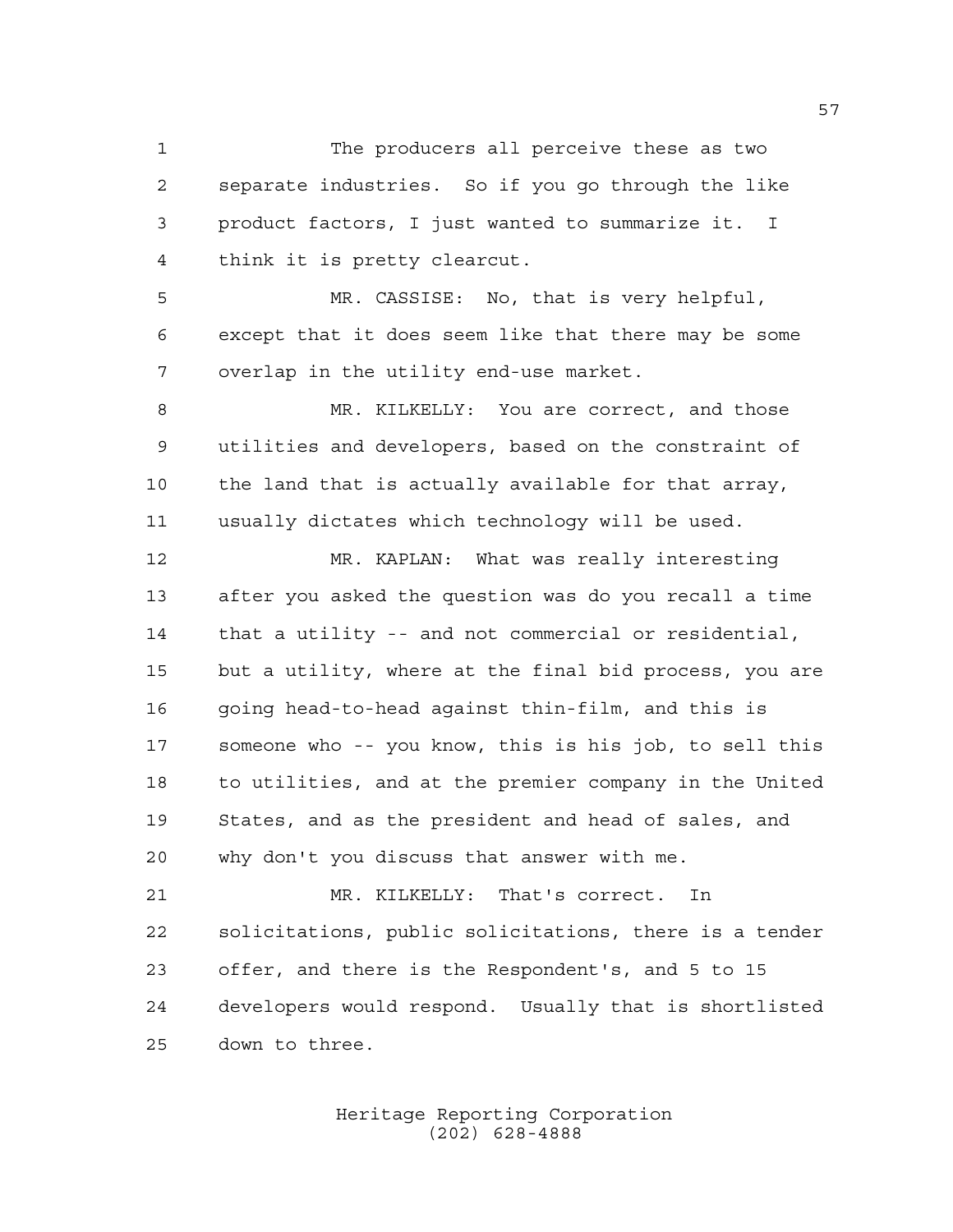And in my time in the last two years, we have not gone head-to-head with any thin-film company or producer out there, and we have been very successful in competing in the utility sector.

 MR. CASSISE: All right. To shift gears again on a different like product, or another product issue. I have been contacted by a number of firms regarding what is called off-the-grid products, stand alone products.

 And I guess my initial question would be do you, or does SolarWorld, produce those products here in the United States? Well, first, could you describe the products, and then state whether you produce them here in the U.S.?

 MR. BRINSER: Gordon Brinser, SolarWorld. The off-grid product that you are referring to, my assumption would be that it is a much smaller wattage that may be used in remote areas -- you know, South America, Africa -- where they need a panel that maybe produces 20 or 40 watts to power a light or a pump.

 And those are typically what is referred to as an off-grid product. So they may have nine cells, as opposed to 60 cells. In the U.S., SolarWorld only produces the module that you see there, are the standard 60 cell grid connected type module. So we do

> Heritage Reporting Corporation (202) 628-4888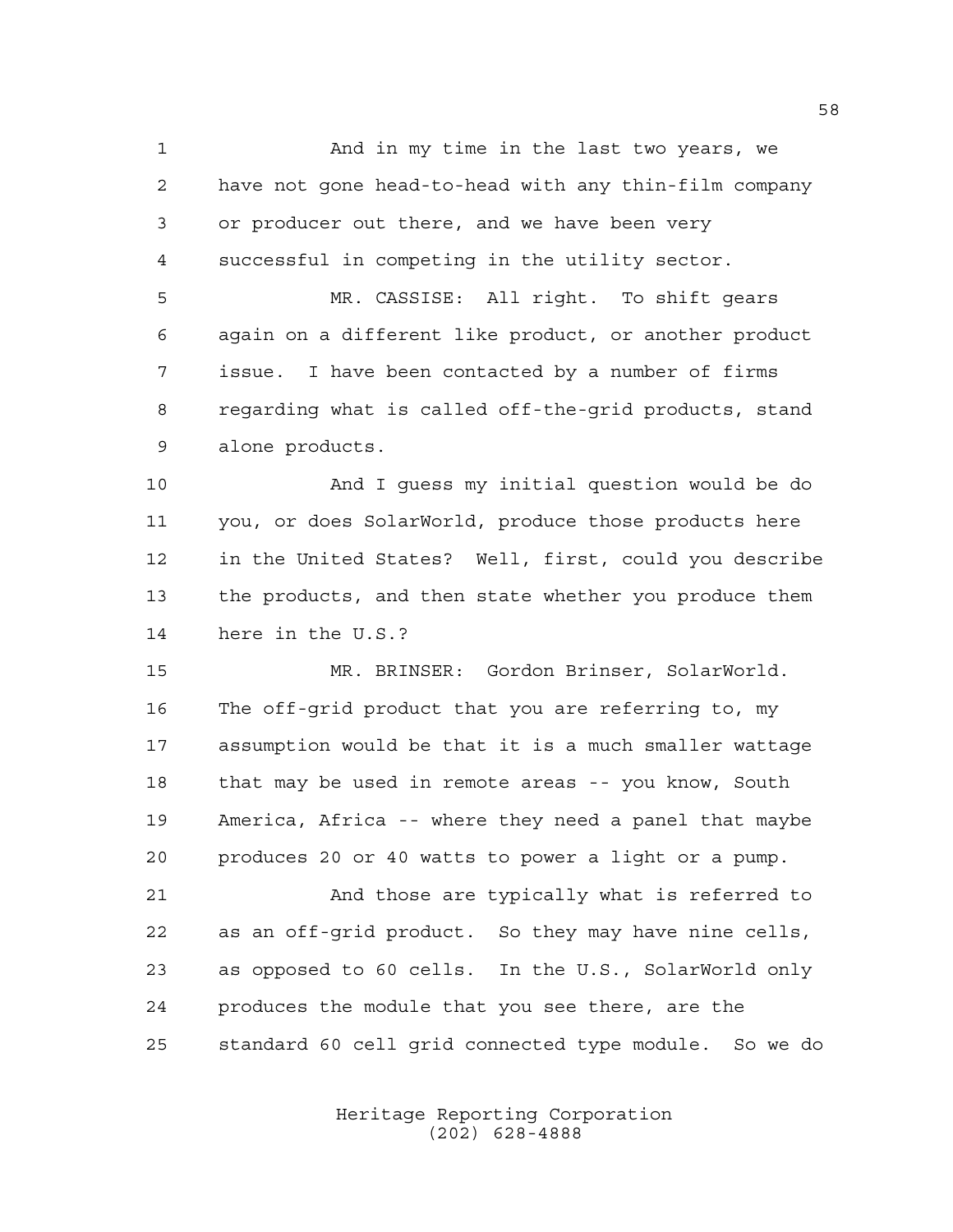not produce any off-grid here in the U.S.

 MR. KILKELLY: Kevin Kilkelly. I have a followup on that. Off-grids are usually -- there are some type of storage capacity that is needed for that application, and so the power wattage are anywhere from 50 watts to 885, to 130.

 So, SolarWorld produces globally from our German factories that off-grid product to be used in that application either in the telecommunications group, to power repeater stations, in the cottage industry, where you may be on an island, and the cost ratio compared to diesel generation power, or solar power, the economics actually work.

**Any time you add storage to it, the**  economics usually do not pencil lens. There is some distinct benefit where you are importing diesel or other types of fossil fuels to generate that power.

 So we see the off-grid markets primarily in Latin America, in the Caribbean, the Hawaiian Islands, and in some cottage industries in the U.S. and Canada.

 MR. BRINSER: Gordon Brinser, SolarWorld. So when I mentioned or I described an off-grid panel as maybe a small, maybe 40 watt, panel, you can also use the standard product that you see here, the 240 watt, the 250 watt, panel itself as an off-grid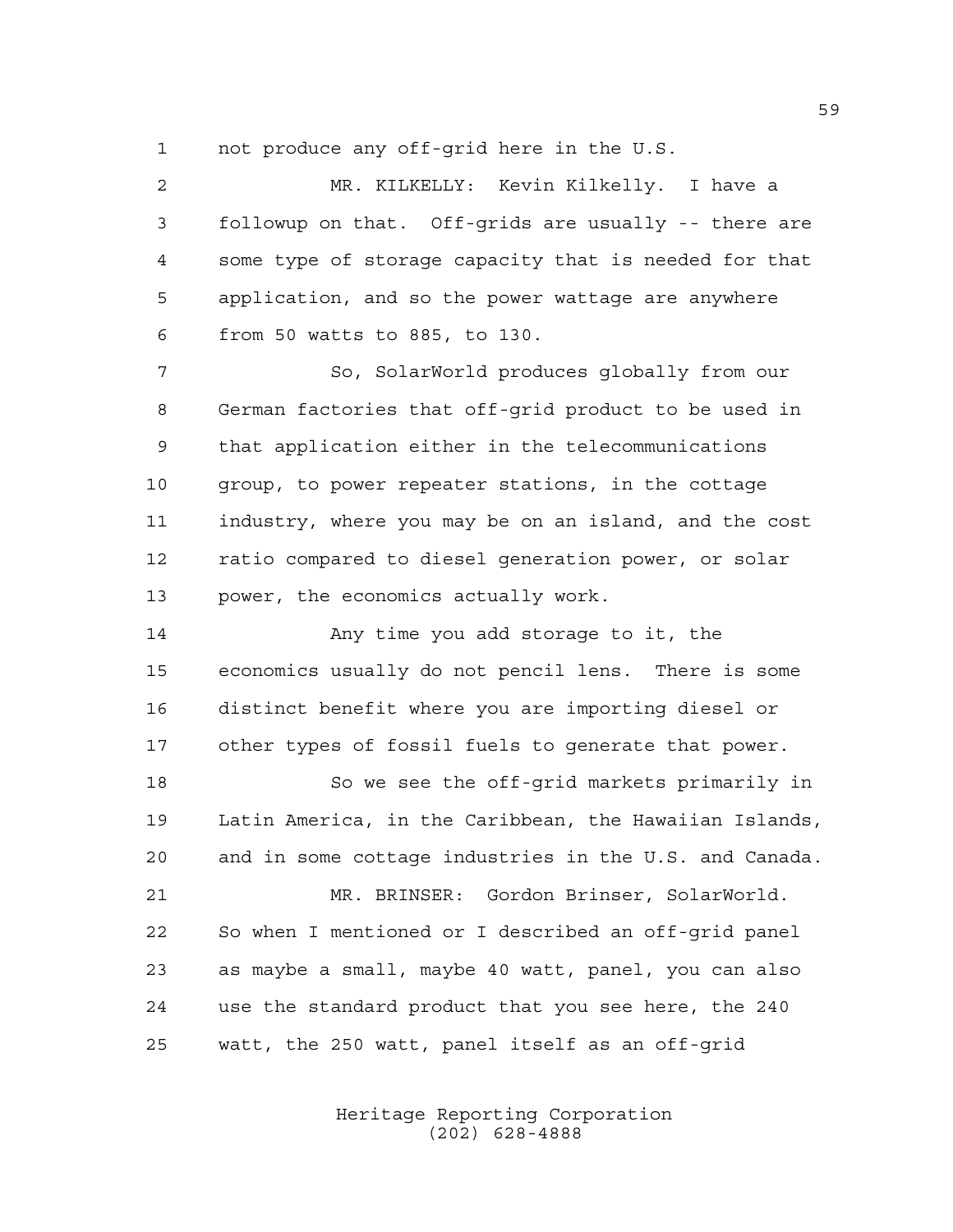application if that is the required wattage.

 So you could have with an off-grid product by definition, because it is not connected to the grid, could be anything from four cells, you know, up to a standard 60 cell module like this. So it all depends on the end-use application, and as Kevin said, you are focused on a very specific purpose for that, whether it is a pump, light, backup, and so it can take many different forms of power. MR. CASSISE: So, Mr. Brinser, there is not a set of physical characteristics that automatically make something an off-the-grid panel, wattage, or number of cells? Mr. Kilkelly? MR. KILKELLY: Kevin Kilkelly. Usually off-16 grid is required by the voltage. So the solar modules are designed to generate either 12 volts or 24 volts, because that is what is needed to charge a battery. So in those unique applications that is why the off-grids are there. So you see this in maritime, and you see this in water pumping stations charging a storage source, and that you are going to reuse that power later on in off-hours, or non-peak sun hours if you will. MR. CASSISE: You know, just out of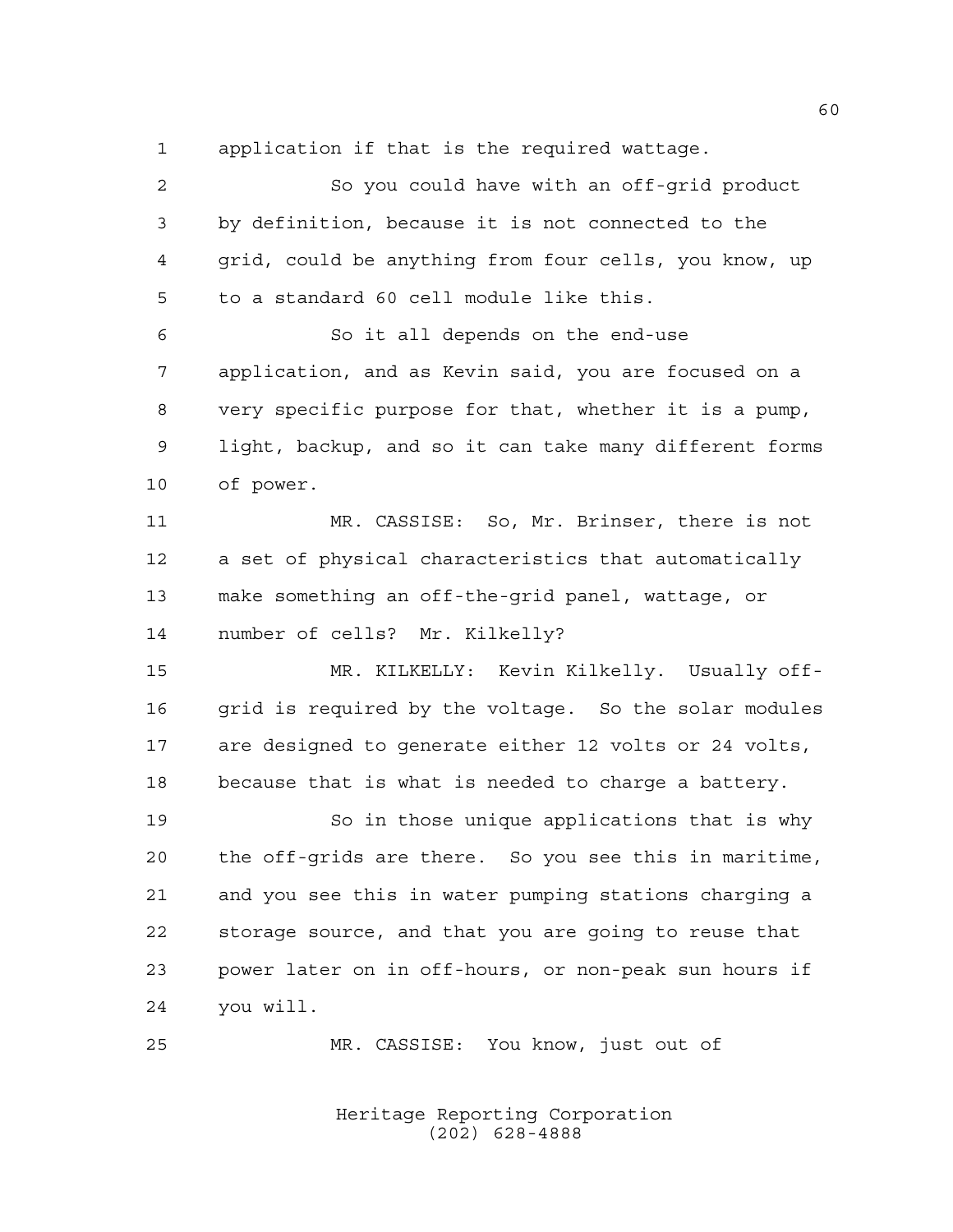curiosity, I am stuck in traffic on I-66, and I see one of the construction signs with solar panels on it. Would that be an off-the-grid application?

 MR. KILKELLY: Yes, sir, because the transportation traffic signal area is off-grid. Those signals are still working at nighttime, and so during the day, it is producing the power to generate the signaling, and then also any excess power is charging the battery, and then in evening times as you are commuting home from work, the traffic signals still work. There is no extension cord going to the grid.

 MR. CASSISE: Mr. Brinser, the way the scope is defined, those products would be within the scope of the investigation, correct?

 MR. BRINSER: That's correct, to the extent that it meets the description of cells, or modules, as we have provided. Now, there is one exclusion that we have built in relating to cells of a certain small size, so long as they are permanently integrated into a consumer good.

 For example, a piece of a solar cell in a calculator or a flashlight is excluded from the scope. But otherwise, yes, to the extent that it is a cell or a collection of crystalline silicon cells or modules, it could well be subject to the case, yes.

> Heritage Reporting Corporation (202) 628-4888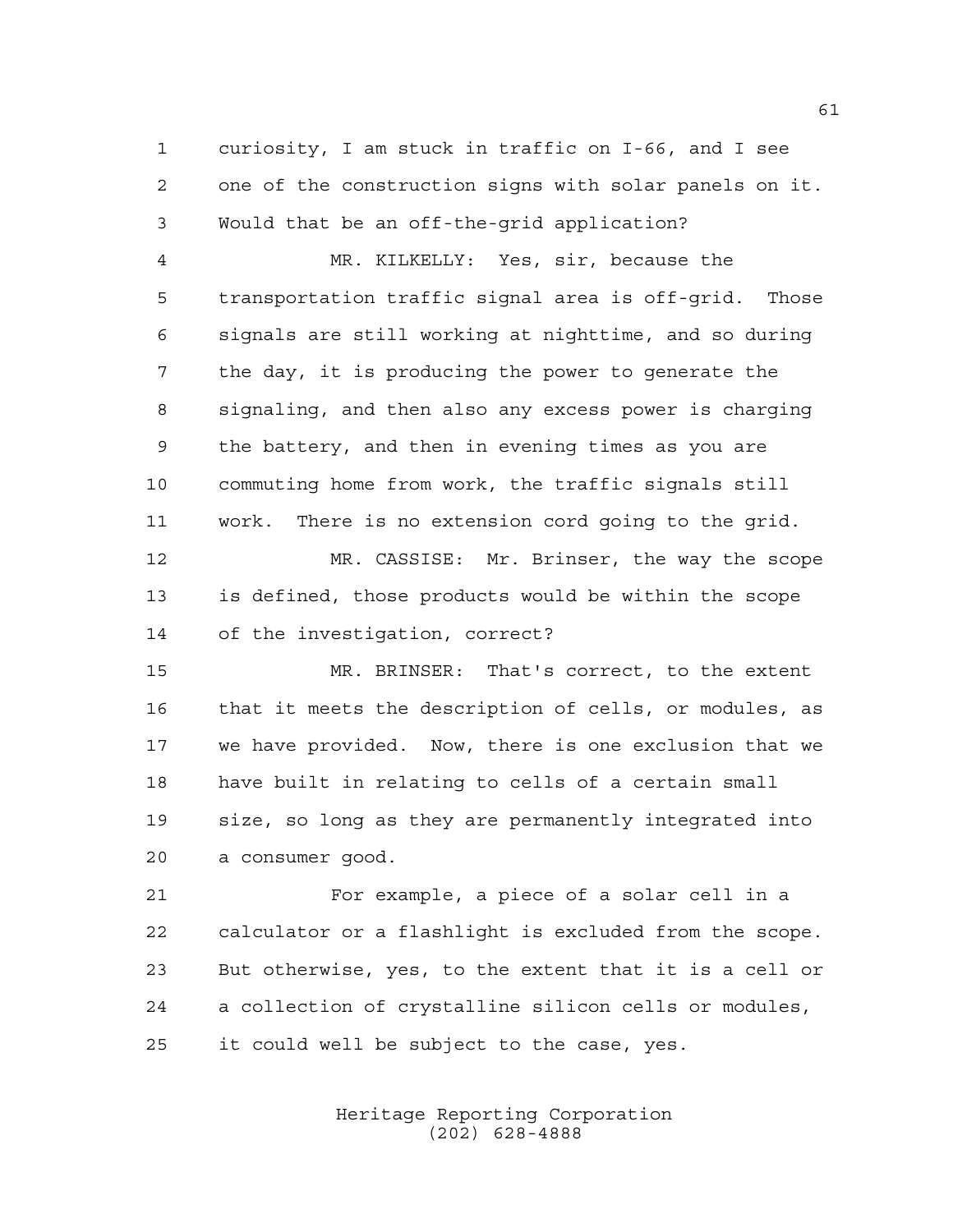MR. CASSISE: I mean, would there be circumvention issues if off-the-grid products were excluded from the scope? Just something to think about.

 MR. BRIGHTBILL: Tim Brightbill. We could consider that and respond in the brief.

 MR. CASSISE: And also, Mr. Brinser, I would like to discuss some of the U.S. tax policies and incentives, and how they affect your business and in any pricing decisions that you make.

11 I vill just go down a list, and you can give us a brief general description of it, and how you think it affects the U.S. market. The solar investment tax credit, and if you could explain how the tax credit works, and if it affects your pricing policies at all?

 MR. KILKELLY: The solar investment tax credit, it is a 30 percent Federal level. It is just a tax credit that the end-consumer who purchases a solar system -- and this is Kevin Kilkelly -- can go ahead and take it in that year's tax, or be spread out.

 There is different incentives based on the State, too. So you have different incentive programs pushed through the Federal level, and local, and State

> Heritage Reporting Corporation (202) 628-4888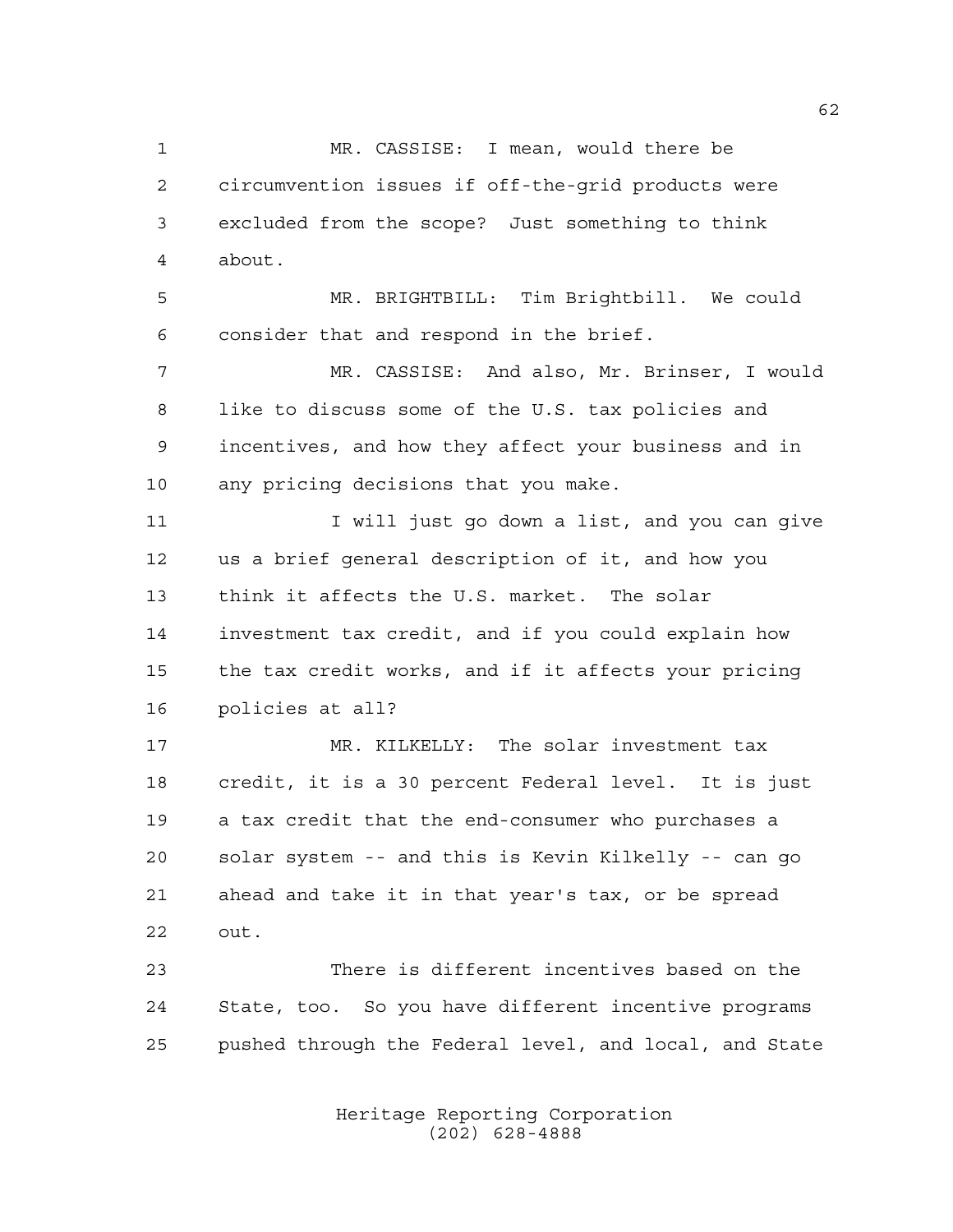utilities all have different types of incentive programs to shift people away from traditional fossil fuels, or to make it somewhat more -- well, the payback sooner from an investment perspective. Could you elaborate more on the question? MR. CASSISE: Well, a 30 percent tax credit. So if I wanted to put solar panels on my house, the government would reimburse me 30 percent of what I paid you? MR. KILKELLY: That's correct. 11 MR. CASSISE: Okay. MR. KILKELLY: Which goes to all producers, consumers, anyone who -- any consumer who purchases solar would have that. MR. CASSISE: Now, the -- MR. BRINSER: If I could follow up. This is Gordon Brinser from SolarWorld. So, again, as Kevin was mentioning, this is a demand driven or supplier driven incentive, and it allows, and it provides the consumer the ability to purchase. And they can use that tax credit for any product, any solar product, whether it is produced in Europe, here in the States, or in China. So, it is unbiased as to the origin of that product, which again it makes solar more appealing to the end-consumer, but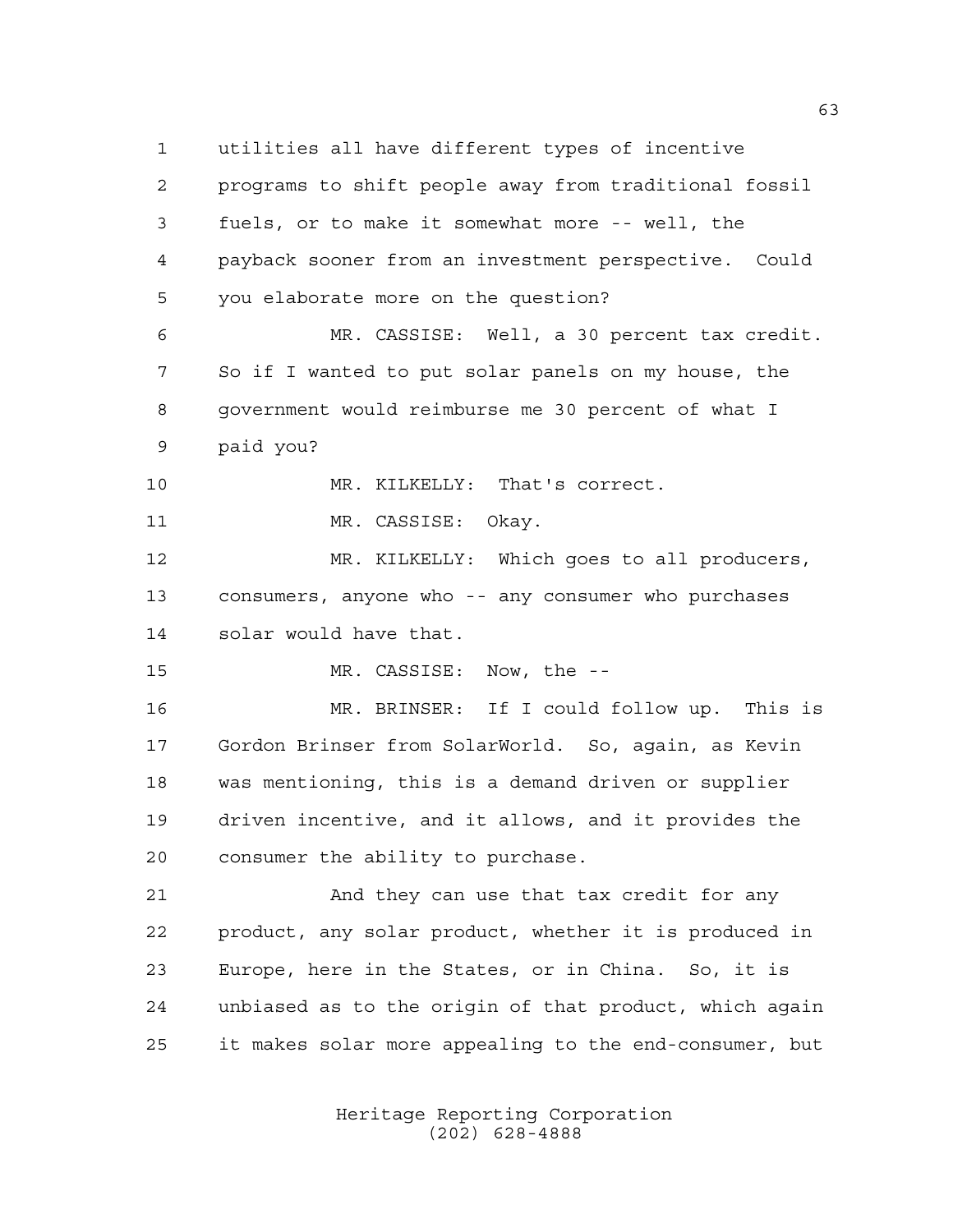it doesn't drive the pricing.

 The pricing has been -- we have seen it decoupled and price has been driven by the dumped and subsidized products. MR. CASSISE: So it is not like the real estate agent who gives you the price of your monthly mortgage after the home interest deduction? You don't use that to cite prices to your customers? MR. KILKELLY: That is absolutely correct. This is Kevin Kilkelly. We do not use the investment tax credits in any form or fashion in our pricing strategy. Our pricing has been to try and get close to the dumping that is occurring, and to Gordon's point, the pricing that is current today, and artificial today, and illegally subsidized today, is absolutely decoupled from efficient cost structures to production. So, its costs are totally different than what current pricing is today. It is decoupled. MR. CASSISE: Okay. Mr. Kilkelly, could you describe what the 1603 Treasury Program is, and how that affects the market? MR. KILKELLY: Kevin Kilkelly. The 1603, we are now talking about a tax grant, versus a tax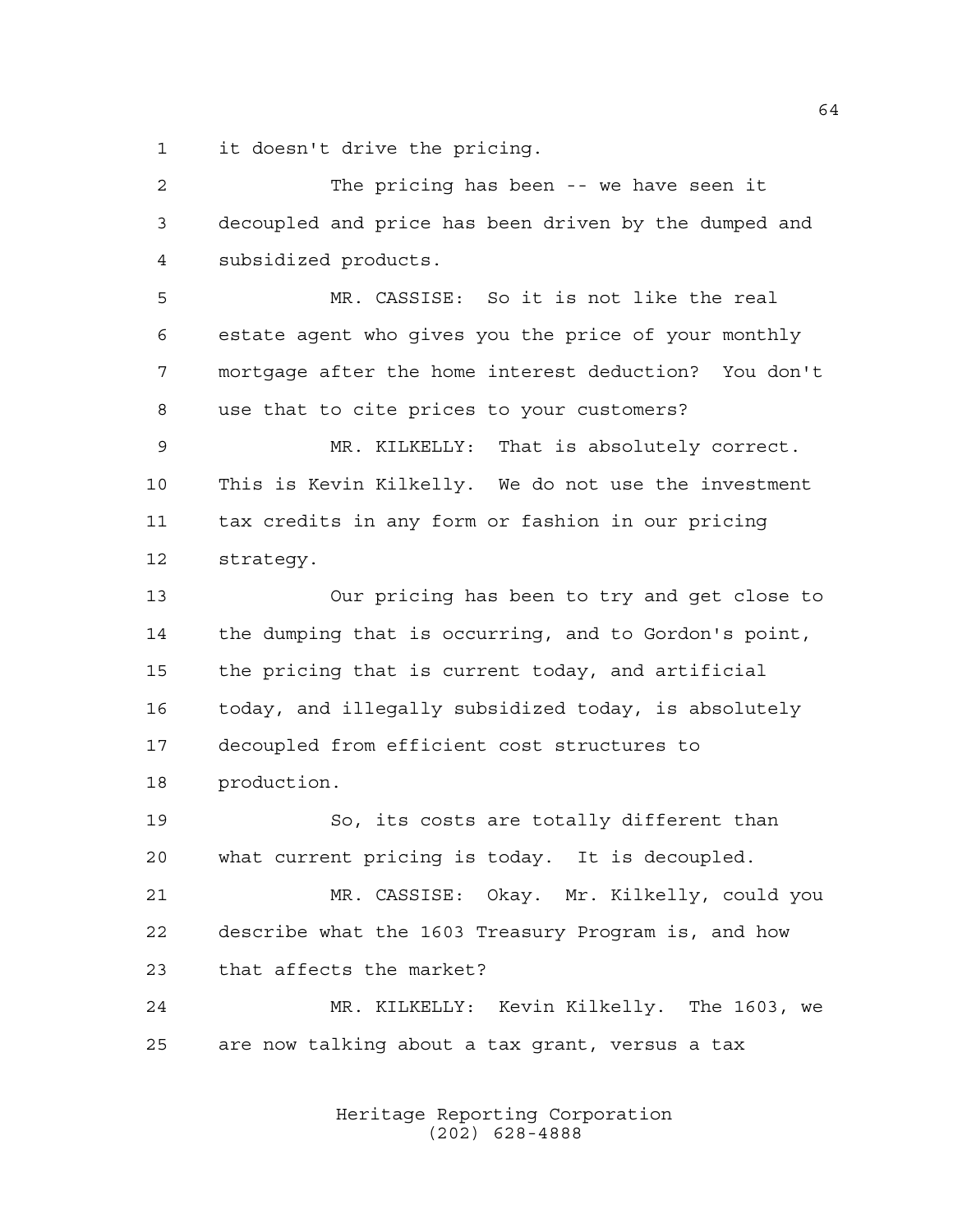credit. It is due to be either renewed or could expire at the end of this year, calendar year, on December 31st. They can immediately take a cash grant instead of a tax credit. MR. CASSISE: Is this for the consumers? MR. KILKELLY: I'm sorry, yes, all consumers. All consumers. MR. CASSISE: Okay. And again regardless of the country of origin of the solar panel? MR. KILKELLY: Yes, country agnostic, producer agnostic, and it just applies to any consumer. MR. CASSISE: And I don't know who would like to address this, but if the Department of Energy loan guarantee program affects your company, or how you believe it affects the industry? MR. KILKELLY: This is Kevin Kilkelly. The loan guarantee program does not affect SolarWorld in any form or fashion, and we have not received any. So how it has affected the industry, the Department of Energy enables technology to leave the laboratory and university studies in an attempt to be commercialized and deployed mainstream for the benefit of all consumers. So that money helps companies start up,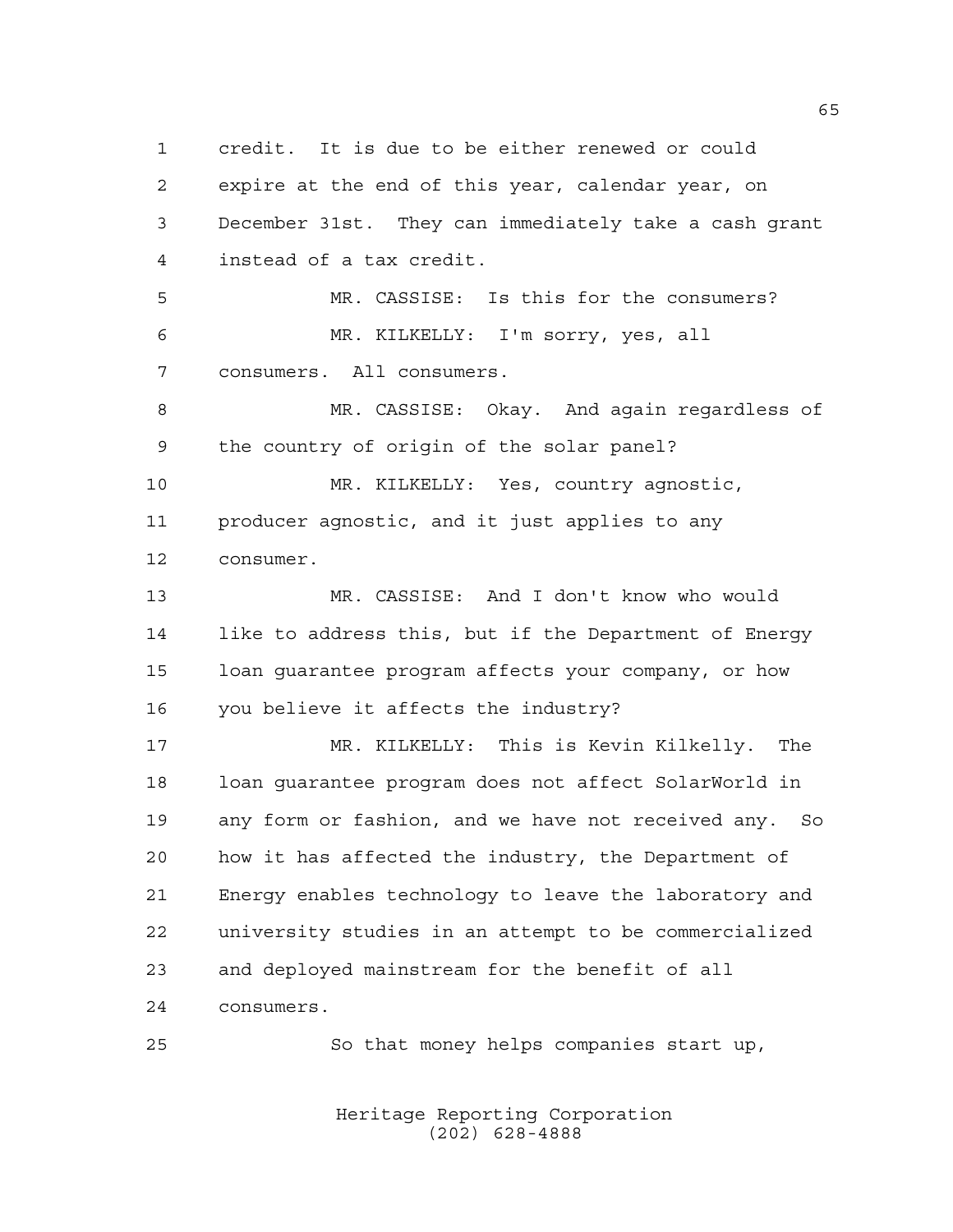deploy their technology, and I think that it is personally taking a black eye in the political environment of today.

 Those loan guarantees, or DOE, Department of Energy programs, are specifically there, and have been there for many years and many Administrations, to help get technology out of the universities, out of the laboratories, and to test their strength and their commercial viability in the open market.

 MR. CASSISE: So, SolarWorld is not currently engaged in that program?

 MR. KILKELLY: SolarWorld is not engaged in that program.

 MR. CASSISE: Okay. My final question is to Mr. Brightbill, and you may not have come to a decision on this, but I have read media reports that there may be a petition filed in the EU against Chinese solar panels and cells. Has SolarWorld made a decision regarding that petition?

 MR. BRINSER: Gordon Brinser, SolarWorld. So, obviously as was shown in the slides earlier, the impact by the legal subsidized programs in the Chinese solar industry is impacting markets worldwide.

 And the markets in Europe are no different than the markets here as far as the impact of these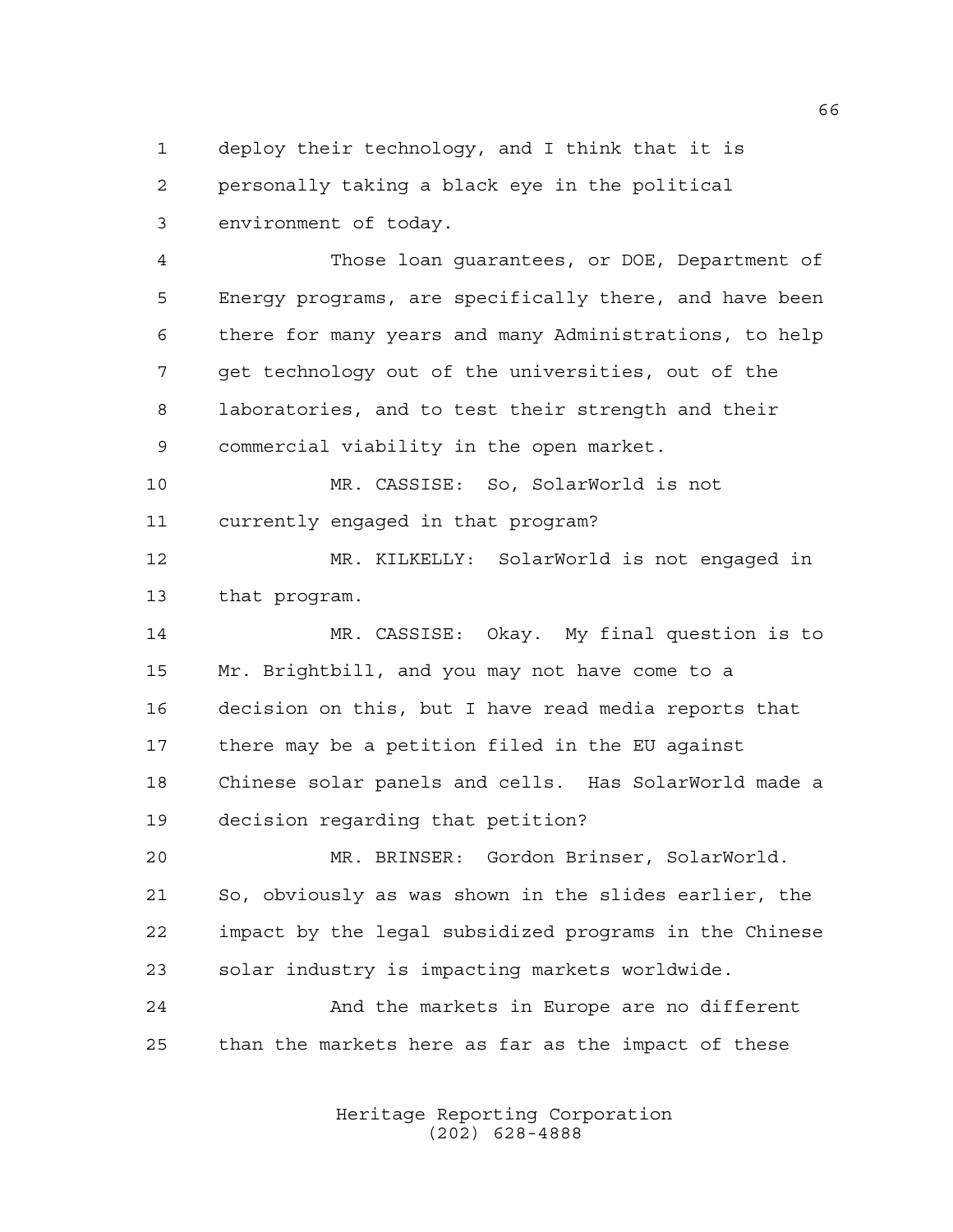illegally subsidized and dumped products. Our colleagues in Europe are wrestling with the same decision.

 This was a difficult decision for us to make, because we have been able to compete with anybody anywhere in the world that abides by the International and U.S. law.

8 And what we have seen here is a country purposely who has gone out to decimate an industry, and so Europe has the same -- they are wrestling with the same issues there, and I am sure that they will have to make a decision soon on their own on how to react to it.

 MR. CASSISE: Okay. With that, I have no further questions.

 MS. DEFILIPPO: Thank you, Mr. Cassise. We will now turn to Mr. Rees.

 MR. REES: Thank you. Mark Rees from the Office of the General Counsel. I have just asked Mr. Cassise to forward me a copy of the new scope, which I have not had a chance to read it.

 But with investigators as thorough as Mr. Cassise, he covered a great deal of ground, including a number of issues that I would otherwise have asked about. So I say that affectionately.

> Heritage Reporting Corporation (202) 628-4888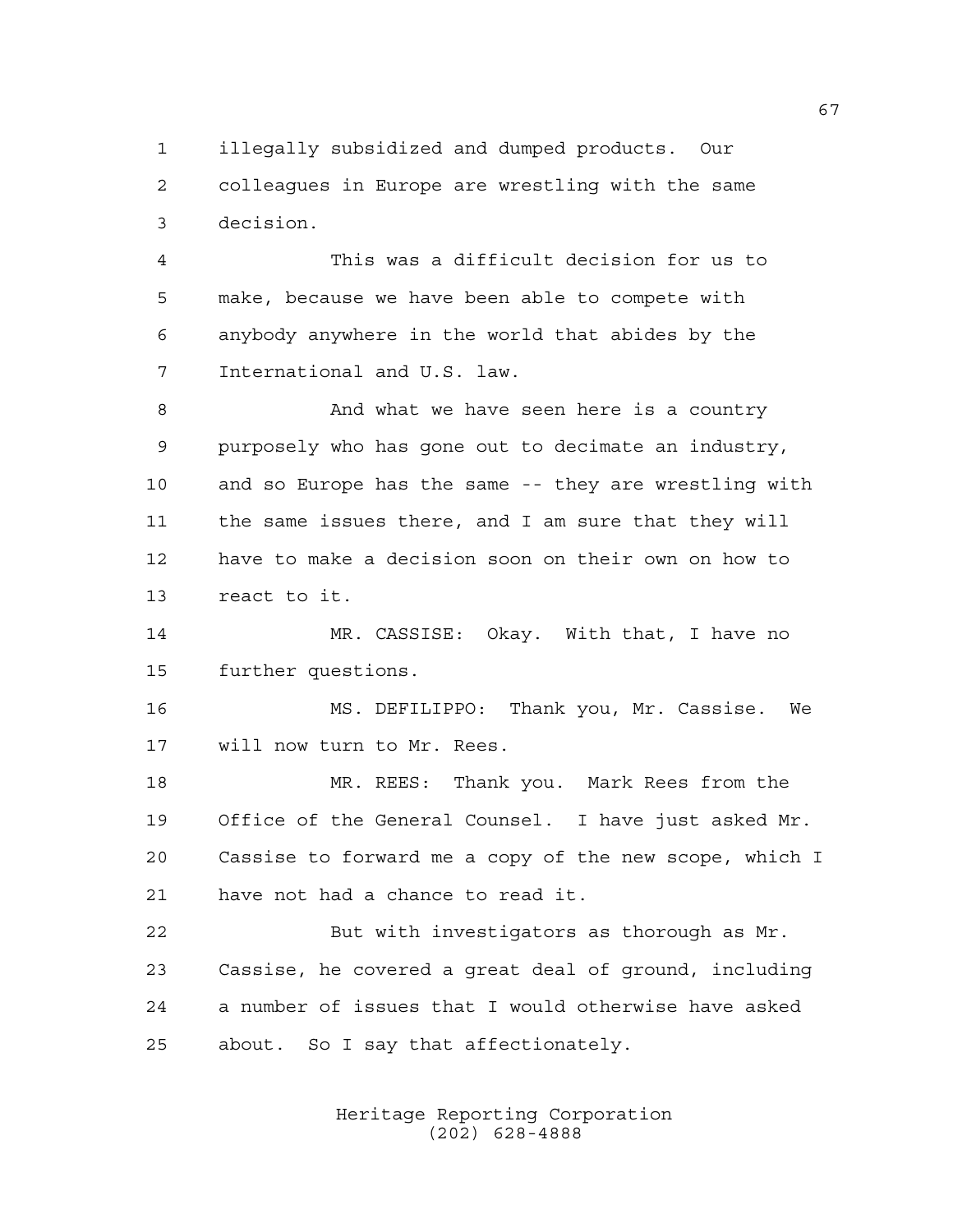(Laughter.)

| $\overline{a}$ | MR. REES: I will be briefer than I                     |
|----------------|--------------------------------------------------------|
| 3              | otherwise would be. But obviously I am at a            |
| $\overline{4}$ | disadvantage. I am just reading this scope now, but    |
| 5              | if I get it, then -- well, actually, I am not sure. I  |
| 6              | quess, Mr. Brightbill, if you could just tell me -- I  |
| 7              | think the gist of what you said, if I have got it      |
| 8              | straight, is that you think that you got the scope     |
| $\mathsf 9$    | right the first time, but you have amended it, the     |
| 10             | proposed scope, to clarify certain issues such as they |
| 11             | may have been raised by Commerce, or Respondents, or   |
| 12             | others. Is that right?                                 |
| 13             | MR. BRIGHTBILL: Yes. Tim Brightbill from               |
| 14             | Wiley Rein.                                            |
| 15             | MR. REES: Okay.                                        |
| 16             | MR. BRIGHTBILL: We have always felt that we            |
| 17             | have always covered cells, and whether or not          |
| 18             | assembled into modules, and what that means is that a  |
| 19             | cell made in China, a module made in China, a cell     |
| 20             | made in China that is integrated into a module in      |
| 21             | another country, and then sent here, and a cell made   |
| 22             | in another country, or a module made in China using    |
| 23             | material from a third country as well, those are all   |
| 24             | covered by the scope of this investigation.            |
| 25             | MR. REES: And did I understand you to say              |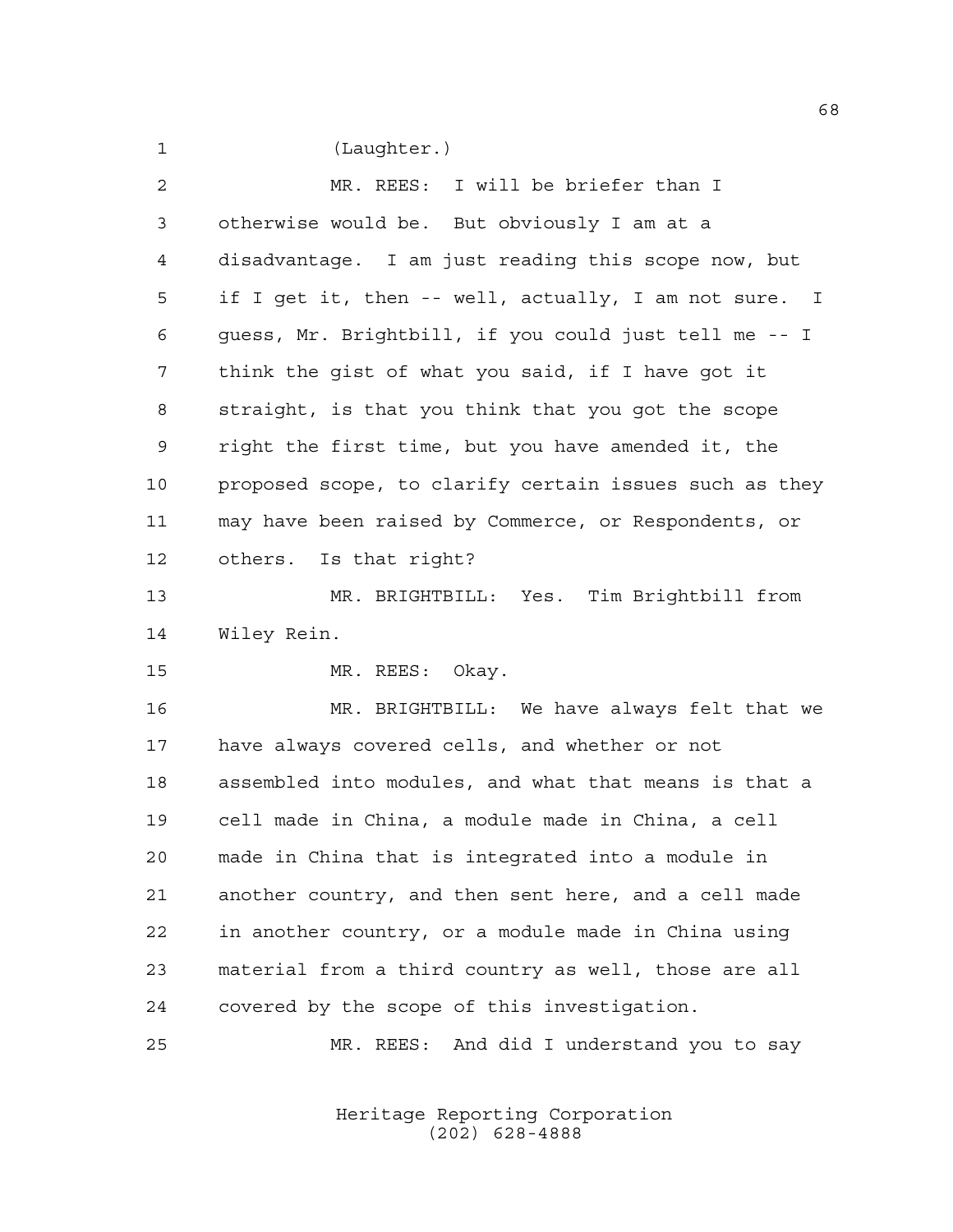that there are also some additional exclusions that have been identified in the amended language, or perhaps not?

 I won't have a chance to read this very carefully, but are there any other differences in the new proposed scope that you want to make me aware of? MR. BRIGHTBILL: Tim Brightbill. No, there are no new exclusions in the clarification that we put in yesterday. Adam, do you have anything else? MR. GORDON: Yes, this is Adam Gordon from Wiley Rein. That is correct. The exclusion that is there was introduced in one of the earlier clarifications to exclude these small solar cells that are integrated into consumer products, of a size up to 10 thousand square millimeters.

 MR. REES: Okay. So in additional to that that point, and this business about the modules, there is nothing else in the scope as of 7:00 p.m. last night, or this morning at 9:15, or right now at 11:00, that is any different from the scope as previously proposed?

 MR. GORDON: This is Adam Gordon from Wiley Rein. We did change two phrases when we were describing what previously were called bus bars and fingers, which I came to learn is sort of an industry

> Heritage Reporting Corporation (202) 628-4888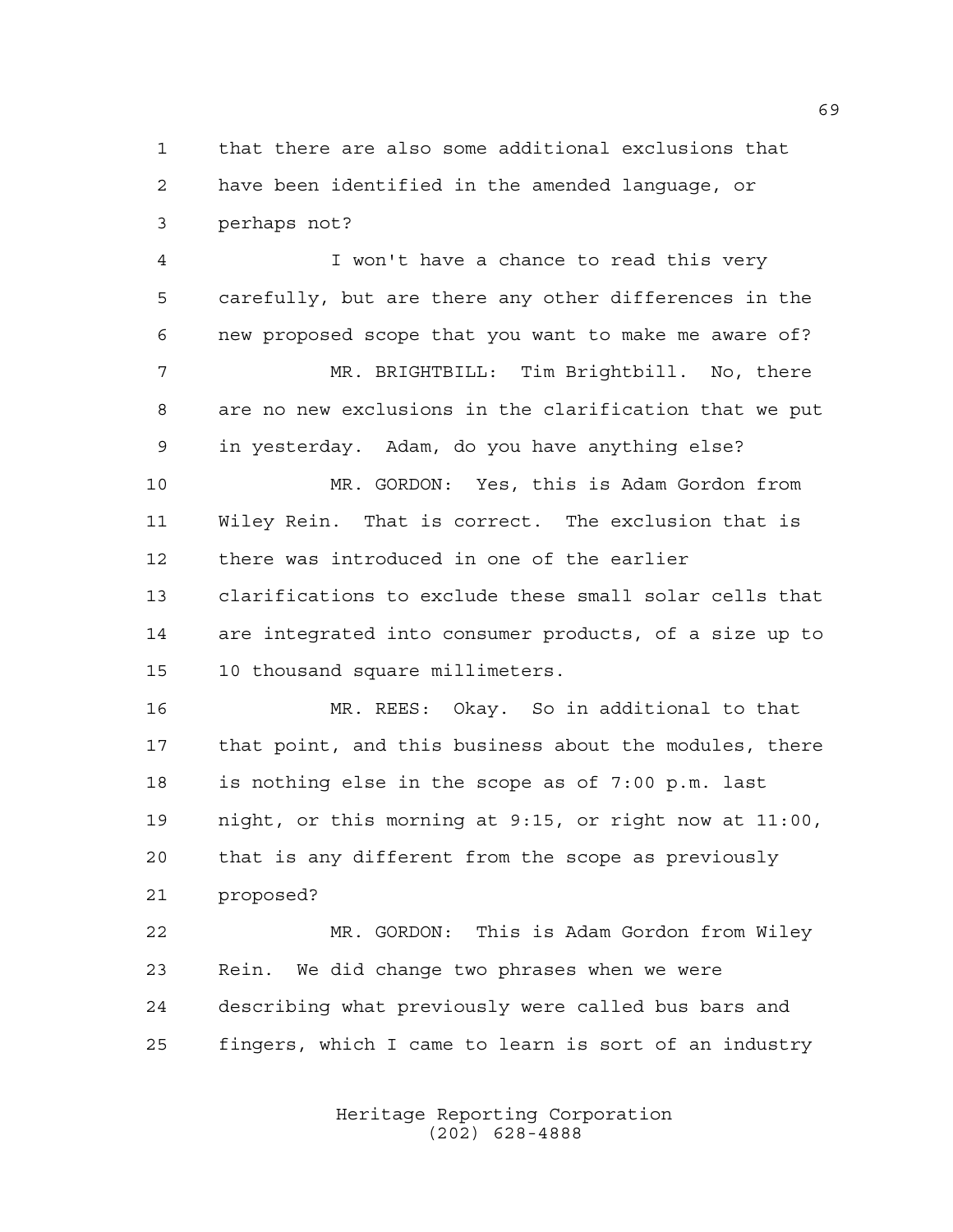slang. Instead, we were referring to metalization and conductor patterns.

 MR. REES: And the first part of that, something fingers?

 MR. GORDON: Bus bars and fingers are the metal stripes on the cells that pull the electricity off the cell, and feed it into the junction box. So we have -- how shall I put it? We have improved our phraseology there.

10 MR. REES: Okay.

 MR. GORDON: To keep the solar engineers happy.

 MR. REES: Okay. I will try to digest that quickly. Obviously to the extent that you hear argument from the Respondents that this somehow caused problems with this proceeding, or data issues, or the like, we would obviously anticipate that that is something that you will respond to specifically in your post-conference brief.

 MR. BRIGHTBILL: Tim Brightbill, Wiley Rein. Yes, we will do that in our brief.

 MR. REES: Now, to the extent that modules are clearly included in this scope under the clarifying language, if I have got it straight, you have brought in a sample of a module, or I'm sorry,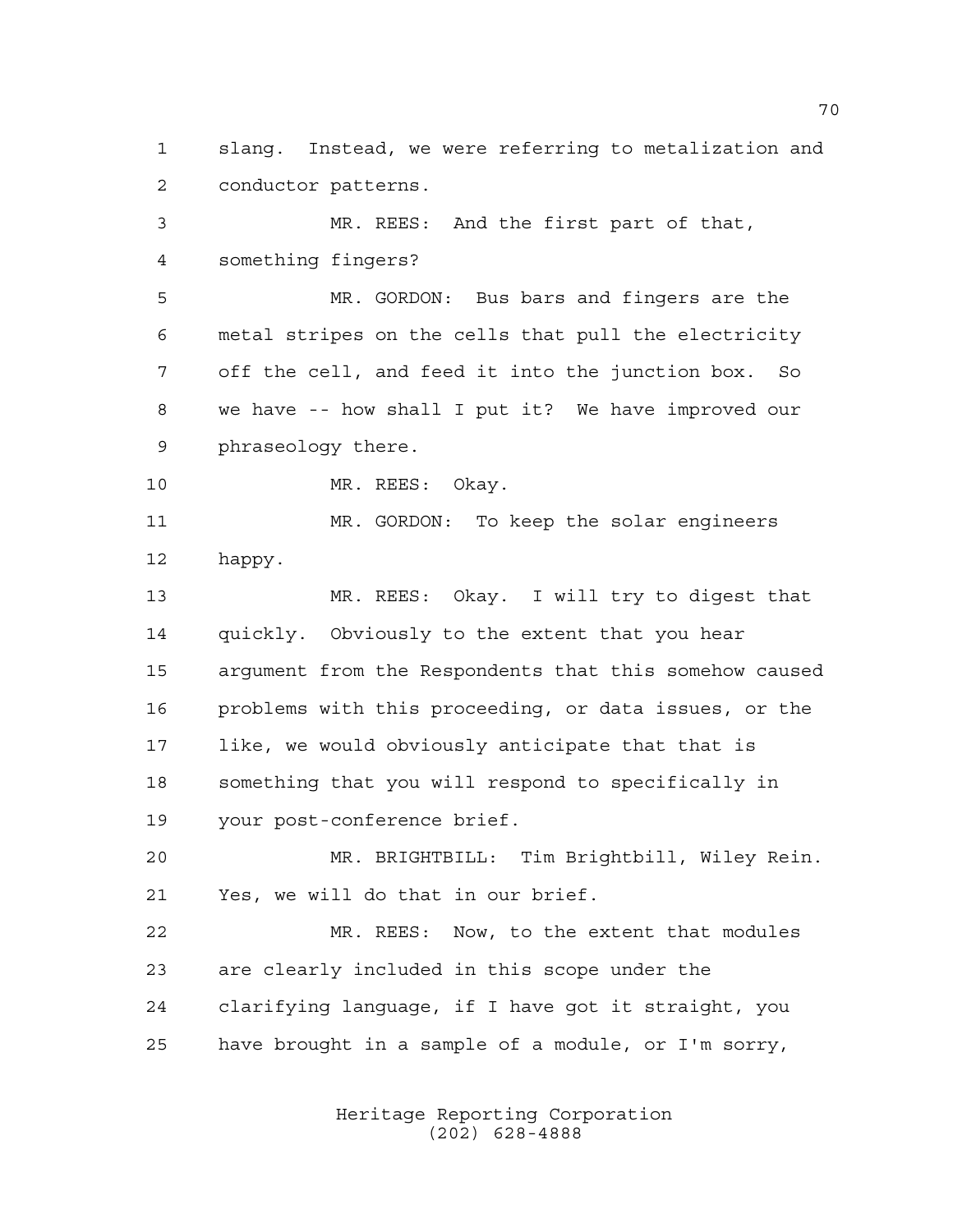would you refer to that as a panel or a module, or do the terms --

 MR. BRINSER: Gordon Brinser, SolarWorld. The terms are more or less used interchangeably; a panel, module, they are interchangeable. MR. REES: Okay. And so this large -- do you prefer that I call it a panel or a module? MR. BRINSER: It doesn't make any difference to me. MR. REES: Okay. This module that we have, if I understand it correctly, the scope includes everything that I am looking at, right? Do I understand that correctly, or -- MR. BRIGHTBILL: Tim Brightbill, Wiley Rein. Yes, any part of the module, yes. So it would include the entire value of the module, and not just the crystalline silicon components. That is correct. MR. REES: Right, because as I understood it, the module is made up of a string of these cells, which I will refer to them briefly, but a module also has, or may have, a glass cover. It may have this laminate that you just discussed previously. If I understand it, it may also include an electrical junction. I don't know if the sample that you brought includes an electrical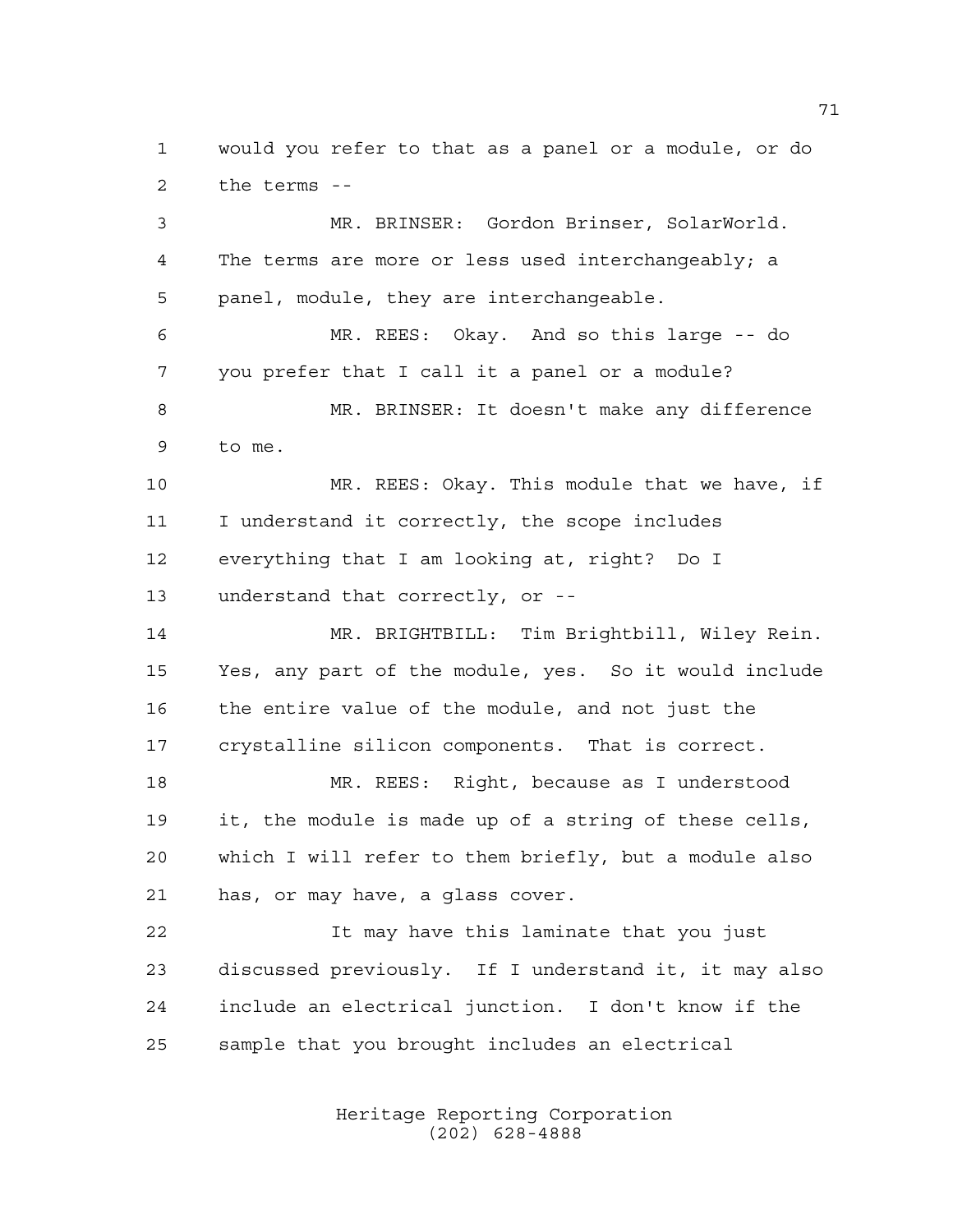junction does it?

| $\overline{a}$ | MR. BRINSER: This is Gordon Brinser for                |
|----------------|--------------------------------------------------------|
| 3              | SolarWorld. Yes, when you go through the process that  |
| 4              | we go through, once a photovoltaic cell is created,    |
| 5              | that's where we talk about a PN junction, which is an  |
| 6              | electrical term that is used inside the silicon itself |
| 7              | that has opposing electrical charges.                  |
| 8              | So it has a positive charge, and it has a              |
| 9              | negative charge, and that is what we will call a PN    |
| 10             | junction. Once that is created within the silicon      |
| 11             | base material, then basically the cell is capable of   |
| 12             | turning sunlight into electricity.                     |
| 13             | Those cells, through various steps of                  |
| 14             | optimization, and getting the blue cular, and fingers, |
| 15             | and buss bars, or the interconnects as we call them,   |
| 16             | go through many different steps.                       |
| 17             | Those are assembled into a laminate, and               |
| 18             | what we would consider laminate, and they are          |
| 19             | interconnected into a matrix, and as we said here,     |
| 20             | about 60 cells.                                        |
| 21             | And that has changed over the years,                   |
| 22             | depending on the industry standards for the            |
| 23             | crystalline technology. The cells are interconnected   |
| 24             | into a matrix, and that matrix, and is basically       |
| 25             | sandwiched and sealed inside, and to which or where    |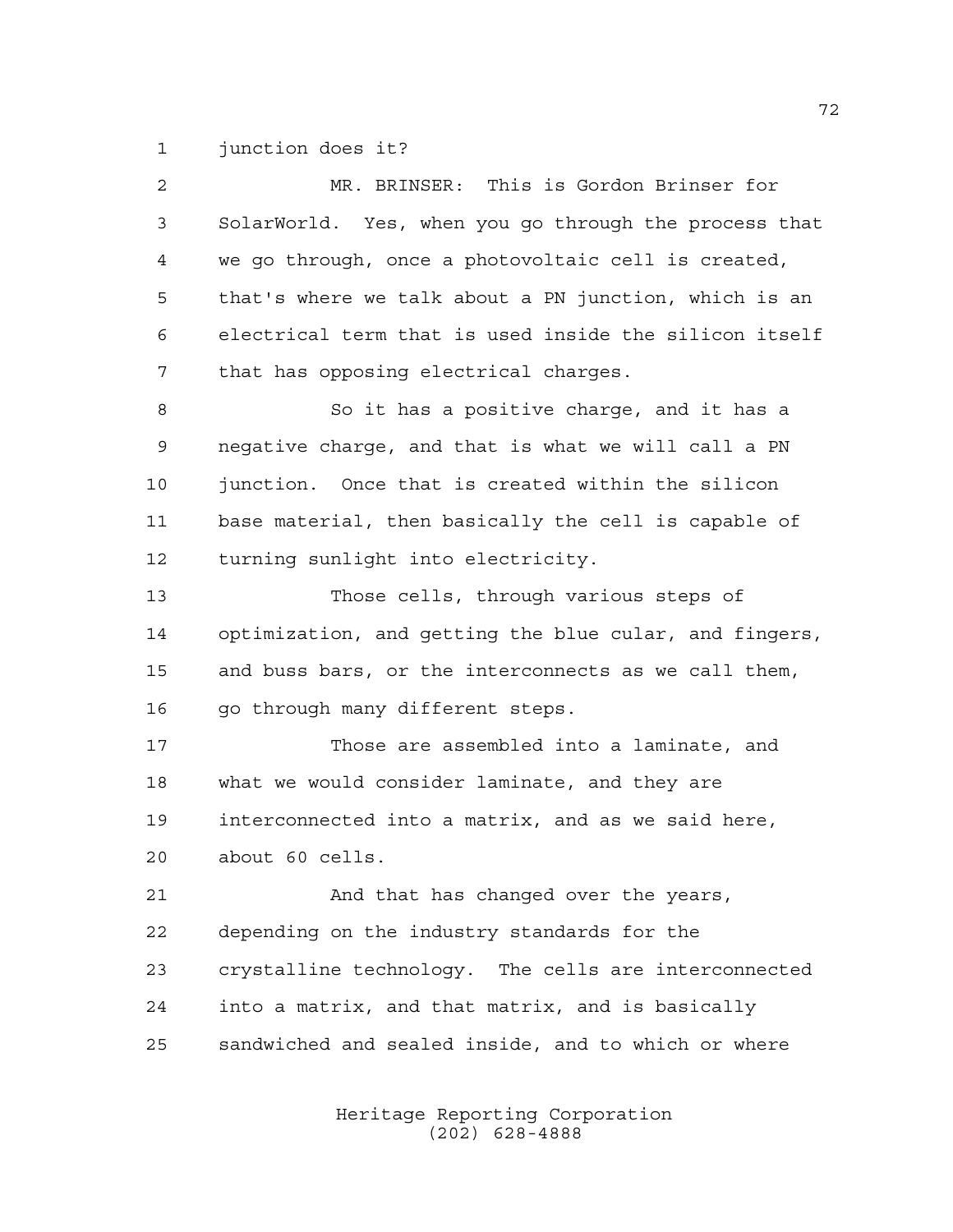most people will refer to as a laminate of glass. You know, an ethyl vinyl acetate, or some other type of sealant in there.

 Sometimes people use silicon, and then in our case, there is a back sheet, and that back sheet again keeps the environmental elements -- water, rain, snow, wind, dirt -- from getting up in there, and impacting the performance of that module itself.

 There are companies that put glass on the back, and so cells are sandwiched in between two pieces of glass. That typically makes the modules a lot heavier, and it also -- you know, glass is -- it makes it heavier, and we do get some other benefits from having that while back sheet on the module itself.

 Now, at that point, that is a laminate. That laminate then is framed. An aluminum frame is put around the module for, again, structural integrity, handling, mounting to, or whatever racking system or device that it may be mounted to.

 On the back of the module, if you would take a look once we are done today, there is what is called a junction box, and that is where all the interconnects come together and basically then the electricity would flow out of there in cables, of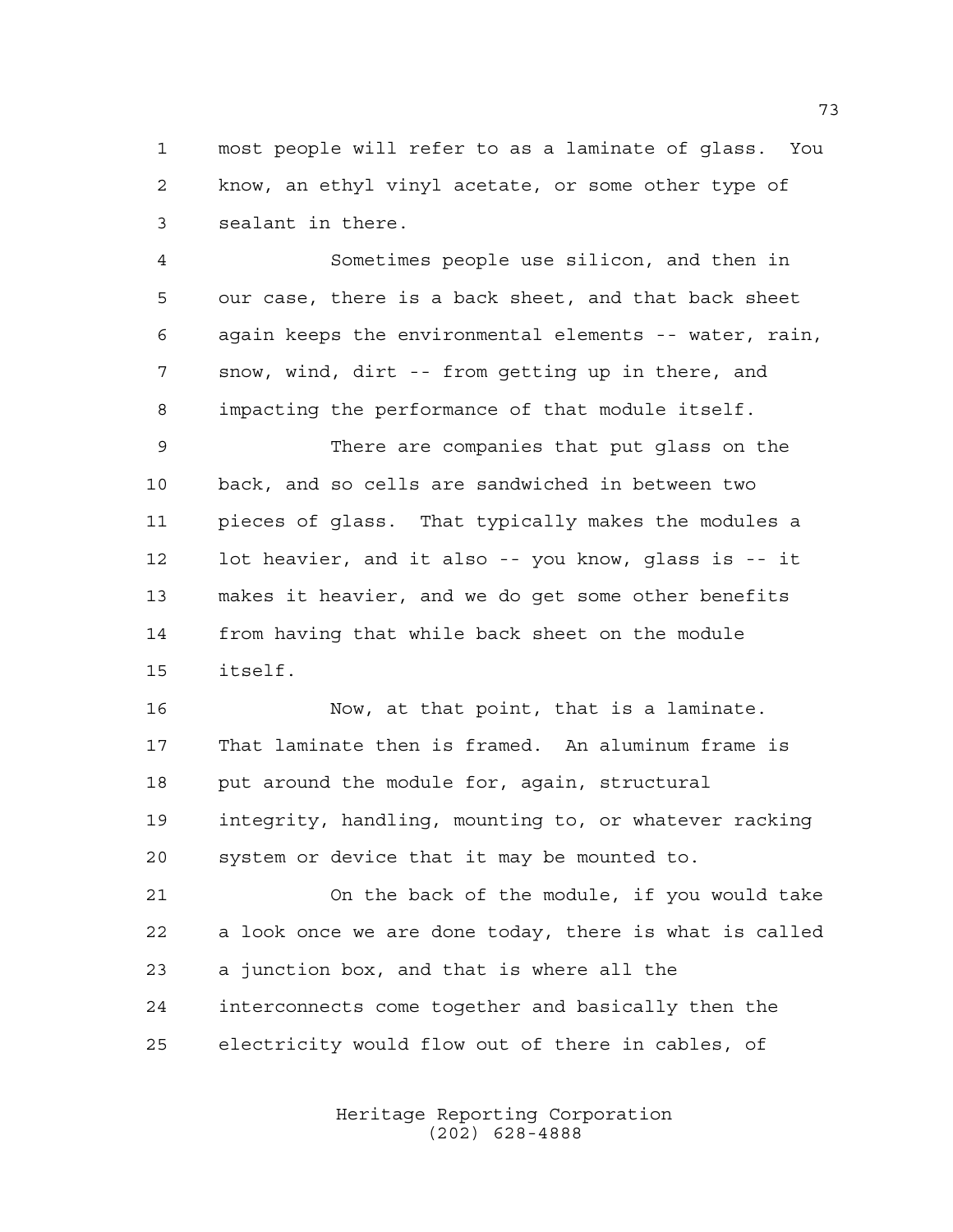positive and negative cables, and those can be strung together with other modules, or in the case of an off- grid, that would go to -- and like Kevin mentioned -- the power device, or to a storage unit. But in the product description itself, the

 PN junction is something that is inside the base material itself that you cannot physically see. Hopefully that answers your question.

 MR. REES: That was very helpful. Thank you. And so then -- well, I will just ask this open- ended. Is it then the Petitioners' position -- and maybe this goes to Mr. Brightbill first, and then the industry witnesses can fill in as useful.

 Is it the Petitioners' position that the -- and I will call it a completed module, a finished, completed module, but is it the Petitioners' position that that is part of a single like product definition? MR. BRIGHTBILL: Yes. Tim Brightbill, Wiley Rein. Cells and modules are part of a single like product. So, yes, a single domestic like product. MR. REES: Okay. I think, especially given the clarification of the scope, or just as it currently sits before us, and what we are dealing

 with, in light of that, I would -- well, I am not even certain that it is an issue in this case.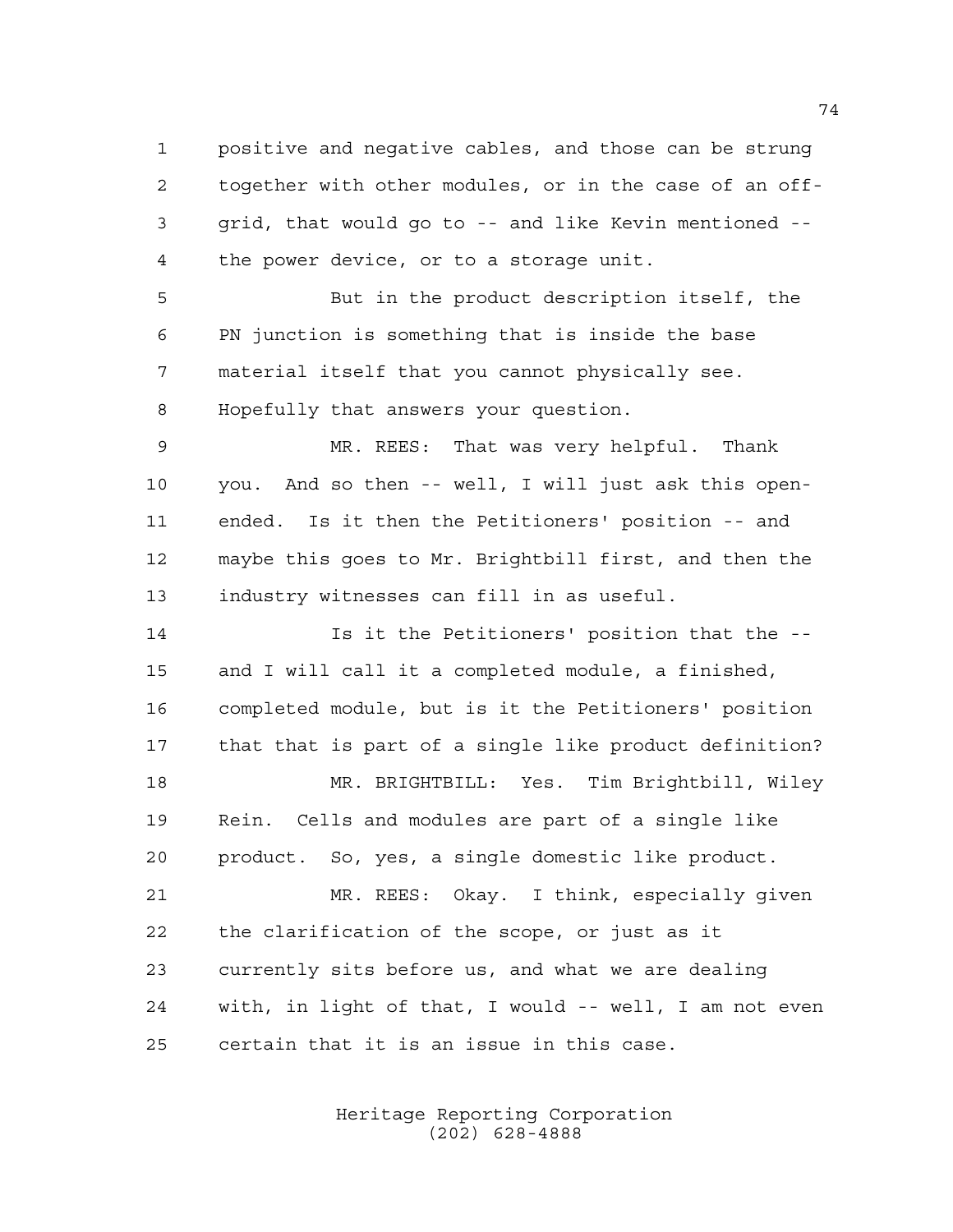So we don't need to raise any issues that are unnecessary to reach, but I would float this out there, and a lot will depend on what the Respondent's position is in this case.

 But with respect to the domestic like product, to the extent that it raises any issues under the traditional six factor test, it would be useful to the Commission to see a discussion of why the cells individually, versus the cells -- not simply strung together in more than one, but as they sit in a completed module, how it is that the completed module and the cells individually are a single domestic like product.

 And that may be something that you can deal with rather succinctly, but it is something that would be useful to have that discussion.

 MR. BRIGHTBILL: Yes. Tim Brightbill, Wiley Rein. We will certainly provide that in the brief. I think that we have laid out already, and we will lay out in more detail, the module is basically a collection of some cells, with some additional materials.

 So in terms of physical characteristics and uses, obviously there is -- they are overlapping, if not coterminous, in terms of manufacturing processes,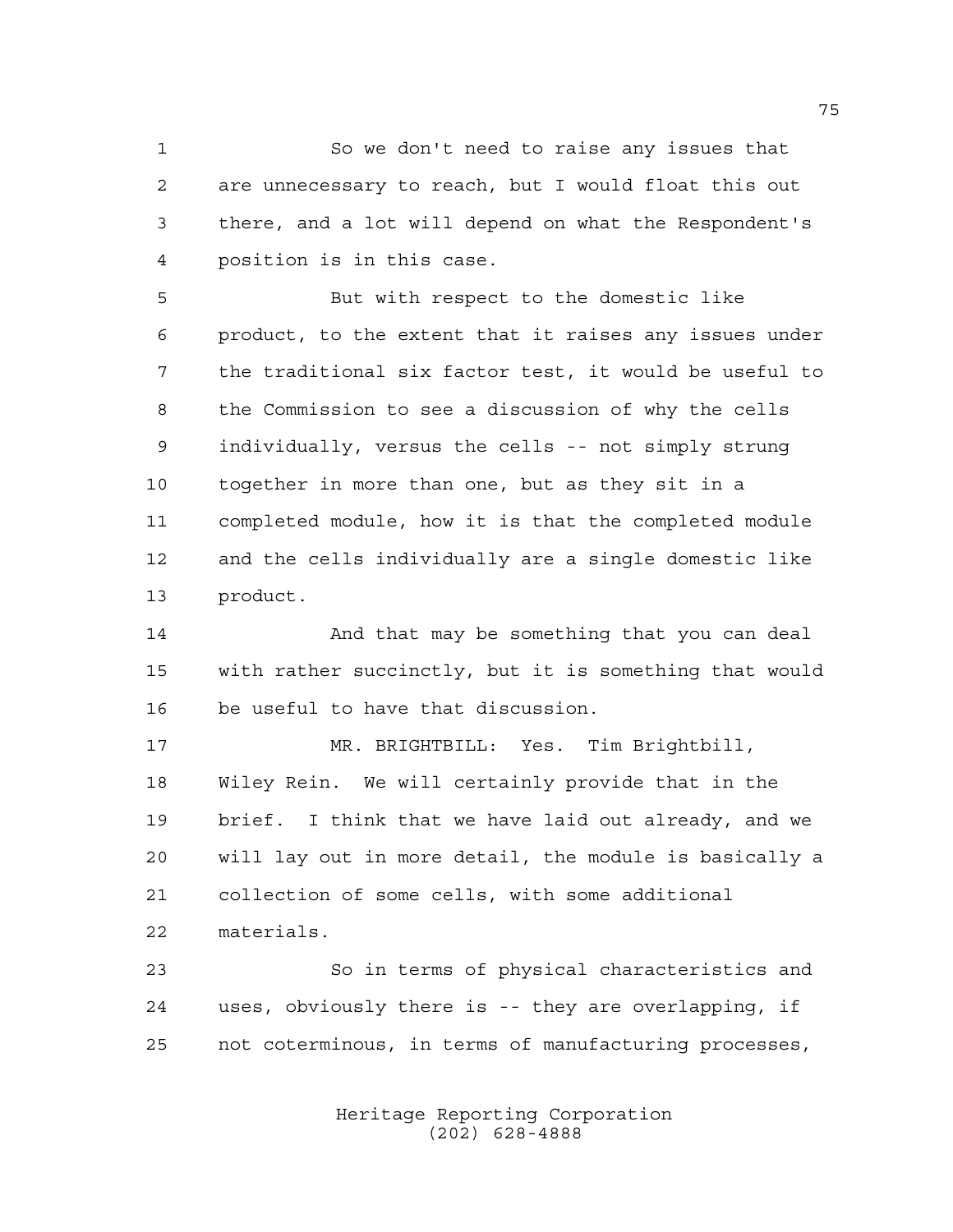facilities, equipment, often a lot of overlap as well. The cells have little other use than as part of a module, but we will run through all the factors as part of your analysis.

 MR. REES: Thank you. You have already discussed, and I understand that you will include in your post-conference brief, the thin film product, like product issue. So I won't get into that.

 In your view, Mr. Brightbill, is there any relevance of the semi-finished products analysis in considering like product issues in this case?

 MR. BRIGHTBILL: Tim Brightbill, Wiley Rein. Again, we want to be very precise about it, and so we will want to lay it out on the post-conference brief, but yes, to the extent that the ITC has employed its semi-finished analysis, it looks at a series of factors that looks at the significance and extent of the processes that are used to transform an upstream into downstream articles.

 And there is some processing required as you have heard about to transform cells into modules, but it is not the bulk of the technology. It is not the bulk of the intellectual property of the capital investment.

So you also look at whether the upstream

Heritage Reporting Corporation (202) 628-4888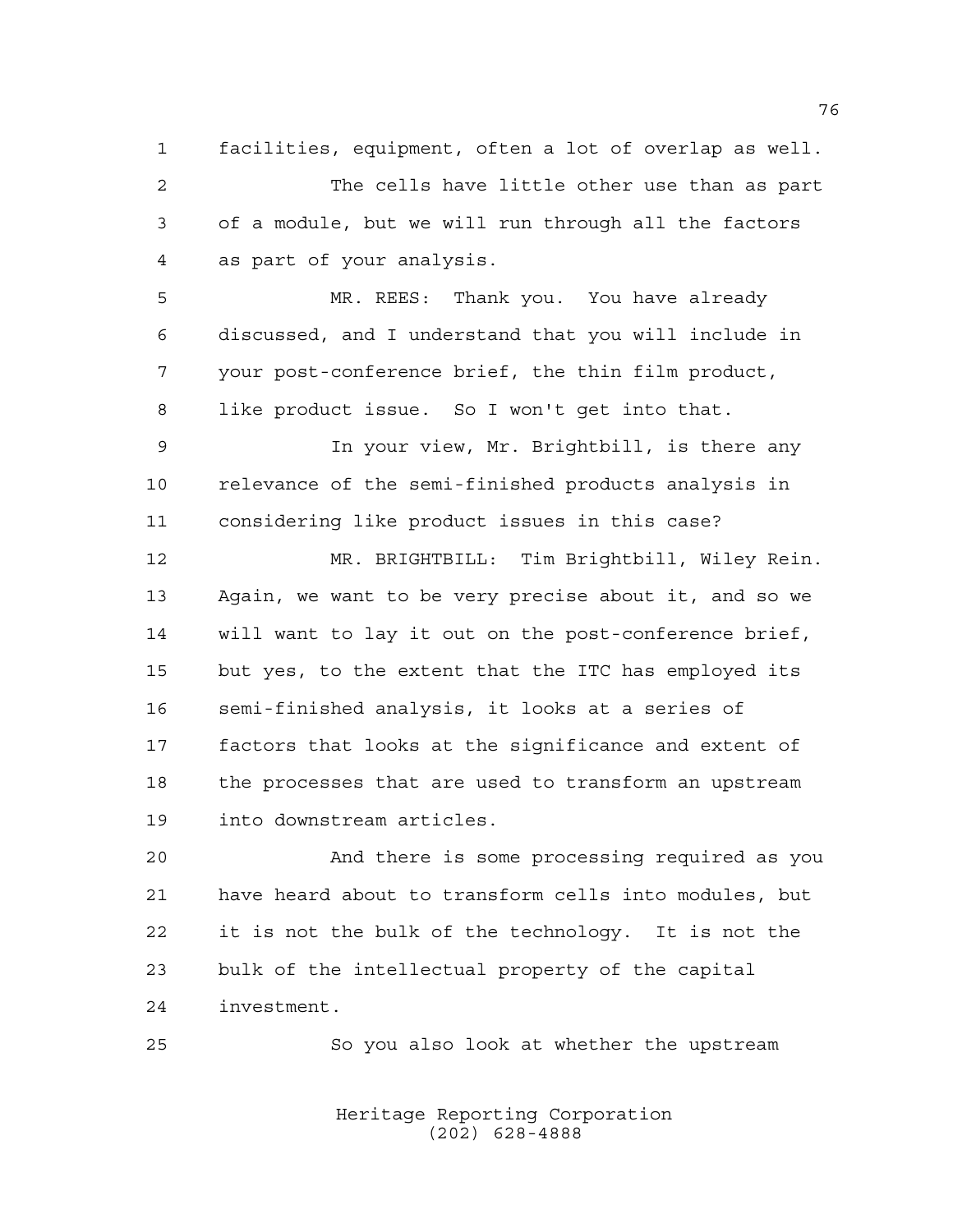article is dedicated to the production of the

 downstream article, and that is clearly the case. Solar cells are dedicated to the production of solar modules.

 And then we can run through the other factors as well, in terms of characteristics and functions, in separate markets and so forth.

8 MR. REES: Thank you. That would be helpful if that were included in the post-conference brief, and you need not necessarily take a position on which analysis you think is required. It is simply a question of thoroughness.

 And ultimately it is the Commission's determination as to which analysis to apply, and sometimes it applies both. Other issues were discussed, and so I am not going to get into those, such as the off-grid, and we may hear other points on these issues, or other issues in the context of domestic like product.

 And I would just reiterate that your thoroughness in your post-conference brief in addressing any of those other issues will be helpful to the Commission as it makes a decision in the preliminary phase of this investigation.

In terms of domestic industry, we have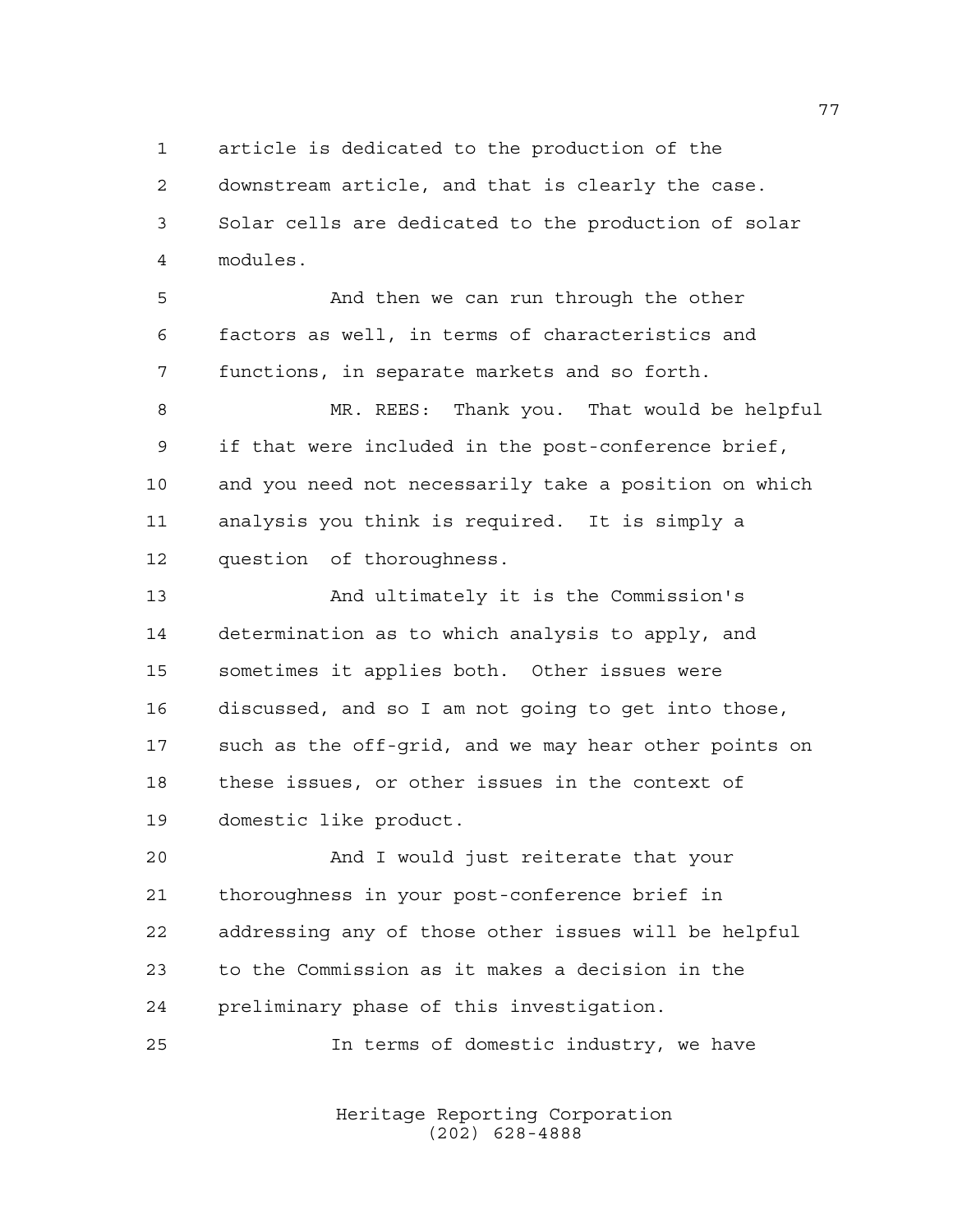already had discussion. Both Mr. Brinser and Mr. Kilkelly have discussed that. So I will be -- well, actually, I will be just very brief.

 There is, as there is with these other issues, obviously a test that the Commission applies, and I won't even belabor it here. And Mr. Cassise's questions were getting at issues under that rest. So I am not going to ask anything further about that. I would just ask that you include that in your post-conference brief.

 Related party issues, we touched on briefly, and these are addressed in the petition, and to the extent that any new information is developed through this conference proceeding, or through questionnaire responses, please include a complete discussion of that in your post-conference brief as well, Mr. Brightbill.

 MR. BRIGHTBILL: We will do that. MR. REES: I think that there are only two issues that Mr. Cassise didn't cover that I would ask you about, and the first is -- and gentlemen, I will keep this focused on Mr. Brightbill for the moment -- captive production.

 Well, first of all, Mr. Brightbill, did you consider the provision relevant in this investigation,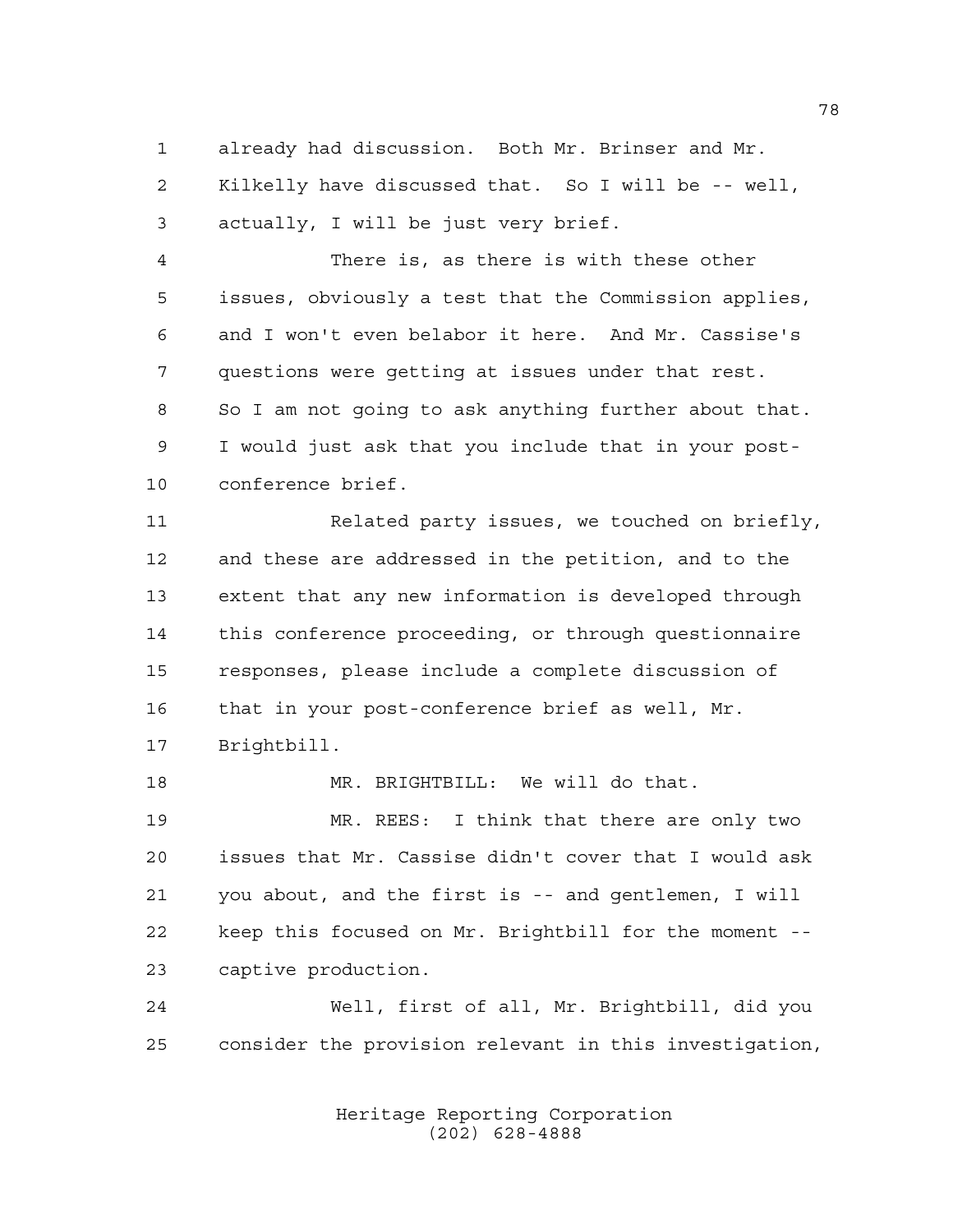where it would appear that to the extent that the scope includes, and the like product inquiry, will cover modules, and to the extent that cells are produced individually, and then those go into downstream products, such as completed modules, that there may be an issue of internal consumption.

 That is, with the industry using cells that it produces in the production, at least for those three companies -- and it sounds like there are three that you would still characterize as integrated -- to the extent uses those cells in the production of modules, and how and whether that triggers the captive production provision of the statute, and your application of that here, if in fact you think it applies?

 MR. BRIGHTBILL: Tim Brightbill. Well, we will want to do that in the brief, but Mr. DeFrancesco can touch on that briefly.

 MR. DEFRANCESCO: Sure. Robert DeFrancesco from Wiley Rein. We don't think the captive production provision applies here. I mean, typically, you have seen that in cases like hot rolled and cold rolled, where you are consuming a portion of the hot rolled to make the cold rolled, which is a different market, and it is a different product, and it is a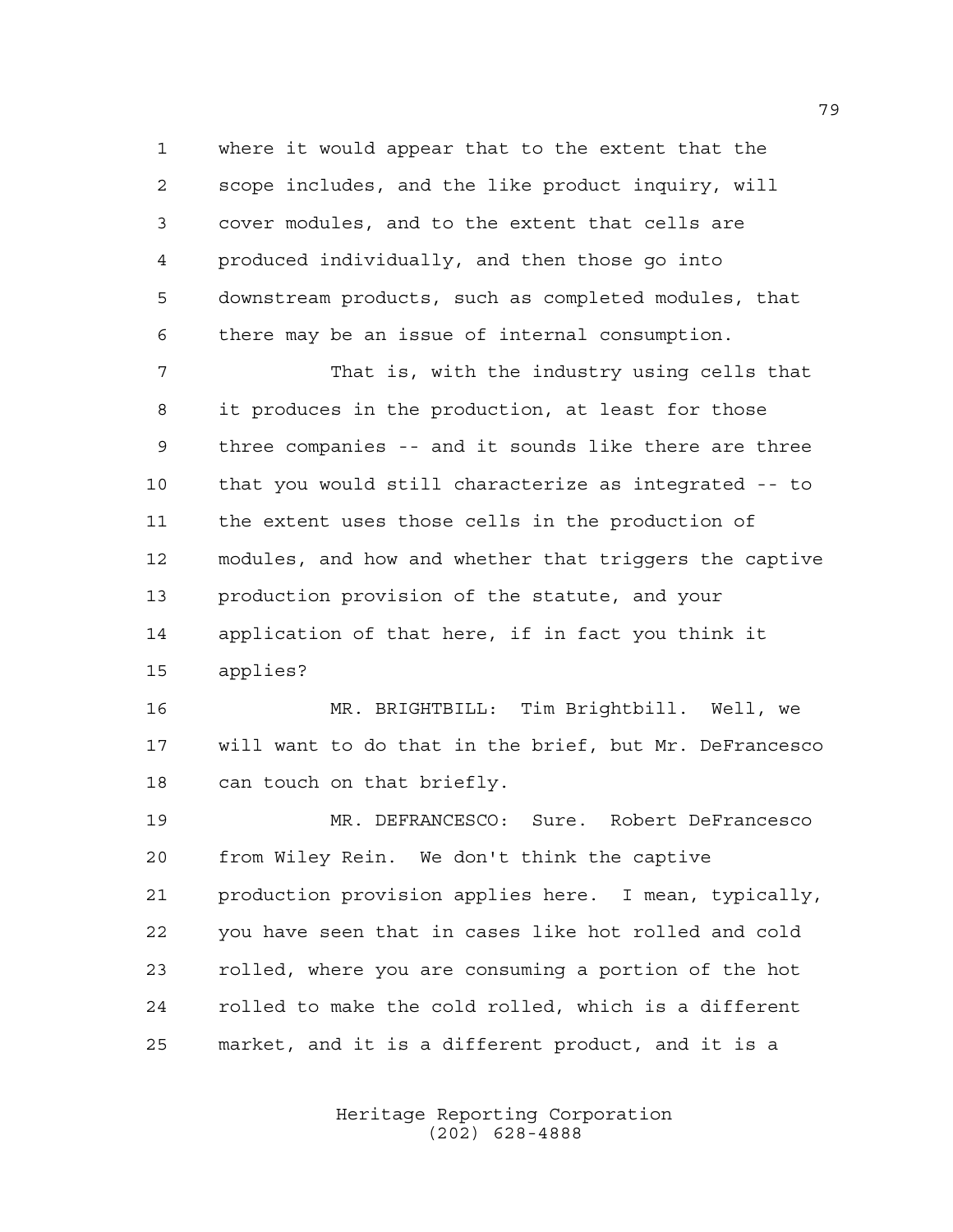different industry.

| $\overline{a}$ | There is no distinction here. There is                   |
|----------------|----------------------------------------------------------|
| 3              | internal consumption of cells, but those cells are       |
| 4              | consumed in the production of a module. It is the        |
| 5              | same industry, and we are not -- we see it as            |
| 6              | completely different.                                    |
| 7              | MR. REES: Now, are the cells themselves                  |
| 8              | sold on an open market? In other words, for these        |
| 9              | integrated producers that I guess we have been talking   |
| 10             | about?                                                   |
| 11             | MR. DEFRANCESCO: For the integrated                      |
| 12             | producers? No. For an integrated producer, there is      |
| 13             | a small fraction of cells that will be sold on the       |
| 14             | open market, and there are other producers that may      |
| 15             | make cells, but those cell sales go to module            |
| 16             | assemblers to be assembled into a module.                |
| 17             | So, you know, you can't have one without the             |
| 18             | other basically.                                         |
| 19             | MR. REES: Okay. That brief response is                   |
| 20             | very helpful, and obviously its development in your      |
| 21             | post-conference brief will assist the Commission. And    |
| 22             | then the final question that I would ask is -- well,     |
| 23             | this I can put to the industry witnesses.                |
| 24             | So what role do non-subject imports play in              |
| 25             | this market?<br>We have seen some charts, and one of Mr. |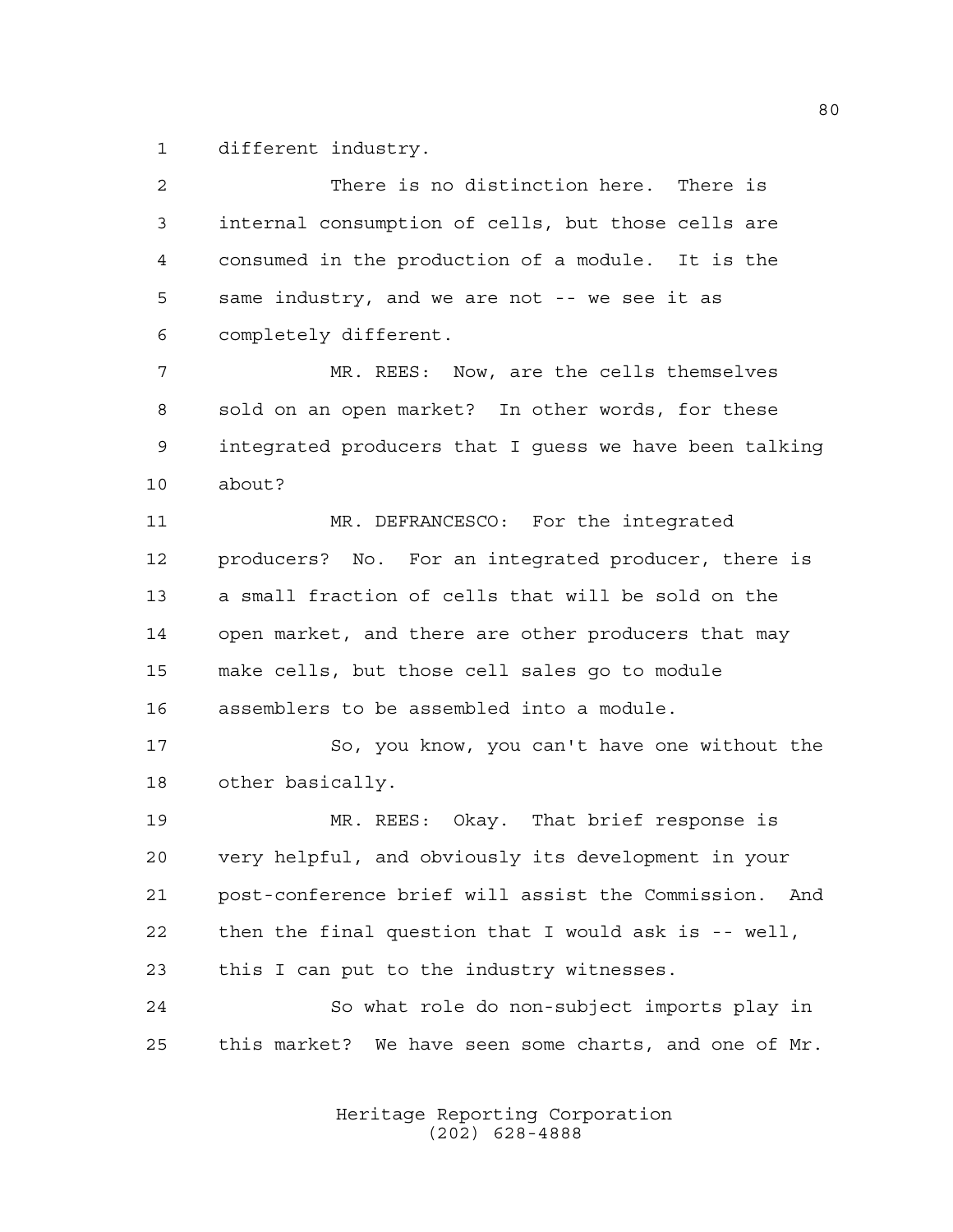Kaplan's showed non-subject imports in the U.S.

 market, and developments in trends in the period of this investigation.

 And I am wondering if the industry witnesses could comment on the role of non-subject imports, and the competitive factors that you face with non-subject imports.

 MR. KILKELLY: Kevin Kilkelly, SolarWorld Industries America. Non-subject imports are acting rational. They are acting fairly, and they are not being illegally subsidized, and they are not dumping their pricing.

 We welcome non-subject imports and we have competed against them for over 30 years, and to meet the demands within the market, global markets, non- subject imports are needed. But they compete fairly on the playing field.

18 MR. REES: Okay. I don't know if Mr. Brinser wanted to add, or perhaps that captured his point.

 MR. BRINSER: Gordon Brinser, SolarWorld. No, that captures the point. I think the main thing is that the U.S. market is open to any producer worldwide.

And as Kevin mentioned, we have competed on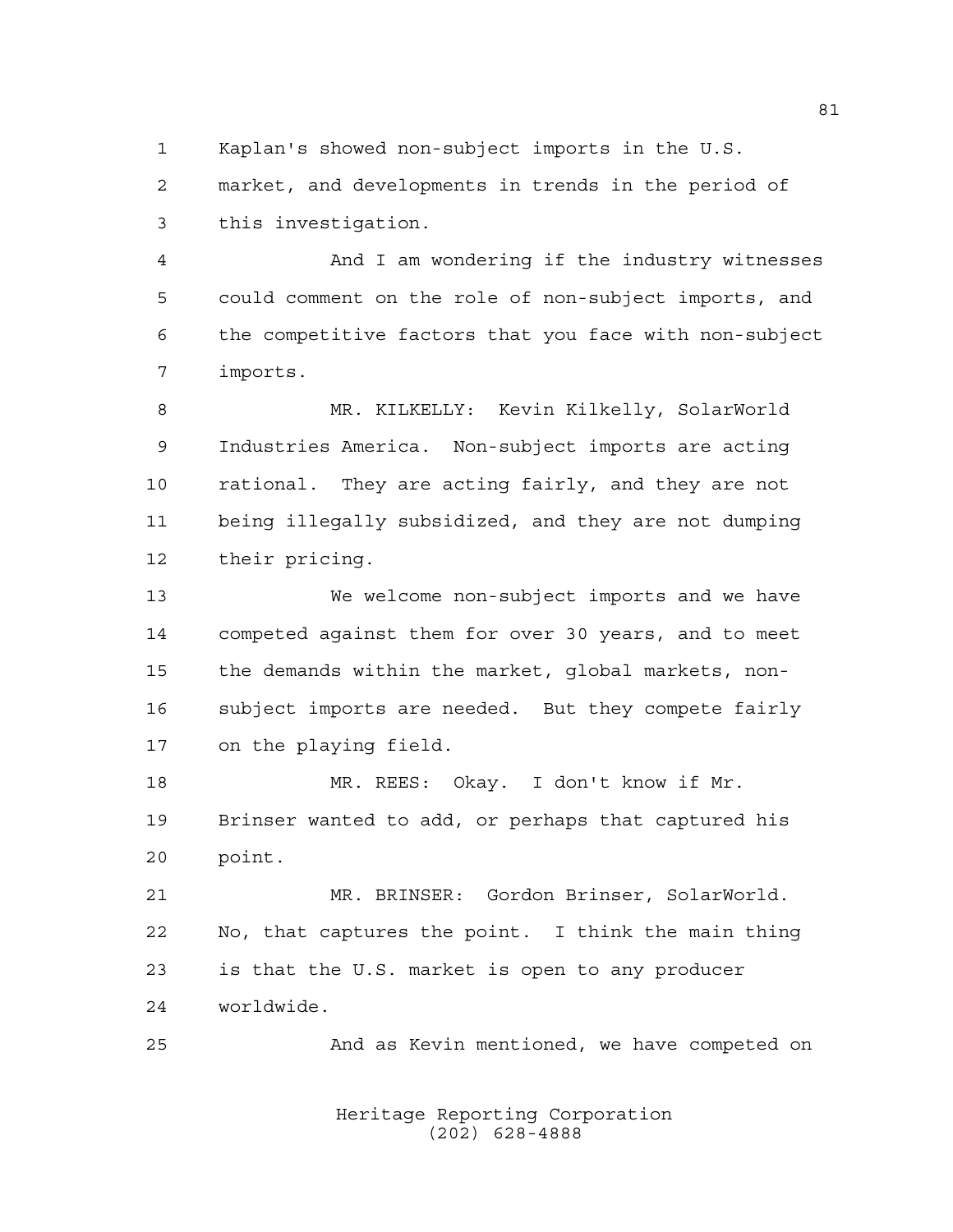an open global market, and with companies that do compete fairly. And what we have seen here is clearly an industry in China that has been heavily subsidized, with the specific intent to basically dismantle the U.S. industry.

 And, therefore, the non-subject imports, they compete on a global market, and they are impacted similarly in their domestic markets, as we are here with the subject imports.

 MR. REES: Thank you. Both of you. Mr. Brightbill, I would include in your discussion if you will in your post-conference brief of the role as they have started to develop it of the Petitioners' view of the role of the non-subjects in the marketplace, and what role you think they should play in the Commission's analysis of the injury issues presented in this case.

 MR. BRIGHTBILL: Tim Brightbill, Wiley Rein. We will certainly lay that out, and obviously the trends are much different for the Chinese imports, versus the non-subject imports, and we will explain all of that in our brief.

 MR. REES: Thank you, and with that, I have no further questions.

MS. DEFILIPPO: Thank you, Mr. Rees. We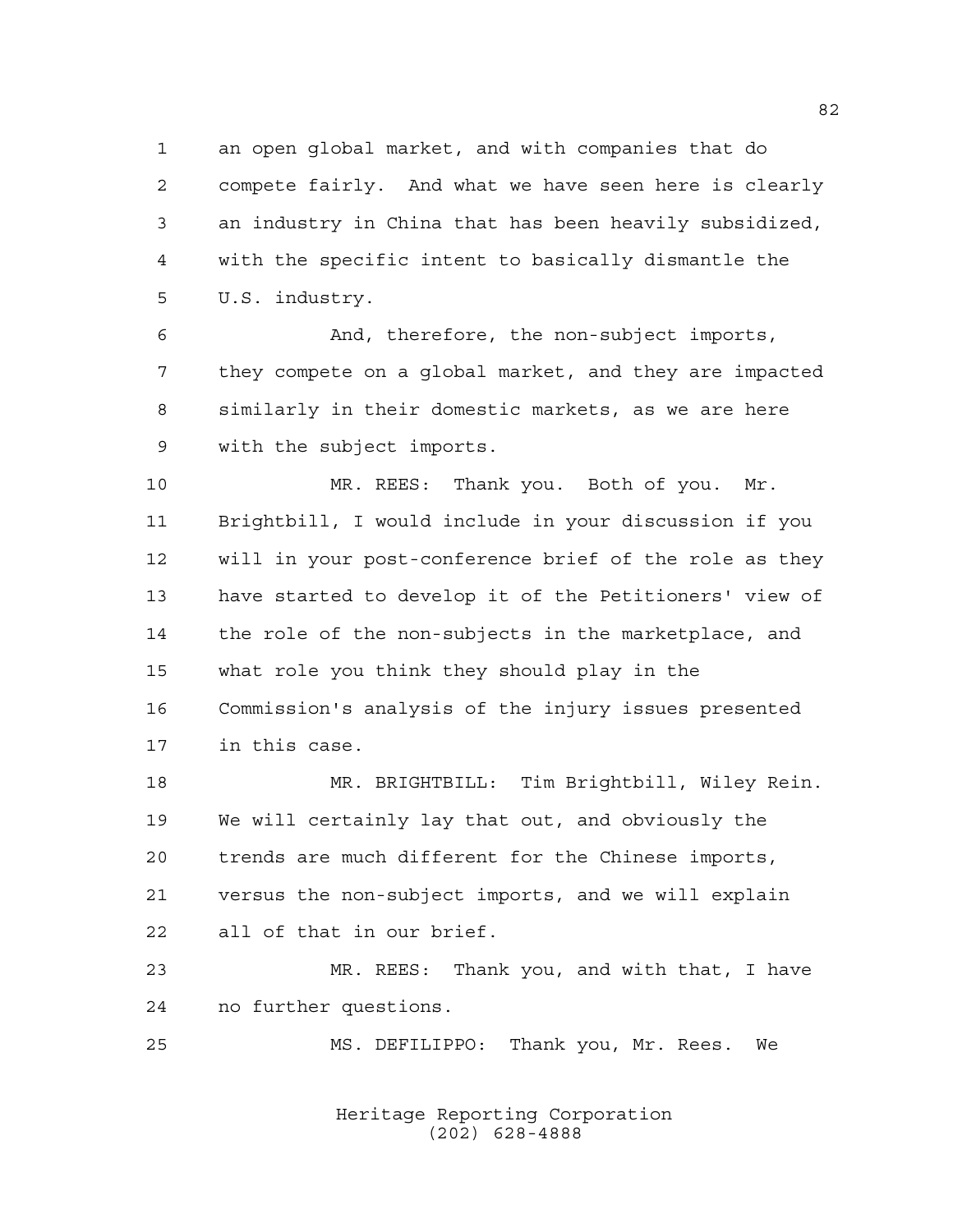will now turn to Ms. Christ. Do you have questions for this panel?

 MS. CHRIST: I actually wanted to mention that I also share the same affection for Chris, as Rees does, and so many of my questions will probably be more followup, with a few -- maybe one or two -- of the same amount of original questions.

 First of all, I do want to thank you all for being here and helping me to understand this industry. There is a lot of information out there, but I think the industry perspective, and your firsthand knowledge, cannot be replicated by any of the independent research that is out there. So, I thank you.

 I wanted to start with sort of the beginning of this process, the raw materials and the polysilicon. Chris had already asked a little bit about that, and I wanted to see if you could give me some idea of what the lag is between polysilicon prices and cell or module production?

 MR. BRINSER: Gordon Brinser, SolarWorld. So, again, polysilicon is a global product that is used not only in the solar industry, but also in the semiconductor industry as the raw starting material. Historically, a lot of that production has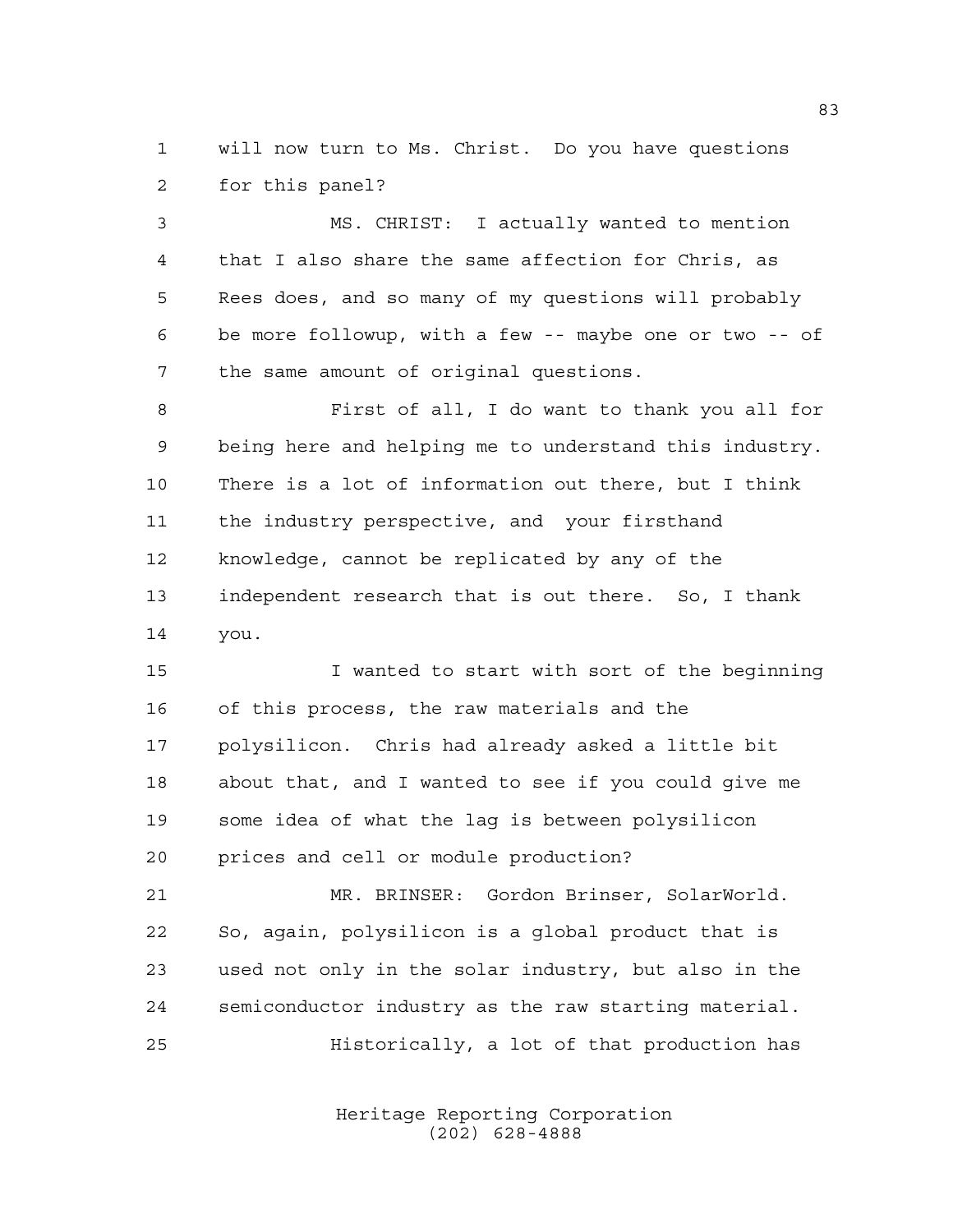been in the U.S. and in Europe. Just recently, along with the heavily subsidized production of the wafer, cells, and the modules in China, they have also now come to dominate the world supply of polysilicon also.

 The actual, like any raw material, it does influence the cost of the product. Let's be clear. It is no different than any other product out there. We have systematically over the years reduced our consumption of silicon in our product.

 We have also reduced or improved the efficiencies by which we can convert the sunlight into power within the silicon. We also work on our internal yields to reduce again the amount of consumption of silicon.

 So there is a lot of effort going into reducing that over the last 30 years that we have been doing this. The actual polysilicon pricing on the 18 open market is influenced by many different factors; the supply and demand by the individual polysilicon suppliers, as they have ramped up their capacity as the semiconductor capacity goes up and down, and as the growth of the Chinese production industry.

 What we have seen is that the pricing that we have seen in the last six months is decoupled from the polysilicon pricing. The major suppliers or the

> Heritage Reporting Corporation (202) 628-4888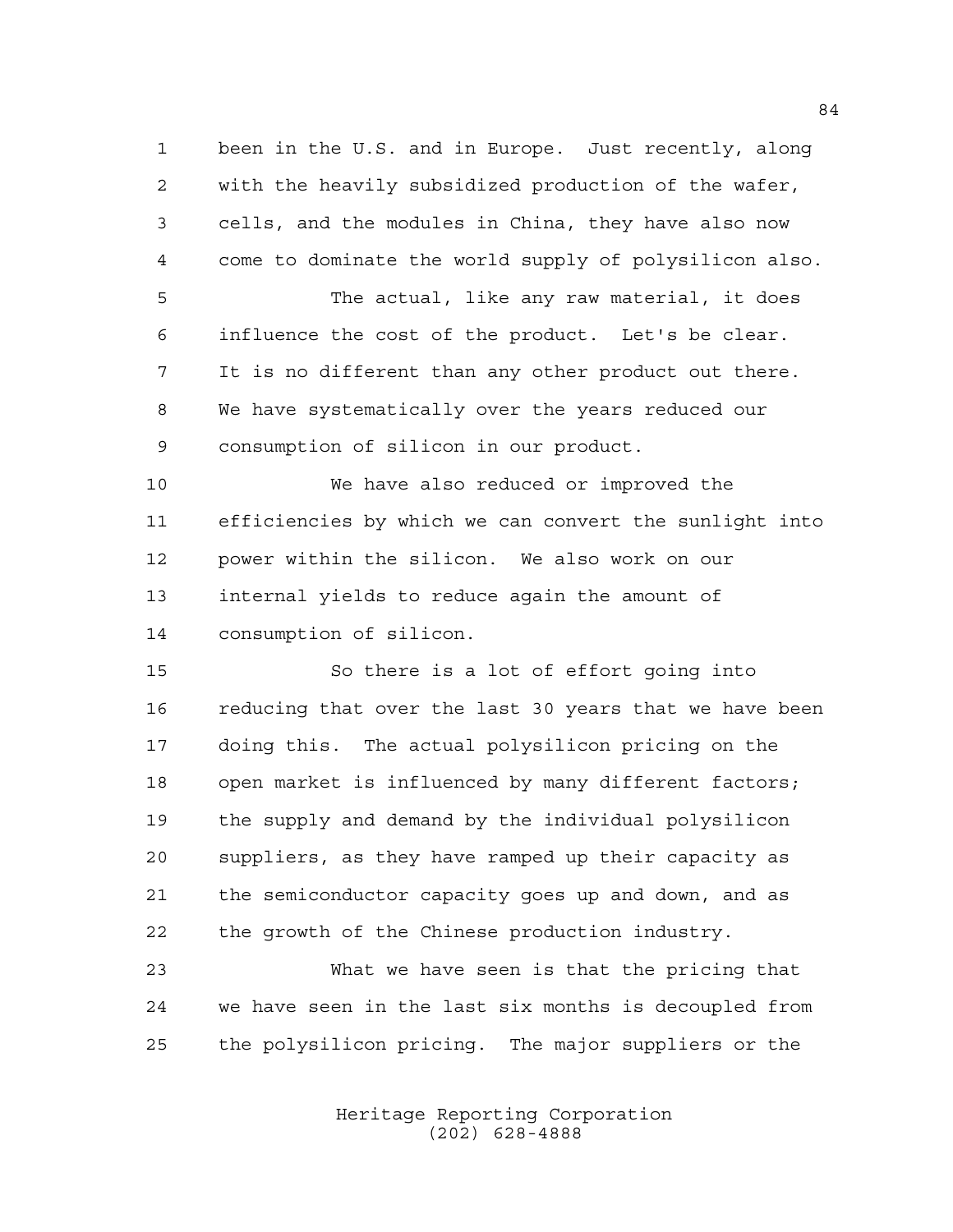major competitors in China have historically had either purchased silicon from the U.S., and the U.S. has been a major exporter of raw silicon material into China.

 And so they use that same raw starting material, and so there is many factors that go into this, but overall, we do see that pricing has been decoupled, and most recently the dumping and the severe decline in pricing did not match any pricing of the polysilicon.

 MR. KILKELLY: I have a followup. Kevin Kilkelly. Cost follows pricing, and I think that is what you are asking for on a lag, and so cost follows pricing in its simplest form.

MS. CHRIST: Okay.

 MR. KILKELLY: And the Chinese do not. That is the main point.

 MS. CHRIST: And what source does the industry rely on for polysilicon prices?

 MR. BRIGHTBILL: Tim Brightbill, Wiley Rein. You are referring to the price index, or how to follow up prices?

MS. CHRIST: Yes.

 MR. BRIGHTBILL: I will let Gordon take that.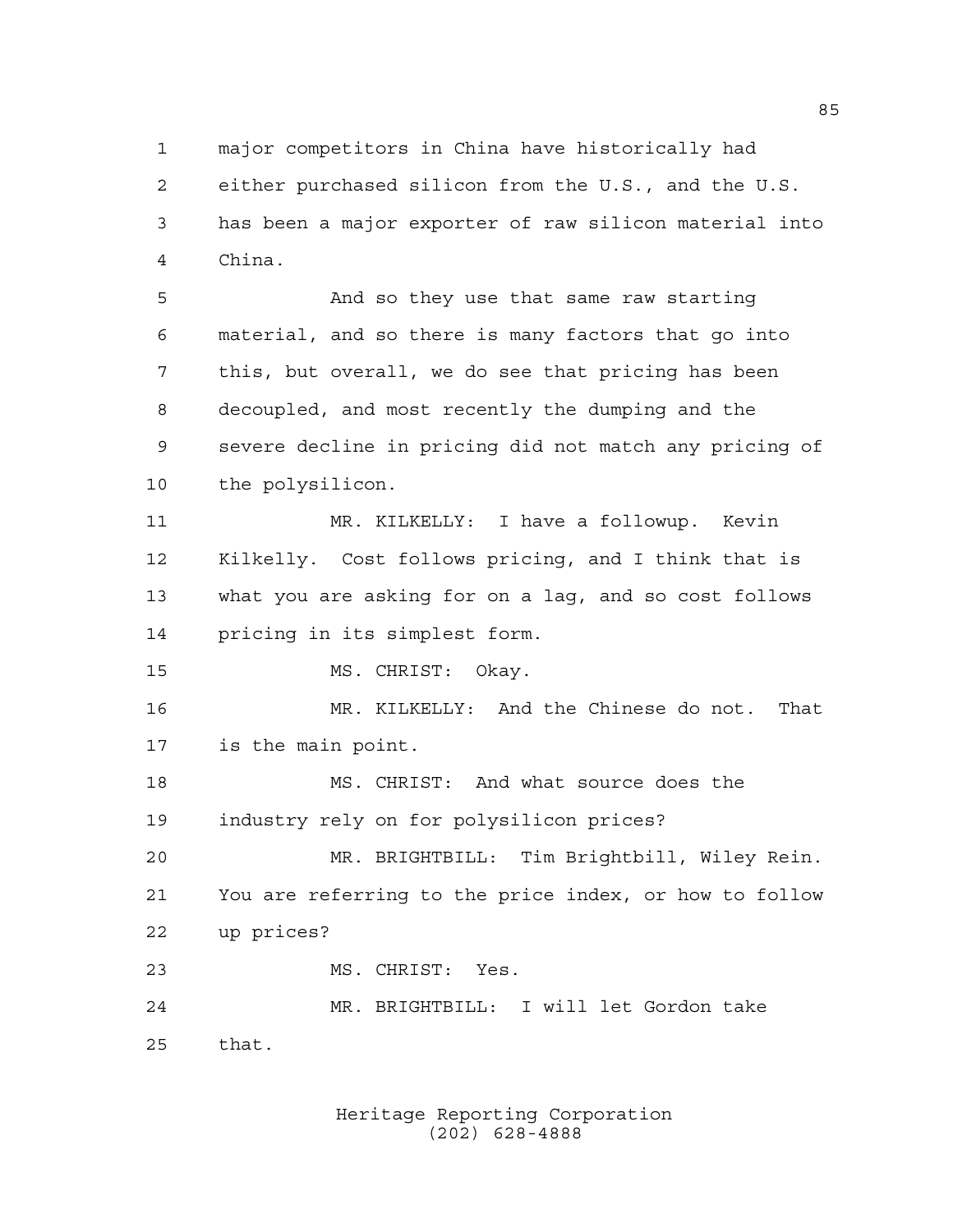1 MR. BRINSER: Well, I mean, there are various industry analysts out there as far as the pricing of the raw silicon. We work closely with our polysilicon suppliers to make sure that the pricing is competitive in the open market.

 Personally, I don't follow the market that closely because we have good long term relationships with our suppliers.

 MR. BRIGHTBILL: But just to -- Tim Brightbill. It is a globally traded commodity, and I think that there are -- that if you want to find an index for polysilicon prices, there are several that are readily available.

 I believe that we referred to them in our petition and petition supplements, and there is no reason for pricing to differ a great deal from one place to another, except to the extent that there are subsidies in China distorting the market there.

 MS. CHRIST: Okay. Are you -- is one of the sources that you are referring to the photon index for polysilicon prices?

 MR. BRINSER: Yeah, that's one. Gordon Brinser, SolarWorld. There are many different indexes out there, and I think that we did outline a couple, and we can follow up with more details on that in the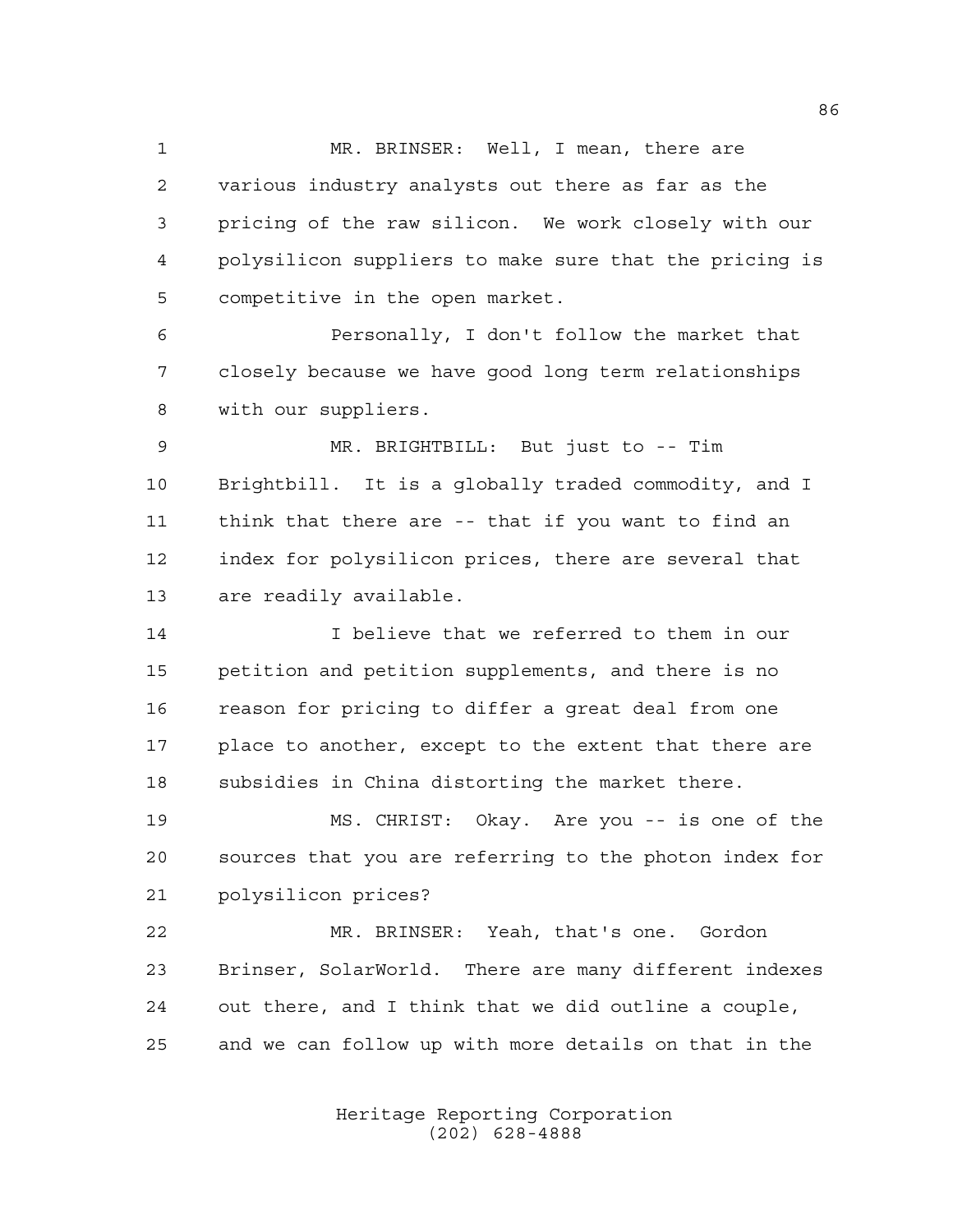brief.

| 2              | MS. CHRIST: If you have any of those price             |
|----------------|--------------------------------------------------------|
| 3              | series, that would be very useful. Thank you.          |
| $\overline{4}$ | MR. BRINSER: We can do that.                           |
| 5              | MS. CHRIST: You had mentioned contracts.               |
| 6              | What is the typical length of a polysilicon contract?  |
| 7              | MR. BRINSER: Gordon Brinser, SolarWorld.               |
| 8              | That really varies historically, and I would like to   |
| 9              | cover that in the post-hearing brief if we could,      |
| 10             | because those types of contracts are very instrumental |
| 11             | as far as strategic within the company.                |
| 12             | MS. CHRIST: I think that one of the                    |
| 13             | supplemental exhibits provided indicated that there    |
| 14             | were differences between contract and spot prices for  |
| 15             | polysilicon.                                           |
| 16             | If you could comment on that, too, in terms            |
| 17             | of the 2008 to 2010 time period, and the difference in |
| 18             | the spot and the contract prices, and the role in      |
| 19             | pricing.                                               |
| 20             | The polysilicon market, as was<br>MR. BRINSER:         |
| 21             | mentioned previously, there is lots of global pressure |
| 22             | on that product because of the use in the              |
| 23             | semiconductor industry. You know, the semiconductor    |
| 24             | industry goes through its annual cycles.               |
| 25             | You know, I am a product of the                        |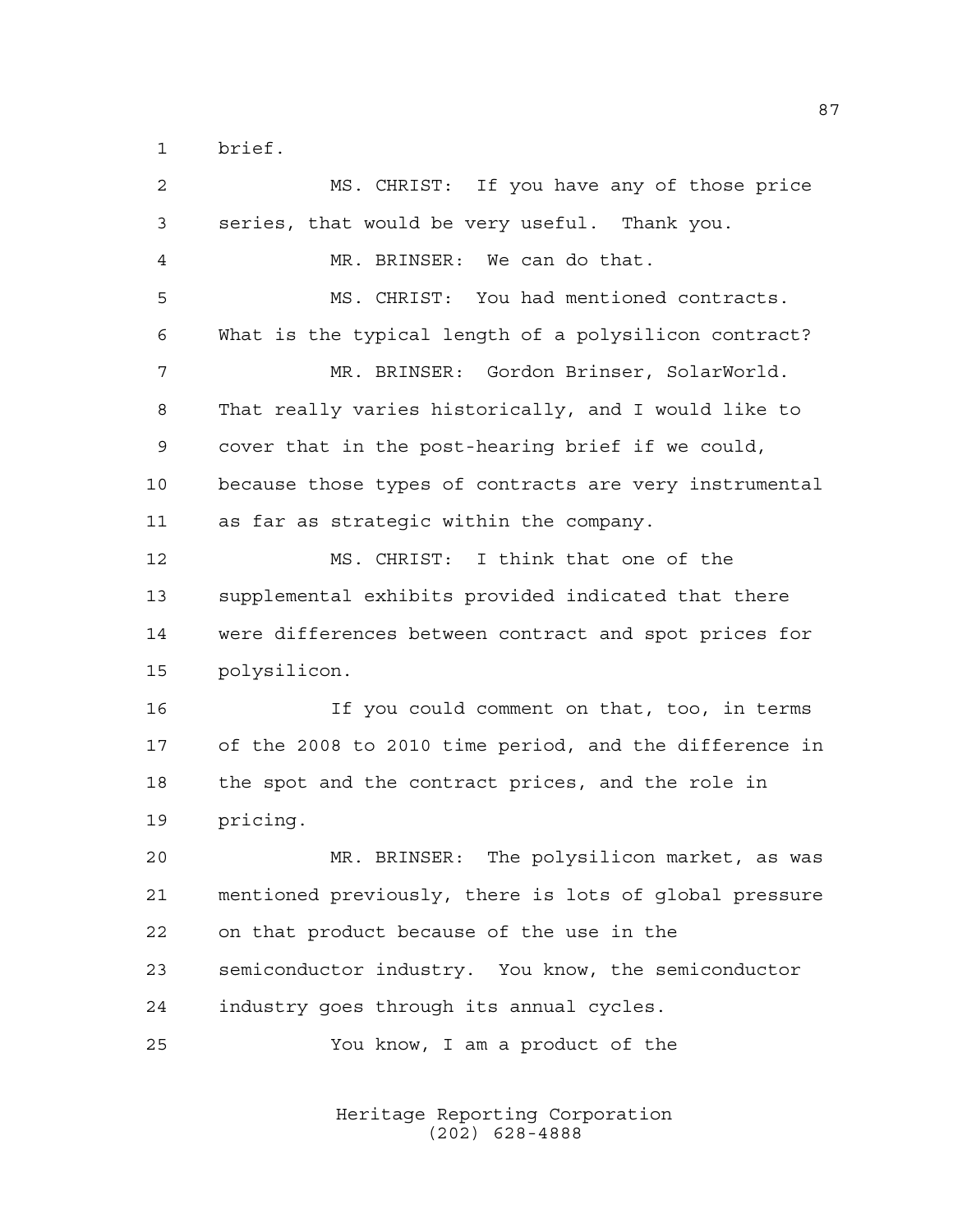semiconductor industry from years ago, and they go through different cycles, depending on consumer purchases, and everything else, and seasonal.

 And they have historically driven the polysilicon market -- pricing, investment, and everything else. And the solar industry, obviously with the growth and the awareness in environmental, and with the increase in pricing in the traditional sources of energy, and renewable energy is becoming much more predominant now, that has stimulated the growth of solar.

 And along with the solar production came the starting raw material, and the suppliers in the West -- in the U.S., and in Europe -- have expanded their capacities.

 Historically, they had a large share of the global market. If you look at the global share of polysilicon market, two Chinese companies that have received huge subsidies, and from the programs that we talked about before, now dominate the polysilicon market.

 The spot market and the contract market, because it is a raw starting material, without it, we can't produce; and without it, our factories would close down.

> Heritage Reporting Corporation (202) 628-4888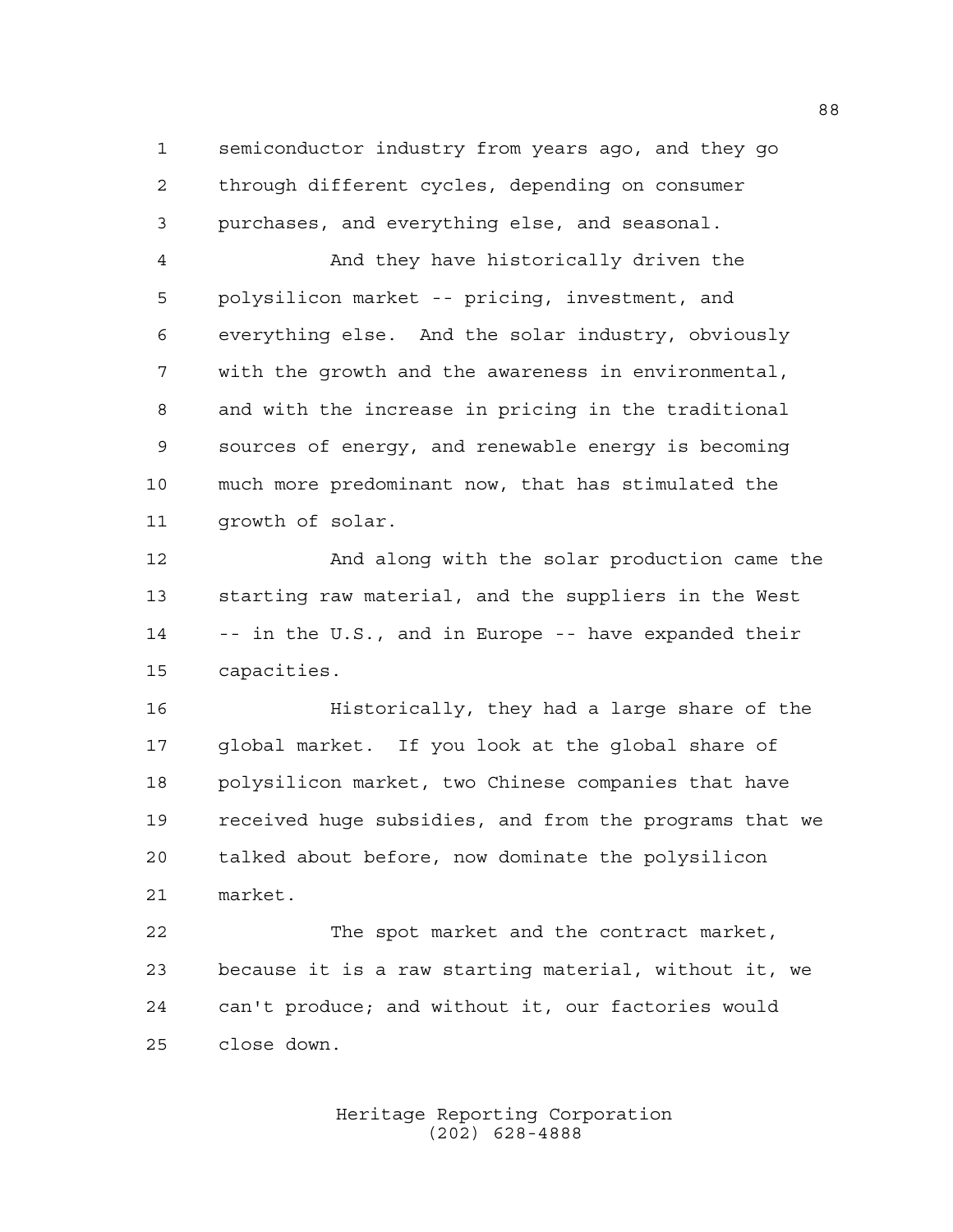We have to have a good solid source of polysilicon. If not, we close down our factories, and we can't service our customers. So, therefore, most companies historically go into contracts, and anywhere from one year to five years, and maybe longer, with the suppliers.

 And those are contracted prices, and you see those vary depending on the duration and the financing sources, and everything else. The polysilicon producers in the U.S. have used some of those long term contracts for financing for their own investment, and their capital, where it is shared between us and the producer.

 Where unlike in China, where it is heavily governmentally subsidized with money and cash, and so there is another big difference in the playing field. The spot market prices, obviously with any commodity out there, there is spot market prices.

 So any excess available capacity that a polysilicon supplier has, and/or a company may have in their warehouses, they can put on the spot market, and depending on supply and demand at various times.

 And I think what you saw with the growth, the unprecedented growth, and really unsustainable, and what was really not required from the demand side,

> Heritage Reporting Corporation (202) 628-4888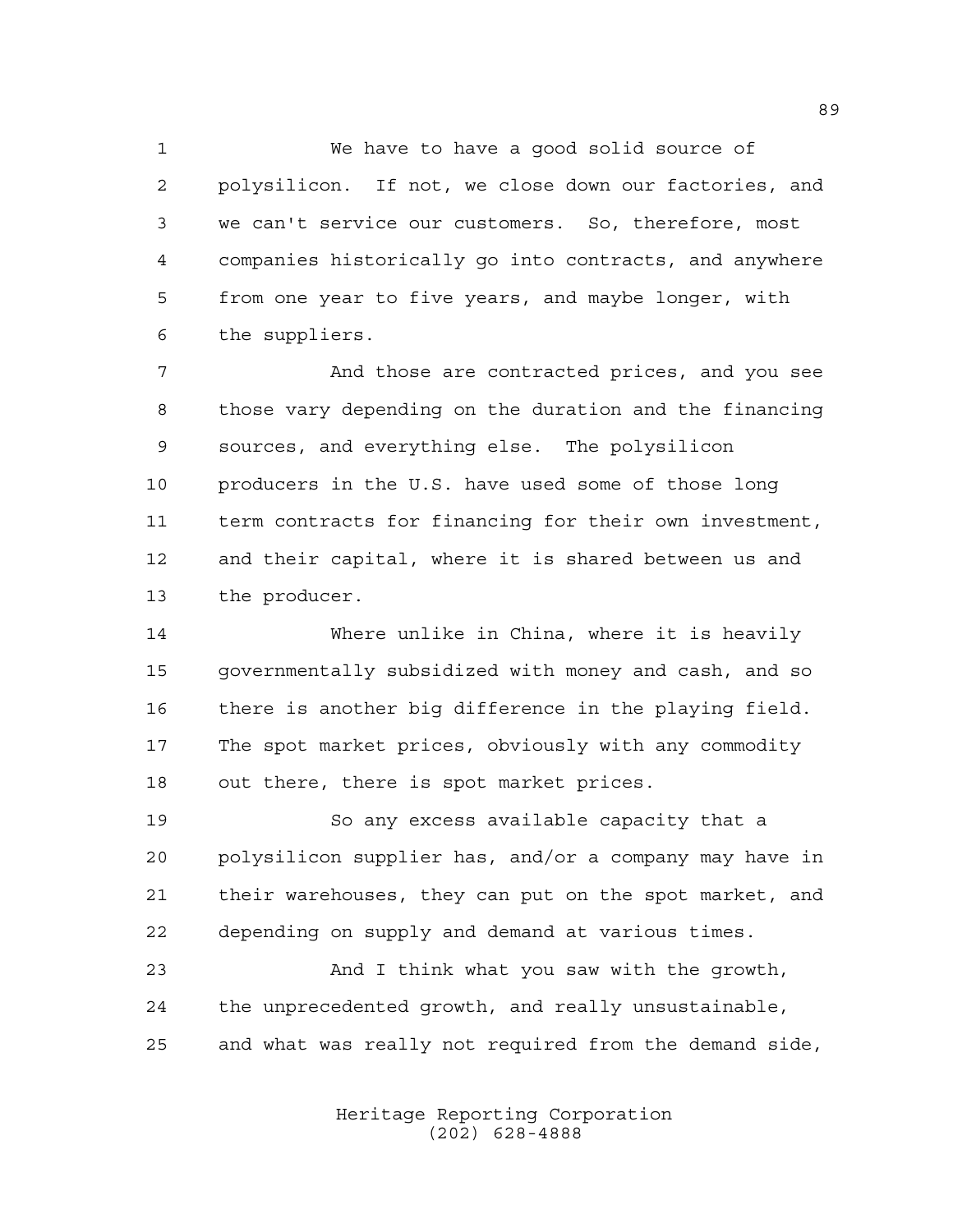the growth in the Chinese production artificially pushed the spot pricing of polysilicon extremely high during this time period.

 And that would have impacted a lot of the smaller second and third tier suppliers out there, but again you did not see this same change in the pricing of the products themselves.

 And again we see a complete decoupling between the prices that are being dumped into the market here, and that long term trend.

 MS. CHRIST: Thank you very much. I wanted to move on to the production process, and what Mr. Cassise has referred to as the assemblers. Do assemblers exist in any part the production process?

 So, for example, would an assembler take cells and then produce a laminate? Would they take laminates? I mean, in any part of the module production process can product be sold to an assembler?

 So would an assembler take the laminate and frame it, and turn it into a module? Would they take the module, and put an invertor on it, and well it? Would they take it with an invertor, and put a battery on it and cell it?

Or are there certain places in this process

Heritage Reporting Corporation (202) 628-4888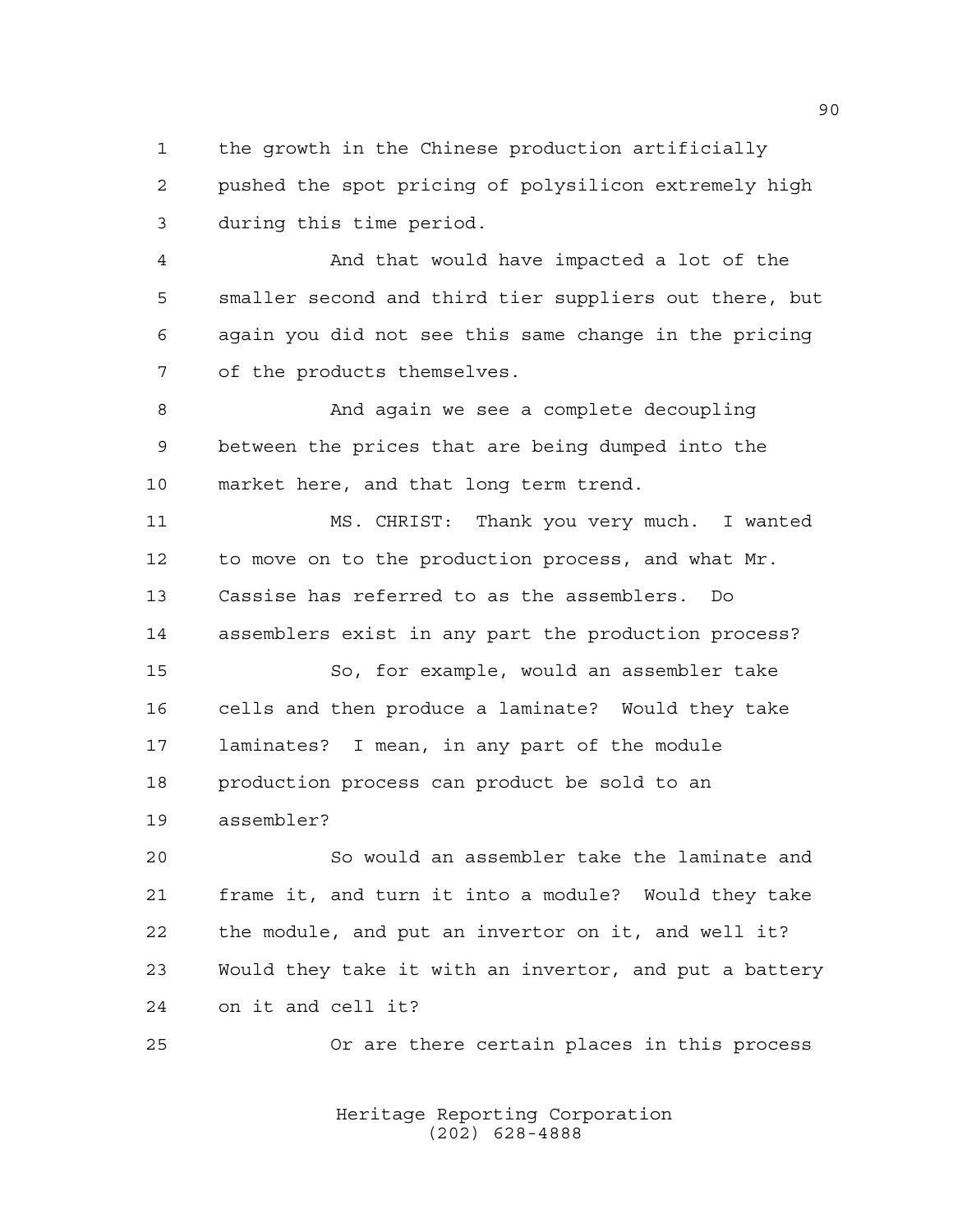where assemblers do not really participate, or where they do participate?

 MR. BRINSER: Gordon Brinser, SolarWorld. There are distinct places like you mentioned. As far as when the product goes through the individual processes, there are common places where you could pull out the product at that point, and finish it someplace else, or assemble it someplace else.

 Commonly what you see in the market is most of the time individuals, or assemblers, would take the photovoltaic cells itself, and finish the process at that point, and basically make it work and function.

 The cells rely on being put into laminate, and into a module for it to function. So we do see where individuals do move laminates from one place to the other.

 There are cases where we have heard of them being done this way to avoid some of the "Buy American" clauses, where you can take a laminate, put a frame on it, and put a junction box on it.

 And obviously moving the laminate around, you avoid a lot of extra shipping costs, because it is thinner than the module itself. But you are correct that at any point -- and typically you will see in the industry right now, the junction box, and the framing

> Heritage Reporting Corporation (202) 628-4888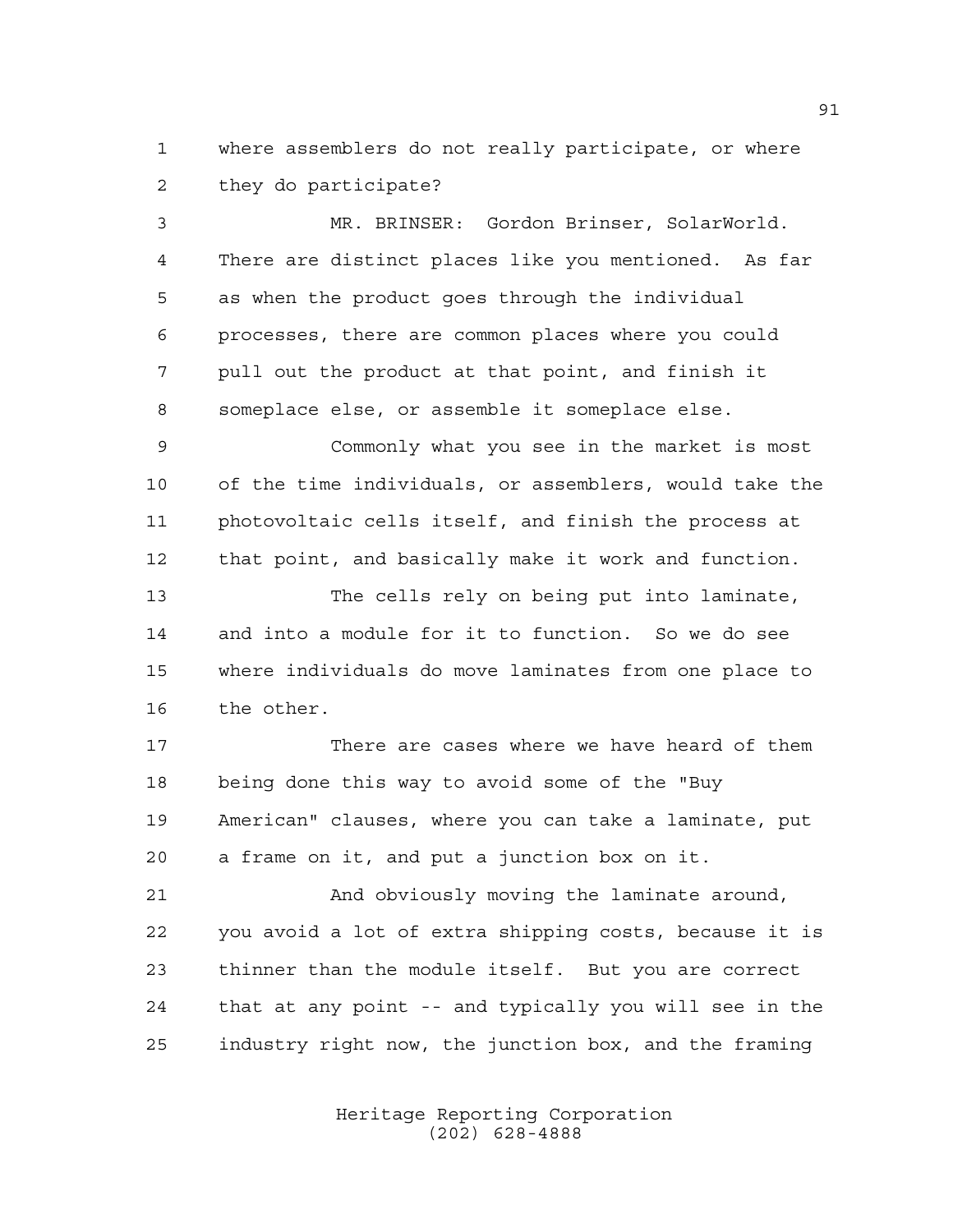process, and the laminate process, is pretty well connected.

 Anything downstream from that for an invertor or battery, it is not the dominant assembly point. Usually an invertor or battery would be connected further at the integrator level, though there are some trends now where the inverters are becoming attached to the module.

 MR. BRIGHTBILL: Tim Brightbill. Just to clarify. Most of the time, the assembly process is taking cells and making them into the finished module, ready to plug in somewhere, but with some laminates in individual cases.

 MS. CHRIST: And since you mentioned it, could you give me some idea or estimate of the market 16 that is covered by either the Recovery Act or By America provisions?

 MR. KILKELLY: I would say less than 10 percent of the U.S. market falls under the ARRA Act, or the Buy American Act, for both of those, less than 10 percent.

 MS. CHRIST: Is that any particular market segment?

 MR. KILKELLY: Kevin Kilkelly. Usually it is around the commercial segment, because this is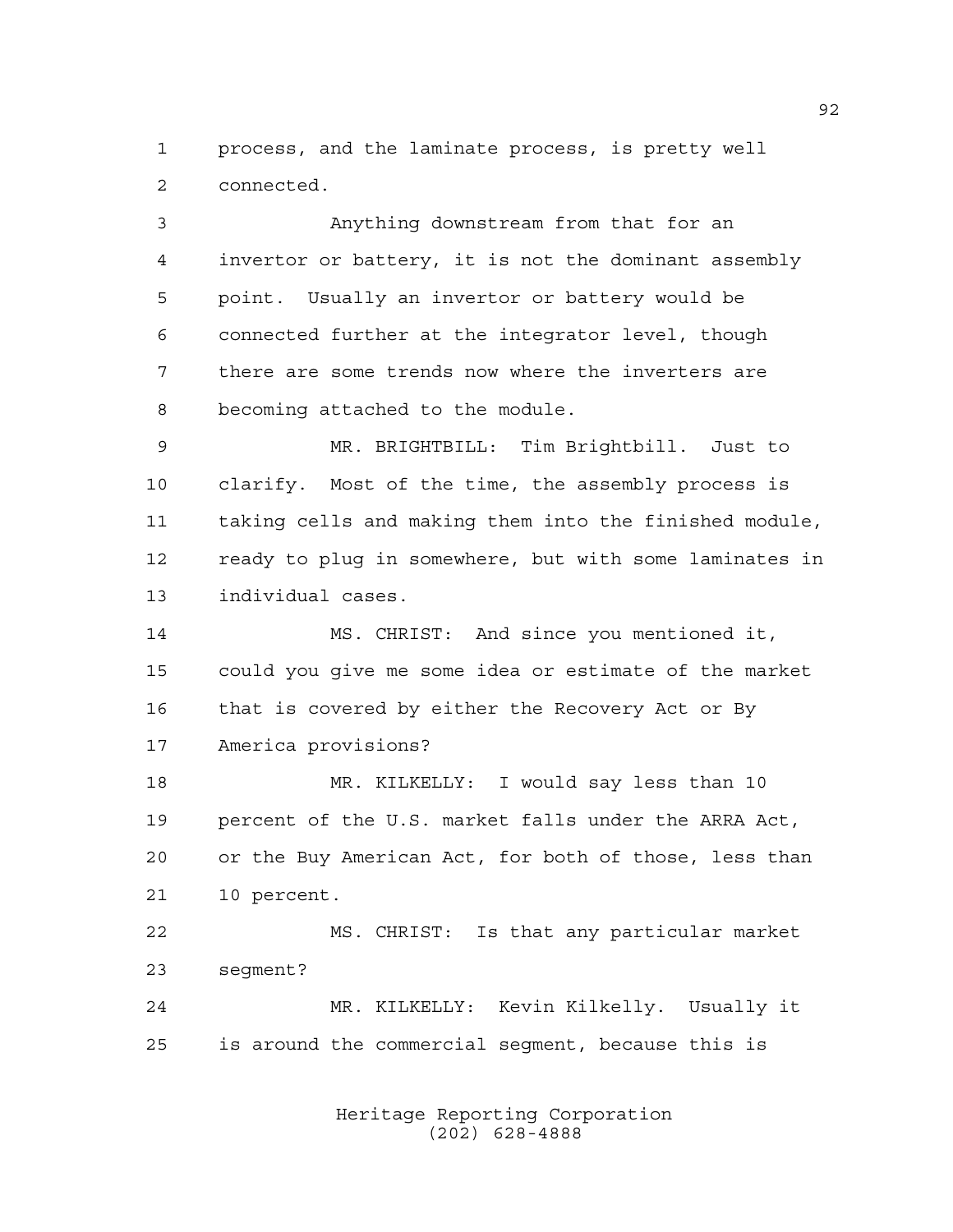where those government rooftops are located. You don't see a lot of utility scale need.

 MR. BRIGHTBILL: And Tim Brightbill, Wiley Rein. Again, we were discussing with Kevin last night that the impact of Buy American is that -- I mean, the Chinese imports can take advantage of that as well. MR. KILKELLY: Yes, absolutely. Those Acts are so wide open that there is no true rigor or teeth behind those Acts. They apply to all global importers, who can participate in that as long as they meet a certain percentage.

 The threshold, the barrier, of entry in there is so low that it is easily covered by an assembler.

 MS. CHRIST: Okay. In your petition, and in the exhibits that you provided, you provided a few SEIA reports. I believe U.S. Insight Reports, and which seem to indicate that in this last year that there has been a large increase in the installations in the utility market segment.

 Could you give me an idea of what is driving the disproportionate growth of the utility market segment in just the last year? And especially if the 1603 and the Investment Tax Credit are consumer, or would they also be benefiting from those incentives?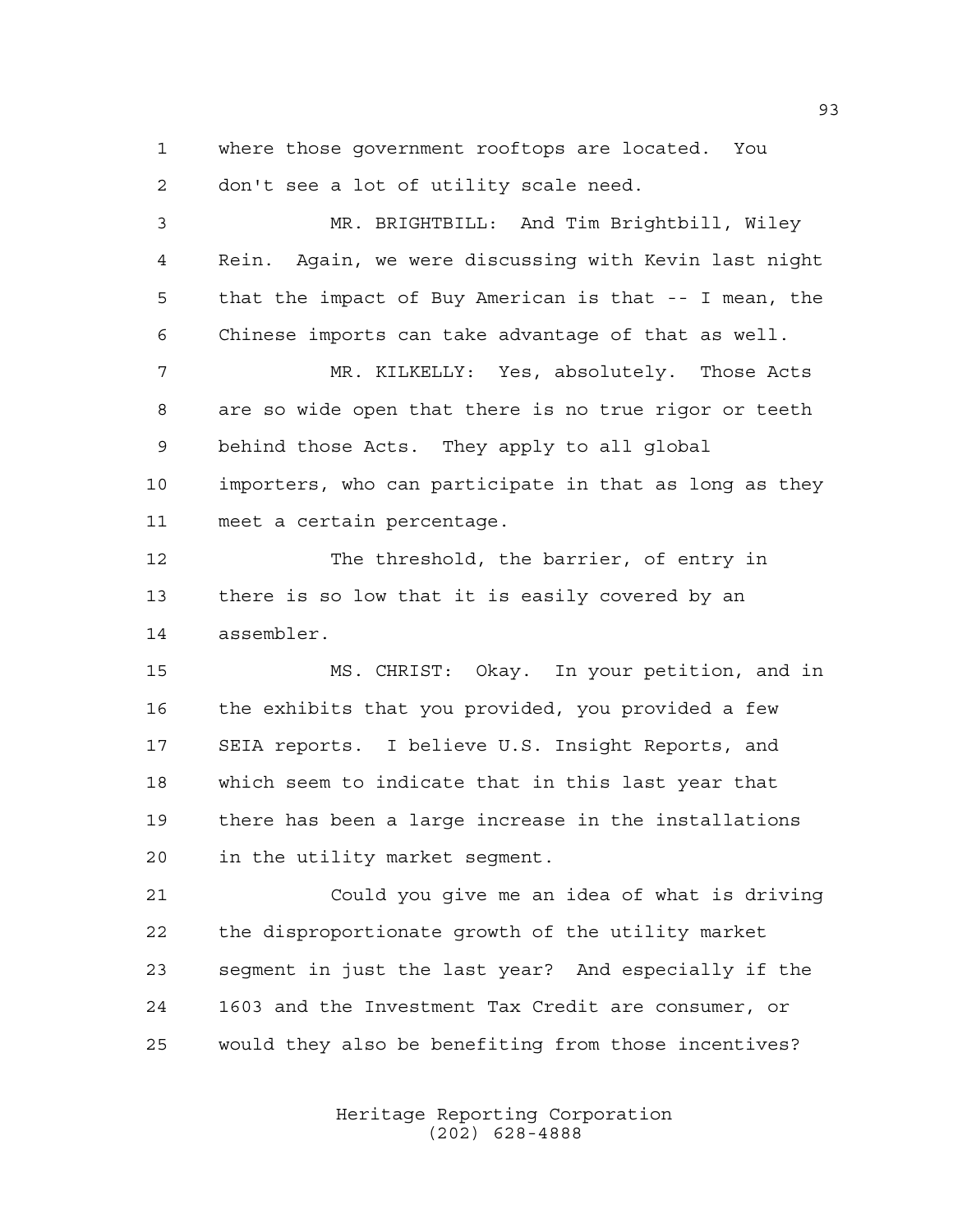MR. KILKELLY: Ms. Christ, could you just rephrase your question one more time?

 MS. CHRIST: I'm sorry, the SEIA U.S. Insight Report that was included in the exhibits to the petition, seem to indicate that there was an increase in the utility installations, in the segment for residential, non-residential, and utility. Do you have or can you comment on why this last year there was a large increase in the utility installations, in that market segment relative to the other market segments? MR. KILKELLY: Kevin Kilkelly. Yes, absolutely. Renewable energy portfolio standards started to hit and become more apparent to huge utility companies two to three years ago. The lead time for development and processing

 of these large solar farms is 2 to 3 years, because you have to get through the environmental permitting, and you have to get through the land use rights. The sales cycle is two years.

 And so when they first got the notion that they would be faced with meeting RPS standards, both at the State and Federal level, those requirements, those utilities started to take action, and looked at their portfolio products and the production, and where

> Heritage Reporting Corporation (202) 628-4888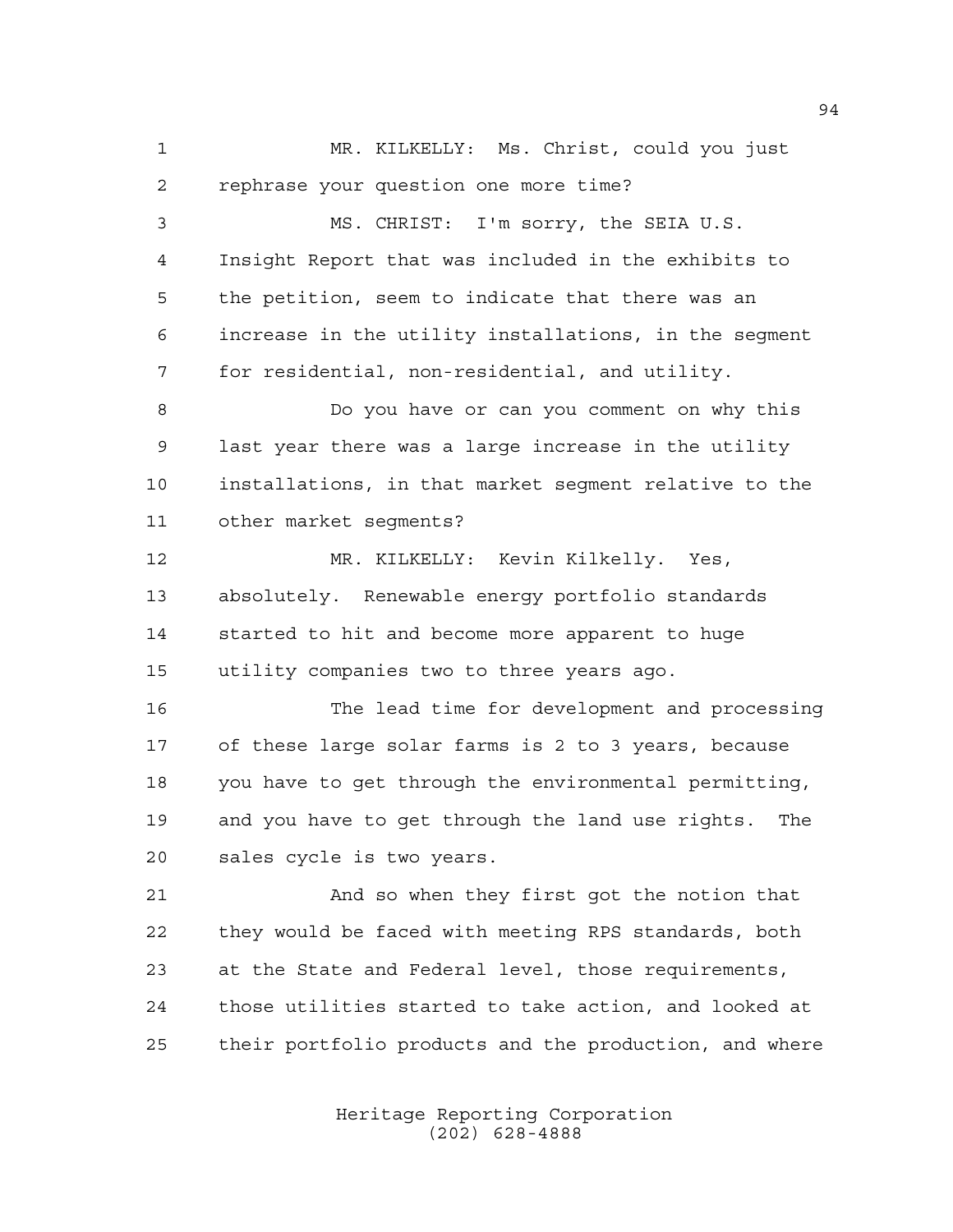that power is coming from, and we need to start doing something.

 Solar is just one avenue, and that's why wind -- you see wind farms and everything else, and it is really starting to take action. But the solar sales cycle for these utility scale projects is around two years.

8 So when all this happened two years ago, the sales cycle started, and now you are seeing the deployment of those larger utility scales actually being built at the second half of this year, and going into the next year.

 And that's why you see in the SEIA data that the installed projections will increase because those projects are now getting built.

 MS. CHRIST: Okay. And you can comment on this in the post-conference brief, but there have been different demand drivers that have been identified, including the State, the renewable portfolio standards, the incentives, individual consumers going green.

 If you could give me some idea of which of these demand drivers are more or less relevant or important to different market segments. So, for example, the non-residential, the residential, and the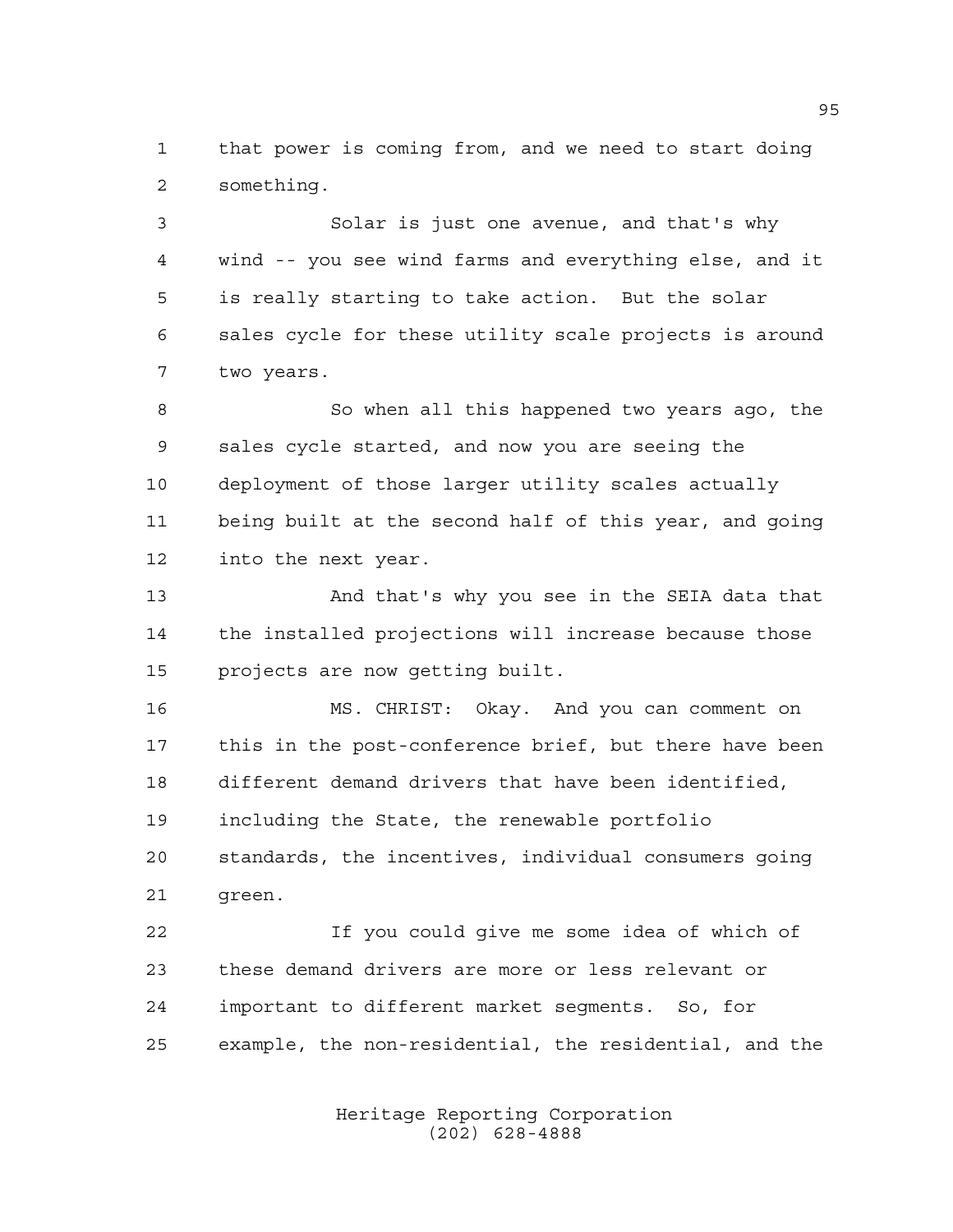utility market segments, if you could elaborate on that, I would find that very useful.

 MR. KILKELLY: We will be glad to do that in the post-hearing brief.

 MS. CHRIST: Okay. And my final question. I have heard mentioned the combination of thin film and crystalline silicon. Is that sort of a thin filled products put on a normal silicon cell, or is this something that is just an experiment, and how might it affect -- I mean, is there a hybrid here? MR. BRINSER: Gordon Brinser, SolarWorld. The thin film is -- they are completely separate technologies. So the thin film is usually applied to 14 just the back of a piece of glass, or some other media.

 So there is physically completely different characteristics there. There is no overlap as far as application on a silicon cell itself.

 MS. DEFILIPPO: Thank you, Ms. Christ. Ms. Warrington, do you have questions for this panel? MS. WARRINGTON: Good morning, Samantha Warrington, Office of Economics. I did have a few questions. When you are considering a module, and you say that it has a peak power wattage of 226 to 230, or 236 to 240, is the five watt range, is that an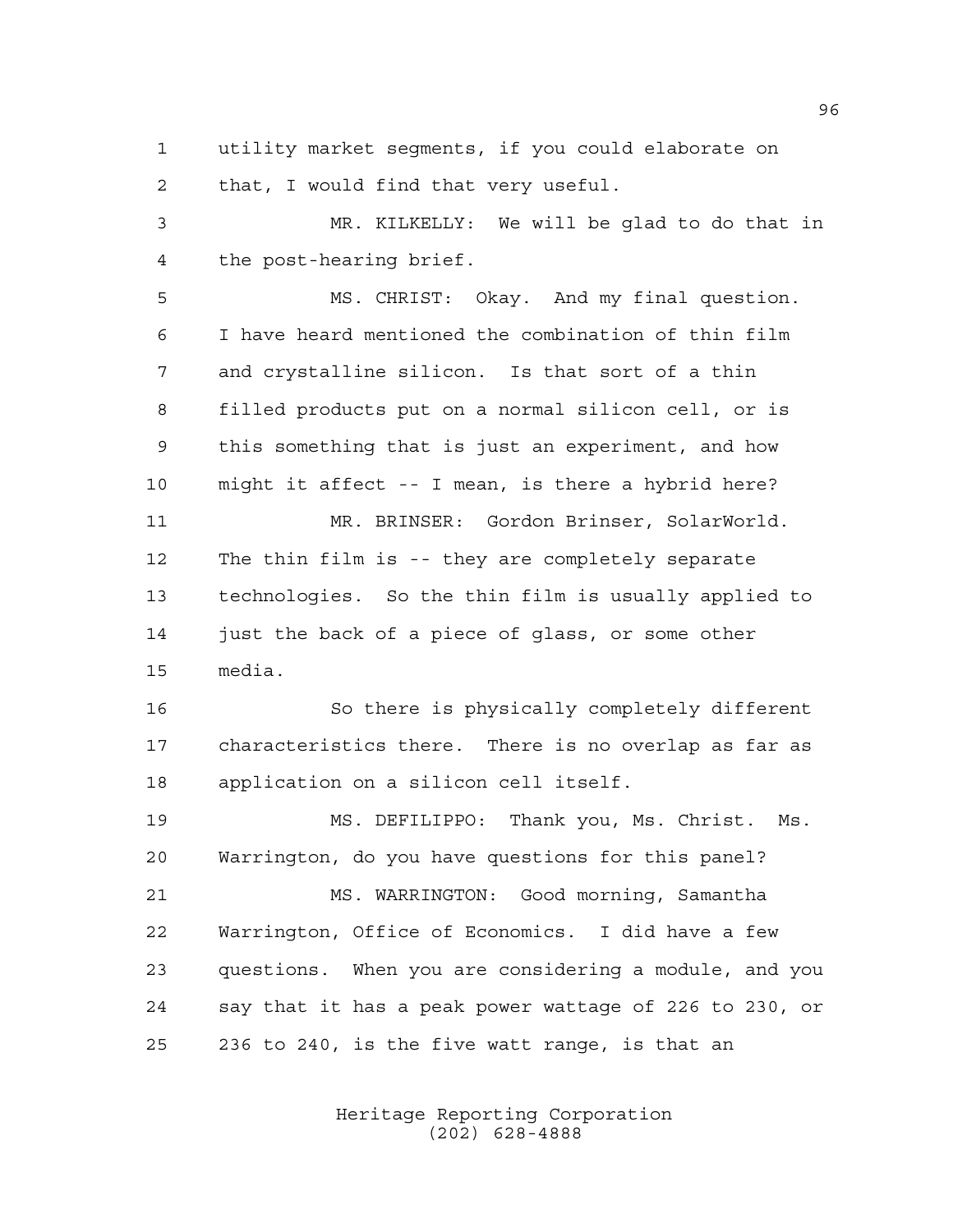industry standard for categorizing peak watts?

 MR. KILKELLY: Yes, it usually is an industry standard, five watt increments.

 MS. WARRINGTON: Okay. Do firms usually produce the full range of wattages, or just a select few?

 MR. KILKELLY: Kevin Kilkelly. We are talking about efficiencies in a product and power envelope increases in technology advances. That power envelope moves up in the power range, and so it is a standard Bell Curve of distribution if you would look at it on power.

 So as that power moves up, that curve moves, and so lower wattage products can't even be made anymore because the technology has advanced so far that you are collecting too many electrons to produce too much electricity and watts.

18 So it moves up with the power curve, and as the power advances, so does the Bell Curve, and within that curve, that band of products advances also.

 MS. WARRINGTON: Okay. So then would you say that if you are looking at two different -- the ones with the peak wattage of 220, or the peak wattage of 225, are those considered competitive?

MR. KILKELLY: Kevin Kilkelly. They are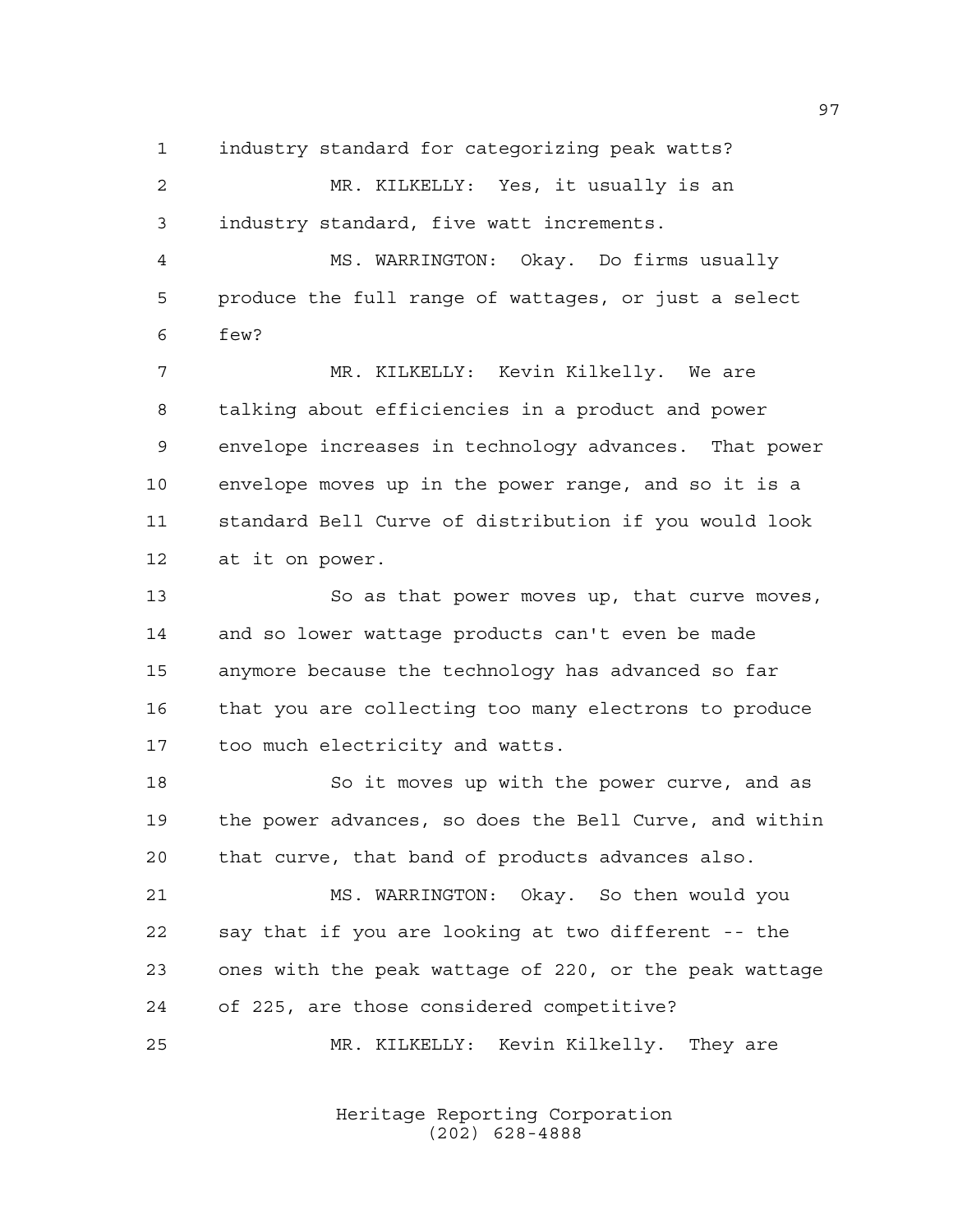within a five watt differential, and so we actually look at every system. Aside from the building block that we actually looked at, because the consumers' concern about how they are going to actually get -- well, it is a total kilowatt hours generated system.

 It has nothing to do truly with the building block or how many watts are coming out of there. It is what is the size of the roof that is available, and how many kilowatt hours can they get, because actually the rate payers are getting charged on kilowatt hours of consumption.

 And what they are trying to offset is kilowatt hours of production. So that is where that the grid parity, or equilibrium is kind of met at the system level.

 So, watts -- this is just a building block, but at the end-state, the whole goal is to get the kilowatt hours produced because that is what the consumption metric truly is and that the rate payers have to pay.

 MS. WARRINGTON: That's very helpful. Thank you.

 MR. BRIGHTBILL: Tim Brightbill, Wiley Rein. I would just emphasize that everything competes with each other here. I mean, it is really a function of

> Heritage Reporting Corporation (202) 628-4888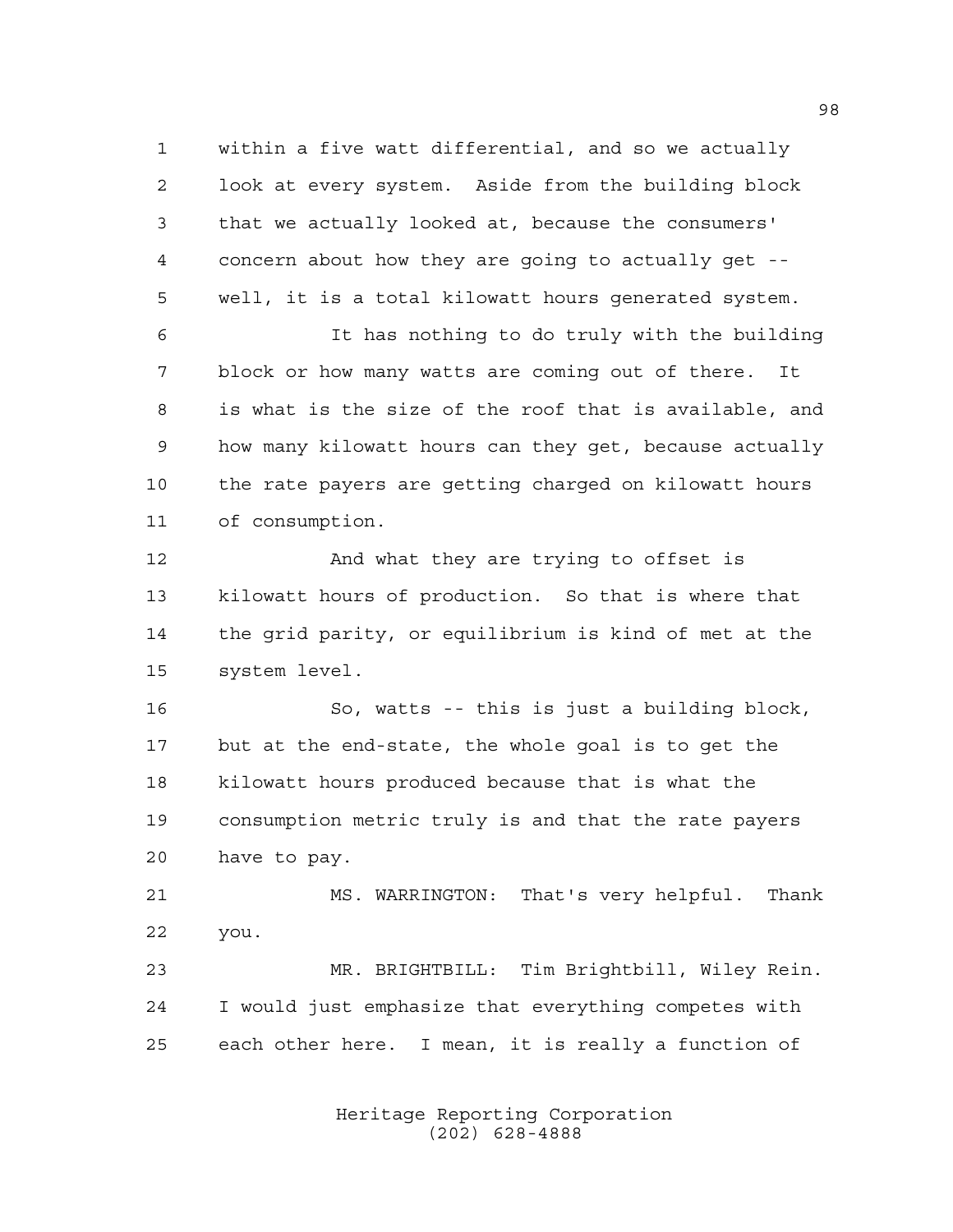kilowatts and price. So that is what is going to factor into the decision.

 MS. WARRINGTON: Would you say that any production doesn't fall on the five watt differential? I mean, if we were looking at the 235 and 240, would anything happen to be like 236 or 238?

 MR. KILKELLY: Kevin Kilkelly. Well, I guess you are asking if a specific module falls within a five watt increment before it jumps up and gets rated at the next level, and we refer to that in the industry as plus sorting.

 And which means that it is a conservative metric for the consumer, and that that module will be warranted for that rated power, and that usually goes up.

 And in your example, a 240 watt module is rated anywhere from 240.0 up to 244.9 in watts that that panel will generate. Once it hits the next five increments, then it is rated by SolarWorld standards, because we use plus sorting, and we are the first in the industry to introduce plus sorting.

 The rest of the industry has tried to mirror our leadership in that, but that is how we gauge it. So if you are looking at if a module is flash tested, and it generates 242 watts, yes, we would rate that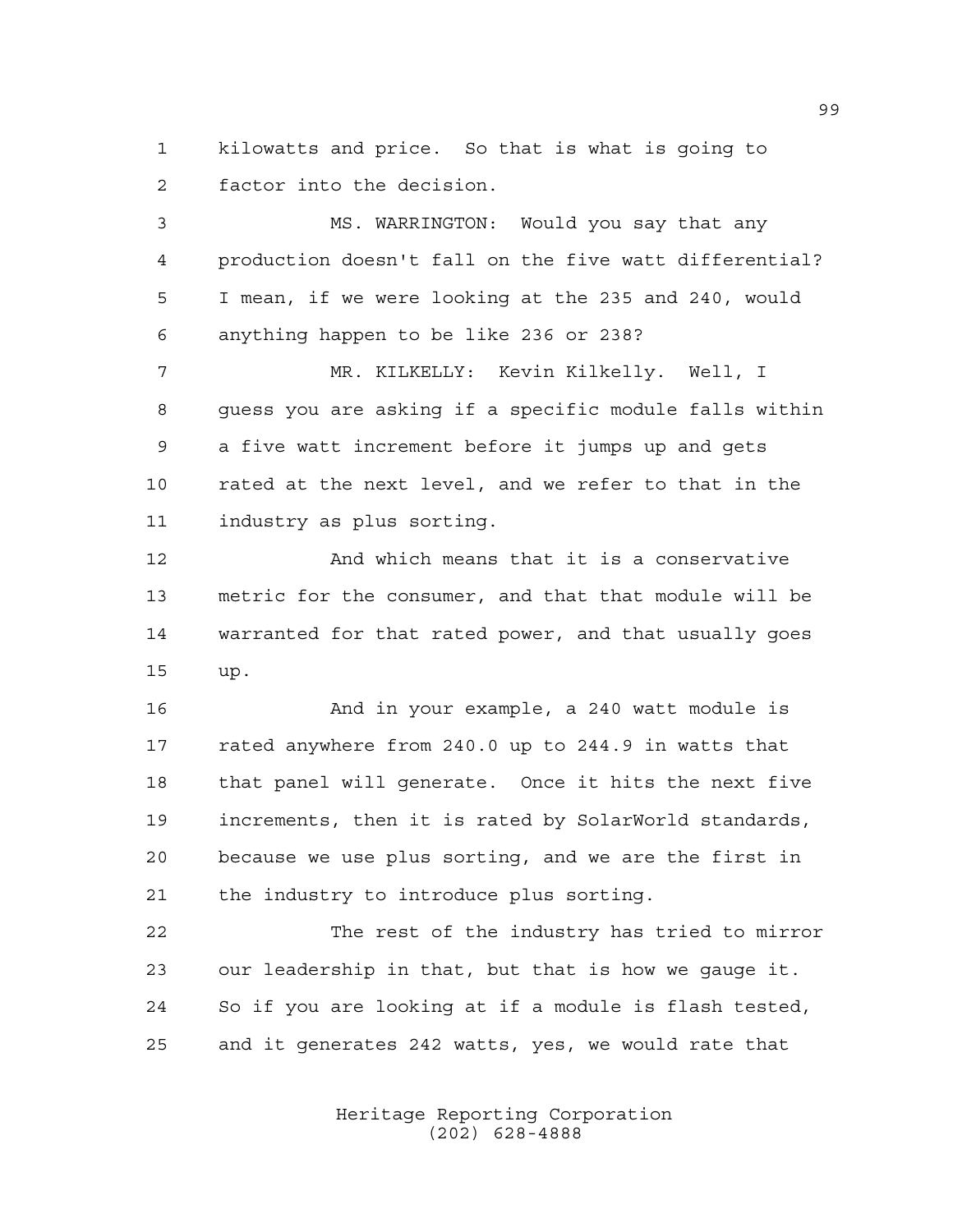module as a 240 watt module.

| $\overline{a}$ | So it is two extra watts of power given to             |
|----------------|--------------------------------------------------------|
| 3              | that consumer for that price point, and because we are |
| 4              | the industry standard, and first introduced plus       |
| 5              | sorting, China has mirrored that approach as well,     |
| 6              | because the consumers -- it has become an industry     |
| 7              | standard now, and China takes the same approach.       |
| 8              | MS. WARRINGTON: Okay. How do prices for                |
| 9              | the residential, and non-residential, and utility      |
| 10             | markets compare?                                       |
| 11             | MR. KILKELLY: I will talk in generalities              |
| 12             | as I don't want to get into specific pricing per       |
| 13             | segment. The consumers are all driven by price.        |
| 14             | Quality is somewhat -- for the tier one guys, it is    |
| 15             | all the same.                                          |
| 16             | But price is driven, and it is usually                 |
| 17             | driven by volume. But you can still see that pricing   |
| 18             | would be somewhat standardized across segments based   |
| 19             | on the volume that is aggregated for that customer.    |
| 20             | If you have a residential homebuilder who is           |
| 21             | deploying solar on a tract of homes, and aggregates    |
| 22             | five megawatts, they would receive a price. If you     |
| 23             | have an integrator who is doing a five megawatt        |
| 24             | commercial rooftop, the volume is the same, and it is  |
| 25             | still five.                                            |
|                |                                                        |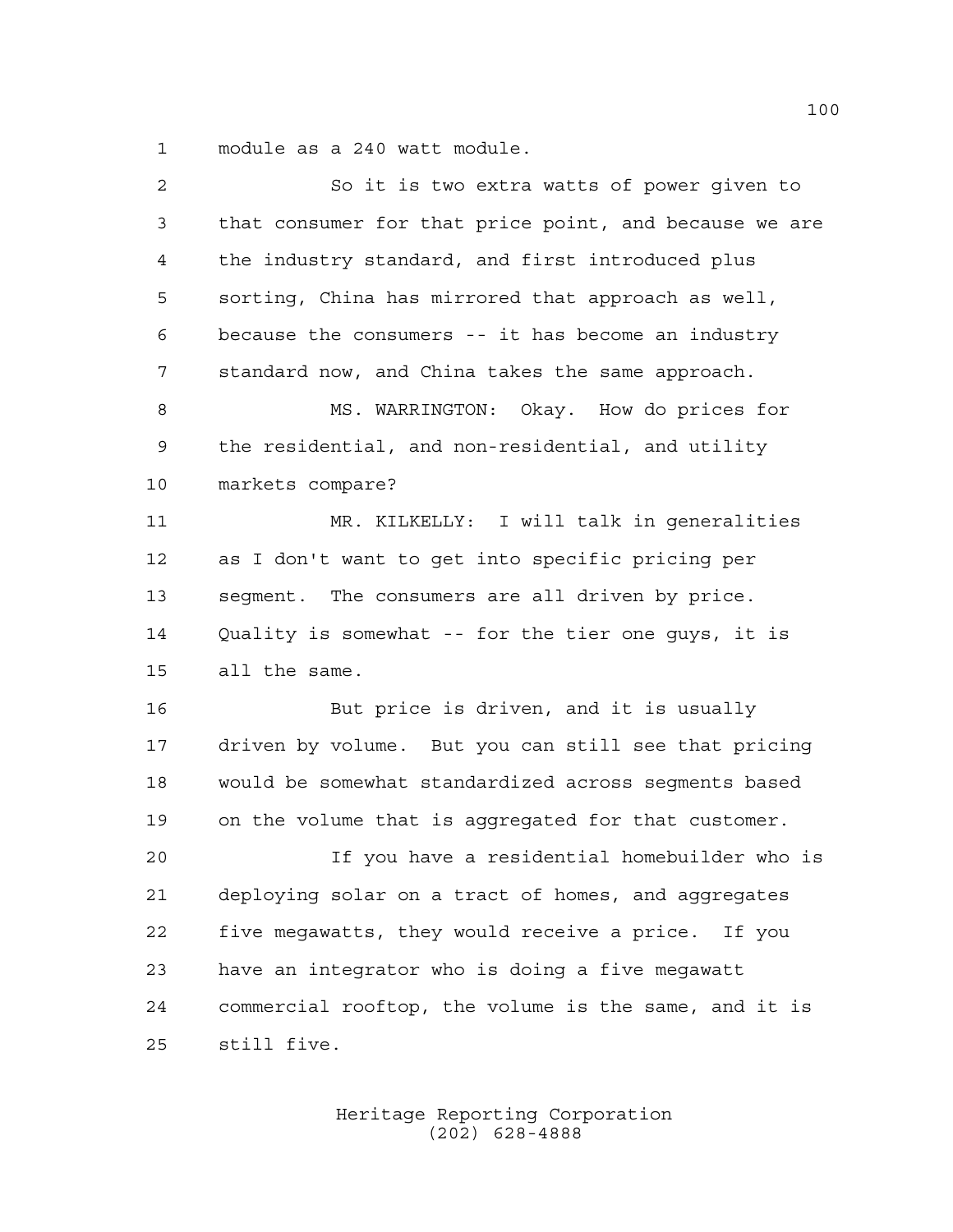We as the industry have used that as a five megawatt tender. It is a five megawatt tender in the commercial sector, and it is also a five megawatt tender in the utility sector. So the pricing is pretty standardized based on the volume without going into specifics. MS. WARRINGTON: Okay. Thank you. I have no other questions. MS. DEFILIPPO: Thank you, Ms. Warrington. Mr. Yost, questions for this panel? MR. YOST: Yes, thank you. Charles Yost, Office of Investigations. Thank you very much for your testimony. I found the testimony, particularly of Mr. Kilkelly, very poignant. I just have two followup questions, and one was -- the first one is to comment if you want to any further than you have already mentioned regarding the Respondent's allegations that any injury that has been caused has been caused by your own supply chain problems. And I would encourage you to put that in your post-conference brief. I think that you had said or have made several statements about that already today.

And the second one again for your post-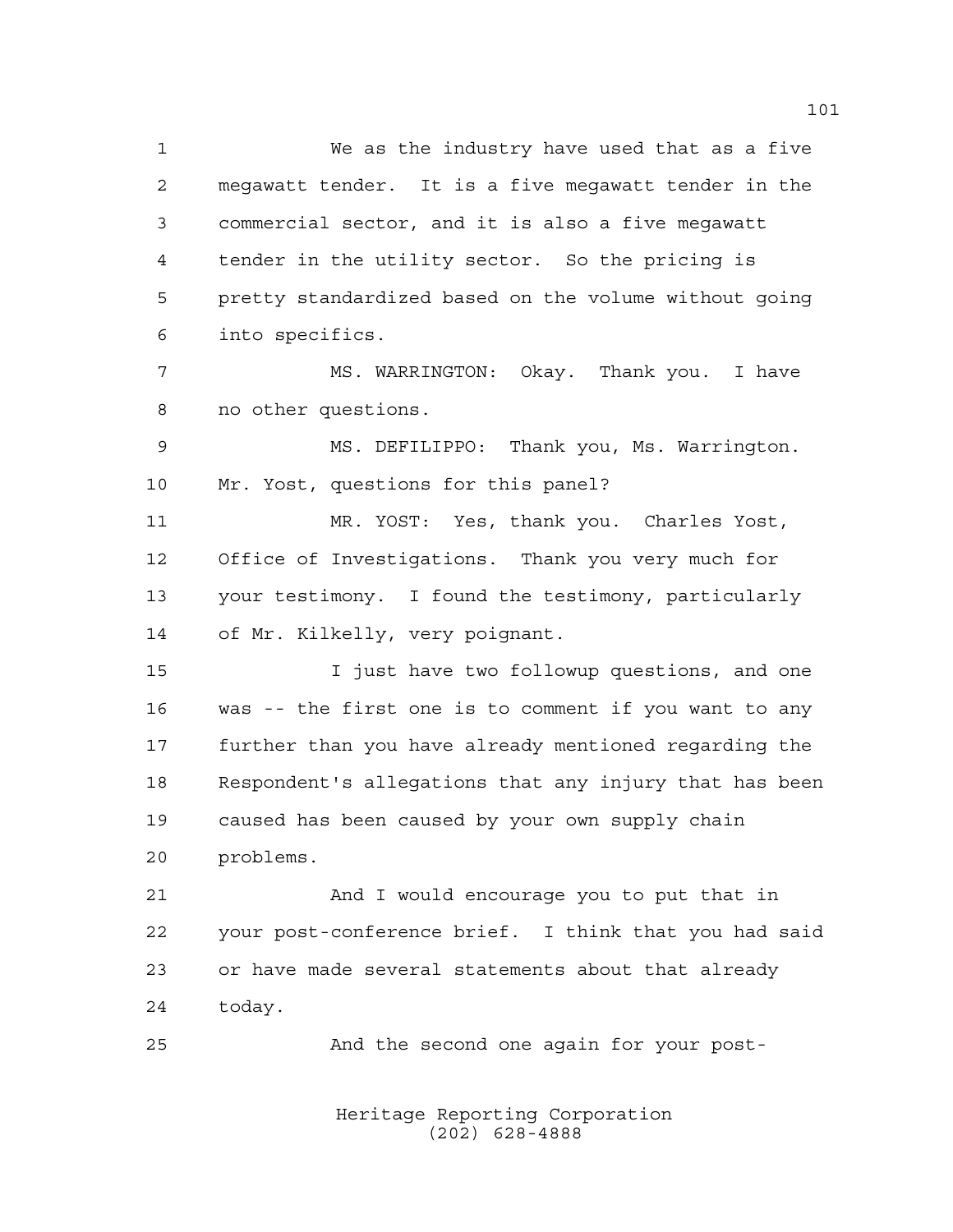conference brief is to comment on why there may be a disconnect between the public filings of SolarWorld, and SolarWorld's parent, with the injury that you are alleging in the petition.

 And that is all the questions that I have, and again, thank you for your testimony, and your appearance here today.

 MS. DEFILIPPO: Thank you, Mr. Yost. We will not turn to Mr. David.

 MR. BRINSER: Just one quick comment. Gordon Brinser, SolarWorld. As far as the injury that we have seen, this isn't just SolarWorld that has seen injury, and so I would refute the fact that it is due to any internal practices that we have.

 In the domestic industry in the U.S., it has seen injury in the wide range of domestic manufacturers, and we again can compete in a global market with anybody anywhere.

 So I think that from a global marketplace, we can compete with -- and we have shown that we can do it. The subsidized and dumping practices that are occurring illegally in China, and with the China products, that is what has caused the injury in this case. Not only to us, but to other individuals within the U.S., and we will comment on the rest in the brief.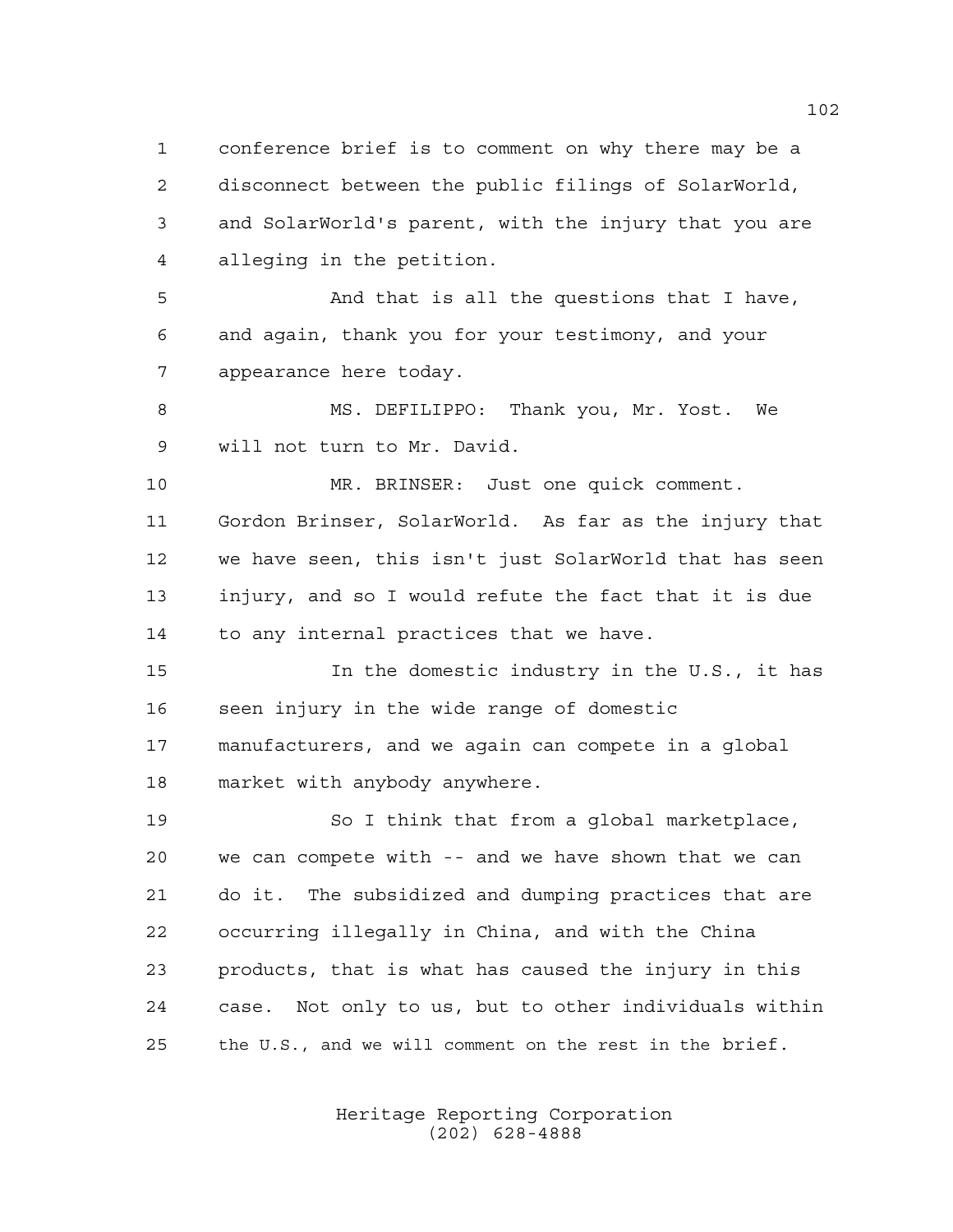MR. KAPLAN: This is Seth Kaplan. I would be curious as to their comments on the Frederick News Post, Reuters, the Boston Globe and Bloomberg, four companies that have shut down, each pointing to the Chinese product.

 And I would like to hear if they think that each of those had supply chain issues, or there was another reason other than the reported Chinese imports for those four companies recently closed and relocated.

 MR. BRIGHTBILL: Tim Brightbill, Wiley Rein. Just to emphasize. It is pervasive and it goes from the biggest companies, down to the smallest ones. I think that this will become increasingly apparent as the questionnaire responses come in, that there is one common source for the injury, and it is not these companies' own decisions.

 MR. YOST: I will make one clarification. What they have been talking about is the public filing, the 20-F, I guess, of SolarWorld, and SolarWorld's parent.

 And there is oftentimes that we see that there may be a product mix issue, and there may be a much broader range of products, and a much greater geographical range of sales.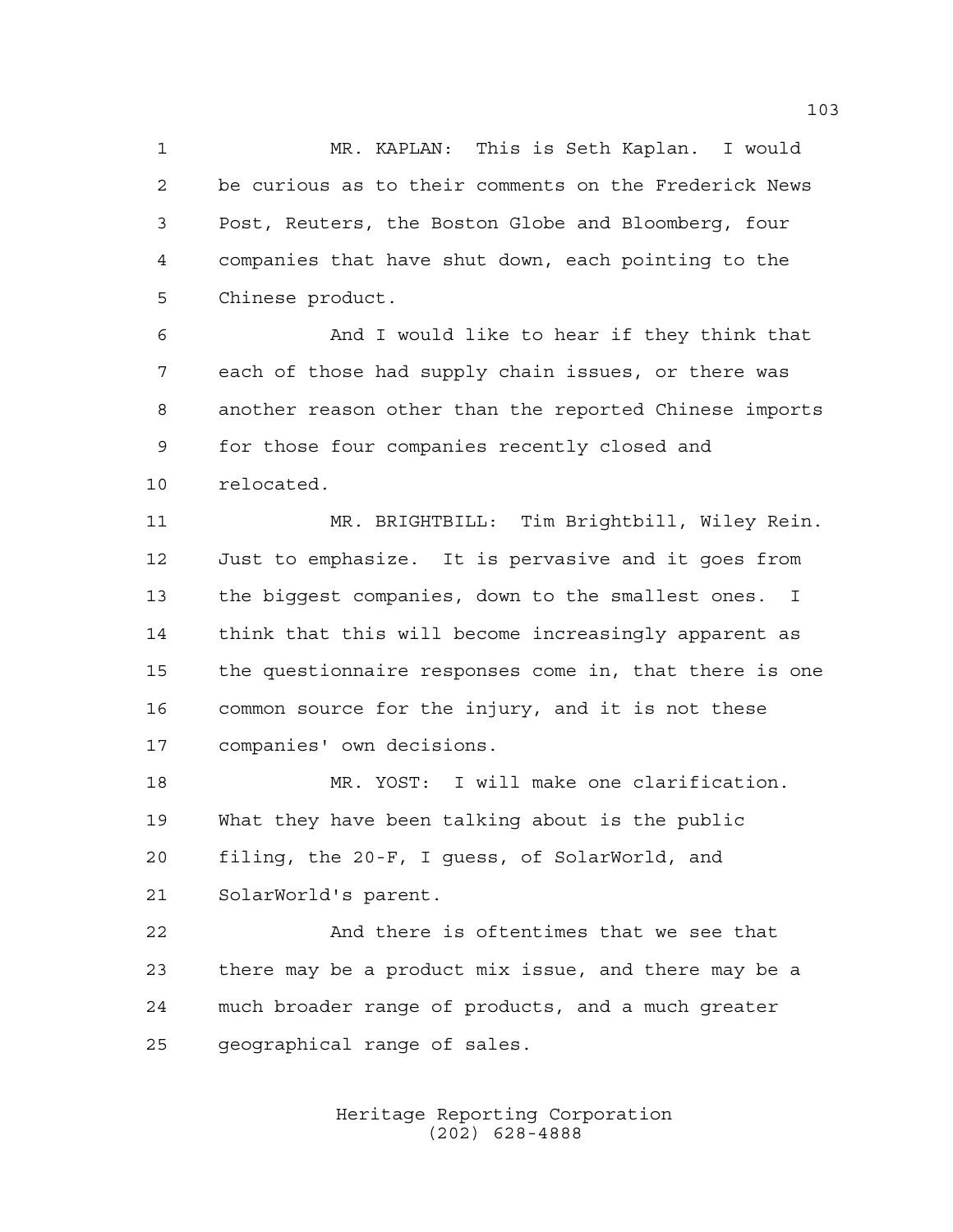So if you want to take a look at that, and take a look at the question from that standpoint, that is where I was headed with that question. Thank you. MR. BRIGHTBILL: Thank you. We would be happy to comment in our post-conference brief. MS. DEFILIPPO: Okay. Now we will move on to Mr. David. MR. DAVID: Thank you. Andrew David, Office of Industries. I want to echo my colleagues, and thank you all for coming here today talk with us. As an industry analyst, hearing directly from you is very helpful for understanding U.S. industries. So I am going to start out a little bit on the production process. Mr. Brinser, how automated is the production process at SolarWorld that it uses for producing cells and modules? MR. BRINSER: Gordon Brinser, SolarWorld. We have invested in -- you know, it is highly automated. It provides the ability to continuously improve our quality, and reduce our costs. MR. BRIGHTBILL: Tim Brightbill, Wiley Rein. I just have to add that, one, evidence of the automation is the cells, the ones that we are passing around, are laminated so that they won't break. But if you just hold them in your hand, they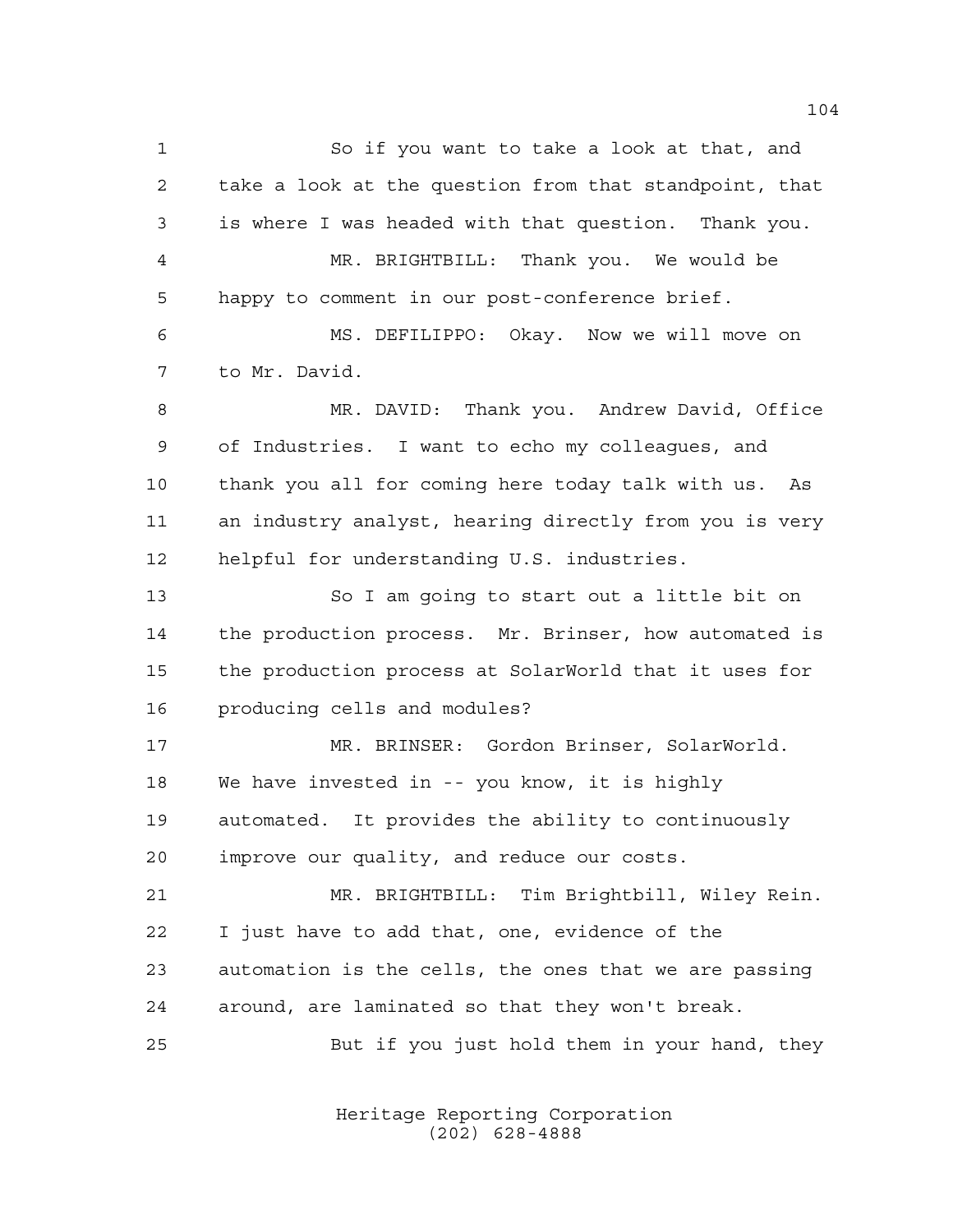break quite easily. Several of us sitting at the table have done that inadvertently. So the automation, and the robots and all, is very much required in the production process because of how delicate these products are as they go through from the silicon, to wafer, to cell, to module.

 MR. KILKELLY: This is Kevin Kilkelly. On the commercial side, we rely on that automation because of our warranties. It is a repeatable process that happens thousands and thousands of times a day, okay?

 And so when you add human intervention in there, you are adding a potential quality input that could lower your standard of what that product is eventually going to do.

 So because it is a repeatable process, and it happens so many times a day in the production, whether it is at the cell level, at the module level, the ingot level, the wafer level, that automatization is critical to the success that we have had thus far, and continues going forward.

 MR. DAVID: To follow up on that are there decisions that you make in your production process that maybe other companies might make differently, in terms of let's say you are assembling a module, and

> Heritage Reporting Corporation (202) 628-4888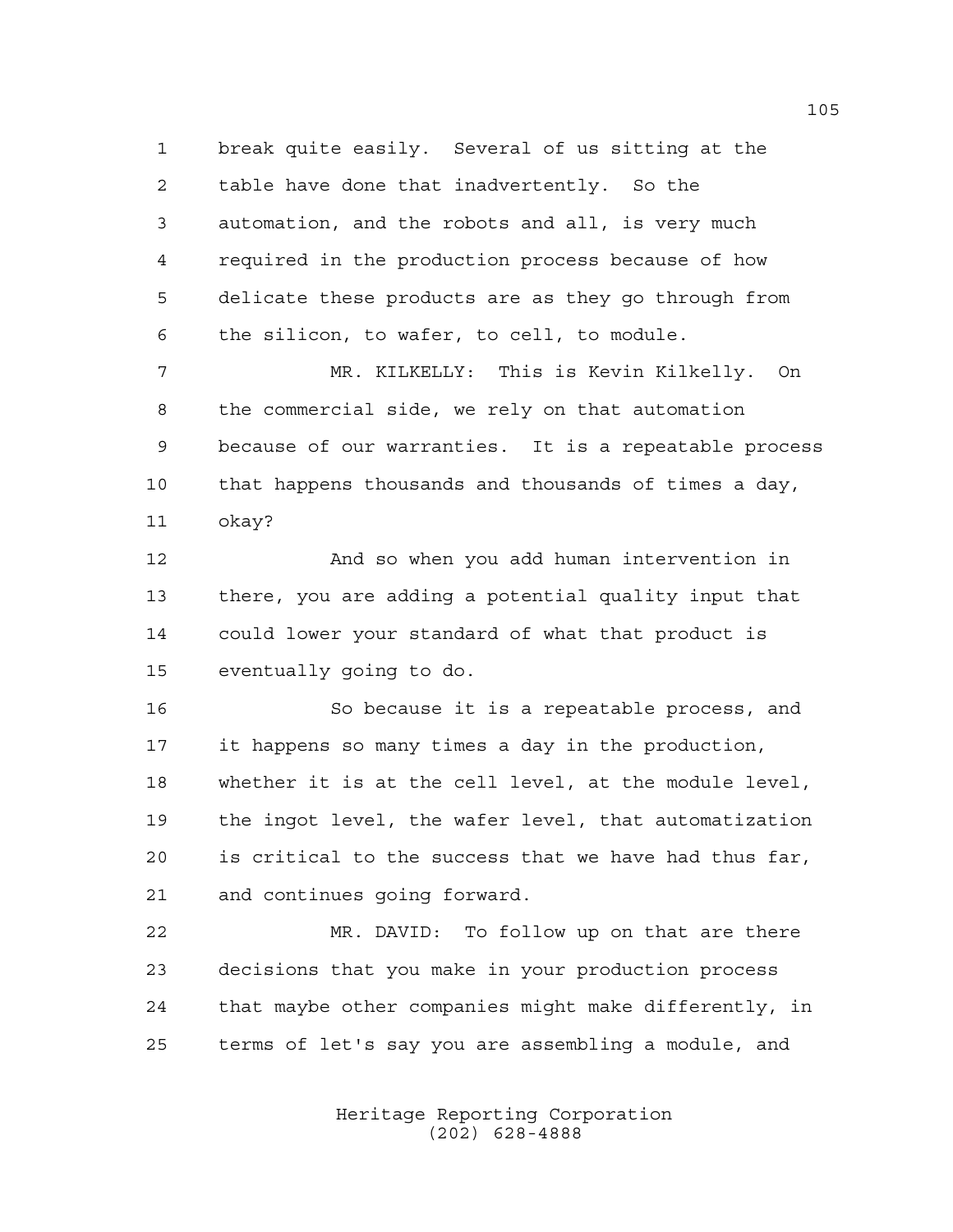you could put the frame on manually, and that is the choice that you make, to automate that, or you could put the back sheet on manually, and maybe you make a choice to automate that?

 Are there decisions and can there be varying levels in the industry of automation that you will see in these plants, or are those decisions that you make as a company to go more automated or more labor intensive?

 MR. BRINSER: It's pretty similar across. I mean, individual companies can make their own decisions, in both the equipment suppliers that we share.

14 A lot of the equipment suppliers are the same, and the equipment is purchased and is similar to 16 the equipment that the Chinese industry has purchased from the U.S., and/or from Europe itself. So we share the same equipment.

 MR. DAVID: Have there been significant changes in this equipment over time? Has the output of this equipment changed every couple of years, or every few years? Is there a need to continually upgrade the equipment, or is it pretty much that once you have it in place that your output -- you know, the number of modules per hour or per minute is not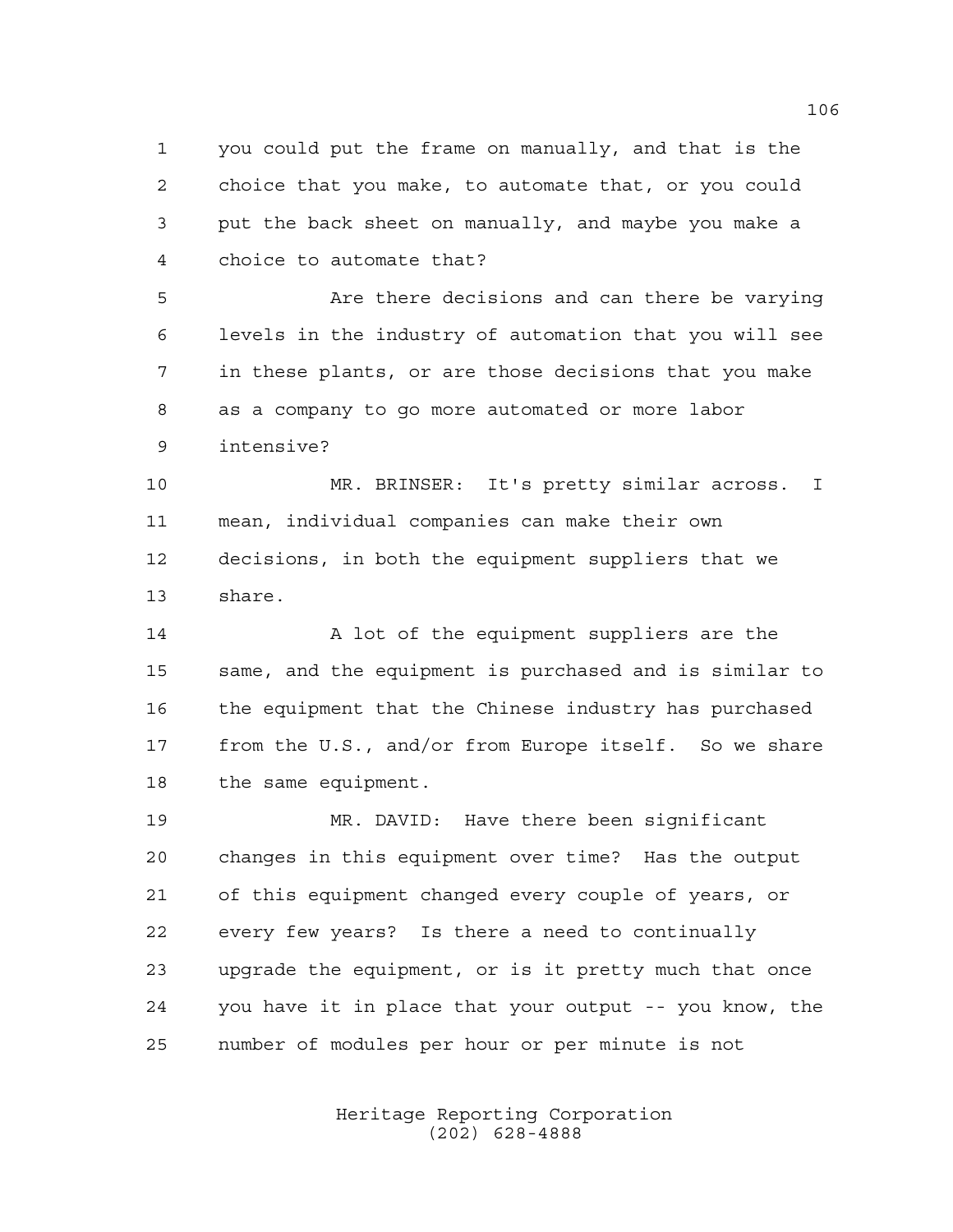significantly changing over time?

 MR. BRINSER: Gordon Brinser, SolarWorld. Within the high-tech industry, the technology is always improving. As was mentioned, you get more efficiency, and more -- you know, out of the cells themselves, and there is a lot of intellectual property, and capital investment, that goes into the manufacturing of this.

 It is a highly capital intensive and highly technical, and so with those technology changes, there are times that you have to retrofit equipment, and/or even if the process sequence would change, you would have to bring in new equipment.

14 MR. DAVID: Okay. Now, if you are producing a module that is 249 watts, and one is that is at 245, and one that is at 250, is that a difference in the production process for the cells that go into that module?

 Do you sort the cells by their output, and then assemble them into the module based on their output? How does that work?

 MR. BRINSER: Gordon Brinser, SolarWorld. The variation really goes throughout the entire process from the time that the crystal is grown, the physical characteristics inside the crystal itself can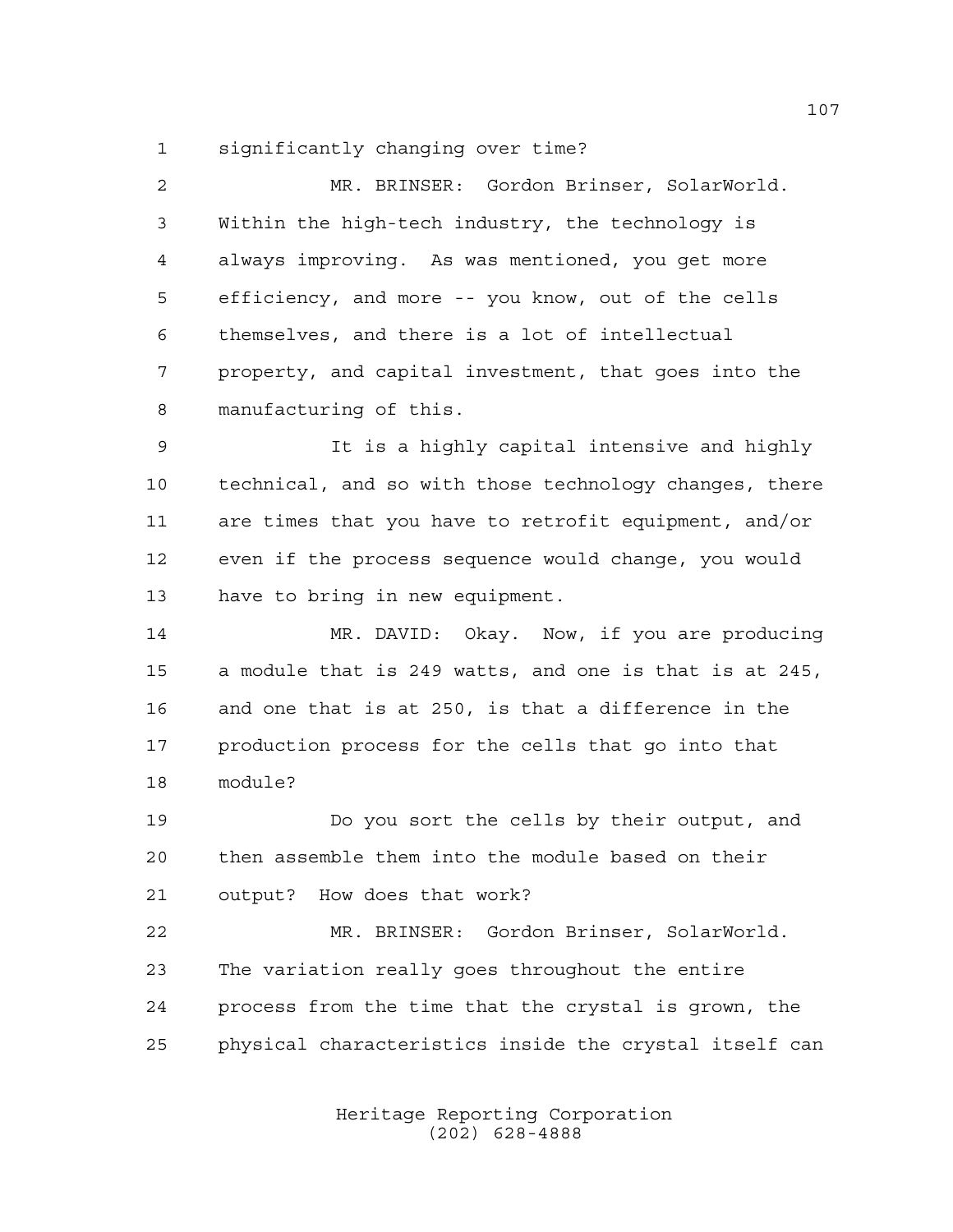vary.

| $\overline{a}$ | So with each individual process step that              |
|----------------|--------------------------------------------------------|
| 3              | variation can occur that would impact the actual       |
| 4              | efficiency of the cell. The cell efficiency itself     |
| 5              | though is dominated really in the cell processing      |
| 6              | steps itself.                                          |
| 7              | Some of these steps in moduling can also               |
| 8              | impact the efficientness. And like Kevin mentioned,    |
| 9              | there is a normal distribution of power that comes out |
| 10             | of that whole processing step.                         |
| 11             | There is multiple variables that feed into             |
| 12             | it, and it is very technical, and you get that         |
| 13             | variation throughout the whole process steps.          |
| 14             | MR. DAVID: So just to clarify. Do you set              |
| 15             | out to design a 245 watt module, or is that kind of    |
| 16             | where you test the modules at the end stage, and where |
| 17             | you are testing the cells before they go into the      |
| 18             | module to get that specific wattage out of that        |
| 19             | module?                                                |
| 20             | MR. BRINSER: Gordon Brinser, SolarWorld.               |
| 21             | We test the product at various stages to try to        |
| 22             | control the inputs. We test the cells before we put    |
| 23             | them into the module because you do want to match up   |
| 24             | like cells.                                            |
| 25             | There is some various interdependencies                |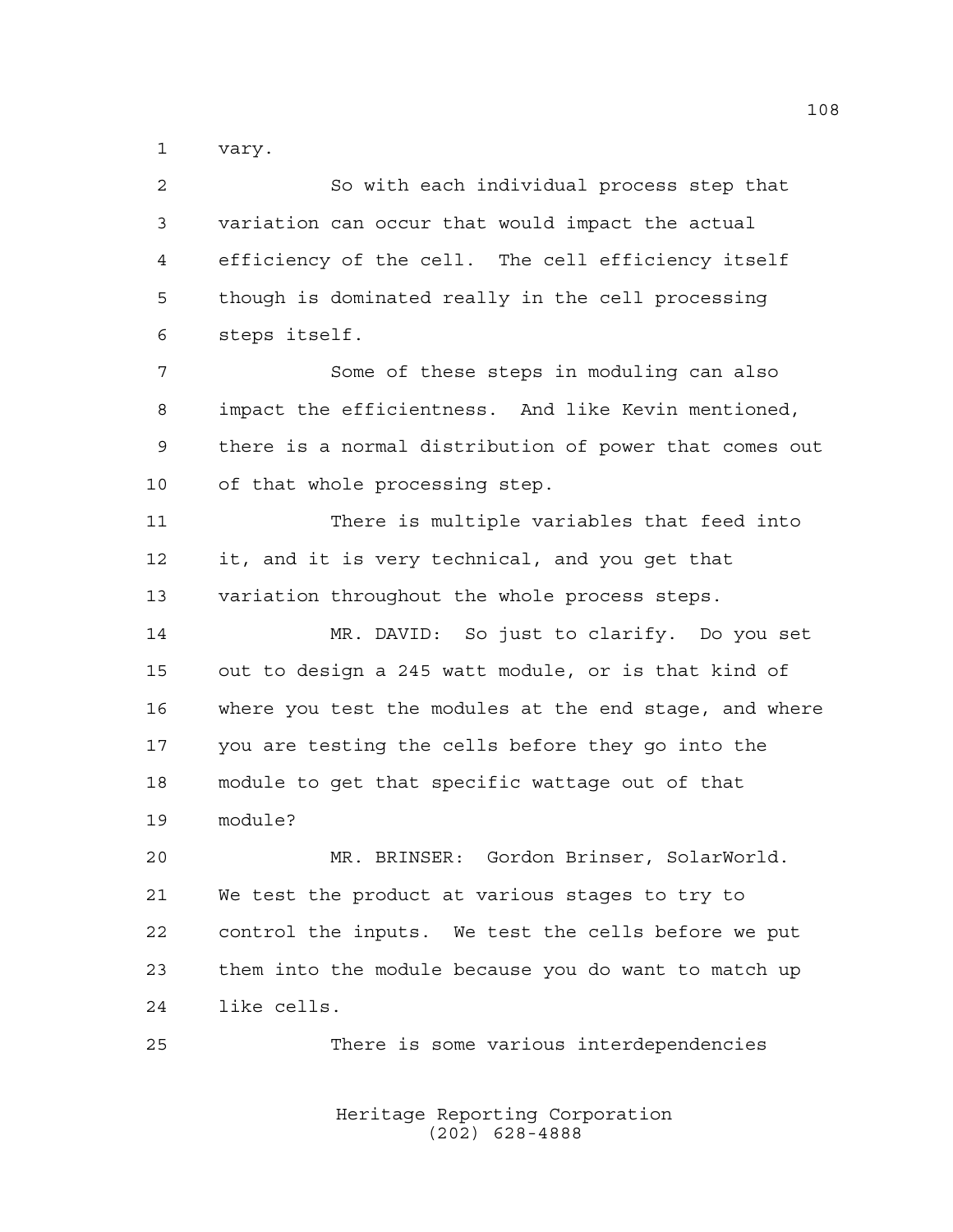between the cells' power functions, I guess, and power characteristics, that you can optimize the panel, and so you test them at the cell level, and then you test it also then before it is actually shipped out the door once it is finally assembled.

 And so we can put a 25 year guarantee on the power. SolarWorld was the leader in that guarantee. We set the precedent and that has now been copied by all of our Chinese competitors, as far as the warranty or guarantee, or workmanship warranty out there today.

 MR. DAVID: Okay. And now for a 240 watt module, or let's say a 260 watt module, is that basically the same module, whether you are using it in a residential, or a commercial, or utility application, or is there any differences in the module?

 MR. KILKELLY: This is Kevin Kilkelly. That is correct. It is all the same. A 240 is a 240.

 MR. DAVID: Okay. Great. And to follow up my last question, I just wanted to get back to the applications again, and just one question on the thin film versus the crystalline for Mr. Kilkelly.

 You said that the thin film doesn't go head- to-head in the residential sector. Do you go head-to-head with some of the more, let's say, more of the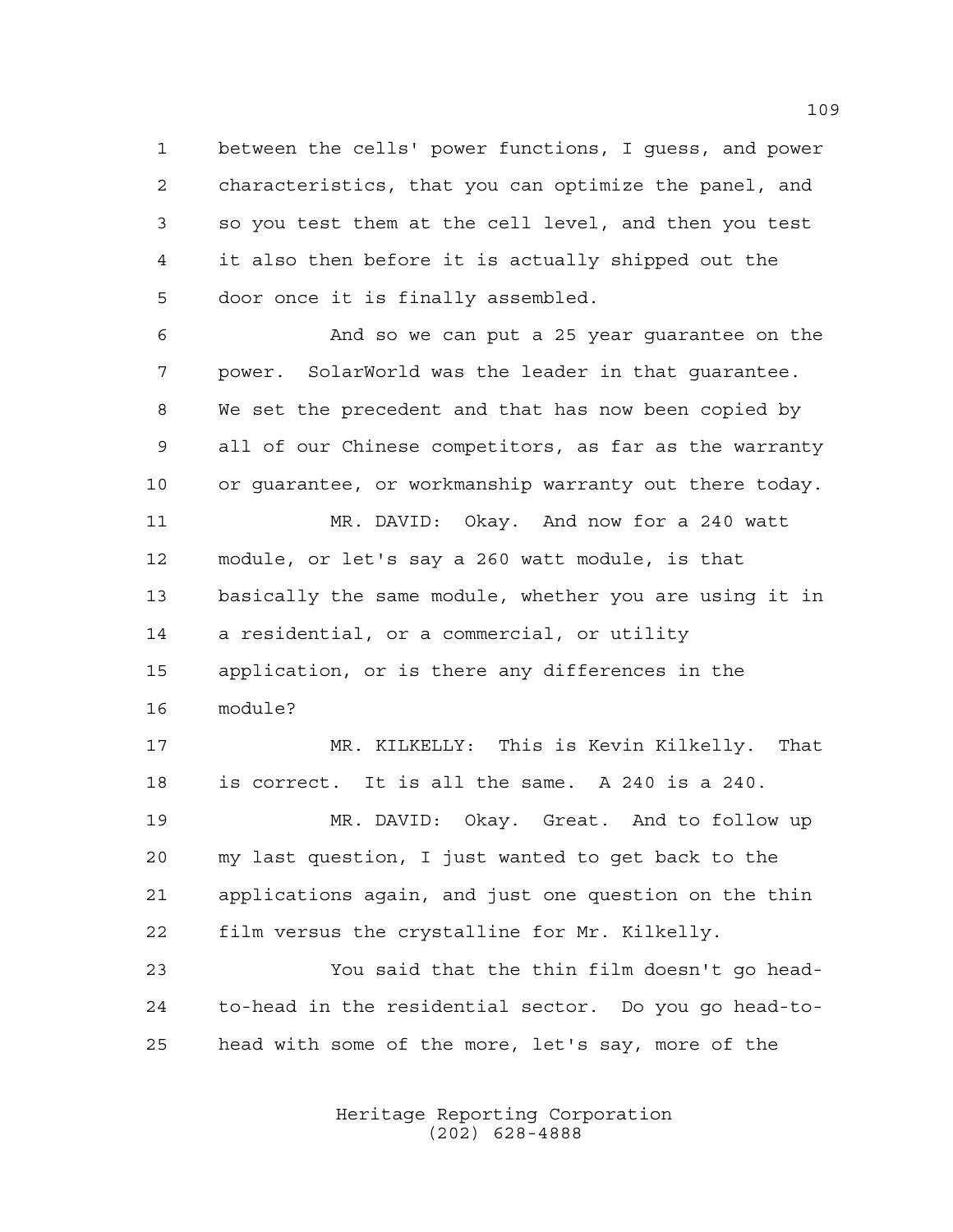silicon flexible thin films, or say flexible thin films in the residential or commercial rooftop sector, or would somebody choose those flexible thin films based on different criteria than they might choose a crystalline module for those types?

 MR. KILKELLY: You are correct. They would choose that technology for a different building requirement for that application, I guess, and within the residential sector that is the core building block globally for residential solar applications.

 MR. DAVID: Okay. I think that wraps up my questioning. I'm sorry, I have one more question to wrap up with, and so you talked about not much crossover between crystallin silicon and the thin film, and this gets back to Nannette's last question. The Sanyo hit modules, are they a combination of crystalline and silicon, and amorphous silicon? And is that common in the industry or is that a proprietary technology?

And do you see any of that more mixing, or

 do you see any mixing along those lines happening going forward?

 MR. KILKELLY: Kevin Kilkelly. We see that option and technology out there, and not a lot of others. It is proprietary, but not a lot of others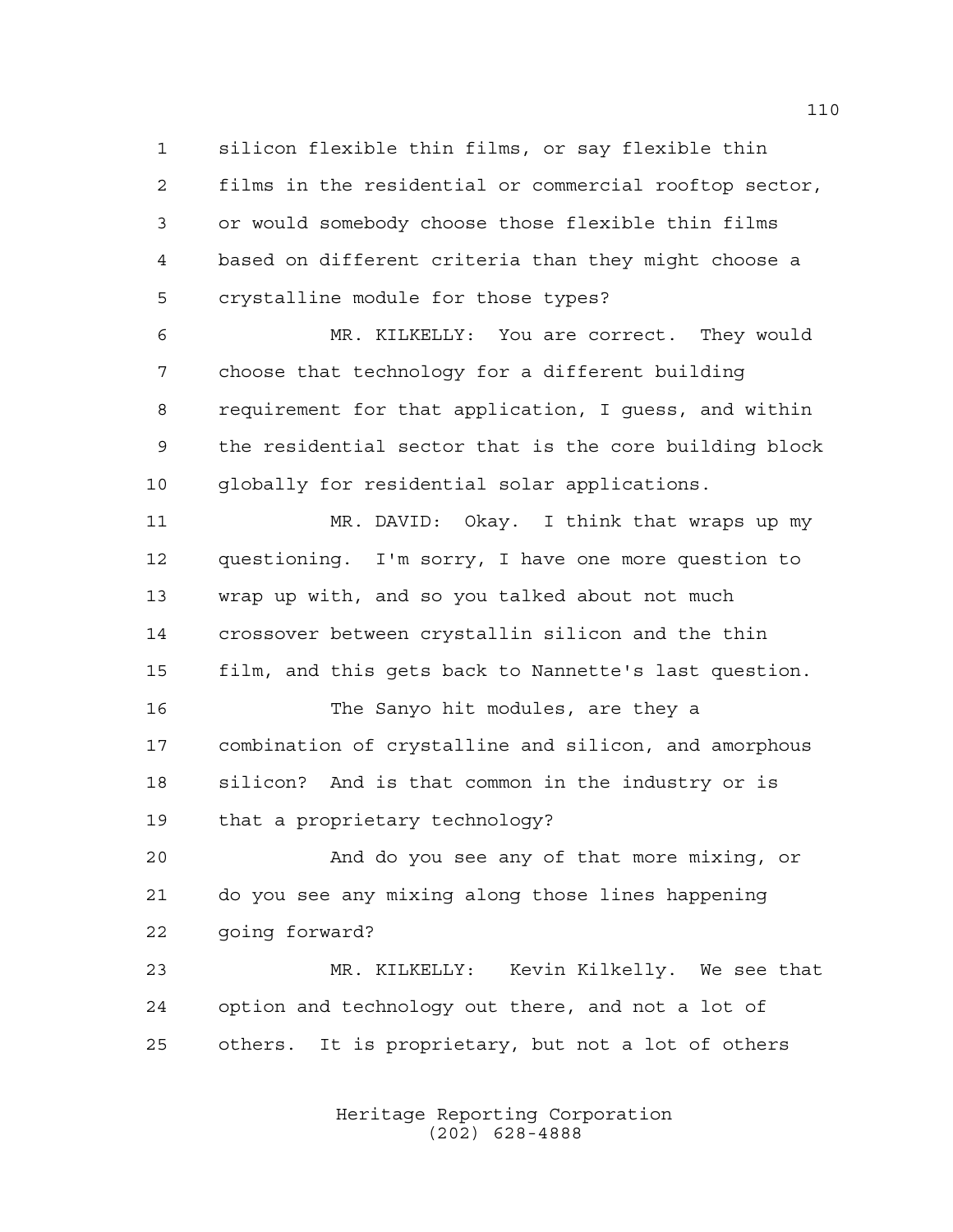have gone down that path. It is very limited in its availability in production. It is hard to large scale commercialize it, and so we have no problem competing against Sanyo. MR. DAVID: Okay. That wraps up my questions. Thank you. MS. DEFILIPPO: Thank you, Mr. David. Mr. McClure, questions for this panel? MR. MCCLURE: Jim McClure, Office of

 Investigations. I want to than you for coming. I have no questions for two reasons. One, I am perfectly happy with what Mr. Cassise and the rest of this great investigative staff asked all the questions, and the second is a piece of advice that my tech-heavy 25 year old son gave me Sunday night.

**He had always wondered what I do, and when**  you investigate things like heliocospring lockhorse, which is an artist canvas, does cause people to yawn. But he said, oh, you have an interesting case. Will there be a hearing, and I said, well, there will be a conference.

 And he said do the Commissioners ask questions, and I said, no, it will be the staff, and he looked at me and smiled, knowing of my battles with this computer, for instance, and he said try not to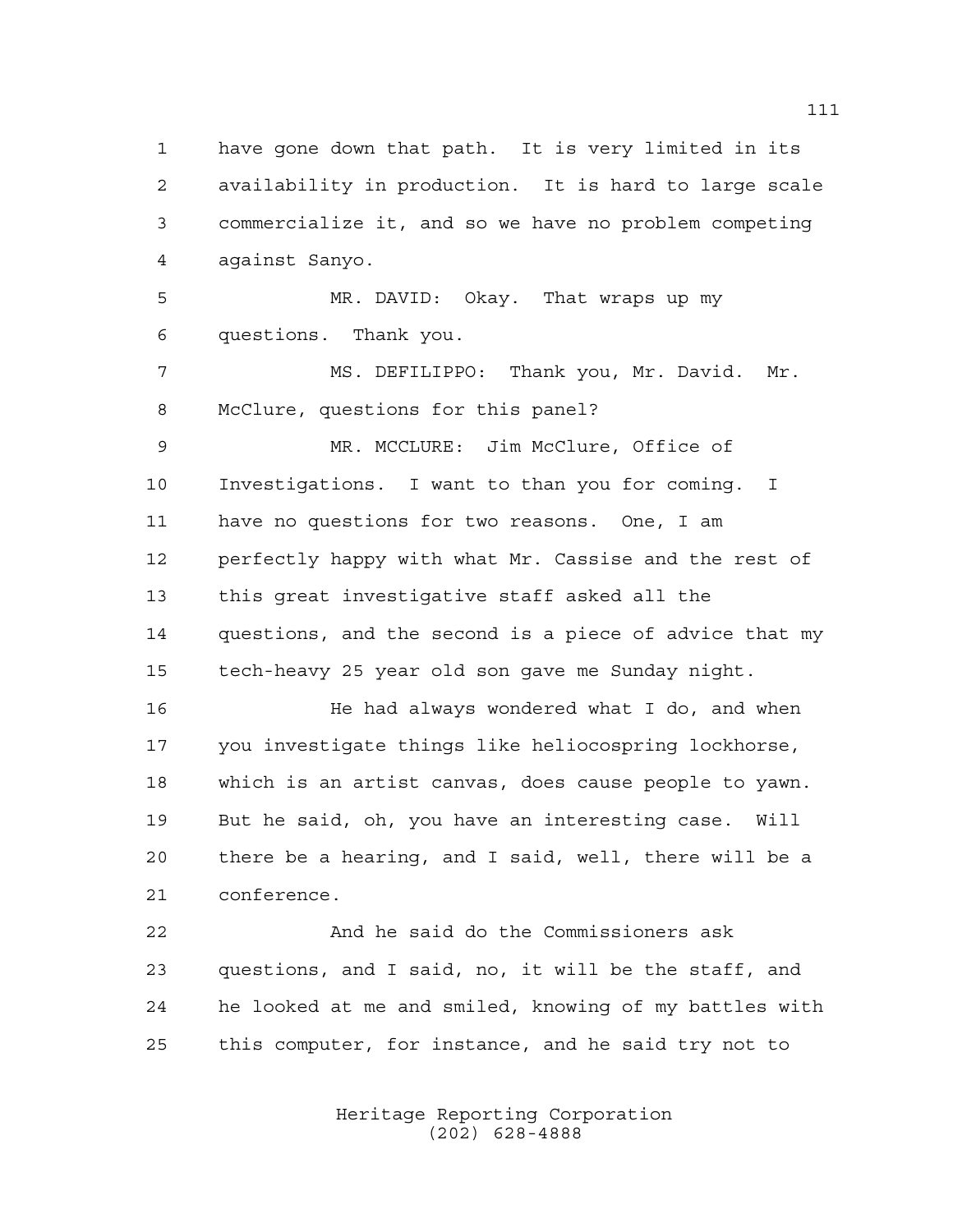embarrass yourself, dad. So I won't embarrass myself. MS. DEFILIPPO: Thank you, Mr. McClure. I echo your comments on the Staff doing a great job. I started off with a number of questions, and as I listened to the testimony, and tried diligently to scratch them off as I go through.

 I hope that I am successful if I ask a question, and I only have a couple, that have already been answered, and I apologize in advance for that. I don't remember exactly whether Mr. Brinser or Mr. Kilkelly mentioned this, but it was just something that you said recently in response to somebody's question.

 The reference was made to tier one guys, pretty much the same, to Mr. Kilkelly. Were you referring to suppliers, and are there tiers of different suppliers in this market?

 MR. KILKELLY: From a price perspective, no. From a quality perspective, we like to think that we are one of the best, and when we actually look at the pure engineering of it, there are differences out there based on different types of suppliers. From a price perspective, there is no difference.

 MR. BRINSER: And let me clarify. So from the quality perspective, today we don't -- I mean, we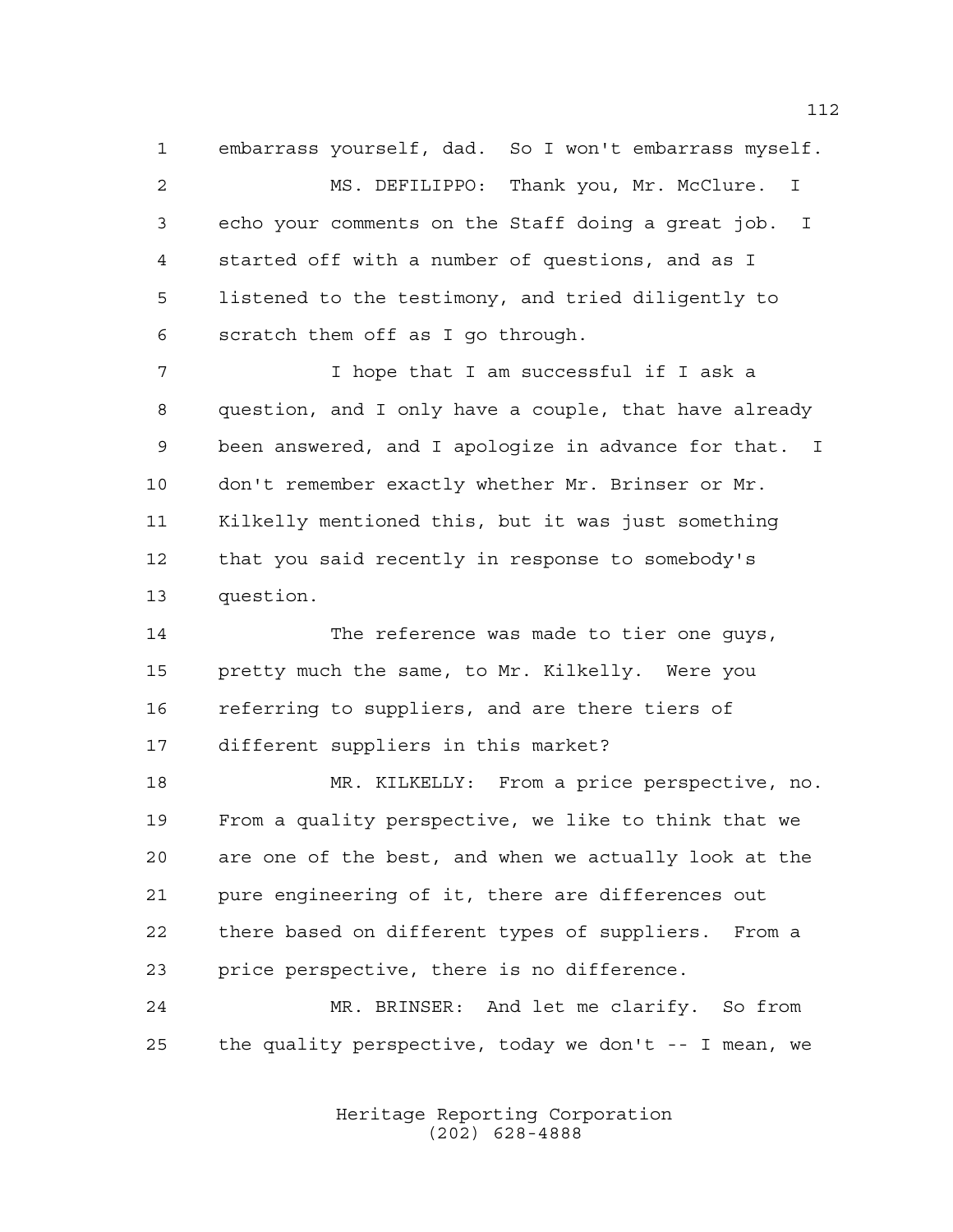don't see a quality difference between a panel that we produce and a Chinese product coming in. It is an equivalent.

 And like I mentioned previously, they have copied our warranty, and they have copied our guarantee, and they have copied our workmanship warranty around it.

 They have copied the way that we plus sort also. So there is -- you know, it is a commodity, and it is heavily subsidized pricing.

 MS. DEFILIPPO: And following along with that, as you mentioned the word commodity, and as I was listening to some of this, and panels and cells, it did harken back to my days of being an economist on the DM case.

 MR. BRINSER: We have been doing this since the 1970s, and we have historically reduced our costs through conventional, legal, sustainable methods. As I mentioned, we internally have cost road maps to continuously drive down our costs, and we know that we need to do that, and we have shown that we are able to do that.

 And you have seen historically pricing following that. What we have seen recently in the last year is an unsustainable, steep decline in dumped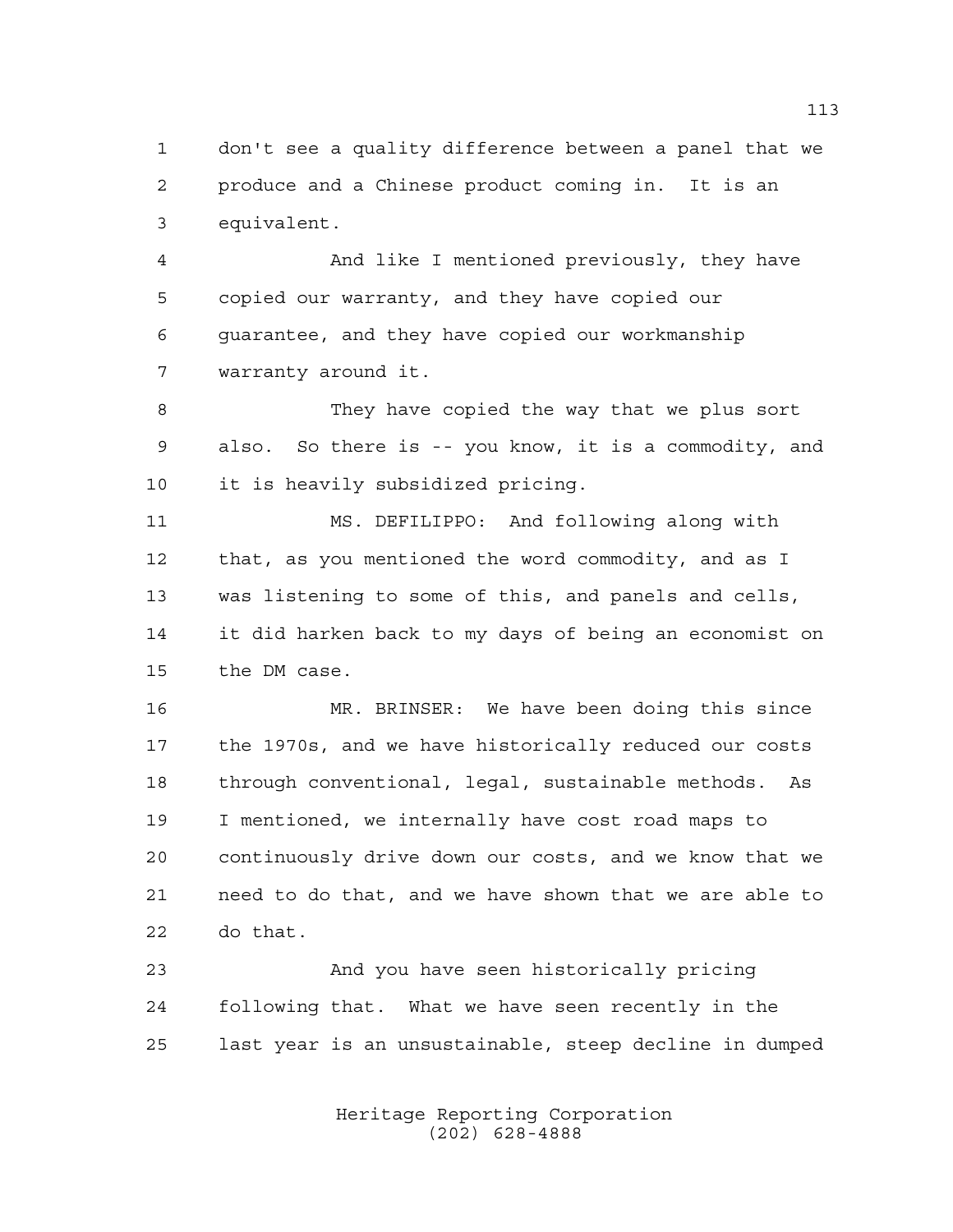prices out of the Chinese product.

| 2  | So, yes, there has been, and we will                   |
|----|--------------------------------------------------------|
| 3  | continue to sustainably, legally, reduce our costs.    |
| 4  | MS. DEFILIPPO: Dr. Kaplan.                             |
| 5  | MR. KAPLAN: Having participated in that                |
| 6  | same investigation several years ago, I just want to   |
| 7  | point out a couple of differences. Given Moore's law   |
| 8  | and the DRAM industry, or the semiconductor industry   |
| 9  | as a whole, the declines are sharper, and the path is  |
| 10 | there through being able to put more semiconductors on |
| 11 | a particular sized piece of chip.                      |
| 12 | Here it is garnering efficiencies. So I                |
| 13 | think that there is two points to be made about that.  |
| 14 | First, while there is continuous development declines, |
| 15 | or I mean, price declines, and efficiency gains, they  |
| 16 | are smaller.                                           |
| 17 | And the second is that it seems that it is             |
| 18 | my understanding that there is some limits to how far  |
| 19 | those efficiency gains could go. And then to decouple  |
| 20 | that, the price changes are just in percentage terms   |
| 21 | just extraordinarily out of line with historic and     |
| 22 | potential efficiency gains in the future.              |
| 23 | I will leave it to Kevin to amplify that if            |
| 24 | he thinks I have gotten something wrong.               |
| 25 | MR. KILKELLY: Just one thing, the rise in              |
|    |                                                        |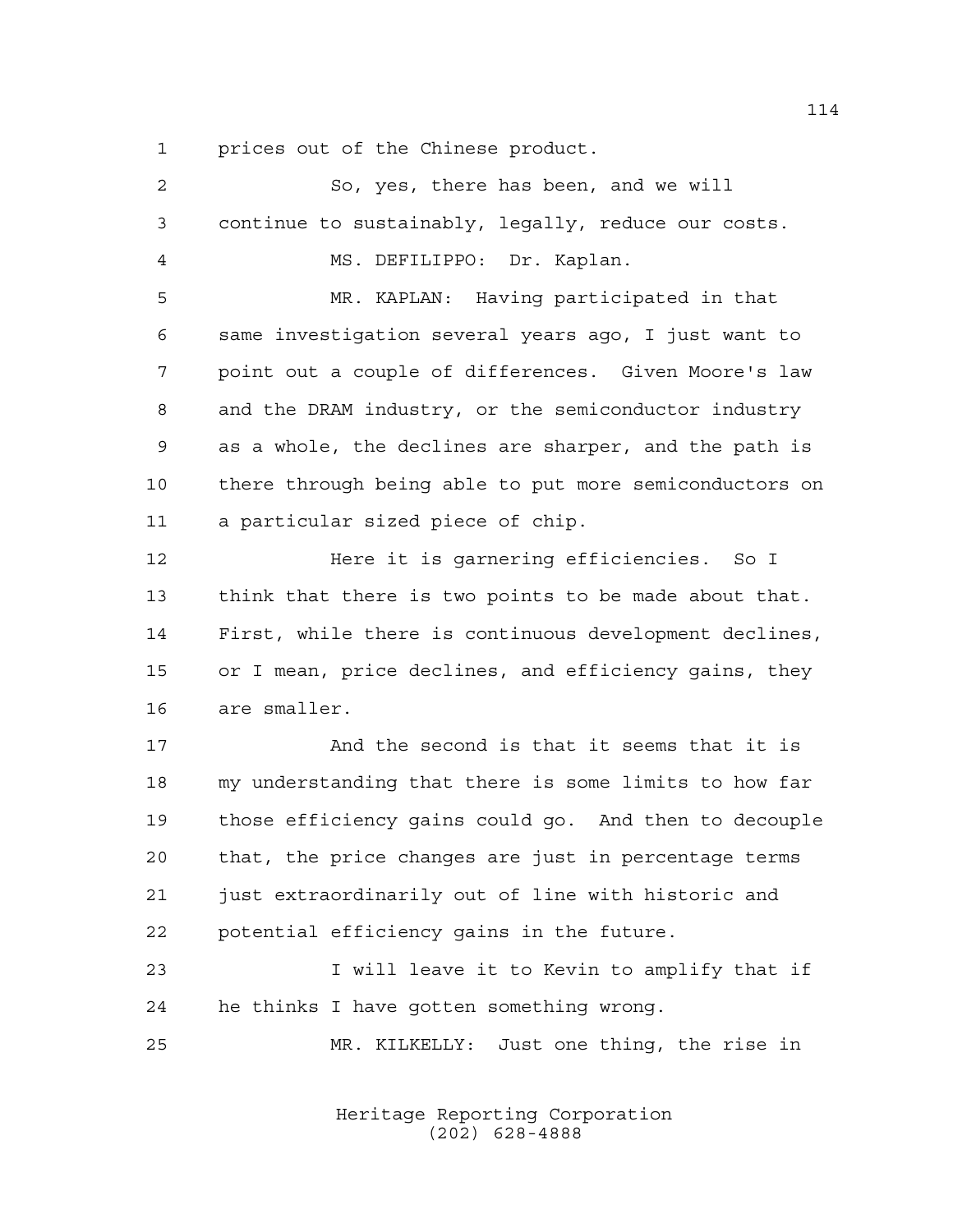Caesar commodity products.

| 2  | MS. DEFILIPPO: Okay. Thank you for those               |
|----|--------------------------------------------------------|
| 3  | responses. We have talked a little bit in terms of --  |
| 4  | or we talked a lot about the panels and the change in  |
| 5  | the scope language, and my understanding of that is    |
| 6  | what the scope covers and is intended to cover is if   |
| 7  | you have a Chinese solar cell that were to come in and |
| 8  | be assembled here into a panel, that is covered.       |
| 9  | If you had a Chinese cell that is put into a           |
| 10 | Chinese panel, or a panel in China, that would come in |
| 11 | as a Chinese import subject. If you had, say,          |
| 12 | Taiwanese cell that is then put in a panel in China,   |
| 13 | that comes in as a Chinese import; is that correct?    |
| 14 | MR. BRIGHTBILL: Tim Brightbill. Yes, that              |
| 15 | is correct.                                            |
| 16 | MS. DEFILIPPO: If you had a Chinese cell               |
| 17 | that went to Taiwan, and was put into a panel, what    |
| 18 | would that be, and is that subject to this             |
| 19 | investigation?                                         |
| 20 | MR. BRIGHTBILL: Yes, that also would be                |
| 21 | subject to this investigation.                         |
| 22 | MS. DEFILIPPO: So when those imports come              |
| 23 | in, they would need to declare where the cell          |
| 24 | originated from? I go back a little bit again to       |
| 25 | DRAMs, and Dr. Kaplan remembers this, where in the     |
|    |                                                        |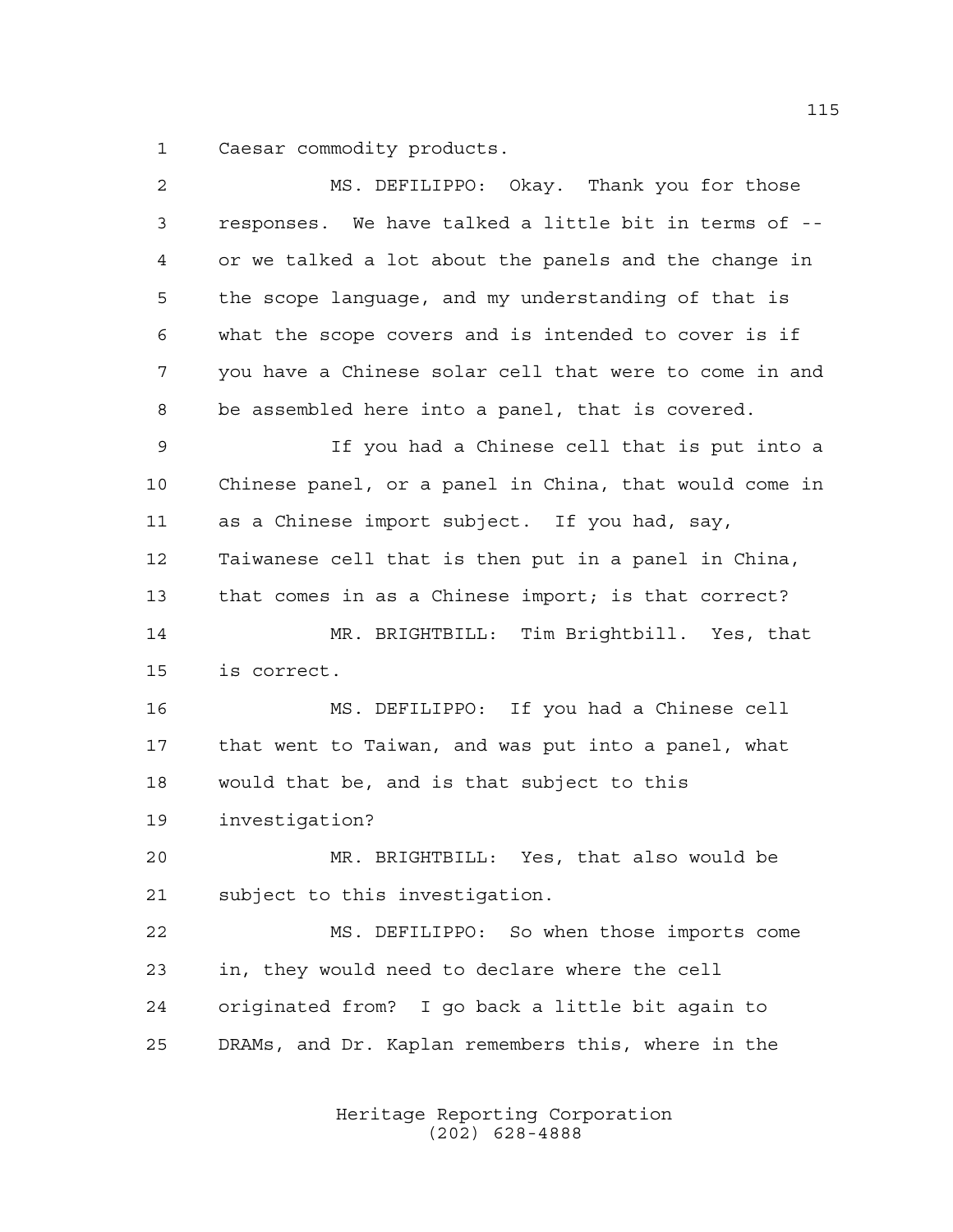DRAM industry, there were rules on basically what the country of origin was determined by where the wafer was fabricated if my recollection is correct.

 Are there any such guidelines here, or you are just -- well, is there anything that is either a cell from China, or a panel in China, regardless of whether the panel is panelized somewhere else, it is still going to be subject?

MR. BRIGHTBILL: That's correct.

 MS. DEFILIPPO: And we have talked about the production process in China, and I think I have gathered that it is similar to the production process here. Is the industry structured similarly, in that there are some integrated firms, and then there is also some firms in China that do just the panel assembly?

 MR. BRINSER: Gordon Brinser, SolarWorld Industries. Yes, there is. You see a very diverse group of -- and very similar to the U.S., and there's some vertically integrated. There's some that just produces the cell. There's some that do panel assembly, and so all levels of integration.

 MR. BRIGHTBILL: Tim Brightbill. I would just add that there is integration in China even back to the polysilicon level with regard to some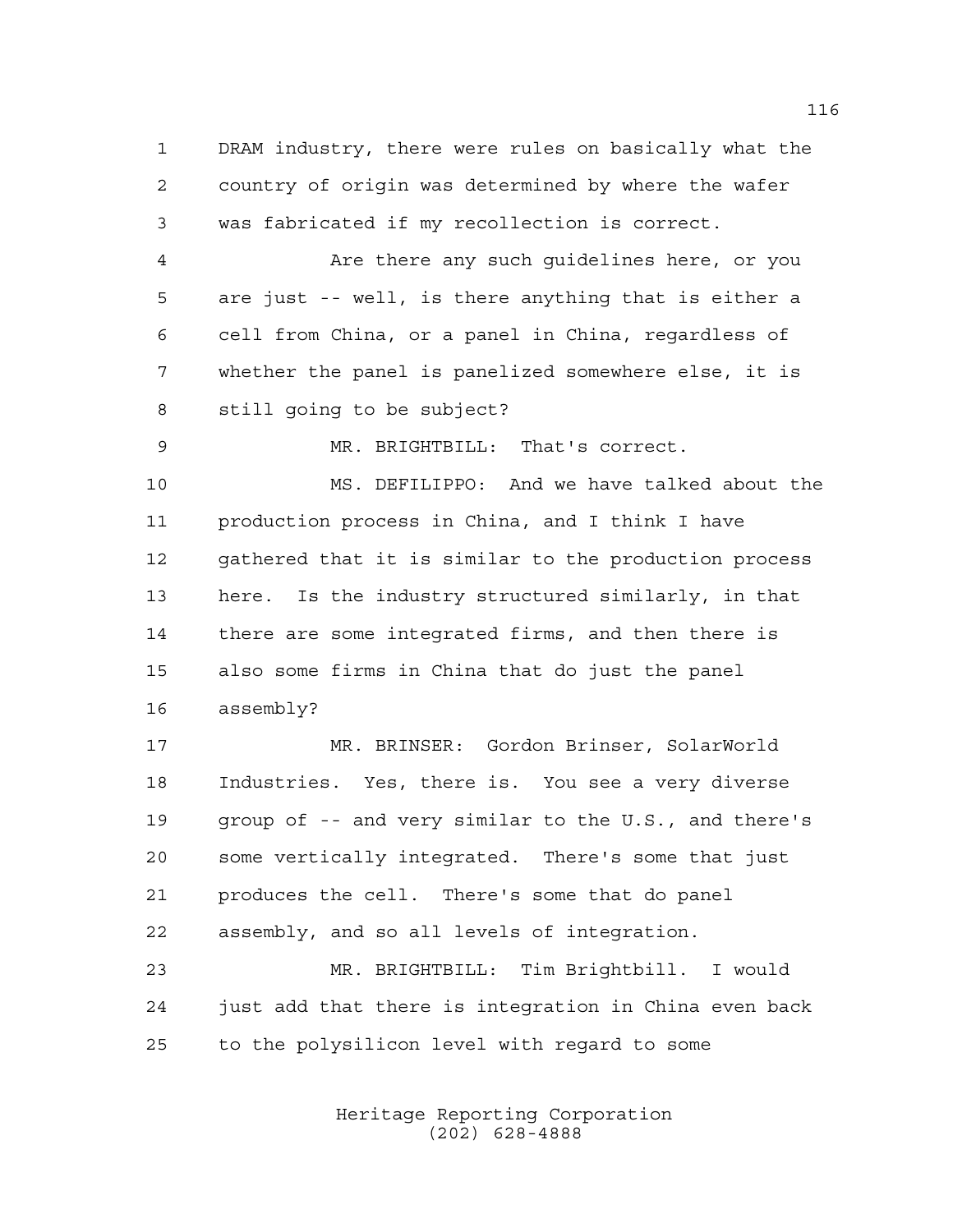companies. So you have got that added dimension. MS. DEFILIPPO: Thank you. I think that this might be my last one. I am looking at the first handout, where it talked about the shutdowns and layoffs, and there is two that are listed as plant shutdown, outsourcing, and I think just to clarify, somebody indicated in their testimony that that outsourcing was the solar cell production portion going to China; is that correct?

 MR. KILKELLY: Evergreen and BP, that is correct. That was their strategy, and they were -- they had stopped as well, too. That's all public record.

 MS. DEFILIPPO: Are they still -- was it a complete plant shutdown, or are they still doing some of the assembly work here?

 MR. KILKELLY: I can only speak to BP. They have shut down their entire manufacturing arm. They have tried to go downstream in the commercial activity on the development side to act as an integrator to develop the solar projects. But their manufacturing is no longer in existence.

 MR. BRINSER: Gordon Brinser, SolarWorld. So both companies were tragedies of what has happened here, and both of them have shut down with plant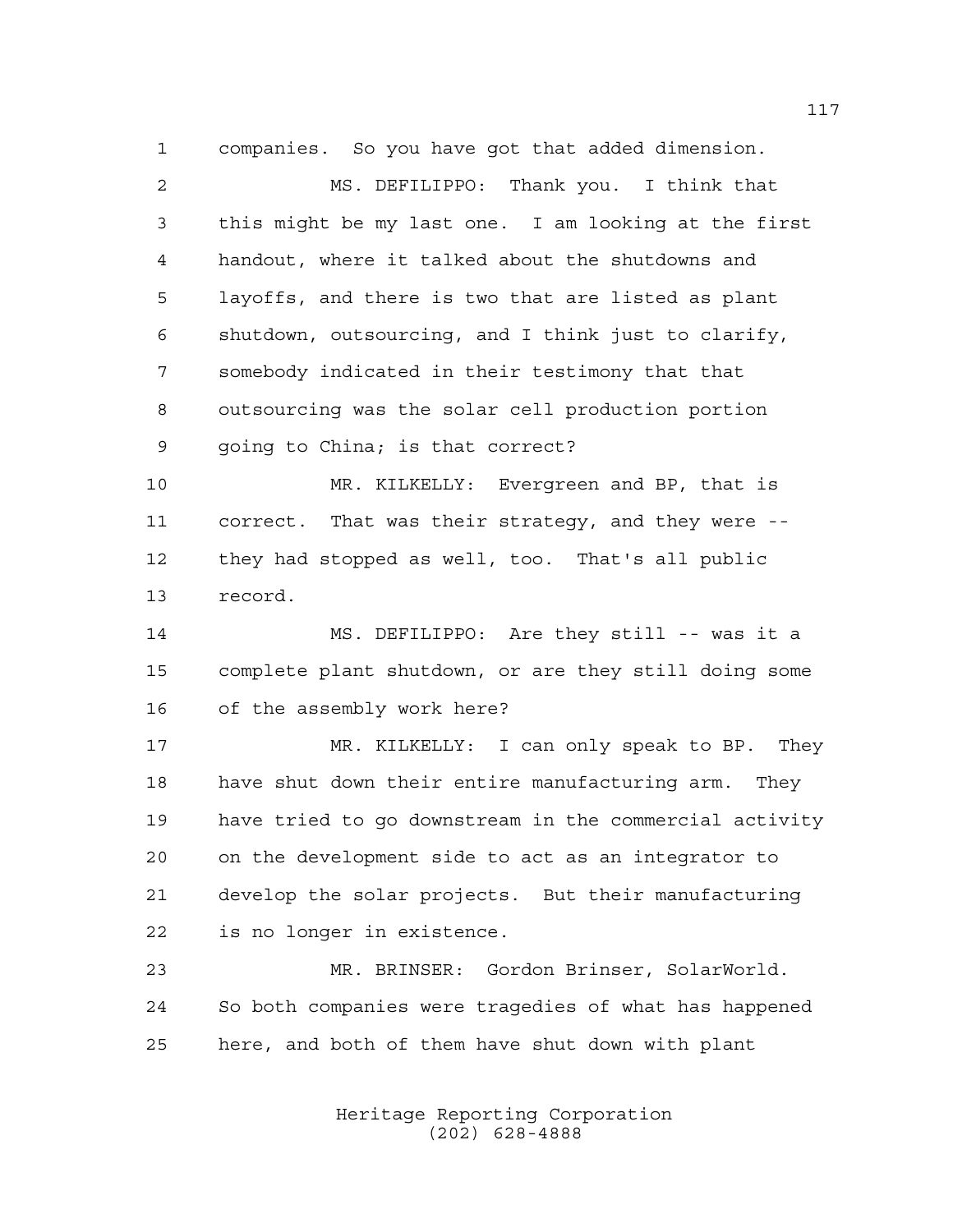closures, or their plants completely, and I believe even with Evergreen, they are getting ready to auction their equipment off here shortly.

 MS. DEFILIPPO: You read my mind. I was going to ask what happened to their equipment, and whether you knew they moved it with the outsourcing, or whether they sold it here.

 I think that gets out all of the questions. I will look up and down the table. Mr. Cassise, you have more questions?

 MR. CASSISE: I have one more last -- not a question. It appears that a number of U.S. producers that file confidential declarations attached to the petition, and claimed to have supported the petition, did not submit a questionnaire to the Commission yet.

 And if they are represented here, I would strongly urge them to file their responses to us by early next week. You know, even if you are not presently producing the subject product. If you produced it during the period, we need your submission. That's all. Thank you.

 MS. DEFILIPPO: Thus, having come full circle, starting with Mr. Cassise this morning, one quick housekeeping matter. Should I include these two handouts as exhibits in the transcript, Exhibit 1 and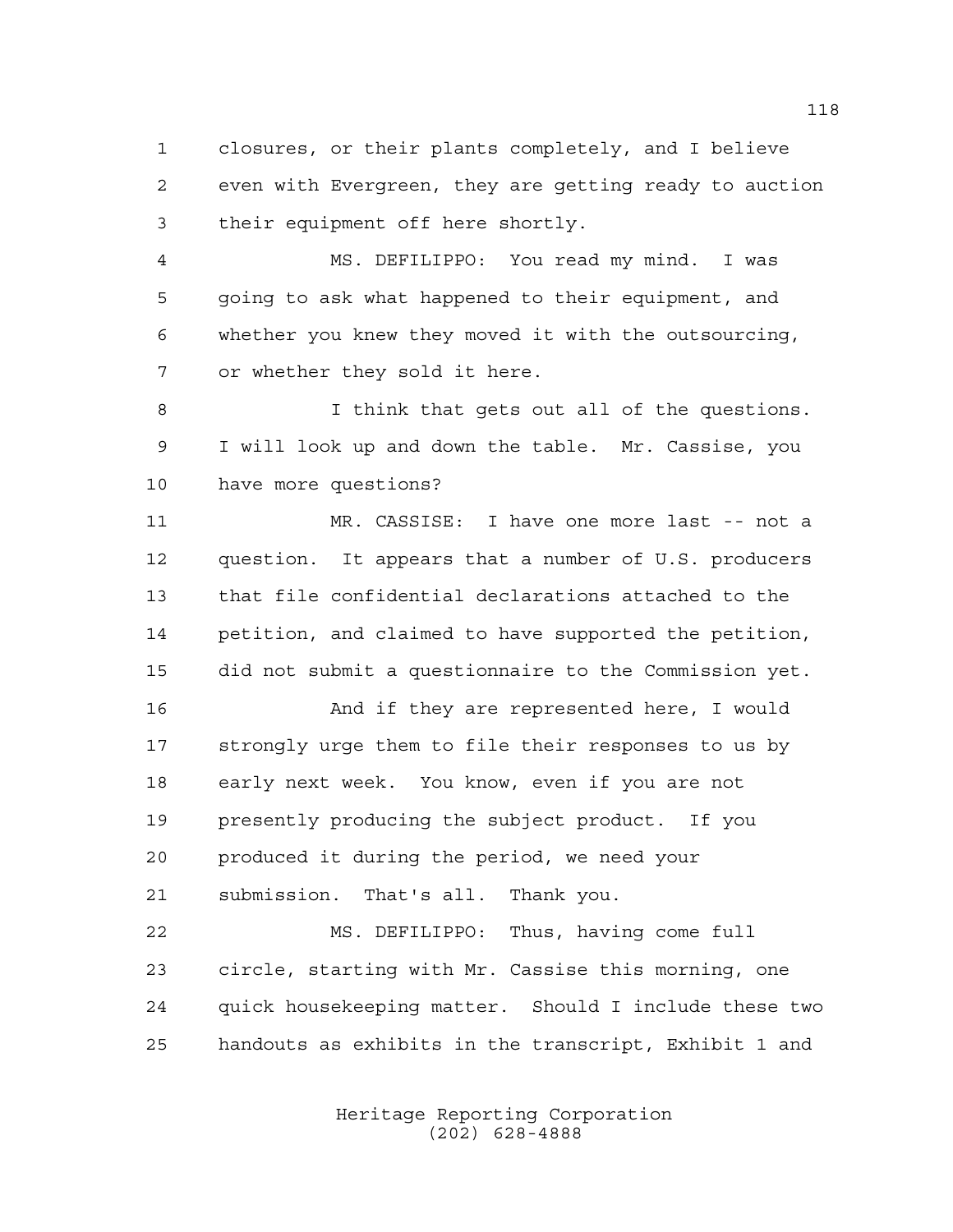Exhibit 2? Is that okay?

 MR. BRIGHTBILL: Yes, that's fine. Thank you very much.

 MS. DEFILIPPO: Okay. Normally, I am a task master and plow through, but I have been convinced by my colleagues that we should take a little bit of a break, and I am going to do a half-an-hour break in case people have something they can eat to fortify themselves for the afternoon panel.

10 10 I would like to say again thank you very much for coming in and presenting your testimony, and answering our numerous questions. It has been very, very helpful. So, with that, we will take a 30 minute adjournment until 12:45.

 (Whereupon, at 12:18 p.m., the preliminary conference in the above-entitled matter was recessed, to reconvene at 12:45 p.m. this same day, Tuesday, November 8, 2011.)

- //
- //
- $21 /$
- $22 / /$
- //
- $24 /$
- $25 / /$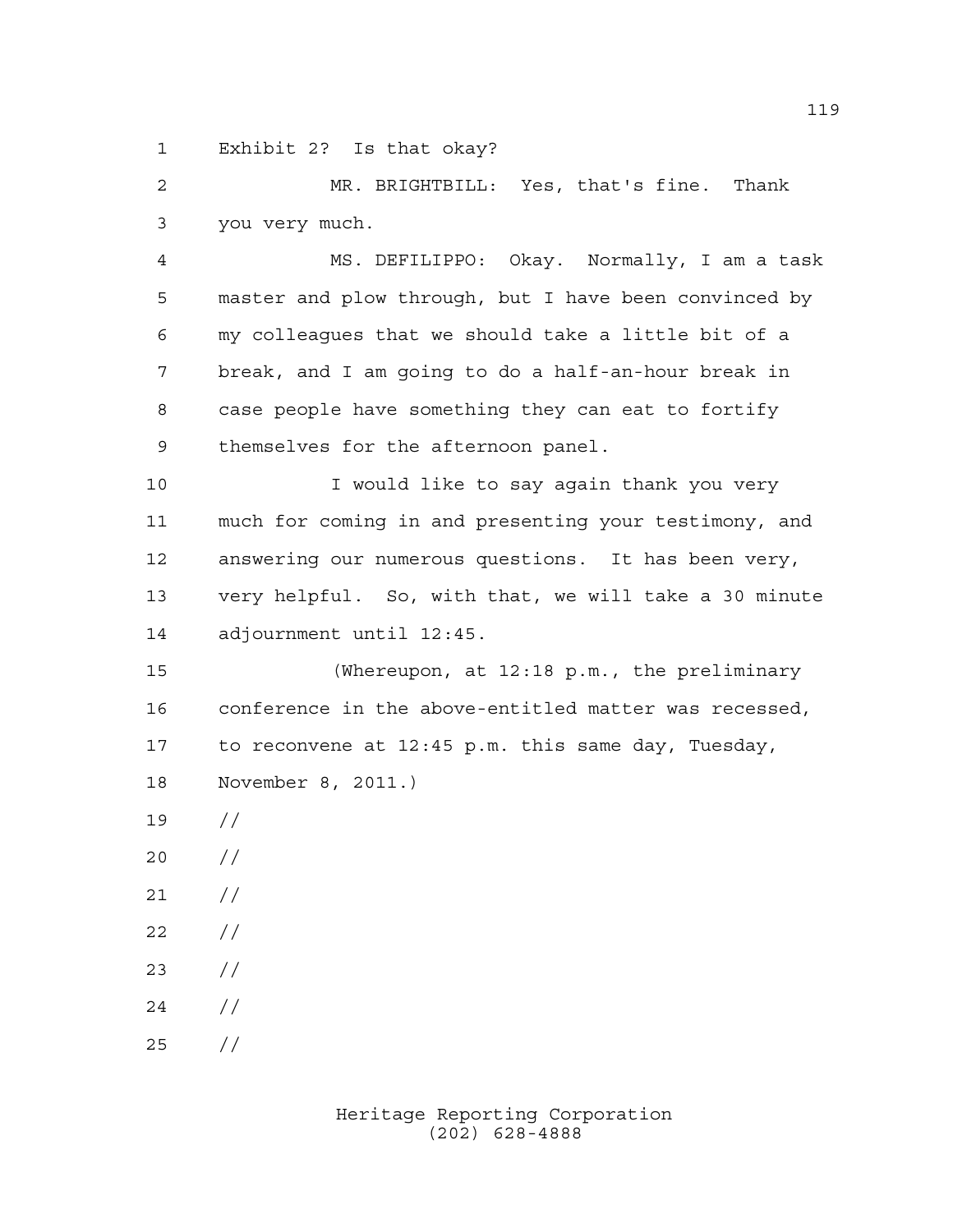A F T E R N O O N S E S S I O N (12:51 p.m.) MR. BISHOP: If the room will please come to order. MS. DEFILIPPO: Welcome back everyone. We will now hear testimony from those in opposition to the imposition of the anti-dumping and countervailing duty orders. I would just like to do a quick brief reminder that since this is such a large panel, and I am happy to see that, but I also would like to remind you to state your name and affiliation. The Court-Reporter can't see everybody, and so it will help us in having a good accurate transcript if you could do that for us. So I will throw the ball to you, Mr. Ellis, and let you start off. Welcome everyone. MR. ELLIS: Thank you, Madam Chairwoman, and members of the staff. My name is Neil Ellis from the law firm of Sidley Austin, and along with my team here, we represent the Respondent companies that produce CSPV solar cells. Our panel will include several witnesses from major cell producers, customers, and economic consultants. However, before I turn this over to the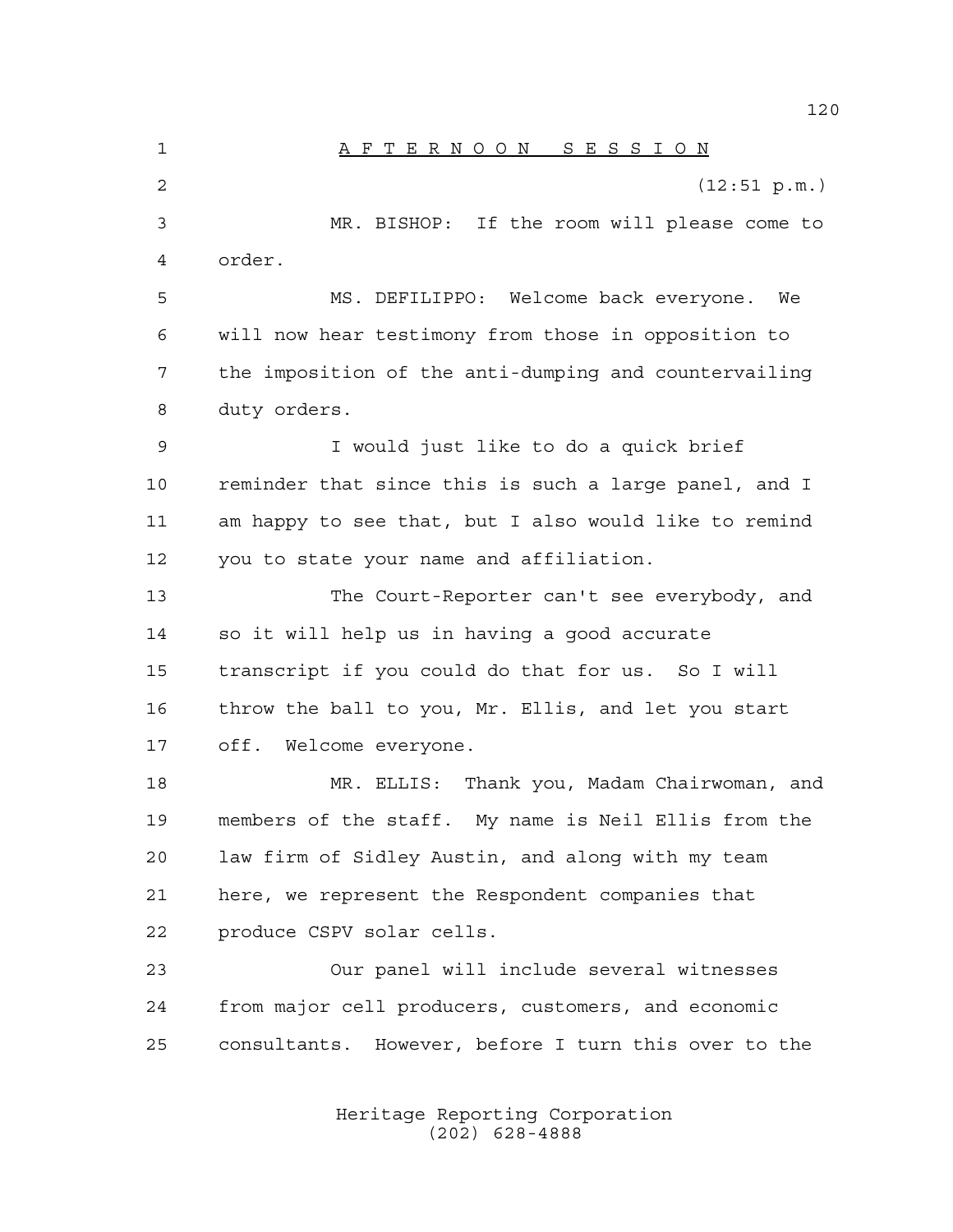witnesses, I would like to identify a couple of overarching themes.

 First we do not want you to be lulled by the Petitioners' assurances regarding the scope revision that happened last night. That in fact did change and expand the scope in a significant way, to include in addition to what was clearly covered, that is, Chinese cells.

 It now also includes modules assembled in China from cells no matter where they were produced. That is a change. It also, quote, clarified that it now includes modules no matter where produced from Chinese cells, to include Chinese cells.

 So if a module is produced in France, and we are now told that the French exporter is exporting cells that are covered by this case. This last minute revision has opened significant gaps in the data that the Commission has collected.

 You have no data on any of the universes of products and sales that I have just noted. There are major potential segments of the market, and so this is not just a minor gap in the information of the type that the Commission sometimes has to work around in a preliminary investigation.

The Petitioner in effect has made it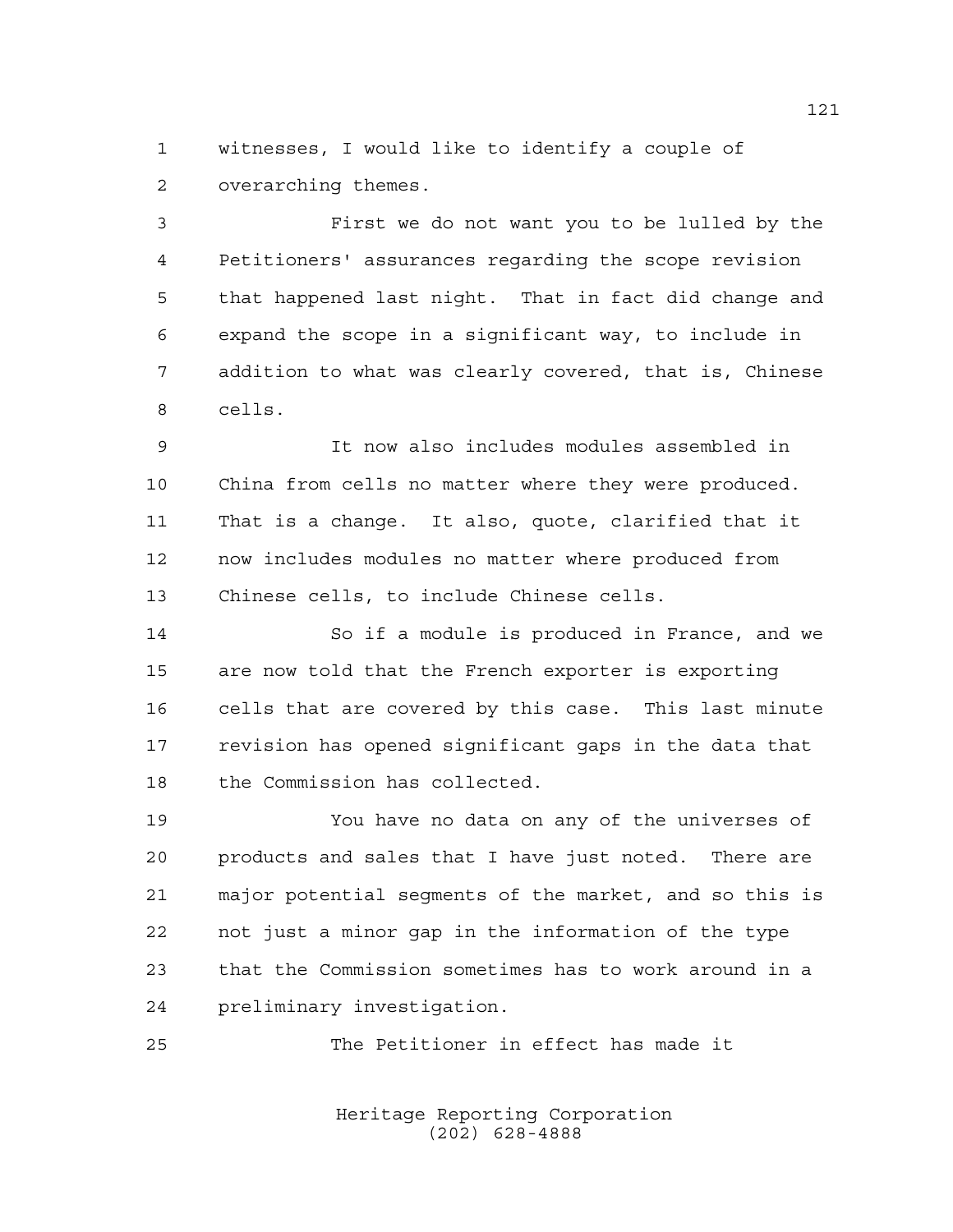impossible for the Commission to render a reasonable likelihood determination that is supported by substantial evidence.

 Second, turning to the merits, assuming that you can overcome that hurdle, our panel will explain several points. First, solar panels made using thin film and CSPV solar technologies are, quote, like products, and the U.S. domestic industry must therefore include U.S. thin film producers, such as most prominently First Solar.

 The Commission's determination of injury cannot be based on the conditions affecting the domestic industry as narrowly defined by the Petitioner, to include only CSPV cells.

 Further, even leaving aside the like product issue, thin film is very important to your analysis, because competition in this industry occurs across the entire range of crystalline silicon and thin film solar products.

 Third, several factors other than subject imports explain any injury that the domestic industry, as defined by the Petitioner, may be suffering. Most important is the sharp decline in polysilicon prices, which explains a similar decline in CSPV cell and module pricing that you have seen recently.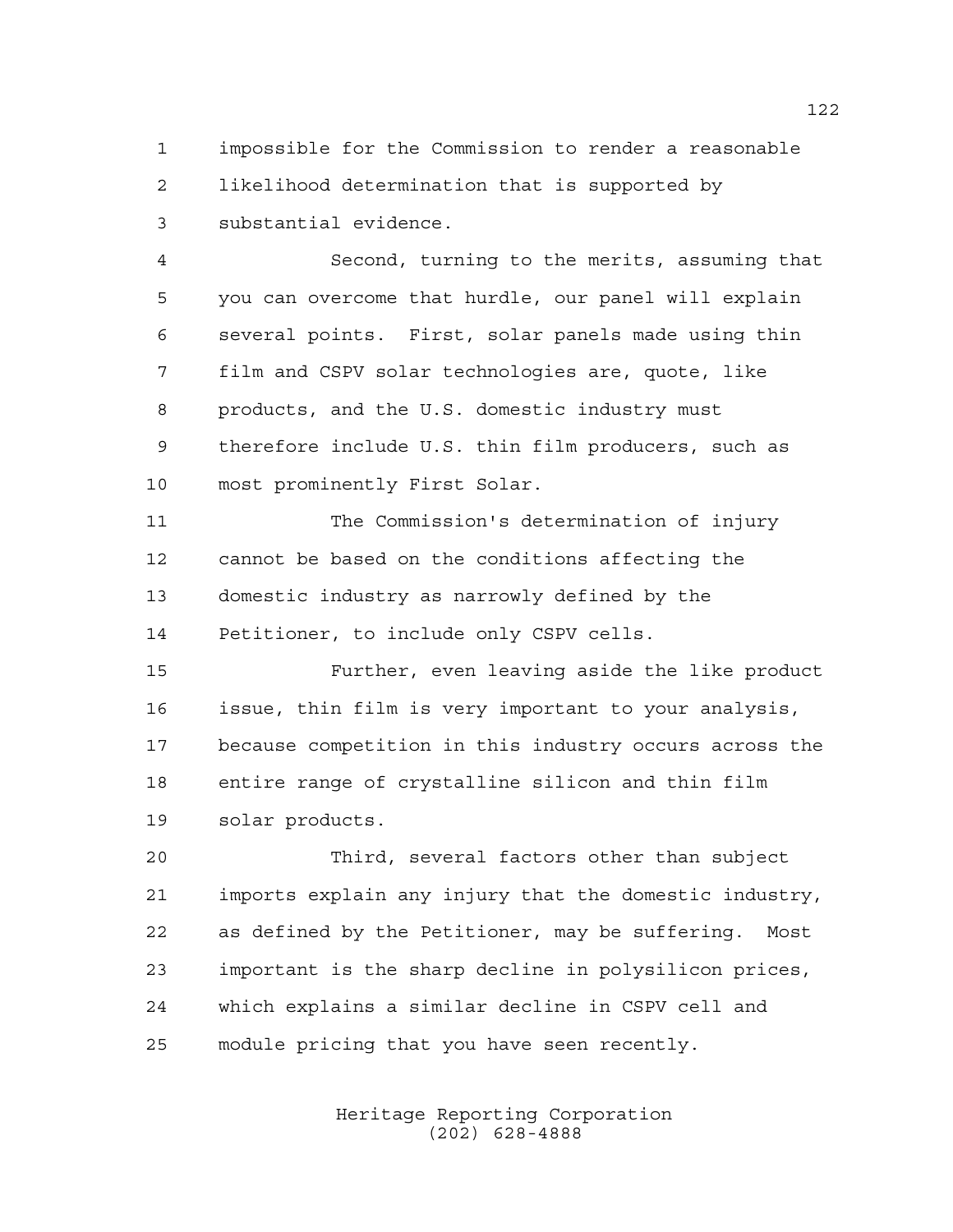In addition, there is downward pricing pressure from competition with low cost thin film producers as I just mentioned.

 This leads to the fourth and last thing that I will mention now, which is that downward pricing pressure has also arisen from government regulation. An important driver of demand in this industry has been government incentive programs, both in the United States, and abroad.

10 10 In the U.S., the Federal and State governments have been making a concerted effort to expand the use of solar energy and to reduce the cost of solar energy generation.

 This is an unusual aspect of the industry and the market that is covered by this investigation. That is a primary government goal and policy, is to drive prices down, and to make solar energy affordable for the American consumers.

 With that overview, I would like to turn the floor over now to Roger Efird, Managing Director at Suntech America. Roger.

 MR. EFIRD: Thank you. My name is Roger Efird, and I am currently a managing director at Suntech America. Suntech America is a wholly owned subsidiary of Suntech Power, the world's largest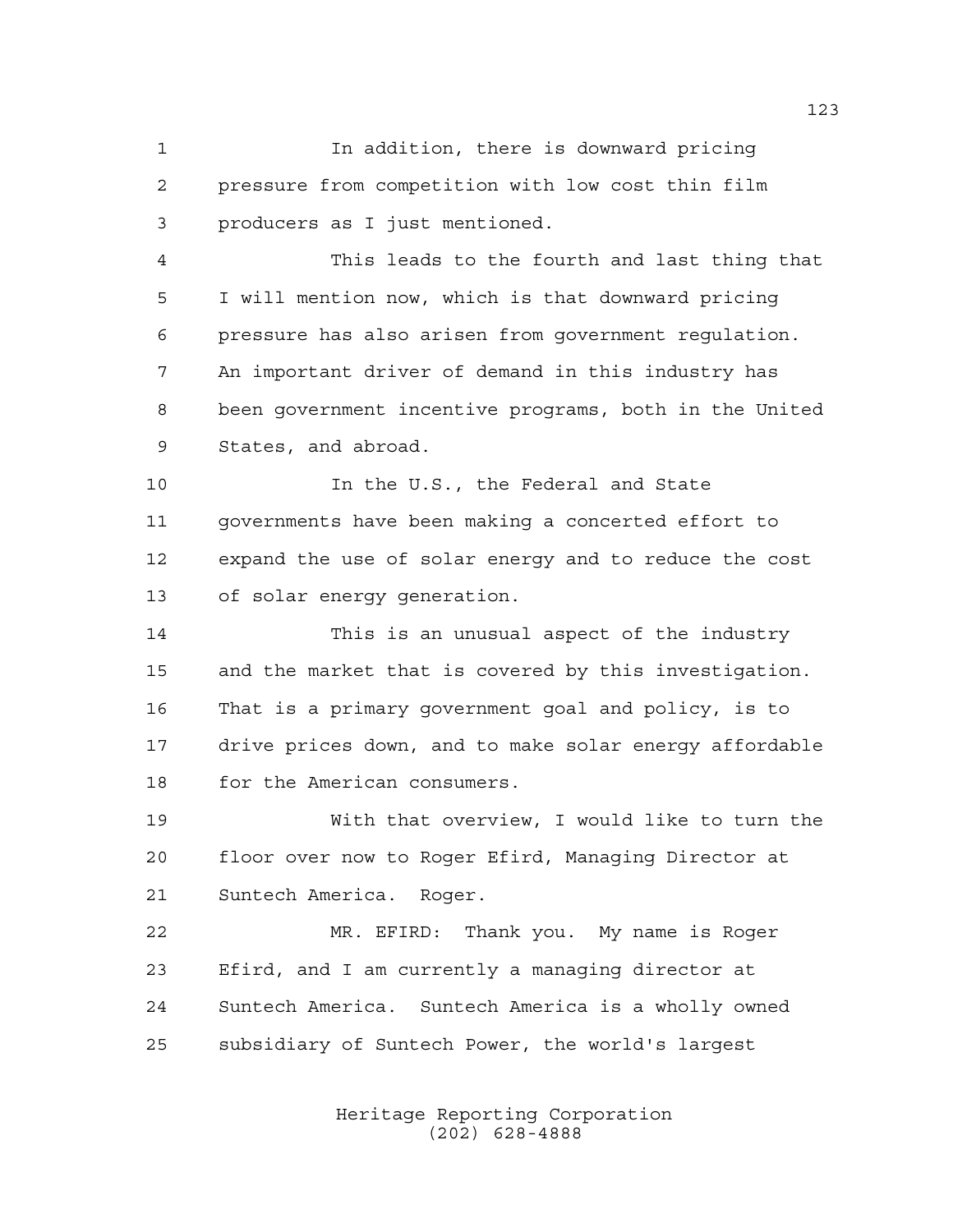producer of solar panels.

| 2  | Suntech is based in China, and was the first          |
|----|-------------------------------------------------------|
| 3  | Chinese solar company to go public on the New York    |
| 4  | Stock Exchange. I have worked in the U.S. solar       |
| 5  | industry for around 25 years, both for domestic and   |
| 6  | foreign manufacturers.                                |
| 7  | I have several years experience as a private          |
| 8  | consultant to the solar industry, with a client base  |
| 9  | that includes both foreign and domestic companies. I  |
| 10 | am also the Chairman of the Board of Directors of the |
| 11 | United States Solar Energy Association, SEIA.         |
| 12 | SEIA represents twelve-hundred companies in           |
| 13 | the industry. I would like to make it very clear that |
| 14 | my testimony today is on behalf of my employer,       |
| 15 | Suntech, and is not on behalf of my association with  |
| 16 | SEIA.                                                 |
| 17 | My first topic concerns the fact that                 |
| 18 | crystalline silicon solar cells, or CSPV, and thin    |
| 19 | film solar cells, are the same domestic like product  |
| 20 | in the terms used by the Commission.                  |
| 21 | CSPV and thin film are interchangeable, and           |
| 22 | compete head-to-head in the U.S. marketplace.<br>To   |
| 23 | exclude thin film from the like product and thin film |
| 24 | producers from the U.S. domestic industry would       |
| 25 | seriously distort the Commission's understanding of   |
|    |                                                       |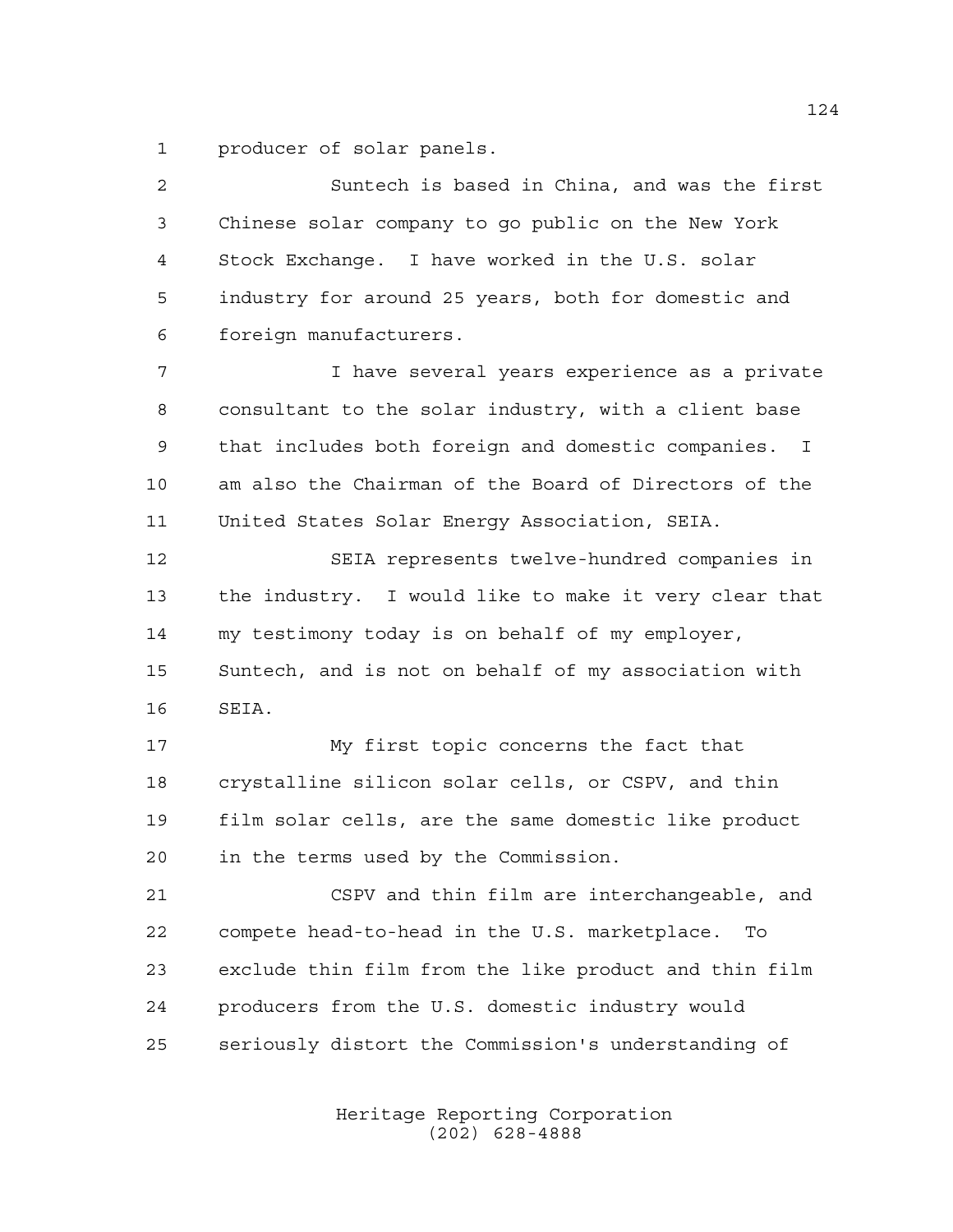the U.S. solar industry.

| $\overline{c}$ | To start with, Suntech competes in three              |
|----------------|-------------------------------------------------------|
| 3              | segments of the market; the residential segment, the  |
| 4              | commercial rooftop segment, and the large scale       |
| 5              | utility segment.                                      |
| 6              | Thin film can and does compete with                   |
| 7              | crystalline in each of these market seqments,         |
| 8              | including rooftops. CSPV is more efficient and        |
| 9              | generates more watts per square meter than thin film. |
| $10$           | About 15 percent of the sunlight striking a CSPV      |
| 11             | module will generate electricity, whereas, only about |
| 12             | 12 percent of the light that strikes a thin film      |
| 13             | module will create electricity. However, thin film    |
| 14             | wakes up earlier in the morning, and goes to sleep    |
| 15             | later at night. So the period of time that it         |
| 16             | generates electricity is longer than crystalline.     |
| 17             | Moreover, purchasers of solar purchase by             |
| 18             | the watt, and therefore, crystalline silicon modules  |
| 19             | and thin film modules are judged on a money per watt  |
| 20             | cost basis for the entire system.                     |
| 21             | Although thin film modules are cheaper than           |
| 22             | CSPV modules on a per watt basis for a given capacity |
| 23             | system, the other costs of thin film are greater than |
| 24             | with a crystalline system.                            |
| 25             | This is because thin film systems require             |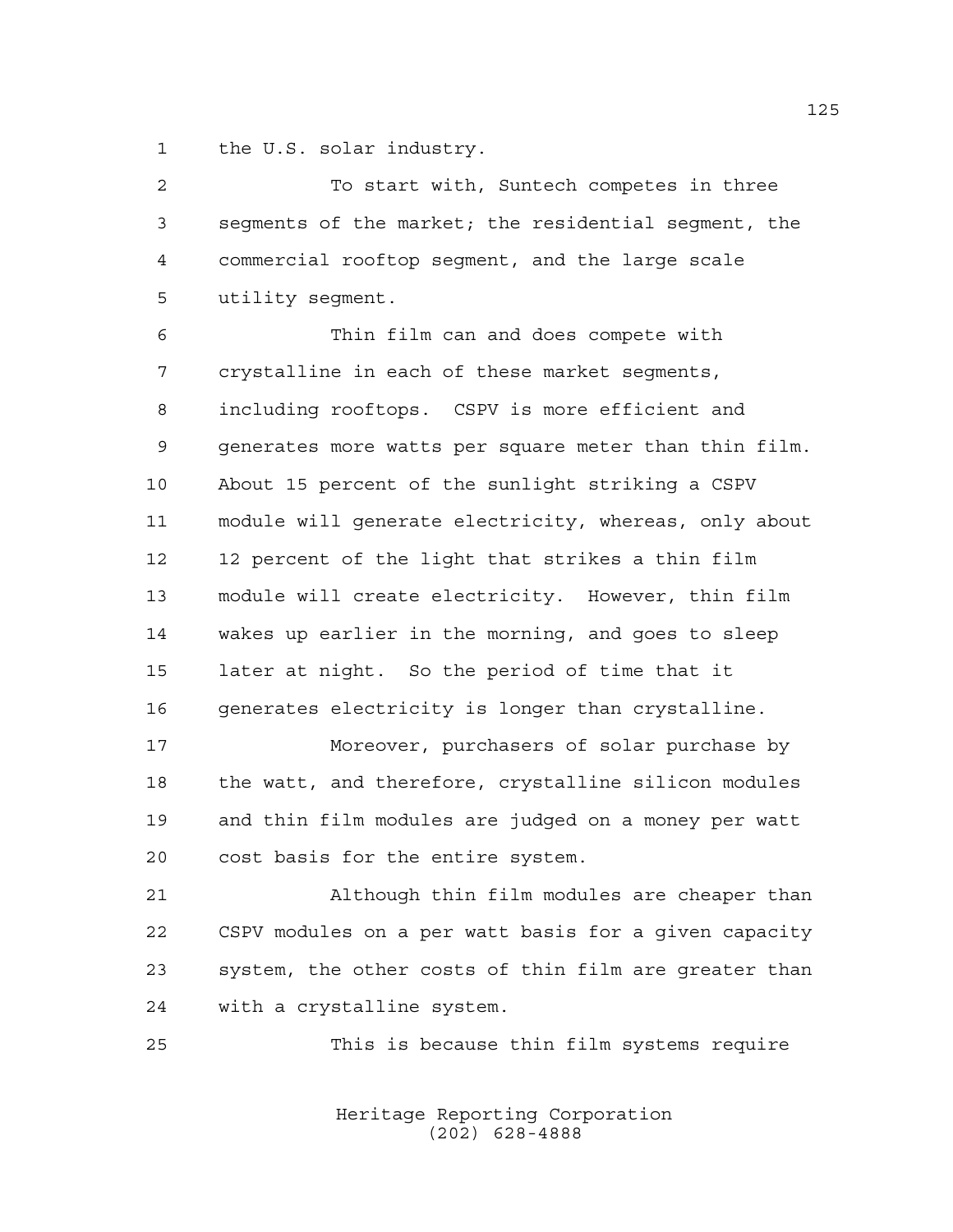more land, more labor, more structure, and more wiring than a CSPV system of the same capacity. Thus, on a system-wide basis, thin film and CSPV modules are very competitive.

 And accordingly the thin film systems are an important competitive force in reducing the U.S. market price for PV modules. First Solar is a U.S. producer that produces and markets only thin film. It does so in all three market segments.

 According to public data, First Solar is the world's largest solar company by revenue, and has the second largest market share in the United States in 2010.

 First Solar is very clearly the price leader in the U.S. market, and the largest competitor that my company, Suntech, faces. First Solar competes for the same customers, the same applications, and the same projects that we go after.

 In fact, our marketing literature references First Solar, along with four other competitors, and discusses the features, advantages, and benefits of our crystalline product, versus their thin film products.

 I know of numerous projects in the last two years in which Suntech bid that was ultimately won by

> Heritage Reporting Corporation (202) 628-4888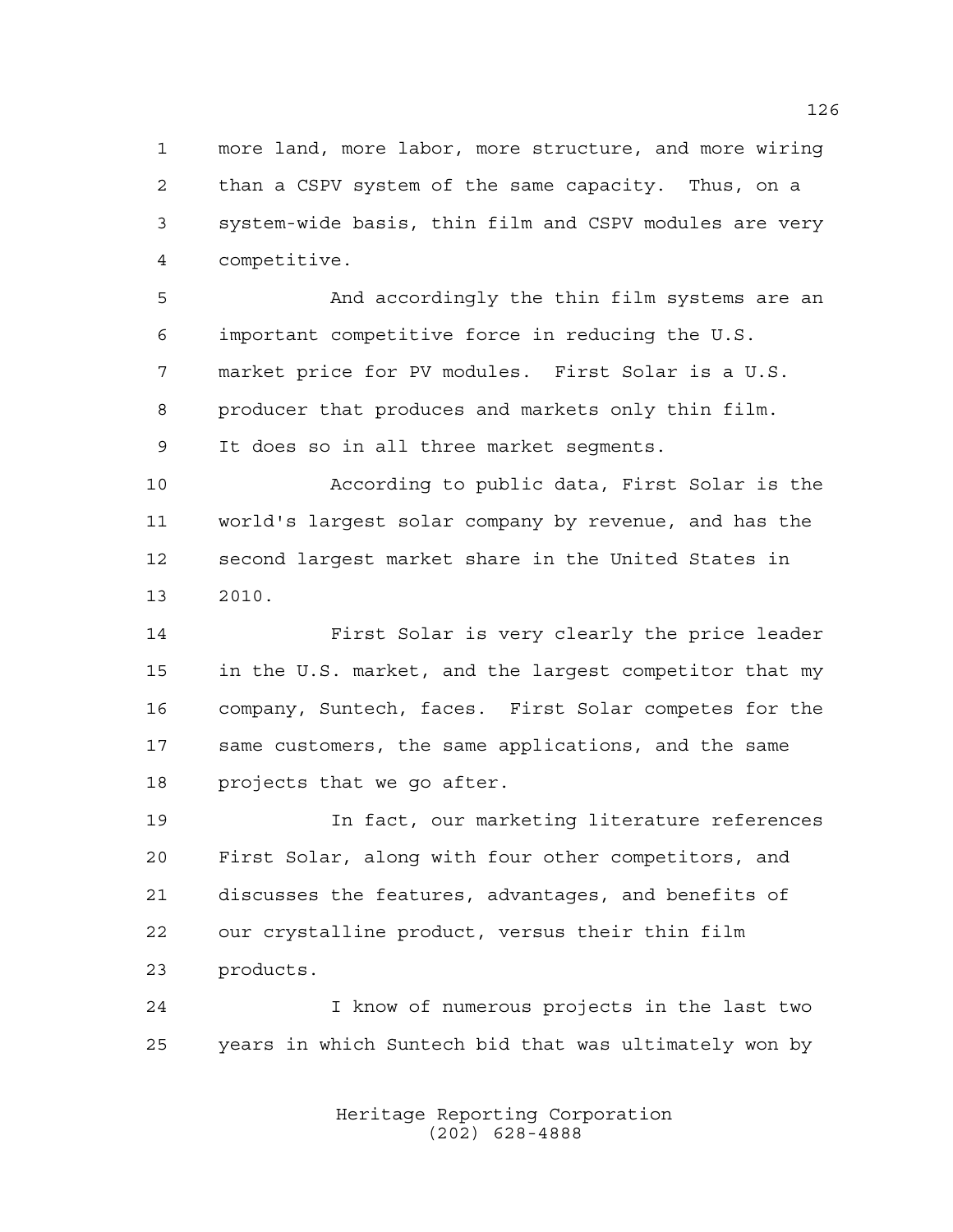First Solar. By contrast, I am not aware of a single similar project on which Suntech bid that was awarded to SolarWorld.

 While we do sometimes compete with SolarWorld, they are not one of the top five competitors in the U.S. market, and they are not featured in our competitive literature.

 In fact, the majority of the modules sold by Suntech during the period of interest had considerably higher wattages than the modules proposed by SunWorld in its petition, and for the Commission, and for the data that you are now collecting.

 First Solar's marketing strategy is to directly compete for projects in the large scale solar market in the U.S. First Solar has held the number one market share in that segment for the last several years.

18 At least one other firm, United Solar, has been competing in the residential and commercial rooftop market for the last 20 years. To exclude thin film technologies when the products, customers, applications, and markets are interchangeable with crystalline silicon, would result in a distorted understanding of the basic structure of our industry. I next wish to discuss certain conditions of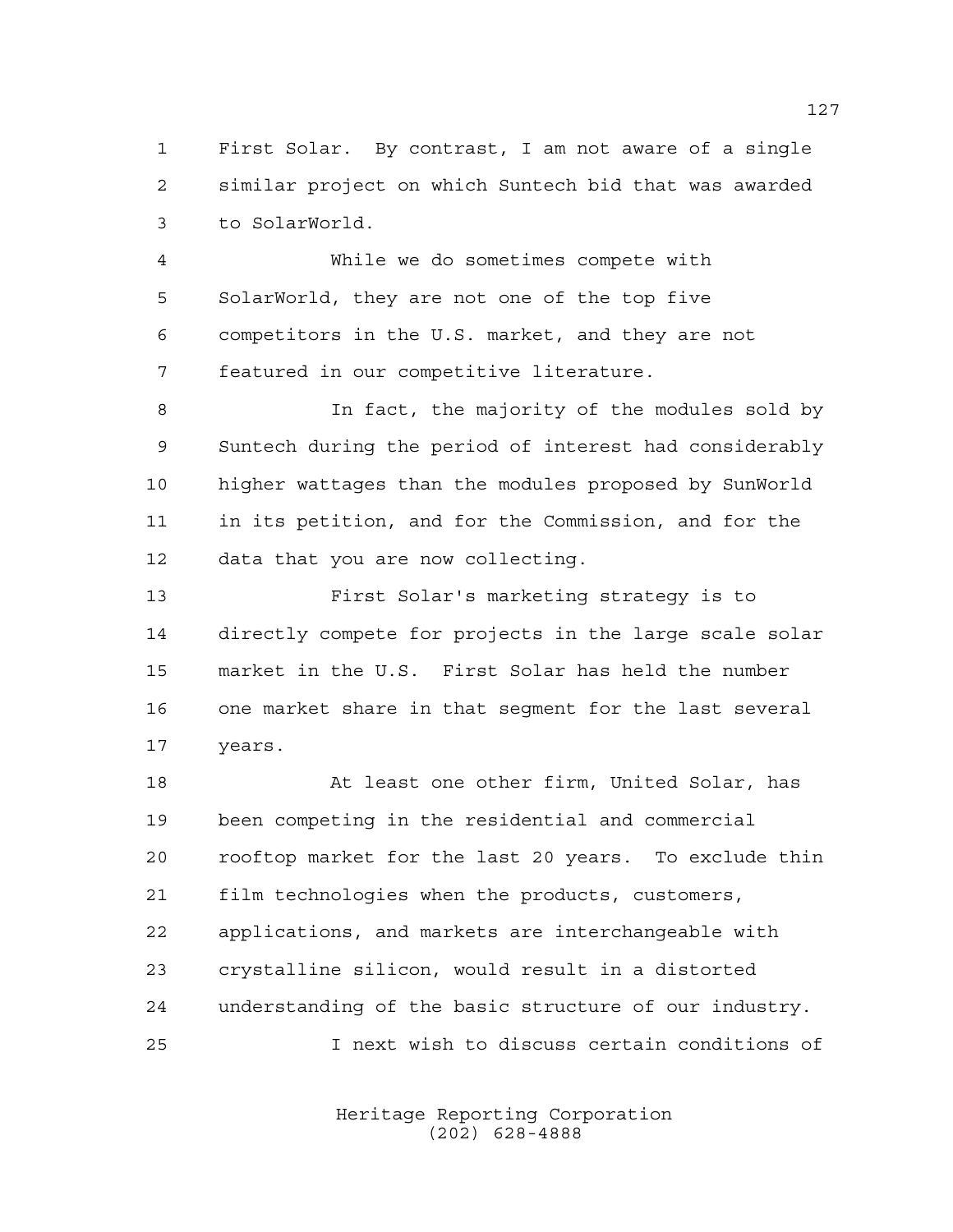competition in the solar industry. The solar industry is truly international in nature. Pricing for solar modules actually varies very little from country to country.

 The U.S. solar market is less than 10 percent of the world's overall market, while more than 50 percent of the world's market is in Europe, led primarily by Germany and Italy.

 Thus, what happens in Europe, including additional incentives, drives market and prices much more than what happens in the United States. Despite its relative size, there are an estimated five to six thousand solar companies in the United States today, located in all 50 States, and employing about 100 thousand people.

 The industry was recently called the fastest growing industry in the United States. It will double in size this year, and add an estimated 30 thousand new jobs during 2012.

 Future growth for the U.S. market is projected to be phenomenal. The U.S. industry will install about two gigawatts of solar this year, 2011. There is already a backlog of signed contracts in the U.S. for projects totaling 17 gigawatts over the next 3 to 5 years.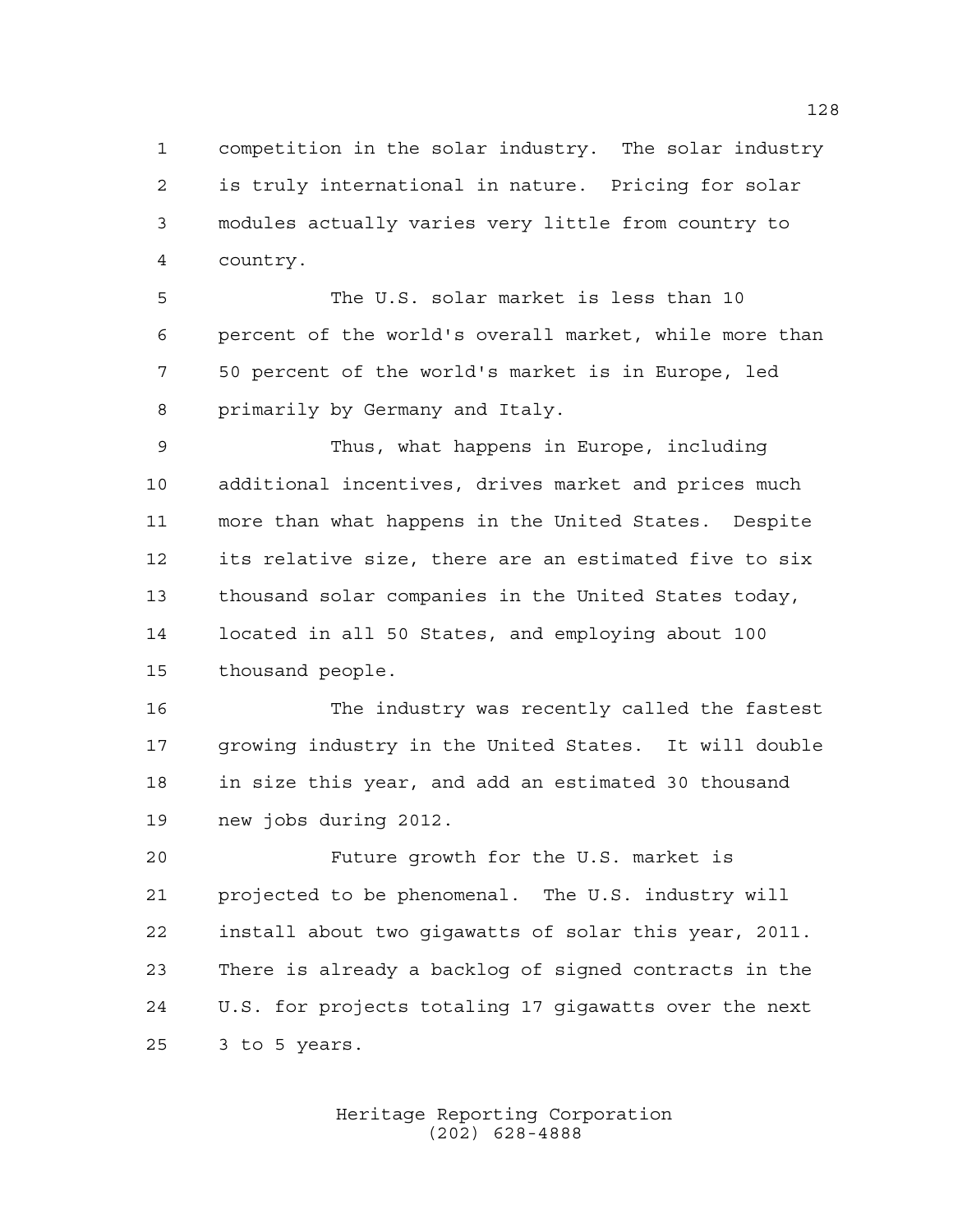The industry's growth, however, is threatened should the present investigations result in the imposition of antidumping or countervailing duties. The reason for this powerful growth in our industry is really quite simple.

 The cost of solar has finally gotten low enough to compete with coal, nuclear, gas, wind, and hydroelectricity, and that is our true competition, is primarily the fossil fuel industry.

 Solar is adding more new electric capacity to the U.S. grid than all of the fossil fuel sources combined now, and this is a global phenomenon, and not exclusive to the United States. Twenty percent of all the electricity generated in Germany now comes from solar.

 However, solar power only thrives where governments provide incentives and mandate renewables. Most utilities would not buy solar unless required by some renewable portfolio standard.

 For example, incentives in California, Hawaii, New Jersey, and Maryland, now make solar power prices actually beat utility pricing. States like California have mandated that 30 percent of their energy come from renewables by the year 2020. Nevertheless, one reason that the United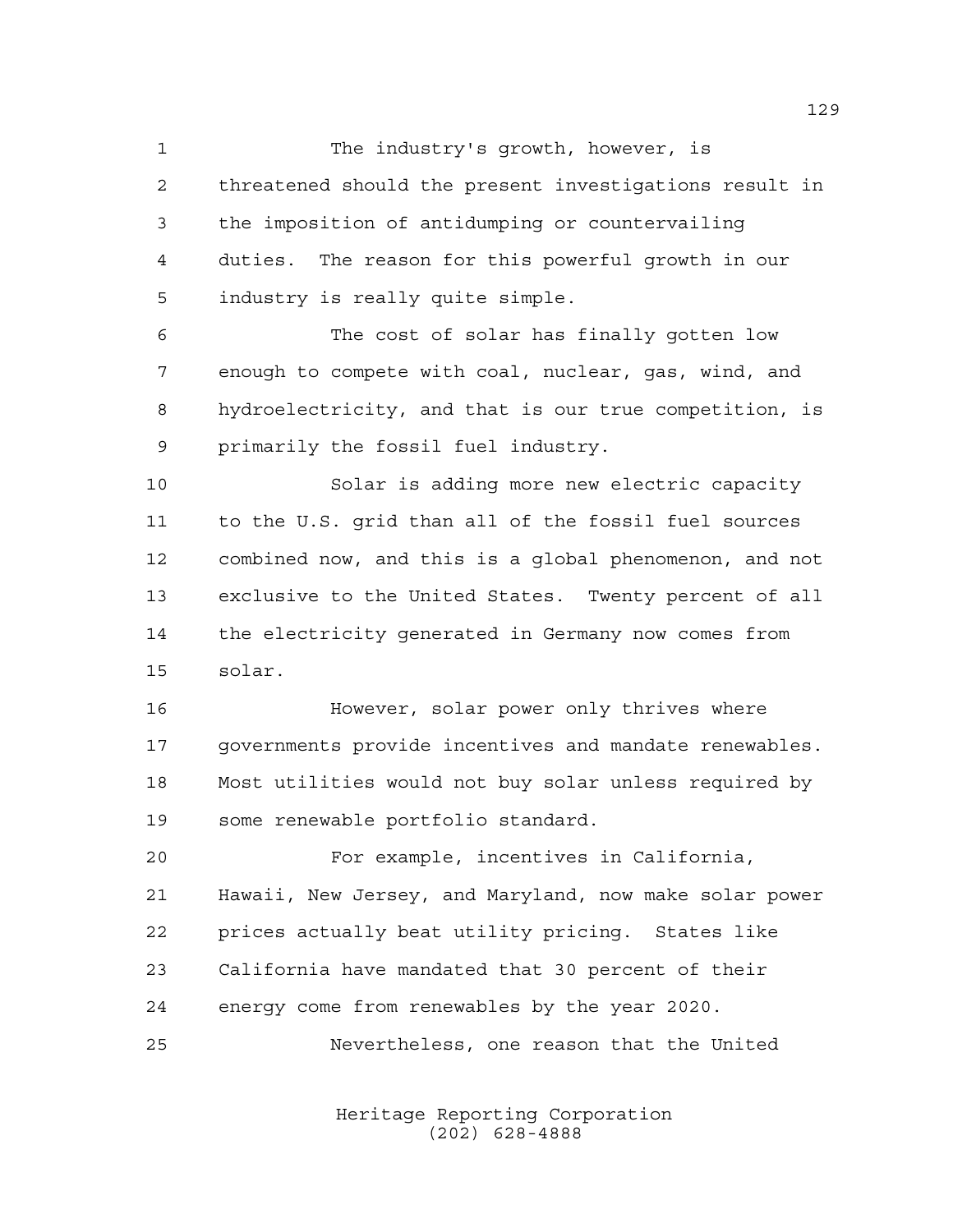States is behind the rest of the world in solar power generation is because its incentives are relatively new and short term.

 Two other important factors besides price affect the manufacturer's ability to compete in the large scale utility market. The first is bankability, and second is a willingness to accept risk.

 In the interest of time, I will leave it to others to talk about these issues, but I will be glad to answer any questions that you have at the appropriate time. That concludes my prepared testimony.

 MR. ELLIS: Thank you, Roger. We are now going to hear from Robert Petrina, the Managing Director of Yingli Green Energy Americas.

 MR. PETRINA: Thank you, Neil. Good afternoon. My name is Robert Petrina, and I am the Managing Director for Yingli Green Energy Americas, a position that I have held since 2007.

 My career has been focused on the solar sector exclusively since 2002 where I started with AstroPower, Inc., at that time the largest U.S. manufacturer, and I was responsible for the company's silicon procurement in Asia, Europe, and the U.S.

Most recently before joining Yingli, I was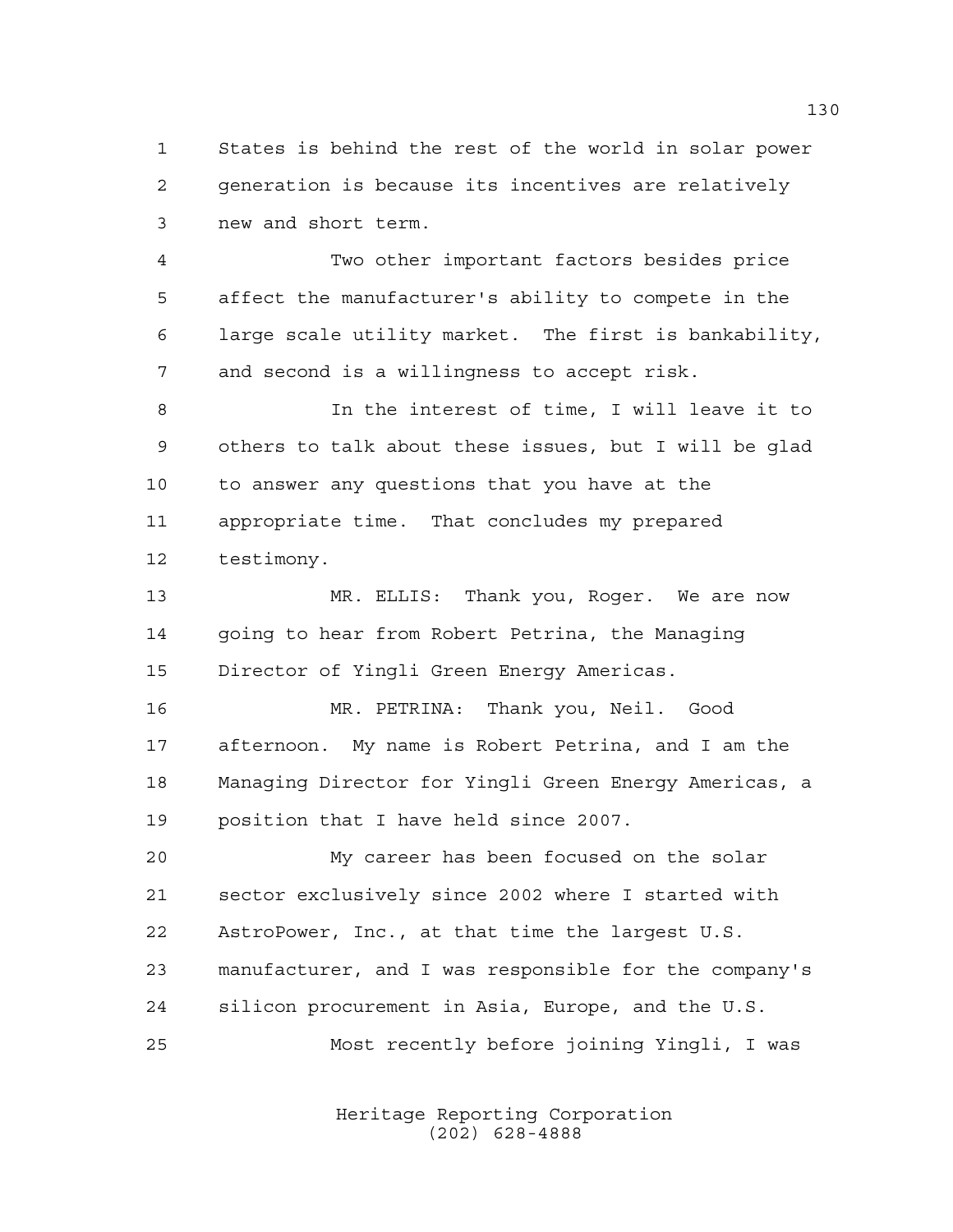with General Electric's Solar Energy Technology, again responsible for silicon procurement worldwide. I also serve on the board of SEIA, the Solar Energy Industries Association.

 Yingli Americas is a subsidiary of Yingli Green Energy, with its principal office in Baoding, China. The company is listed on the New York Stock Exchange and has 11 thousand employees worldwide.

 We are a vertically integrated solar energy company. We produce the entire PV value chain, from polysilicon to panels, or modules. I would like to address first why Yingli entered the U.S. market, and what has happened since then.

 Second, Yingli's competition; and third, the factors that determine which company will win a sale in the U.S. solar energy market.

 Yingli entered the U.S. market as an importer in late 2009 because the U.S. at that time was grossly underserved. The size of the U.S. market was growing, but supply had not kept up.

 The supply shortage was so great that U.S. customers were at times waiting for six months to receive product. The bulk of worldwide production, including U.S. production at that time, was going to Europe, and particularly Spain, Germany, and Italy,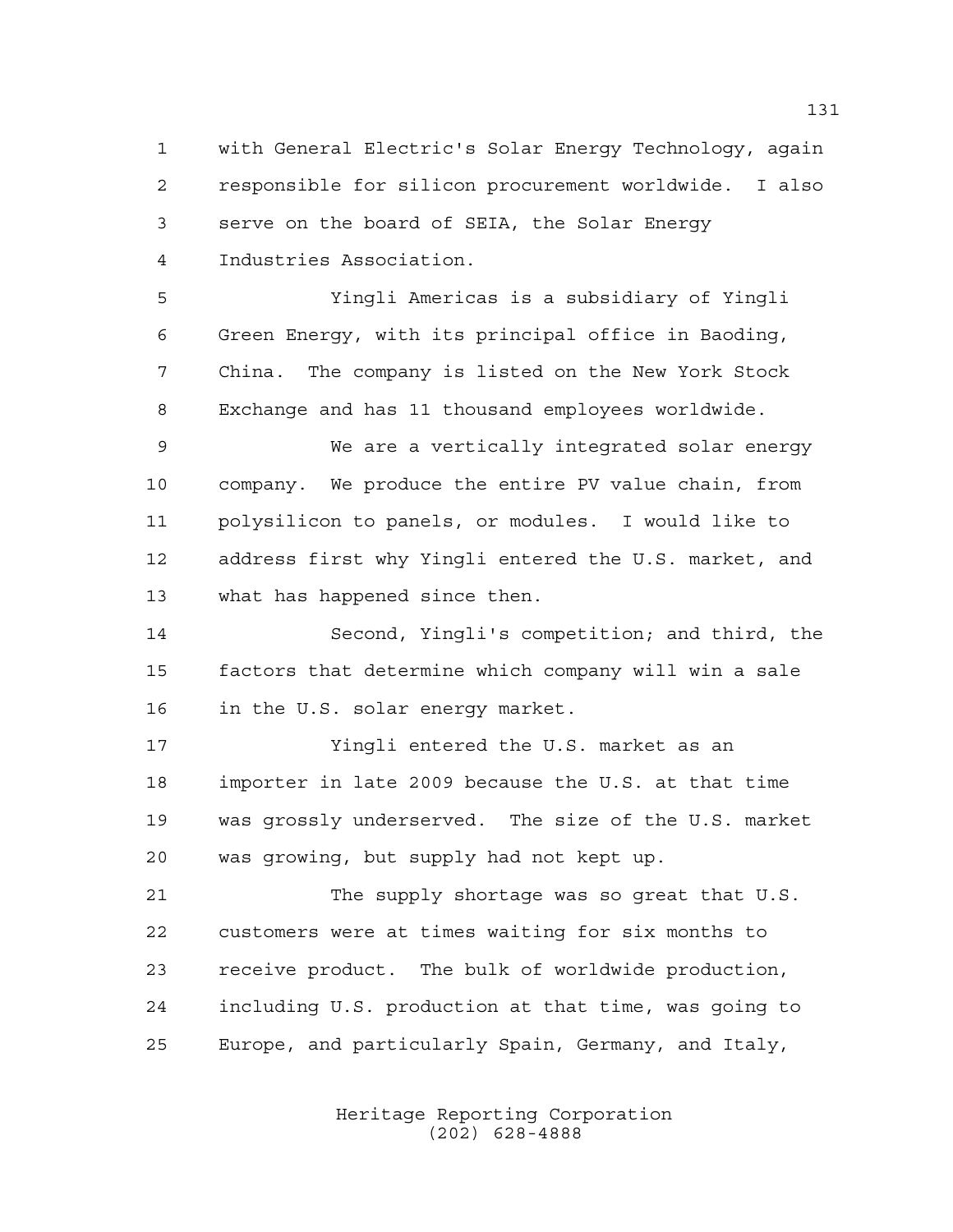where pro-solar energy policies were creating a bonanza for companies that were selling to those markets.

 The U.S. was, and still is, a relatively small market, particularly in comparison to Europe, but we believed that we could meet the unsatisfied U.S. demand and build our business as the nascent U.S. solar energy market grew.

 Indeed, the U.S. solar energy market is expanding rapidly. It doubled between 2008 and 2009, and doubled yet again between 2009 and 2010. From Yingli's perspective, this was largely due to the progressively lower price of solar energy.

 And if you can take a moment to look at the slide behind you, which shows the actual growth of installations in the U.S. market.

 Polysilicon, a key input, which had faced a severe shortage and skyrocketing prices in 2007 and '08, has been in plentiful supply since late 2008, leading to a decline in cell and module prices.

 When prices make solar energy more competitive with nonrenewables, demand for solar expands, and 2010 was a great year for the entire industry, from SolarWorld to Yingli.

Business, not just in the U.S., but

Heritage Reporting Corporation (202) 628-4888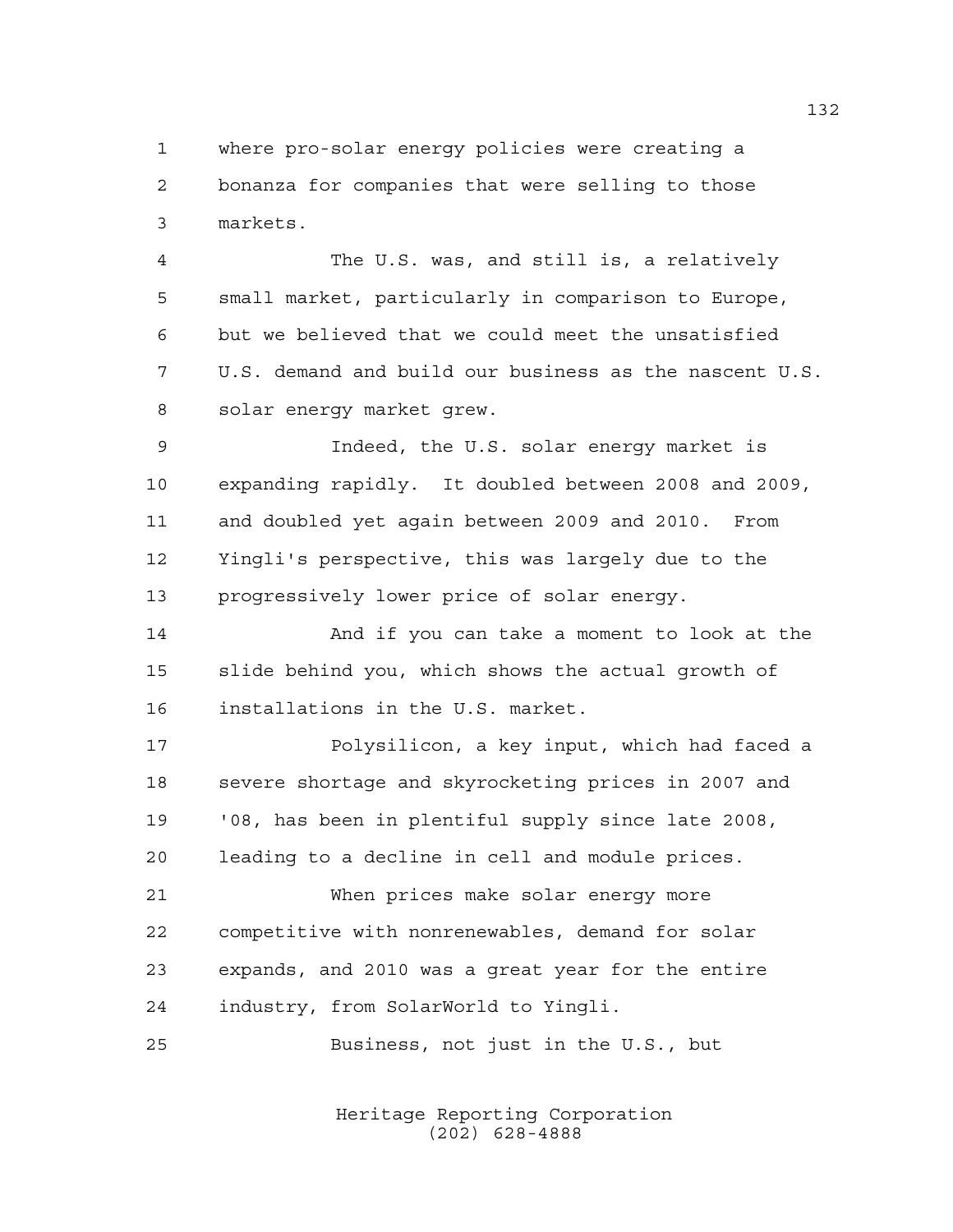globally, was so good that once again not all could be fulfilled. So, naturally, we all added capacity, believing that demand would be there, and orders would continue to grow.

 However, in early 2011, demand in Europe was less than anticipated, largely due to changes in government incentive policies. Yingli only makes crystalline silicon PV cells and modules, but there are other PV technologies.

 As Roger mentioned earlier, there is the thin film technology. Thin film is just another means to the same end; solar equipment that will generate electricity.

 Both crystalline silicon equipment and thin film equipment produce electricity from sunlight. It defies reality to suggest that these two technologies are different businesses.

 There is head-to-head competition between thin film and crystalline silicon PV equipment every day. The fortunes of the two technologies are entirely aligned, and so long as there is demand for solar energy, equipment made from these two technologies will compete with one another at least until the next new more efficient technology comes along.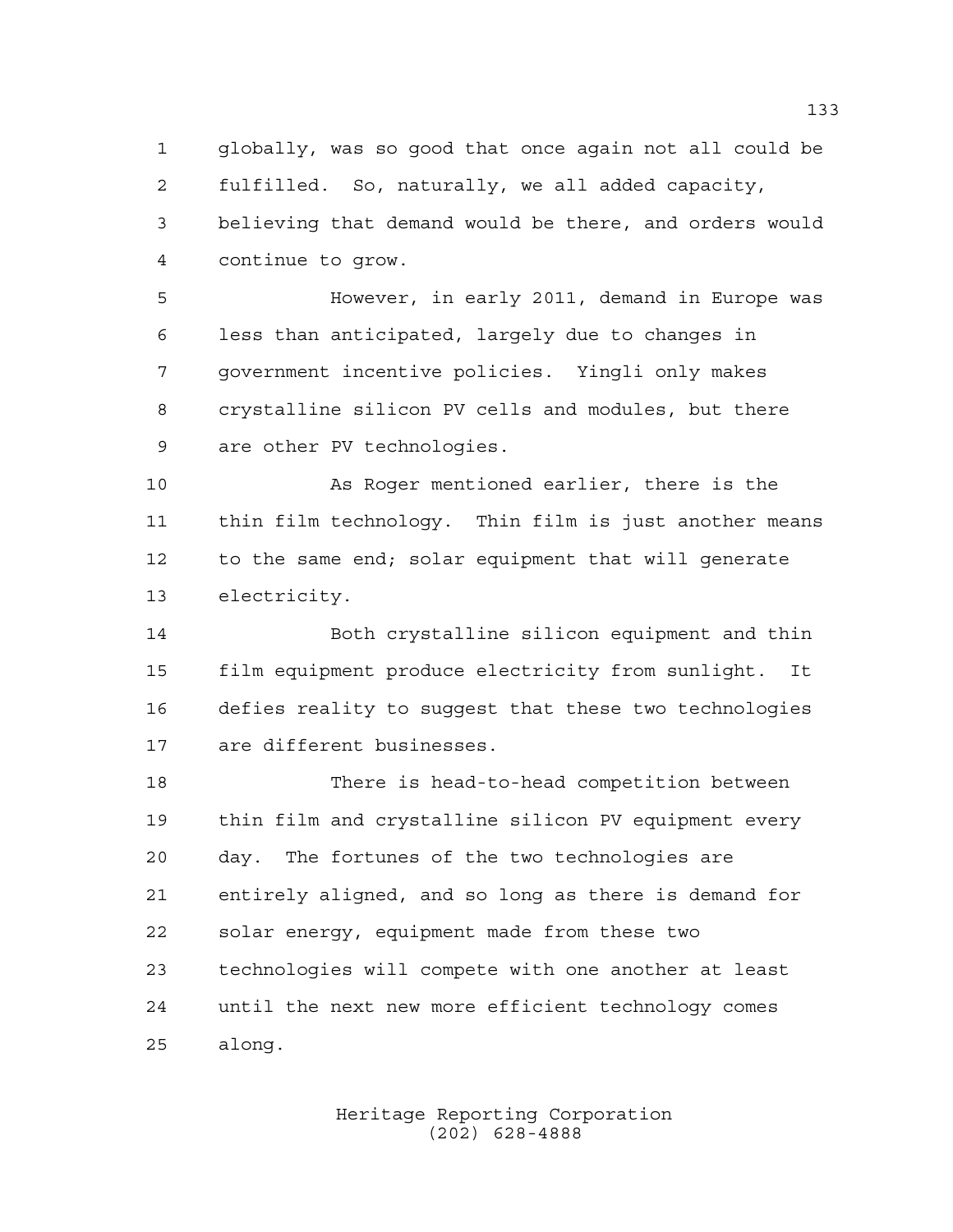And even within the thin film and crystalline silicon technologies, there are technology subtypes which form a continuum of sunlight conversion efficiencies. And if you can take a moment to again look at Slide 2, this shows you some of the differences between the various subtypes that we just mentioned.

 Of course, panels are just one component of a larger project cost that includes design, engineering, construction, and installation. Because thin film requires more panels or surface area to match the efficiency of crystalline silicon panels, an important area of competition between the two technologies is in larger scale projects, such as the utilities sector.

 And that is where Yingli competes with First Solar, the largest producer of solar panels in the United States today. In fact, thin film panel production in the U.S. may actually be larger than crystalline silicon panel production.

 Yingli does not often compete with the Petitioner, SolarWorld. Our businesses are different in size and in scope. We understand that SolarWorld's business is primarily focused on the residential sector, and to some extent, the commercial sector, and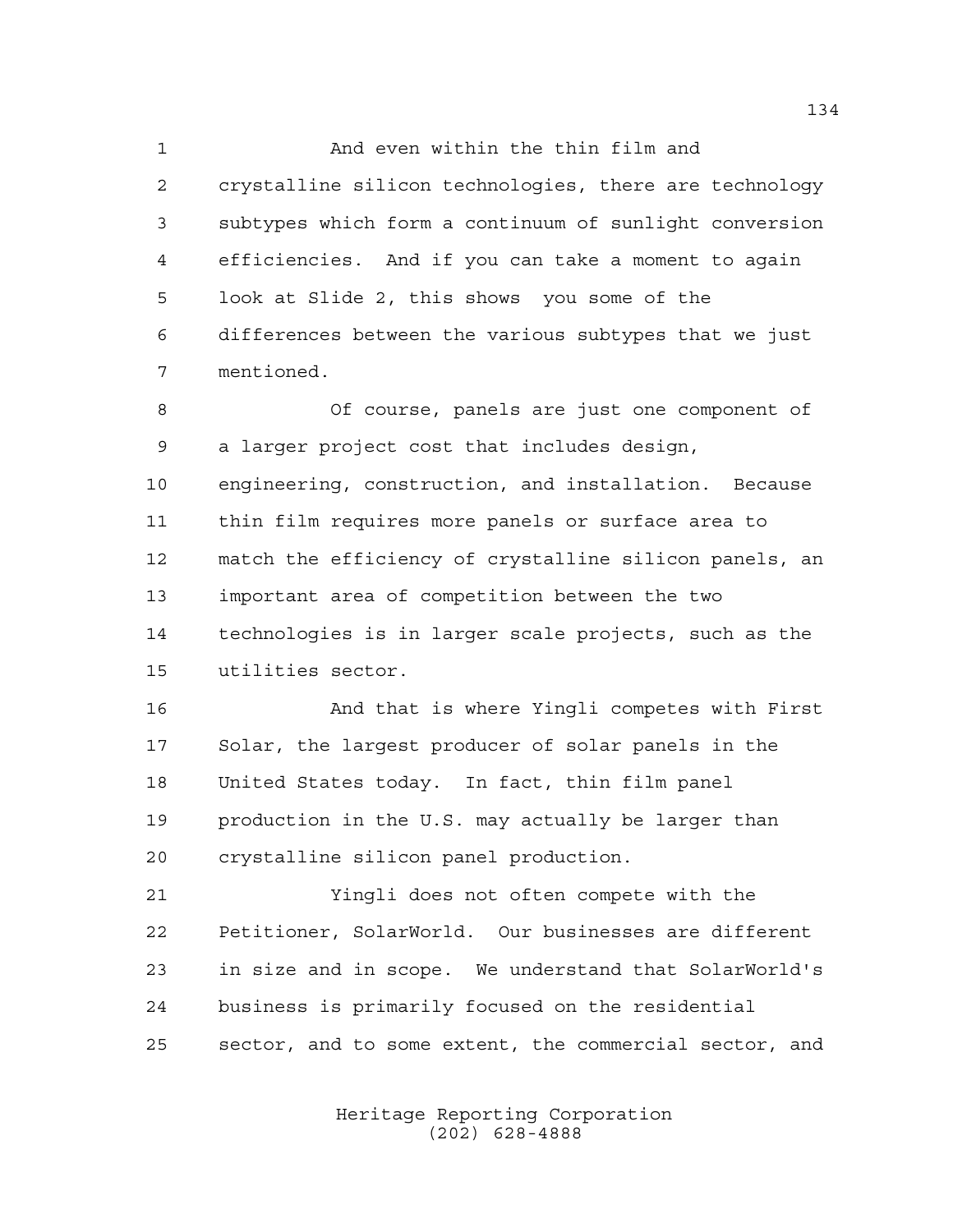But these markets in the U.S. are very different in size relative to Europe. The residential -- or in our case the distribution -- market only accounts for 15 percent of the solar panels that we sell in the U.S., while the commercial and utility segments account for 40 percent each, respectively. That makes the United States quite different from Europe, because in Europe a much larger portion of the business is focused on the distribution and sales to residential customers. Utility scale projects generally involve sales of more than five megawatts, and utilities tend to pay slightly lower prices for their panel purchases than do distributors. This is because utilities have superior credit and generally provide lower transaction costs than those buying in smaller quantities. But non- price factors are what really determine which company wins the sale. Customers put a lot of weight on the financial strength and stability in determining whether Yingli or some other vendor's product is selected. They have to; solar panels are guaranteed to last for 25 years, and therefore, purchasers want

we do participate across those three segments.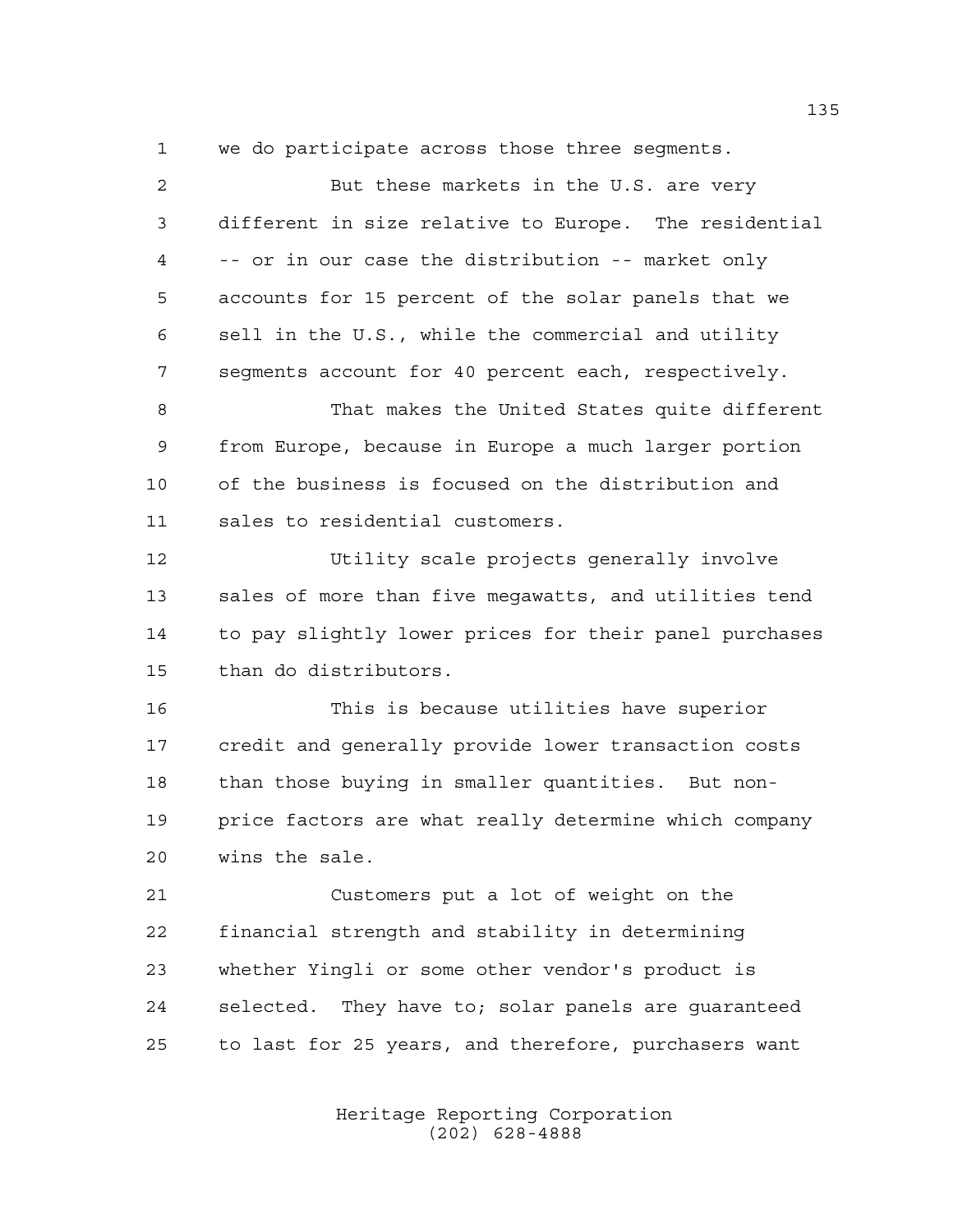the assurance that the company with which they are doing business with today will be there for the long haul.

 State government incentive programs also have an important impact on the market, both driving the business and affecting the market price. Any given solar project's total system cost must be sufficiently attractive enough to make it economically such that it will be competitive with conventional energy sources, and also be financially attractive to private sector investors whose financial backing is necessary for the project to actually be implemented.

 Government incentives for such projects have been very important in lowering net costs so that the projects can achieve these goals and are implemented. However, with incentive levels declining on an unpredictable basis, there has been tremendous pressure to maintain the all-in total cost for the projects at levels that continue to be economically viable and drive adoption, preferably and ultimately without incentive support.

 Therefore, the only way to save a utility scale project, and to make it economic, once again in light of declining incentives, is to cut its underlying costs, of which roughly 50 percent is the

> Heritage Reporting Corporation (202) 628-4888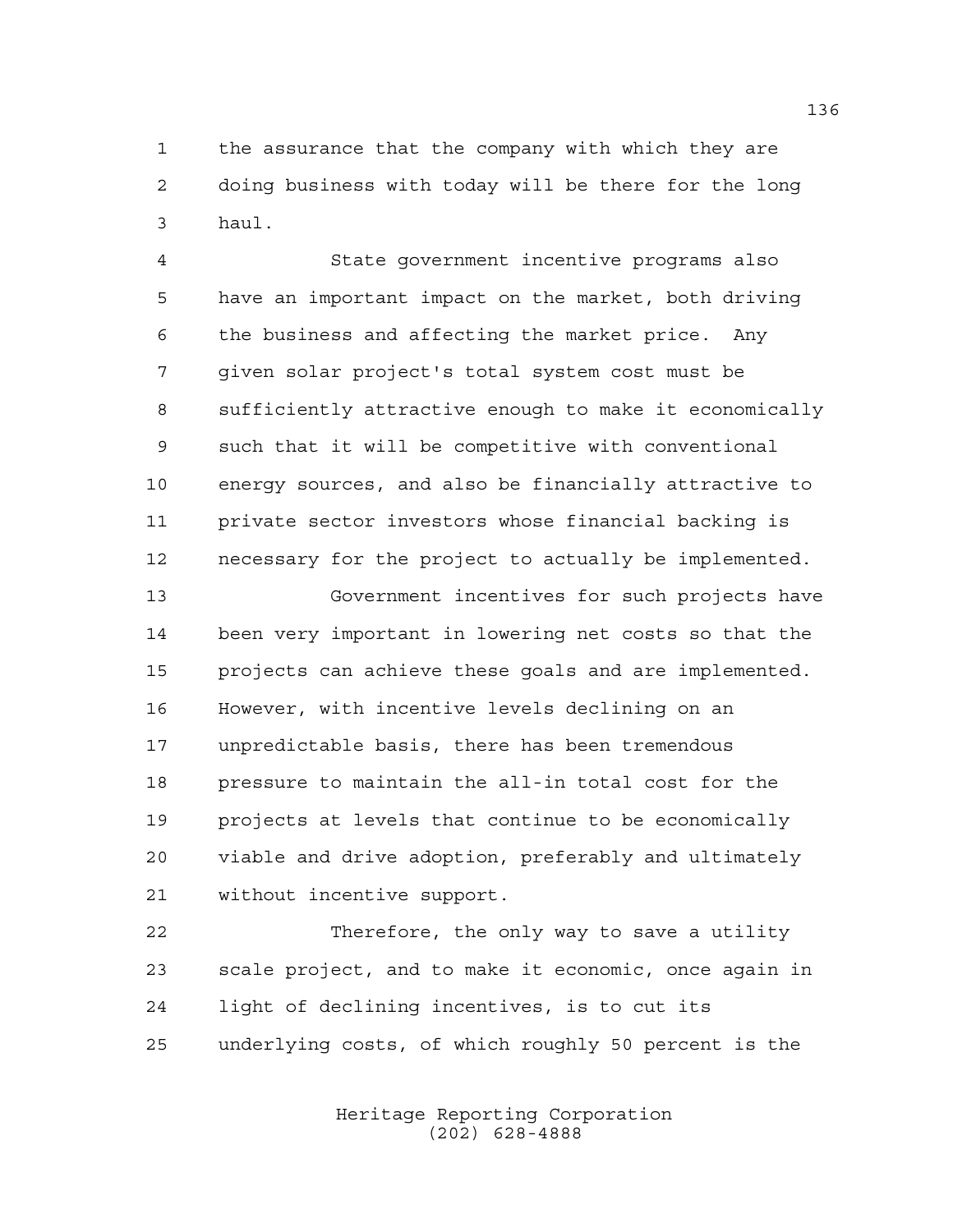cost of the module side of the equation.

 As a result, if projects facing declining incentives are to survive, there is great pressure to cut the module price to a level low enough to make the total project economic returns become attractive yet again and be competitive. This fact is pulling U.S. module prices downward.

 Finally, I just want to note that Yingli also views the Chinese market for solar energy as important to its business. For the first three quarters of 2011, about 20 percent of Yingli's global sales of solar panels went into the domestic Chinese market.

 The projections for the growth of the Chinese market are very encouraging, and Yingli sees the size of the Chinese market with a lot of enthusiasm and optimism for the future. Thank you, and that concludes my remarks.

 MR. ELLIS: Thank you, Robert. We are now going to hear from Thomas Young, the Senior Director of Investor Relations at Trina Solar Limited. Thomas.

 MR. YOUNG: Good afternoon. My name is Thomas Young, and as mentioned, I am the Senior Director of Investor Relations at Trina Solar. Trina Solar is a leading, or tier one, vertically integrated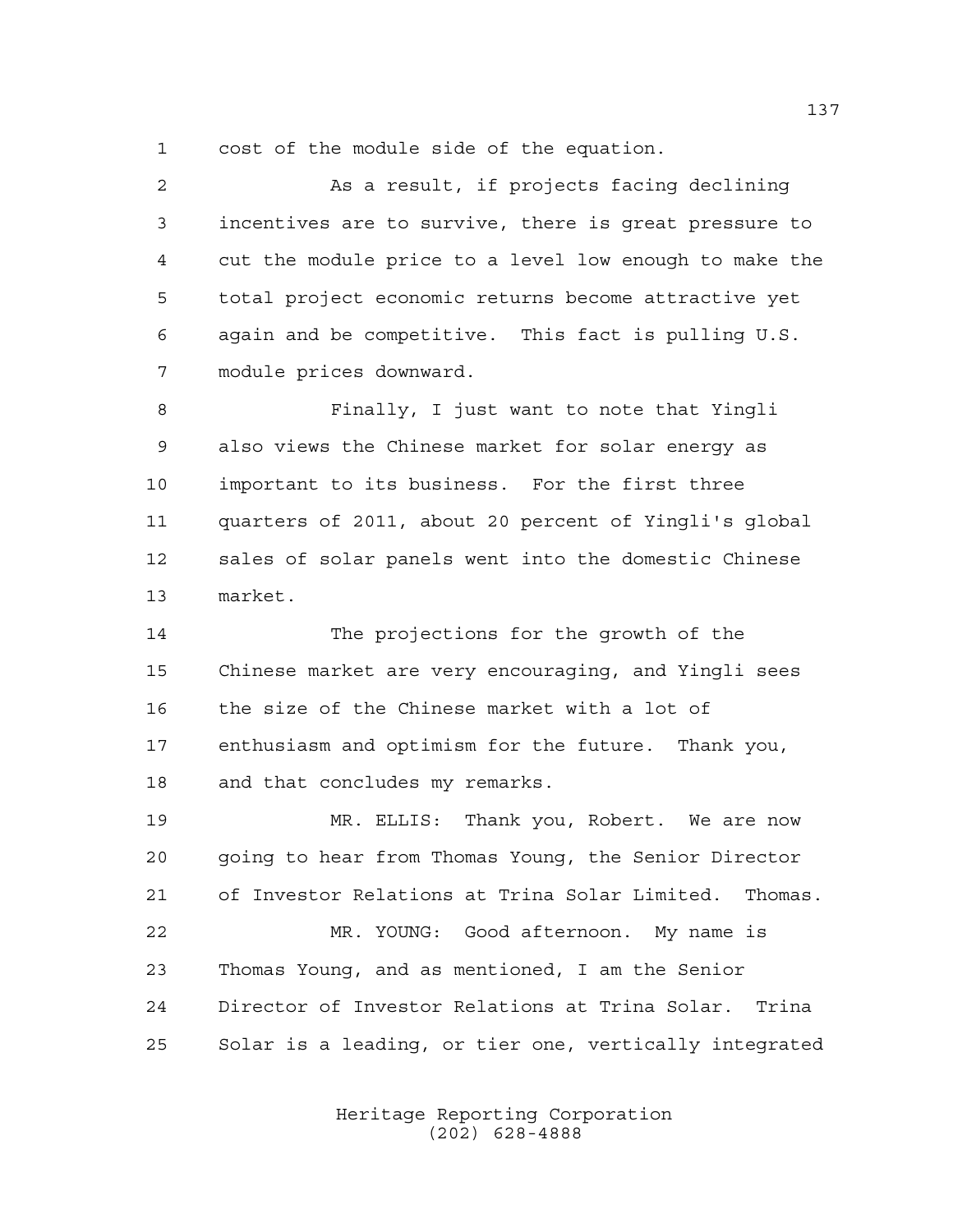module supplier, and has a long history as a solar PV pioneer, with co-located manufacturing, research and development facilities, and a supply chain PV part.

 We are traded on the New York Stock Exchange, and like some of the other companies present today, we compete in three separate solar channel segments, addressing residential, commercial, and utility scale projects.

 Further, we are also a member of SEIA and other U.S. solar associations. I joined Trina Solar in 2007 after nine years spent in China in the corporate M&A sector. Since then, I have divided my time between Trina Solar China, and Trina Solar U.S., with the benefit of significant exposure in the solar energy market in both countries.

 Trina Solar's U.S. management team has over 50 years of aggregate U.S. solar experience. Today, in my limited time, I would like to address three issues that I believe are important to an understanding of the U.S. solar energy market; non-price factors and purchasing decisions, China's domestic solar power market, and timing of imports into the U.S.

 I understand that in many ITC proceedings that price is deemed to be the most important factor

> Heritage Reporting Corporation (202) 628-4888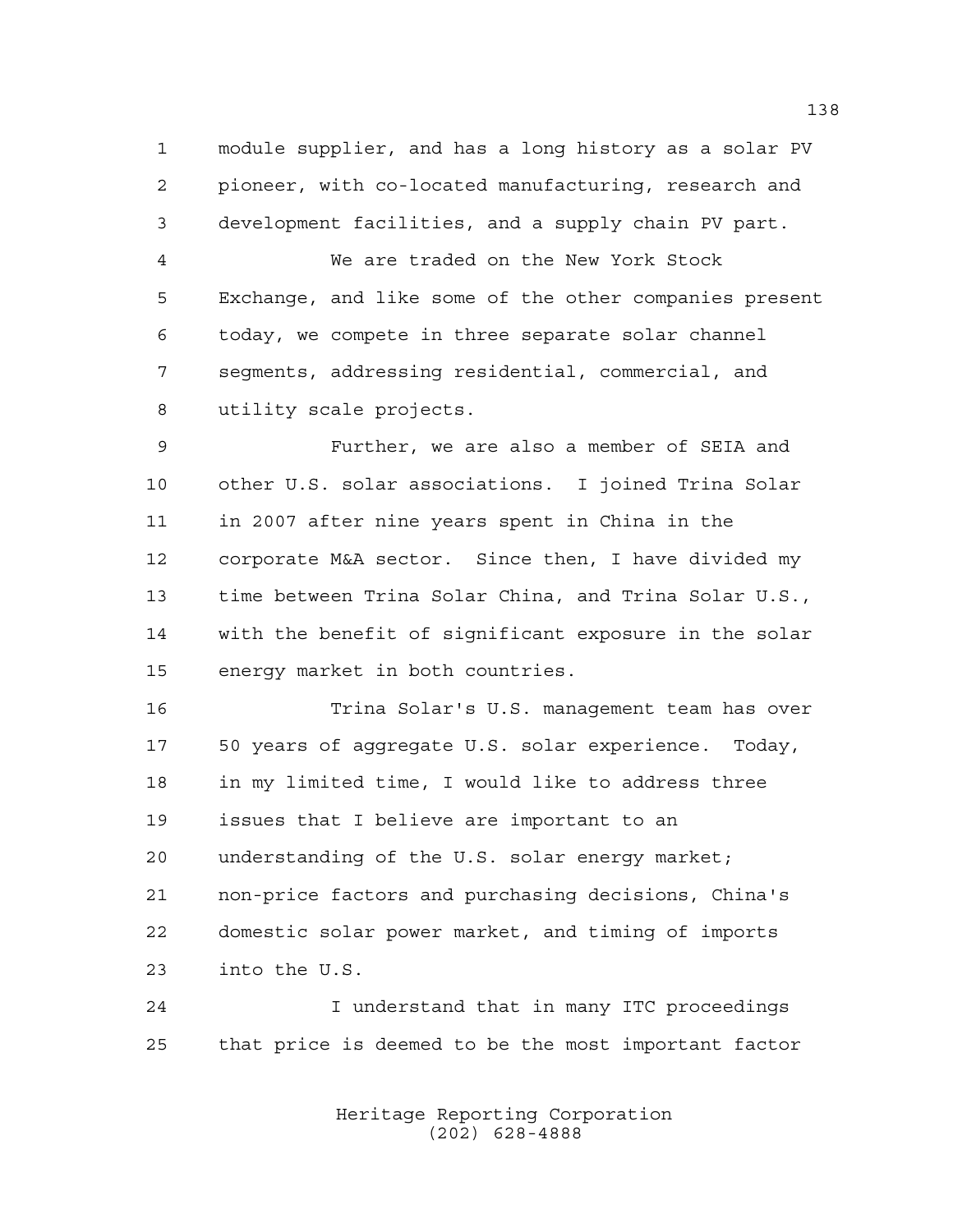to a consumer. But in the solar industry, more than others, there are hugely important non-price factors. A key non-price factor is what we call bankability. Bankability refers to whether a banker, lender, or equity investor will finance a project, be it a utility, commercial, or residential customer. Put simply, bankability is a key criterion for solar module consideration, regardless of the project scale or user segment.

 As recently confirmed through Trina Solar's bankability road show meetings in New York and California, technology risk remains the key lender consideration. Lenders are concerned whether investors can receive the projected return in power output and revenue terms over the project's lifetime, which is often as long as 25 years.

 As such, obtaining and servicing a loan is highly dependent on the predicted performance of the system. In fact, despite crystalline silicon PV technology's long history, banks rely on established third-party engineering consultant reports as a primary tool to assess technology and performance risks. Because of the size and expense of many projects, long-term bankability in my experience can trump price, and is a critical component in customers'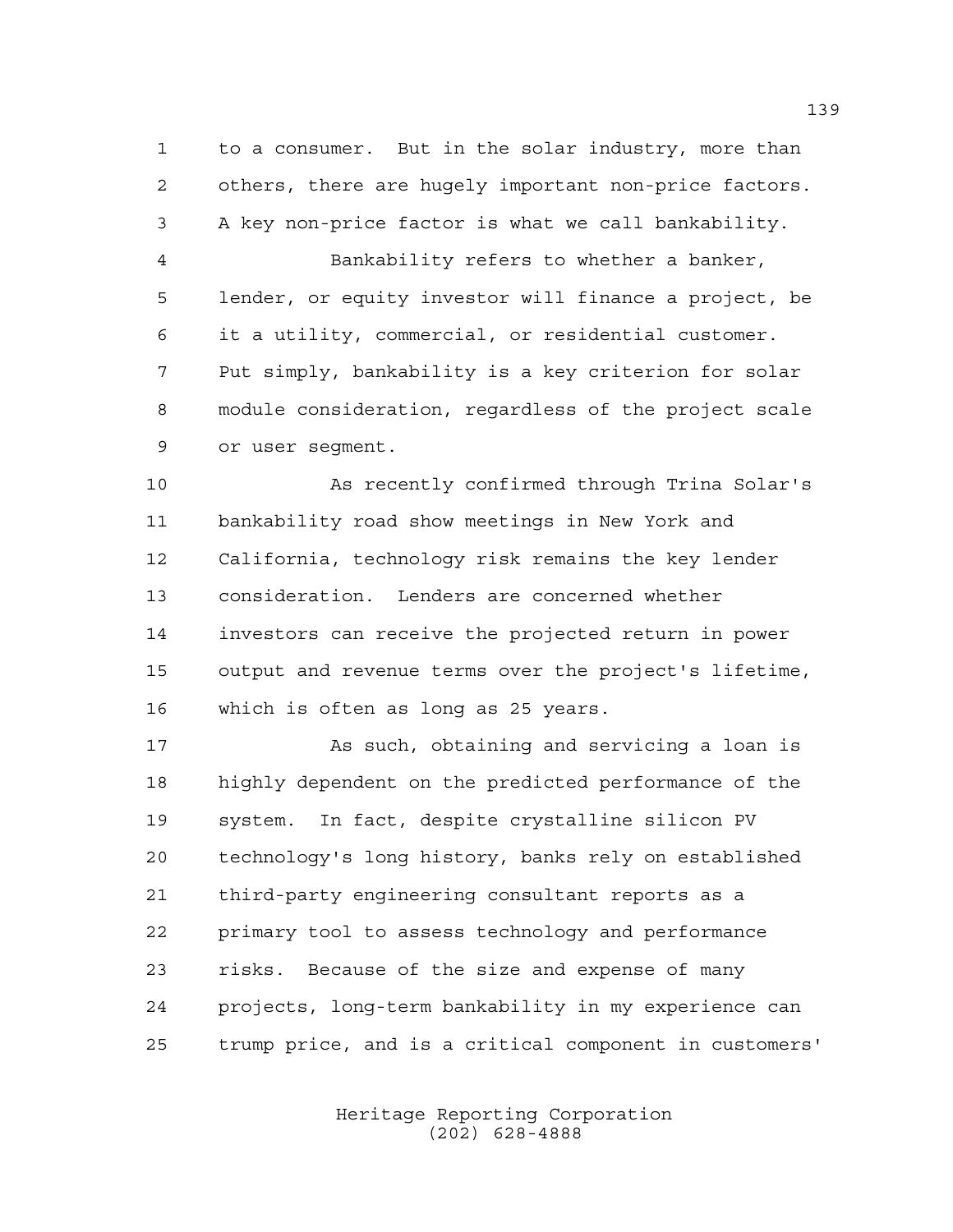purchasing decisions.

| $\mathcal{L}$ | Beyond "Bankability", other non-price                 |
|---------------|-------------------------------------------------------|
| 3             | decision factors include product attributes such as   |
| 4             | Balance of System cost savings, performance warranty, |
| 5             | technical capabilities, logistics support, marketing  |
| 6             | support and training for local system integrators.    |
| 7             | The manufacturer's demonstrated capability to support |
| 8             | its warranty is also becoming increasingly important  |
| 9             | to decision makers.                                   |

 I would like to talk next about what is happening in China. Despite issuing their Renewable Energy Law in January 2006, China's domestic solar market has only recently reached critical mass by western market standards. Recent large scale investment in grid infrastructure and transmission upgrades and a July 2011-announced national feed-in- tariff program have expanded the pace and outlook for Chinese domestic installations.

 China's 2007 Renewable Portfolio Standard mandates require non-hydro renewable generation to provide 3 % of total electricity by 2020, while requiring power companies with over 5 GW of capacity to produce or purchase 8 % total renewable generating capacity by 2020. Solar energy will play an important role in meeting these targets.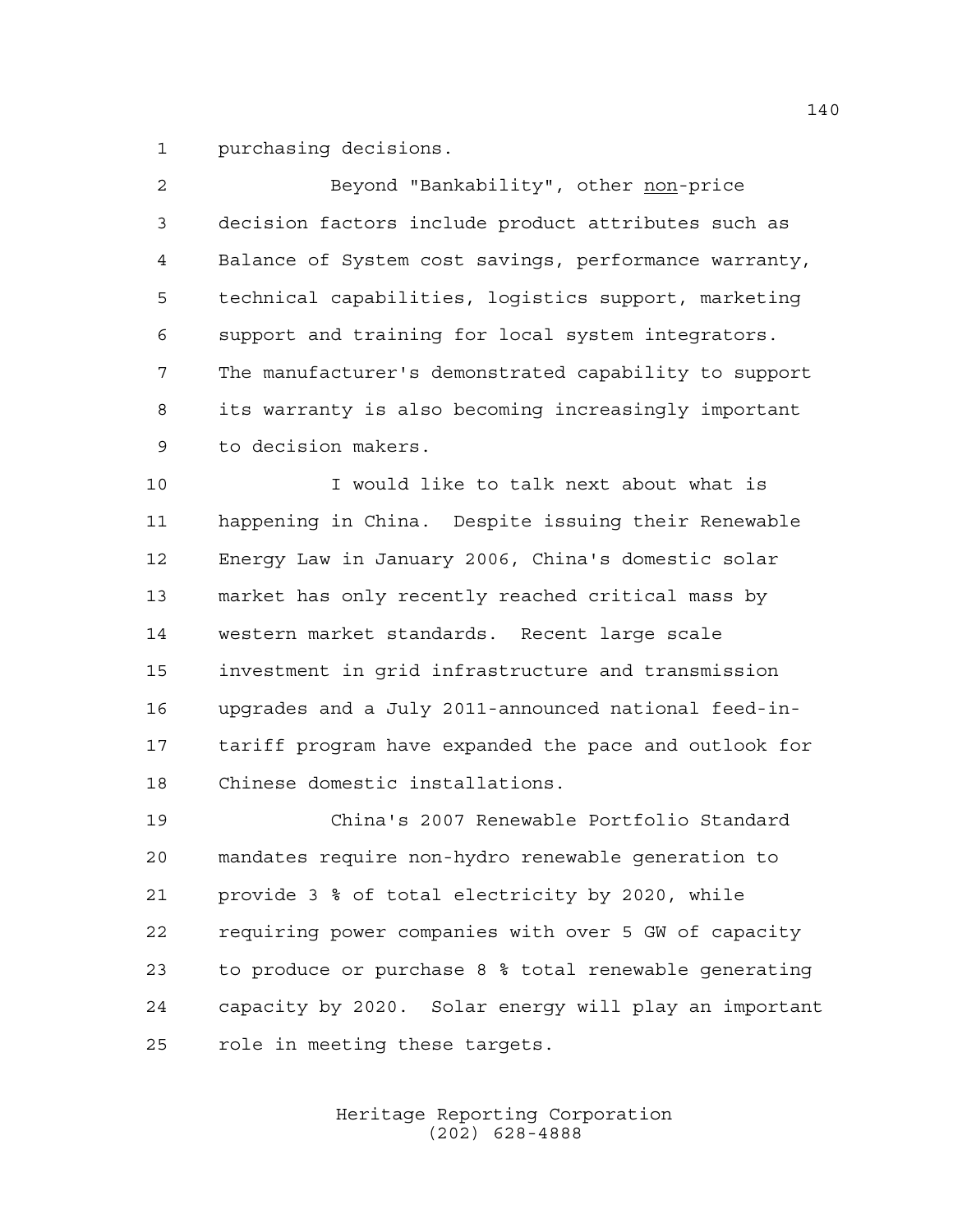From personal observations, China's wealthier coastal provinces having high manufacturing base growth, as well as ongoing real estate booms and urban population shifts contributed to rolling summer brownouts in both 2010 and this year in 2011. Thus there is clear incentive for China to stimulate its own adoption of solar generation in order to alleviate peak daytime power shortages.

 Conversely, in less developed provinces, there is also a desire to attract and grow solar- driven economies involving domestic solar generation for transmission and Chinese domestic consumption in nearby provinces. Related to this, the April 2010 revised Renewable Energy Law included deadlines and penalties to assure its effectiveness in specific areas of renewable energy purchase and interconnection to the national grid for transmission.

 China market analysts forecast that about three gigawatts will be installed in 2012 and that by 2015, aggregate installed solar capacity could reach 15 to 20 gigawatts, which we believe will absorb an increasingly significant proportion of China's effective manufacturing capacity. Solarbuzz, a recognized solar industry marketing research and consulting firm, currently estimates the backlog of

> Heritage Reporting Corporation (202) 628-4888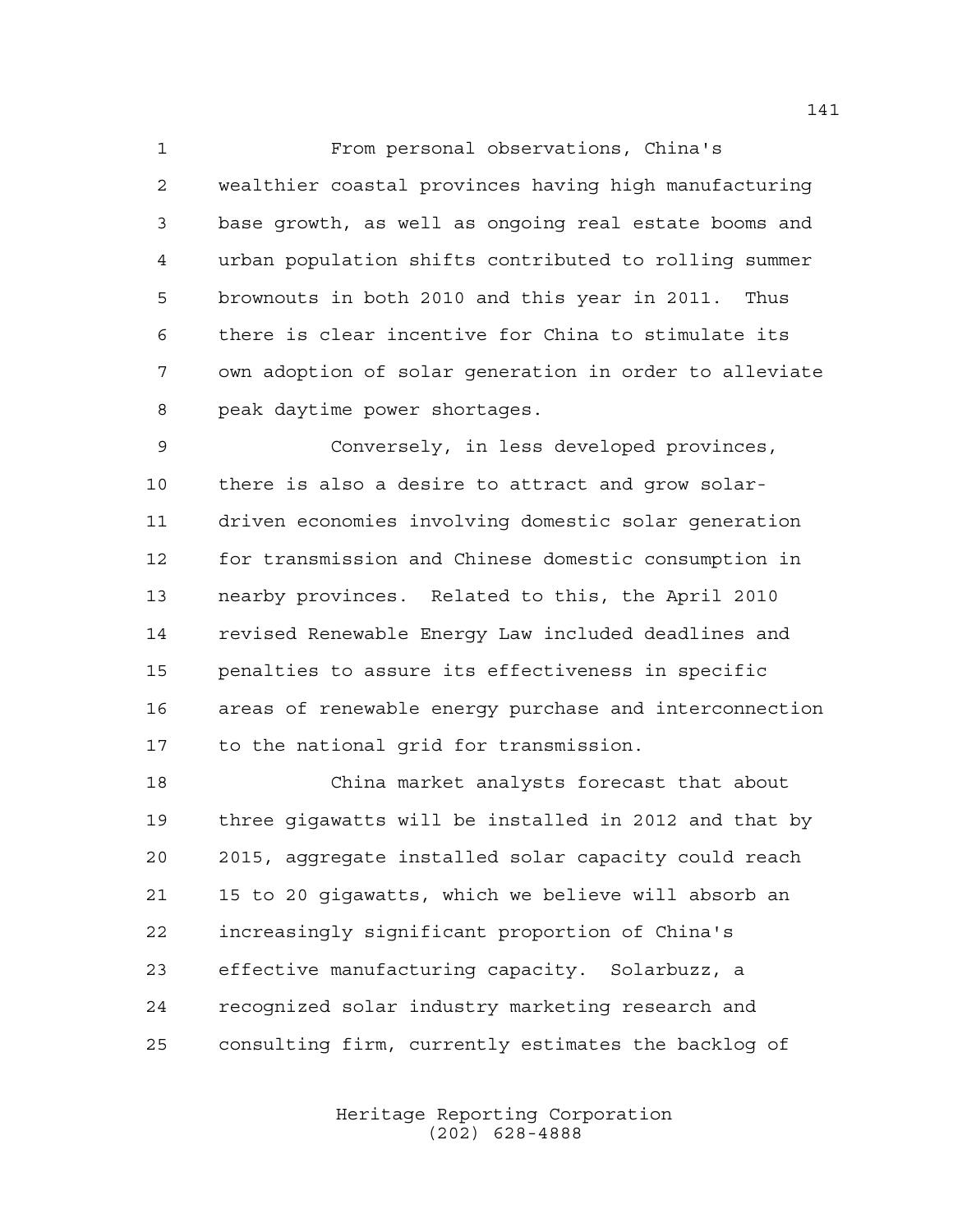domestic projects at 16 gigawatts. Indeed, both Trina Solar and its global public shareholders and analysts anticipate the China market will play an increasing role in the sector going forward.

 Lastly, I wish to touch on the timing of solar cell and panel imports into the United States. It is true that imports have increased in recent years, but that is a result of demand reflecting a growing acceptance of solar power and the increasing availability of various state and federal incentive programs.

 We're now in the fourth quarter of 2011. To the extent that there's an increase of imports this quarter, it is largely due to federal and state incentives to provide advantages for importations or installations prior to December 31, 2011. Let me give you an example.

 The most important recent program created to promote deployment of renewable energy is known as the Section 1603 Cash Grant Program. Under this program, renewable energy developers may opt to convert the existing renewable investment tax credit into a cash grant payment upon commercial operation of the project. At the end of 2010, the 30 percent Treasury grant program was extended for an additional year and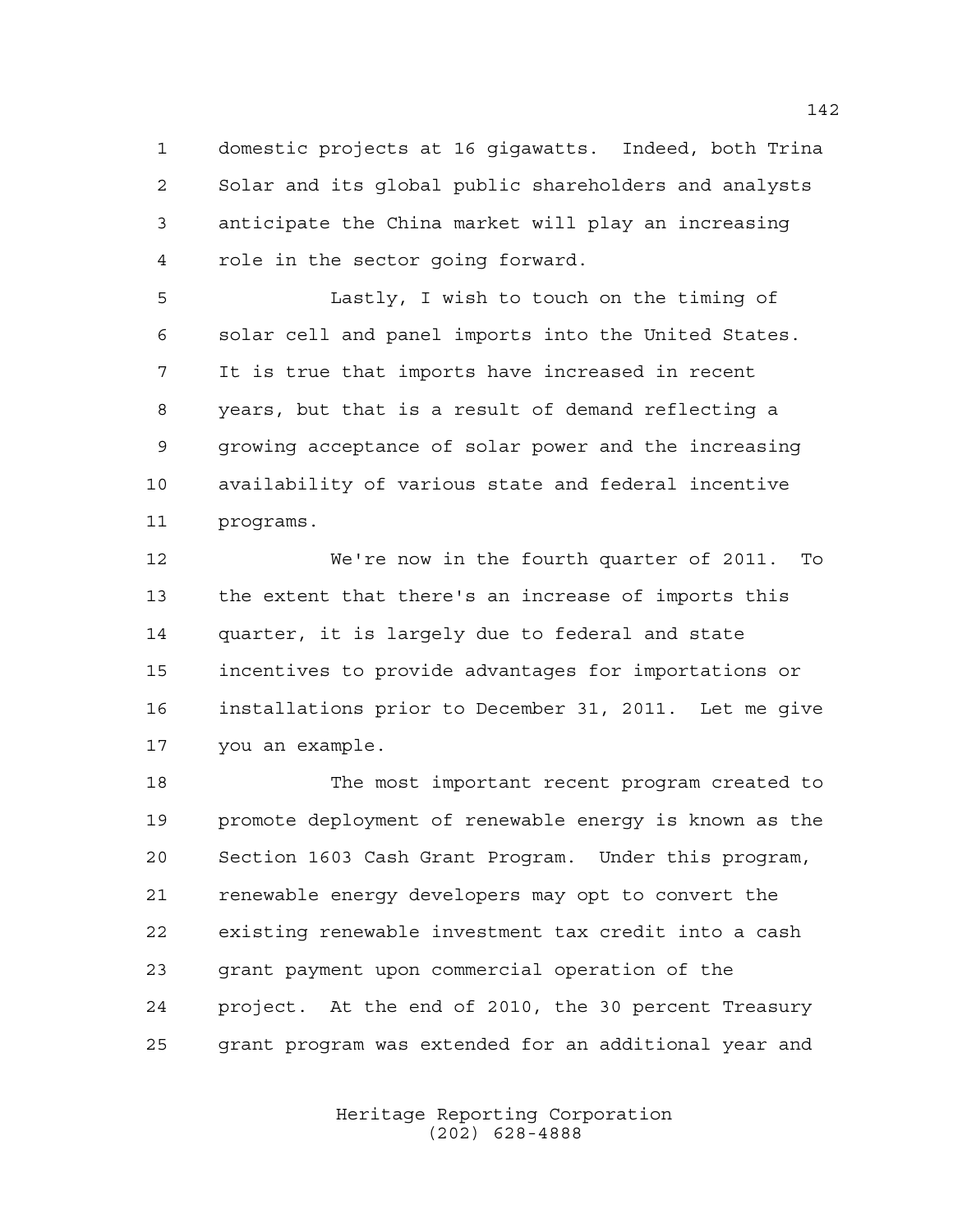is available for qualifying projects that commence by the end of 2011. To further illustrate, the Section 1603 cash grant program requires a solar project developer to either: (1) place the renewable energy product into service by the end of 2011; or (2) qualify for the safe harbor, which essentially requires incurring at least five percent of the qualifying project cost, such as modules and equipment, before the end of 2011, then placing the project in service before the applicable tax credit determination date, which, in this case, is 2016 for solar.

 Recognizing the existence of programs like this is key to interpreting the timing and trends in the solar power business and to explain the supposed wave of imports referenced by Petitioner in its claims. Thank you and this concludes by testimony.

 MR. ELLIS: Thank you, Thomas. We're now going to hear from Alan King, Vice President of Sales of Canadian Solar (USA) Inc. Alan?

 MR. KING: Thanks, Neil. My name is Alan King and I'm actually General Manager and Vice President of Sales of Canadian Solar (USA) or CSI-USA. I'd like to thank the Commission for allowing us the opportunity to further discuss the issues raised by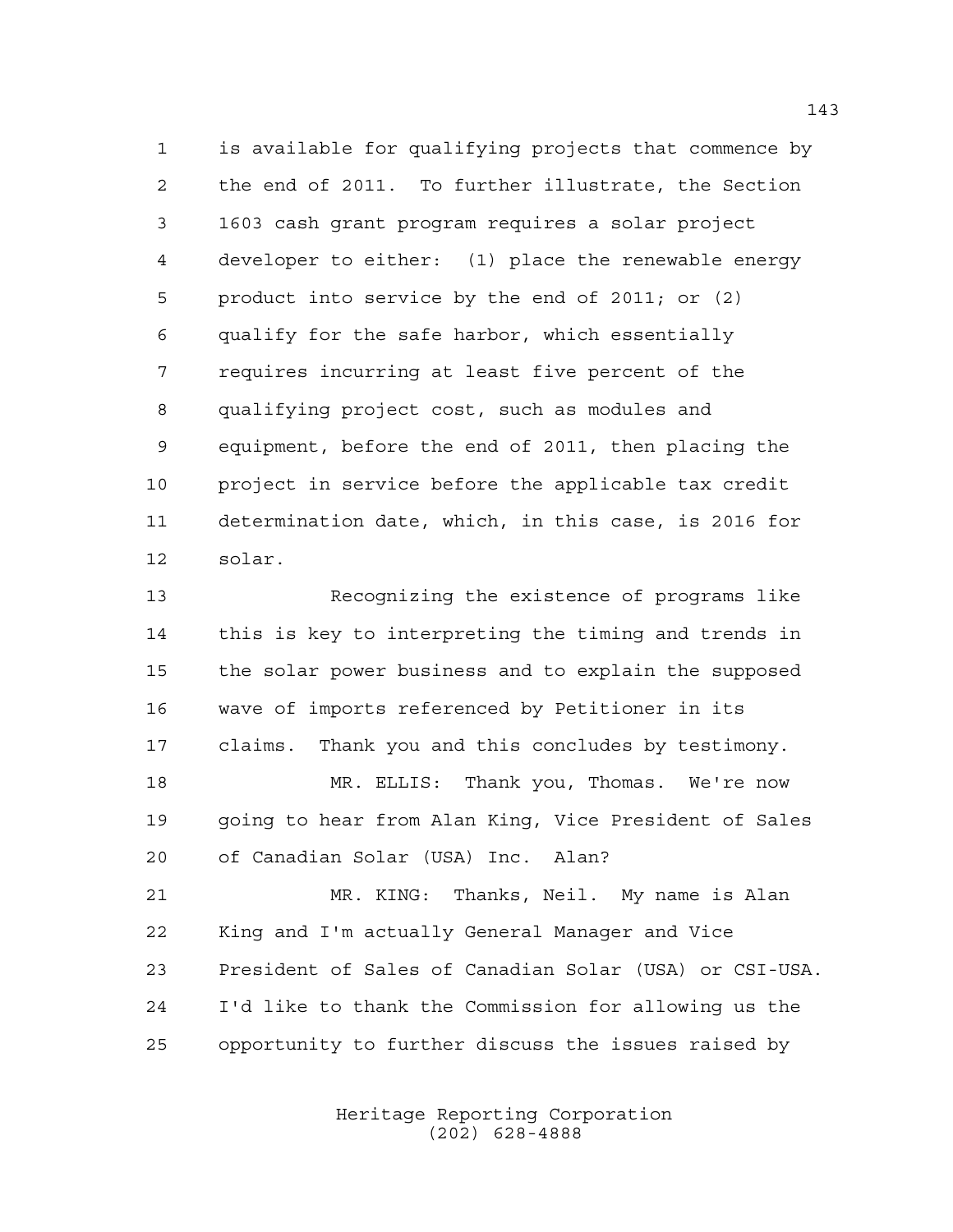the Petitioner today and in their filing.

 I joined Canadian Solar in 2010 as Vice President of Sales to further develop their market position in the USA. I spent close to a decade in sales and operations in the solar industry with hands- on experience in purchasing, developing sales and channel strategy, and interacting with distributors, dealers, and utilities. Since I've joined the solar industry, it's gone from a small, primarily off grid market, to a multibillion dollar industry that employs over 100,000 Americans and continues to grow even through these challenging economic times we're facing today.

 I'm also former board member of the Solar Energy Business Association of New England and work closely with the State of Massachusetts in the development of their solar program. I've also worked 18 for both domestic and foreign manufacturers of solar panels.

 CSI-USA is a subsidiary of Canadian Solar, which is headquartered in Kitchner, Ontario, and has its principal production facility in China. CSI is publicly listed on the NASDAQ and is one of the world's largest solar companies. We are a vertically integrated producer of ingots, wafers, solar cells,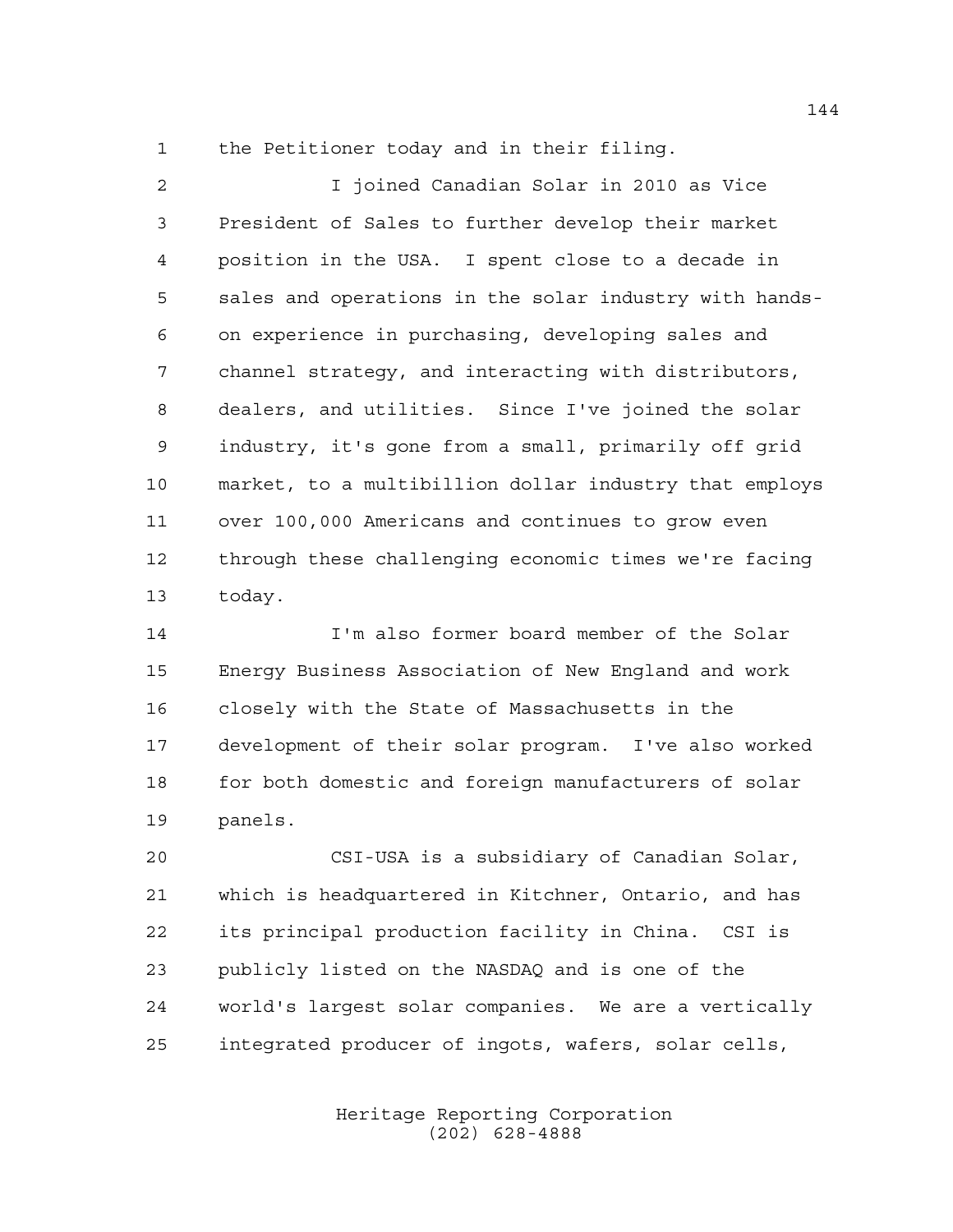and solar modules. We also design, manufacture, and deliver solar products and system solutions to off-grid and on-grid use for customers worldwide. Today, I'd like to address two issues with you: first, the extent to which crystalline silicon PV cells and modules compete with thin film technology; and secondly, the impact that the global nature of this market has on producers in this industry. First, based on my experience in this

 industry and a significant number of head-to-head battles, I can say without doubt that CSPV and thin film technology compete directly in the marketplace. Ultimately, these are both technologies that use solar modules to generate solar electricity and are, therefore, both considered as viable technologies by consumers and customers designing solar electric systems, whether they be utility or commercial. In fact, as you are likely aware, the largest U.S. producer of solar panels is First Solar and First Solar's panels employ thin film technology. When we work with our customers in the marketplace to try to close sales for Canadian Solar CSPV products, one of the principal competitors we face everyday is First Solar.

First Solar is a formidable competitor and

Heritage Reporting Corporation (202) 628-4888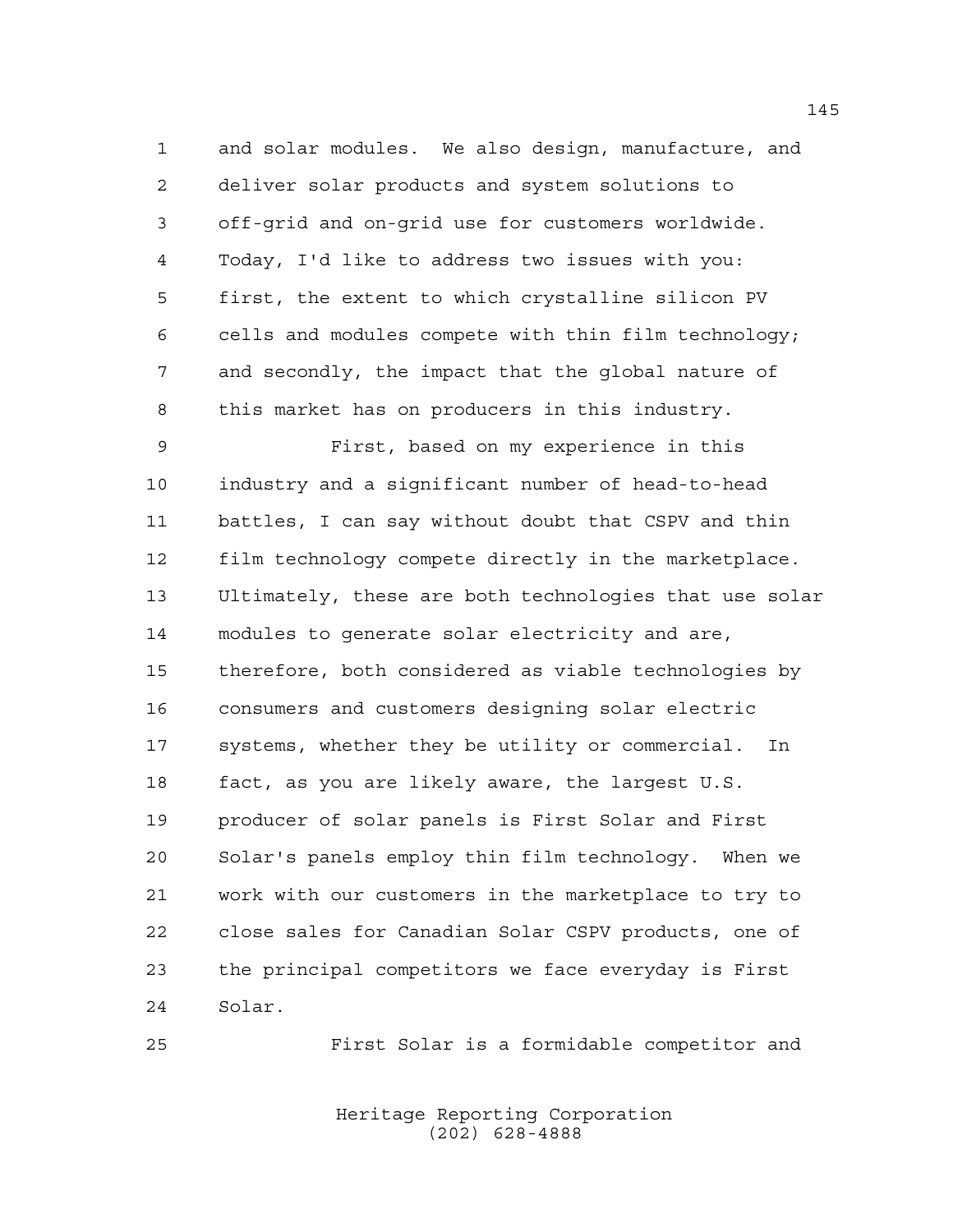is widely viewed in the market as a price leader. One reason is that on a per watt basis, thin film has a lower cost of production than crystalline silicon producers such as SolarWorld. And if you look at slide four in your handout, you'll see the comparison that we did. Indeed, the levelized cost of electricity for thin film can be significantly lower than that of crystalline silicon and that's indicated in slide five. The LCOE is the all in generation cost per unit of energy standardized to consider all factors so that solar, nuclear, gas, and coal can be compared on technically the same basis.

 CSI has lost sales for both large and small projects to First Solar, demonstrating the CSPV technology and thin film technology share many of the same end users, are interchangeable, and are perceived similarly by the producers and consumers. Regardless of the manufacturing process, it's really a function of kilowatt generated and the cost of those kilowatts. Secondly, I would like to touch upon the global nature of this market and the impact that this

 has on producers of solar PV cells and modules. Only about eight percent of the PV modules installed worldwide are installed in the United States. Europe, particularly Germany and Italy and previously Spain,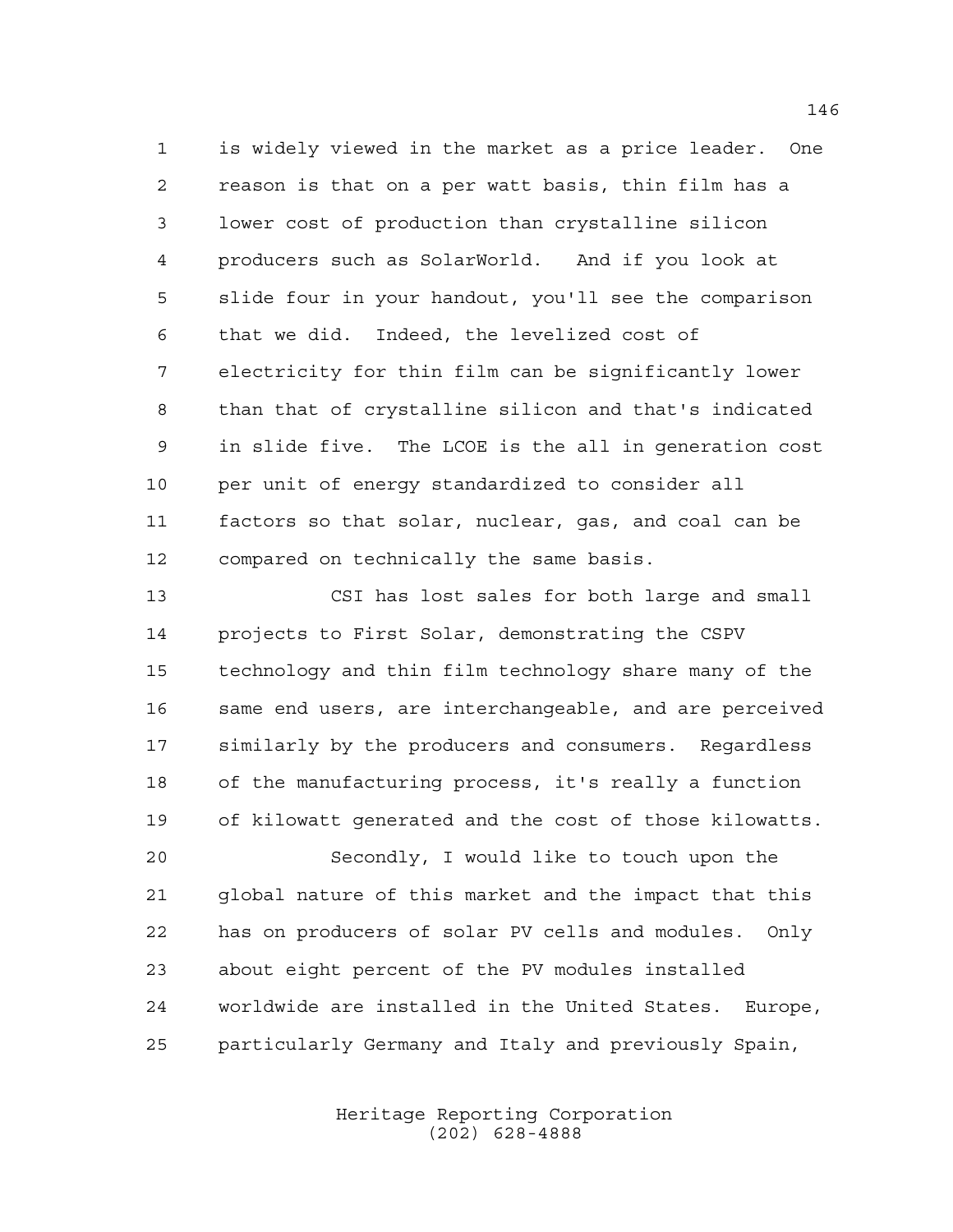have historically consumed much larger shares of solar PV modules than the United States. Accordingly, solar module manufacturers have tended to focus on customers outside of the U.S. This has been the case even for U.S. producers that have historically exported much of their production, U.S. production primarily to Europe. Thus, demand outside of the United States is a critical driver of success in the industry. That concludes my statement. Thank you, very much. MR. ELLIS: Thank you, Alan. We're now going to hear from Kenneth Hannah, President of Solar Materials, MEMC Electronic Materials, Inc. MR. HANNAH: Good afternoon. I'm Ken Hannah, Executive Vice President of MEMC Electronic Materials and President of MEMC Solar Materials Division. MEMC is a St. Louis, Missouri based company, was founded over 50 years ago, and spun out from the Monsanto Company. A member of the S&P 500, MEMC manufactures polysilicon and wafers for the solar and semiconductor industries and has a polysilicon factory in Pasadena, Texas, and a solar wafering factory in Portland, Oregon. In 2009, MEMC acquired

develops, installs, finances, and operates solar

SunEdison, a solar energy services company that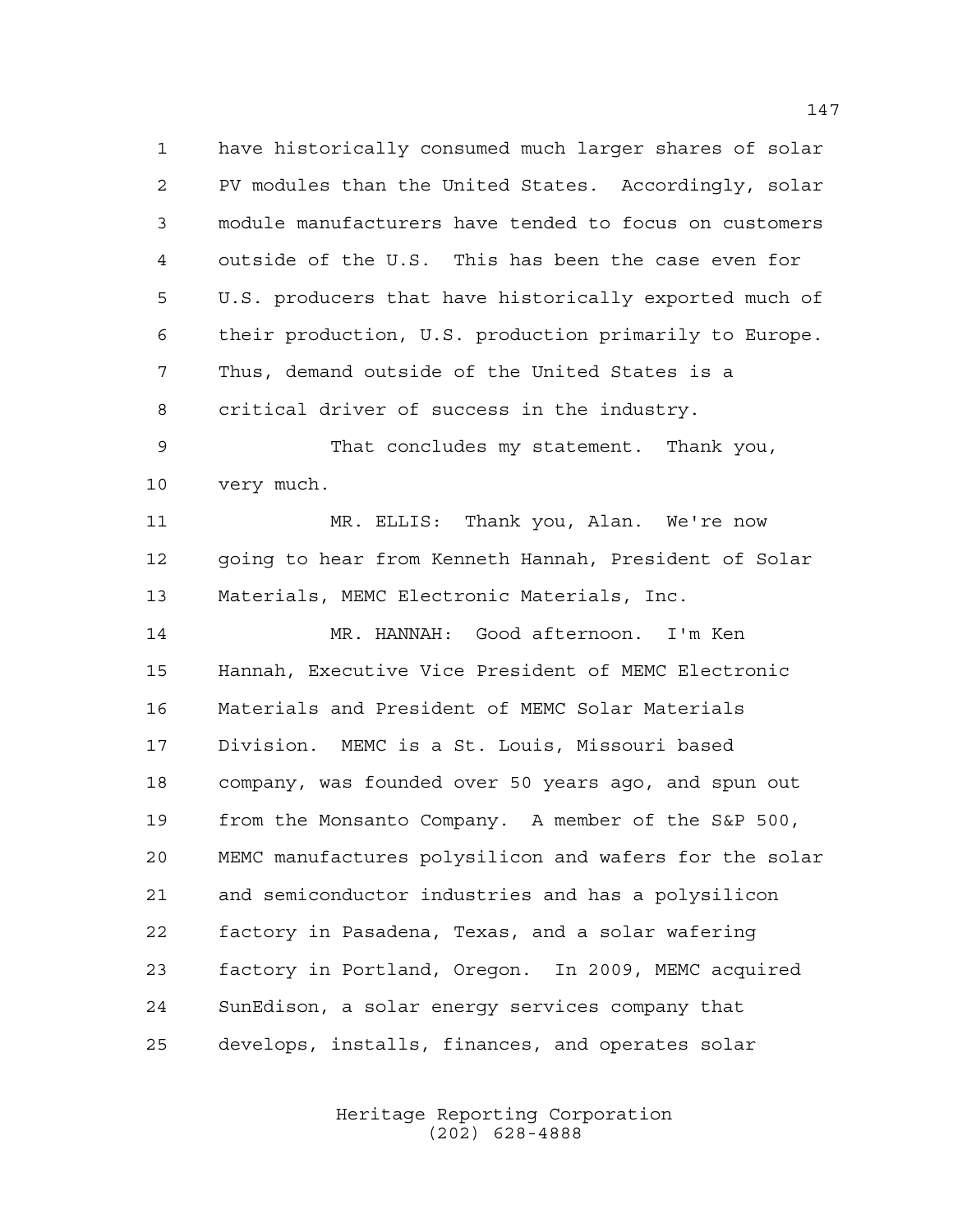electric power plants for the utilities, governments, educational and commercial customers throughout the United States and the world. SunEdison has installed and operates over 500 solar power plants globally.

 MEMC is vertically integrated throughout the entire solar supply chain, from manufacturing polysilicon and wafers, to tolling cells and modules, to building and operating solar energy systems. To our knowledge, we're the only U.S. company that's vertically integrated throughout the entire solar supply chain. As such, we're uniquely positioned to talk about the solar cell and module market. We're here today to explain why this case and any resulting duties on imports from China are harmful to the U.S. solar market.

 First, the premise of this case is that Chinese supply determines the price for solar cells and modules in this market. This simply is not true. Prices in this market are determined by a variety of other factors, including, one, state governments have sought to encourage the installation of solar power plants by providing financial support for solar industries. These incentives, however, are typically reduced each year and are merely a bridge to enable the solar market to growth, thereby creating economies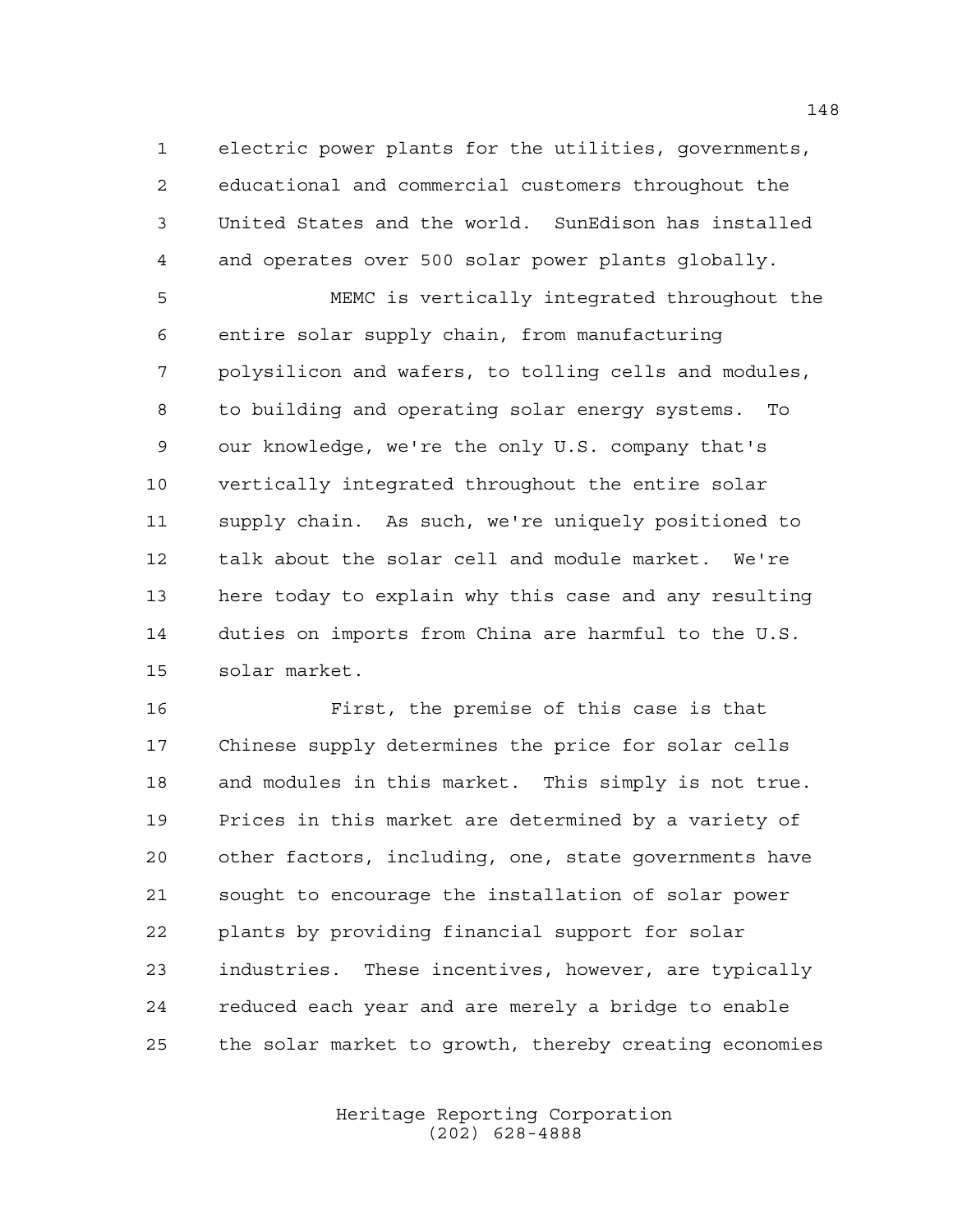of scale, which ultimately leads to the declines in the price of solar power. This enables solar energy to compete against fossil fuel based electricity until we reach grid parity and solar electricity is equal to the cost of fossil fuel based electricity. As a result, solar installers depend on declining solar module costs for plants to be economically viable. Unless solar module costs continue to decline, the solar installation market cannot succeed.

 Two, the decline in solar module cost goes hand-in-hand with the decline in cost up and downstream. The production of solar industry involves fives stages: production of polysilicon, turning that polysilicon into a solar wafer and printing a cell on that wafer, assembling the cells into a module, and installing a module into a system. In order to succeed and reach good parity, each step in the production chain must reduce its costs. And only is this achieved across the entire solar industry can any one of us be a successful business.

 Three, for the last several years, increasing demand has permitted economies of scale to squeeze cost at every stage. This year, as various countries' solar energy costs get closer to grid parity, we are seeing a decline in government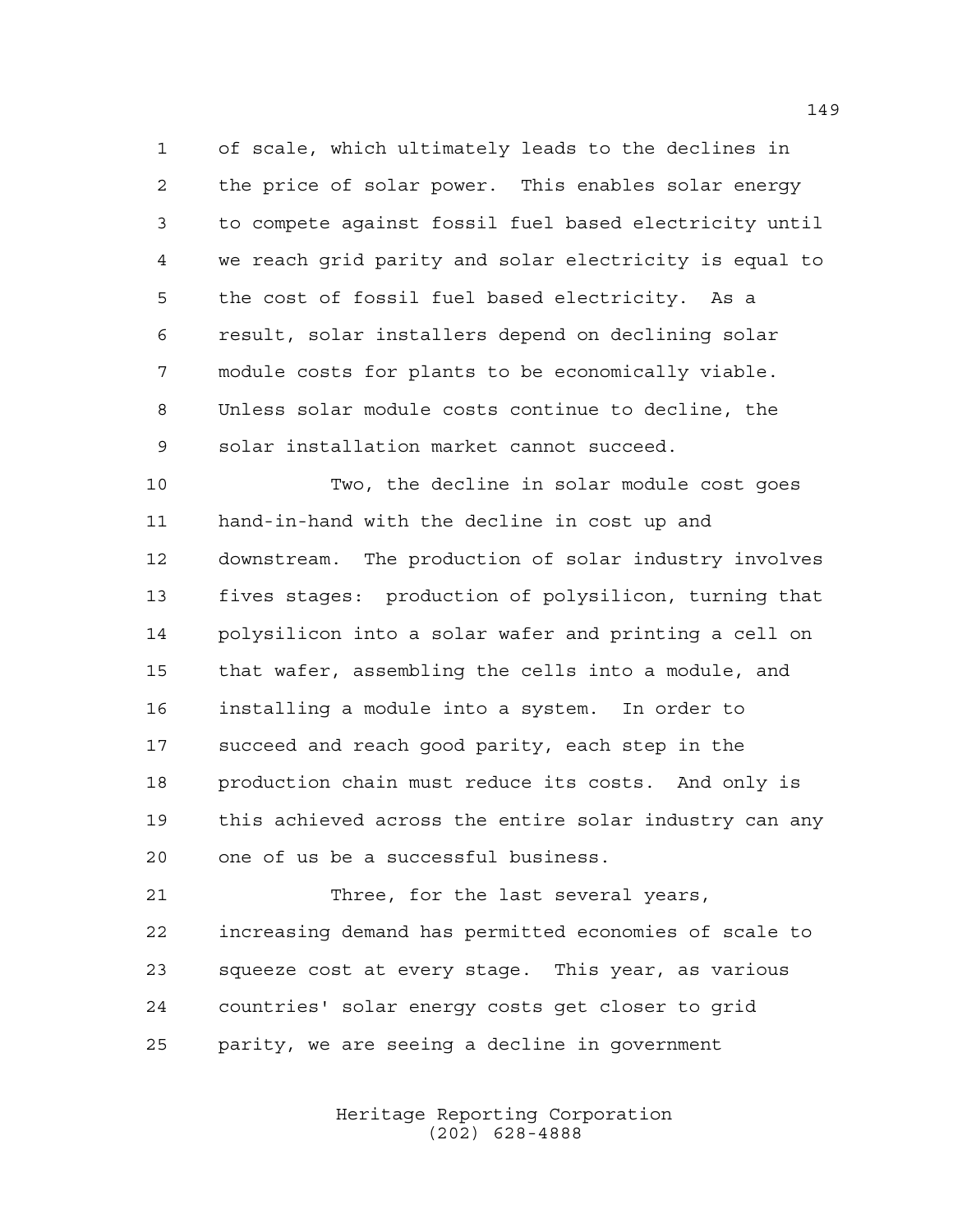incentives, placing even greater pressure on the cost decline up and down the chain.

 By bringing a case focused on solar cells, which are less than 25 percent of the overall cost of a solar module, we ignore significant parts of the U.S. industry. MEMC is the second largest U.S. manufacturer of both polysilicon and solar wafers. The price of polysilicon has fallen over 40 percent from the beginning of the year and the price of solar wafers have fallen over 45 percent over that same period. The point here is that solar industry is experiencing price reductions across all the key stages of solar module manufacturing, not just in cells. We note that our data is contrary to the Petitioner's claim that there isn't a parallel and related price decline across all segments of the solar value chain.

 SolarWorld has also excluded a major competing product from their petition, specifically thin film modules. This is surprising and it undermines the integrity of the case. After all, thin film modules are a ready substitute for silicon-based modules. Indeed, thin film sets the benchmark for silicon module prices. SunEdison has installed both thin film and CSPV modules and our customers look for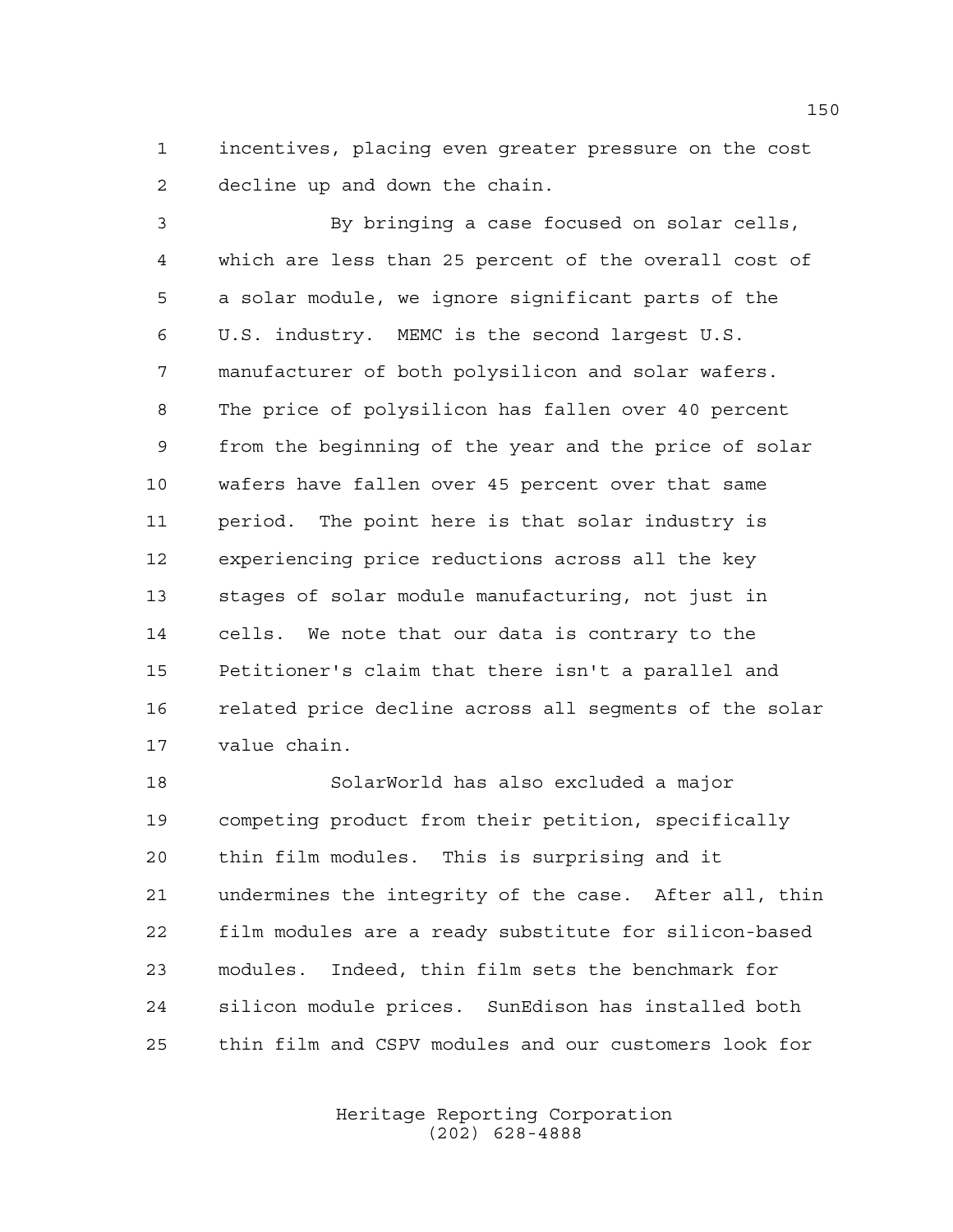the best cost and technology solution. As a

 developer, we view thin film and CSPV modules as interchangeable and we can design a project using the best available technology.

 Cost must continue to achieve the public policy goal of creating viable alternatives to fossil fuel based energy. SolarWorld is working directly against this public policy goal in the United States. If they succeed, prices go up, demand for solar energy in the United States will go down, and the U.S. solar market will be significantly undermined.

 The solar energy market is one of the few growing sectors in the U.S. economy. The imposition of import duties on solar cells and modules will undermine this vibrant sector and result in significant job loss. There are over 100,000 solar workers in the United States this year, up from 93,000 last year, representing a growth rate of 6.8 percent, compared to the national average growth rate of 0.7 percent. Of the 100,000 solar workers in the United States, more than 50,000 are in the installation or downstream portion of the job market. Prior to the filing of this petition, solar job growth from 2011 to 2012 was anticipated to be 30 percent, which would add 30,000 additional new jobs, the majority of which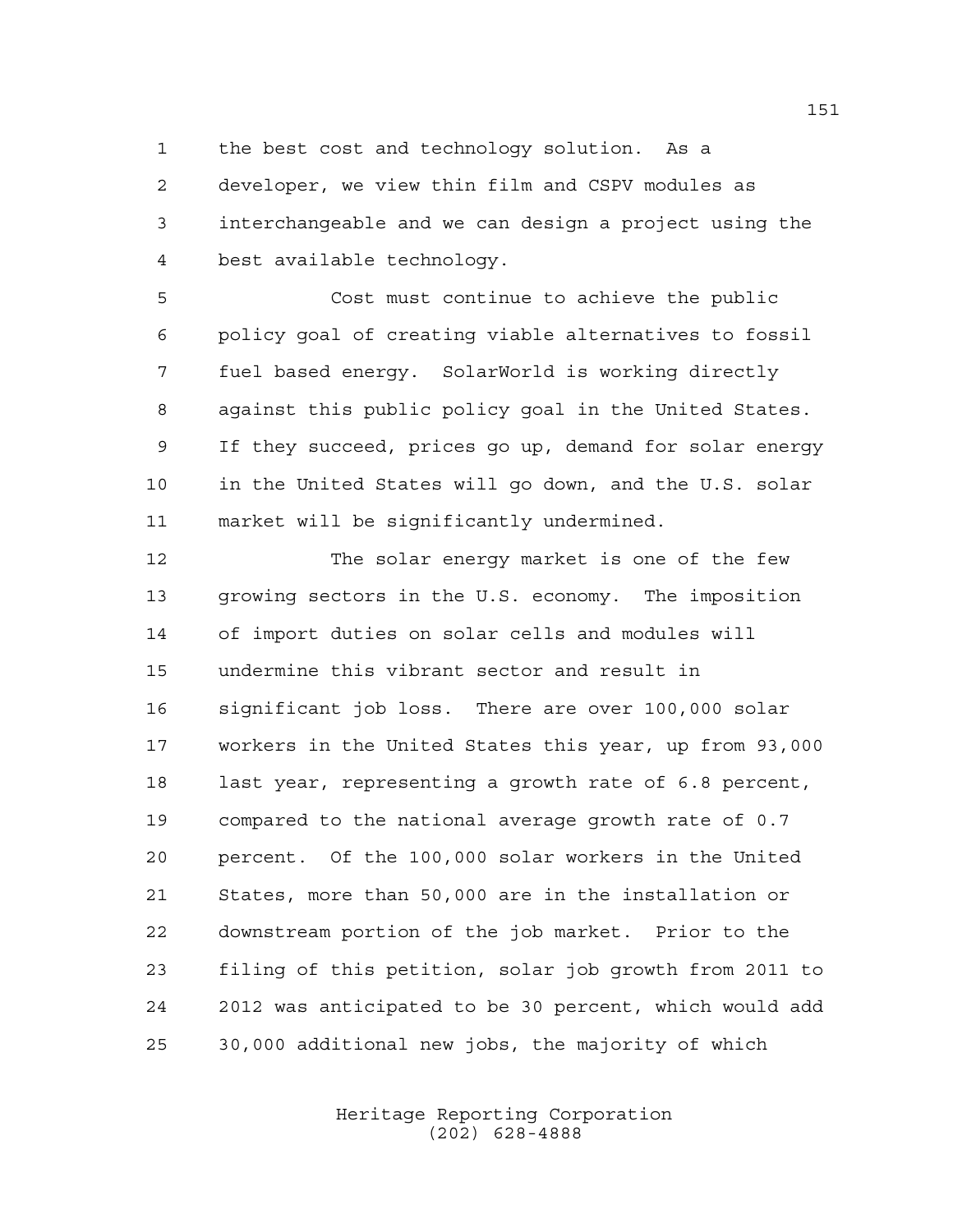would have been in the installation part of the market, the portion of the market where our SunEdison division is a market leader.

 We estimate that over 2.6 gigawatts of solar projects will be installed in the U.S. in 2012. These solar projects will require between \$10 to \$12 billion of investments and contrary to the Petitioner's claim, we like to note that we recently closed over 300 million of construction financing with two leading banks. These power plants and the capital to be invested are premised on certain expected module prices. An exogenous price shock to modules through the imposition of the tariff in this case will render many, if not most of these power plants financially not viable. As a result, a significant number of U.S. 16 jobs will be lost and a large dollar volume of U.S. energy infrastructure investment will be eliminated.

 Furthermore, these duties and the price shock to the market threaten jobs and upstream producers, including U.S. manufacturers of polysilicon, wafers, and all the equipment used to make solar cells and modules. Many other U.S. producers of these products depend on the growth of the solar power industry. If demand for solar components declines, demands for these products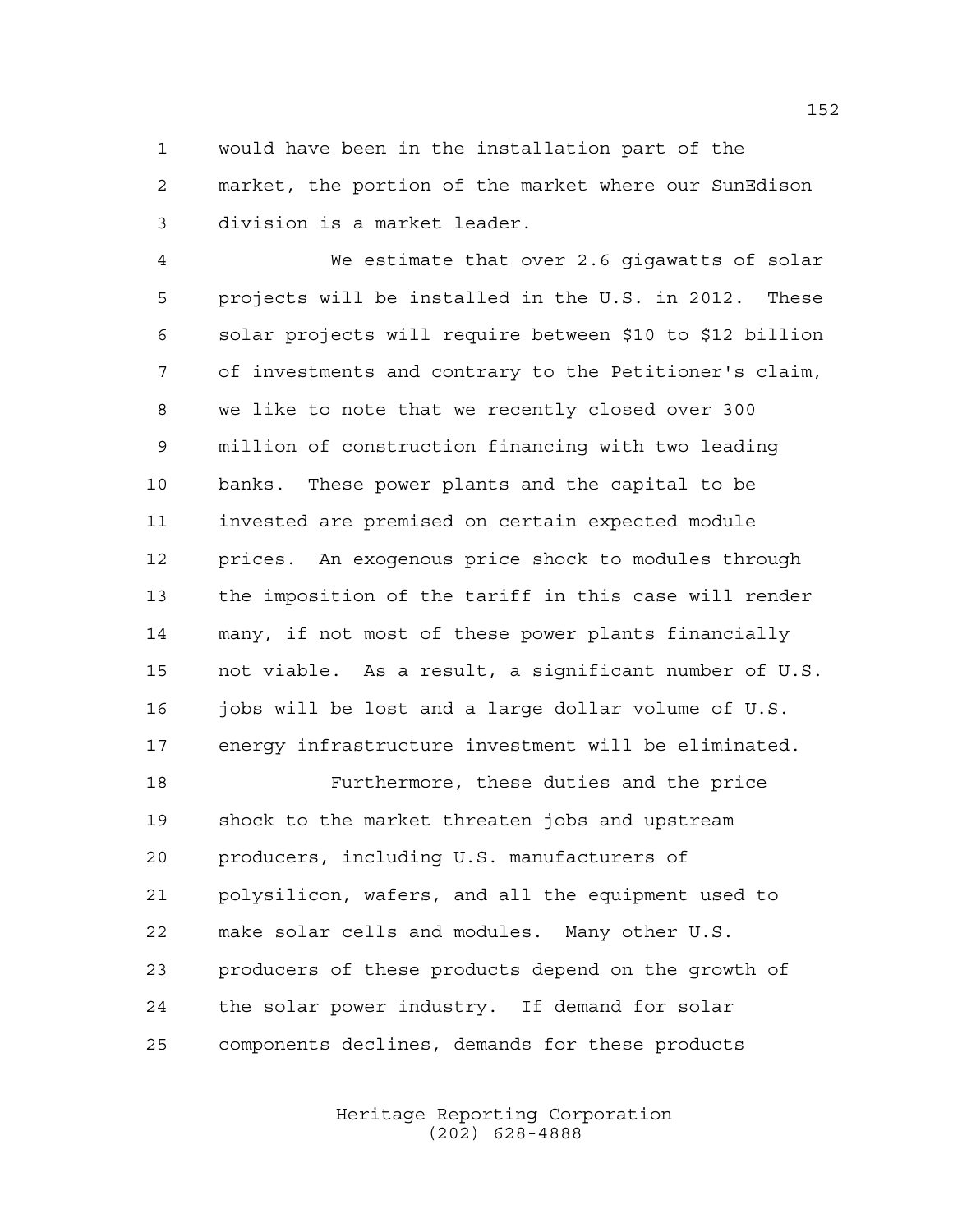decline, putting at risk thousands of U.S. jobs. MEMC's polysilicon plant in Pasadena Texas and our wafering plant in Portland, Oregon would be at risk. We value all U.S. jobs, but we, also, note the dramatic imbalance in SolarWorld's 1,100 U.S. jobs, as compared with the multiple U.S. jobs put at risk by the imposition of antidumping countervailing duties.

 The irony of this case is the imposition of tariffs is unlikely to benefit SolarWorld's U.S. manufacturing. The solar cell and module market is global in nature and tariffs on these Chinese cells are likely to simply lead to the use of lower cost cells manufactured in other parts of Asia, instead of the higher cost SolarWorld cells. SolarWorld cells were not competitive before the increase of Chinese manufacturing and they won't be competitive if Chinese price increases because of this case.

 So, in our view, the case is misguided for multiple reasons. It ignores multiple causes of cell and module price declines other than Chinese product. It undermines the important U.S. renewable energy policy, as it will cause a reduction in the use of solar power in this country. It will result in significant job losses in a U.S. industry that is in growth mode and uniquely positioned to create jobs and

> Heritage Reporting Corporation (202) 628-4888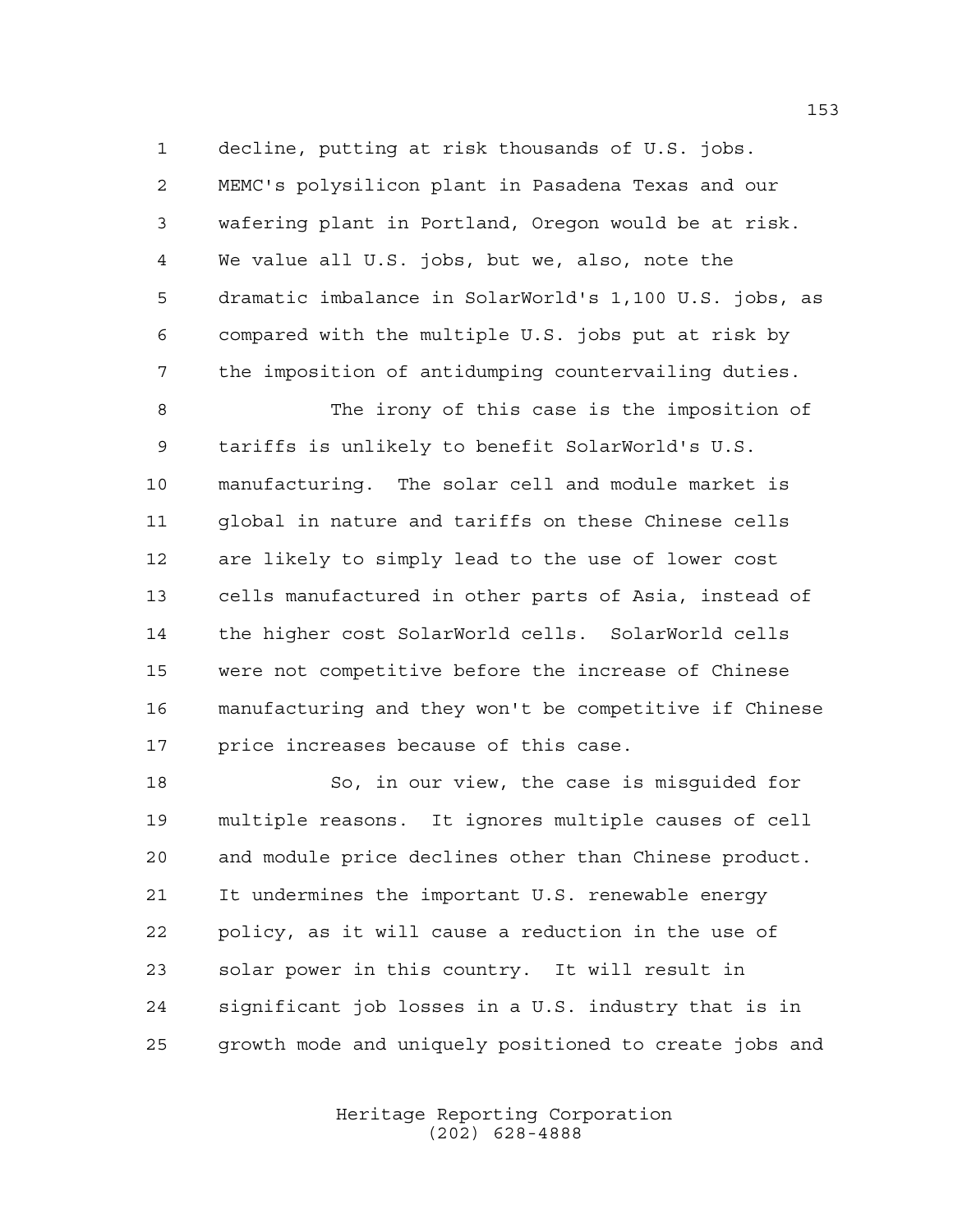it won't improve SolarWorld's financial performance. The question at hand is not whether the U.S. solar cell industry can succeed; the question is whether the U.S. solar energy industry can succeed. The timing of this cannot be more ironic. After years of criticism that solar energy is too expensive, we now find ourselves on the cusp of the golden age of solar. Price declines have brought us within striking distance of grid parity and have created tens of thousands of jobs in the U.S. The imposition of tariffs will set back renewable energy policy, it will set back one of the few engines of job growth in the United States, and it will reduce the competitiveness of the United States. Thank you and that concludes my prepared remarks.

 MR. ELLIS: Thank you, Kenneth. We're now going to hear from Sheldon Kimber, the Chief Operating Officer of Recurrent Energy.

 MR. KIMBER: Good morning. My name is Sheldon Kimber. I'm the Chief Operating Officer of Recurrent Energy. Recurrent is one of North America's leading solar project developers. Our company is focused on what are known as wholesale distributed generation projects, which are two to 30 megawatts in scale. These projects are connected to existing

> Heritage Reporting Corporation (202) 628-4888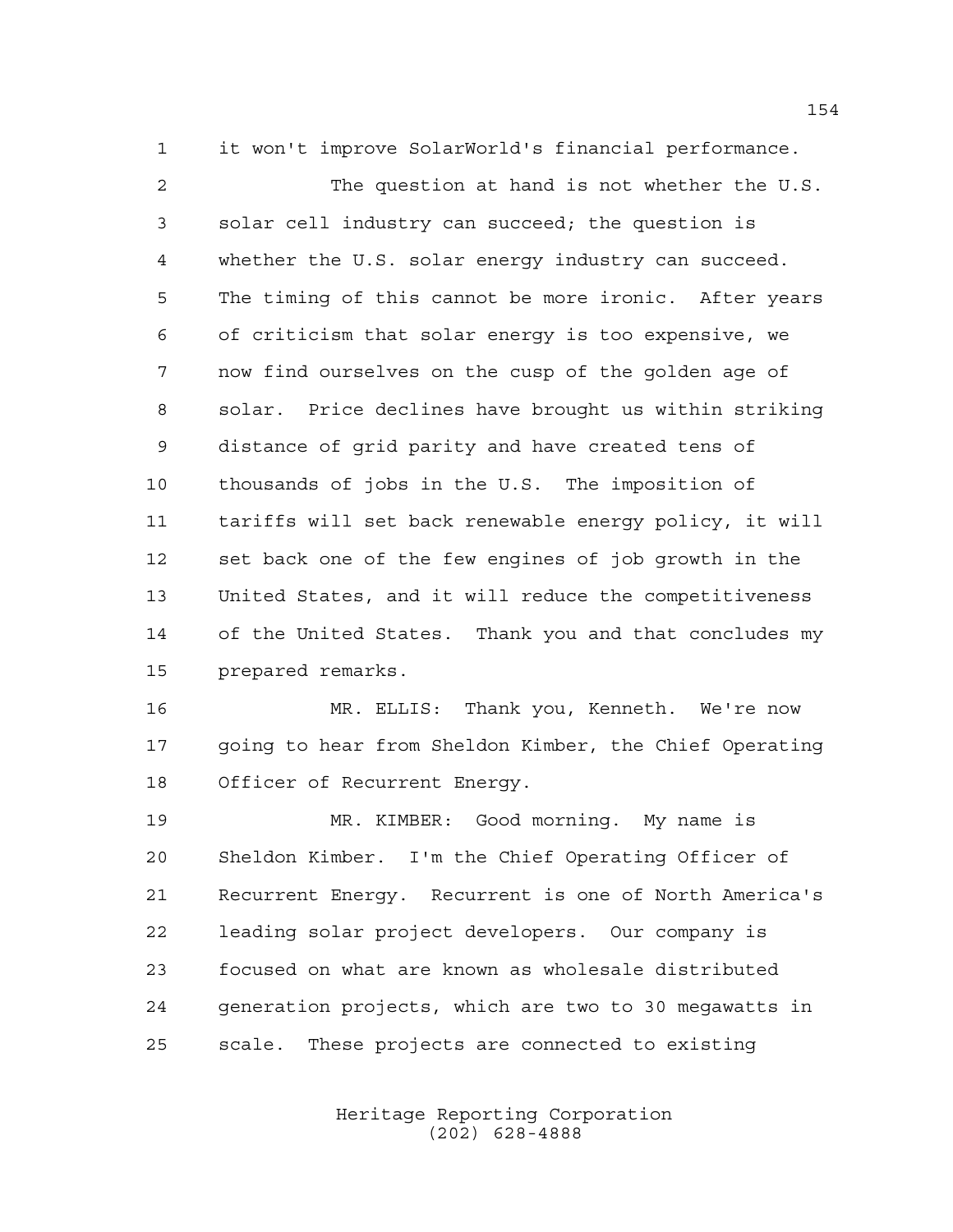utility distribution networks in areas of high demand. Our customers are some of the largest electric utilities in the country, who buy our power to serve their retail customers. We are also developing a number of much larger projects that fit into the more traditionally utility scale market.

 In my role as COO, I lead all of North American project development and origination activities and I, also, oversee all of our procurement activities, including solar panels and equipment. Previously, I served as the company's vice president of finance, where I was instrumental in developing and negotiating most of the company's existing projects and involved in the fundraising and joint venture agreements. In my background, I have over a decade of power experience in finance and development and have been involved in over two billion dollars of project financings, chiefly related to gas-fired power plants.

 I'm here to discuss two issues with you today: first, what really drives the price of solar cells and modules; and, second, what is at stake in this investigation. And by now, these are common themes.

 First, the prices of solar cells and modules are primarily driven by the cost of polysilicon. The

> Heritage Reporting Corporation (202) 628-4888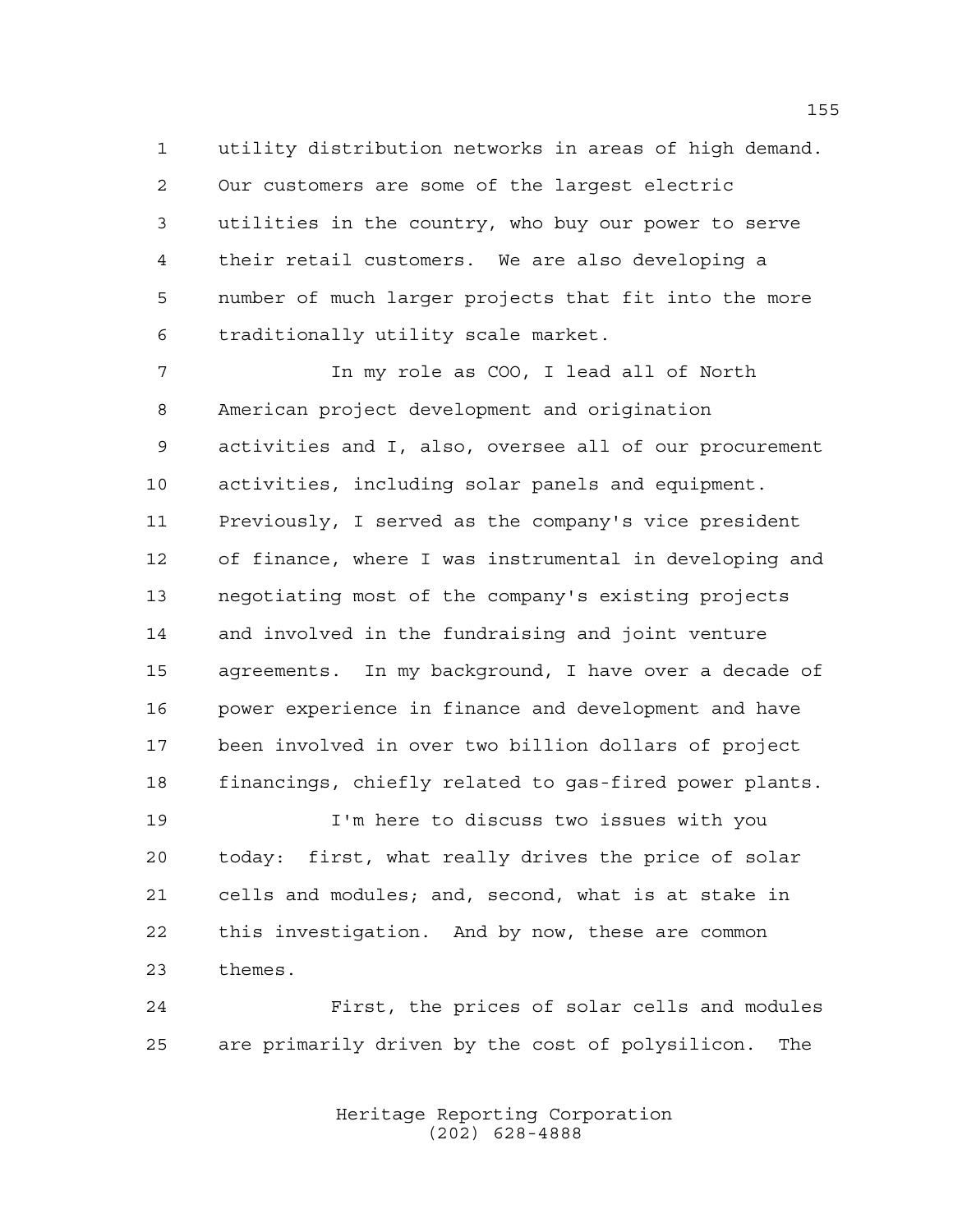rapid drop in solar cell and module prices that we've seen in recent years has been driven by the rapid drop in the cost of polysilicon, itself. A few years ago, polysilicon cost about \$400 a kilogram. That was when I entered the industry about four years ago. Today, that cost has dropped to about \$25 a kilogram. If you'll note on slide six, I believe that's borne out. The reason for this is that polysilicon manufacturers have figured out that polysilicon is no longer just a specialty material supplied to computer chip manufacturers; rather, polysilicon has become a commodity input for the energy industry. This new application has the potential to use many times more volume of polysilicon than was needed for computer chips.

 The production of polysilicon exhibits significant economies of scale, much like any other commodity chemical, making it extremely profitable for large manufactures to ramp up the capacity and production to address this huge new market at a lower price. The impact of declining polysilicon prices on crystalline silicon cells is clearly shown in slide seven, and you can see the correlation is striking. With these prices converted in an index, as shown on the next slide eight, it is even more starkly clear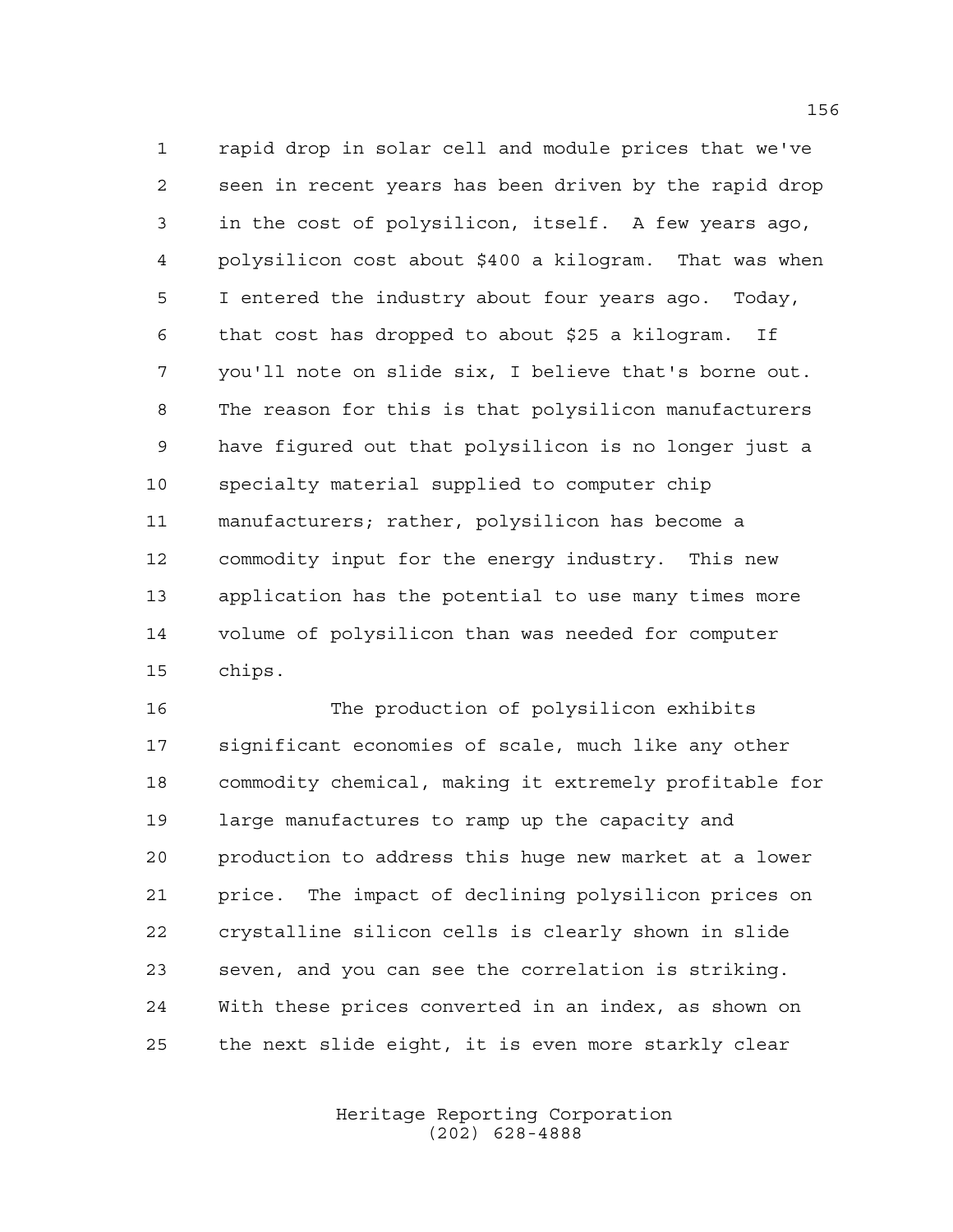that the polysilicon price decline explains

 essentially all of the cell price decline. And to be frank, if you look at it, even the module price decline.

 Second, I would look to make sure that the Commission does not lose sight of what is really at stake in this investigation. The solar industry in the United States is a multibillion dollar industry with more than 100,000 jobs, of which Petitioner SolarWorld and its supporters make up only a tiny fraction. This industry consists not only of upstream solar cell and module manufacturers, such as Petitioner, but also of downstream project developers and installers, such as my company. Indeed, it has been a policy of the United States Federal Government and the state governments to support and promote the development of the downstream solar energy industry through various incentive programs, so as to make solar a competitive source of electricity supply and mitigate the environmental effects of more traditional sources of energy.

 Over 10 to 20 gigawatts of new generation capacity comes on line every year in this country and solar energy has a chance to be part -- to capture an increasing share of that capacity as a direct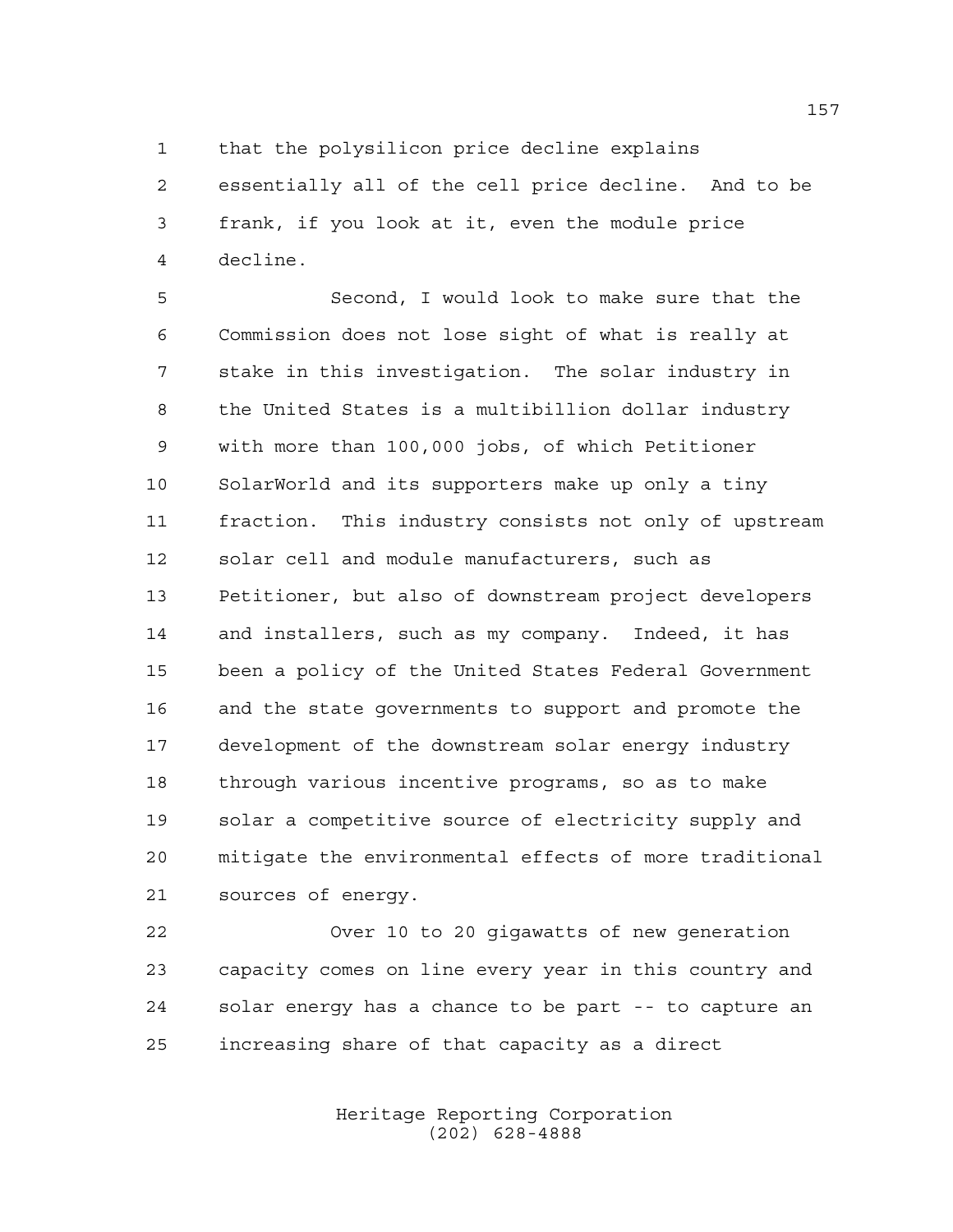competitor of wholesale generation. The antidumping and countervailing duties being considered in these investigations, instead of supporting the U.S. solar energy industry, in fact, threaten it.

 Companies such as mine sign contracts with major utilities for solar projects about two to five years in advance. Using publicly available data, Green Tech Media estimates that the U.S. solar utility pipeline at 21 gigawatts, worth approximately \$80 billion when completed. About 9.7 gigawatts or roughly \$40 billion have already -- of those projects already have firm supply contracts from utilities and are either in construction or about to go into construction. We have several such contracts in place today. The prices in these contracts are already firm. Should duties be imposed on Chinese cells and modules, these contracts will be turned upside down. The projects simply will not be financial viable at the prices that will result from these tariffs. They will be far above the cost of traditional energy sources.

 As a result, these projects will be shelved and all of our bottom lines will suffer, as will the prospects for thousands of green energy related jobs in construction and installation in our country. The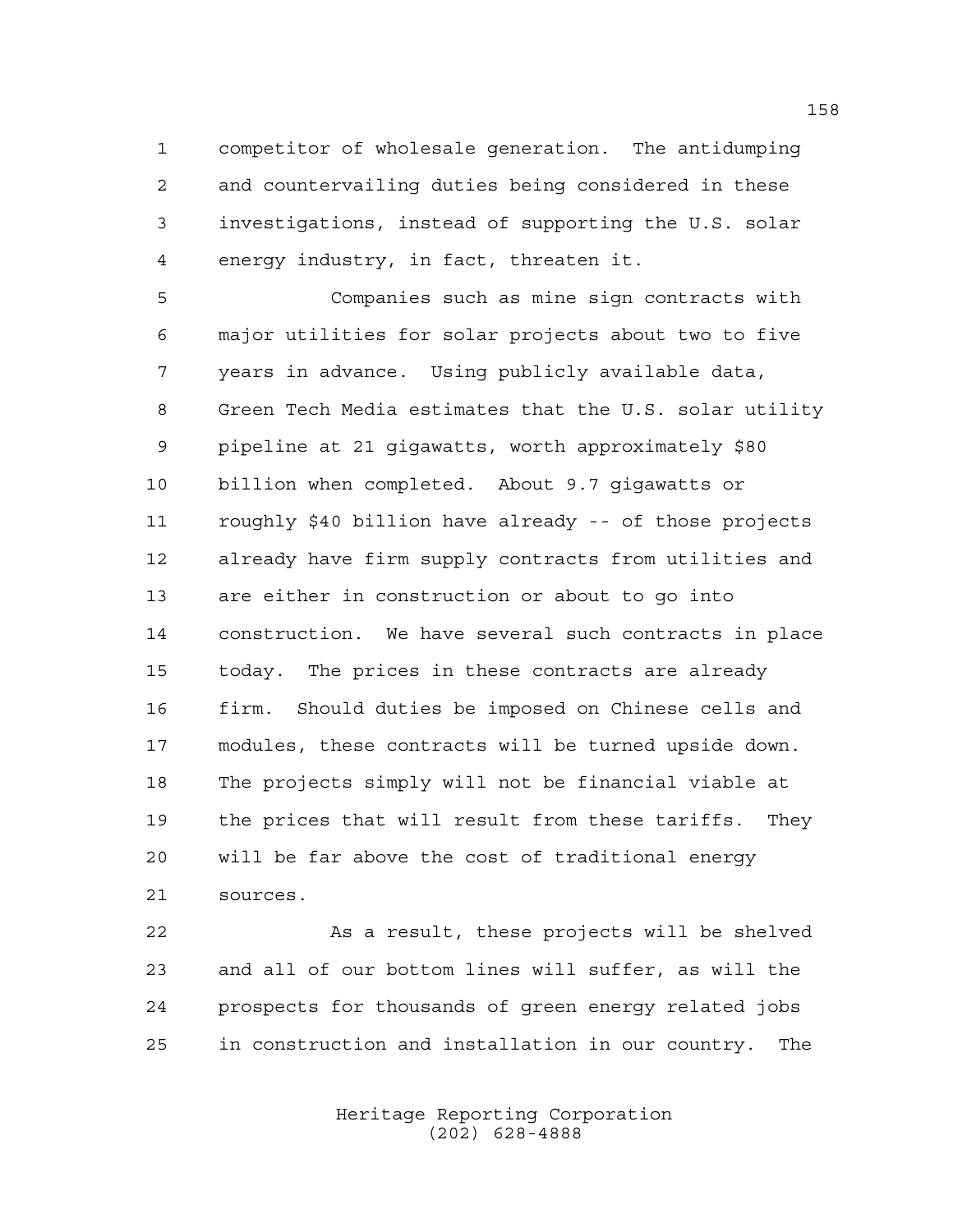onset of these investigations, itself, has already paralyzed our industry and that paralysis will continue as long as these investigations continue. Utilities and project developers are hesitant to commit to new investments with the uncertainty that now exists with respect to future cost of solar modules. Simply put, it is difficult to see how anyone, including Petitioner, gains from these investigations coming to fruition with antidumping or countervailing duties on cells and modules from China. Rather, should that happen, the cost of solar energy will actually increase to uncompetitive levels in this country with the inevitable result that the volume of demand for solar modules, including those of SolarWorld, will actually decline. Thank you, very much.

 MR. BUTTON: Good afternoon. I'm Kenneth Button of Economic Consulting Services. There are a number of conditions of competition that are distinctive to the U.S. solar industry. First, Federal and state governments have implemented policies and incentives explicitly encouraging expansion of solar electricity production in the United States, as indicated in slide three. Prominent along the incentives are the investment tax credit or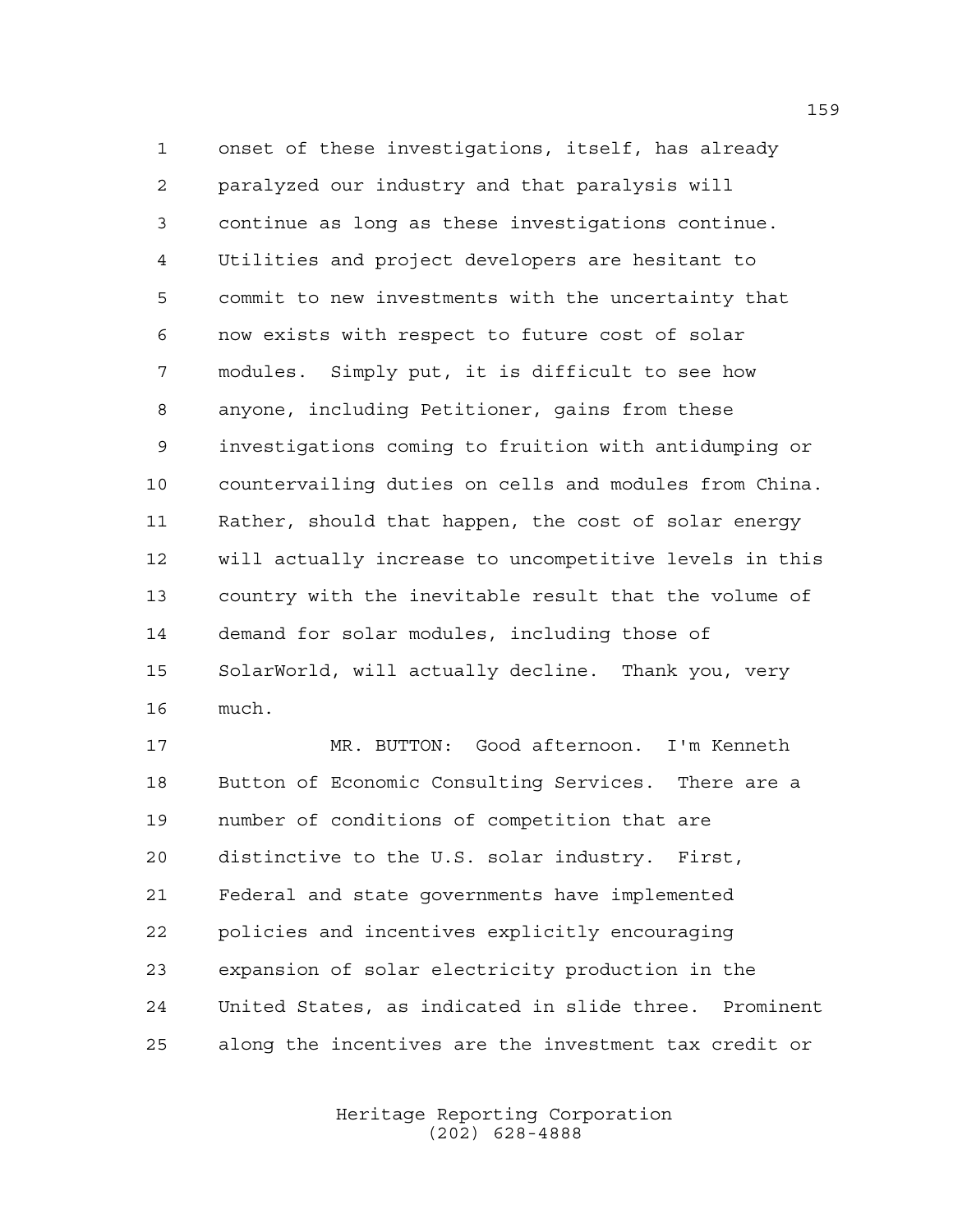cash grant equal to 30 percent of project cost. Additional programs exist at the state level, mandating the expansion of solar power generation in the state, particularly with the establishment of renewable portfolio standard targets and various monetary incentives. These monetary incentives encourage installation of solar power generation, while the cost of solar power generation is progressively reduced to a level competitive with other power sources, so-called grid parity.

11 As you've heard, as a general matter, any given solar project's total system cost must be sufficiently low to make it competitive with conventional energy sources and also financially attractive to private sector investors, whose financial backing is necessary for the project actually to be implemented. Government incentives have been key in lowering the net costs, so that the projects achieve these goals and are implemented. However, with the incentive levels declining, there has been tremendous pressure to reduce all in total cost levels for projects, so that they continue to be economically viable and drive further adoption of solar power. Therefore, in the face of declining incentives, the only way to keep a project economic is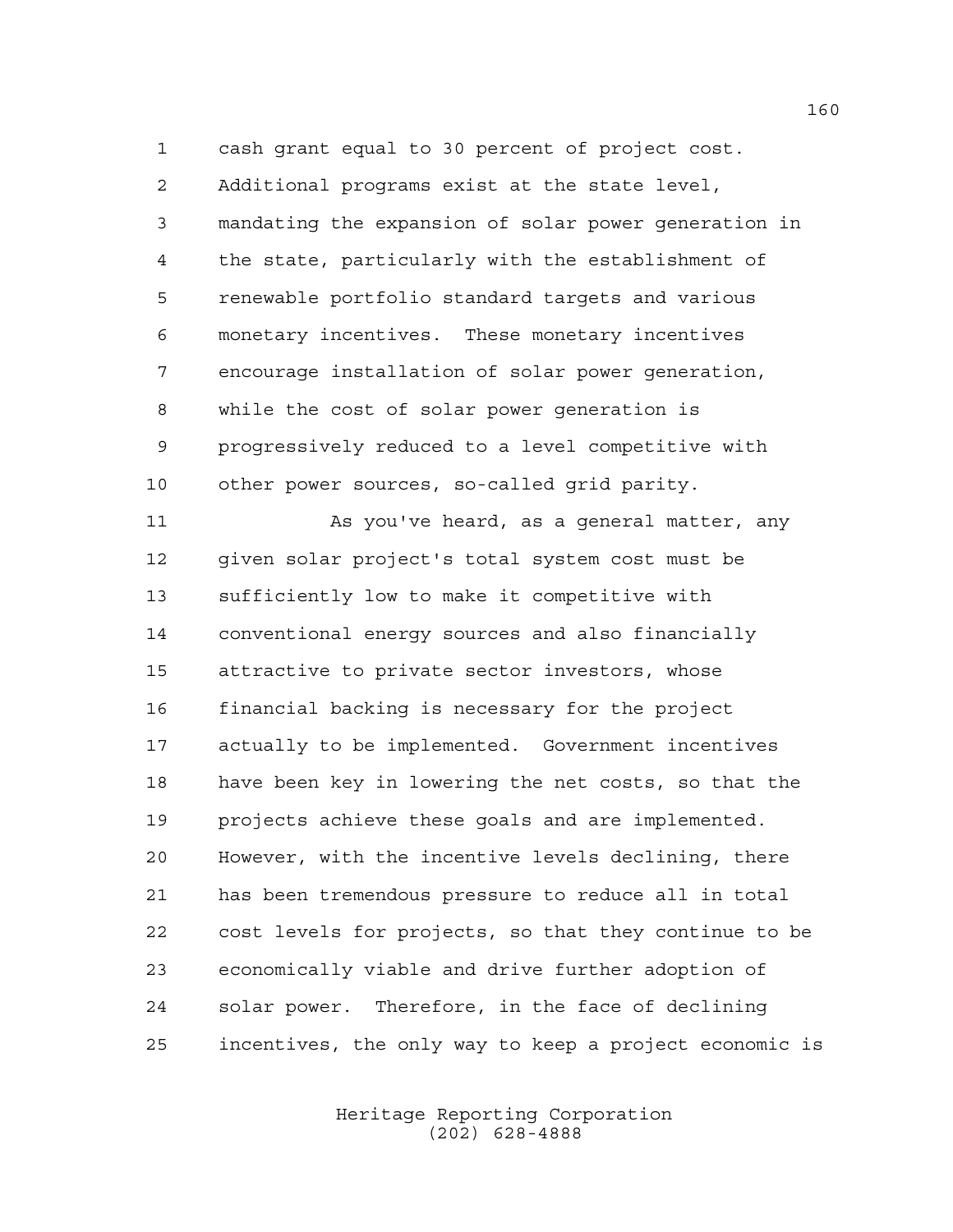to cut its underlying cost of which roughly 50 percent is the cost of modules. As a result, there is great pressure on project contractors to get the module supplier to cut the module price.

 Second, the demand for solar electricity is highly price elastic, as it is very sensitive to changes in solar electricity prices. A decline in solar electricity prices tends to cause a shift in demand away from other generation sources towards solar electricity. The demand for solar modules is a derived demand, arising from the demand for solar electricity. Because solar modules constitute up to 50 percent of the total cost for a solar electricity system, a change in the price of solar module has a substantial direct impact on the total cost of a solar electricity system and, hence, the quantity of modules demanded in the market. As a result, the elasticity of demand for solar modules is, itself, very high.

 Third, as you've already heard, non-price factors have a significant influence on U.S. purchaser decisions as to the selection of a solar module supplier, especially with respect to relatively large projects.

 Fourth, trends in the price of polysilicon are an important determinant of prices in the U.S.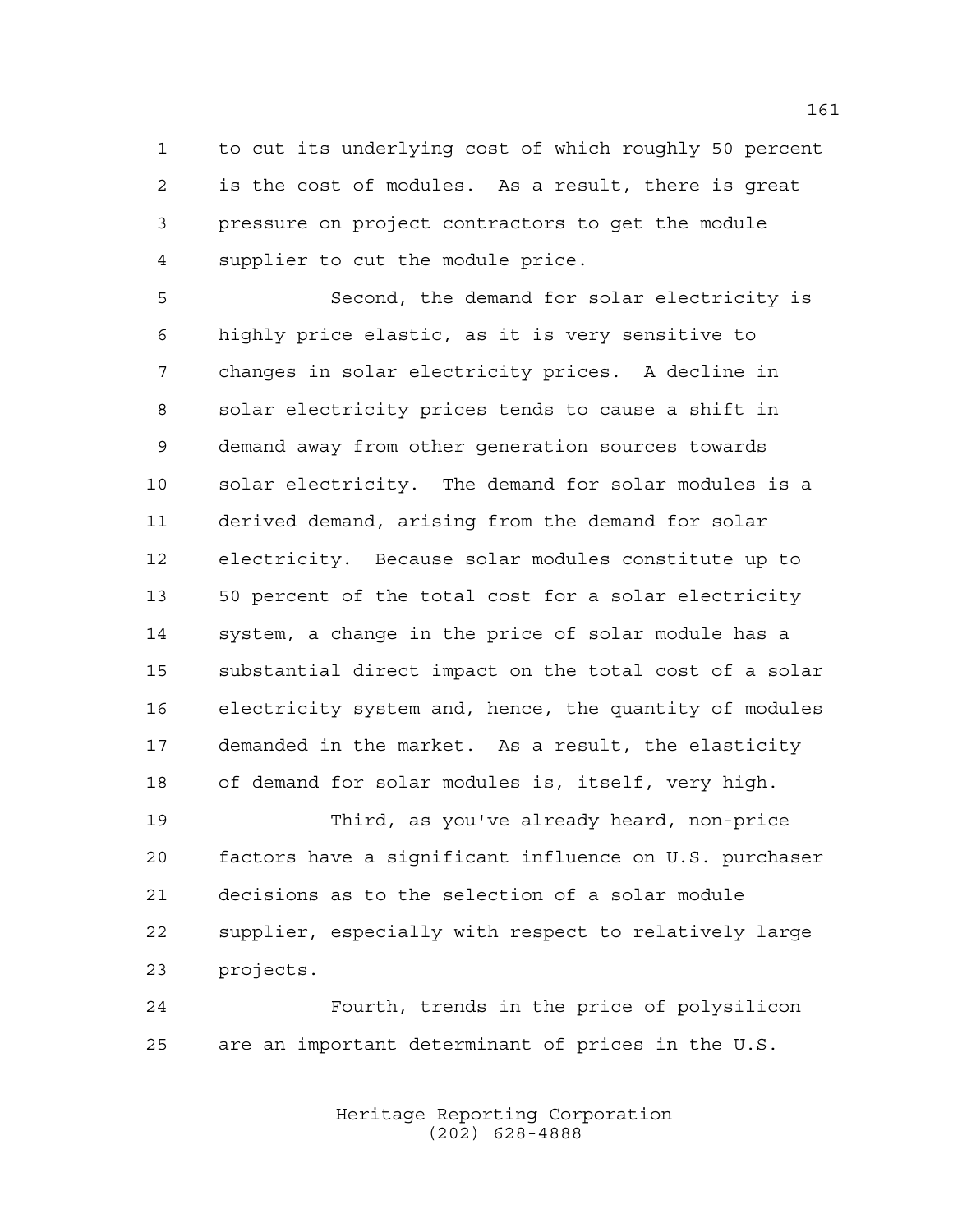solar module market. As you have heard, in recent years, the price of polysilicon has been very volatile. As indicated in slide six, it increased very sharply between 2004 and 2008 in that period and then declined equally sharply from 2008 to the present. As indicated in slide seven, the decline in the cost of this primary raw material for crystalline silicon modules is at the root of the decline in prices for crystalline silicon modules. As indicated in slide eight, those data are even more compelling when expressed in index form where the declines in polysilicon, wafer, and cell values are virtually identical.

 Fifth, a similarly important factor underlying the decline in crystalline silicon prices has been the head-to-head competition from U.S.- produced thin film modules particularly sold by First Solar, which is the largest U.S. producer of any type of PV module. As indicated in slide nine, First Solar, itself, states, "our advanced technology has allowed us to reduce our average module manufacturing cost to the lowest in the world." And then in 2010, its cost were "significantly less than those of traditional crystalline silicon solar module manufacturers."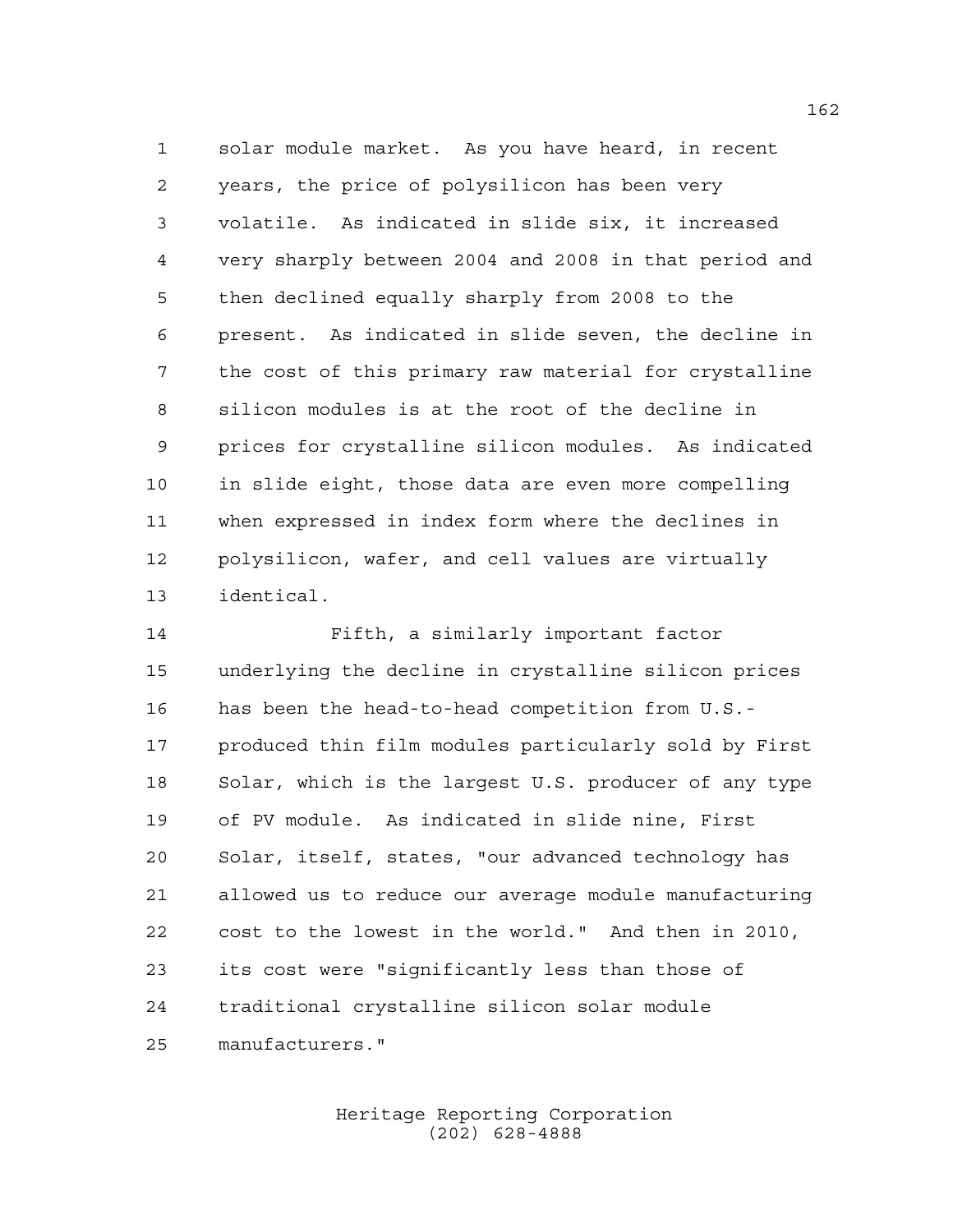As shown in slide four, public data appear to support this statement. As you have heard, the all-in cost of production for a thin film module is significantly lower than the all-in cost of production for a crystalline silicon module expressed on a comparable per watt basis. In other words, First Solar's low cost of production permits First Solar to have lower pricing. That is another important factor undermining the decline in U.S. photovoltaic module pricing.

 Finally, as you recall from slide one, as a result of the declining installed cost of solar power permitted by the combination of the impact of lower polysilicon prices, the governmental incentives, and the declining of thin film cost trends, the demand for solar modules in the United States has grown substantially over the 2008-11 period.

18 As to like product, the definition of like product should be expanded to include thin film PV modules. As indicated in slide 10, crystalline silicon and thin film modules have the same fundamental characteristics and uses. The item of photovoltaic commerce is a module. Both crystalline silicon modules and thin film modules produce electricity from sunlight using the same photovoltaic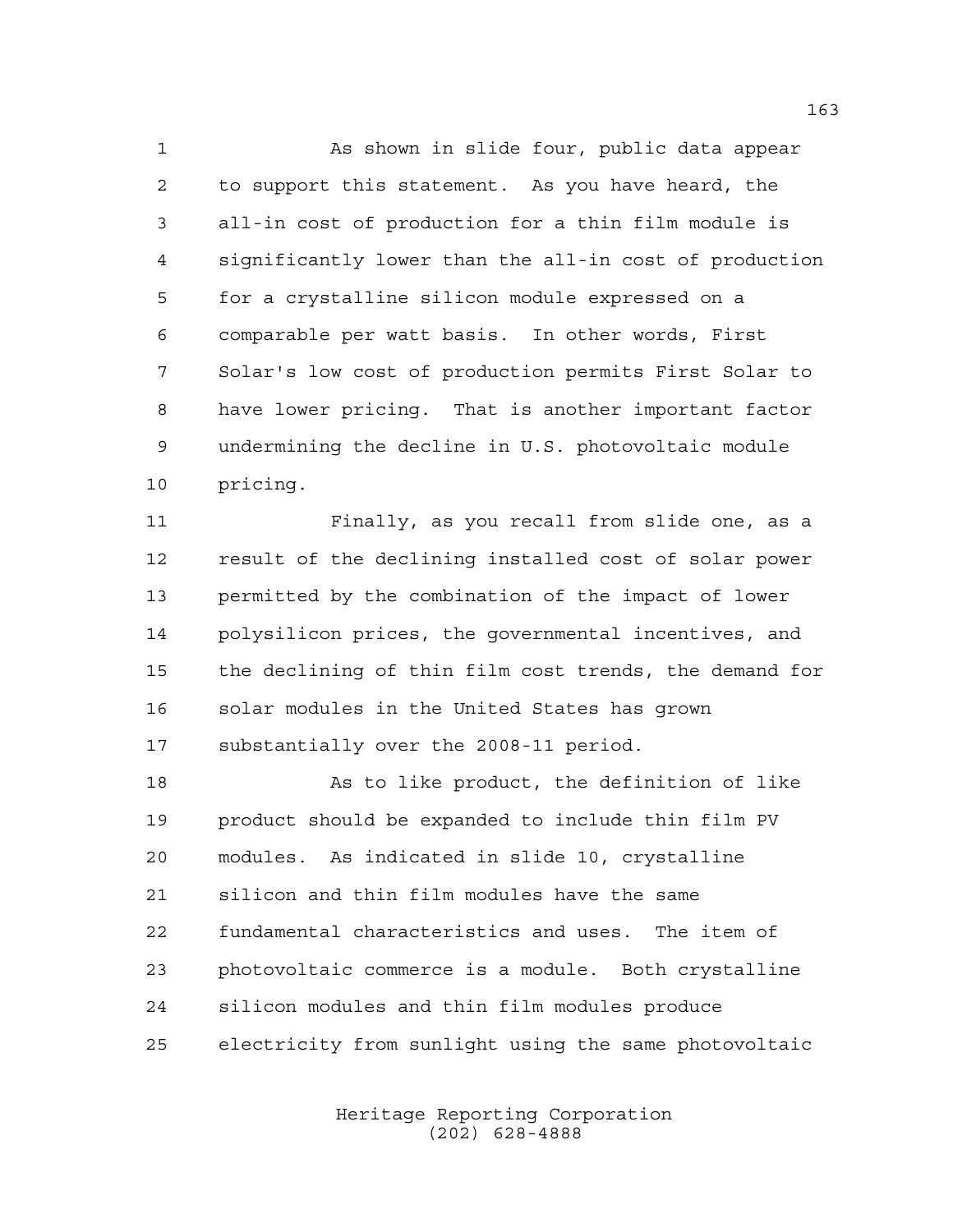effect. As indicated in slide two, across these two technologies, there is a continuum of efficiency and electricity conversion, extending from the most efficient type of crystalline silicon technology to the least efficient type of thin film technology. Crystalline silicon and thin film modules are interchangeable and are, in fact, used in all major segments of the U.S. market. Thin film and crystalline silicon are sold to the same channels of distribution. Moreover, producers and consumers view crystalline silicon and thin film as directly competitive products, which was confirmed by the members of this panel today.

 In addition, as shown in slide 11, First Solar, itself, states, "in the PV module segment, we continue to face intense competition from manufacturers of crystalline silicon solar modules." Customers share this perspective and that they receive bids from both First Solar and crystalline silicon module producers, such as SolarWorld, for the same projects. Competition from thin film module producers, such as First Solar, appears to have had a significant price depressive effect on SolarWorld's prices and continues to do so.

With respect to SolarWorld, it is evident

Heritage Reporting Corporation (202) 628-4888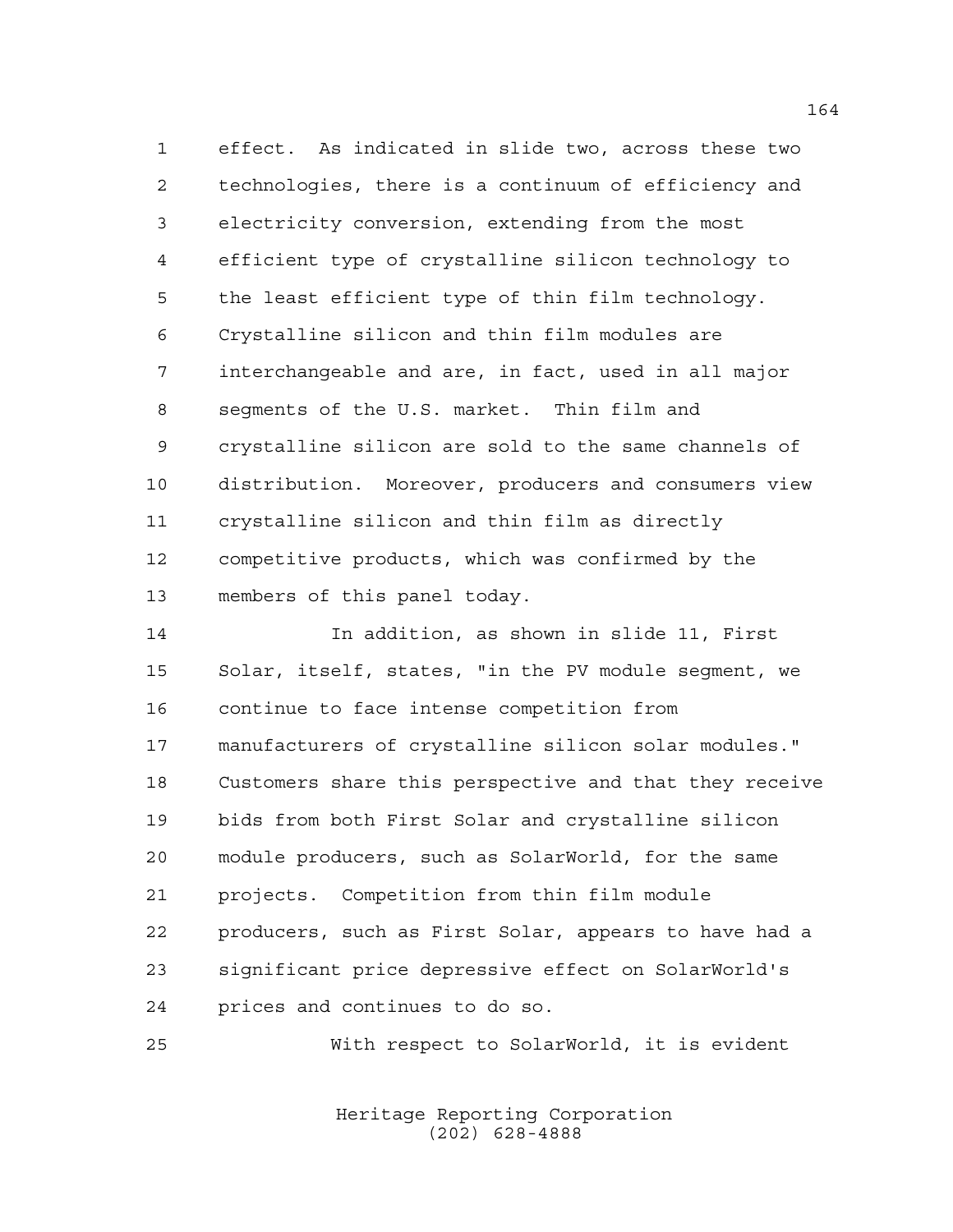from public information that SolarWorld cannot reasonably assert sales or production volume injury to its U.S. operations. For example, as indicated in slide 12, SolarWorld publicly states that its U.S. sales increased in 2008, declined with the recession in 2009, skyrocketed in 2010, and continued to do so in 2011. SolarWorld states, "our U.S. business flourished gratifyingly in 2010. On the whole, we succeeded in more than tripling our U.S. sales of modules and SUNKITS in the year 2010." As to 2011, SolarWorld states, "in the U.S. business, we were moving at a high rate of growth in the first-half of 2011. In the first six months of 2011, our shipments in America already exceeded the level of the entire previous year."

 We reserve our primary comments regarding SolarWorld's alleged price injury for the confidential post-conference brief. However, as indicated in slide 13, the Commission should appreciate that consistent with the history of a wide range of semiconductor type products, the price of PV modules has been declining progressively for many years, long before Chinese producers entered the PV market. The short-term increase during 2004 to 2008, you see in the chart, was directly tied to the temporary shortage of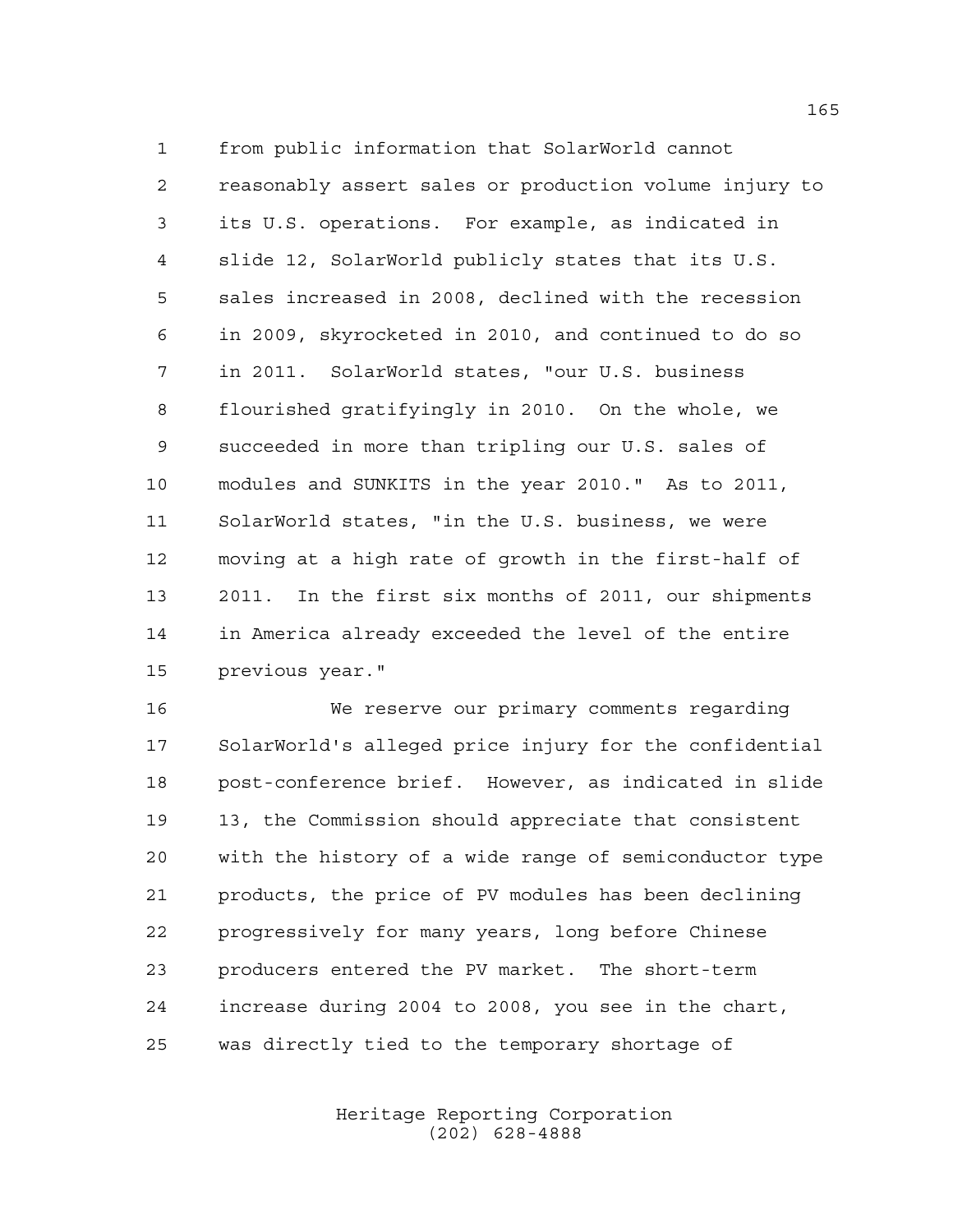polysilicon. The decline in module prices thereafter simply continues the long-term trend driven by declining polysilicon prices, thin film competition, and regulatory pressures.

 With respect to threat, as shown in slide 14, the Commission should examine carefully the continuing new investment in the U.S. cell and module production, which indicate a confidence in the future of the U.S. solar manufacturing.

 Finally, these investments are being made with the full understanding that the price of polysilicon is likely to continue its decline with inevitable implications for continued declines in the price of crystalline silicon modules. Thank you. That concludes my testimony.

 MR. ELLIS: Thank you, Madam Chairwoman. That ends our prepared remarks. I'll save my remaining 30 seconds for rebuttal. I'm happy to take questions you may have. Thank you, very much.

 Ms. DEFILIPPO: Thank you, Mr. Ellis, and thank you to members of the panel. We will first turn to Mr. Azzam for his five minutes and then we will do questions to both groups at that point.

 MR. AZZAM: I want to thank the Commission for the opportunity to present our position. It is a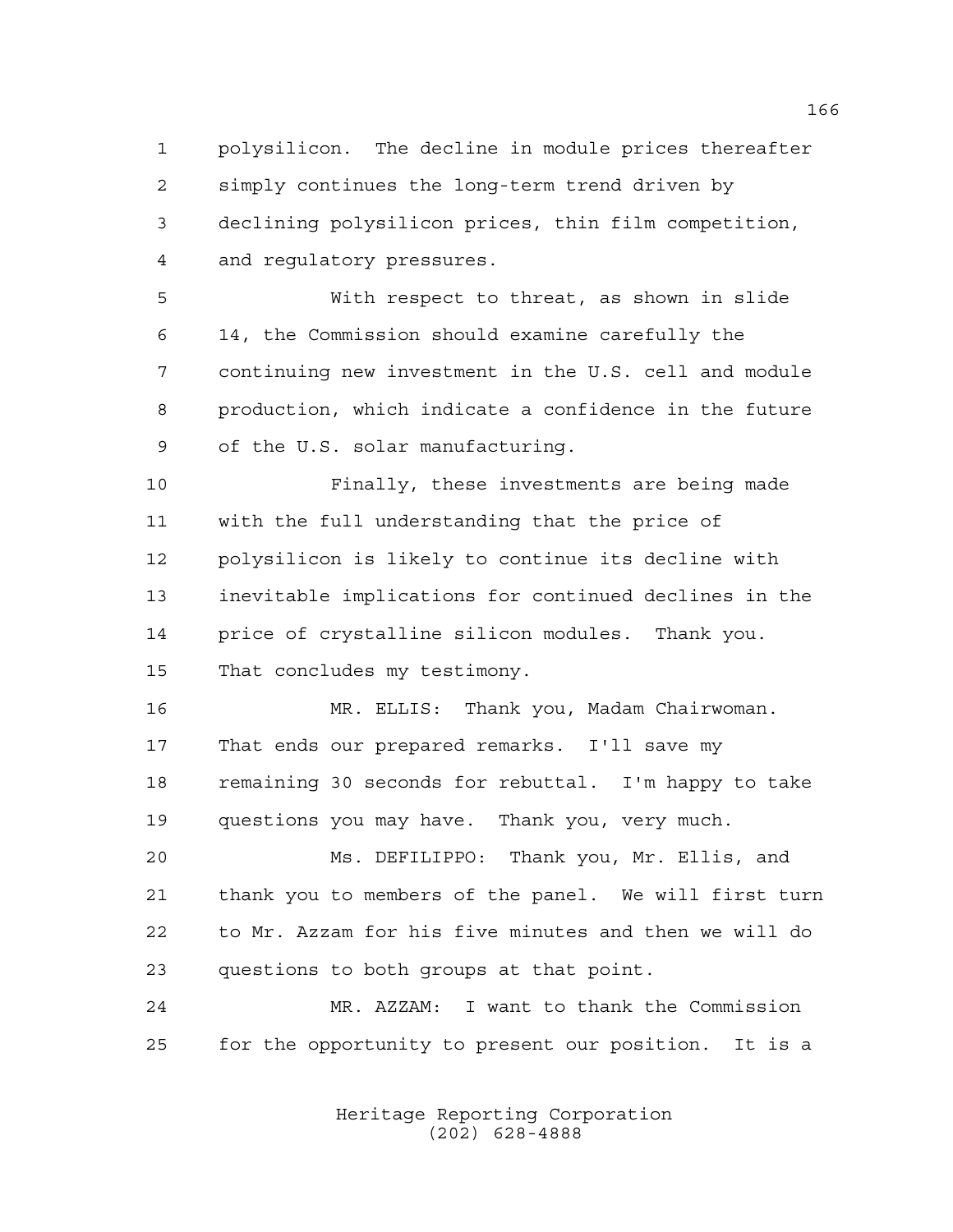little different from the rest of the group here. I'm President and CEO of SolarOne Solutions, based in Needham, Massachusetts, not to be confused with Hanua Solar One, which is a Chinese manufacturer of solar cells. I, myself, have been in the PV industry for 25 years, before most people knew how to spell it, and 15 years of which were with a U.S.-based manufacturer of solar cells and modules, before I got started in the off-grid solutions business in starting SolarOne.

 One of my primary objectives in my testimony is to make sure that the Commission understands the distinction between the off grid and on grid market for solar cells and panels. They do require different types of solar panels. On grid modules are used in high voltage systems that product bulk power into the 16 grid, while off grid are high value solutions where the grid power is unavailable. SolarOne is one of literally thousands of U.S. companies of varying sizes that provide solutions virtually everywhere that you look around. Mr. Cassise observed one of those in the form of the aero boards; but, also, the speed traps that are out there, as well as security cameras, trash compactors, emergency phones, and our company, which does commercial scale lighting applications for roadway, advertising, and several other lighting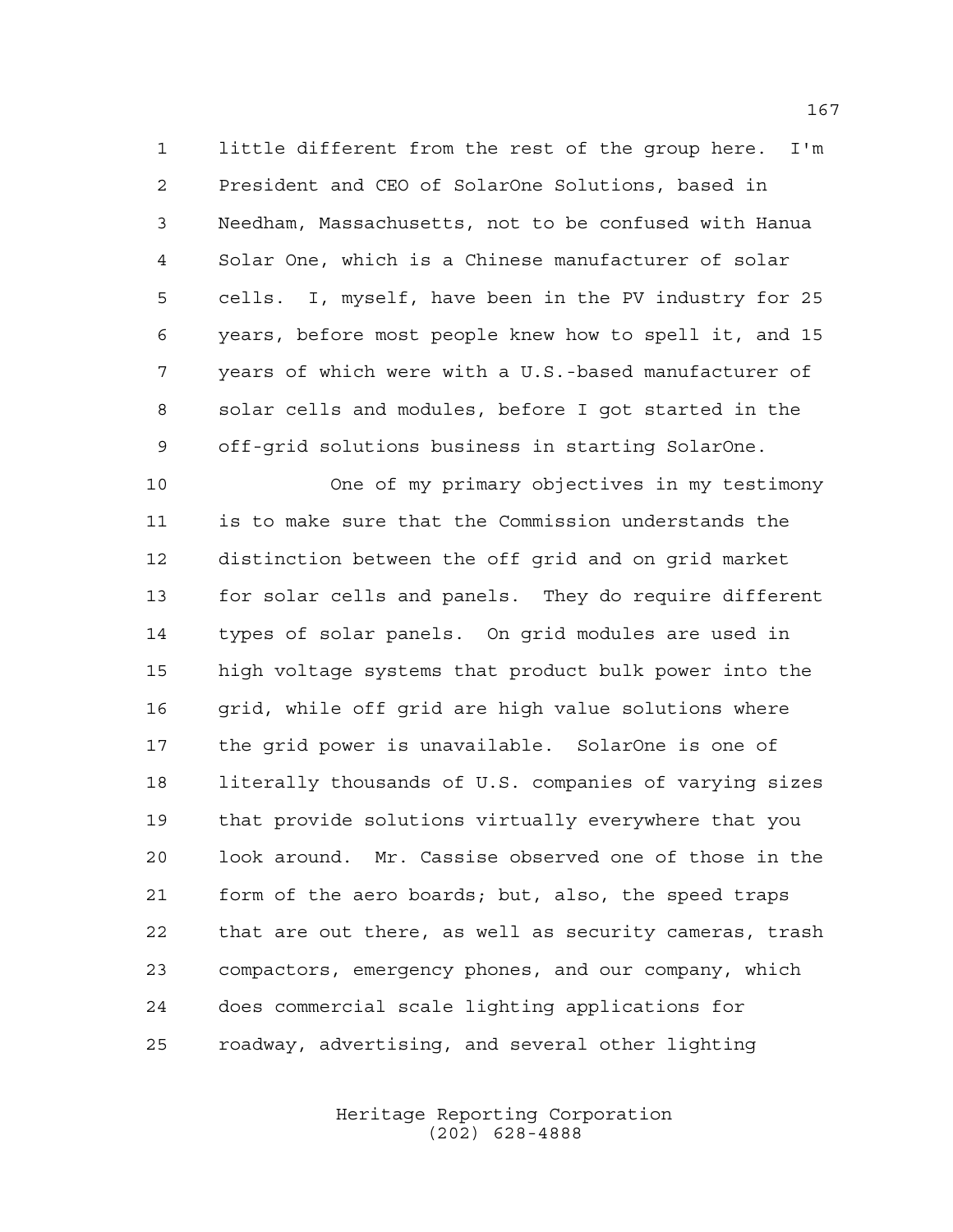applications, all based on solid state LED technology. And the U.S. market has been growing steadily, not in the meteoric fashion that we've seen the grid connected, but it's been growing steadily here in the U.S. and poised for enormous growth is in the developing world emerging markets, where the grid is nonexistent or underdeveloped or marginal. And, in fact, 30 percent of what we manufacture is exported. And so, we rely on off grid solar panels in the production of our equipment. And these modules are defined by lower wattages than typically -- the module that you see there is probably around 260 watts. We're typically below 200 watts of rated power. And I think Mr. Kilkelly described the need for an appropriate voltage for battery charging, 12, 24, or, on occasion, 48 volts. And so those are really important distinctions.

 There are three key points that I want to leave the Commission with. First is that there really is a very broad based U.S. industry, it's disparate with many different applications, that does rely on off grid modules. We don't buy in nearly the volume that you're hearing about in terms of solar panels that these on grid projects use, but it does leverage the solar panel many times over, sometimes as high as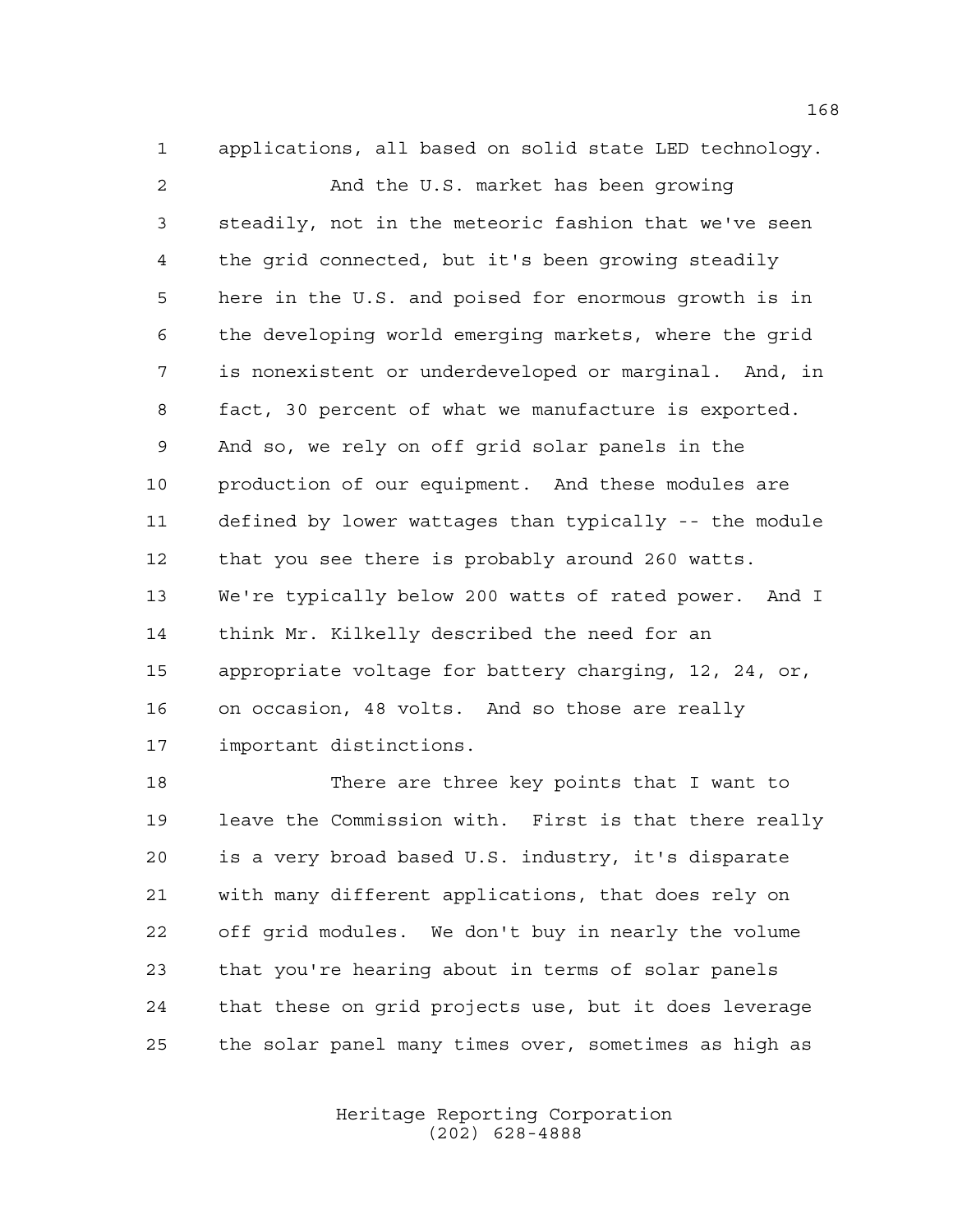15 to 20 times the value of the solar panel in high value applications. Again, there are many military applications, lighting, water purification, the list is really very extensive.

 And the applications are far less dependent on other government subsidies. It's rare that the investment tax credits have played a role in the sales or any of the buy down or the renewable portfolio standards, any of those play a role in the markets that we serve. In general, we're very solutions oriented and that does require some very sophisticated design work, software development, and that actually provides an advantage when we're talking about competition from foreign sources to what the strength is in American industry.

 The second point is that essentially the PV manufacturers -- this may be a little harsh -- but PV manufacturers in the U.S. essentially abandoned the U.S. production of off grid modules well before 2008, I pursuit of the large grid connected market that was created by massive subsidies coming primarily from Europe to start with. And as a result, many manufacturers, in fact, sent their production of the off grid modules offshore. My own company that I had worked for, in fact, in 2000 sent all of the off grid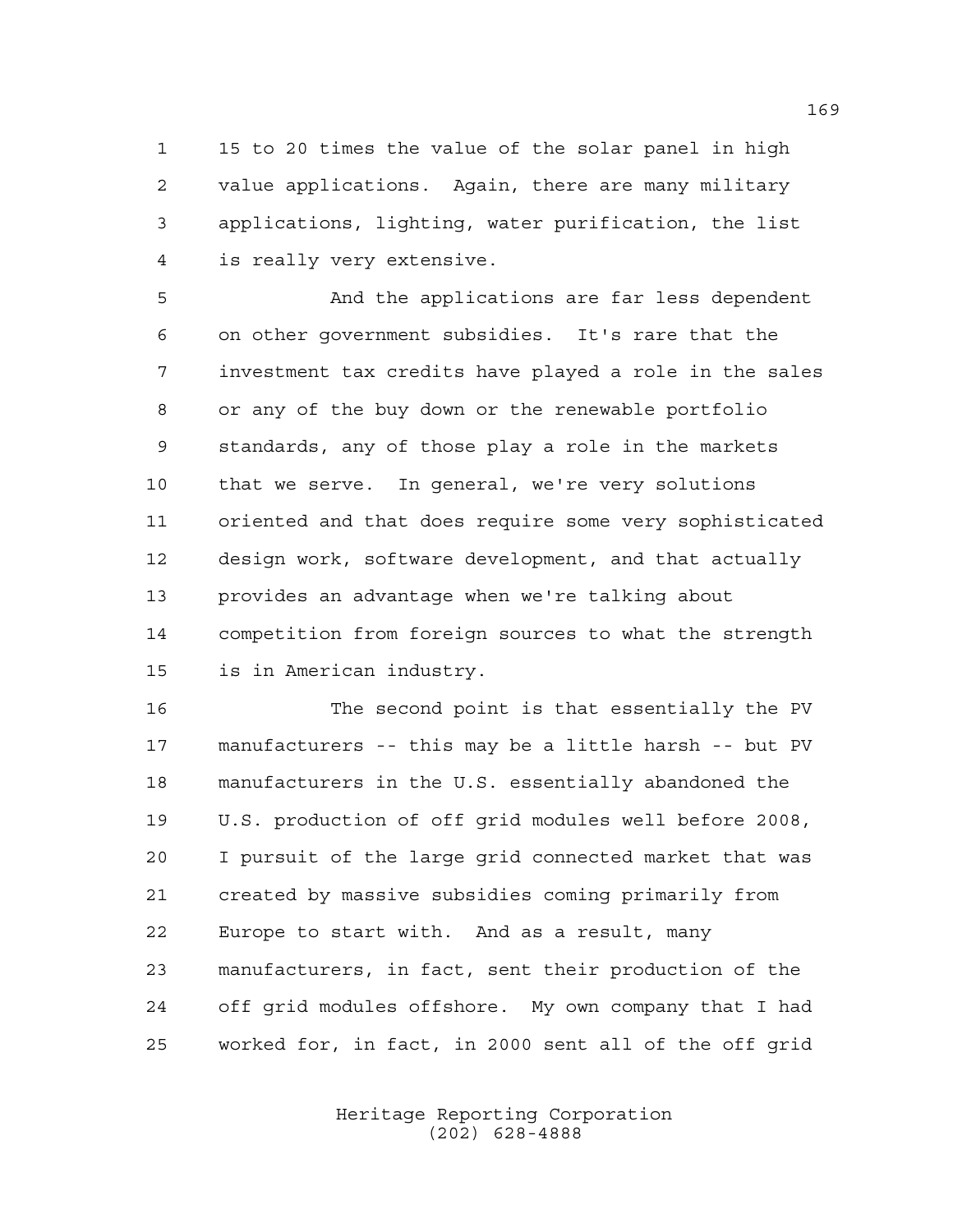module production to India in the year 2000 and that's the case for many of the U.S. manufacturers today. In fact, we have a number of incidences where we were unable to find an appropriate made in the U.S. solar panel to address various military projects and had to get exemptions.

 My last point, and I notice that it's red there, is that the imposition of antidumping and countervailing duties will have a devastating effect on companies like ours and our ability to compete both on the international and domestic levels. I thank you for your time.

 Ms. DEFILIPPO: Thank you, very much, Mr. Azzam. Before I start with the staff questions, I would like to take the opportunity to thank everyone that came today. It's always gratifying to have a lot of witnesses on the Respondent's side to get the best out of a conference. I appreciate you all taking the time to come and be with us and share your information. With that, I will turn to Mr. Cassise for staff questions.

 MR. CASSISE: I, too, would like to thank the panel for your testimony. It was very helpful. I'd like to start with Mr. Ellis. This may be more appropriately addressed in your brief; but, in your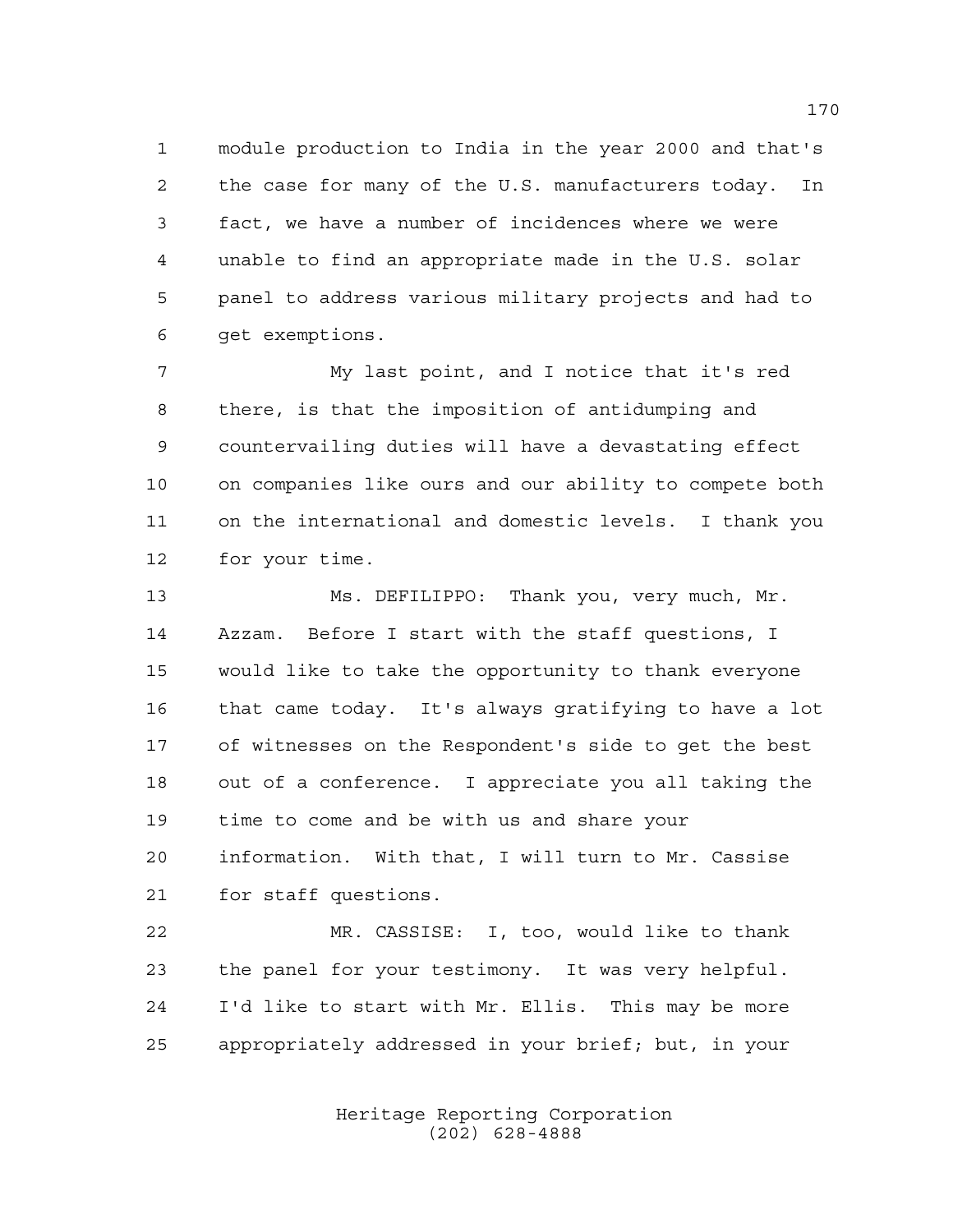brief, could you explain how you believe the change in the scope has affected our data and what you believe to be the most reasonable interpretation of our data, as we asked for it?

 MR. ELLIS: Okay. I'll mention it briefly now and then we can certainly address it in the brief. And afterwards, if others want to join in, that's fine.

 There's at least two major areas where we've got trouble, I think, and significant trouble with the data. One is the questionnaire didn't specify, did you include Chinese modules that are sold through third countries -- I'm sorry, the other way around -- Chinese modules with non-Chinese cells. And I have a hunch that if you've got Chinese module data in your questionnaire responses, it's Chinese modules from Chinese cells, because the title of this case and the understanding is that it covered Chinese cells. So the module data you have in your QRs from the producers, and from importers, as well, is going to be -- is not going to include modules produced in China from Taiwanese cells or Philippine cells or Malaysian cells or Korean cells or wherever. So, that's a serious problem, I think, if you're going to include those types of products within the scope of this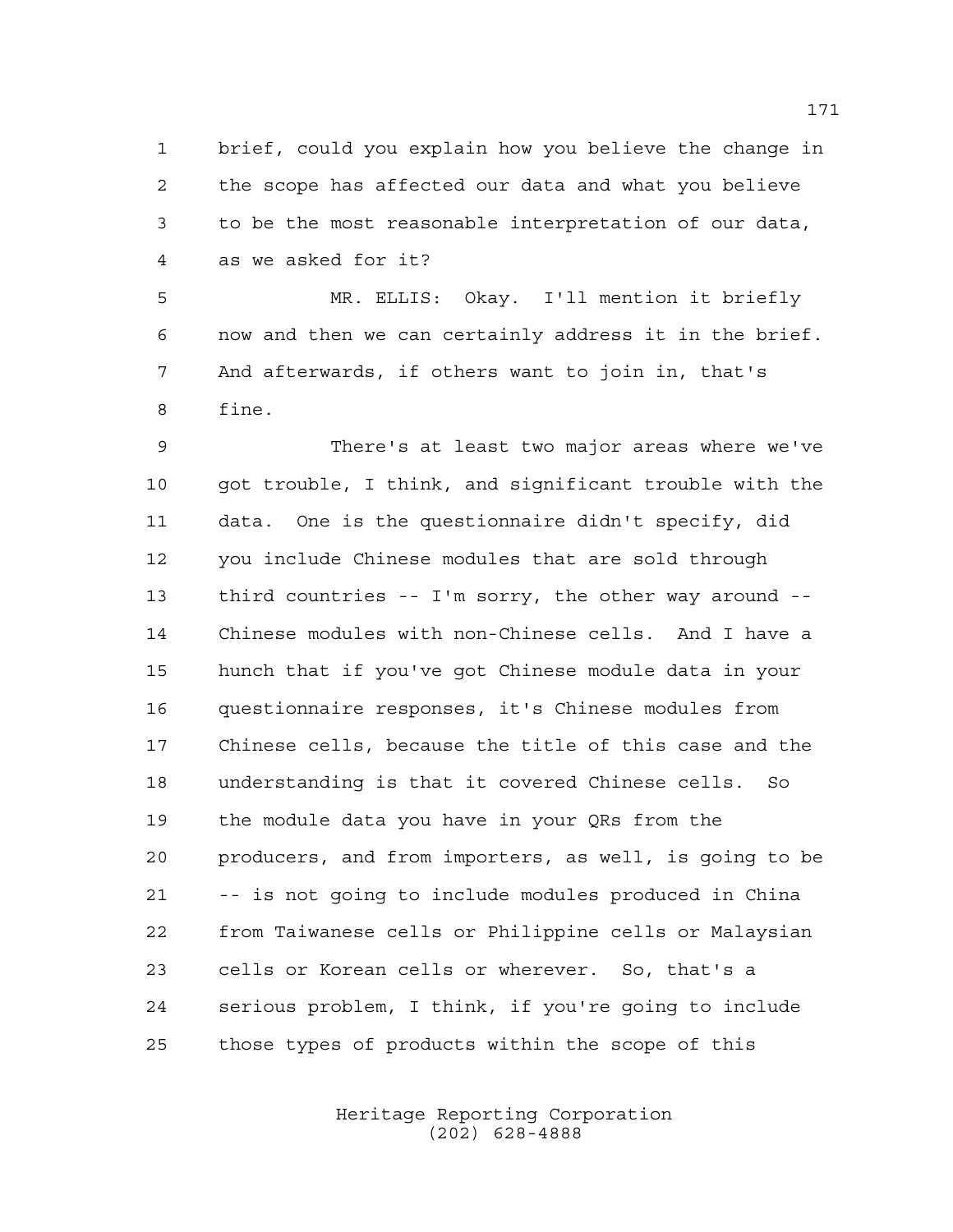investigation.

| $\overline{2}$  | The second one conversely, it wasn't clear             |
|-----------------|--------------------------------------------------------|
| $\mathfrak{Z}$  | that modules -- until last night, that modules         |
| 4               | produced in France or Mexico or Japan or wherever, but |
| 5               | including Chinese cells, remain Chinese for the        |
| 6               | purpose of this investigation. Customs' rules, which,  |
| 7               | of course, don't necessarily apply, make it pretty     |
| 8               | clear that when a cell is converted to a module, it    |
| 9               | takes on the country of origin of the module. So,      |
| 10 <sub>o</sub> | we're now being told, and I suspect that none of your  |
| 11              | importers or foreign producers told you -- thought     |
| 12 <sub>1</sub> | about this, that modules being produced in third       |
| 13              | countries, in fact, retain their Chinese origin for    |
| 14              | this purpose. You're missing that data.                |
|                 |                                                        |

 And one small example, you've got Mexico there as presumably a non-subject country, as one of the countries for pricing product data in your QRs. Well, a lot of Mexican module production is going to be from Chinese cells and you're going to treat it as a non-subject. You're not going to know what the data is telling you. It's a deep uncertainty here and I've never seen a case that had this problem before. If other folks want to join in?

 MR. BUTTON: In our effort to itemize the number of questions that might be involved, in the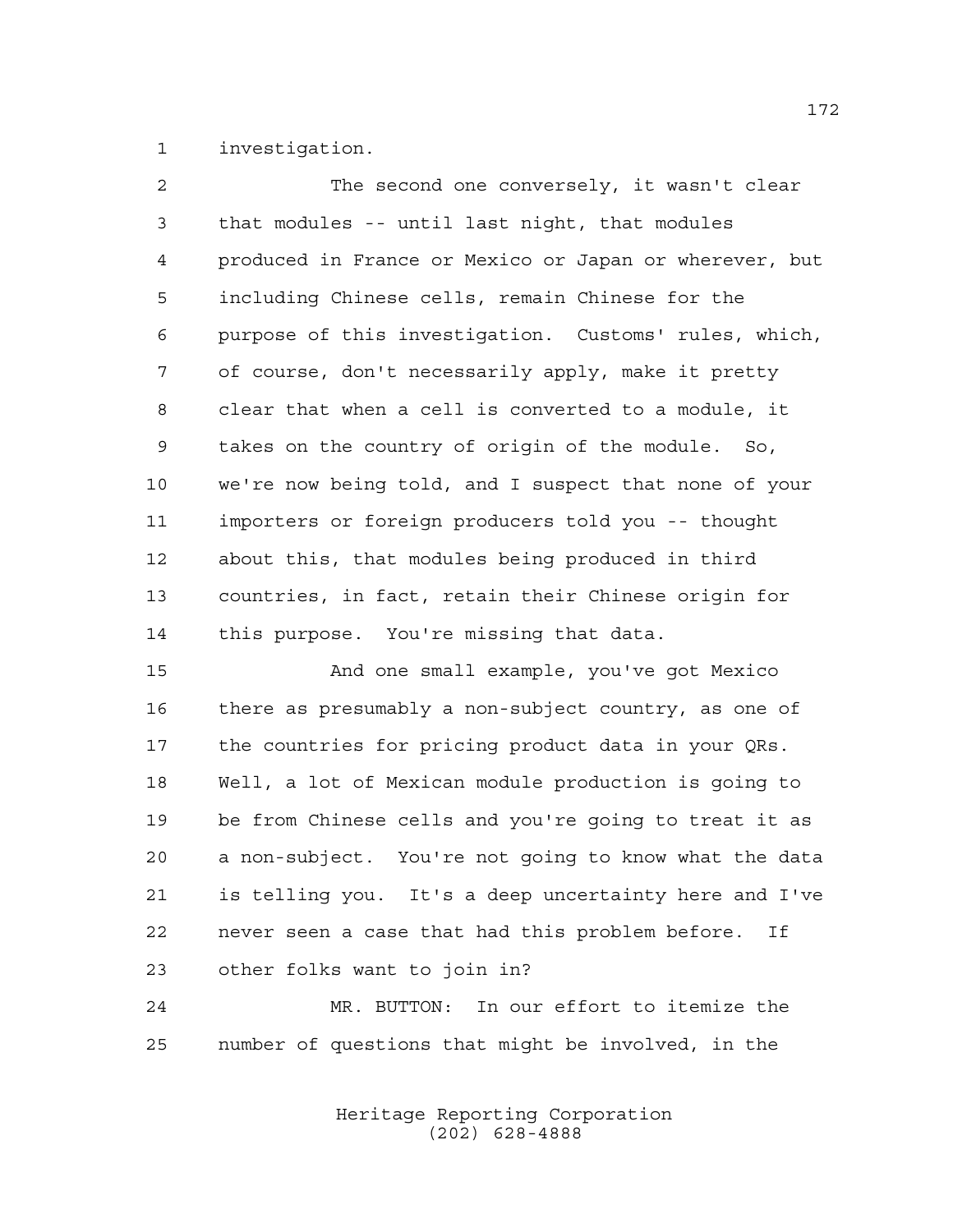foreign producer questions, it would be two. It would be questions II-12 and 13. In the importer questions, there would be eight questions, to include II-3, 6, and 8; and III-2, a through b, c through d, and e through f; and III-18 and III-19. So, the uncertainty that you would face with respect to the cell and module issues as described by Mr. Ellis would apply potentially to all of these.

 MR. GURLEY: Yes. This is John Gurley for Trina Solar. When I heard today from Petitioner that they "always meant to include modules that included cells from third countries," I was pretty astonished because the clear language of the petition and in supplemental responses to the Department of Commerce and the Commission have taken exactly the opposite position. So the first time we've ever heard that they were going to include modules that included third country cells was last night, the day before the conference and the day before the notice of initiation.

 If you look at their petition, they have an exhibit, which is supposed to prove standing and in that standing exhibit, they include zero producers of modules. The exhibit is clearly dedicated to one thing, which is crystalline cells. So for them to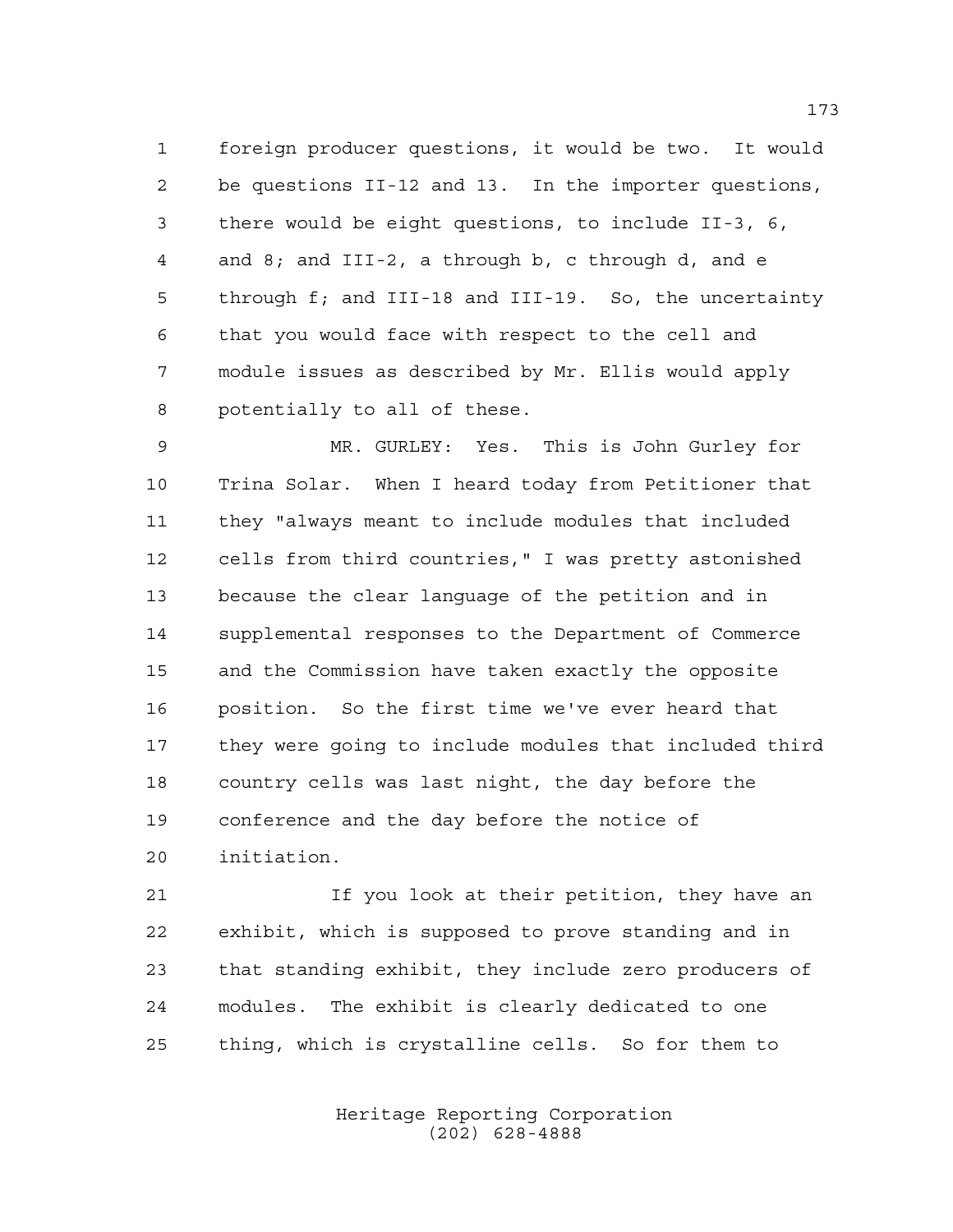come today and make the bald statement, they always meant to cover it and this was a mere clarification, I think boggles the mind.

 MR. CASSISE: Any of the Respondents that are here today, in light of the new scope clarification, would you have to revise the data that you've already submitted to the Commission?

8 MR. EFIRD: Roger EFIRD, Suntech. We would have to investigate that. I'm not sure.

 MR. ELLIS: Yeah. This is Neil Ellis. The ripple effect to the questions that Ken Button identified, that was identified last night at roughly midnight. So, we haven't had a chance yet. I suspect that the answer could be yes, but we don't know where, we don't know who, and we don't how much.

 MR. GURLEY: This is John Gurley. We would have the same response.

18 MR. CASSISE: Okay.

 MR. NICELY: And Mr. Cassise, for Sun Edison, the same would apply on the importer side.

 MR. CASSISE: Okay. I'm going through the slides here and I guess slide five is the levelized cost of electricity using the different technologies and we have the silicon and the thin film. And there was a lot of talk of grid parity and how the costs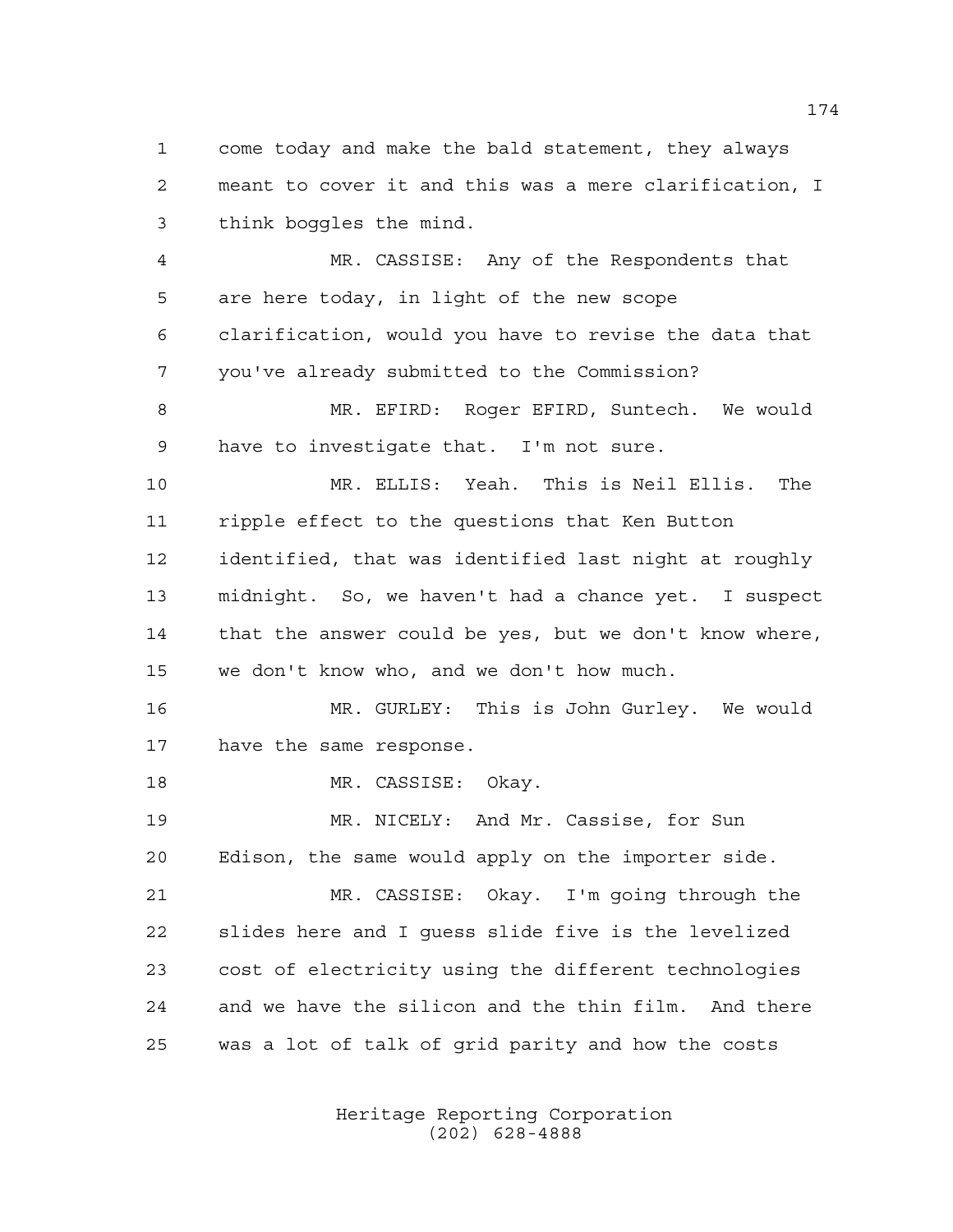need to come down in solar for it to be competitive with other fossil fuels. Just to complete our record here, what is the coal, natural gas cost that would be put on page five -- that's not page five -- I have silicon, \$143.5 per megawatt; and thin film, \$107.6. What would the fossil fuel equivalent -- or cost of that be?

 MR. BUTTON: Mr. Cassise, Ken Button. We can provide you the source from which these data that are in the exhibit came, which additionally list these other that you request.

 MR. CASSISE: Okay. Well, you don't have to give it to me on this basis. I'm assuming that everybody in this room knows what the grid parity cost is off the tops of their heads. I'm just curious to what it is.

 MR. BUTTON: Yeah. The intent of the exhibit was to show relative cost between two technologies, as you see here, not to establish the specific metric between these technologies and all of the others.

 MR. CASSISE: No, I know the intent of your exhibit. I want to use it for a different intent. MR. BUTTON: Then, we can provide you the backup document that I think may meet your needs.

> Heritage Reporting Corporation (202) 628-4888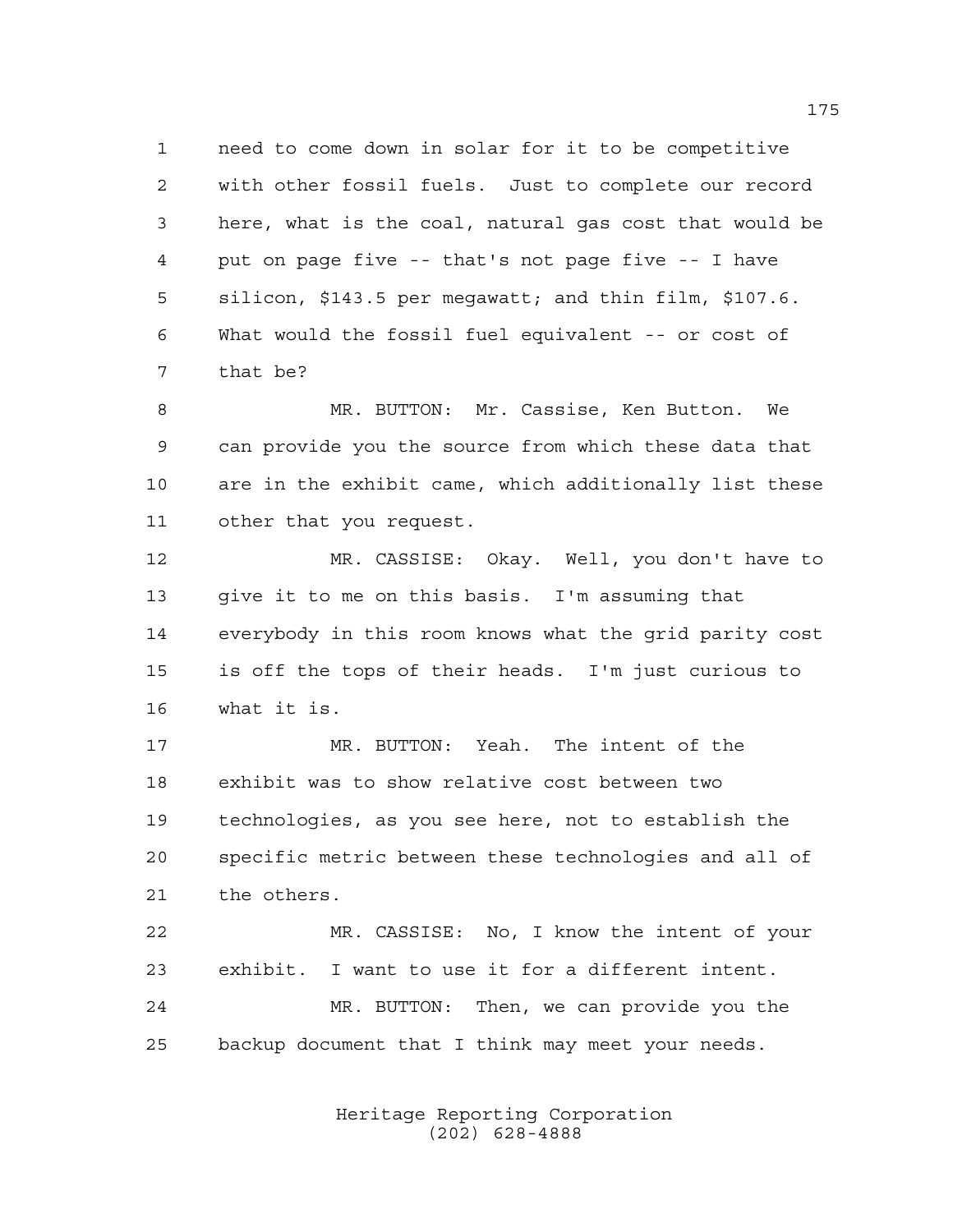MR. CASSISE: Okay. Mr. EFIRD, could you tell me what the grid parity magic number is? MR. EFIRD: I wish there was a magic number. To explain grid parity, you have to choose a geographic location. You have to look at the amount of sunshine that that particular location has, you have to look at the cost of what electricity is in that particular location, and then you can come up with a grid parity number. For instance, if I'm looking at Arizona, where I have a lot of sunshine, and maybe I have a low cost of grid electricity, my 12 grid parity number is actually going to be higher than it would be in, say, northern California, where I have a lot less sunshine, but I have a very expensive cost of electricity from the utility company. So, grid parity actually varies from location to location based on a number of factors.

 Now, I know that's not a real satisfactory answer, but there is data out there that shows today that we have three or four states where we have already achieved grid parity, Hawaii being one of them, a very cost -- a very high cost of electricity state with lots of sunshine. And there are approximately 10 major metropolitan areas in the United States where solar has grid parity when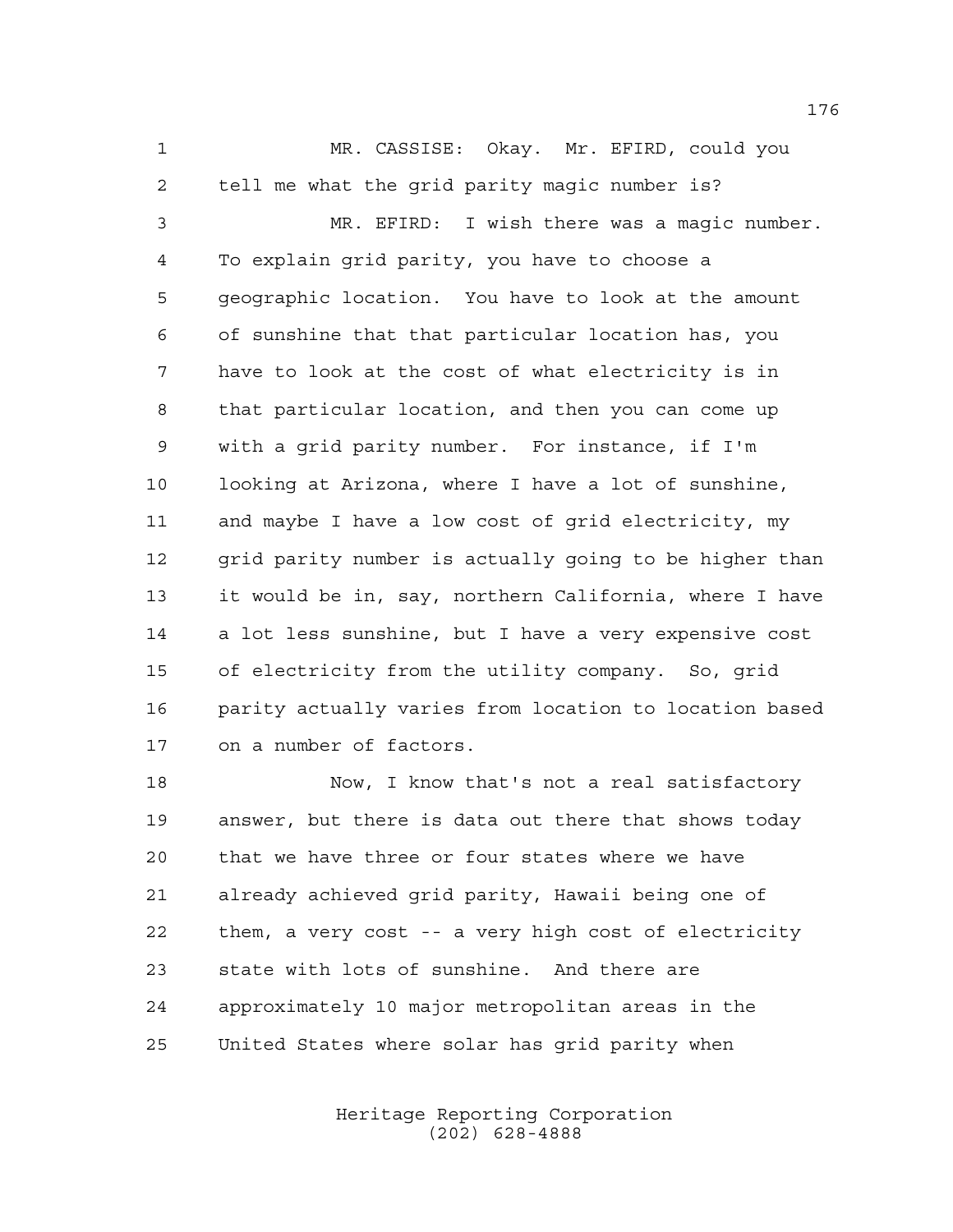compared to peak power plants. A peak power plant is a power plant that generally run -- a lot are often run by natural gas. It basically spins for 24 hours a day. It doesn't generate electricity unless there's a need. At 5:00 in the afternoon, when everyone is getting home from work and everybody is starting to crank up the stove and the dryer and the washer, electric demand goes up. While this plant is running 24 hours a day, they'll flip it on to make electricity for a few hours to help meet that peak demand that's out there. The cost of electricity from a peak power plant is very expensive because it runs 24 hours a day, it may only create electricity three or four hours of that period. Solar has reached grid parity from that standpoint.

 So, grid parity is not a magic number. It really changes depending on where you are in the world.

 MR. KIMBER: I think that, as someone who has been mind tacker in the electric power industry, not necessarily in the solar industry, I think it's incredibly important for the Commission and the Committee to dig into the electric power industry and maybe get an expert to help you out, as well, with how power prices work in different markets. In California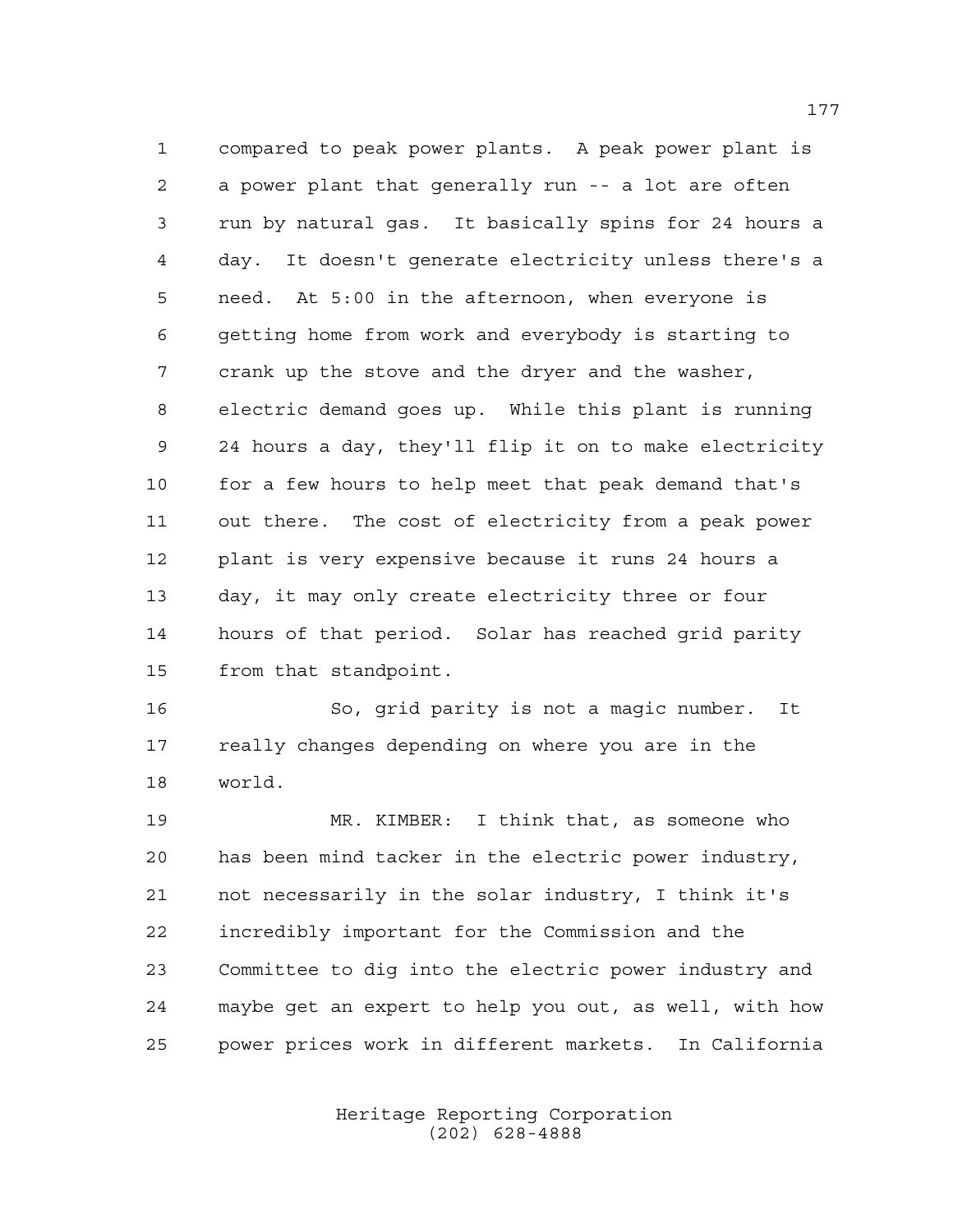and in Erkat, Texas market, for instance, retail grid parity, behind the meter, where you're putting something on a rooftop, for instance, selling to a customer, it's probably anywhere between \$100 and \$160 a megawatt hour, very rough numbers. When you start getting below \$100 a megawatt hour, it all becomes a function of gas prices because in both Erkat and in the California market, gas is the marginal fuel that sets the prices.

 And so right now, you've got peak power prices that are very depressed because you've got very low demand for electricity and you've got very low gas prices. So, peak power prices are probably in the \$50 to \$70 range. Typically, in those markets, you see gas -- you know, peak prices over the last 20-30 years anywhere in the kind of \$80 to \$110 a megawatt hour range. These are very rough numbers, but that's kind of a gut check level of -- that's the wholesale side of the number and then the number, sort of \$100 to \$140, is a retail side. So, you should definitely tap an expert in power markets because, as Ken mentioned, the two are inextricably linked.

 MR. CASSISE: Okay. So, there are many variables involved. But, I remember one witness had stated that, you know, we are finally getting to the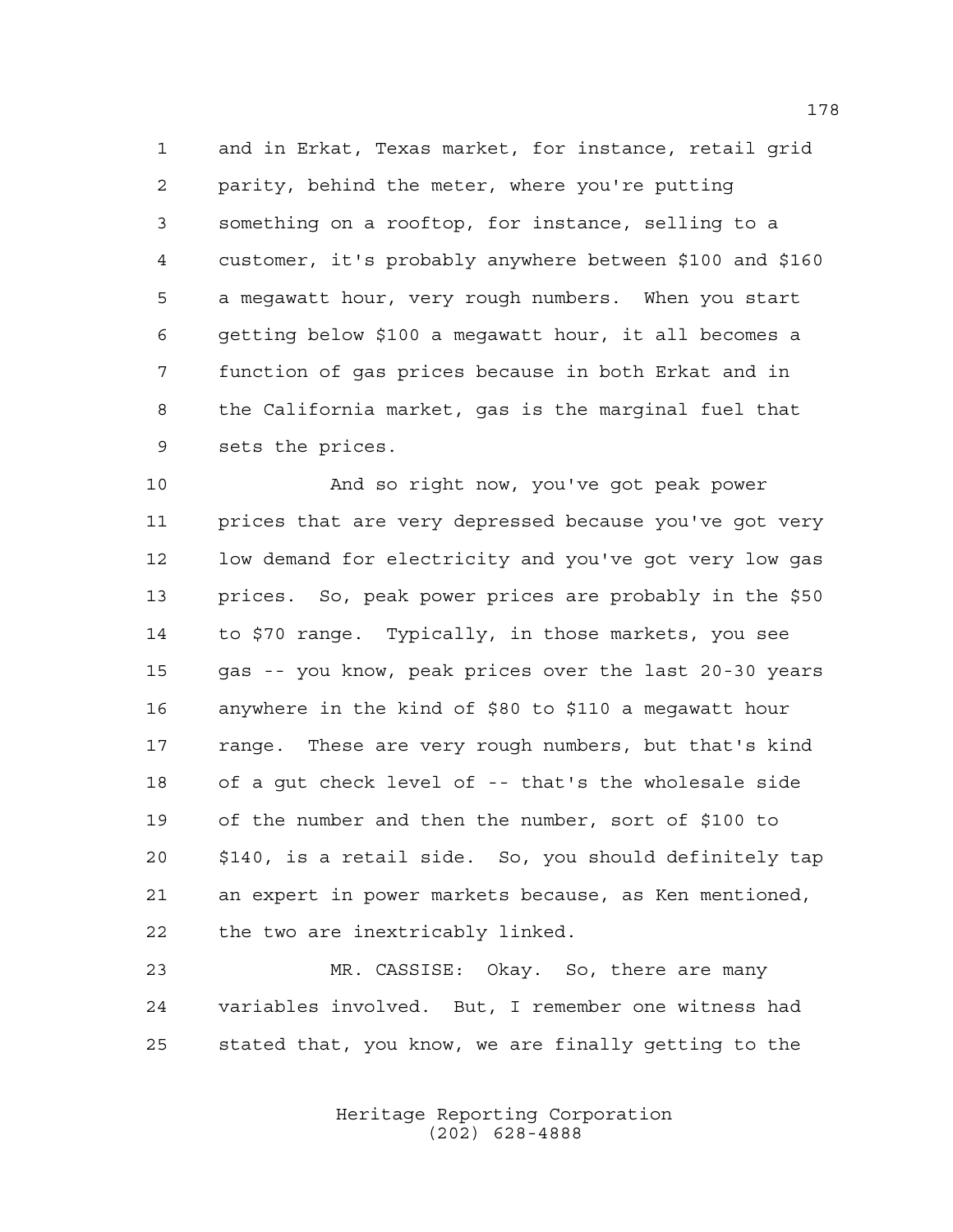point where the solar prices were coming down to where we were even approaching a grid parity and some of the government Federal and state incentives were finally bringing that price down to something that was economically viable. And I guess where I was going with this line of questioning was that demand is, from what I've heard today, somewhat stimulated by these government incentives. And I've also heard that here, in the U.S., we have certain government incentives, some of which may expire, some of which may not. But, Europe, also, has their own incentives and the market has -- the economic incentives in Europe have been much greater, whereas even U.S. producers were sending their panels to Europe because the market was much bigger.

 So, I guess, as a general question, could we compare the U.S. policies and incentives, at least at the Federal level, maybe the state level, with those of Europe? How has Europe stimulated the demand for that in a greater way than the U.S.?

 MR. PETRINA: Mr. Cassise, fundamentally, the incentives -- Robert Petrina from Yingli Americas. Fundamentally, the incentives in Europe and the U.S. are different. In Europe, the predominant incentive mechanism is called a feed-in tariff, which is a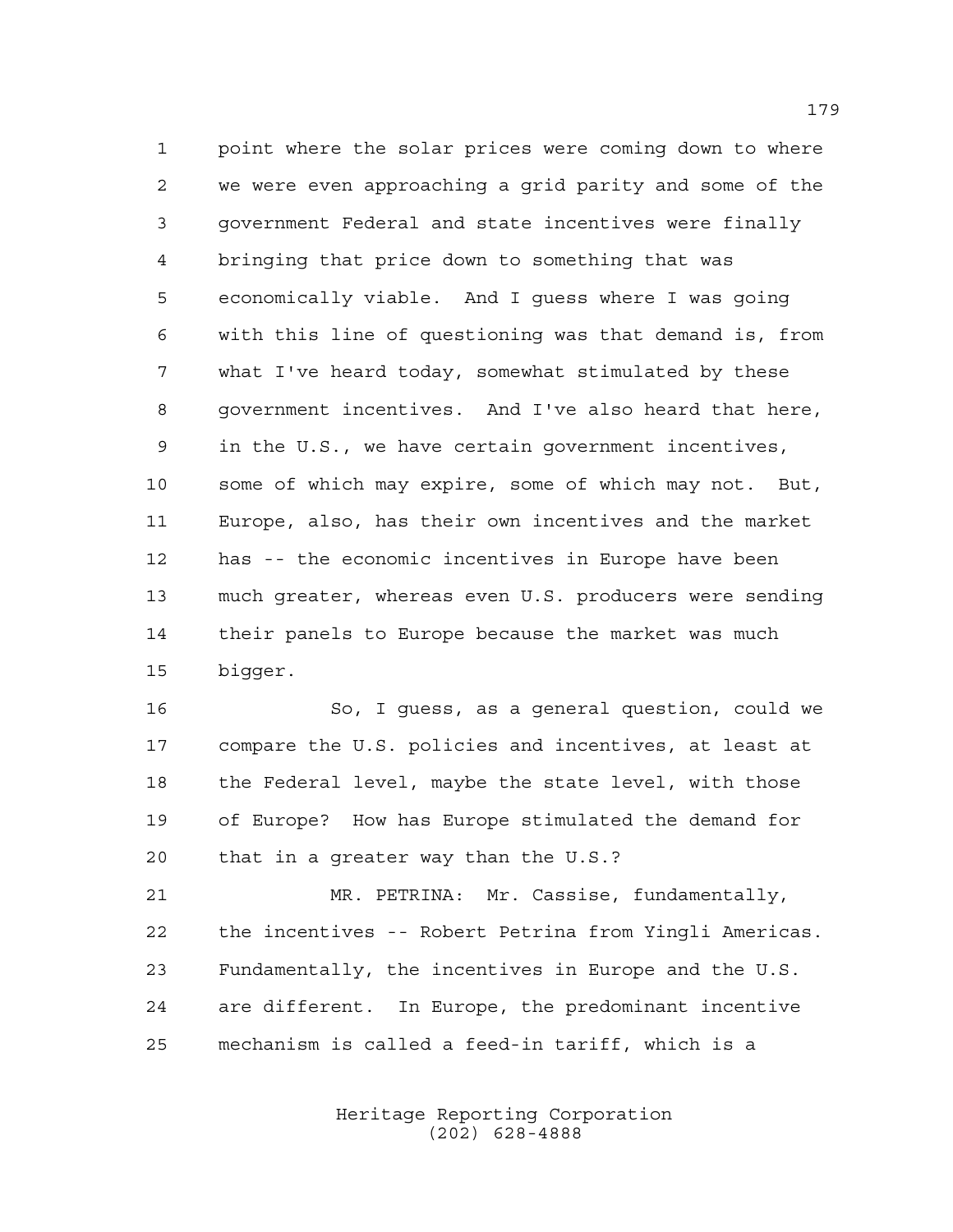guarantee of a 20-year payout per kilowatt hour of the system's output, which makes it a very simple financial product that is understood by most people and is easily -- it easily attracts investors into it. Whereas in the U.S., you have a mix of incentives that are laid on top of each other. So, at the Federal level, you have the ITC, the 30 percent tax credit, which until the end of this year is a cash grant payable after completion of a system.

 You have your state level incentives. For example, California's solar initiative, which is the largest incentive program in the country, was designed to tier down from \$3.50 a watt for systems below 50 kilowatts or I believe 20 kilowatts as megawatts were installed. So the whole idea of the incentive scheme was that as we install more megawatts those incentives come down, right.

 Essentially the goal from a policy level is to wean off the industry off incentives. So when you see the various fluctuations that move in products, you know, people are smart; they're going to chase those markets that provide the biggest returns. So that's what you saw in 2008 with Spain, in 2009 and '10 with Italy and so on. So I think that incentives are very important to understand and how they differ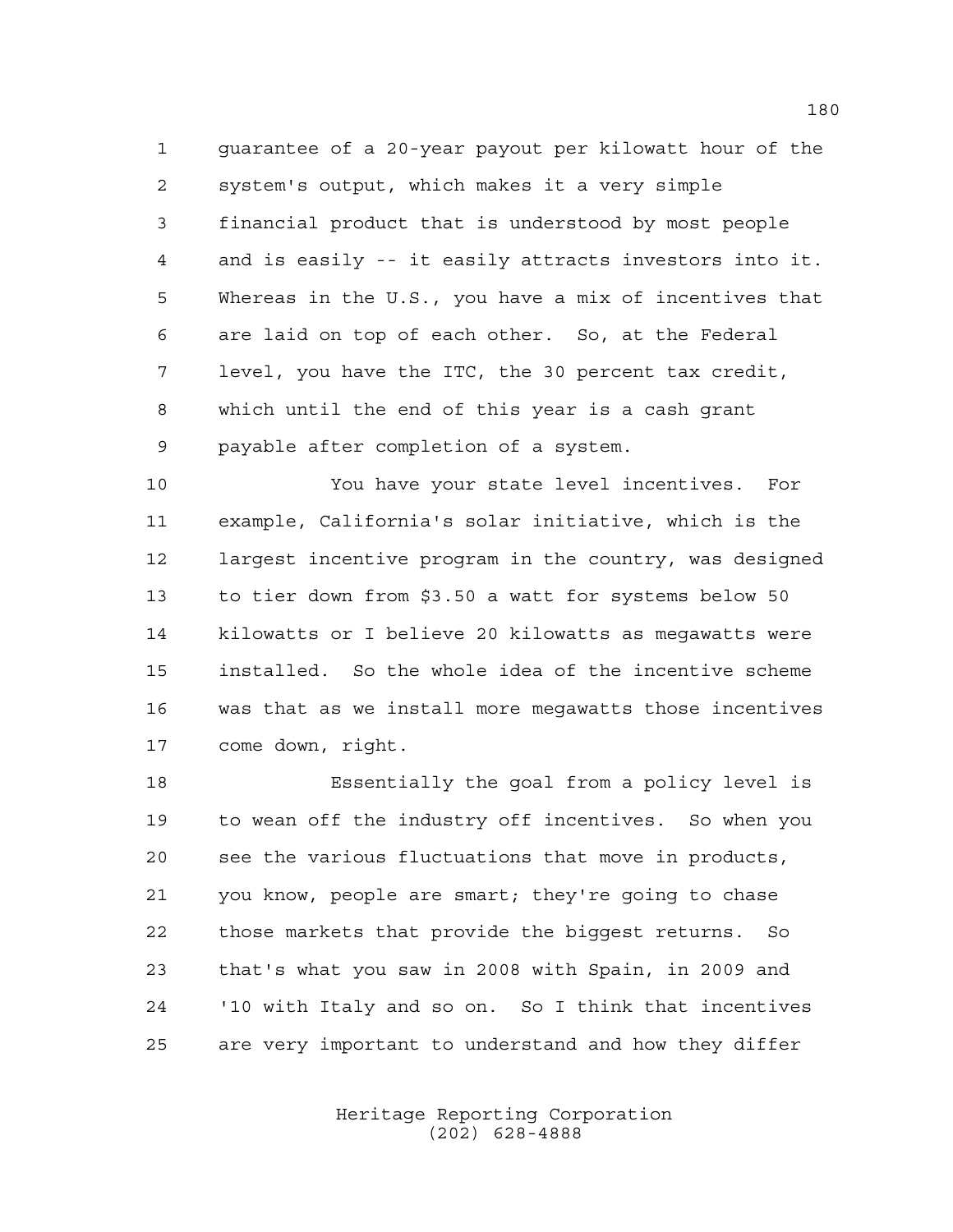in the different jurisdictions.

| 2  | MR. EFIRD: I think one other point to add              |
|----|--------------------------------------------------------|
| 3  | to that is most of the European -- Roger Efird,        |
| 4  | Suntech. Most of the European incentives, Germany,     |
| 5  | for example, if I recall correctly, their incentive    |
| 6  | program began in 1996 and the incentive has been       |
| 7  | dropping on an annual basis since 1996. So you're in   |
| 8  | year 17 of an incentive.                               |
| 9  | In the U.S. our incentives have tended to be           |
| 10 | more one year, two year in duration, especially the    |
| 11 | state incentives and many of the federal incentives.   |
| 12 | The only steady incentive that we've had in the U.S. I |
| 13 | believe would be the 30 percent investment tax credit, |
| 14 | which for residential the 30 percent investment tax    |
| 15 | credit actually began in 2008. So we're talking about  |
| 16 | rather short-term incentives.                          |
| 17 | You heard someone else testify earlier that            |
| 18 | some of these projects can be two or three years in    |

 some of these projects can be two or three years in length to get developed. An incentive that is good for one year doesn't help much when you're trying to develop a three-year project.

 MR. CASSISE: And was it the 1603 incentive, Treasury plan? That's the one that's going to expire at the end of this year. Is that what you were referring to as it's going --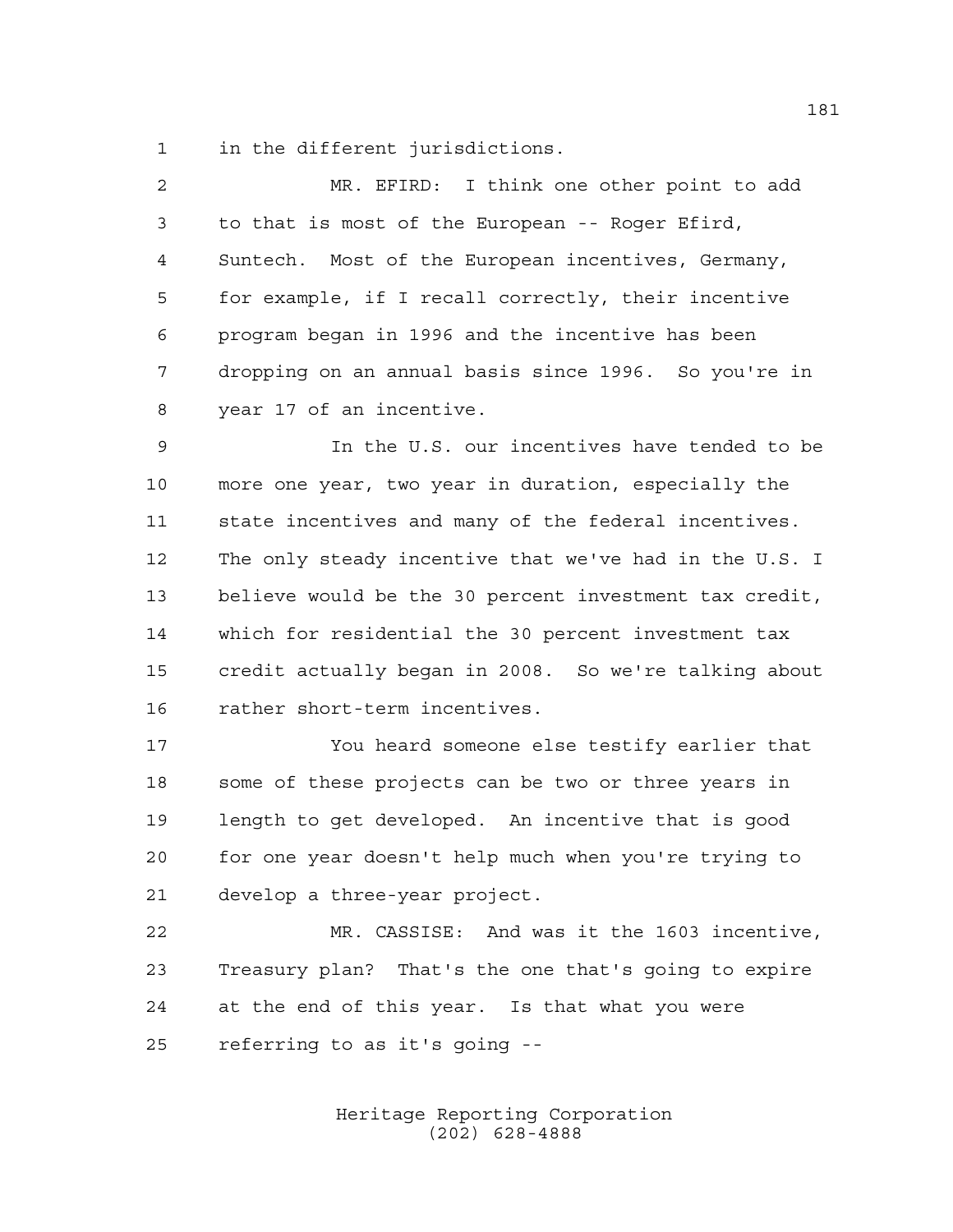MR. PETRINA: Just to give you the history of that, in 2009, really with the onset of the very difficult financial times, the federal government chose to provide the ITC as a cash grant because at that time, financial companies and traditional investors, or that have the tax appetite to take those credits, were not profitable. So your GEs, Morgan Stanleys, et cetera, were just not present in the market. So for the market to really have a viable source of capital, it had to become a cash grant. That cash grant was extended in 2010. And at the end of this year, we don't know what is going to happen. But obviously the bet is that it won't be extended. MR. CASSISE: And it's the position of the industry that that stimulated some demand in the fourth quarter of this year.

 MR. PETRINA: Certainly. I mean, I think we would have to agree with that. But just to supplement one more thing in terms of incentives, so states are different. If you look at New Jersey, New Jersey had a different mechanism called the SREC market, which is the solar renewable energy credit, which basically was -- its attempt was to create a market which would ultimately motivate the deployment of solar to meet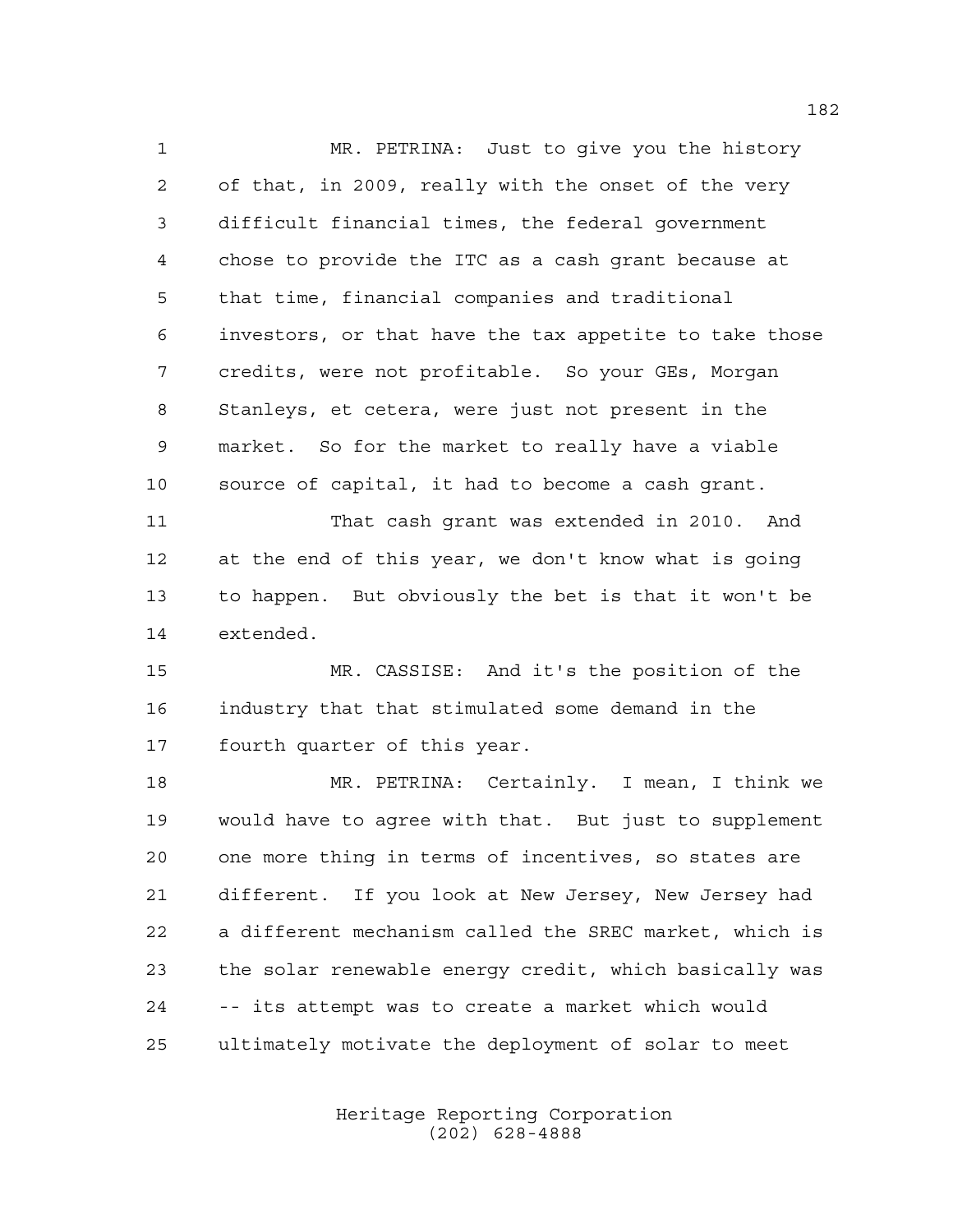its RPS requirements.

| 2           | So what you saw in the past couple of years            |
|-------------|--------------------------------------------------------|
| 3           | in New Jersey was a huge growth in that market. But    |
| 4           | because all those assets became producing assets in    |
| 5           | terms of SRECs, that has crashed the actual SREC       |
| 6           | value, which is a significant input into the revenue   |
| 7           | equation of a developer.                               |
| 8           | So now you're seeing in New Jersey basically           |
| $\mathsf 9$ | the SREC market is down about 75 percent year-to-date, |
| 10          | which is going to put tremendous pressure on any       |
| 11          | developers there, and those projects, as somebody      |
| 12          | mentioned, just won't get done unless the economics    |
| 13          | are attractive enough. So it's another state in the    |
| 14          | U.S.                                                   |
| 15          | MR. ELLIS: I'm going to suggest that you               |
| 16          | might tell the Commission what an SREC is exactly.     |
| 17          | MR. PETRINA: An SREC is a solar renewable              |
| 18          | energy credit, which has a value that is attached to   |

 it dependent upon the alternative compliance that a utility may have to make if they don't meet their RPS requirements. So it's supposed to be a free-trading security, let's say. But we can provide more detail on that in the briefs.

 MR. CASSISE: That would be helpful. Also, I believe Mr. Young had mentioned various laws in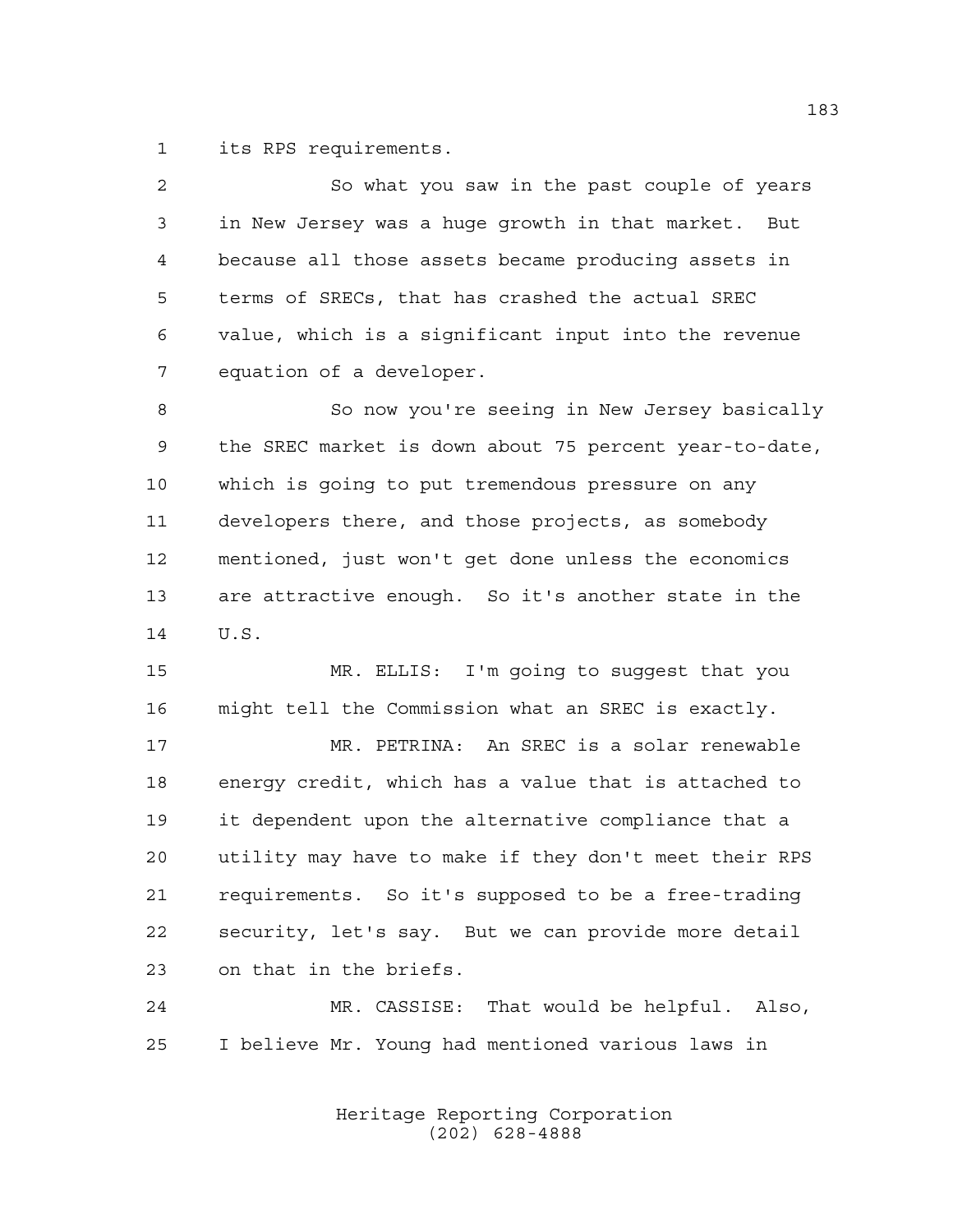China, renewable energy laws in China. I was writing some of them down, but I wondered if you could give me a little more detail on some of the laws that you had listed in your general testimony.

 MR. YOUNG: Okay. Thank you. China has, similar to the United States -- it has a combination of both federal and local programs that have come out. It actually started a few years ago with some isolated, almost a test province programs that had capped amounts, which we can follow up on. This was in the European style of a feed-in tariff such that an investor who put a system on starts earning money on a per kilowatt hour.

 Actually, before that, there was also a upfront incentive, similar to what we have with the ITC here, where an investor would receive, for example, 30 percent one time only, then you're done. This year, it has brought about a national feed-in tariff which by then is a minimum rate for anywhere where you would receive a certain amount per each kilowatt hour.

 In this regard, I think it would also be very fruitful that we would summarize the different -- the scopes.

MR. CASSISE: Okay. Yeah, that would be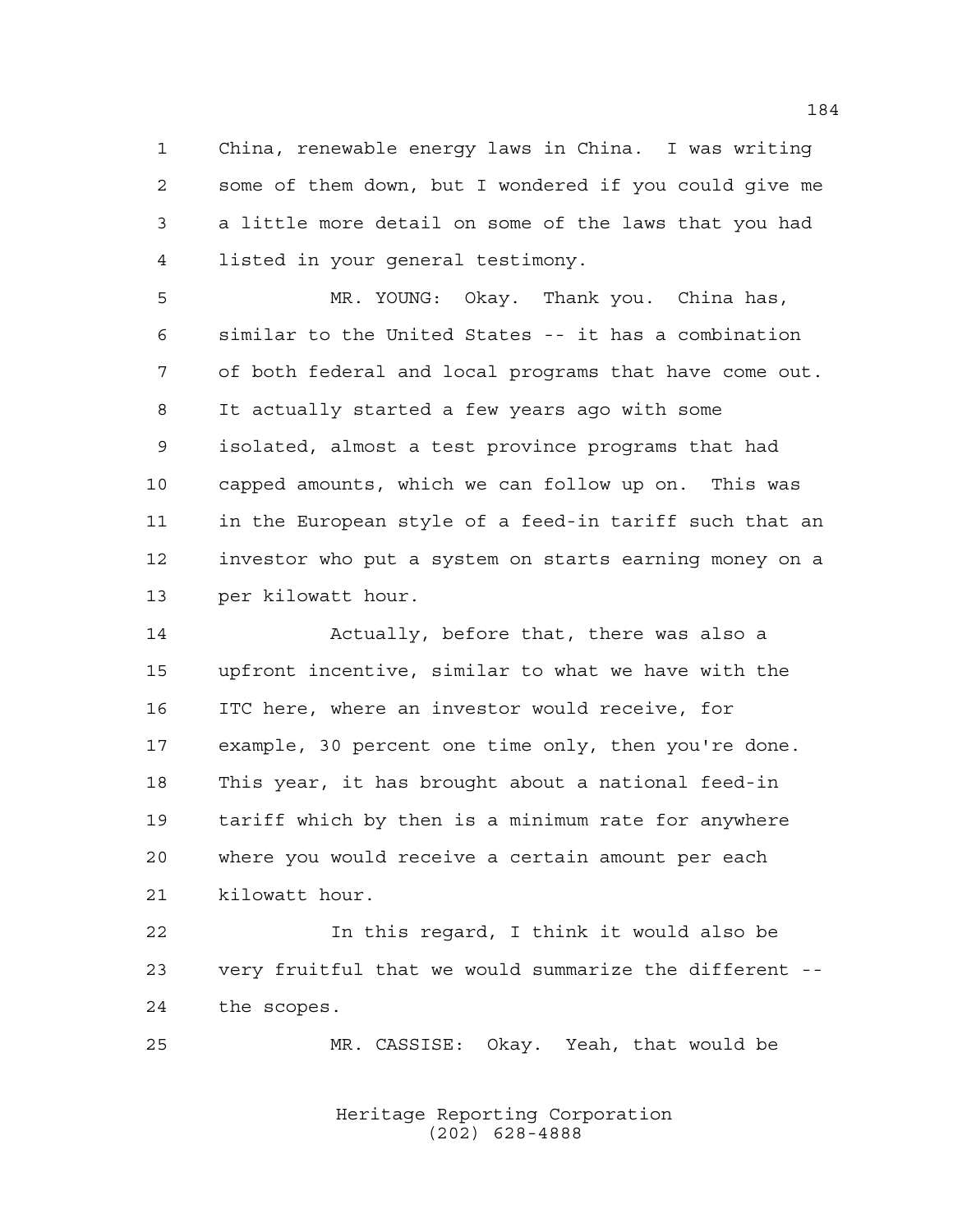helpful. I guess just in general -- because we also heard this morning that there is absolutely no home market in China. I mean, are some of these incentives and these laws trying to incentivize an increase in the Chinese home market for these products?

 MR. YOUNG: There is no specific carve-out that I'm aware of for the residential market. And first, you are correct. By the nature of the demographics in Asia, we have a lot of you know, 15- to 20-story structures, especially in the urban shifts, so that the amount of roof, of ownership, is minimized.

 Having said that, there is abundant commercial rooftops, or what we would call here commercial rooftops, and, of course, open fields, and especially where the government has access. And this includes universities, hospitals, and whatnot. So there are very active rooftop markets, which would be analogous to the commercial markets, as well as free land which can be apportioned, which is analogous and is a utility-scale type development, both.

 MR. CASSISE: Yeah, but the Chinese government hasn't mandated a certain increase in capacity of generating electricity via solar products? I mean, you can address that in the brief, but --

> Heritage Reporting Corporation (202) 628-4888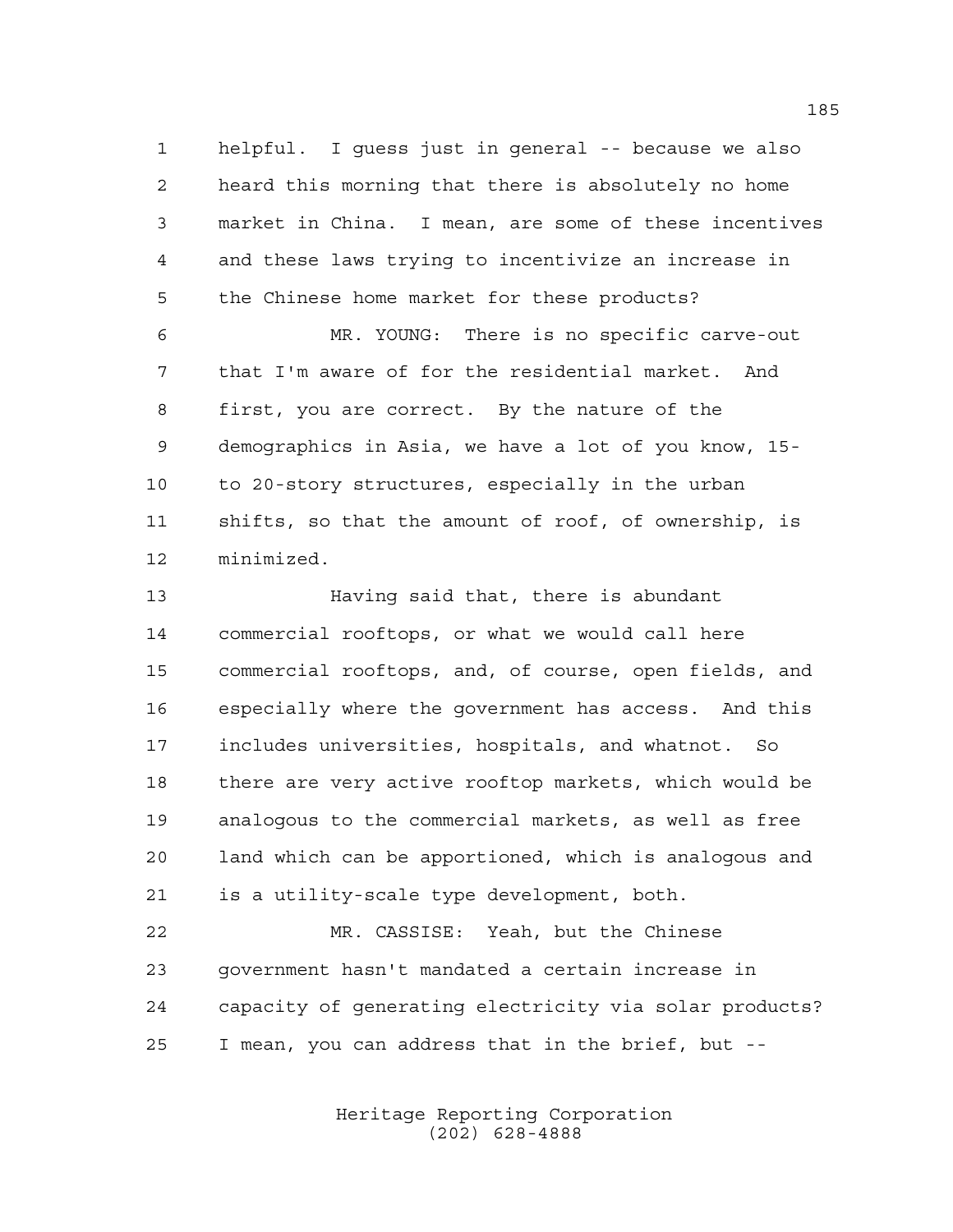MR. YOUNG: But there is a rooftop program that was announced, but is not specifically tied to residential versus commercial or other. MR. CASSISE: Okay. MR. YOUNG: Yes. We'd be happy to return on that. MR. CASSISE: That would be helpful. Mr. Young, while I have you -- MR. ELLIS: I'm sorry. Excuse me, Mr. Cassise, there might be another answer. 11 MR. CASSISE: Oh, I'm sorry. MR. ELLIS: A little more on that question. MR. PETRINA: Just to supplement Thomas' answer, I think it's important to know that different countries are implementing different incentives as we speak. If you look at India in 2009, they really began to implement their incentive program. China has as well. And there are targets that have been set in terms of expected installations by 2015 and 2020. And I believe a year ago the answer would have been different as to how big China is as a market, but today I think it's a very significant market. And, you know, we won't know the numbers for 2011 until the numbers are compiled in 2012. But Yingli as a company specifically is shipping more than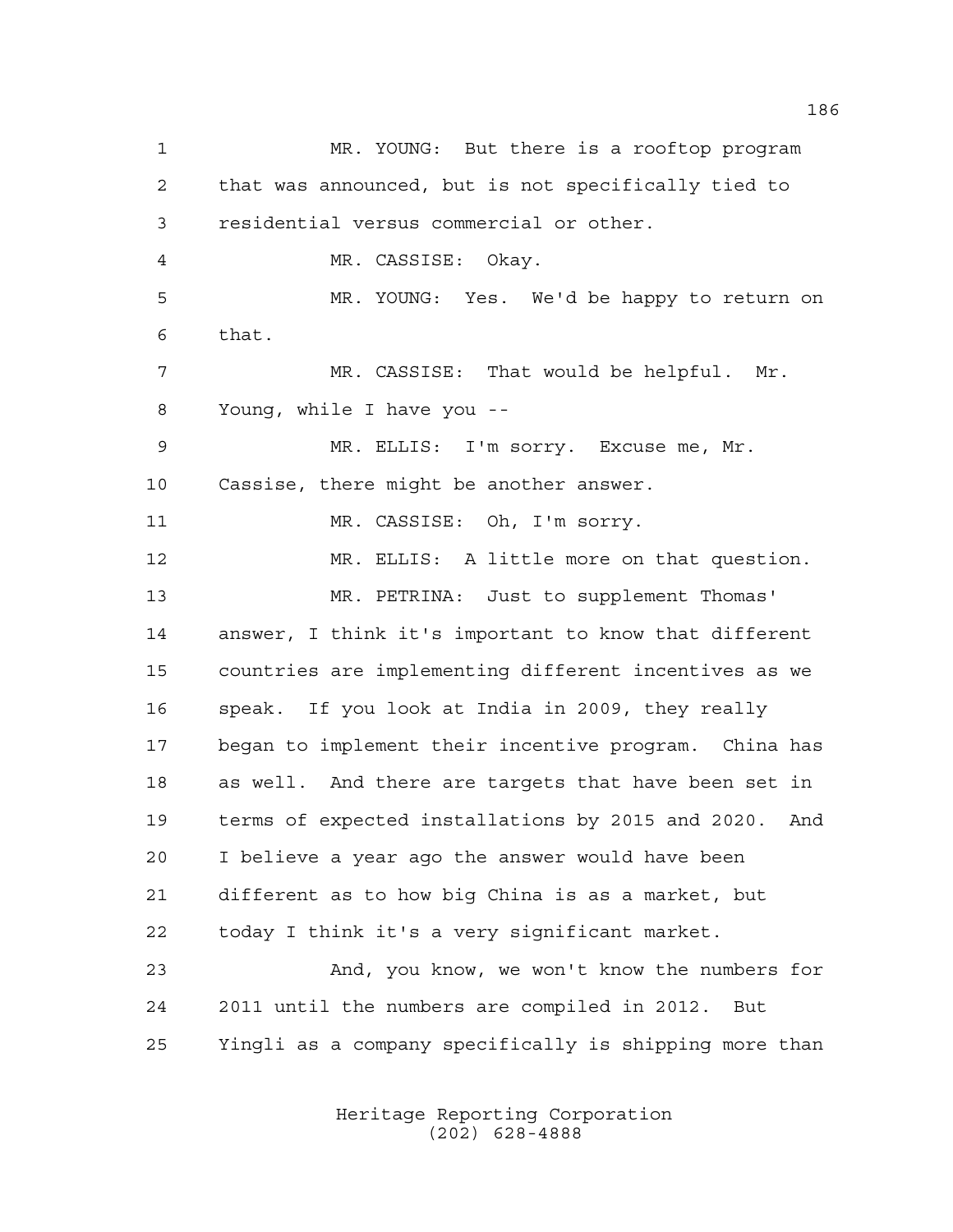20 percent of its product into the Chinese market in the first three quarters of 2011. I think that's a very significant signal as to how viable that market is.

 MR. CASSISE: Okay. Mr. Young, I just wanted to go back to you for a second and discuss this bankability concept that you were discussing. And I'll try to describe how I think I understood it, which was that in order to finance a very large project, you need investors, you need capital, and that the banks or the investment bankers, they hire the third-party engineering consultant reports to do a technology risk assessment. And the technology risk is I believe whether the technology will be obsolete in 25 years or whether the U.S. producer will still be around in 25 years.

 If you could expand on that, I kind of caught half of it.

 MR. YOUNG: Okay. That's actually a very good, you know, line of questioning because it encompasses more than one area. There is a technical due diligence. We know that the module technology has been around since the fifties, so there is no doubt or minimal doubt that it would work when you activate it. The issue is more stability and the degradation rate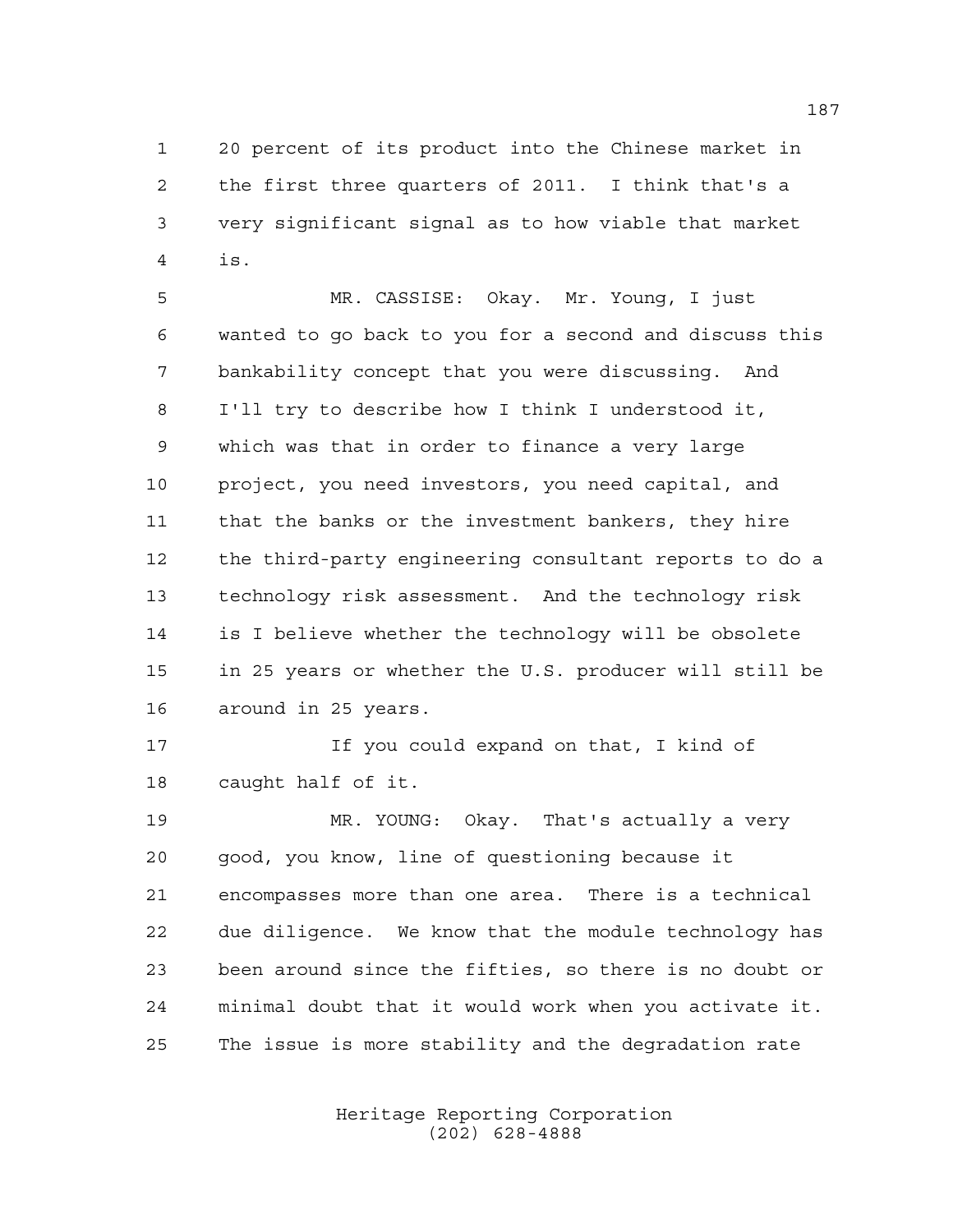of the performance, or even best data coming from projects that have used this, you know, panel brand A or AA or B, so that you see the history of the performance.

 Of course, the ultimate goal is that the project will have a predictive output, which naturally declines over time, which is inherent of the technology nature.

 On the other issue of the viability, hand in hand with such purchase or investment there is a warranty that will back up the performance of the module in any given year or any period of years. And unlike maybe another semiconductor industry, where you buy a mobile phone and you only expect it to last, you know, two years, or even an automobile that has chips 16 that would be, you know, maybe five or ten years, there is an issue, of course, of the ability for a warranty to be met over time.

 And so increasingly these banks, in parallel with the third-party engineering report, will routinely and on a project-by-project basis look at the financial strengths of the underlying warranty provider, i.e., the manufacturer because if you are potentially making a claim that their performance would not be up to its estimated level in year 19,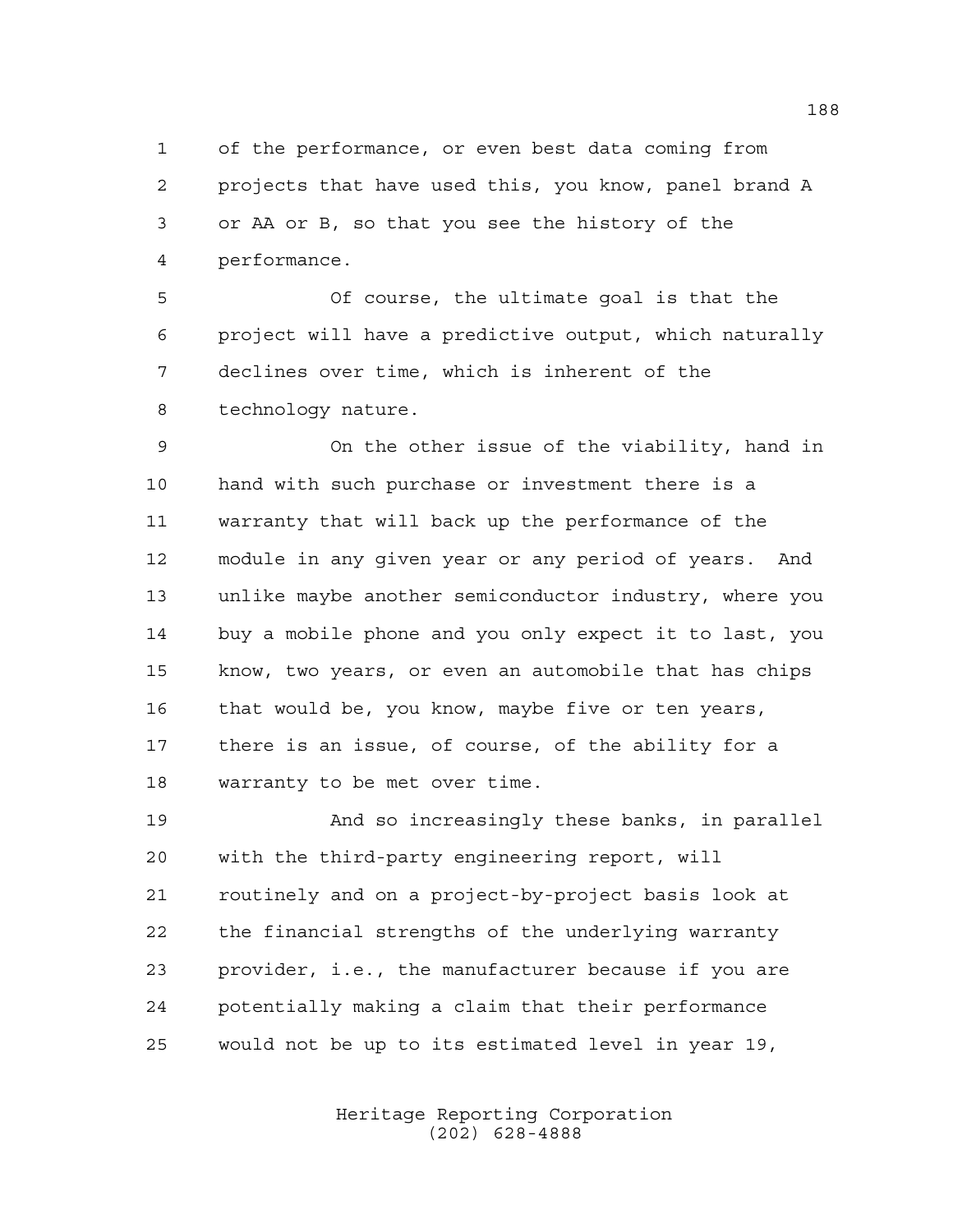say, then you would have a right to go back to someone who would presumably be required to back that warranty.

 MR. CASSISE: Okay. This is done on a product-by-product basis, not on a company-by-company basis, so the consultants aren't giving each company a technology risk rating or anything of that nature, are there?

 MR. YOUNG: My understanding is that in general there is a relatively small amount for any given brand. You know, for us, for example, there may be three popular models or four that are generally chosen. So if an assessment is done on a brand, it generally will encompass perhaps the specific modules that are being proposed for a project.

 MR. CASSISE: Okay. I think I have it. But it's a good segue into what we were discussing this morning, which is what the Petitioners allege was a relatively new phenomena of the Chinese companies financing or at least aiding in the financing of the large utility projects. If anyone would like to address that issue.

 MR. EFIRD: Roger Efird, Suntech. For those of us in the solar industry, this is a relatively new concept. But I would like to clarify. For the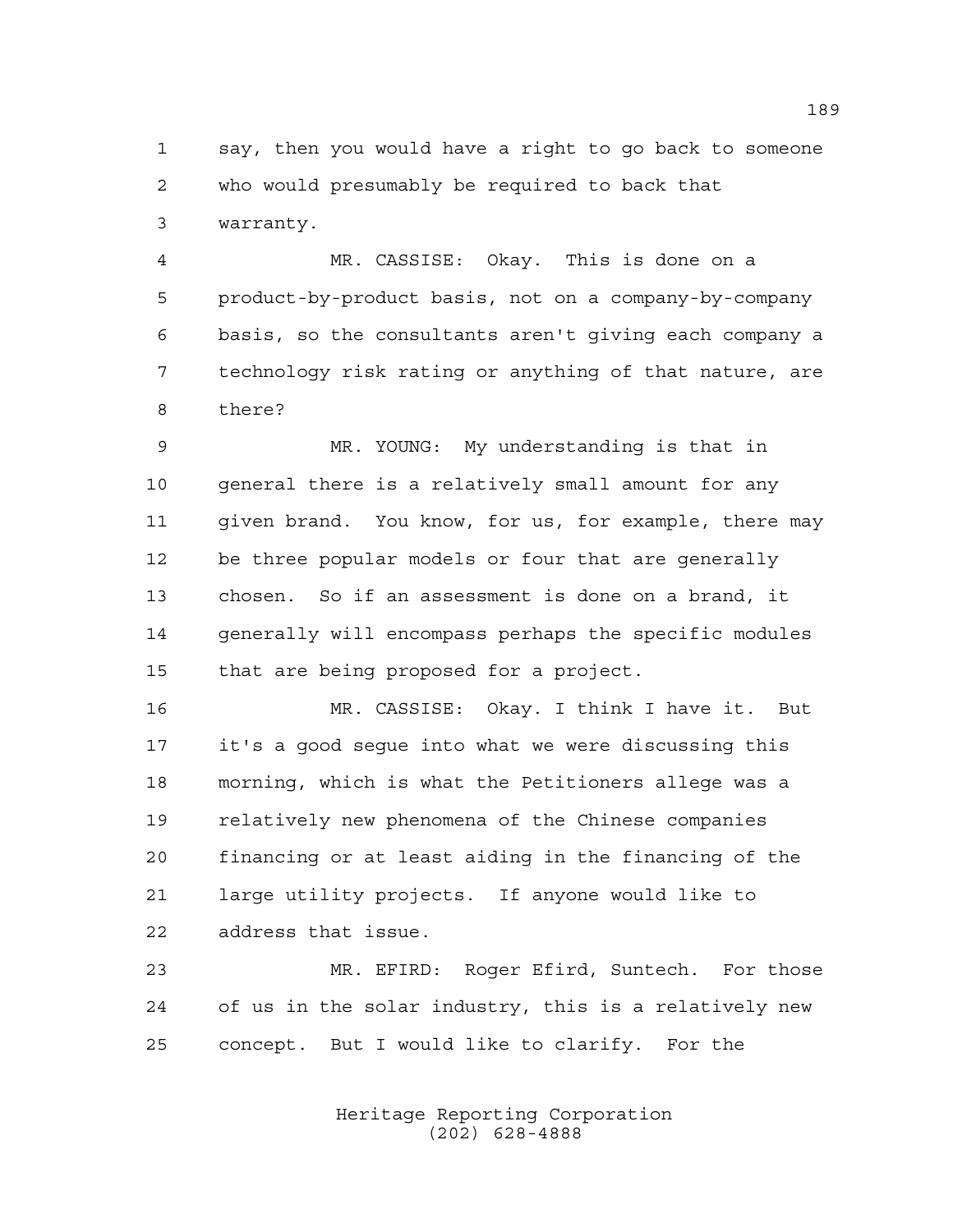customers, this is not new at all. This is standard operating procedure in building power plants. If I want to buy a GE turbine for some gas-fired power plant, GE steps up to the plate with the product and the financing.

 This is the way business is being done in the large-scale power plant business. The solar industry doing rooftops and residential, we were never exposed to this until the large-scale utility market came about. So when we're dealing with a project developer or a large-scale construction company who has got the contract to build something like this, it is an expectation and it is standard operating procedure in that industry that if you are a supplier of some of the major components going into that that during the construction phase that you will participate.

 Now, sometimes you may participate. There may be a premium or interest paid to you during that period that you're providing construction, helping to provide construction finance. There are times when you're actually asked to become part of a legal consortium where for a temporary period of time you actually become an equity holder in the project. And when the project is then sold to its final user, the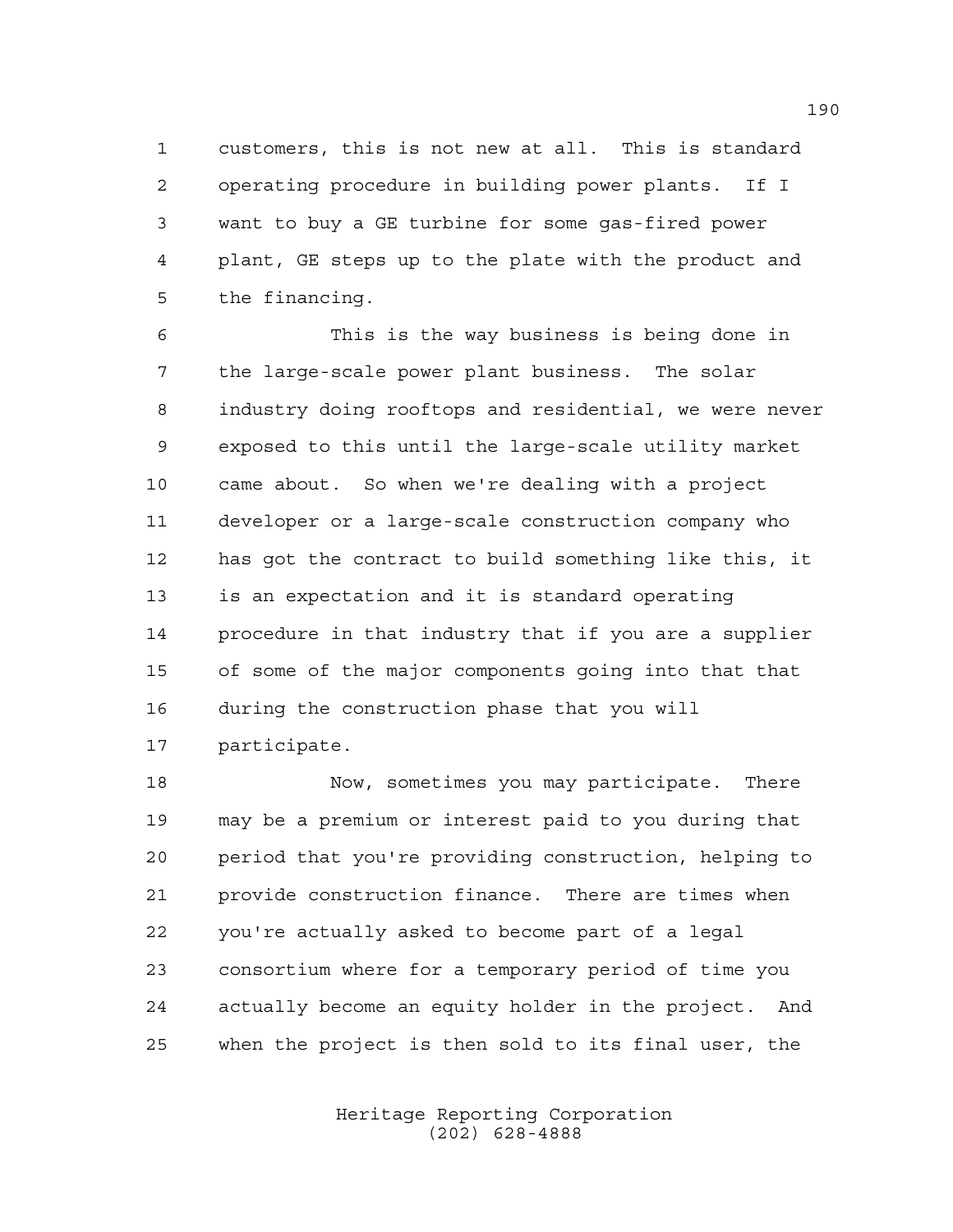consortium breaks up.

| $\overline{a}$ | There are numerous ways that that is done.             |
|----------------|--------------------------------------------------------|
| 3              | And it is new to us in the solar business. But it is   |
| $\overline{4}$ | certainly not new in the construction of power plants. |
| 5              | MR. CASSISE: But, Mr. Efird, I'm curious to            |
| 6              | know if this is a relatively new phenomenon because    |
| 7              | more utilities are purchasing these and are used to    |
| 8              | big projects, or is this a recent phenomenon because   |
| 9              | credit has dried up and you are just replacing what    |
| 10             | used to be put in place by a bank, financing that used |
| 11             | to be put in place by a bank.                          |
| 12             | MR. EFIRD: Even when credit was readily                |
| 13             | available, I believe that this has always been a       |
| 14             | practice in building power plants. But I want to back  |
| 15             | up just a little bit on what you said. I don't want    |
| 16             | you to have the impression that utility companies are  |
| 17             | buying a lot of solar systems. There are a few         |
| 18             | utility companies out there that have purchased solar  |
| 19             | systems, but utility companies are major customers for |
| 20             | the electricity that is being produced by these        |
| 21             | projects.                                              |
| 22             | But utility companies, most of the projects            |
| 23             | being done out there are being done by independent     |
|                |                                                        |

that are not utilities. They build power plants, and

power producers. These are large private companies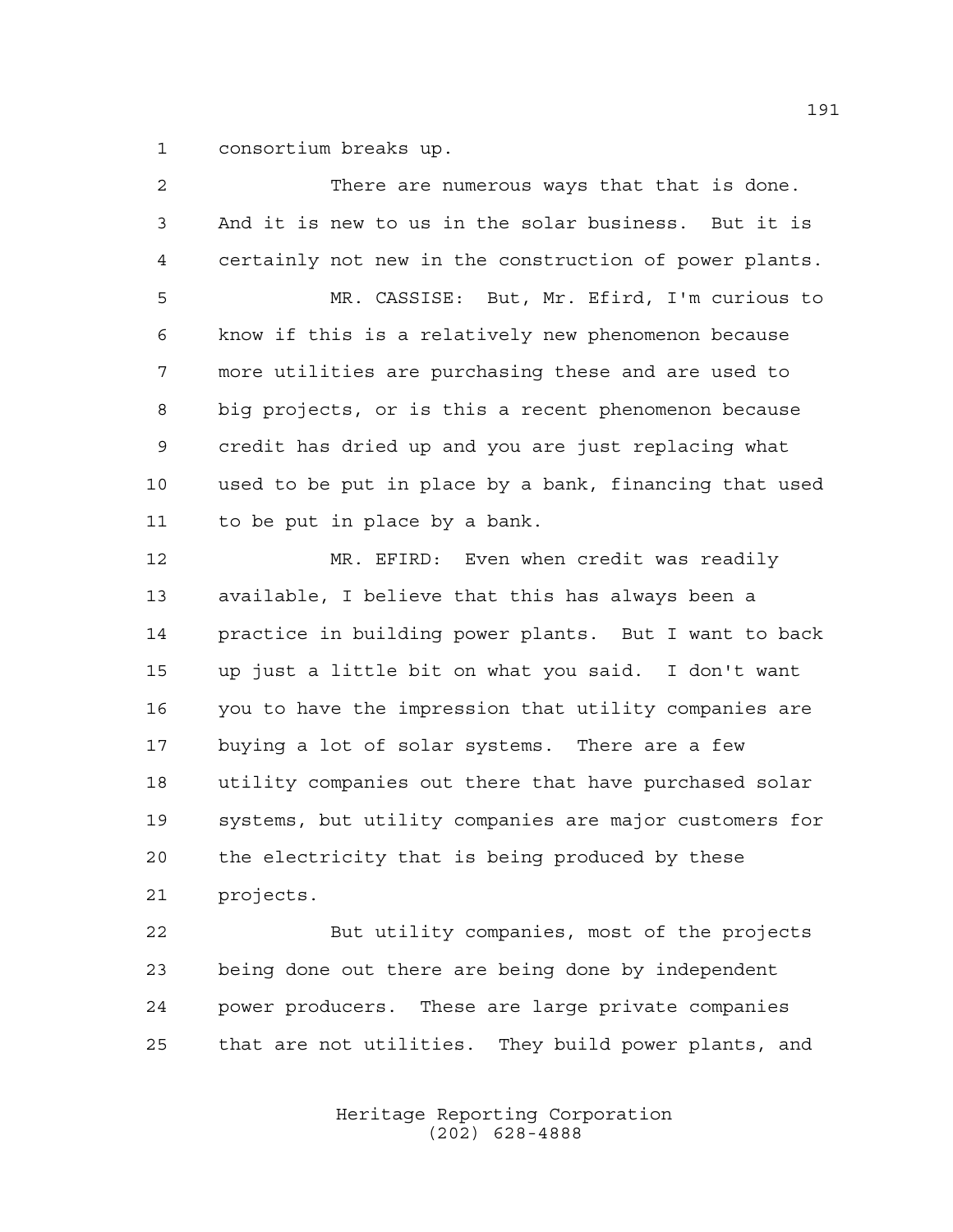they build them on long-term contracts. They have a utility company signed up to buy that electricity. But more often than not, the utility company is not the owner of these large-scale power plants.

 Some utility companies do choose to own and operate their own assets. But many, many companies, they want a big solar system in their service territory, and they're willing to buy all the electricity that comes out of that system on a long- term contract. But they don't build them, construct them, and operate them. The majority of the customers that my company has been successful with have not been utility companies. They have been private companies that build power plants and sell electricity to utility companies, on the wholesale scale.

 MR. CASSISE: Yeah. I was just trying to -- I wasn't distinguishing between private or public utility. It was more just the magnitude of the project, I suppose, you know, whether that customer would expect some sort of financing, whereas, of course, if I was going to buy a solar panel for my house, I wouldn't expect to get financing from you. That was my only point.

 MR. HANNAH: If you will, Ken Hannah, MEMC. We do a lot of the development of these projects, and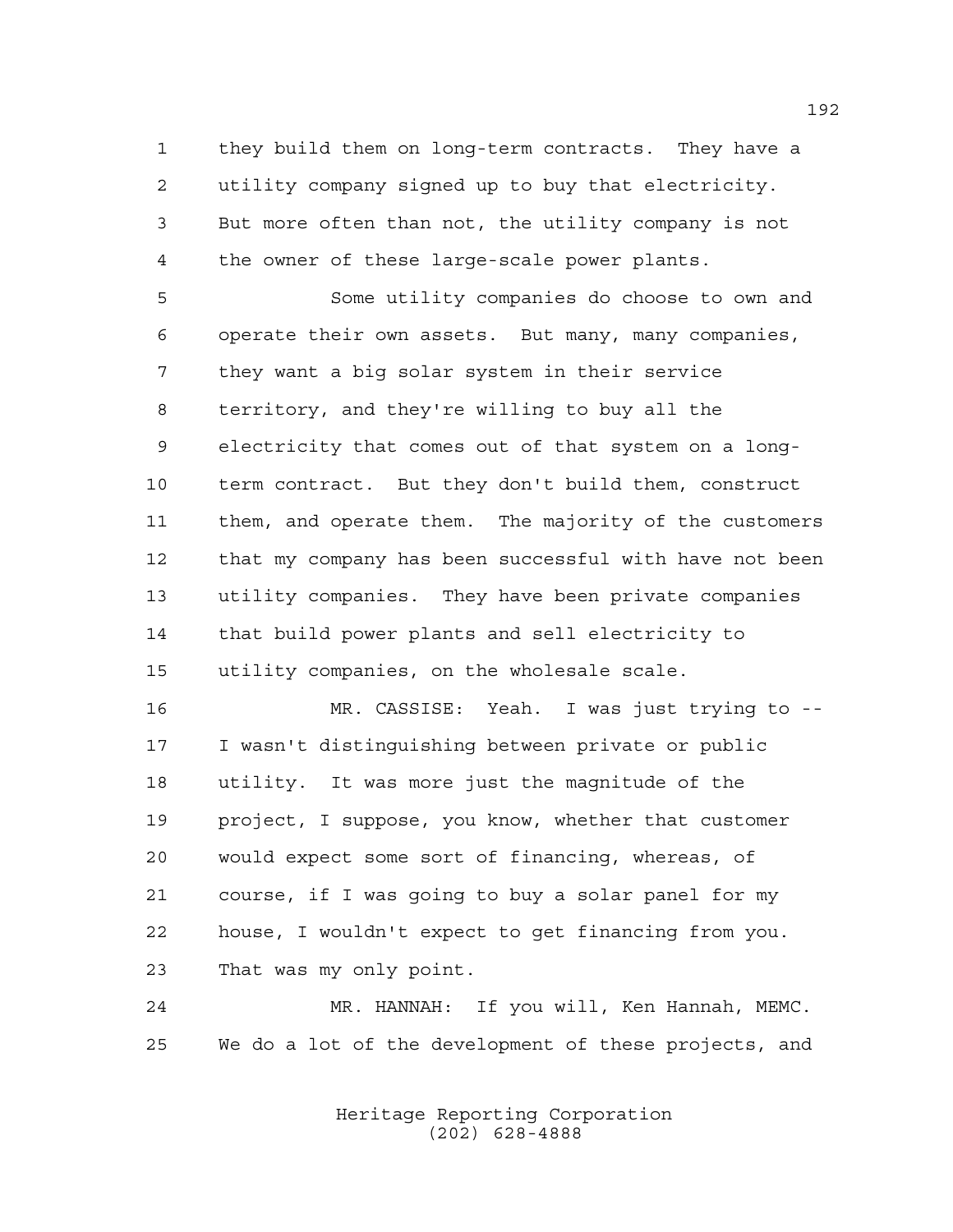the way to think of this discussion is solar -- think of it as an asset class. There are two pieces. There is a utility that is looking for the electricity, the output. But the financing we're talking about is we design, develop, install a system. Then we're looking for an investor to buy that system.

 So that investor could be a bank. It could be a pension fund. It could be anyone that is looking for a rate of return over the performance of this asset over a 20-, 25-year period. So it gets complicated when you start thinking about there is the electricity piece and the financing. But I think it's simplest to think of there are people like us, what Sheldon does. We go and develop these plants. We're out talking to different investors, pension funds, private equity companies, I mean, banks. And they're looking at this underlying asset, which is this bankable product that a number of these folks in the room produce, and they're wanting to decide whether they want to invest their precious capital in this asset and have a return over a long period of time.

 So there is two pieces. There is the electricity generation, which is what the plant produces. That's what the utility is looking for, right? And they're paying on a per cent per kilowatt

> Heritage Reporting Corporation (202) 628-4888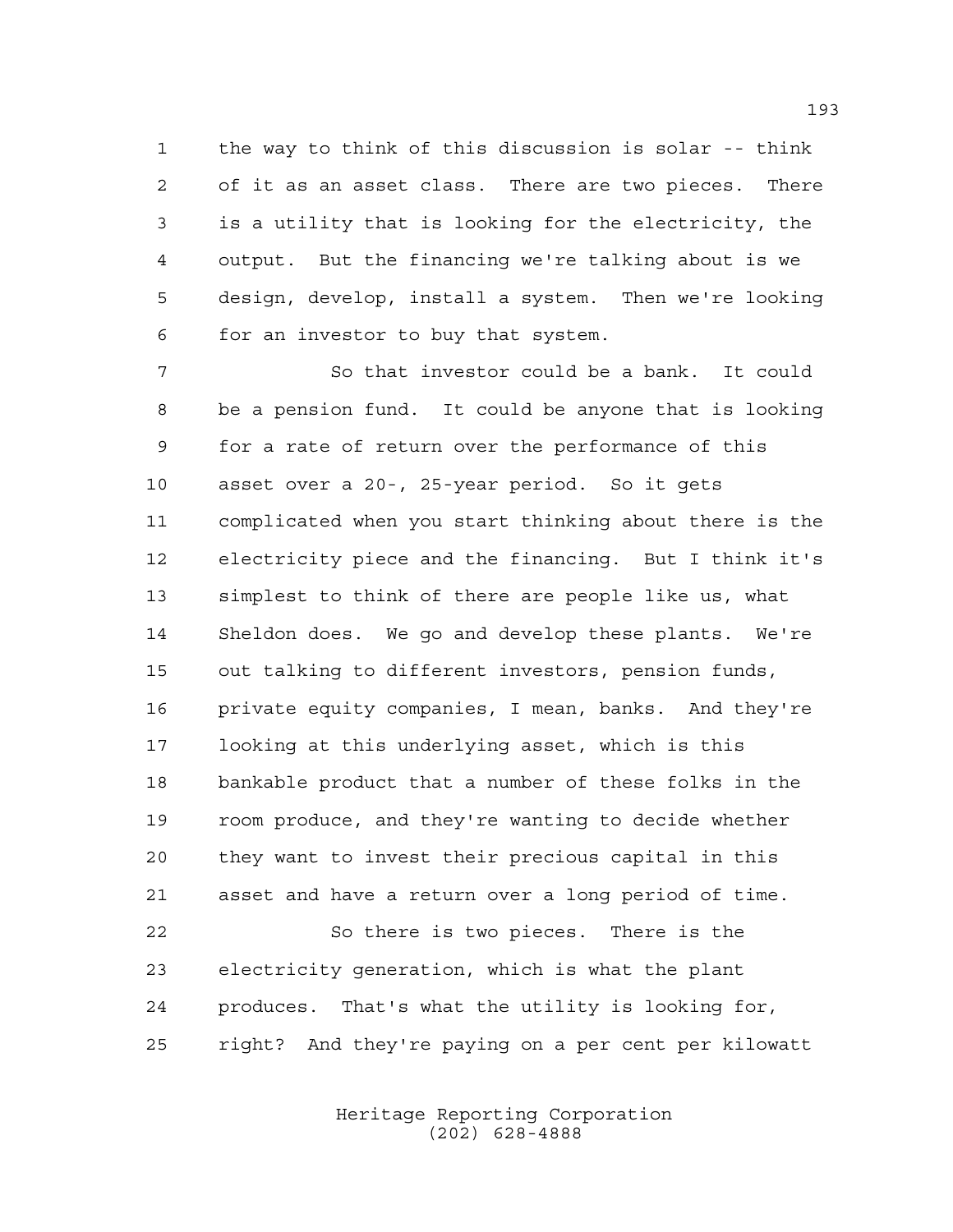hour basis for that electricity, and they're going to lock a power purchase agreement in over a period of time. And then these investors are actually buying this power plant.

 So hopefully that will help a little bit in terms of some of the different nomenclature that we're using.

 MR. CASSISE: No. That's helpful. MR. KIMBER: If I may, one quick add-on, and that is just, you know, we're in the market for lots of capital. We have done almost a half million dollars of financings in the last, you know, year, debt and equity. The debt and equity markets -- correct me if I'm wrong, Ken -- for our asset class are working pretty well, and you can get quite a lot of private capital out there from the bank market, from the institutional market, folks like Prudential and Mazuho, who have done a lot of deals.

 I don't think there is a lack of capital. I actually don't think the practice -- certainly, we haven't seen the practice of Chinese module manufacturers lending or buying -- you know, putting equity in projects as being pervasive. We haven't -- I can honestly say we've had one company even suggest it, and it was nothing more than, you know, one quick

> Heritage Reporting Corporation (202) 628-4888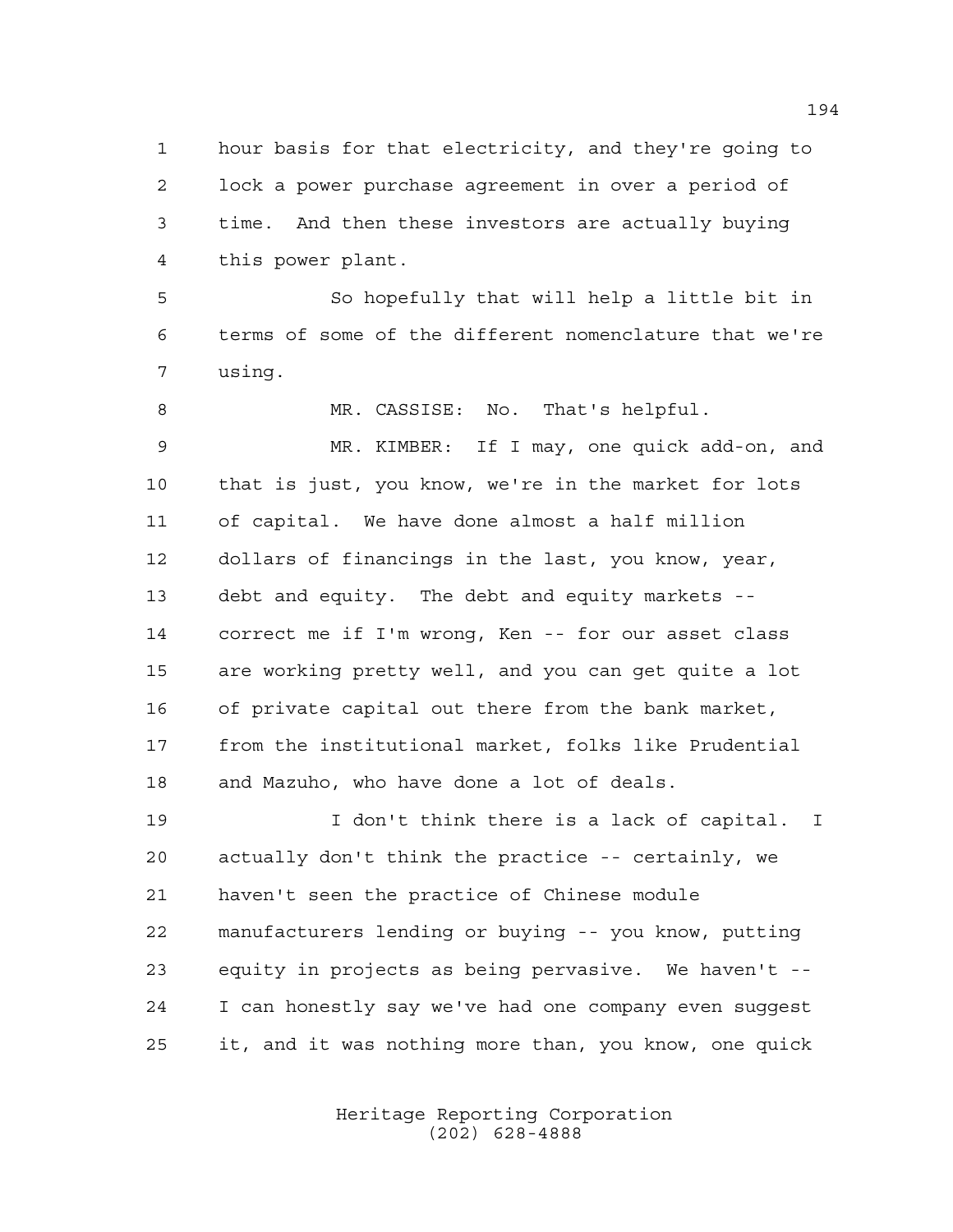comment. And that was actually focused less on the term financing and more on essentially vendor financing, which is kind of what Roger is talking about, where they basically decide we can take payment later post-construction when you go online at COD, right, which is something very common in almost any industry.

 MR. CASSISE: Well, let me -- you know, from what we heard this morning, there were certain financing deals that had -- you know, they seem like long-term exclusivity contracts. I mean, that was how they seemed described to me at least, that we'll finance the entire project, but you have to buy all of the cells in the future from us.

 Again, any detail, any -- and I understand that some of these things may be better discussed in the confidential briefs. But anything that anybody can offer here in public would be helpful.

 MR. EFIRD: Roger Efird, Suntech. We have never done that.

 MR. PETRINA: And Rob Petrina, Yingli America. We have never done that.

 MR. KING: Alan King, Canadian Solar. We don't do that either. We spend an inordinate amount of time trying to cultivate relationships with banks,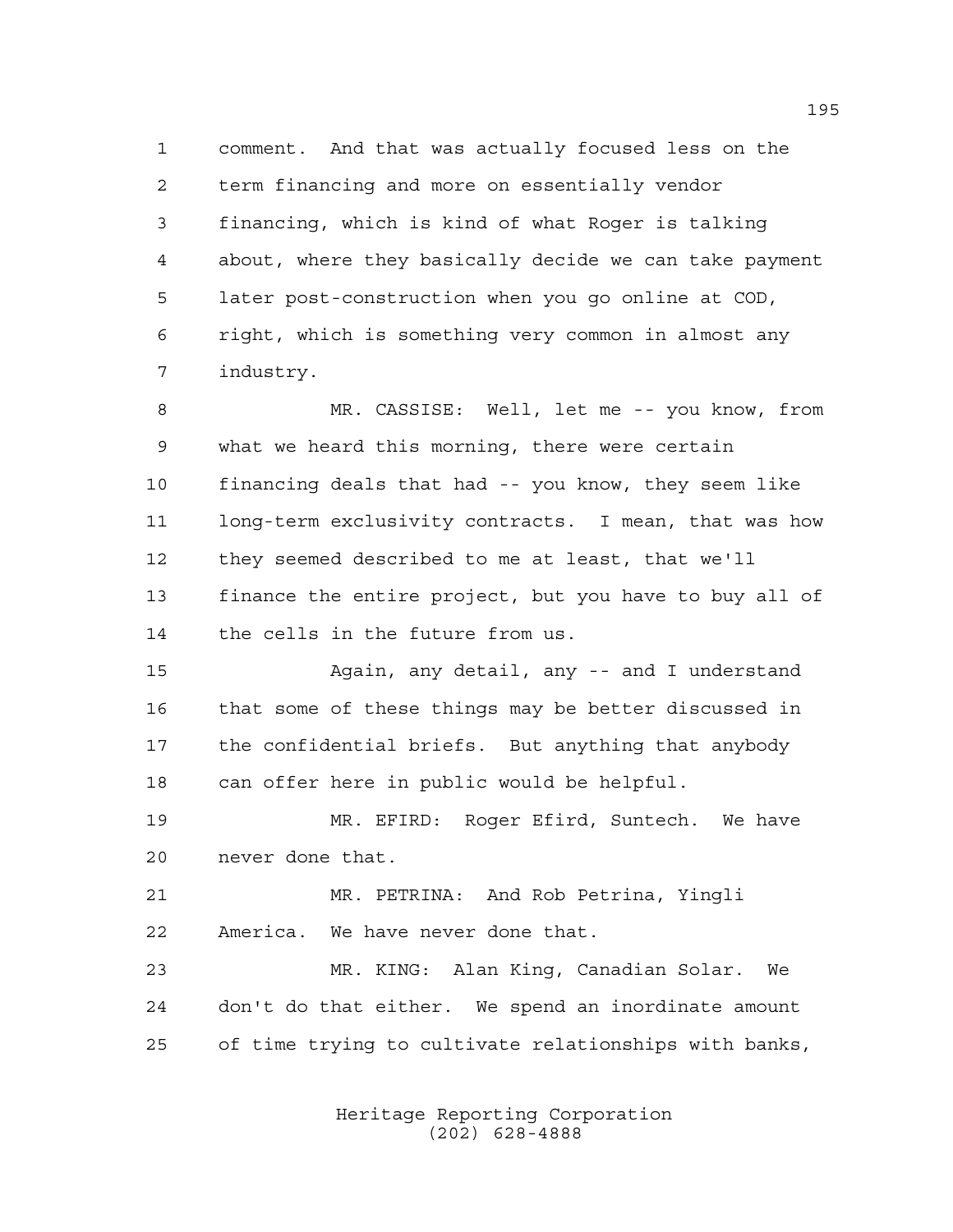with lending institutions so that we can put the companies together so that they can work out their own financing, but we don't provide financing.

 MR. YOUNG: That would also be the same for Trina Solar.

 MR. CASSISE: Okay. All right. I'd like to shift a little bit and talk about the thin film technology. You know, we heard this morning that there are very distinct market segments and very different products and different manufacturers. I would like to get everyone's take here. Is there an agreement in the industry that there are different inputs and a very different production process in making these products? Do the parties agree at least on that much?

 MR. KING: There is a different production process of thin film versus crystalline silicon. However, at the end of the day, you're producing electricity. And frankly, that's what everyone is buying, is electricity.

 MR. CASSISE: No. I understand that. But the actual material inputs and the production process, does anybody make both products using the same production equipment?

MR. EFIRD: Roger Efird with Suntech. No.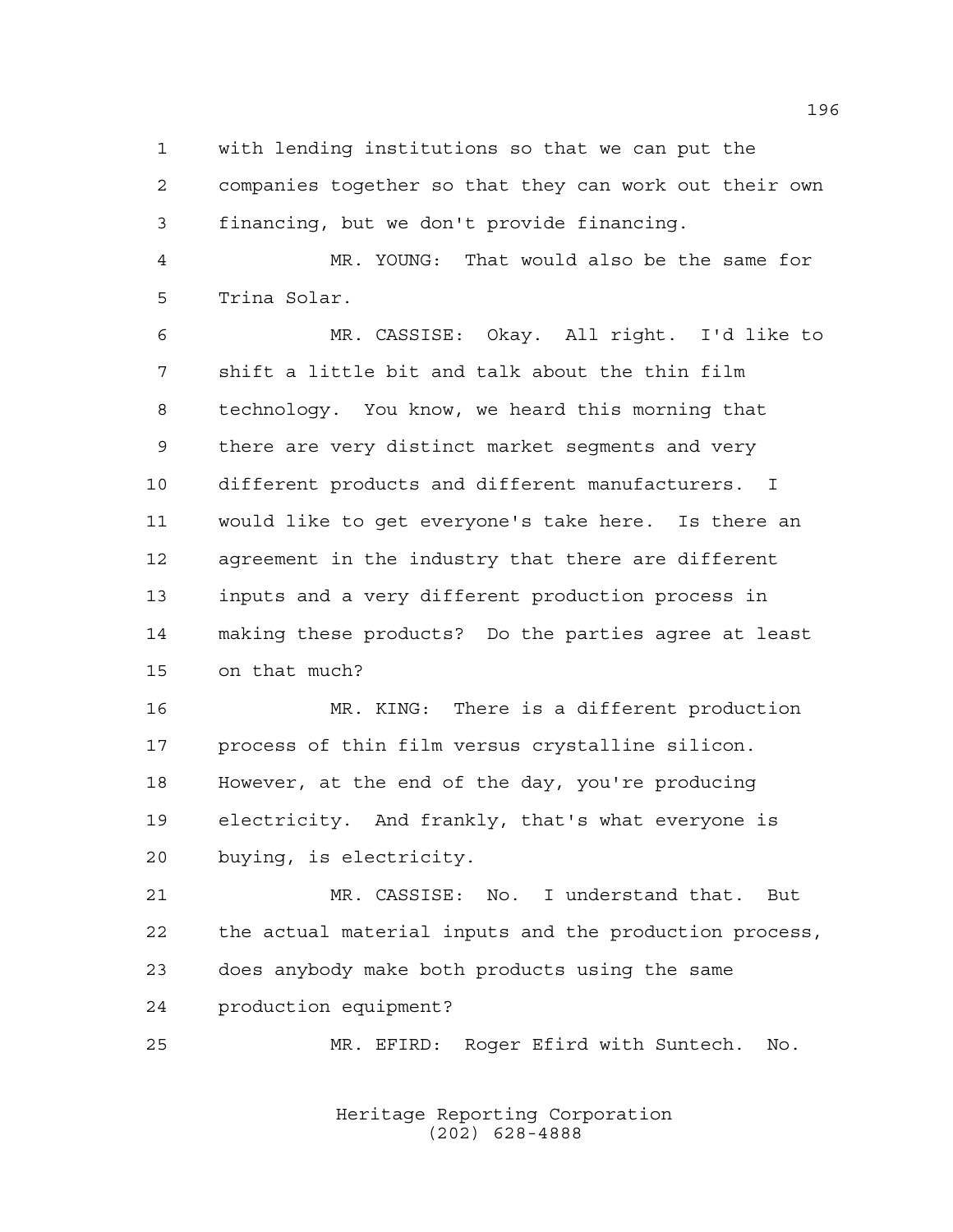The production equipment is quite different between a thin film technology and crystalline technology. There are companies that manufacture both, but they generally do it with separate factories.

 MR. CASSISE: Okay. And of the three market segments, you know, the residential, the commercial roofing, and the utility, we heard this morning that there was slight overlap in the utility market segment. But other than that, there wasn't any interchangeability within these market segments. Now, I've heard a different story in your general testimony, that thin film and the crystalline compete in all three. But if I could get a breakdown of like the shares. You know, like is it -- in the residential is -- you know, the different shares of the crystalline versus thin film in residential and commercial roofing and the utility. Just estimates would be helpful at this point.

 MR. EFIRD: I'll do the best I can with that, and the term slight overlap. If thin film has the number one market share in the utility-scale solar business, I don't see how you can classify that as a slight overlap. They have the number one share, and they've held it for at least the last three years. So let's use words like maybe dominate that market share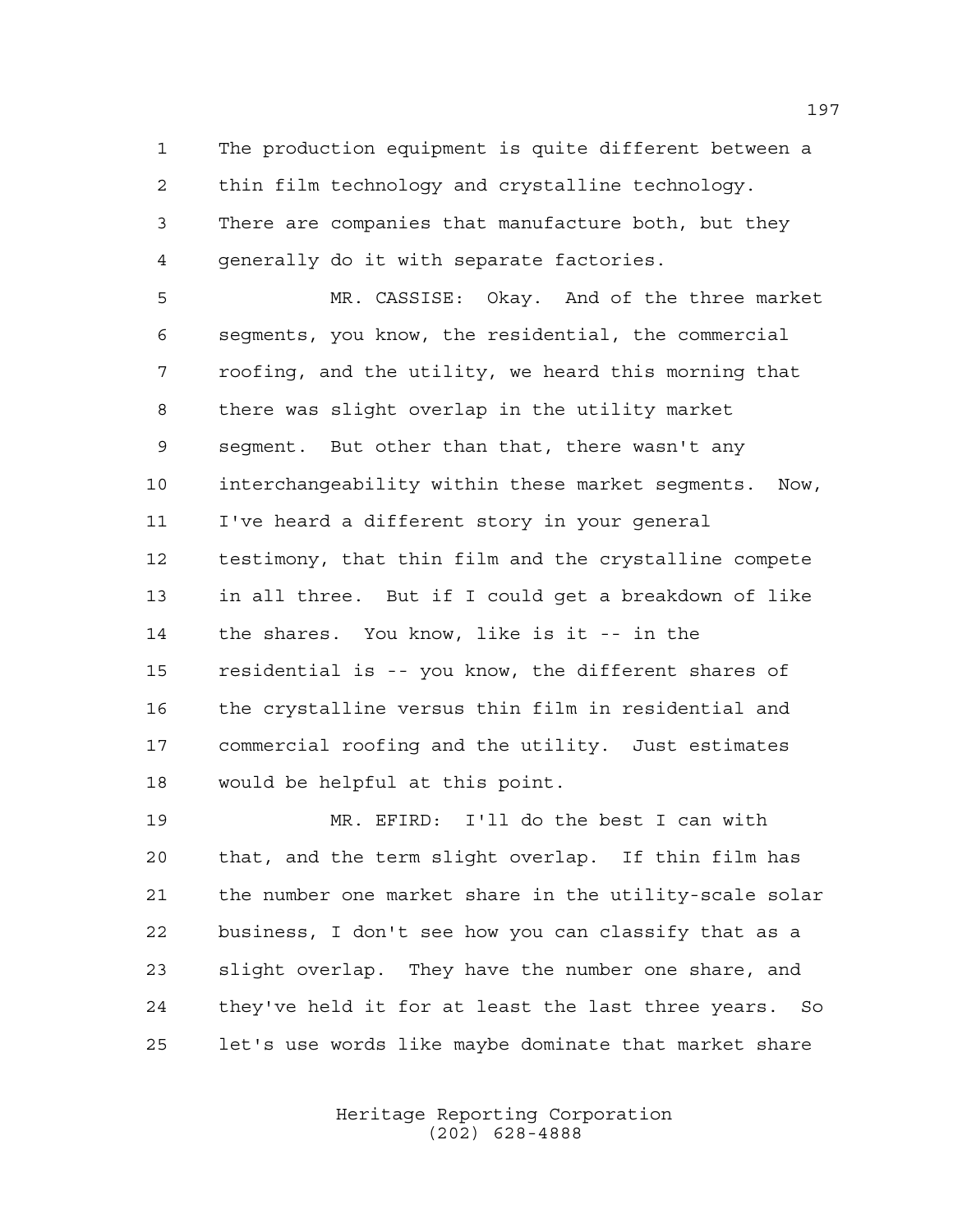instead of slight overlap.

| $\overline{a}$ | Now, thin film has been less successful in             |
|----------------|--------------------------------------------------------|
| 3              | its attempts to get into the commercial roof and the   |
| $\overline{4}$ | residential sector. Some of the inherent               |
| 5              | disadvantages of thin film come to play more in        |
| 6              | commercial and residential. That's not to say that     |
| 7              | the thin film companies are not trying. One of the     |
| 8              | largest companies in America, Dow, Dow Solar has just  |
| 9              | introduced a thin film replacement for asphalt         |
| 10             | shingles.                                              |
| 11             | Now, asphalt shingles, that screams the                |
| 12             | residential market. You don't put asphalt shingles on  |
| 13             | commercial buildings. For solar, the largest producer  |
| 14             | of thin film in the United States made a \$30 million  |
| 15             | equity investment in 2009 in the U.S.'s largest        |
| 16             | installer of rooftop systems, a company called         |
| 17             | SolarCity in California. It was a \$30 million equity  |
| 18             | investment in that company, and part of the deal was a |
| 19             | five-year contract for 100 megawatts of thin film      |
| 20             | modules to be used in their projects.                  |
| 21             | They do not do anything on the ground.<br>All          |

 of the projects that SolarCity does are rooftop projects. So the investments are there. United Solar is a thin film company that has been in business more than 20 years in the U.S. They do not do any utility-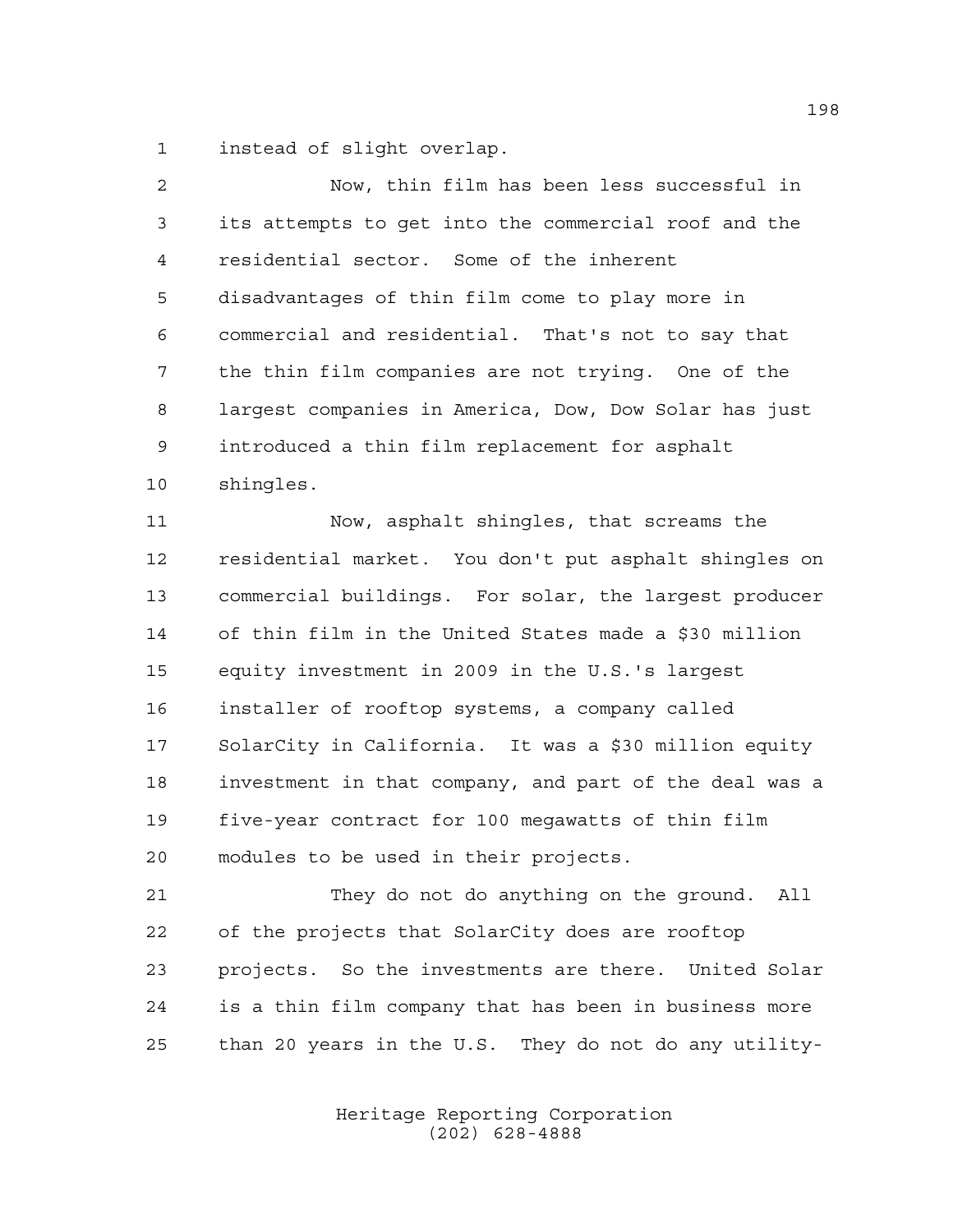scale business. Their entire business for the last 20 years has been based on rooftop, and off-grid as well as rooftop stuff.

 So in terms of market share, I don't have that data. I don't really know what it is. I know what the marketing efforts, and I certainly know what the results are in utility. I think their market share in the two other markets are small at this time, but they are certainly developing products and trying to get their business done in those markets.

 MR. CASSISE: So you would say there was a slight overlap.

(Laughter.)

MR. EFIRD: I think so.

 MR. CASSISE: I know he would not say that. Now, if you could quantify those market shares in a brief, that would be helpful.

 MR. ELLIS: We'll be glad to do that, Mr. Cassise.

 MR. CASSISE: Also probably for the brief, I had asked earlier, the earlier panel, about what share, what percentage of U.S. production of the modules were produced by what I had termed assemblers. If you could give me an estimate in the brief on what that share in China that you believe of the modules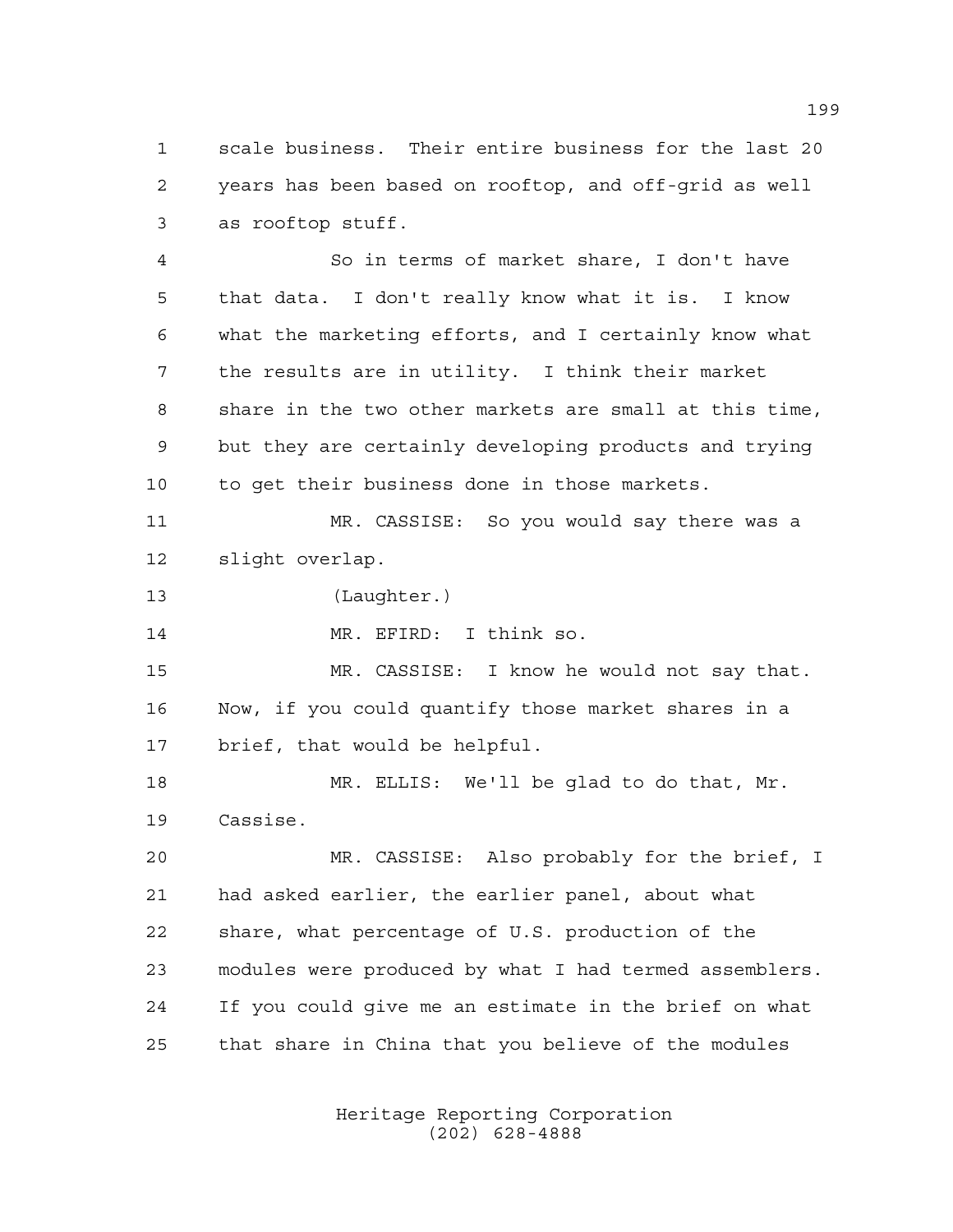that are assembled or produced by the assemblers. MR. ELLIS: Okay. We'll be glad to do that also. We'll do the best we can in coming up with that information. MR. CASSISE: I believe that's all the questions I have. MS. DeFILIPPO: Thank you, Mr. Cassise. Mr. Rees, questions for this panel? MR. REES: Thank you. Thank you, panel. Thank you for your testimony. I'll try to be as brief as I can be, and Mr. Cassise is always helpful in that regard. So I guess the first question is really -- I hear this from Mr. Ellis, and, Mr. Gurley, I heard it from you, too. I sense the disappointment in your voices when you talk about this scope matter. Disappointment is probably a light word. 17 And I quess what I would say is -- and I'm open-minded; the Commission is open-minded. I think that issue will really come down to a lot of what Mr. Cassise is asking you about the specifics of how you think the data has been affected, and if it has, what the consequences of that are. And then at the end of that, you get to this question, so what do you do about it. And I would just ask you in your post-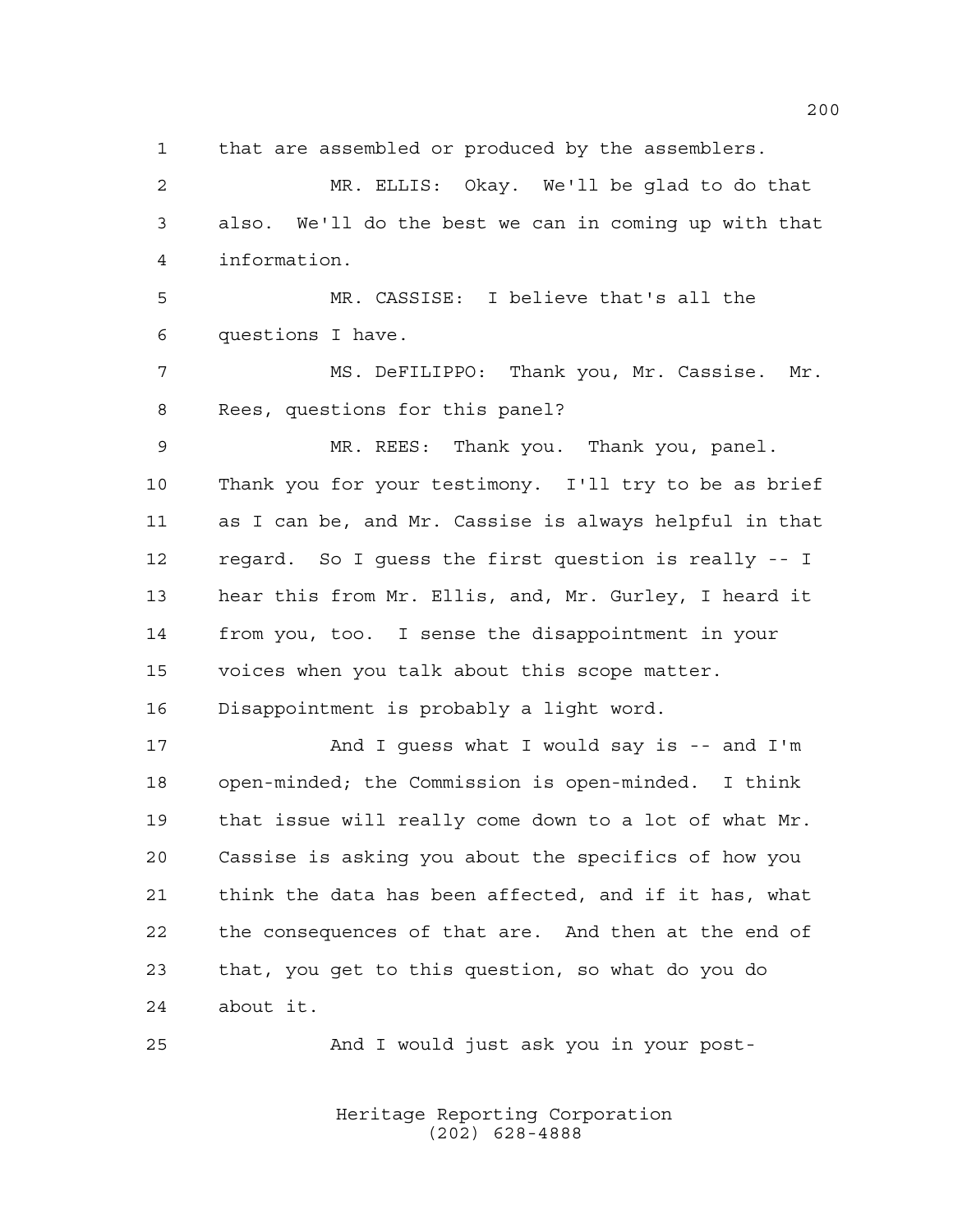conference brief to -- if you're going this extra step of not simply pointing out to the Commission staff or assisting the Commission staff in remedying any data issues, if there are data issues -- if you're going the extra step, which I thought I heard a whiff off in the opening, which was, well, this deserves some greater sanctions, such as a negative determination in the preliminary phase on that basis -- it would be useful in your post-conference brief to articulate clearly your legal support for that sort of a remedy for these issues.

 The Commission, of course, is a creature of statute. It doesn't have inherent power that an article III court would have. But it has express and implied powers. And so anything you have, if you pursue that argument and that line of thinking, any full articulation of it in your brief would certainly be helpful, up to and including any examples that you can point to of any Commission investigations where you think -- if you think they're useful to your position.

 MR. ELLIS: That's fine. We'll be glad to do that. I'd just point out there are two points. It's not necessarily -- or it's not only a punitive reaction to a behavior by one party or the other in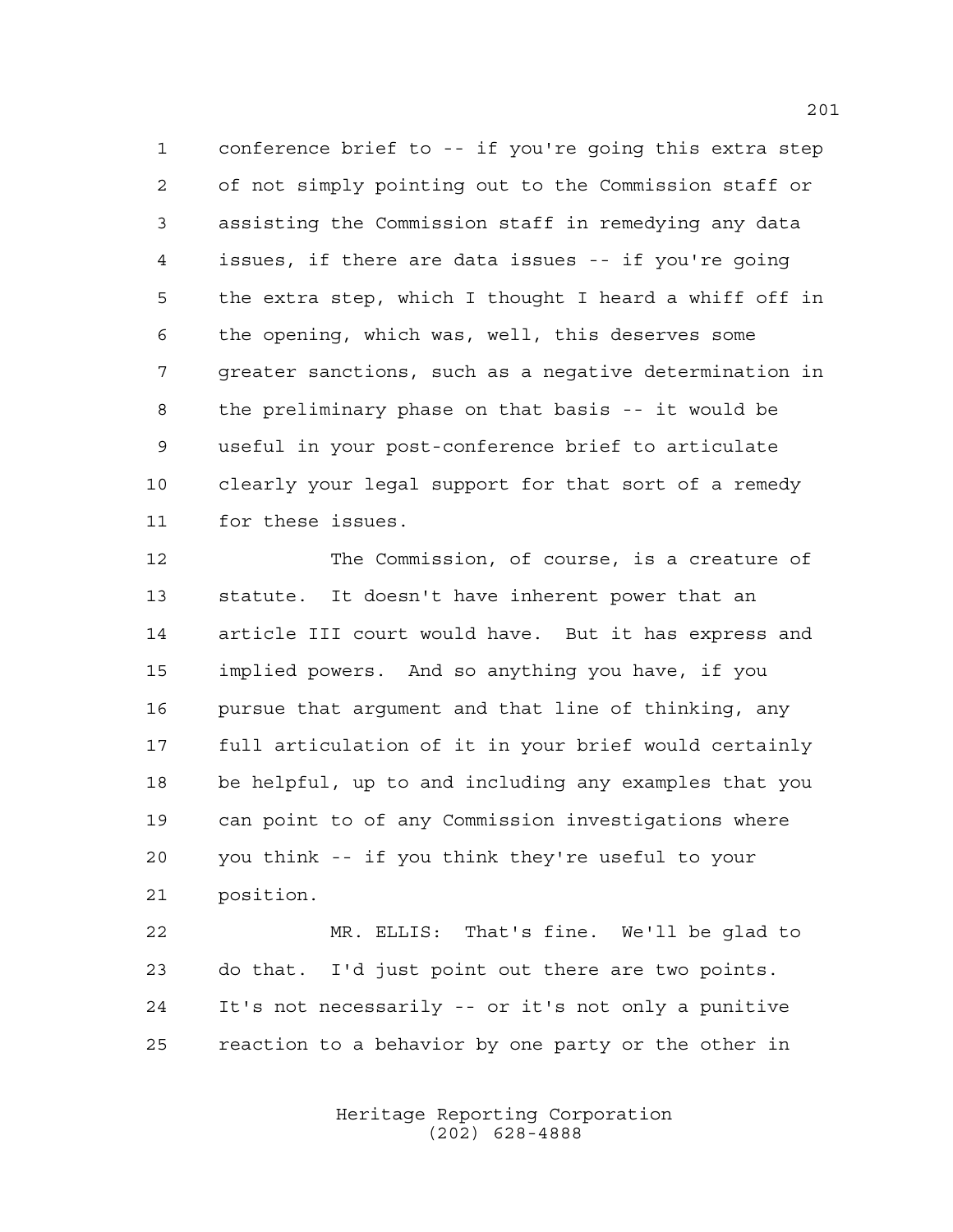terms of use of -- you know, the outcome of a negative determination. It is also the point that you do not have the evidence, the substantial evidence, required to reach an affirmative determination, a reasonable likelihood determination because of the fact that on day 19, after you've collected a lot of data, we discovered that it's incomplete. It's inadequate. You do not have data to reach an affirmative determination on these new universes of products or sales. But we'll spell that out in more detail, and I'm glad to do --

 MR. REES: And I'd invite you to spell that out. That's very useful. Thank you. On the issue of domestic like product, Mr. Cassise has hit on most of the key points. As I understand it then, to the extent there is an issue here, it really seems to devolve to this question of whether thin film is part of a single domestic like product with -- or rather whether the -- that the domestic like product definition should include as a single like product thin film, and thus expanding beyond the scope, to the extent the scope has excluded thin film.

 Were there any other like product issues that, Mr. Ellis, you were aware of or wanted to telegraph to us that you were considering? I'm not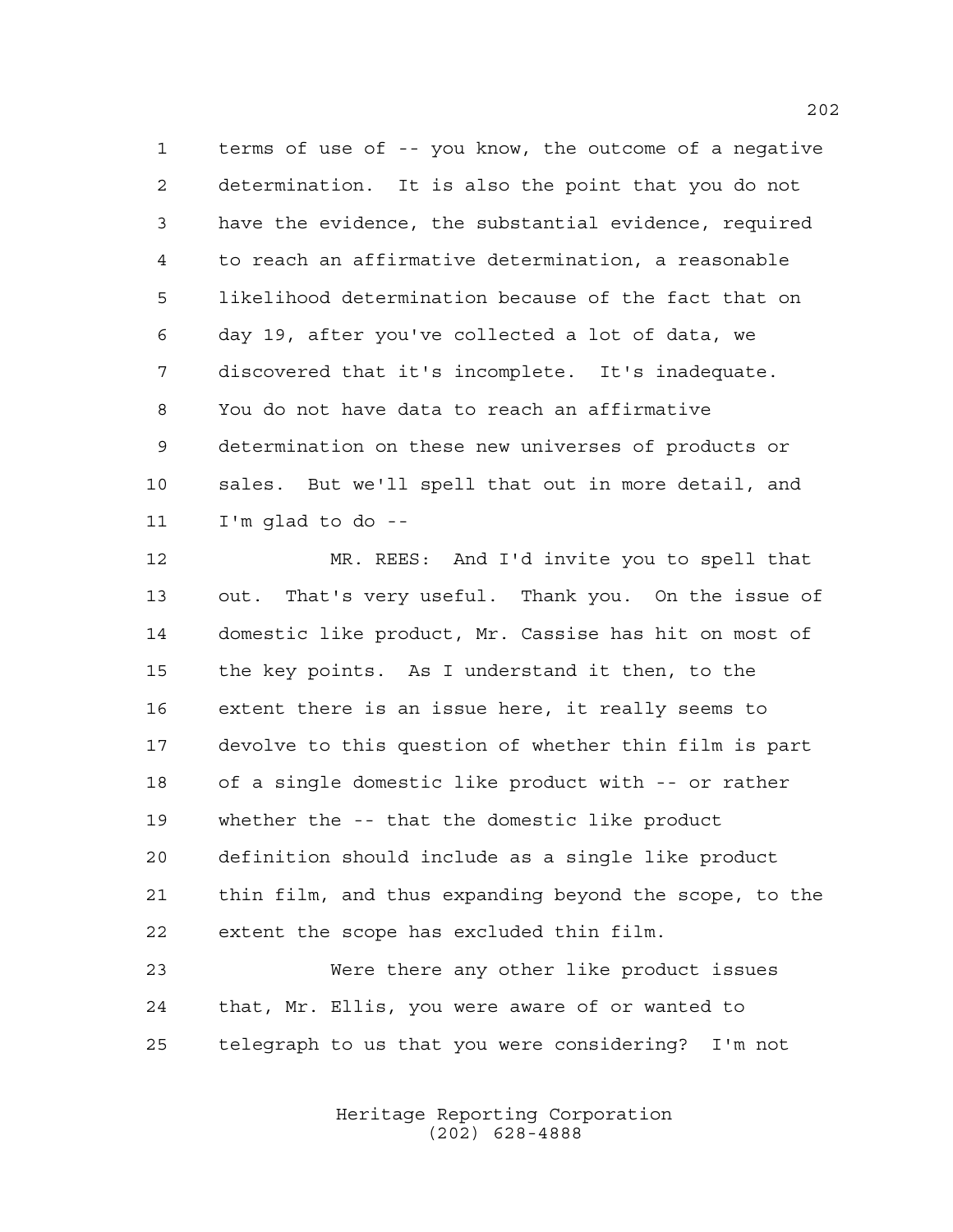holding you to anything, but I just -- so far, that's what I've heard, and that's what I would expect to see in the brief, a full articulation of your -- MR. ELLIS: Okay. At this time, I don't think we have other issues. MR. REES: Okay. MR. ELLIS: But as long as you don't hold me to that when it comes time to write the brief. MR. REES: Of course. That wouldn't be fair of me. MR. ELLIS: Okay. Thank you very much. MR. REES: And obviously, to the extent you can point to record evidence on each of those six factors regarding domestic like product. I take it there is a concordance, maybe the only concordant -- or maybe one of the very few I've heard, on at least a point about manufacturing facilities, production processes, and production employees. To use this reference point of overlap, there it seems agreed there is no overlap between thin film in terms of the U.S. domestic industry. There is no overlap on that point between thin film and the like product as the Petitioners would articulate it, the so-called CSPV cells.

MR. BUTTON: Can I touch on that?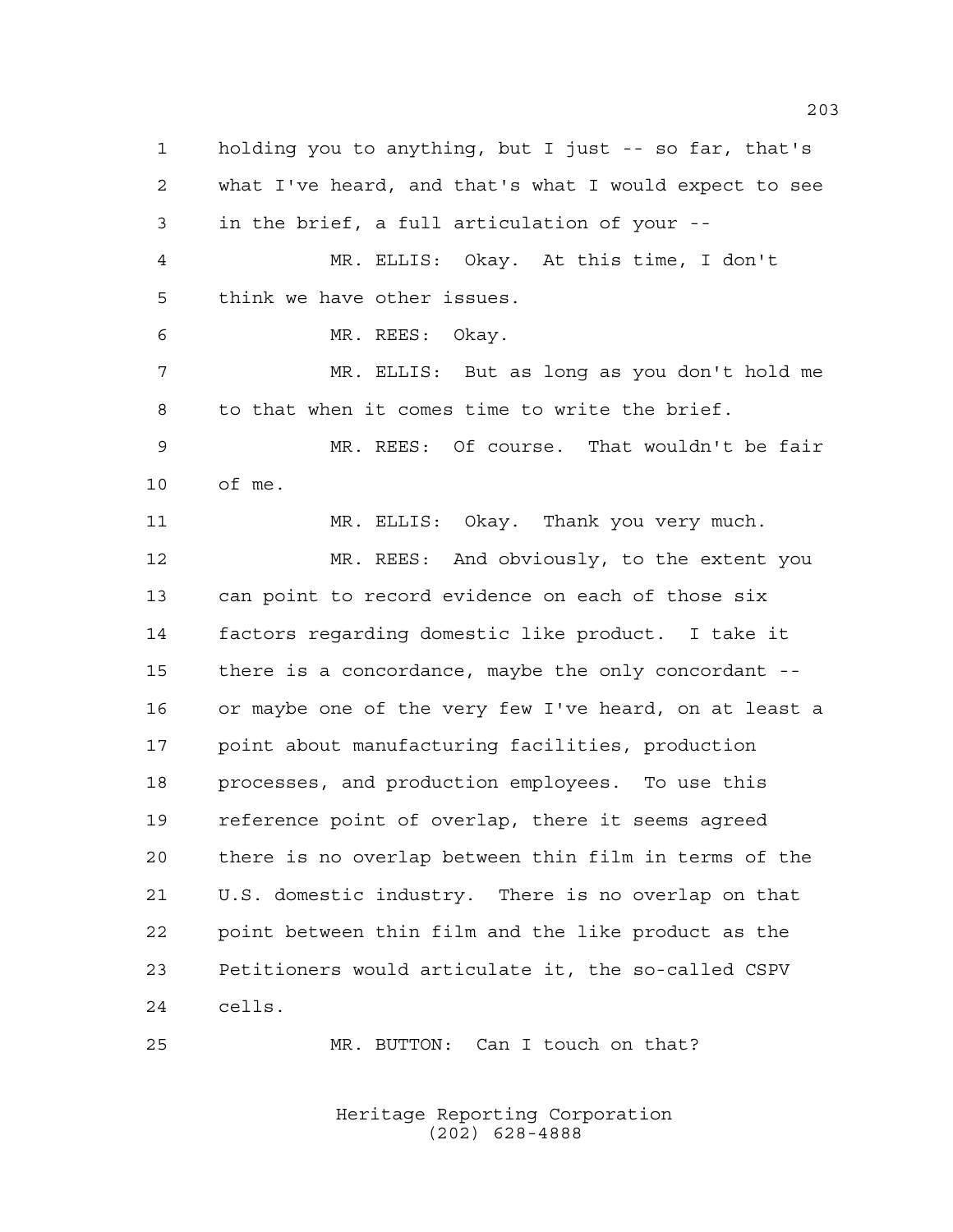MR. REES: Maybe there is an issue there. 2 Maybe there is no concordance there either.

 MR. BUTTON: Mr. Rees, of the six factors, I think there is, you know, probably a view here that you've heard expressed that as to the manufacturing activity itself, the two have important dissimilarities in the way they're made. However, what you are hearing very explicitly is with the remaining ones, which you typically also consider in making a determination such as characteristics and uses, they say it's spot on, that it's used to make the same thing, which is electricity, and that it is used by the same types of customers and the same types of applications. And then you work down the chain. It has the same channels of distribution.

 The producer perceptions are the same. You know, we had that quote in here for First Solar. It sure thinks that they compete with crystalline silicon. The annual reports of some of the companies around this table include in their 10K, their SEC filings, their belief that they compete against crystalline silicon. And you have customers talking that you've heard who contact and receive bids from both for different kinds of projects.

So I think that's a very solid

Heritage Reporting Corporation (202) 628-4888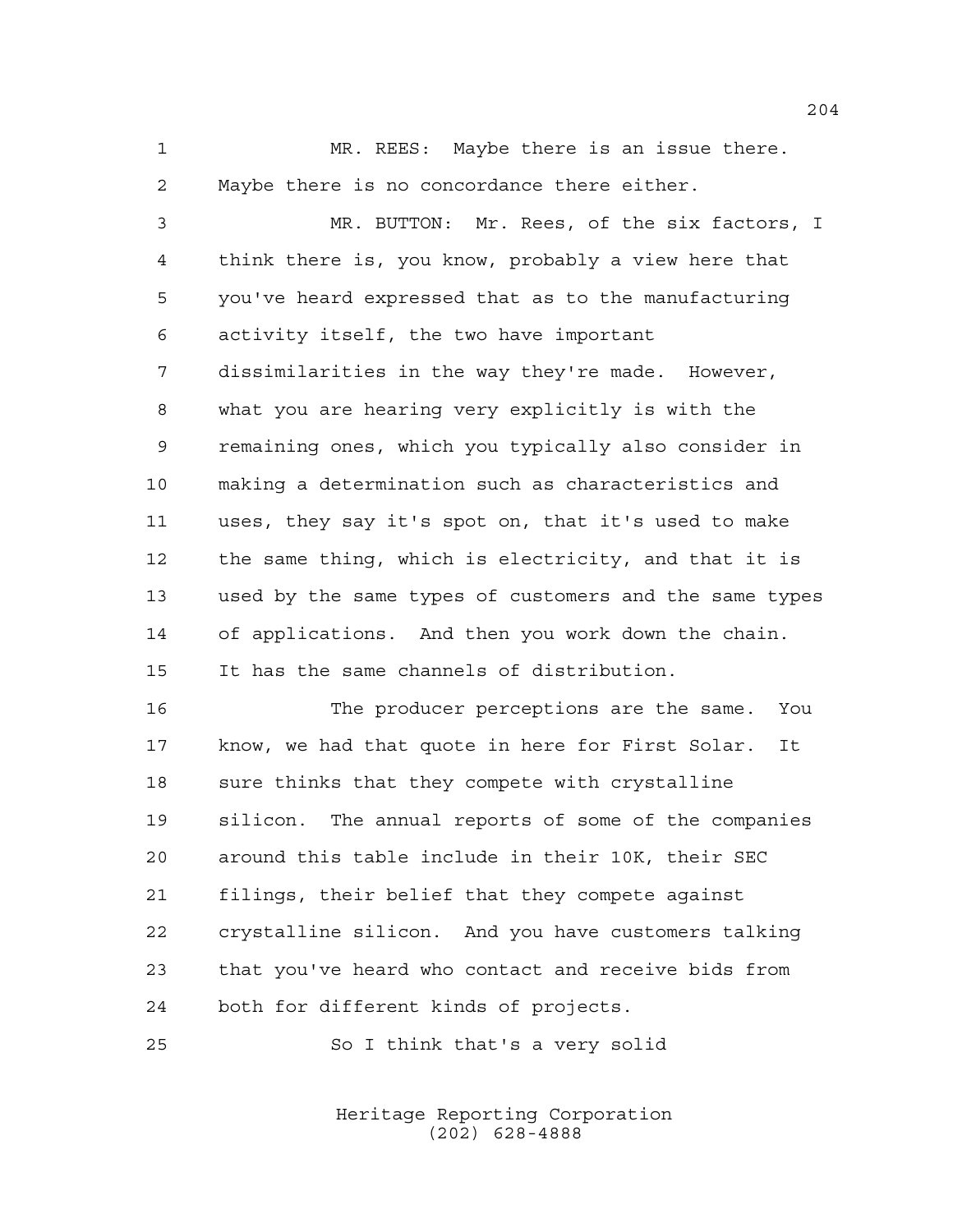interpretation of that, and you work your way through the others, including down to price in the sense that these are head-to-head competitions, so that the prices are very much related that way. So I believe if you go through the remaining elements of the like product criteria, you have more than the average, so to speak, similarity and a concordance with the like product finding.

 MR. NICELY: This is Matt Nicely with Thompson Hine for SunEdison. I'd just point out too that of those factors, legally speaking, no one of them is dispositive. And also, as has been made clear here today, it is critical to recall that this thin film issue operates legally for us in two ways, one with respect to like product, but critically important, it sets -- the pricing of thin film sets the benchmark for the other product, hence being a causation issue as well as a like product issue.

 MR. REES: No. And that point has been driven home repeatedly. I understand that on this issue of competition, it's everyone's position it seems, at least from these panels, that as a condition of competition the Commission would be remiss if it did not seriously consider the question of thin film and its impact in the U.S. marketplace, regardless of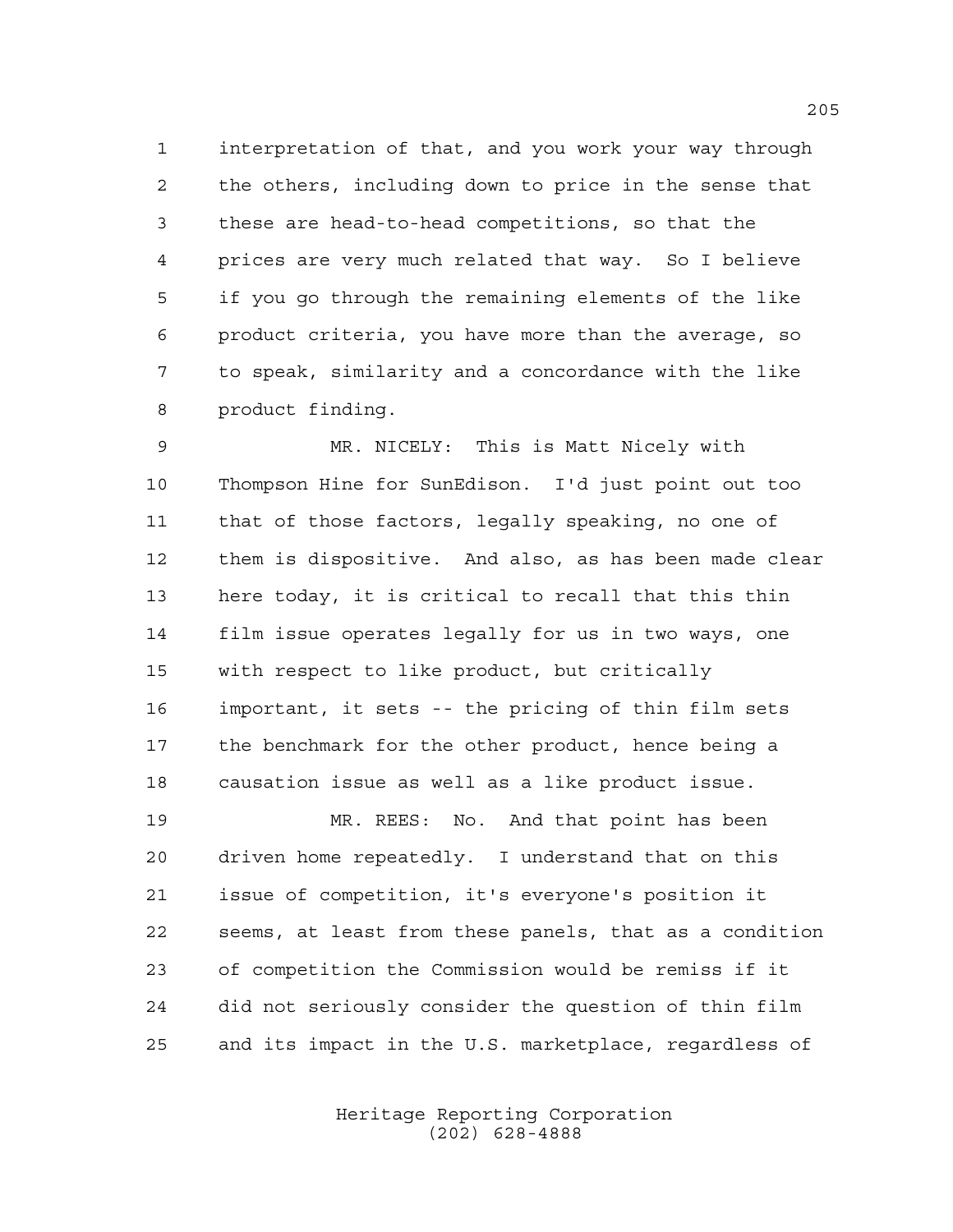how the domestic industry -- or rather the like product is defined.

 No. But that's very helpful. I appreciate the points. Obviously, I have no position on this. It's just it's helpful to hear you, Mr. Button, explain those, and to the extent the post-conference brief articulates that with record cites, it's useful for the Commission as it considers the issues going forward.

 MR. BUTTON: Mr. Rees, if I could just add one other point to make sure it doesn't get missed, the relevance to this proceeding with respect to thin film is that there are two. One of them has to do with like product. The second and independent one is a causation force. Whether or not you decide that thin film isn't a like product, what you're hearing is that they are very much competitors, and the thin film costs of production and the pricing that results from that capability and the active head-to-head competition in the market results in thin film's pricing having a direct impact on the pricing during the pricing of the crystalline silicon product. MR. REES: Thank you. That's helpful. On

 the issue of domestic industry, I gather your definition would be that it would track your like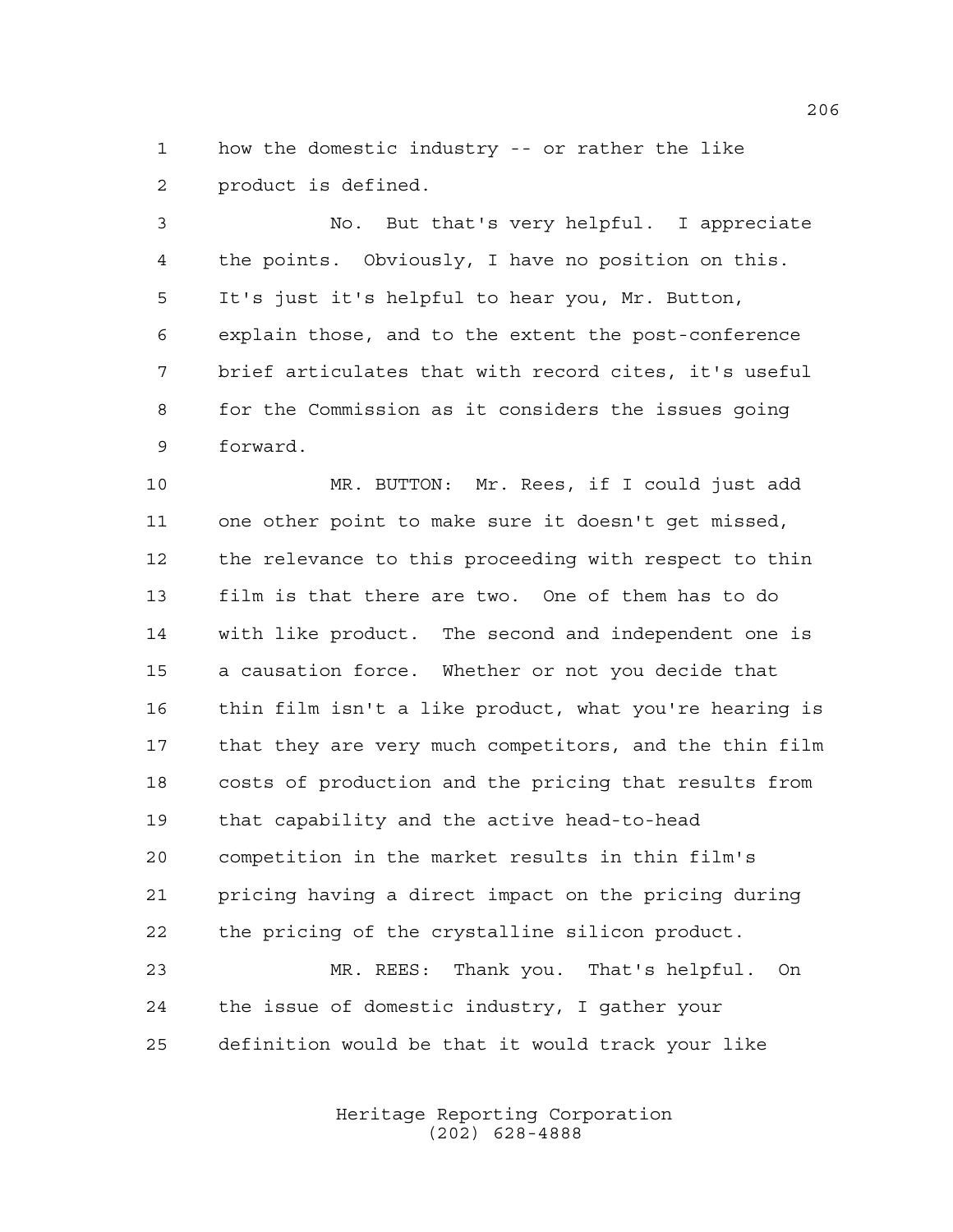product definition, and that as the industry would include producers of the thin film and the so-called CSPV cells under your definition.

 I didn't hear any dispute about assemblers of CSPV cells and whether they are engaged in sufficient production-related activities to be considered members of a domestic industry. I don't know if you're in a position you can comment on that now, Mr. Ellis. But at the very least, if you were raising an issue on that point -- you've heard Petitioner's position -- it would be useful to have that in your post-conference brief, your arguments.

 MR. ELLIS: We can't address that now, especially given the disruption, shall we say, of the scope definition, which may apply to the like product and domestic industry. So we're going to have to hold that off for our brief.

 MR. REES: Of course, understood. And similarly with respect to related parties, and what role they play. Petitioners did at least in their petition articulate some theories regarding related parties that they identified. If you depart from their view of the world on those issues, explaining that in your post-conference would be very useful to the Commission, as would under your definition of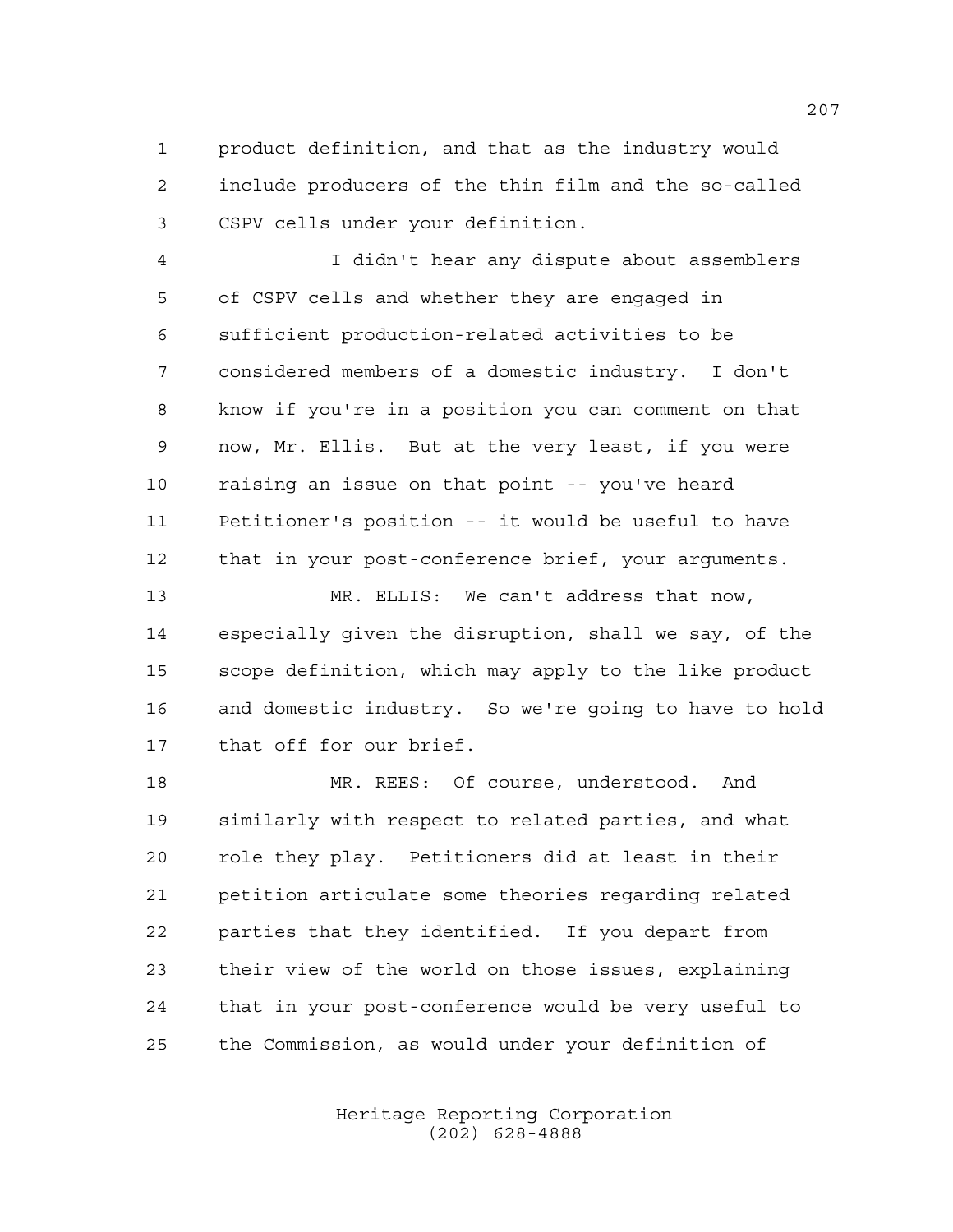domestic like product, specifically identifying if it's a broader world, it would be useful for the Commission if you can point out where in the questionnaire data and other sources of information, where you spot related parties issues and identify where under your definition of the domestic industry, if it were broadened, as we've just talked about in terms of the like product, whether there would be any producers who -- whether there is an issue or potential issue that any producers should be excluded from consideration for material injury purposes, their data, based on their related nature, whether it's because they import directly themselves, for example, or because of their close business ties to subject country producers or exporters.

 MR. ELLIS: Okay. If we have issues on that, we will obviously address them in the post-hearing.

 MR. REES: Okay, thanks. And then similarly, I think I put a bunch of questions to the other side, and I would invite you, rather than run through the litany, whether it is captive production or whatever, to the extent you -- if you feel it appropriate and if you disagree, but especially if you disagree with the other side, laying out your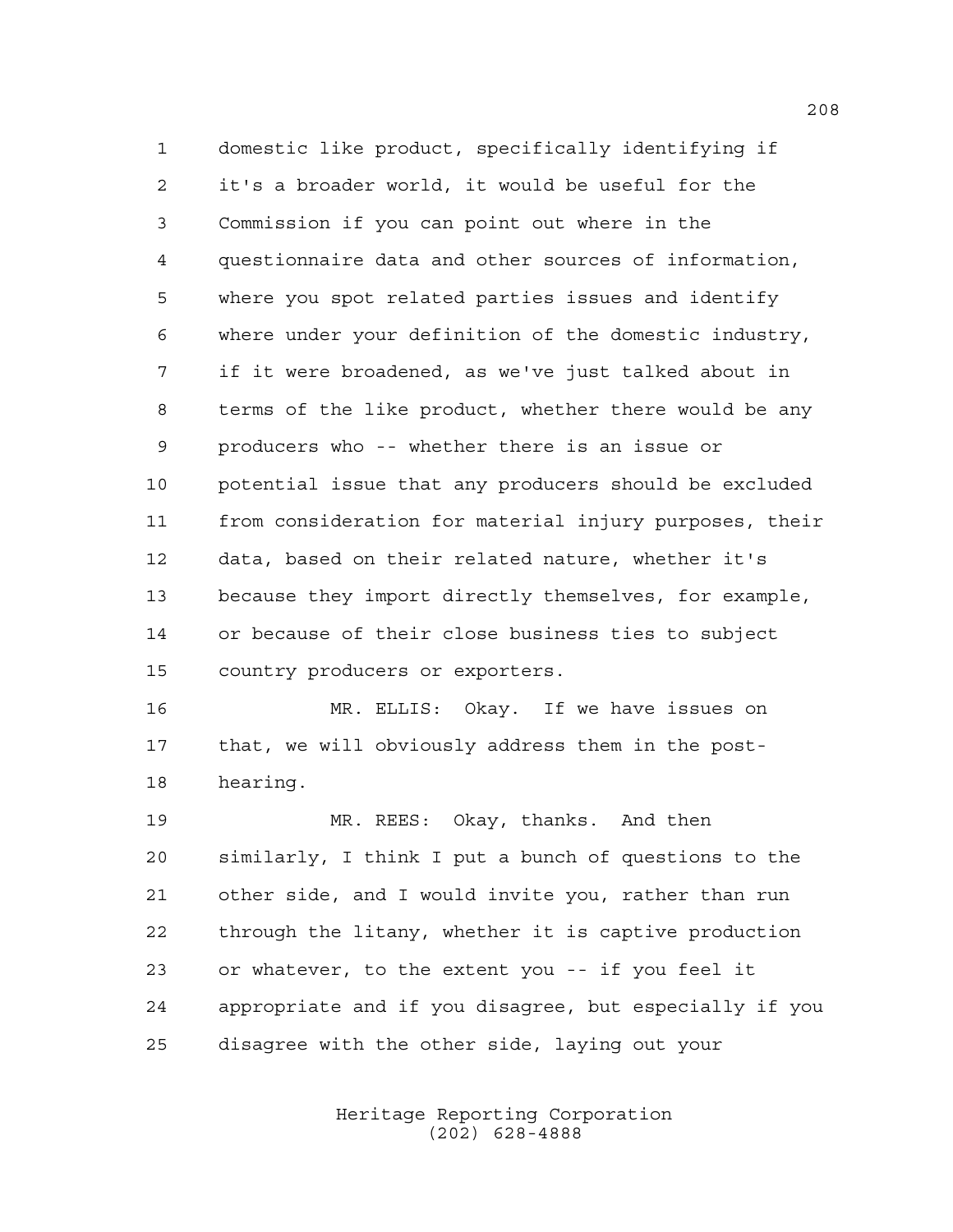arguments on those points. And I appreciate you're in no position to discuss those here.

 MR. ELLIS: Every question you ask, we will answer.

 MR. REES: Well, but my point is you don't even have to answer those -- if you don't even see it as an issue, I don't even expect --

 MR. ELLIS: No. More seriously, we will take a look at the questions and decide whether we have issues and address them. We aren't able to at the moment, though.

 MR. REES: Thank you. I guess the last couple of questions I have just go to again seeing if there is any concordance, I'll call it. And then I'll leave it to my learned colleagues up here to really dig in more deeply. But you saw this morning the slides that were presented, including those from an economist, and they included -- I think I got them here. Yeah. Slide seven of Mr. Kaplan's, Dr. Kaplan's, presentation was the expansion of China's industry is export driven. That was the title of it. And he pointed out Chinese demand versus -- well, he included exports and imports -- or inventories, production, and capacity.

Are these fundamentals disputed, that the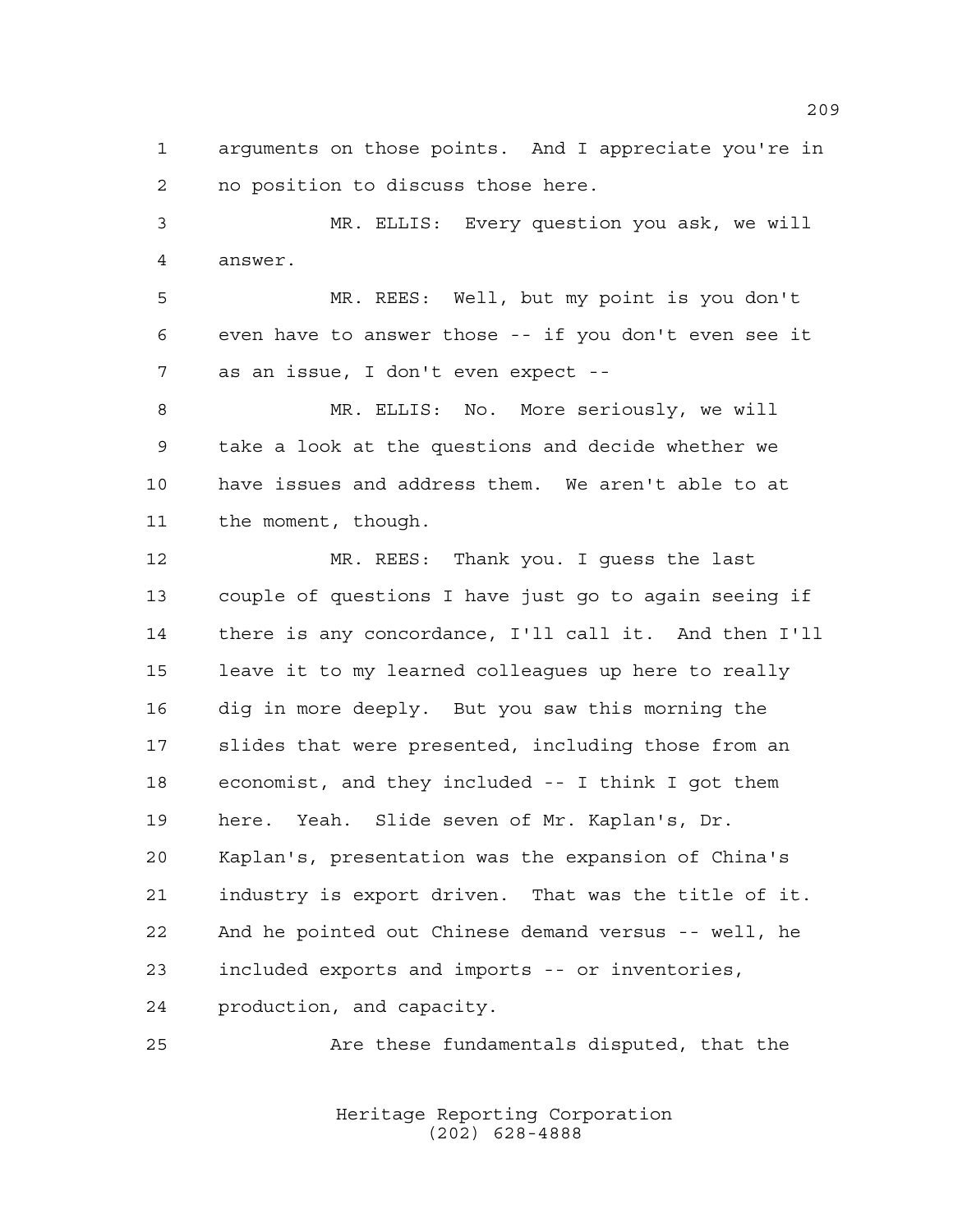Chinese industry is export driven? Is that in dispute here? Well, if you want to answer in your post-conference brief, that's fine as well.

 MR. ELLIS: Yeah. Export driven has a pejorative flavor to it. So I don't know if we would agree to that, whatever the level of exports. Those are two different ideas. But in any event, we can address that further in the post-conference.

 MR. REES: Sure. And then with respect to slides 12 and 13 of that same presentation -- and this is stuff obviously you'll have a full opportunity to rebut in your post-conference submission. But this representation that there is over-supply in China. I guess that's the factual point driven, and it identifies, for example, global demand as 1.2 gigawatts in 2012 versus a Chinese capacity of 3.5 gigawatts, which continues to grow, according to the slide.

 It would be useful if you -- and then the next slide showed export markets in the EU, and it represented that they were contracting in 2012. And it would be useful if you addressed in your post- conference brief -- you're welcome to do so here, but rebutting any representations you think were unfair or inaccurate in your post-conference brief.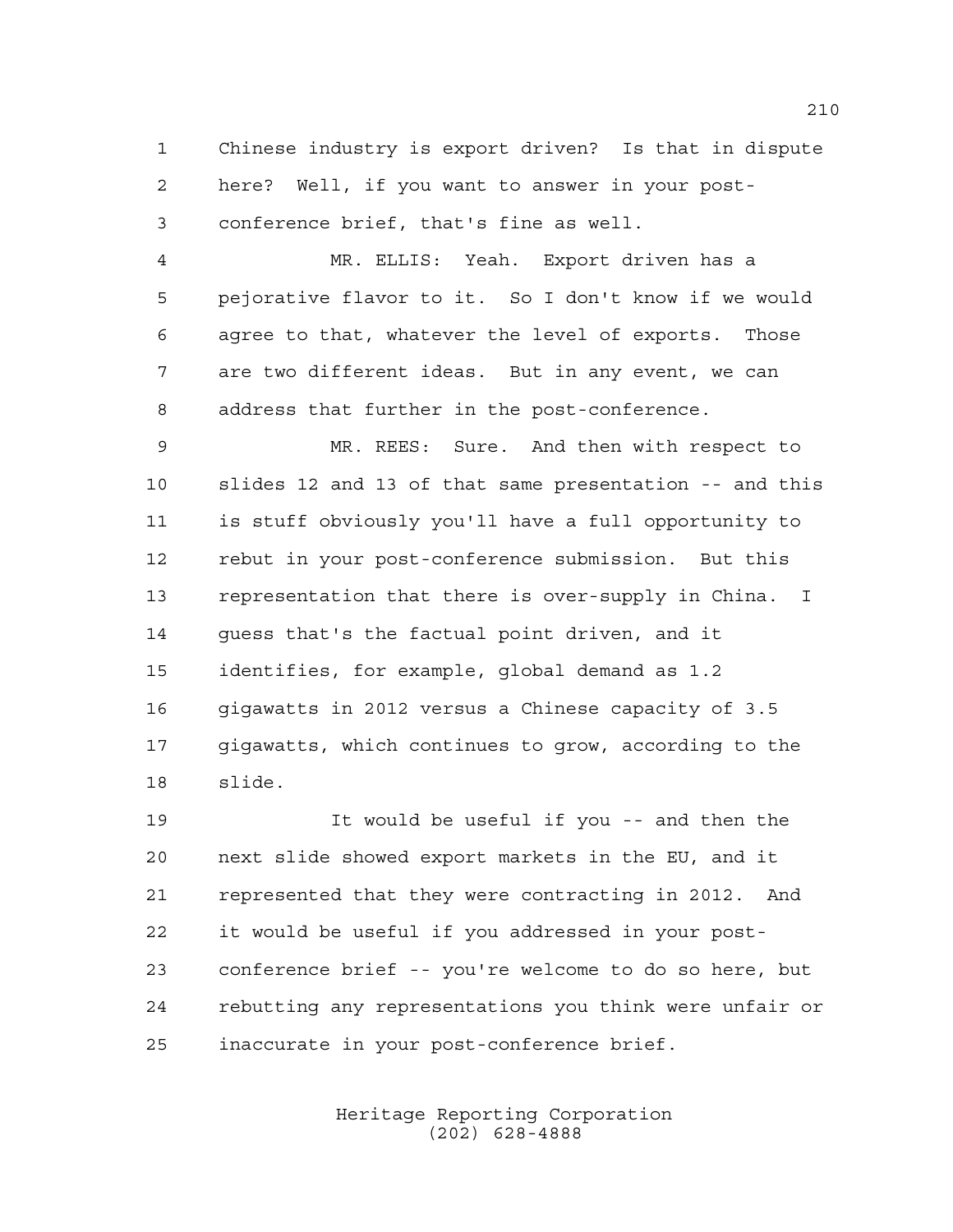But Mr. Petrina seems to want to -- MR. PETRINA: Sure. Rob Petrina, Yingli Americas. I think if you look at the data, it comes in our industry from an eternity ago in July, and I think since then a number of companies from China, specifically Yingli, who I can speak to, has made it clear that they will not be expanding in 2012 due to the market conditions.

 So I think it is important to recognize that as our industry changes, people make different decisions. So perhaps a year ago, as you've seen from 2008-2010, everybody expanded rapidly because of the conditions that existed. And I think now looking forward, people have made different decisions.

 So I think at that point in time, that was one way to look at it. I think today the story is very different. So that's important to clear the record on.

 MR. REES: That's all I have. Thanks. MS. DeFILIPPO: Okay, Mr. Rees. Ms. Christ, questions from you?

 MS. CHRIST: Yes. And I also want to take the opportunity to thank you all for coming here today, and particularly for providing us an opportunity to expand the realm of information and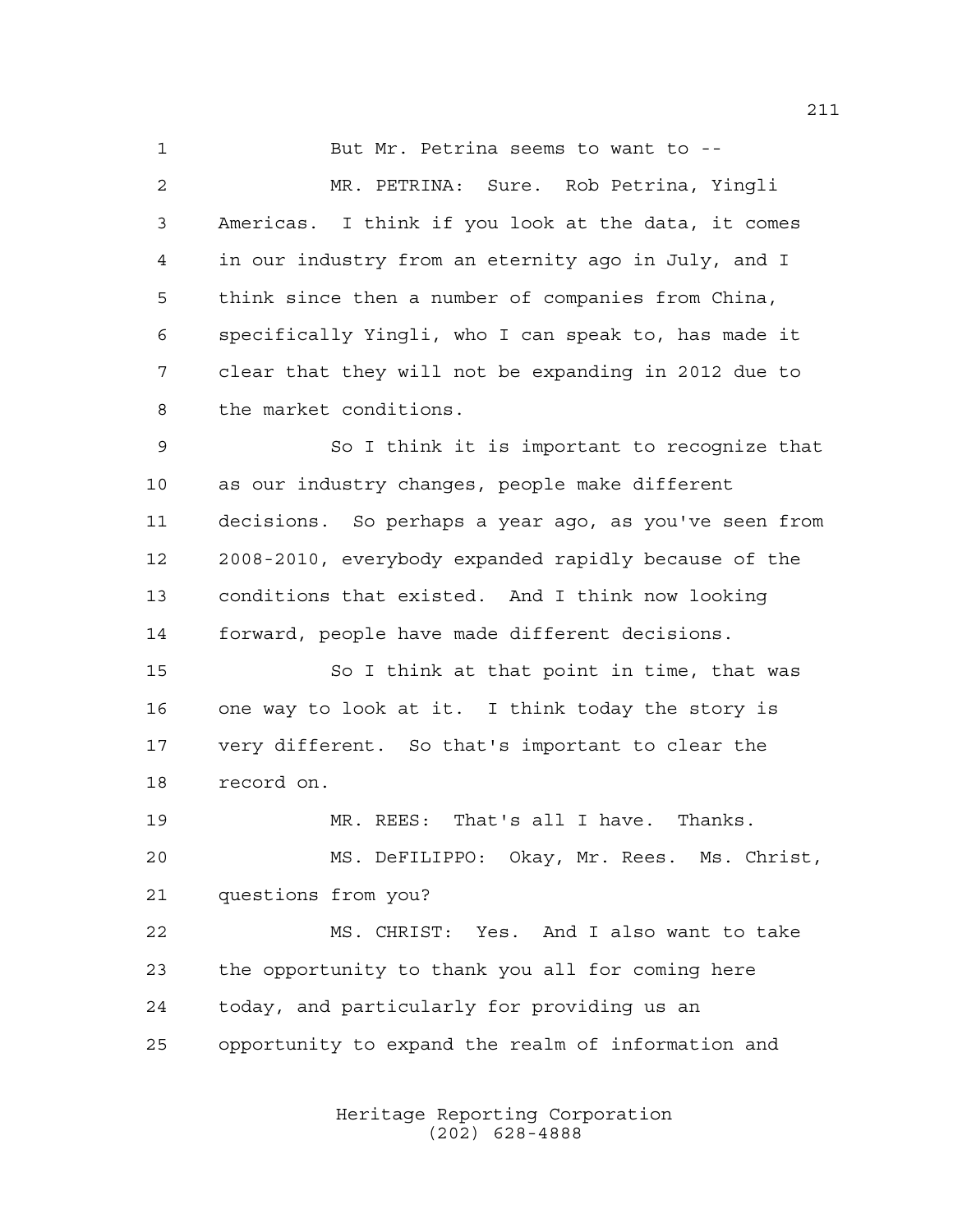perspectives that we get of the industry.

 I wanted to start, as I did last time, with the beginning of this production process, and thank you for providing information on the raw materials. If we could look at slide six, you have spot prices and contract prices. And I was trying to find out, there is huge gap, particularly during the 2006-2008 period. If you don't have the information now, if you could provide later. What share of production is covered by product that was sold at those two prices? So, for example, the \$500 a kilogram for polysilicon, are we looking at 50 percent of the market that purchased or produced -- or was that purchased at that price, or is it 2 percent?

 You know, what share of the market in these different periods were covered either by the contract price or the spot price?

 MR. BUTTON: I believe this may require some confidential data for the individual companies. But, however, it might be useful to make the following couple of observations. First of all, both contract prices -- contract prices went up a great deal, as you can see from here, and spot prices did as well. And to the extent that the pricing had an effect on the market as a whole, you can see this.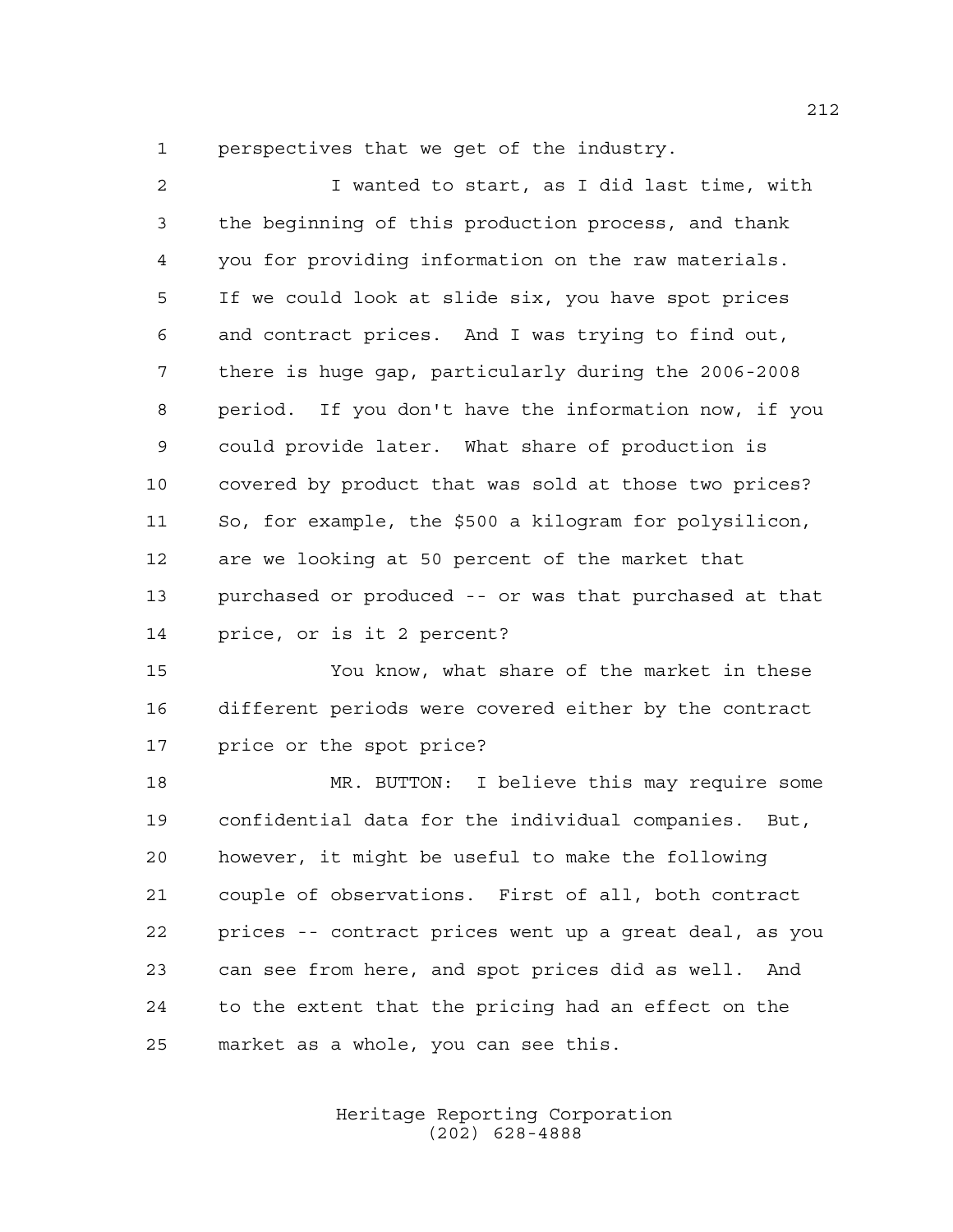I'm going to ask my colleague to turn to slide 13, called the big blue one. You know, what you see is that it was big enough to have the module prices rise that same period of time. So what it is in terms of -- you've got enough producers of modules who had to resort to higher costs for their polysilicon, including through the spot market, I think you may hear as well, that it had a substantial direct effect on market pricing for modules.

 MS. CHRIST: Yeah. I see that there is a spike there. But I'm still trying to figure out what percentage of the industry, to the extent that you have that information, is covered by the contract prices, and to the extent that you know how long those contracts are. We heard this morning anywhere one, three, five years. So if you purchased product in 2008 under contract, what percentage of the industry or your best guess would be covered by that price currently?

 MR. BUTTON: Very good. We can ask the companies here to provide some confidential information on that topic.

 MS. CHRIST: Okay. And then I just wanted to make sure I understand the information that you're presenting. On slide seven, the polysilicon prices,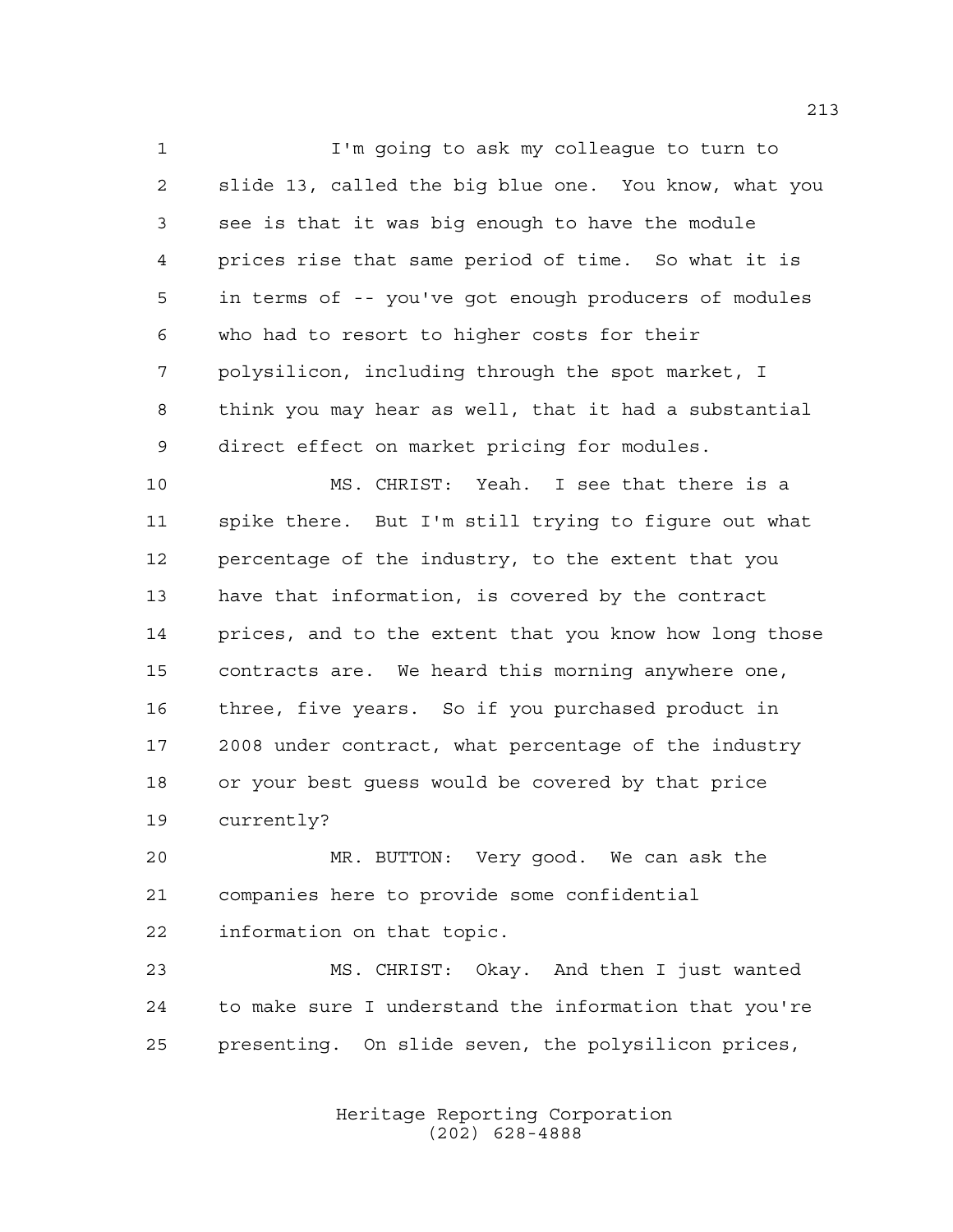are you using the contract or the spot price, or a blend, in making these?

 MR. BUTTON: I beg your pardon. This is a blend, as it were.

MS. CHRIST: Okay.

 MR. BUTTON: I believe -- I will have to give you the exact data. I don't want to mischaracterize it now, just precisely what it is. We can provide you the original source.

 MS. CHRIST: And I guess I'd like to go back to slide 13. You had mentioned this increase in prices for modules -- it looks like it started around 2004 into 2009. Is there any way that you could sort of match this or give us some information in terms of whether there was any shift in the market share, particularly in the United States or global between thin film and CSI? So, for example, did we see during that period an increase in the share of thin film modules? And if you don't have the share, also potentially the growth rate in production of those two types of cells or panels.

 MR. BUTTON: I don't have that information with me. If the members of the industry have that, otherwise it's a topic that we would do some research on.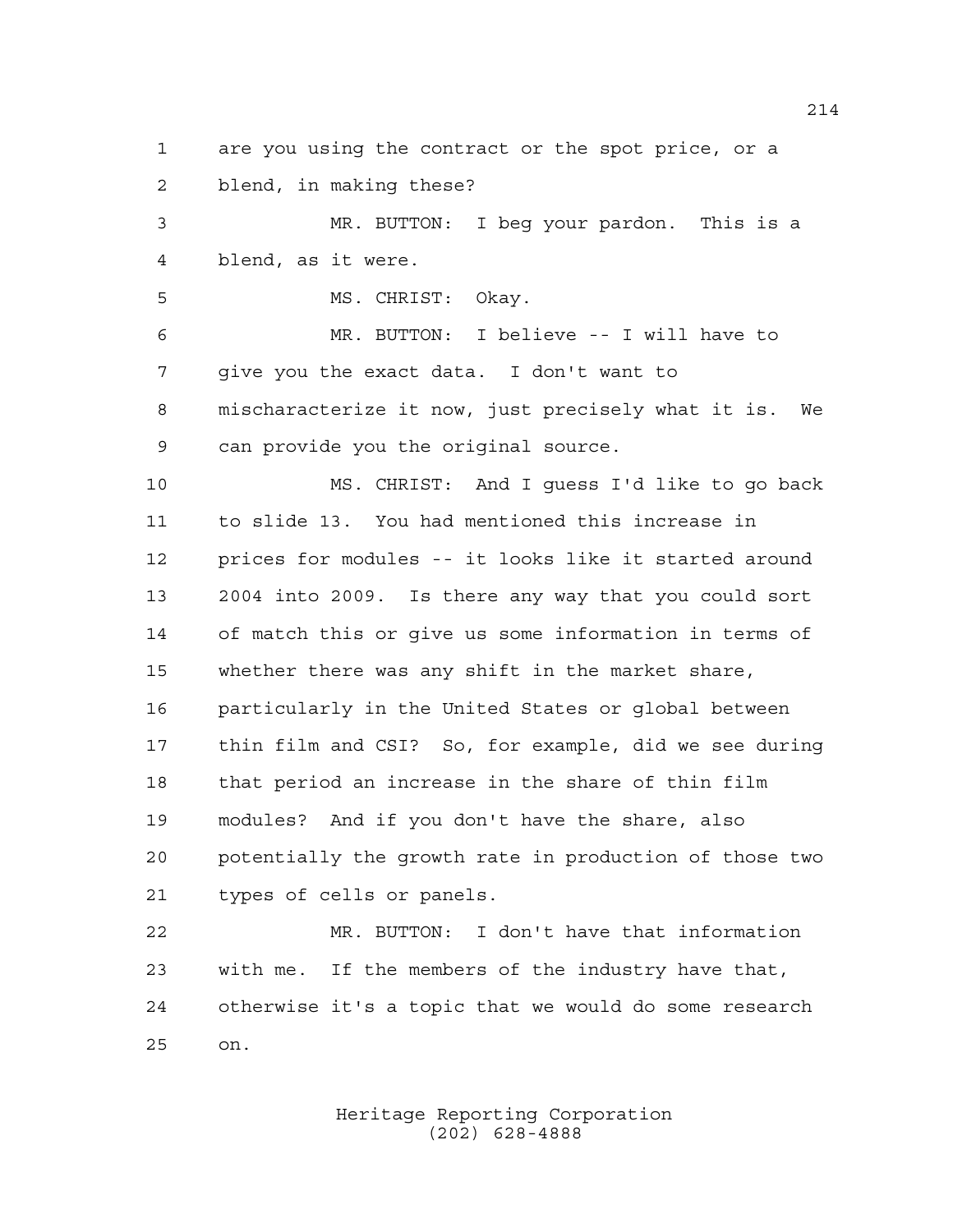MR. HANNAH: You know, I could comment. We were a polysilicon manufacturer back in the 2005 time frame. You know, almost all of the polysilicon that we were manufacturing was going directly into our semiconductor business. And it was at that time where the solar industry had started to grow, and there was a demand for polysilicon. And so as the cycles would come through the semiconductor industry, those of us that didn't have our production committed to someone -- and it was only those that weren't purely polysilicon manufacturers, so a lot of the people that were doing what we do in that particular piece of the value chain, that was their business.

 So they had locked a lot of their production into those contracts. We were one of the few people that we were producing it all for internal consumption. So we had excess as the semiconductor industry went into a downturn. And so there was a significant demand and people willing to pay very high prices for that material.

 As those prices went up during that time period is really when thin film started to gain some momentum as an alternative source of energy. And to be quite honest, had that shortage not happened, and people saw the pricing go up, you may never have seen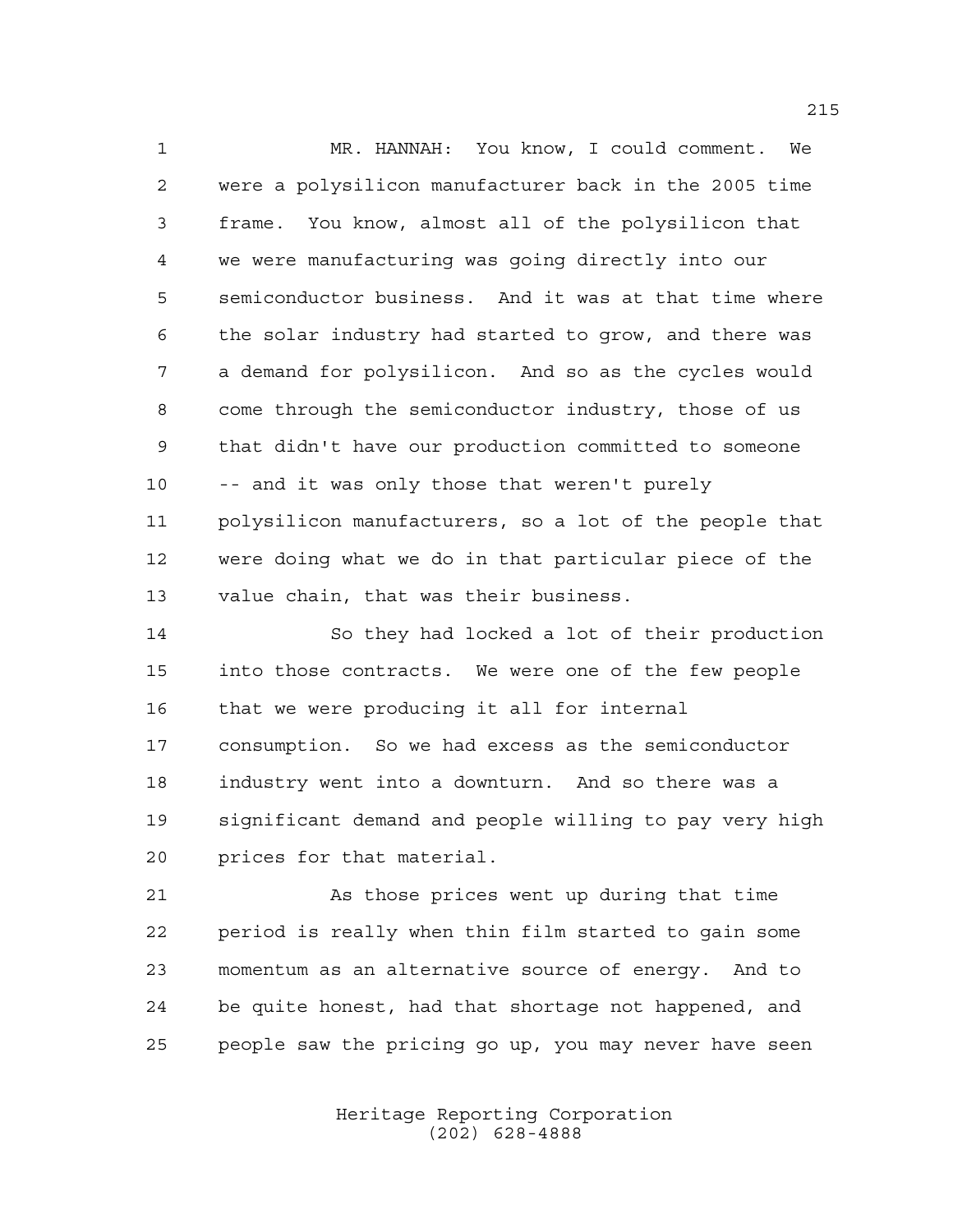people continue to invest in thin film technology. But because of the cycle time required to put that polysilicon in, it's a two-year cycle. If I decide today that I want to add capacity, you're not going to see that output for two years.

 And so there were a lot of companies around the world that had invested in assets and were worried about where that silicon was going to come from. And at that time is when you started to see these thin film guys get a lot of momentum in the marketplace.

 We can provide some specific information in the briefing. But in general, that was the market phenomena that was happening.

 MS. CHRIST: Well, you have made a couple of points in terms of the effect of polysilicon prices on module prices, as well as thin film as a substitute. I think that was the second part, aside from the like product issue, the causation. And so it would be helpful if to help clarify those two points, if we could get an idea of sort of, you know, when we're looking at such a large gap between the price, spot and contract, as well as sort of, you know, who is purchasing, at what prices, and how it is moving through the production chain and showing up in the panel production and the cell production, it would be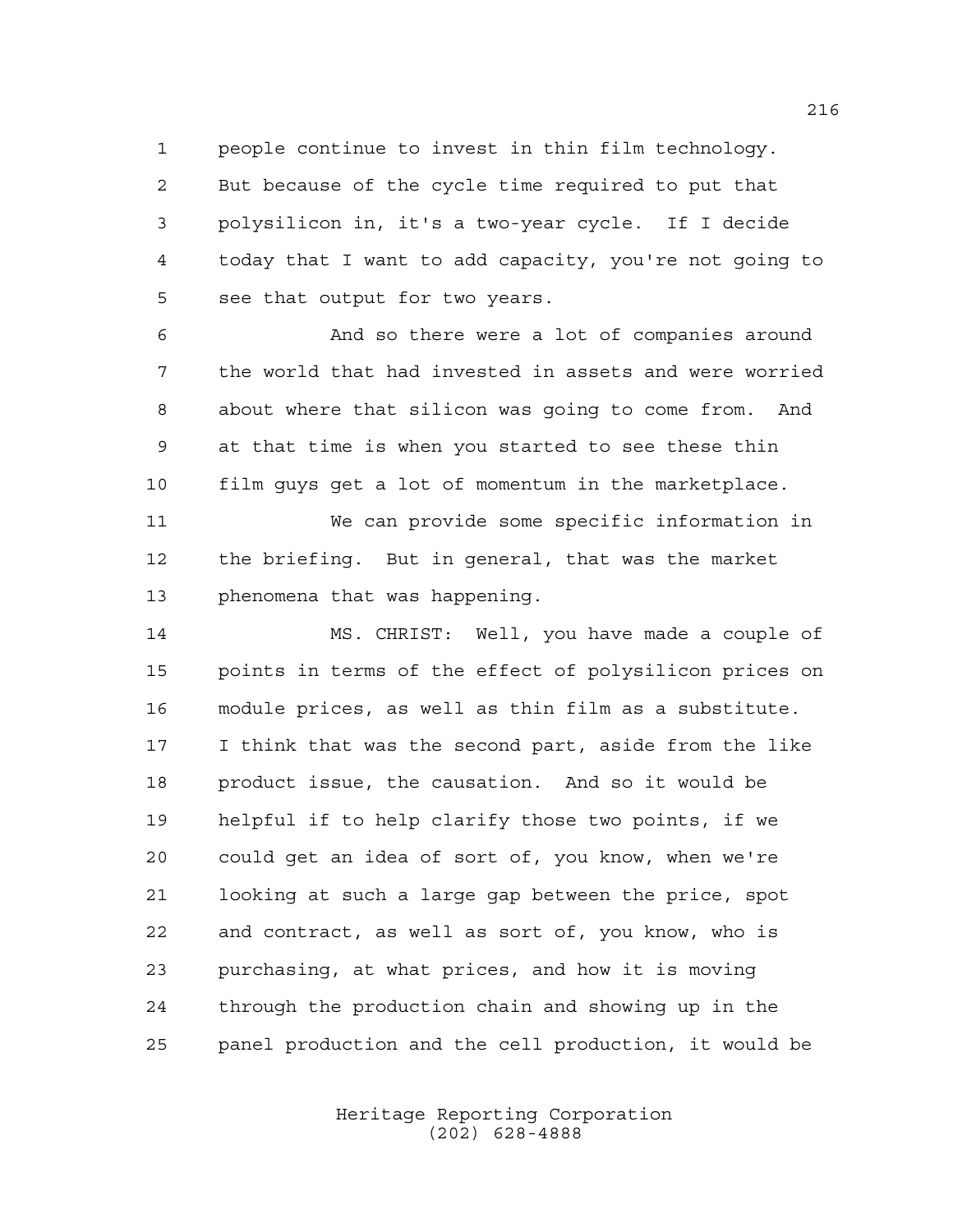helpful, and also for the causation, to the extent that if there is an increase in the polysilicon prices that do then feed into the panel prices, do we see a difference in growth rates for the purchase and production of panel versus thin film or a market share shift between those two.

 So to the extent that you can elaborate on those, that would be very helpful.

 MR. BUTTON: To the extent that we have some data on that, we'll be happy to provide that.

 MS. CHRIST: That would be great. Thank you. Also, you had mentioned -- oh, there has been mention of developers, engineering, procurement, construction firms. Are these firms sort of independent of solar panel producers, and so they come out there. There is a developer, and he kind of has a bid, or are they connected to the firm? And how does the competitive dynamics, particular for these large- scale projects, get affected by the relationship between solar panel companies and sort of these developers in procurement kind of companies? MR. KIMBER: Yes. I'll lay out just generally how the sort of downstream power development industry tends to work, and then I'll talk a little bit about how solar has been slightly different.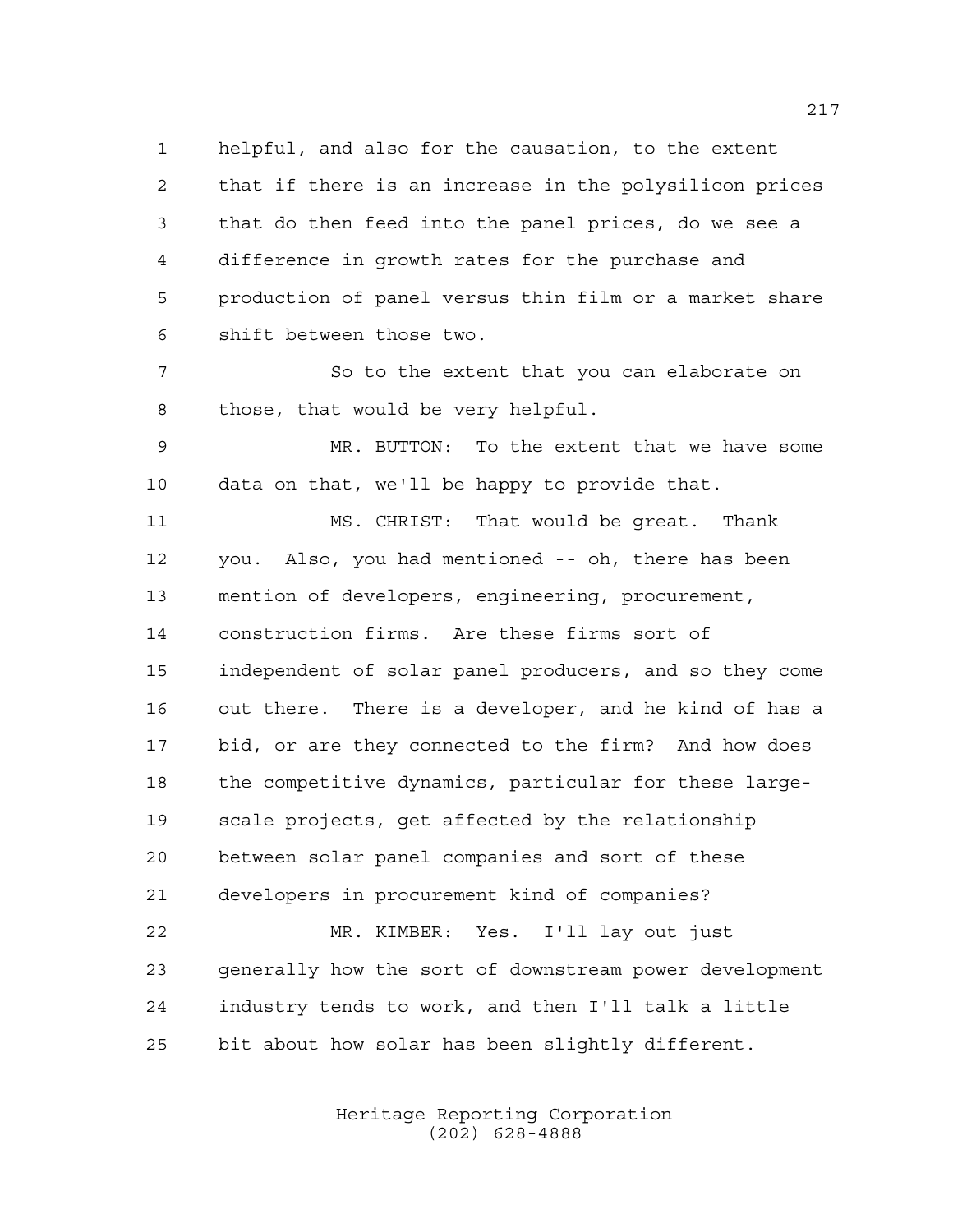Generally speaking, you know, you're familiar with polysilicon wafer cells through to modules.

 So from the equipment end down, you basically have a development team, which is siting, permitting, interconnection. That's a development shop. That's what we do. That's what SunEdison does. Then you have what is called EPC, engineering, procurement, construction. And that's -- I think SunEd does some of that on their own. We do less of that. We partner with large construction firms, and there are many of those in solar today. And then, you know, further downstream you'll find sort of operators and owners of assets.

 So that's kind of the value chain in the downstream end of power. And that's the same whether you're in wind, gas-fired, solar. The relationship then between those folks and equipment suppliers, the energy development value chain tends to be integrated less by ownership and more by contract because you take the natural gas-fired industry, for instance. Typically, what holds a natural gas-fired project together is a series of contracts.

 You know, the fuel contract is a long-term contract with a creditworthy counterparty behind it. The power contract, the PPA is the same way. And then

> Heritage Reporting Corporation (202) 628-4888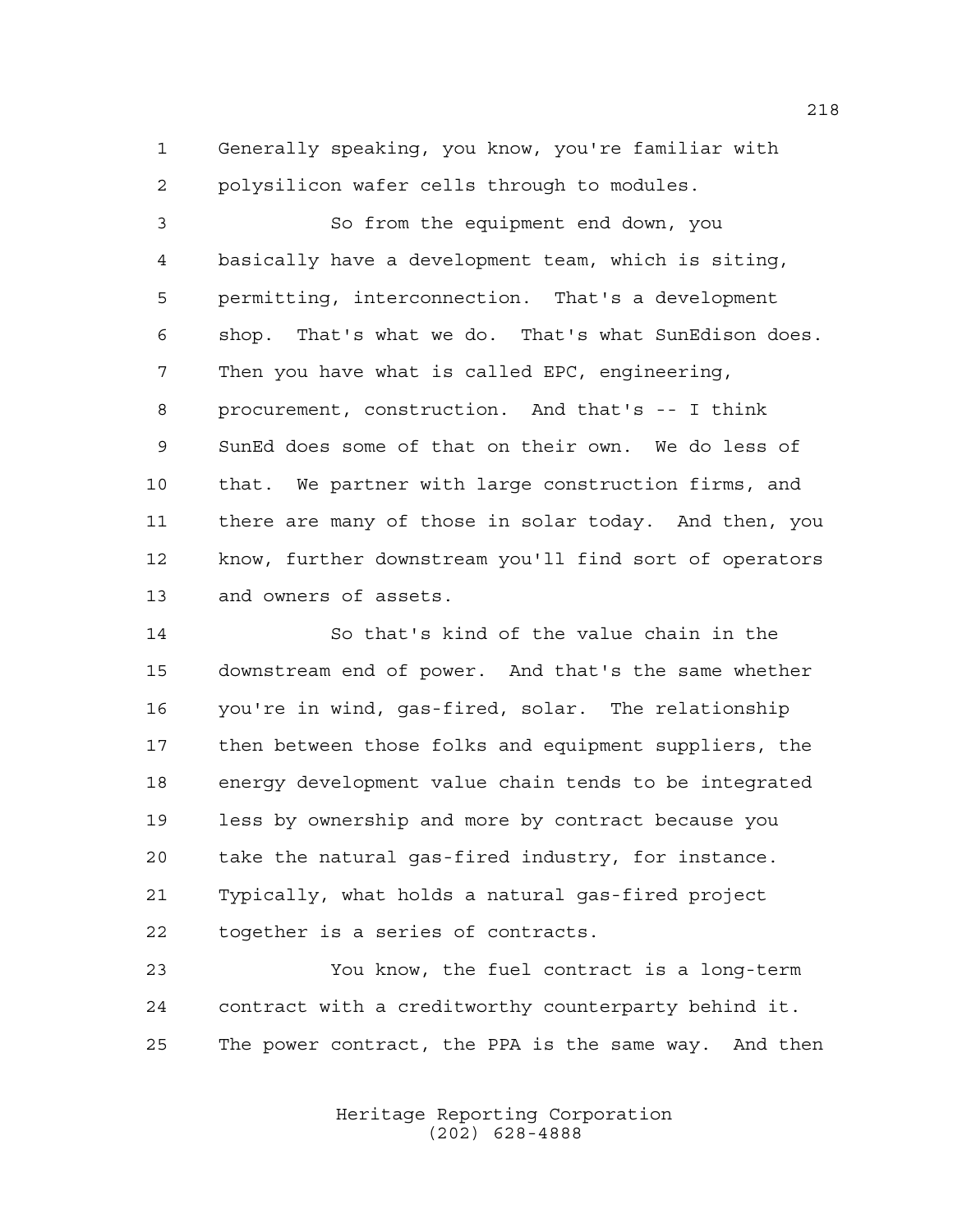there is -- it starts to look the same way in solar, where you have long-term contracts for equipment. The warranties are long-term commitments by the counterparties, and long-term contracts then to operate the equipment once it is in the field. And that's how you bring -- this whole contractual integration, this package of contracts, is essentially how you bring the large amounts of financing that this industry needs because it is very capital-intensive.

 So you've seen that a lot. We do a lot of long-term contracts with module suppliers, and that's the typical interaction. Over the last couple of years, as panel prices have fallen and, you know, the dynamics of the industry have changed, you have seen some acquisition. So you have seen some vertical integrations. You have seen First Solar buy a whole host of developers. You've seen SunPower buy a whole host of developers. You have seen integration the whole way up from the polysilicon and MMEC buying SunEdison.

 Our parent company, Sharp Electronics, is a module manufacturer as well. So people have tried to consolidate the various parts of the upstream and the development team to try and figure out how to sort of stay in the market, I think, to try and find a winning

> Heritage Reporting Corporation (202) 628-4888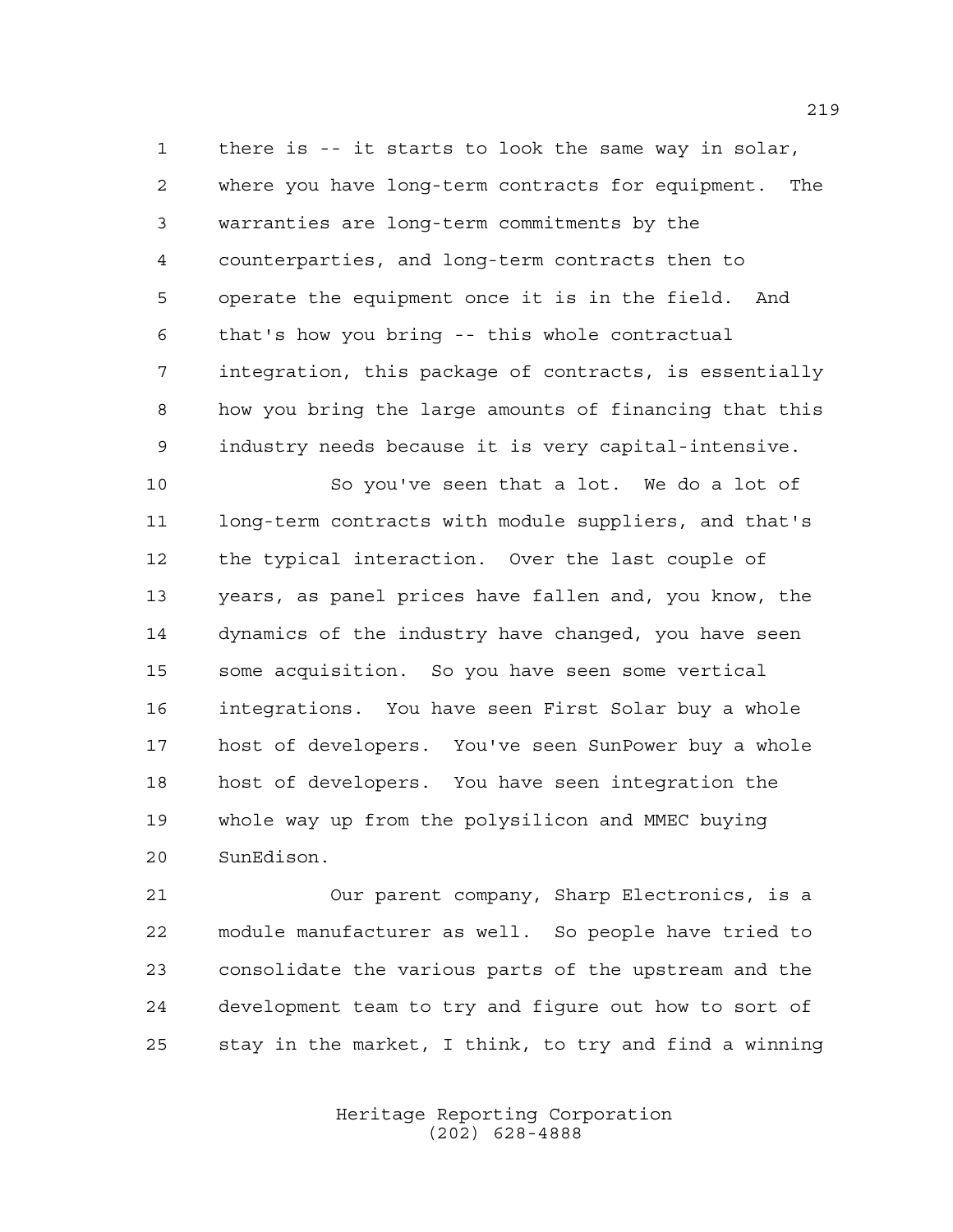combination. I can't say that we have a clear winner at this point. But that's the history of what has been happening.

 MS. CHRIST: I'm just trying to get an idea. It seems that at least for the utilities scale, there is this intermediary, which is what you've called like the development shop, and it seems that there is more and more solar panel companies that are acquiring development shops or development arms. And to the extent that you have information on that, that would be helpful to see where the marketing of it is going. MR. KIMBER: I mean, we can provide it. But I think it would be largely speculative. But we'll show you -- we'll try and document what I've just

said.

 MS. CHRIST: Okay. I think I have just one more question on slide five. The levelized cost of electricity, or silicon versus thin film, do these numbers sort of represent an average of what might otherwise be a range? I mean, is there a range of levelized cost for thin film, a range of levelized cost for silicon, a range of levelized cost for gas, a range of levelized cost for solar fuel over which within that range there is overlap between different technologies?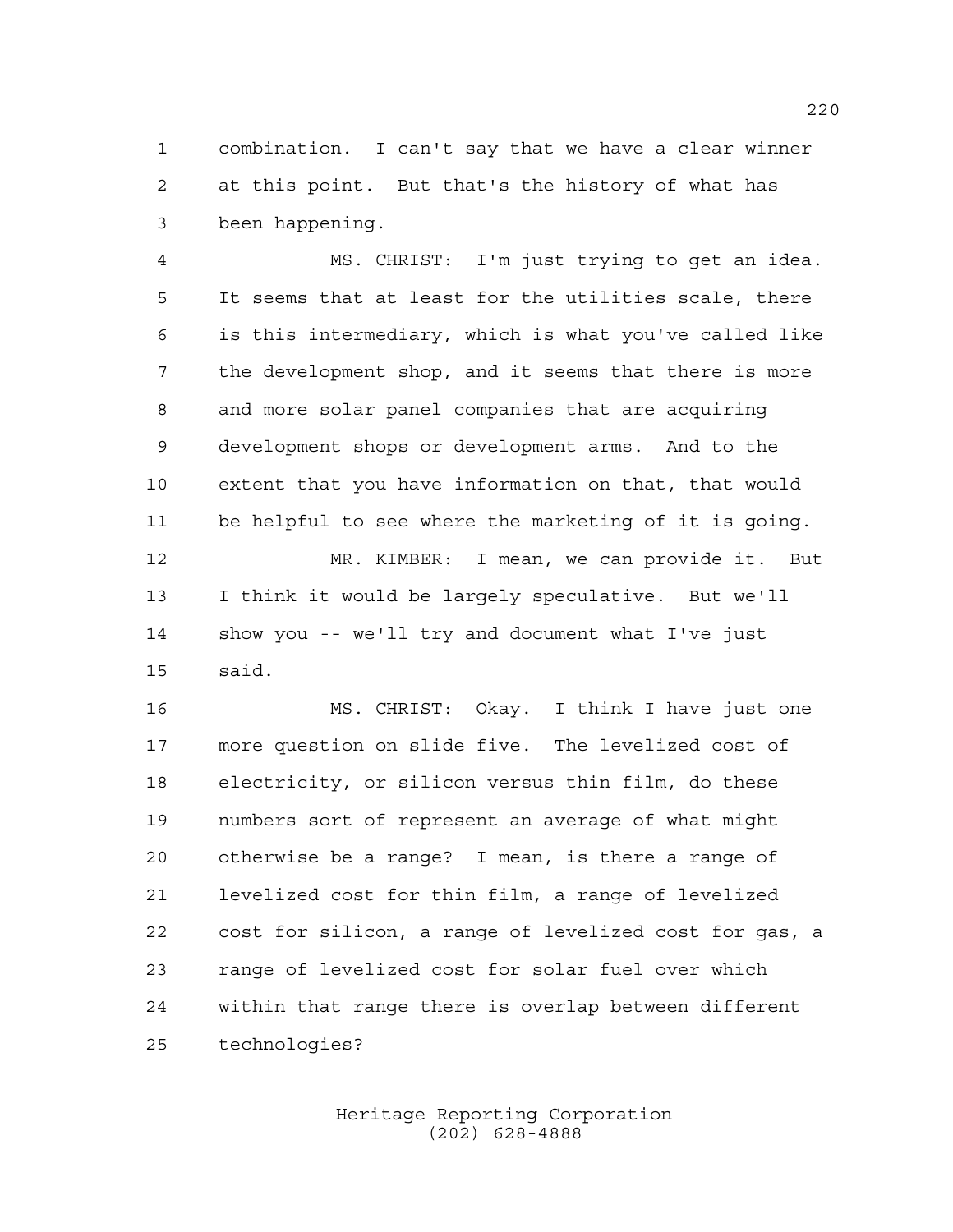MR. BUTTON: The study from which these data are taken is based on a series of what are described as hypothetical parameters that were assumed across a whole variety of technologies: gas, nuclear, coal, wind, and so forth, and solar, including these two. So those assumptions out there. And the idea is that if you standardize all of them, what is kind of the rankings. And that's what the ranking is here.

 I can't tell you the specific dollar, the meaning of the delta between those two specifically, other than it's there and it's significant. I'll be happy to provide some additional commentary and the underlying document that went with it, as requested by Mr. Cassise as well.

 MS. CHRIST: I'm sorry. I fibbed. I have one more question. You mentioned economies of scale, and if you can elaborate on this in your post- conference brief, I'd be happy, just to the extent that you could elaborate on the role of economies of scale in the industry. Are the economies of scale dependent on sort of new technology, how it is that, you know -- is it just basically a larger plant, or is it actually getting a new plant with different kind of technologies in it? If you could just elaborate on the role of economies of scale in the industry and its

> Heritage Reporting Corporation (202) 628-4888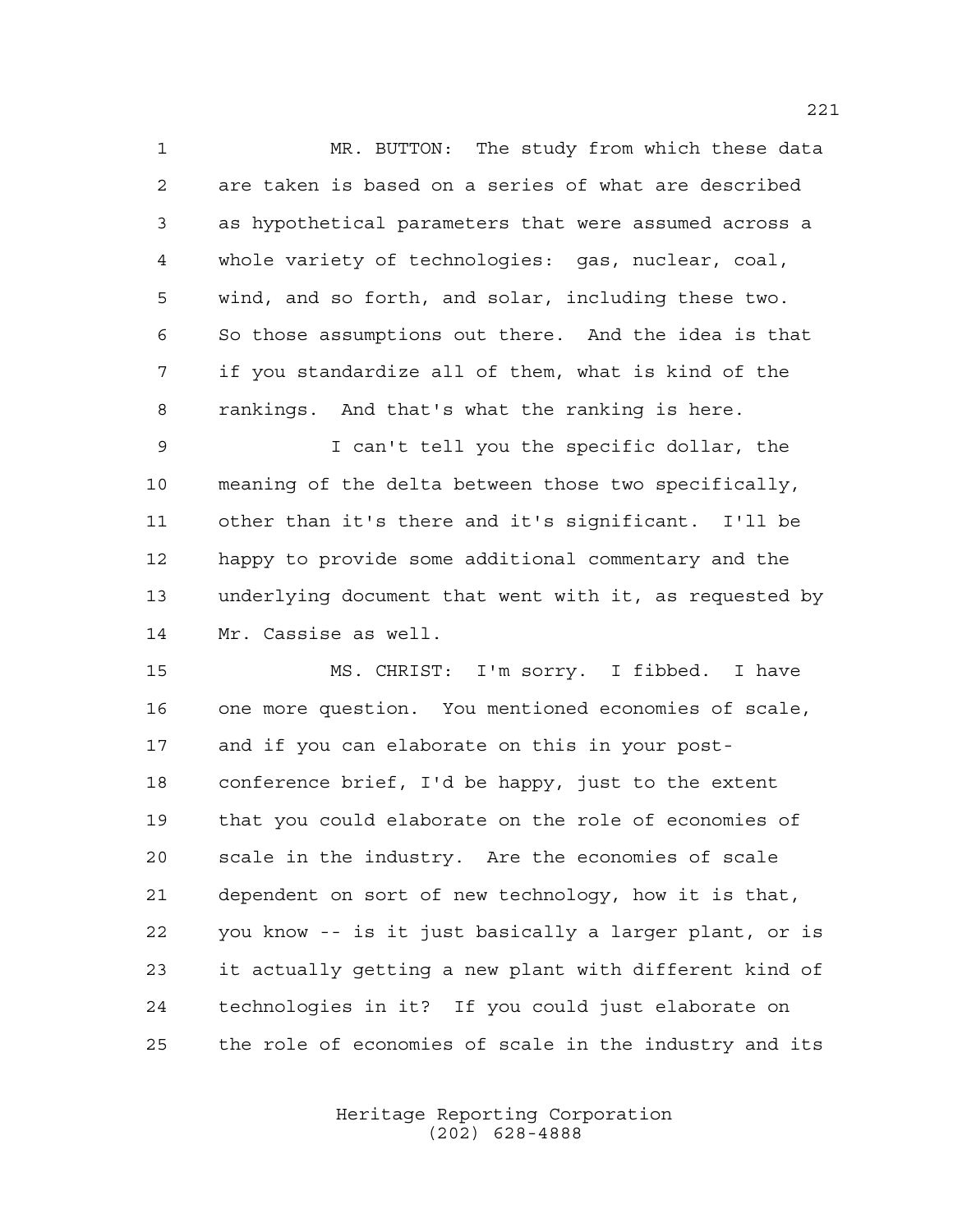relation to the price of your products, that would be great.

 MR. BUTTON: We'll be happy to do that in the brief.

 MS. CHRIST: Okay. Thank you. MS. DeFILIPPO: Thank you, Ms. Christ. Questions from Ms. Warrington?

8 MS. WARRINGTON: Thank you. Just a few questions this afternoon. I mentioned this morning the 5-watt range for categorizing peak watts. I wanted to ask you for your opinion on the competition between the peak watts, you know, comparing the 220- watt panel to a 225-watt panel. What are your thoughts on the competitiveness of those watt ranges?

 MR. EFIRD: Roger Efird, Suntech. In many applications, bigger is better, more power is better. There traditionally have been some exceptions to that. A residential roof application traditionally would have two installers installing the system, and a ladder to get to the top of the roof.

 Optionally, something in the range of around 200 watts or 180 to 200 watts was always the typical size module that was used for a residential application. There was some discussion this morning about microinverters, and that is a very small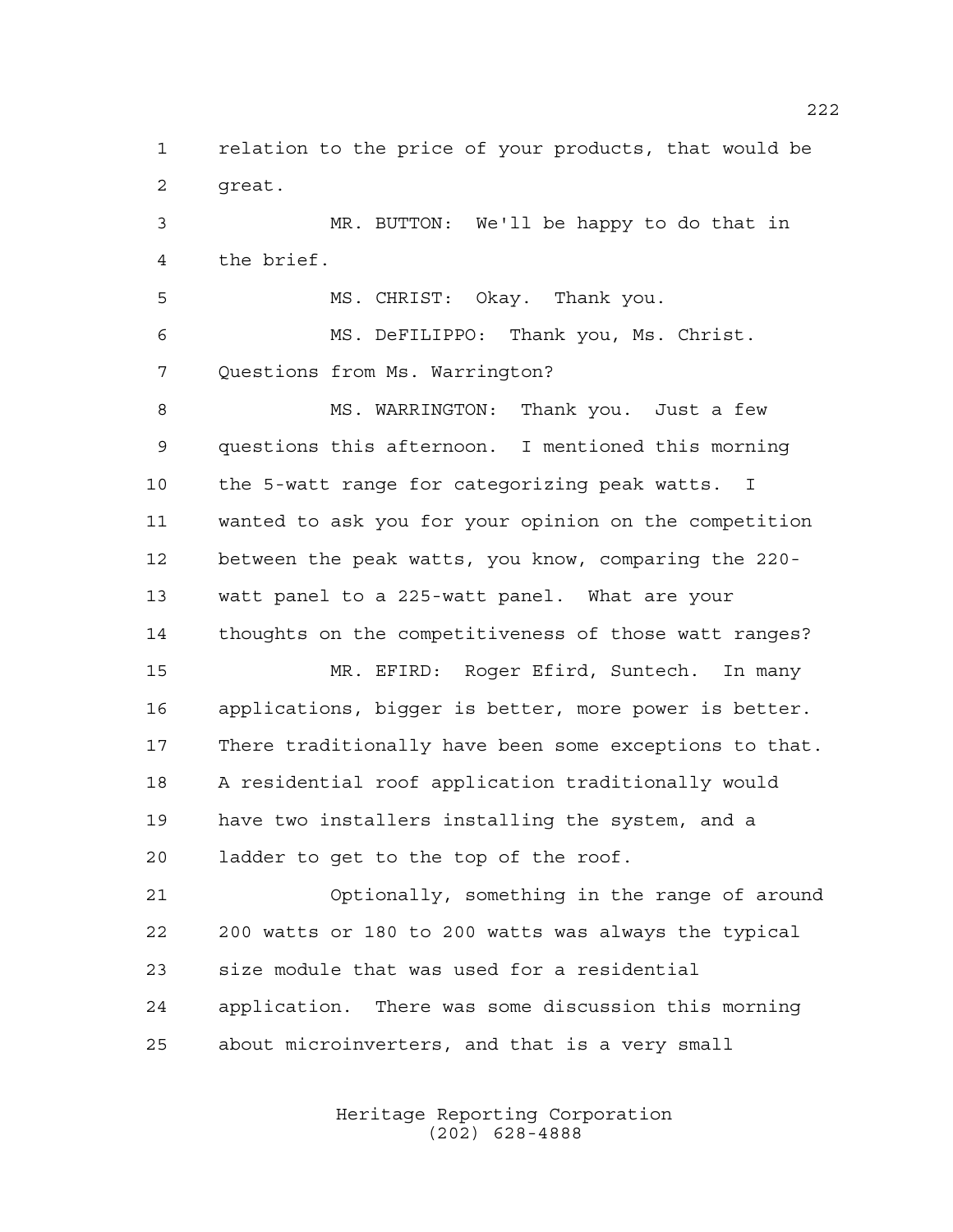inverter. Maybe it's a little bit bigger than a pack of cigarettes. It attaches to the back of the module itself.

 When the microinverters started coming into our market three, four, five years ago, they started driving up the wattage of modules because the microinverters became more and more efficient. They would handle more and more power. The 225 to 230 or 235 watt module is extremely popular today because it still has a physical size that makes it convenient for a installation with the use of any kind of mechanical lifting devices to get it on the roof. And at the same time, it takes full advantage of the microinverters who have a peak power of about 225, 2235 watts. So I have got a very good electronic -- a match between the electronics and the module itself.

 So if you were talking about the residential market, and to some degree some overlap into the commercial roof market, that is a very popular module. I really don't think it is a very popular module for a large scale solar. Generally, that gets up in the 275 to 300 watts. They are much larger. Two guys can carry them. There is no ladder involved. You're working on the ground, and there is less wiring. MS. WARRINGTON: Thank you. Any other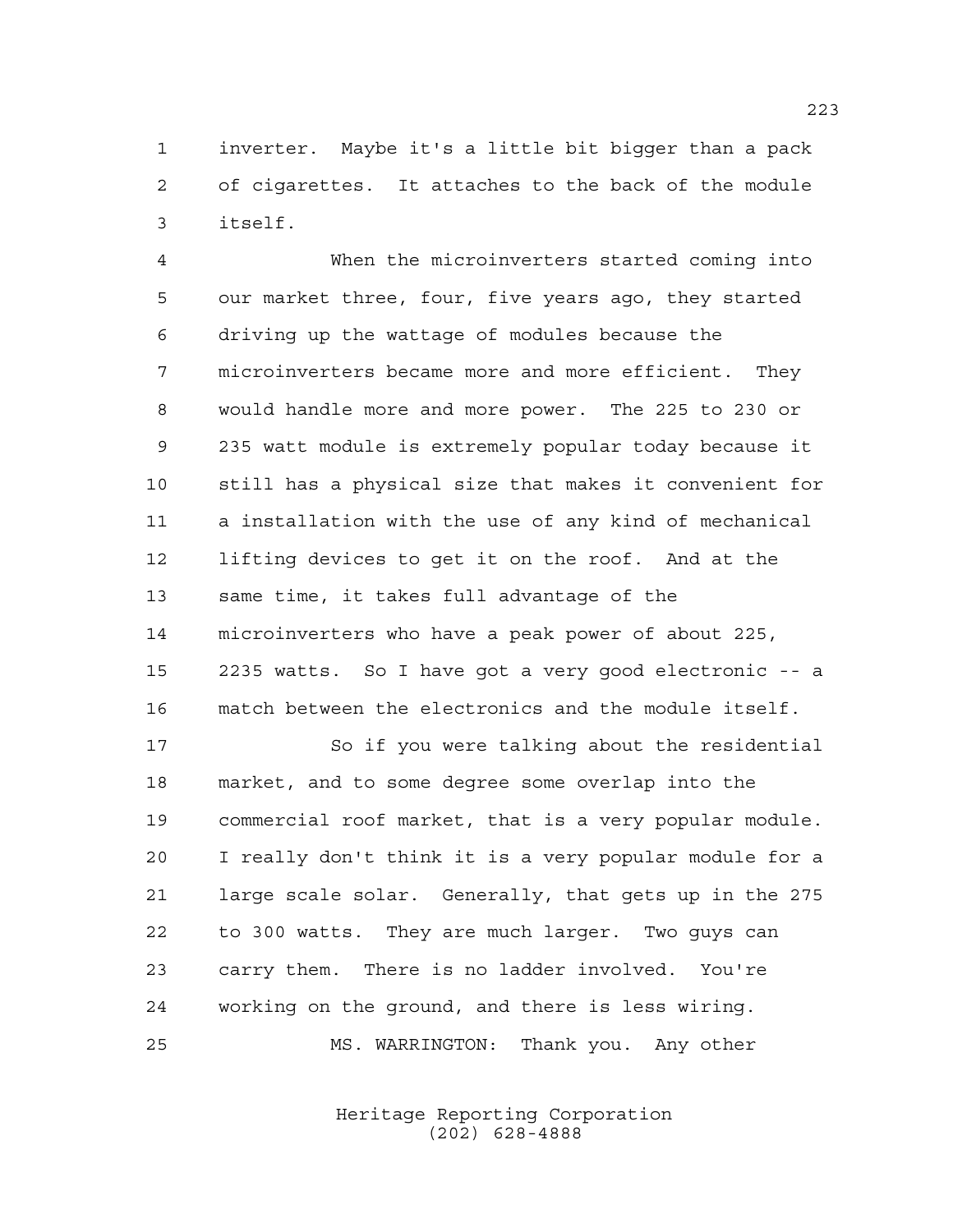comments?

 MR. KING: Just a clarification. When you said 220 to 225 watt module, you're talking about the customer's preference for a 225-watt module versus a 220-watt module, or are you talking about the range of wattage?

 MS. WARRINGTON: A 225-watt module versus a 220-watt module.

 MR. KING: I think simply customers prefer the most efficient product they can buy. So we see that the most efficient module will be the one that is preferred by the most customers. So if you have a choice between a 220- and a 225-watt module, unless there is questions in the system design as far as the inverters are concerned or the design of the system, most customers would prefer a 225-watt module over a 220-watt module.

 MS. WARRINGTON: Just to follow up with that. So if a customer was interested in a 225-watt module because of the efficiency, but it wasn't available at the time, would they be -- do you think they would be okay with purchasing a 220-watt module in its place?

 MR. KING: For the most part, yes. MS. WARRINGTON: Okay. Thank you. Also,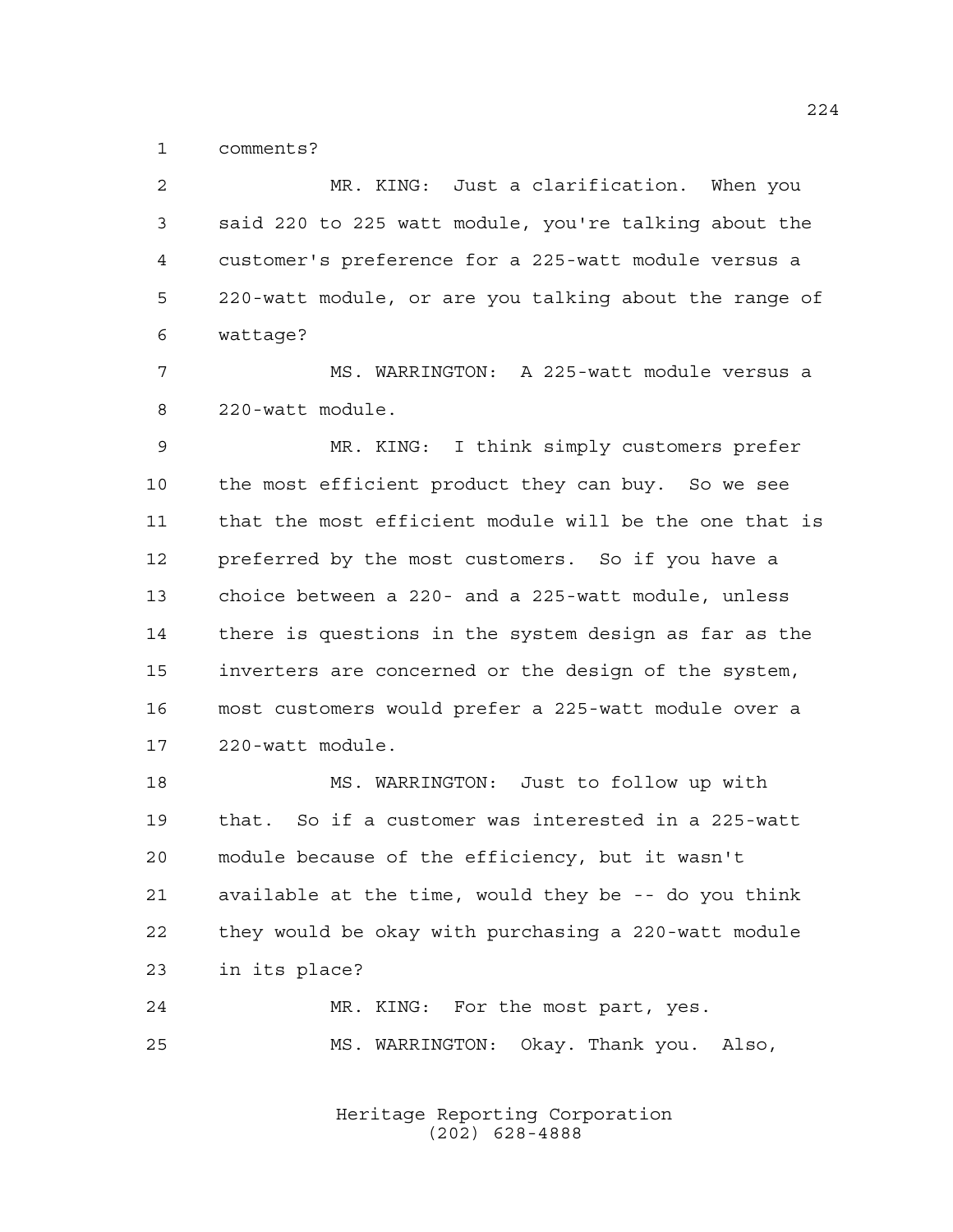with prices, comparing them across the sectors, I had asked this morning also comparing prices across residential and non-residential and utility markets. And I think, Mr. Petrina, in your testimony earlier this afternoon, you had mentioned lower prices in the utilities sector. If you wouldn't mind elaborating on that a little bit, and any other comments from others are welcome also.

 MR. PETRINA: Sure. Robert Petrina with Yingli Americas. I think the reasoning behind what I stated was that typically utility-sized projects are much larger, and the counterparty is typically a financially very sound company, and the transactions are again larger, thus lower transaction costs. So you would assume -- and we see that you typically see lower prices in those types of transactions.

 Also, it's important to look at, you know, the pulldown effect from other prices from thin film, as I mentioned before. That drives that as well, so I think that's important to note.

 MS. WARRINGTON: So could you also see the same type of instance in the, say, large-scale residential if you're selling to a developer and they purchase a large amount for a housing development or something like that? Do you think the same instance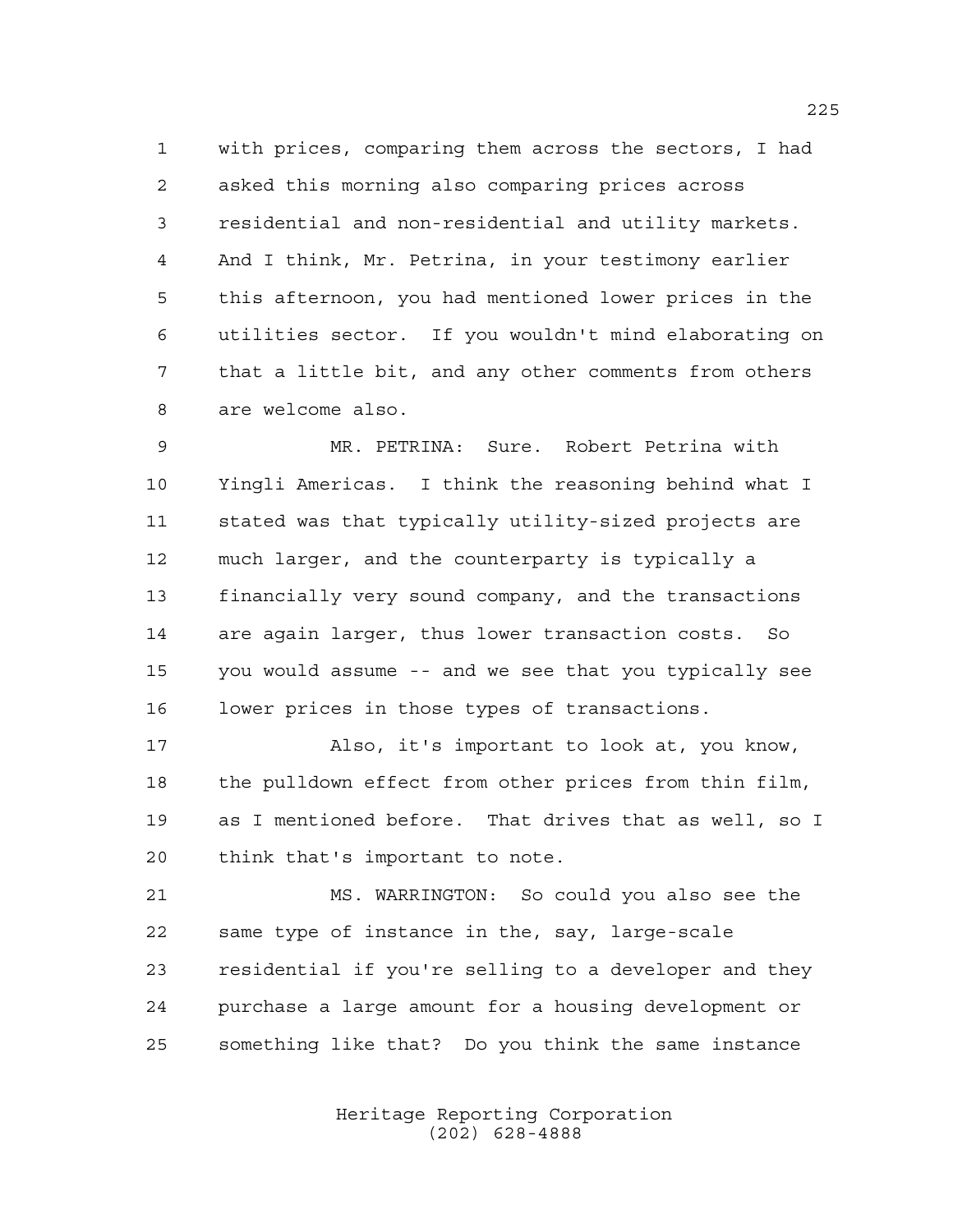could be seen there?

| $\overline{a}$ | MR. PETRINA: Again, it depends on a lot of              |
|----------------|---------------------------------------------------------|
| 3              | factors, right? So it's not just the size of the        |
| 4              | order. It's who the people you're working with are,     |
| 5              | who is their financial backers, and so on and so        |
| 6              | Those are all very important. All those being<br>forth. |
| 7              | equal, I think you would see that, you know, the        |
| 8              | numbers would look relatively the same. But they're     |
| 9              | never really equal. So --                               |
| 10             | MS. WARRINGTON: Okay. Thank you. And one                |
| 11             | final question. This one is for Mr. Efird of Suntech.   |
| 12             | In your testimony this afternoon, you mentioned your    |
| 13             | panels, Suntech's panels, were at a higher wattage      |
| 14             | level than panels made by SolarWorld. Do you consider   |
| 15             | your panels non-competitive with those of SolarWorld    |
| 16             | due to the wattage range? Is that the only              |
| 17             | difference?                                             |
| 18             | MR. EFIRD: Roger Efird, Suntech. That                   |
| 19             | would depend on the market segment that you were        |
| 20             | talking about. I think the point that I was making is   |
| 21             | that during that period of interest, the number of      |
| 22             | modules that we brought, that we imported in that       |
| 23             | particular category, you're going to see is very, very  |
| 24             | small.                                                  |
| 25             | We have a factory in Goodyear, Arizona that             |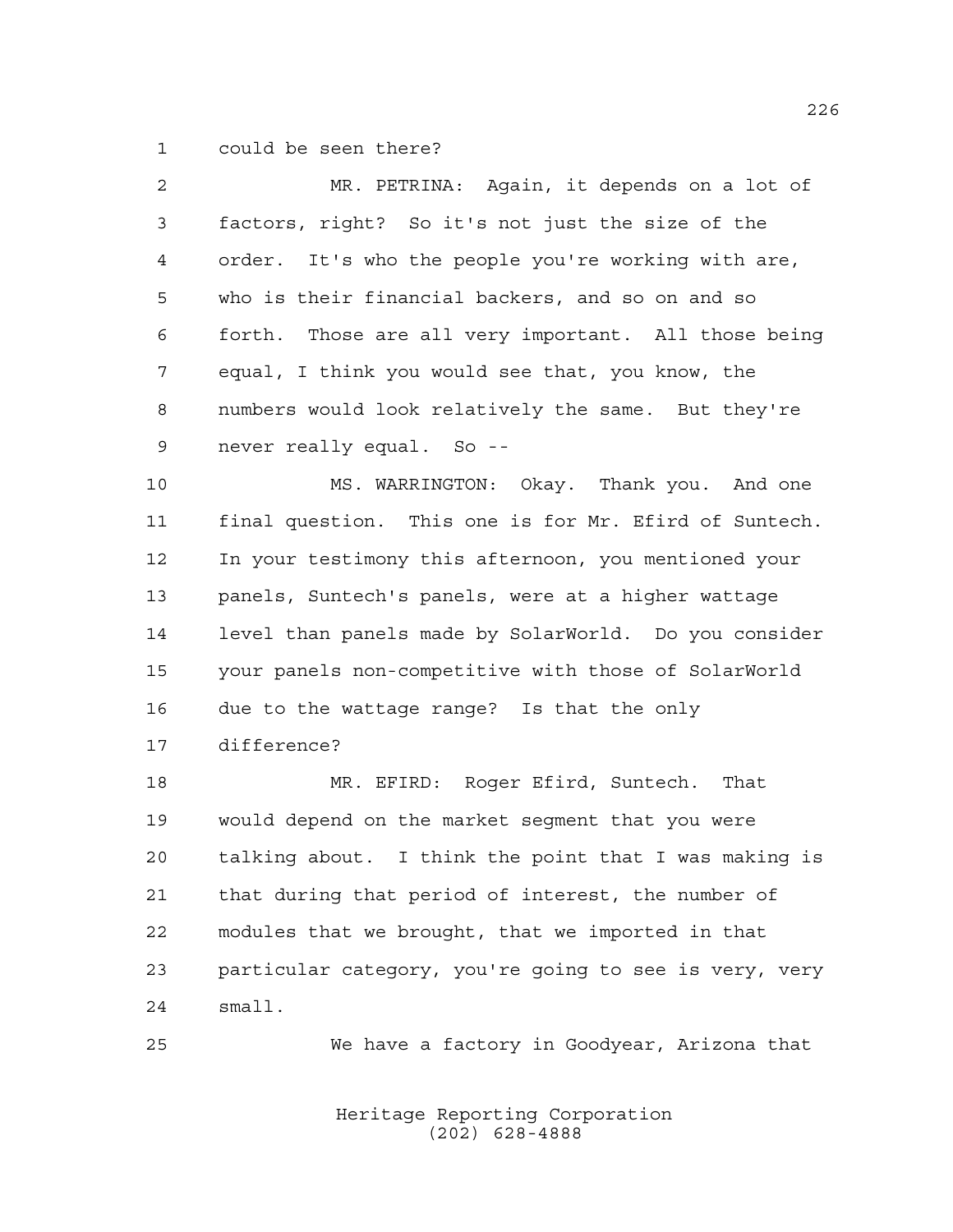brings in cells from China and assembles modules. And we filled out that questionnaire, and I think you'll see that it's going to look kind of strange. But our answer is zero. We didn't make a single module during that period of time that falls into that category.

 The demand for our -- we make whatever there is the demand for. And the demand for our products tend to be because of the markets that we have more success in, tend to be the higher wattage 275, 280, 285, 290 watts. That range is the heart of our product line. We manufacture products starting at 5 watts and going up to about 300 watts, off-grid, on- grid, just, you know, all things to all people in the solar industry.

 But, you know, we do not manufacture that many within the range that the questionnaire was asking about.

18 MS. WARRINGTON: Thank you. I have no further questions.

 MS. DeFILIPPO: Thank you, Ms. Warrington. Mr. Yost?

 MR. YOST: Good afternoon. Again, I'd like to join my colleagues and coworkers in thanking you for your appearance and the very valuable testimony you have given us this afternoon. I'm looking at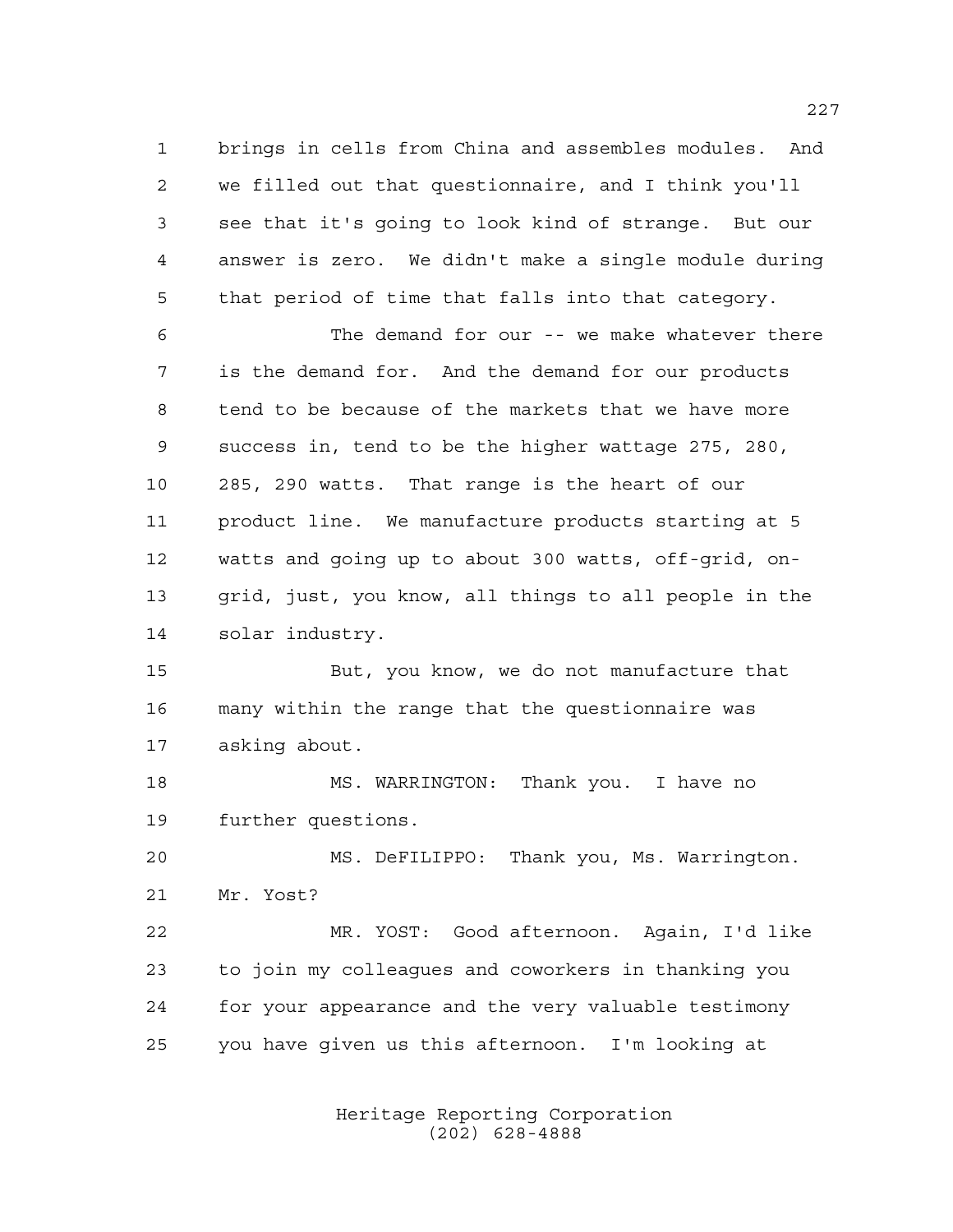Petitioner's slide 7 from this morning on the handout, and looking at your slide number 14. Slide 7 was shutdowns and layoffs. And for those who aren't looking at the slide, they began with BP Solar, listed SpectraWatt, Evergreen, SOLON, Solar Power Industries, SolarWorld, and Calisolar, either as plant shutdowns and outsourcing or as workforce reductions.

 Just one initial question for clarification. Is Calisolar, the last one listed as shutting down their cells, the same one that you list as number three as building a 16,000 metric-ton polysilicon plant in Mississippi? And I'm wondering what is going on there. Are they simply shifting cell production from one location to another?

 MR. EFIRD: Roger Efird, Suntech. Yes, that is the same company. They are in the polysilicon business as well as in the solar cell business. I think the layoffs that they did on their solar cell factory in California is one thing. The building a new polysilicon plant in another state is another thing altogether.

 MR. YOST: Okay. That segues into my main question, and that is do you have any further information as to why these companies may have shut down any alternative explanation?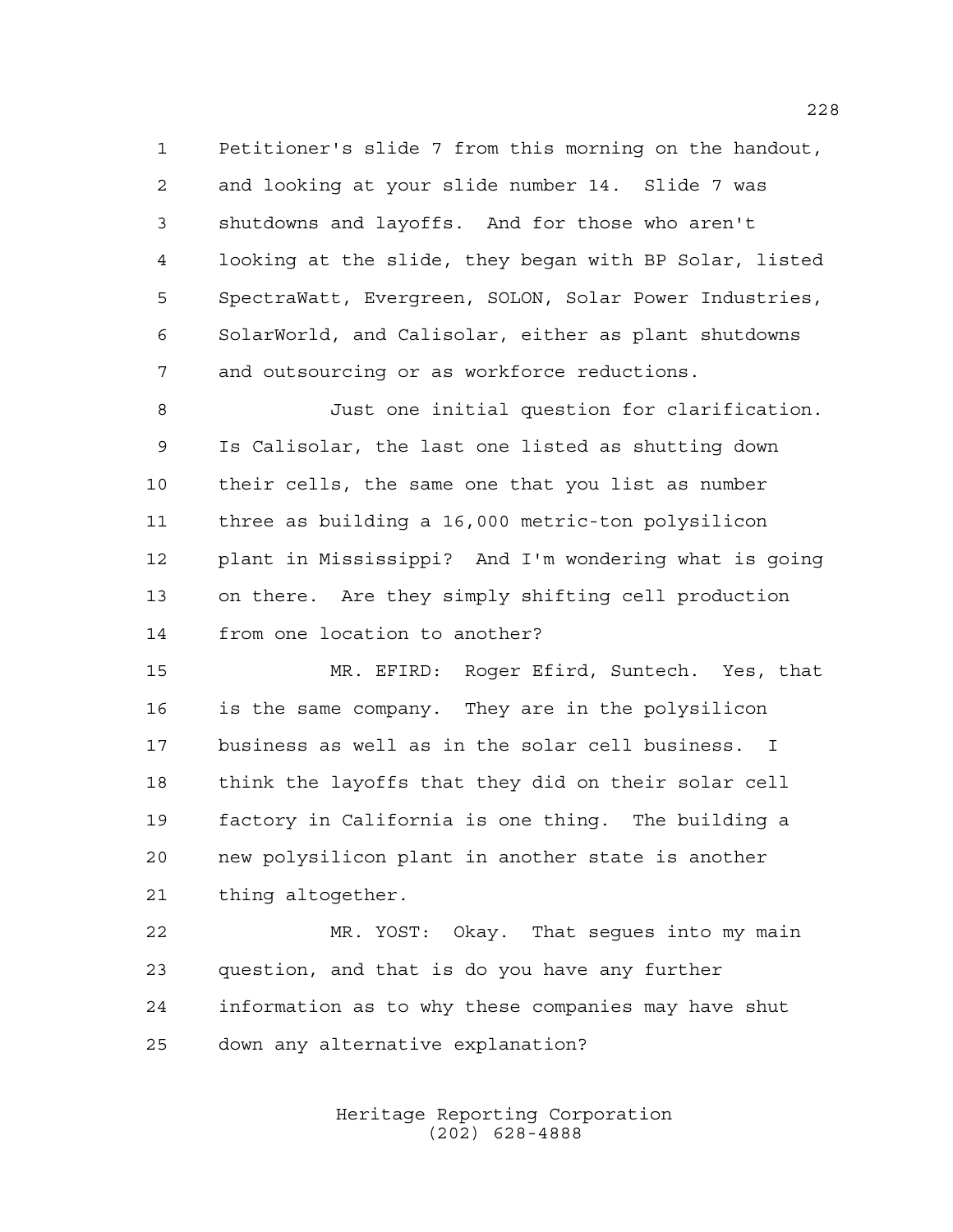MR. EFIRD: I'd like to speak on behalf of the shutdown of BP Solar. I was the director of marketing for BP Solar up until early 2005. In late 2004, Lord John Brown, the CEO of BP, came in from England, put us all in a conference room, and announced that the manufacturing wars in solar were over, and the Japanese had won. He said, I'll give you two days. I want a whole new marketing strategy developed in the next two days. What are we going to do?

 Two days later, we reported back to John Brown that we needed to get out of the manufacturing business. BP's brand was extremely strong at the end user level, and that the company should move downstream and become much more involved in marketing to the end user. Manufacturing is not BP's core strength. That's not a manufacturing company.

 So the following year, at that time, the Japanese were -- they owned the markets worldwide, and we were complaining about the Japanese, the way we are the Chinese today.

 MR. YOST: So in your experience, this was related to Japanese imports, or Japanese production, rather than Chinese?

MR. EFIRD: No. I really think it was a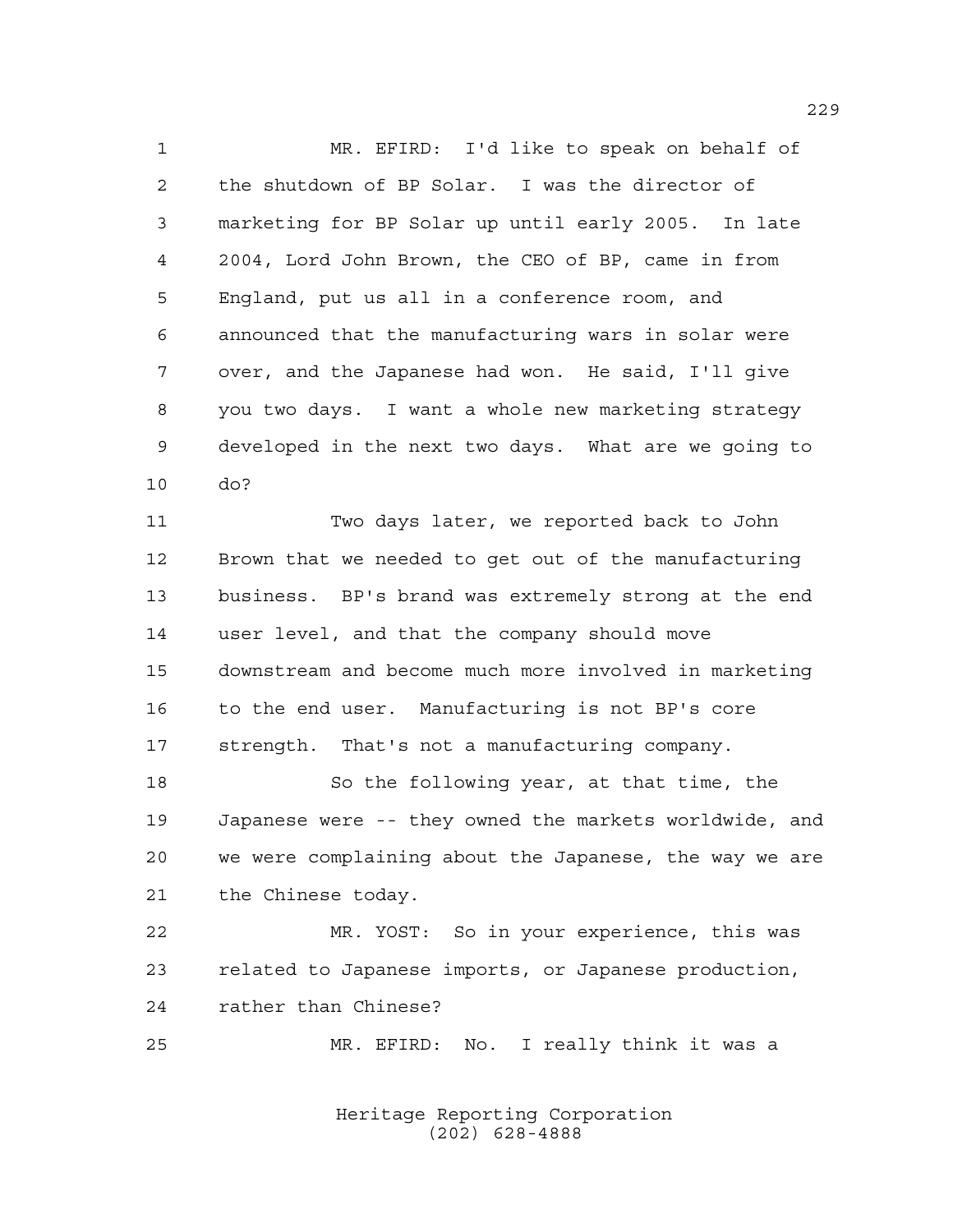strategic marketing decision. It took five years to implement. But immediately thereafter, they began contracting for other manufacturers around the world to make modules and put the BP Solar label on them. That began immediately. And five years later, they finally finished out by shutting down the last of their factories.

 MR. YOST: Oh, I see. Okay. I didn't catch the very first state. So this was a five-year -- a longer term implementation.

MR. EFIRD: Yes.

 MR. KING: Hi. Alan King from Canadian Solar, formerly of Evergreen Solar. The big problem that Evergreen faced was they have a very unique wafering technology that didn't translate into their downstream operations. The wafering technology created a cell that was not industry standard, which required specific proprietary equipment in order to create cells to handle the metalization, the fingers and the bus bars, as we heard this morning, as well as to then panelize it and turn it into a module.

 While they did a great job with their wafering and continue to try to survive as a wafer company -- let's clarify that -- they were unable to create a price competitive or cost competitive solar

> Heritage Reporting Corporation (202) 628-4888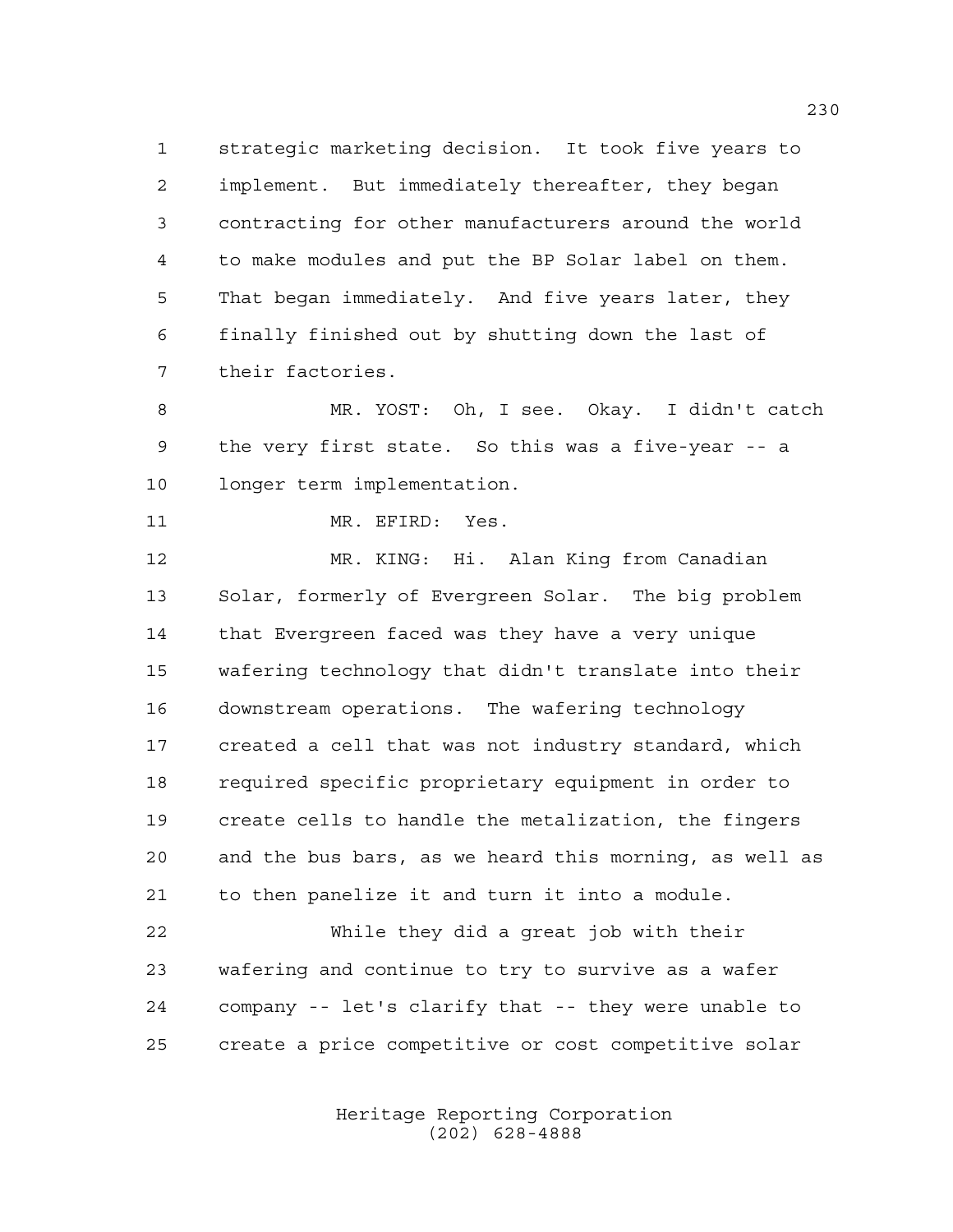module. Thank you.

 MR. YOST: Comments on any of the other companies, either now or in the post-conference? Okay. Well, I invite you to -- MR. ELLIS: Yeah. I think we'll do the rest in the post-conference. MR. YOST: Okay. That would be very helpful. Thank you very much. And I have no further questions. MS. DeFILIPPO: Thank you, Mr. Yost. Mr. David, questions for this panel? MR. DAVID: Great. Thank you very much. Andrew David, Office of Industries. I'd like to echo my colleagues in thanking everyone for being here today. So I just want to start out with a question on the manufacturing process similar to the one I asked this morning. I'll start with Mr. Efird, and then if the other manufacturers here want to weigh in. To what extent have you automated your cell and module manufacturing? Is there significant differences across the industry? Do you make decisions, well, at this stage, we can do just with manual labor. It doesn't make sense to automate. Or do you just generally move towards automating most stages of the production process for cells and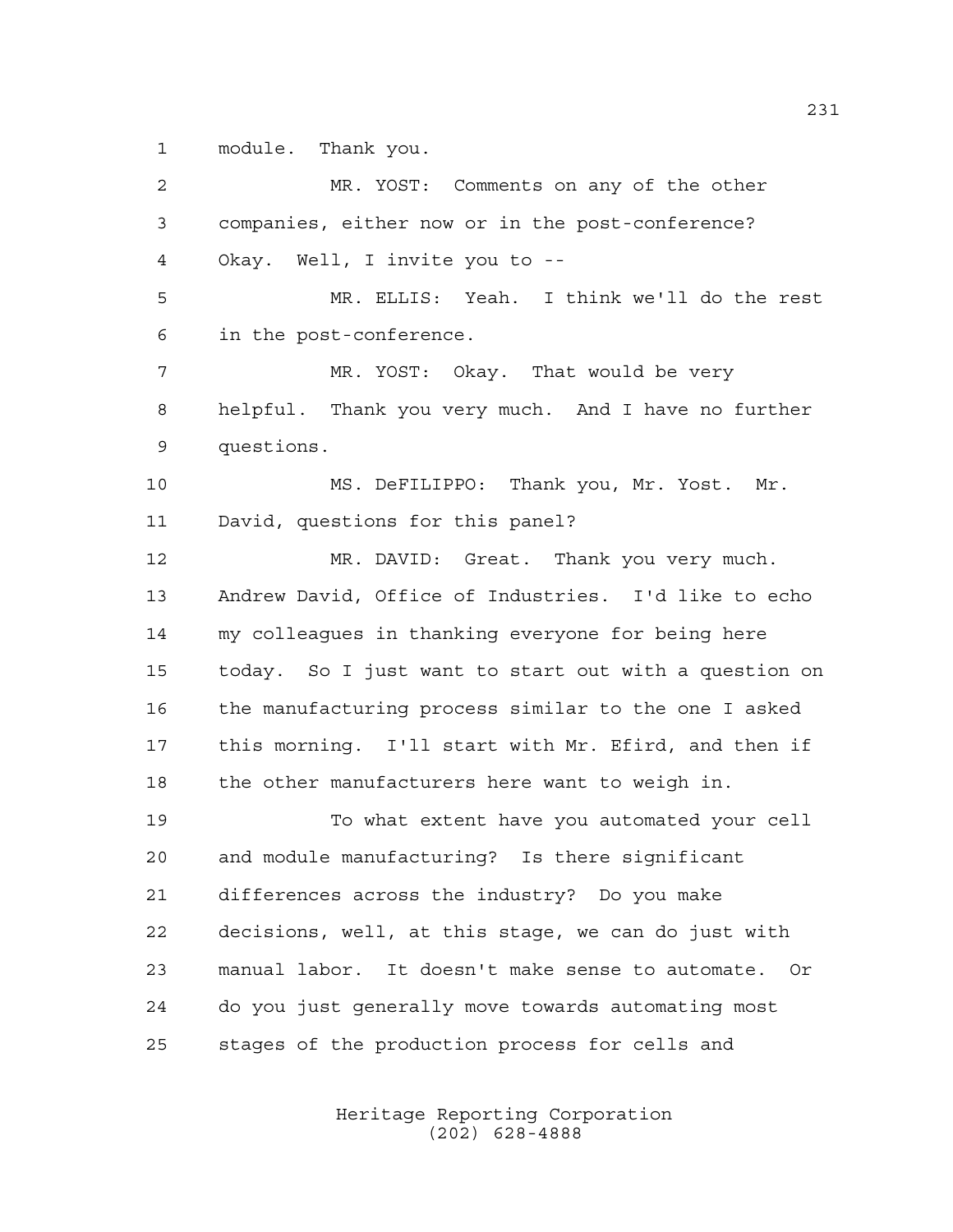modules?

 MR. EFIRD: Roger Efird, Suntech. Secretary Chu, the Secretary of Energy, visited our factory in Wushi, China. I guess it was about one year ago. And he has stated publicly several times since then that the most automated factory he has ever visited was the Suntech factory.

 We purchased a company in Europe, in Germany, several years ago that manufactures equipment used to automate factories. So our business at the current time is not only do we manufacture solar cells, et cetera, but we also own a company that manufactures the high tech equipment.

 We don't sell any of that anymore because we use everything coming out of that German factory for our own internal uses.

 MR. KING: The majority of labor that goes into the manufacture of a solar panel happens in the actual mod fab area. The metalization, AR coating, the creation of the solar cell really operates with a minimal amount of human intervention. Our factories in China are primarily automated. They're very large factories, so we do have a fair number of factory workers working in lay-up areas and working with the final inspection of the panels.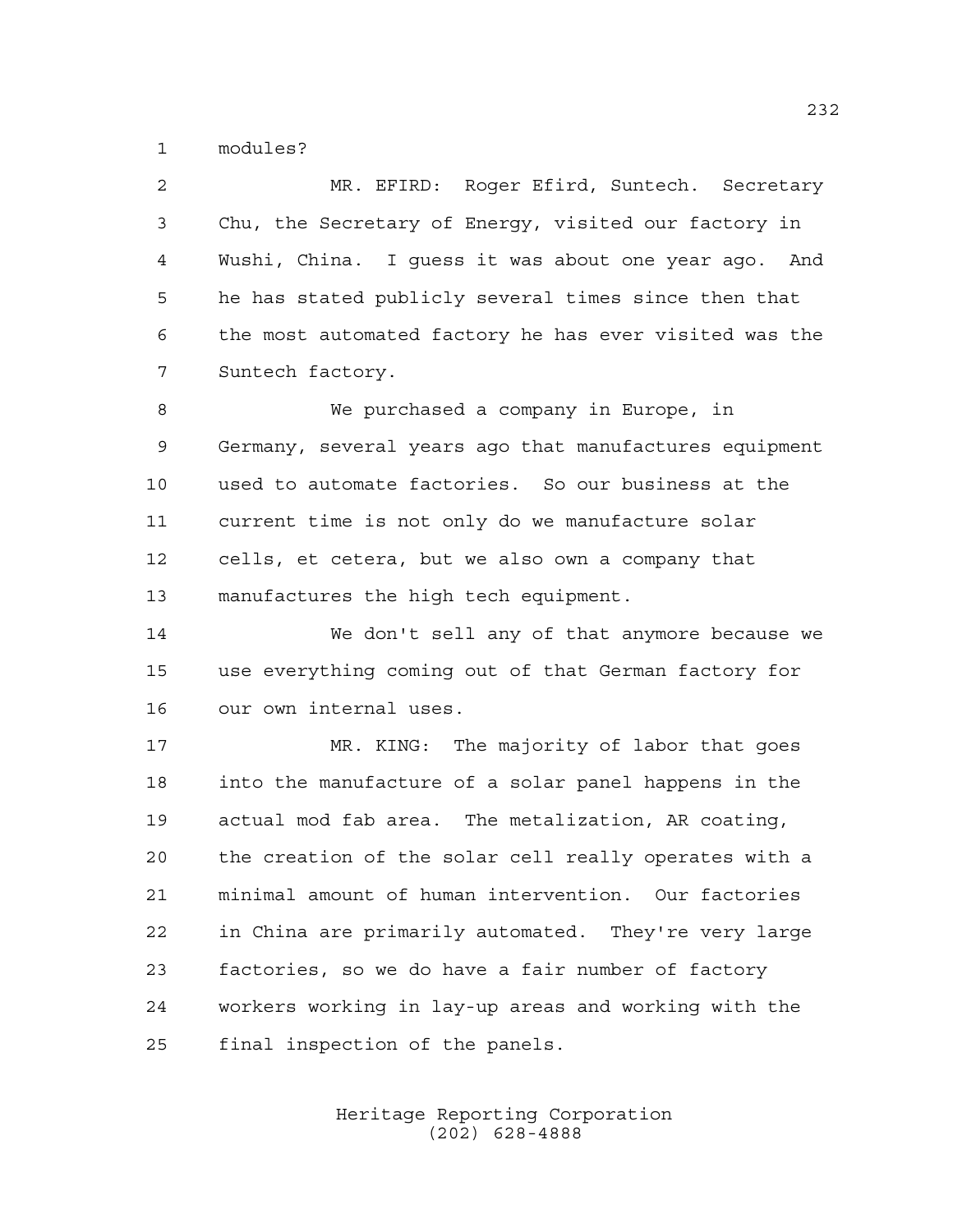But I think for the most part the amount of automation that exists in the United States is comparable to the amount of automation at least that major manufacturers are trying to install, that Tier One manufacturers are trying to install in their factories in China as well.

 MR. DAVID: So next I just want to clarify with the off-grid modules. So I know there are specific modules we heard this morning and this afternoon that can be made that, you know, certain wattages or outputs that are mostly used in the off- grid segment. Is there a point at which a certain wattage where you get to 175 watts, and that same 175- watt module is used in an on-grid residence and an off-grid residence? Is there a point at which you kind of stop making an off-grid specific module and all modules are on-grid or off-grid, regardless of -- the same module can be used in both on-grid and off-grid?

 MR. KING: My experience is that I think as was said this morning and was said this afternoon that off-grid modules are primarily lower wattage modules because they suit a particular application, whether it be, as Maneer said for his off-grid lighting, or whether it be for remote habitat, or in cases where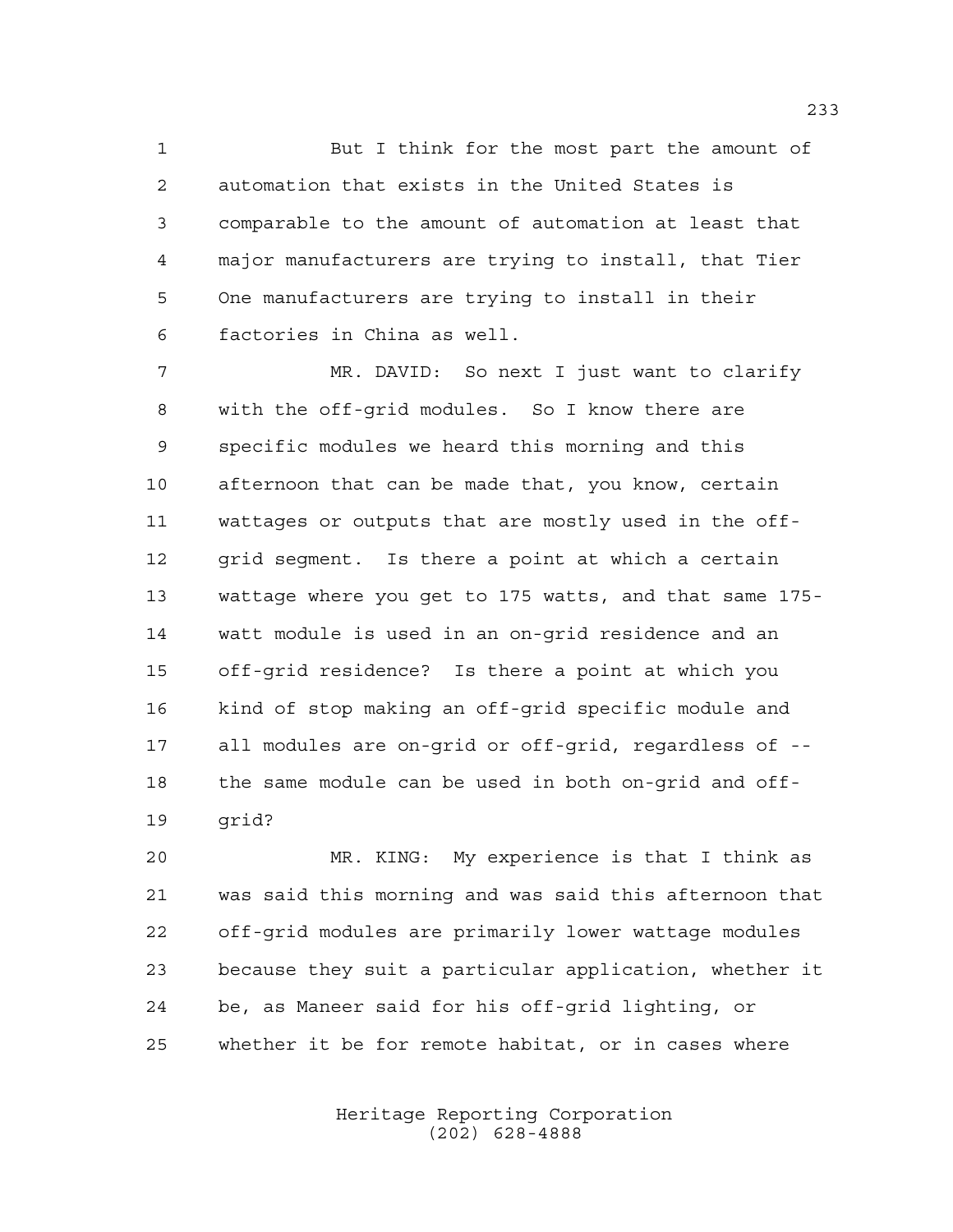I've seen in Nicaragua, where you have an 80-watt solar panel running a light and a computer in a small house.

 So I think it's relative to the demand. I've also seen houses in California that are off-grid that use full-size solar panels as part of their -- on the roof, just as you would a typical solar system. The difference, of course, is that they're not connected to the grid. They have battery backup and serve the same purpose. I think it's important to keep in mind that it's really more relative to the individual application as it is to the size of the panel. I think typically the largest selling off-grid panel -- and correct me if I'm wrong -- was 120-watt panel.

 MR. AZZAM: Actually, 180 watts, 185 watts, is -- you know, we're using those on a pretty frequent basis. And you can get into -- you know, those can be used in on-grid situations. You can hook them in the appropriate series connection to build up the voltage. So certainly there is overlap.

22 A lot of what is important to understand is that you build up the voltages in a solar panel based on the number of solar cells, how you connect those. And that's different in the manufacturing setting on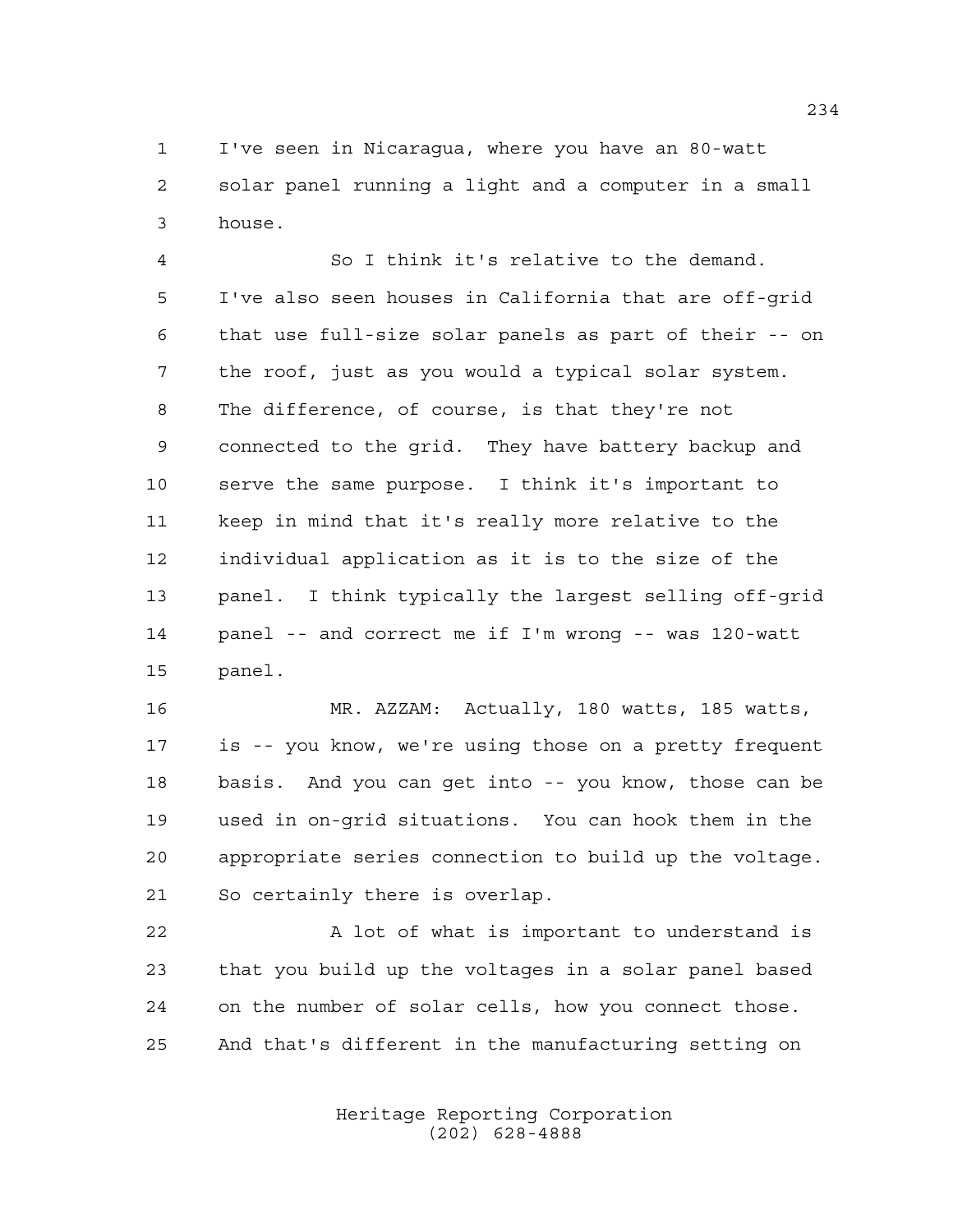how these guys lay out their modules. And often times, it requires additional steps. So it is actually more costly in their process to do those types of panels versus when they're putting it into an on-grid, they would lay them out and have different arrays of solar cells, and perhaps even cut -- you know, in our case, in the smaller wattages, you have to actually cut the solar cells, which adds another step to it.

 So all of that is built into the differences. But there is a stage when -- and I said, I put the benchmark at 200 watts really and below, and the voltage being appropriate for the battery charging as being the total definition of where you separate on-grid and off-grid. These guys may have their own ways of differentiating.

 But if you look at most catalogs of those companies that offer both types of products, they will separate clearly on-grid and off-grid solar panels.

 MR. DAVID: Okay. Thank you. And my last question just goes back to the pricing and thin film driving down the -- and the point that a number of folks made that thin film was one of the factors driving down the price of crystalline silicon modules. When you talk about thin film driving down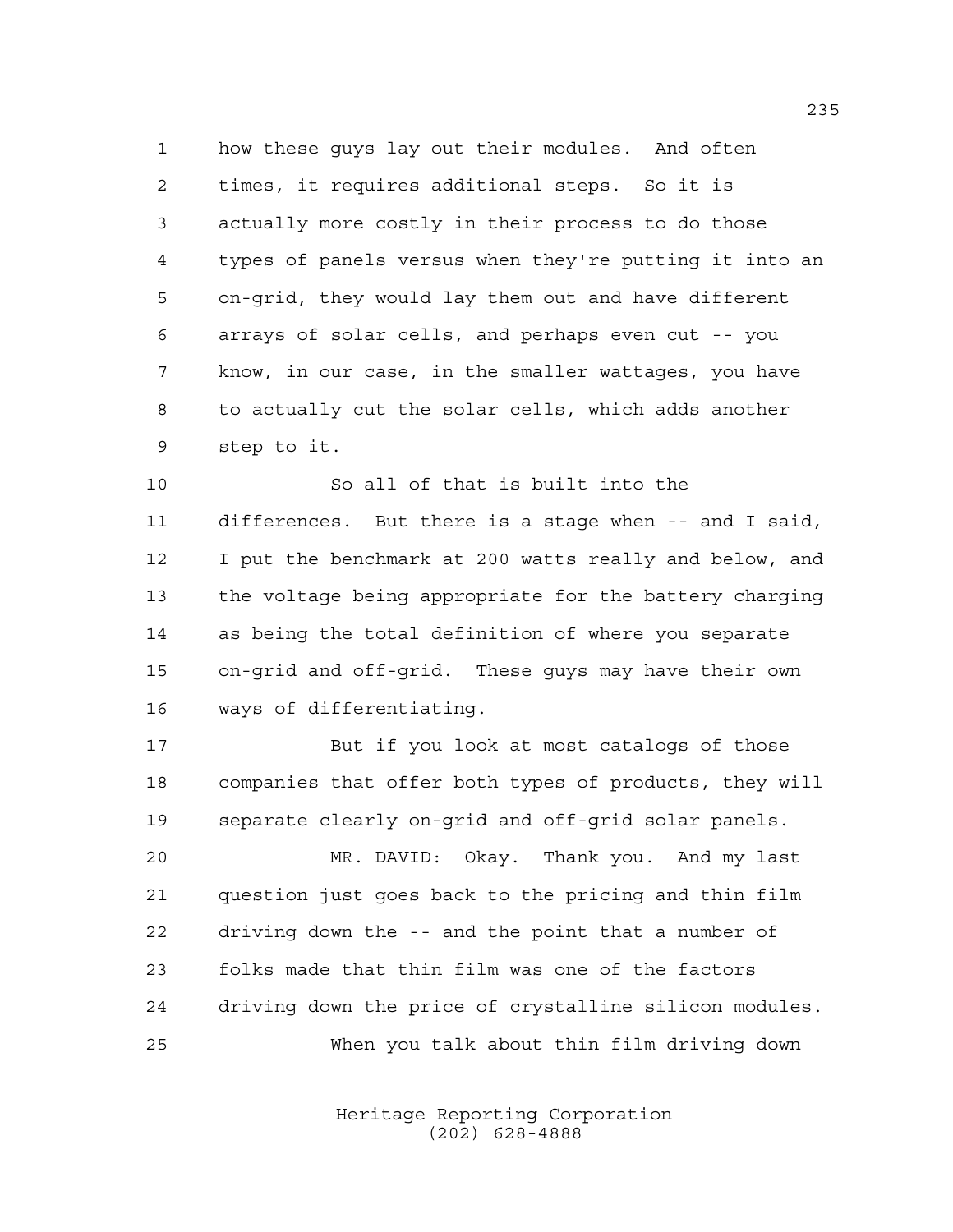the price of crystalline silicon, are you specifically cadmium telluride, or are you talking all three of the major thin film technologies?

 MR. PETRINA: I mean, I think if you look at the market share of the various thin film technologies, there is a few that stand out. So I do think that the pressure comes from a number of different technologies, not strictly cad tel.

MR. DAVID: Okay.

 MR. KIMBER: If I could just speak on behalf of my parent company, that is probably the other prevalent thin film in the market right now. That's an amorphous silicon that Sharp is making at volume. They're using most of it in the Japanese market right now. We don't get a huge amount of imports. And for the record, they are putting it on mainly residential rooftop, so thin film on rooftop.

 MR. DAVID: Okay. No further questions. Thank you.

 MS. DeFILIPPO: Thank you, Mr. David. Mr. McClure?

 MR. McCLURE: Thank you. Jim McClure, Office of Investigation. Thanks to all of you coming. I will follow my previous practice. I don't have questions. I do have one request. I at least, and I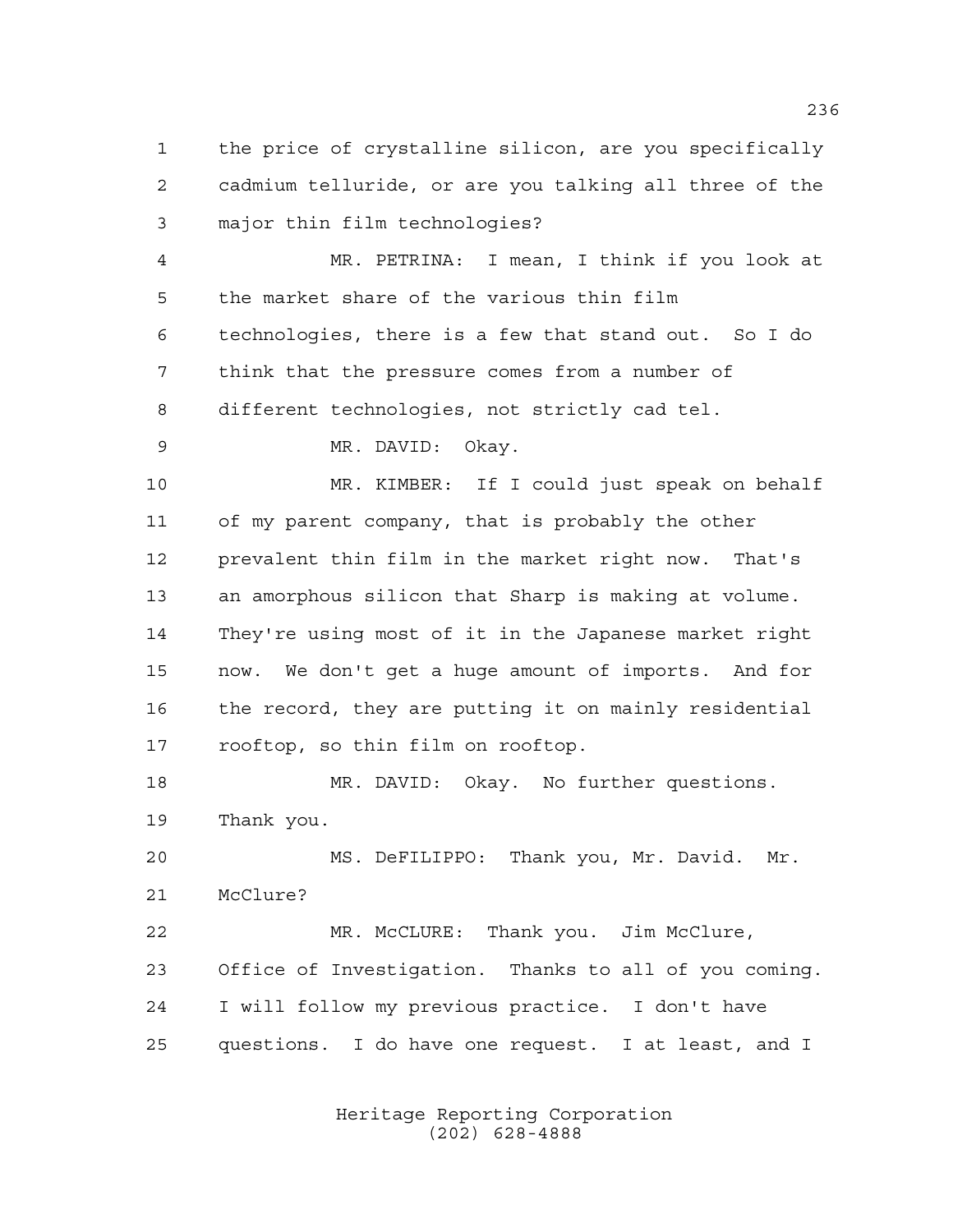think others, do better with pictures or exhibits. I don't think we have any exhibits of the thin film cells. So if you could get some of those to us, we'll take care of them really well. MR. AZZAM: That's fine. I love to give gifts to the staff. But I think that thin film, if I'm correct, are modules, not cells. 8 MR. McCLURE: Okay, whatever. MR. AZZAM: So it is a bigger thing. But I'm sure we can figure out how to get one here. But it's not going to be sitting on your desk. It's going to look like that. MR. McCLURE: Well, I just think in particular the Commissioners do find that helpful. MR. AZZAM: Yes, I agree, they do. And we can do that. 17 MR. McCLURE: Thank you. 18 MS. DeFILIPPO: Thank you, Mr. McClure. I 19 just have a couple of things to follow up on. Mr. Azzam, you may have said this, and I apologize if you did and I didn't catch it. In your applications in sort of the off-grid applications, is thin film technology used, or is it mostly the polysilicon? MR. AZZAM: It is mostly the polysilicon. the thin film is not as efficient, and we're putting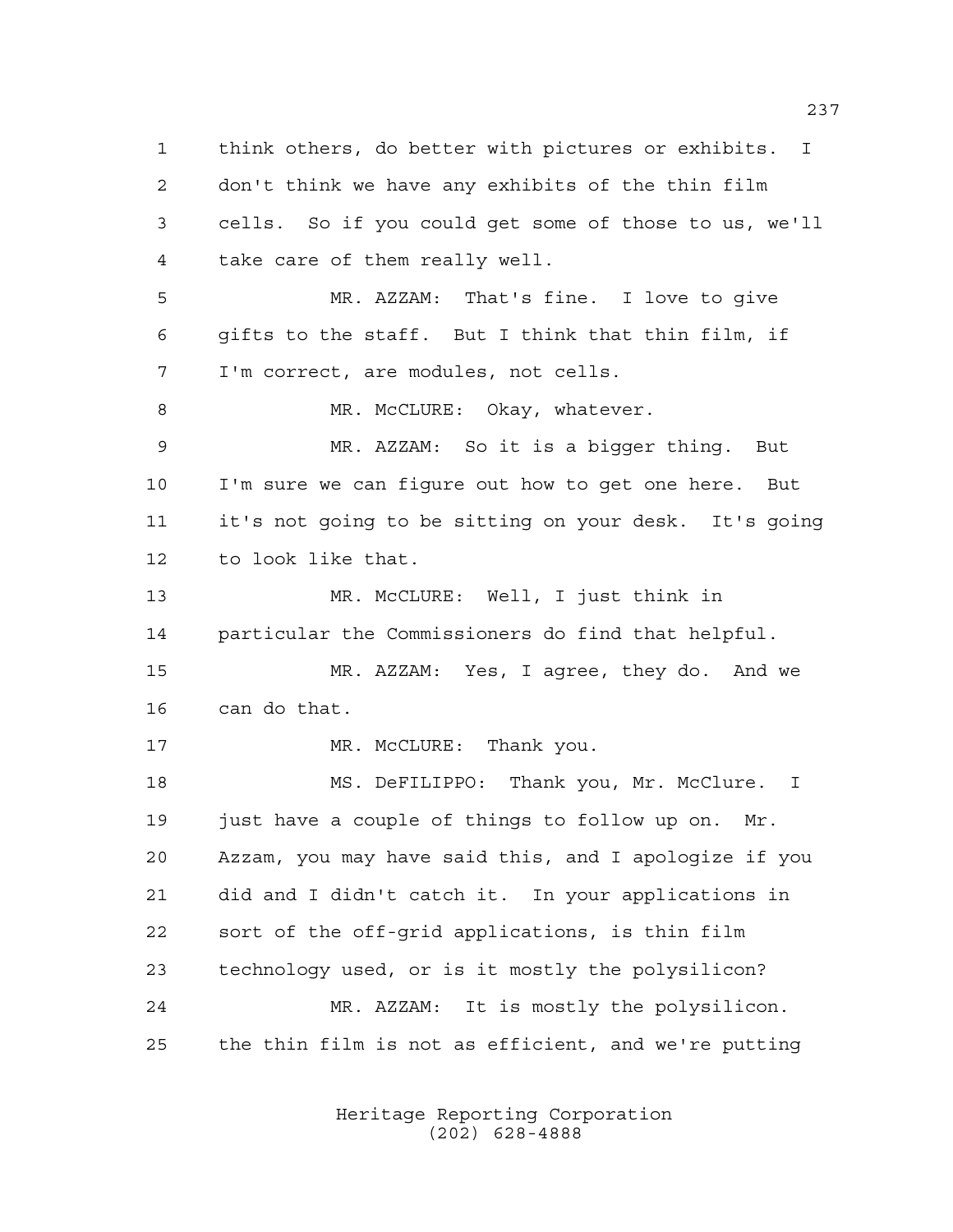up solar panels on top of poles. And if you go to something less efficient, you create a bigger sail, and it loads the pole. And that's frequently the case. The voltage is actually also different. It's a different voltage to work with. So we do use it, but a lot less frequently. And that's generally the case for off-grid.

 MS. DeFILIPPO: Okay. One last question for you. And this might be something that you would prefer to put into any post-conference submission. You noted earlier in your direct testimony that U.S. producers abandoned the off-grid market. To the extent that you can provide any information supporting that, for example, did you purchase any solar cells from U.S. producers, and did you make requests to buy some and they didn't, any information that you could provide on that would be helpful.

 MR. AZZAM: Okay. We'd be happy to do that. MS. DeFILIPPO: I'm sorry. Hold on. (Pause.)

 MS. DeFILIPPO: We've talked a lot about the polysilicon -- the price of polysilicon affecting or driving the price for the solar cells. Do the raw materials used in the thin film have that similar relationship, where as raw material prices for the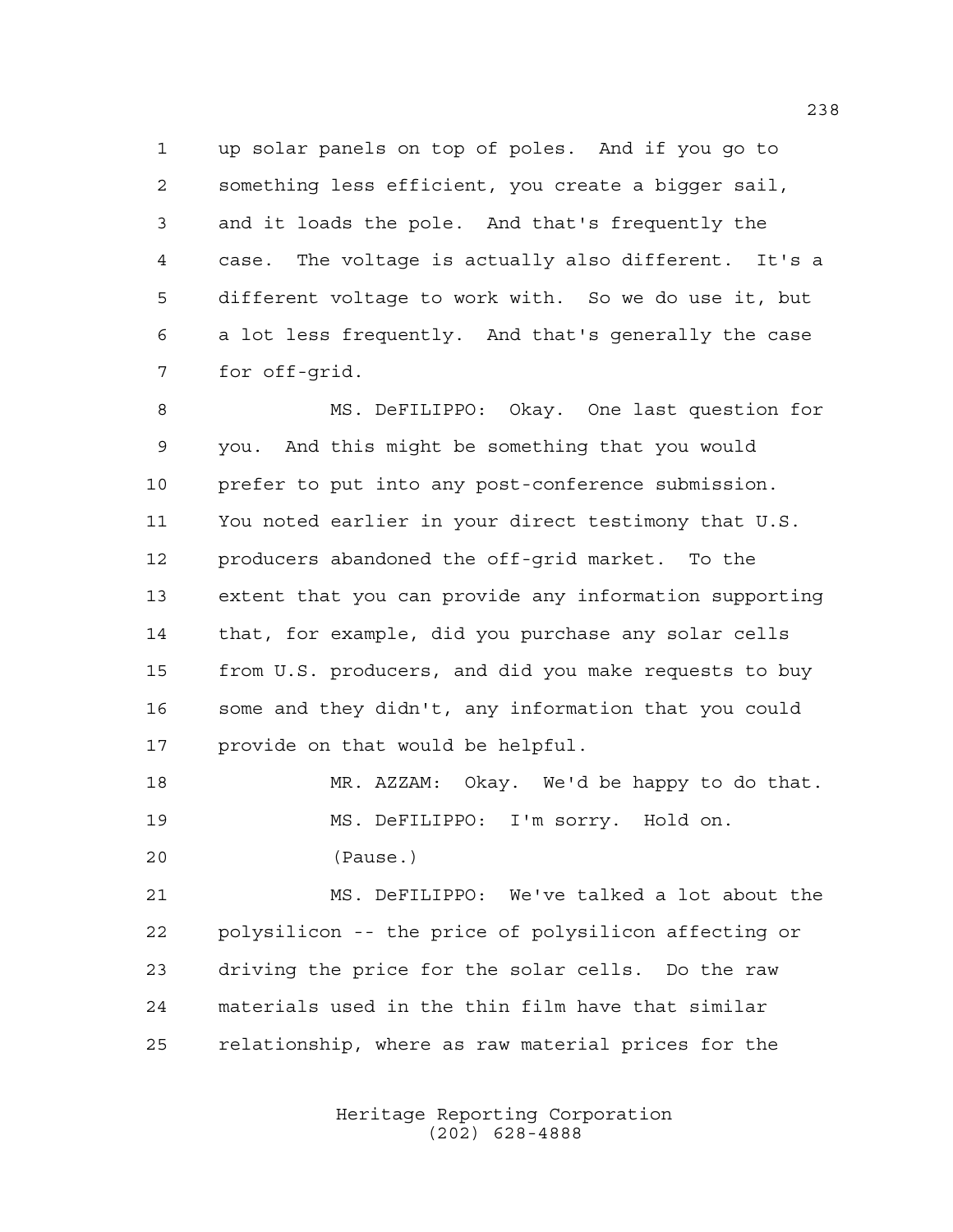products used to make the thin film, do they influence the thin film prices as much, the same, less?

 MR. BUTTON: I would just make an opening statement and turn it over to the industry, is that First Solar, with whom we've been speaking a great deal, doesn't use crystalline silicon. It uses cadmium telluride. However, whether the other elements that are used to produce the thin film module are under price pressure, I'd ask others here to comment.

 MR. KIMBER: So the other dominant thin film module in the market is a Sharp amorphous silicon thin film. They use silane gas, which is a derivative of polysilicon, but because it is a very thin film, they deposit onto a glass. And so it's much -- actually, 16 the semiconductor is actually much thinner than the wafers that are in there. And so the amount of the commodity that goes in is much, much lower. It's a much smaller percentage of the total cost module. MS. DeFILIPPO: That's helpful. Thank you.

 MR. HANNAH: Yeah, excuse me just a minute. MS. DeFILIPPO: Sure. Thank you, Mr. Hannah.

 MR. HANNAH: Ken Hannah from MEMC. So the precursor that we start with to make polysilicon in

> Heritage Reporting Corporation (202) 628-4888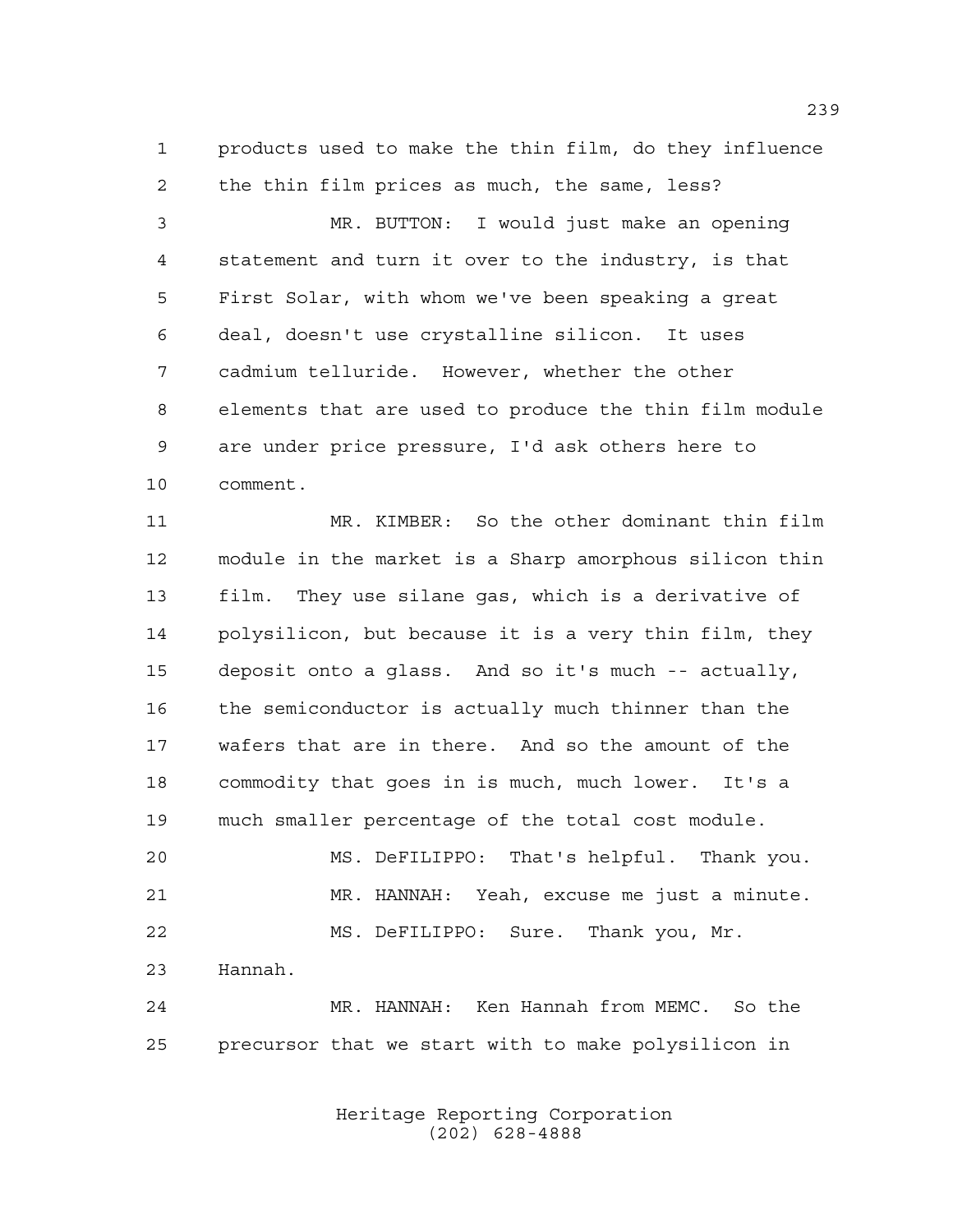our facility in Pasadena, Texas is silane gas. So we're one of the world's largest producers of silane gas. And so we sell that silane gas into guys that do amorphous silicon. So there is a similar precursor, and I think as Sheldon has demonstrated, I mean, it's a very, very thin layer. But both of those products start with a silane gas or a trichlorosilane gas, which is then utilized in both of those products to some degree.

 MS. DeFILIPPO: Following along a little bit with the questions on the relationship between the thin film and the crystalline silicon, and you've talked about how there is influence over the prices of the thin film due to the fact of the price of the crystalline silicon. You also presented in here some data on differences in the efficiency that we've also talked about.

 So in comparing these products on a price basis, we talk about it in terms of dollars per watt. Is there any sort of conversion factor, or does that efficiency factor into the price? I mean, if they're less efficient, one would seem to believe there is a gap between the prices that would persist. Is there any way that you calculate or factor in the differences in efficiency into the relative prices?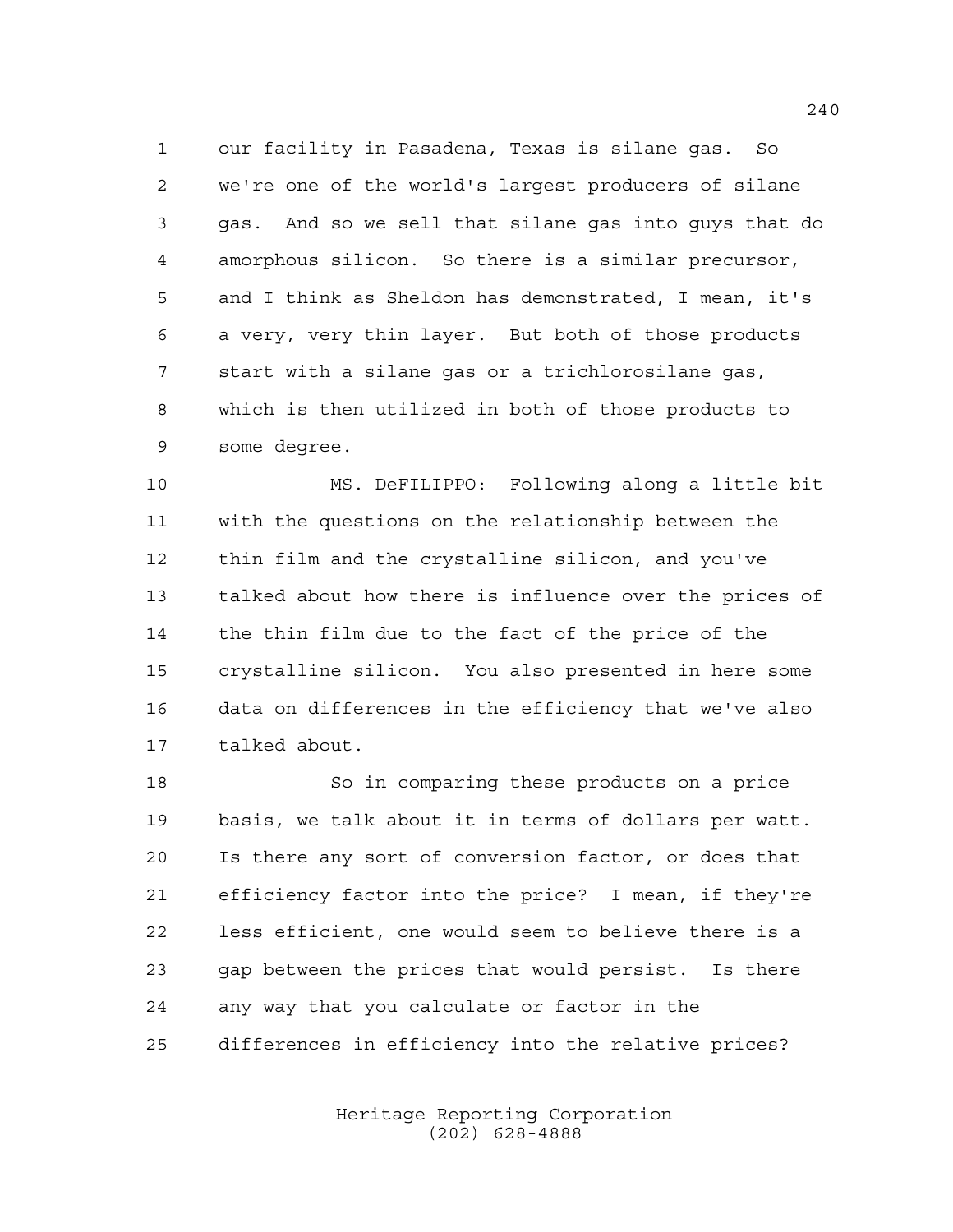MR. KIMBER: So as a developer who, as mentioned before, in almost every solicitation for almost every plant we build has at least one thin film proposal, viewing it as obviously a direct substitute to any crystalline product. I can say that we view that efficiency tradeoff -- it has the following impact.

 If you have to put more panels in the field because they're lower wattage and lower efficiency, you have to put more balance -- what is called balance of system. So steel, aluminum, the poles that go in the ground. So there is what we call the balance of system penalty, or the BOS penalty. And that efficiency difference is usually roughly for a 14-1/2 percent efficient crystalline module to say an 11 or 12 percent efficient First Solar module, you might see anywhere from, you know, 20 to 30 cents a watt, probably more like 20 now that First Solar is at the 12 percent mark.

 So if you're looking at the two products, First Solar would have to come in, you know, a good 15 to 20 cents, probably better, to be equivalent.

 MS. DeFILIPPO: That's helpful. Thank you. And the last one is a follow-on to conversations -- or questions that Ms. Christ had. And I'm just going to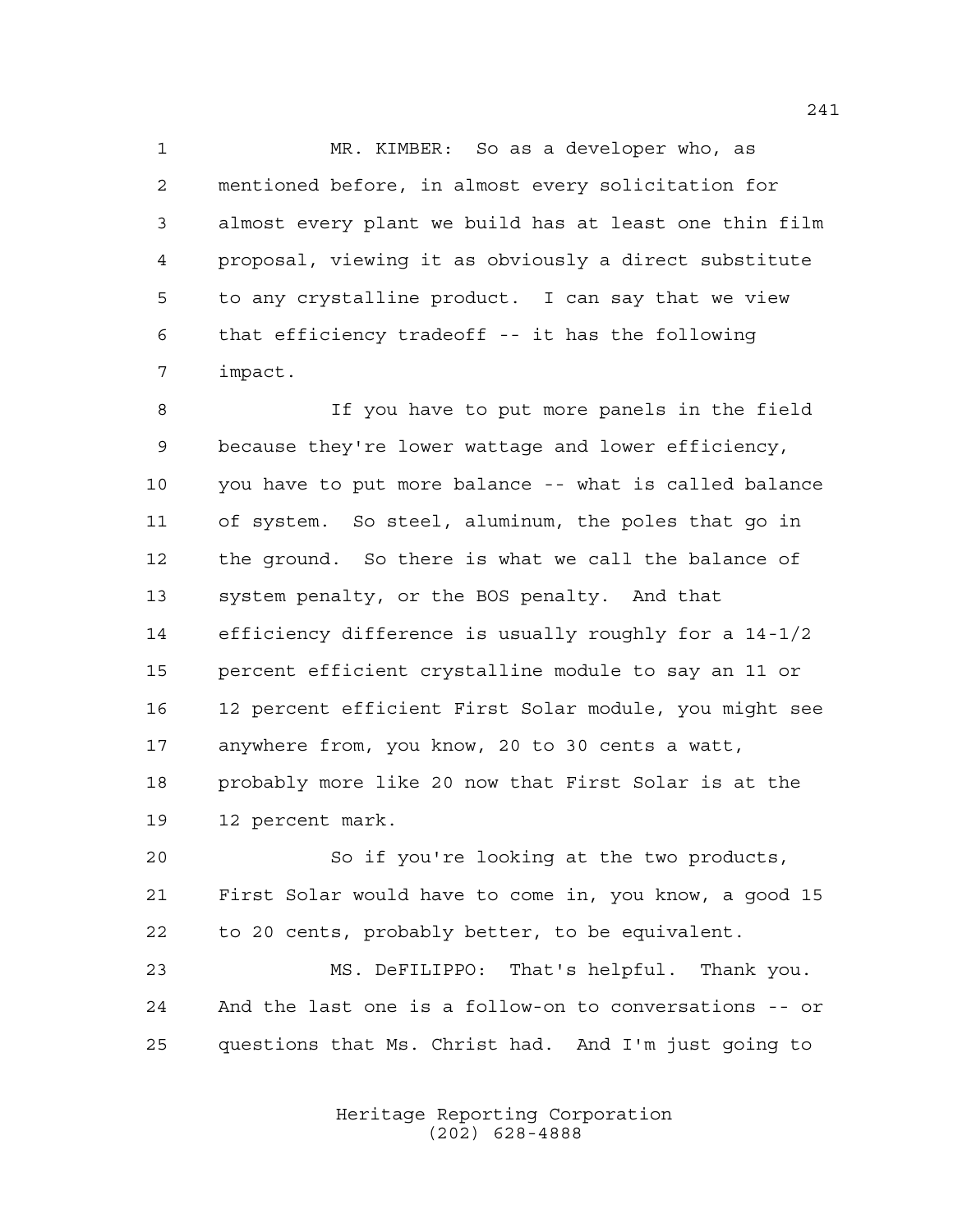try to find my little chart, on the spot and contract pricing for the polysilicon. And I think way, way back in the early portion of this morning, which seems like a distant memory, I believe it was opening statements.

 There was a statement I think made by your opening statement that part of the Petitioner's problem perhaps was that they had gotten locked into contracts for purchasing the polysilicon, that that was one of the reasons why they were having difficulties.

 To the extent -- and so it seemed a little bit disjointed to what I'm seeing here because it seems like the spot prices are the ones that really spiked and got high, and the contract whole it rose were flatter. To the extent that you can address and make that a little more consistent explanation in your response to Ms. Christ, that would be helpful.

 MR. BUTTON: We'd be happy to. But part of the short answer is if you locked in a contract a number of years ago at a high price, okay, and you have to keep buying at that high price, when your opportunity costs just go out the market and buy at a lower price, okay, then that contract has put you in a bad situation. You're now paying high for something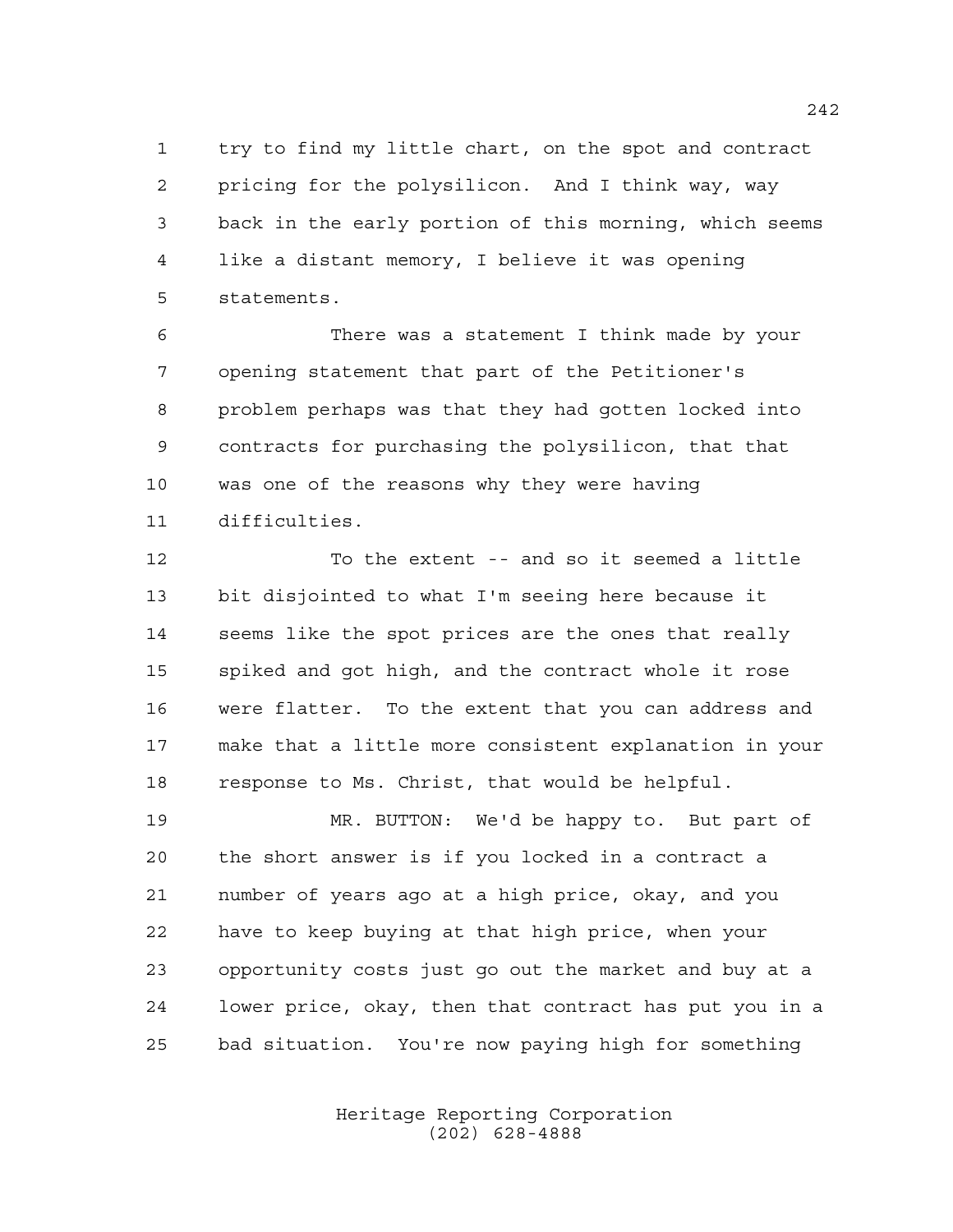that you could go out and buy low. That goes to your  $2 P_{\delta}I_{\delta}$ 

 MS. DeFILIPPO: Right. I get that. But if I look at this, and I see the blue as way higher, which is the spot and the contract, I'm having trouble making the connection of buying at a high contract price when it is significantly more.

 MR. BUTTON: Look at the contract. Is the contract at 85 versus a contract done at 35? That's what you want to keep -- and it's one of the things you want to keep in mind. If you lock in a contract at 85, and you now -- somebody signs a contract more recently at well less than half that. So don't just -- in that particular discussion, don't focus so much on the spot as the change in the contract prices over time.

 MS. DeFILIPPO: Okay. Any information you have on length of contract that would go into that to support that argument, that would be helpful.

MR. BUTTON: Okay.

 MR. EFIRD: Roger Efird, Suntech. I would like to add that during the time that you had that spike, in order to get into a long-term contract, the length of time was very often five to eight years. So if I signed a contract five years ago, I could still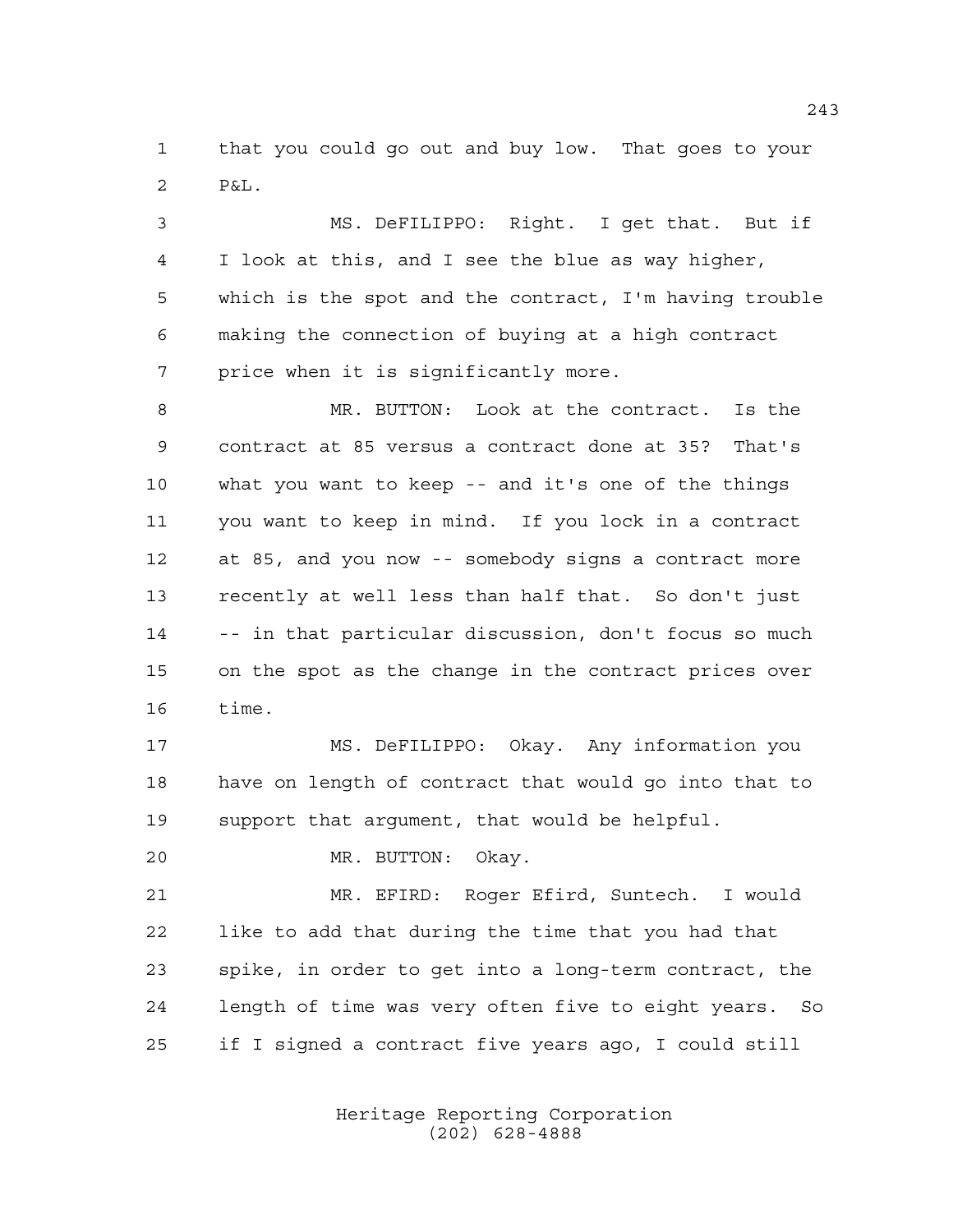be paying \$85 per kilo for silicon when all of my competitors are paying less than half that today.

```
3 MS. DeFILIPPO: Okay. Thank you. Mr.
4 Button, something to add?
```
 MR. BUTTON: Perhaps on my side, conspicuous by its absence, perhaps there has been a lot of questioning with respect to the role of the incentives and the regulator process and the elasticity of demand, which is kind of the third of our three things affecting prices. I was fishing, basically, the opportunity to try to explain that in more detail in our post-conference brief and in terms of question, or to run through it here, because it is a complex -- simple at its core, but complex overall -- key to why we believe that if SolarWorld gets its wish, in other words, you have an increase in the market price of the panels, the elasticities with respect to other power sources is that projects won't happen, and that SolarWorld will not get its wish to have greater volume.

 There will be fewer projects and fewer modules sold. And I can explain that in more detail and lay it out in the questions if you wish.

 MS. DeFILIPPO: That would be helpful. I would appreciate that.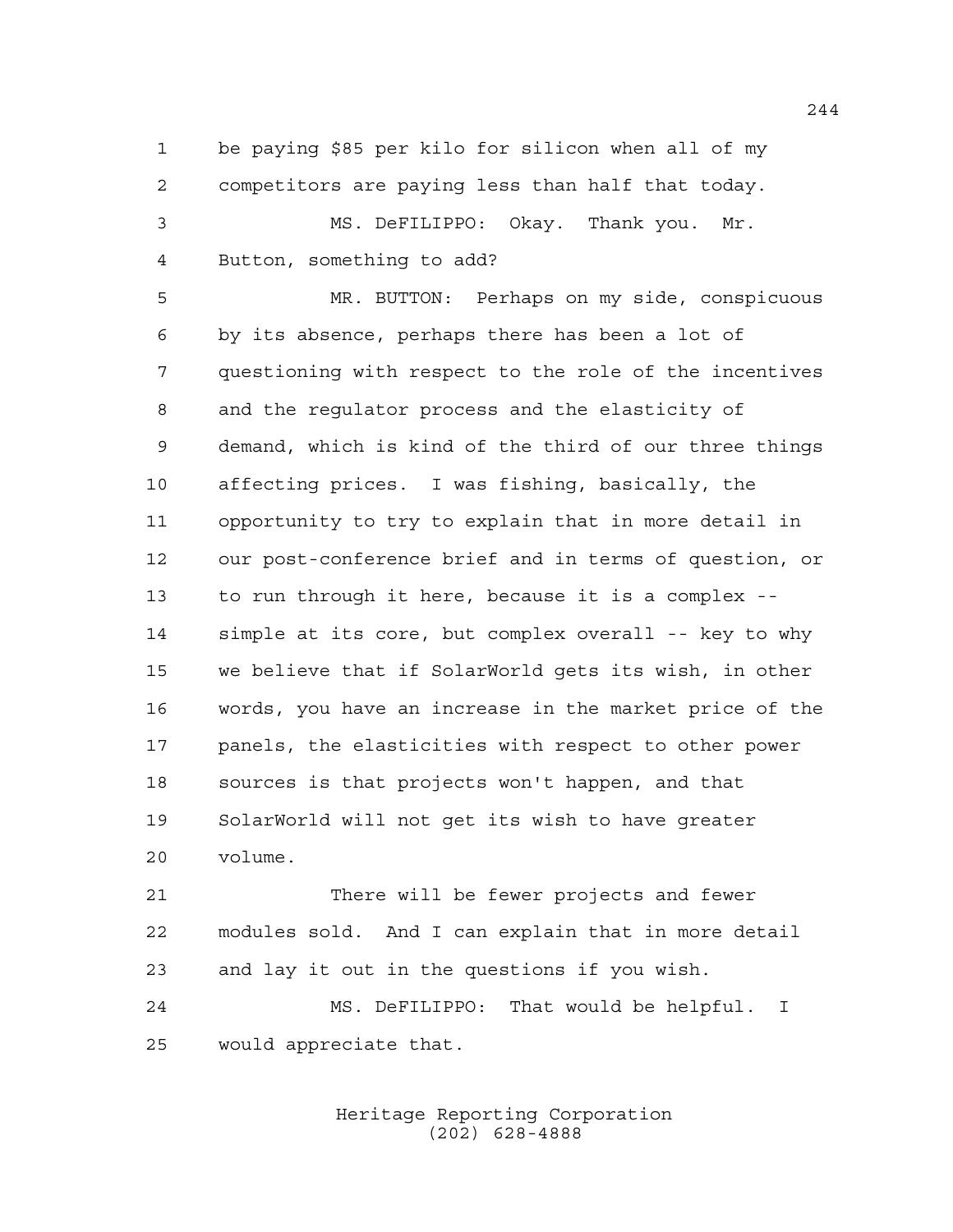1 MR. BUTTON: Thank you. MS. DeFILIPPO: Any other questions from staff before we release this panel? With that, I thank you all very much for all of your direct testimony and for sitting for hours and answering our questions. It has been very helpful The last we will have is closing statements. We'll give a five-minute break for people to get those organized. So at 3:45, we'll be back with Petitioner's closing. (Whereupon, a brief recess was taken.) MS. DeFILIPPO: Welcome back, Mr. Brightbill. It seems like it has been days since I've seen you, but it is still the same day, and we are at the final stages. So please proceed with your closing statement. MR. BRIGHTBILL: Thank you very much. First, I might point out that Petitioners may well be requesting extra pages on the brief, to the extent that Respondents will be writing four separate briefs. So we'd like to just alert the staff that that may be an issue we'll want to raise shortly after we close tonight. I want to hit a few points in rebuttal. Mr. Hannah and several others in their testimony basically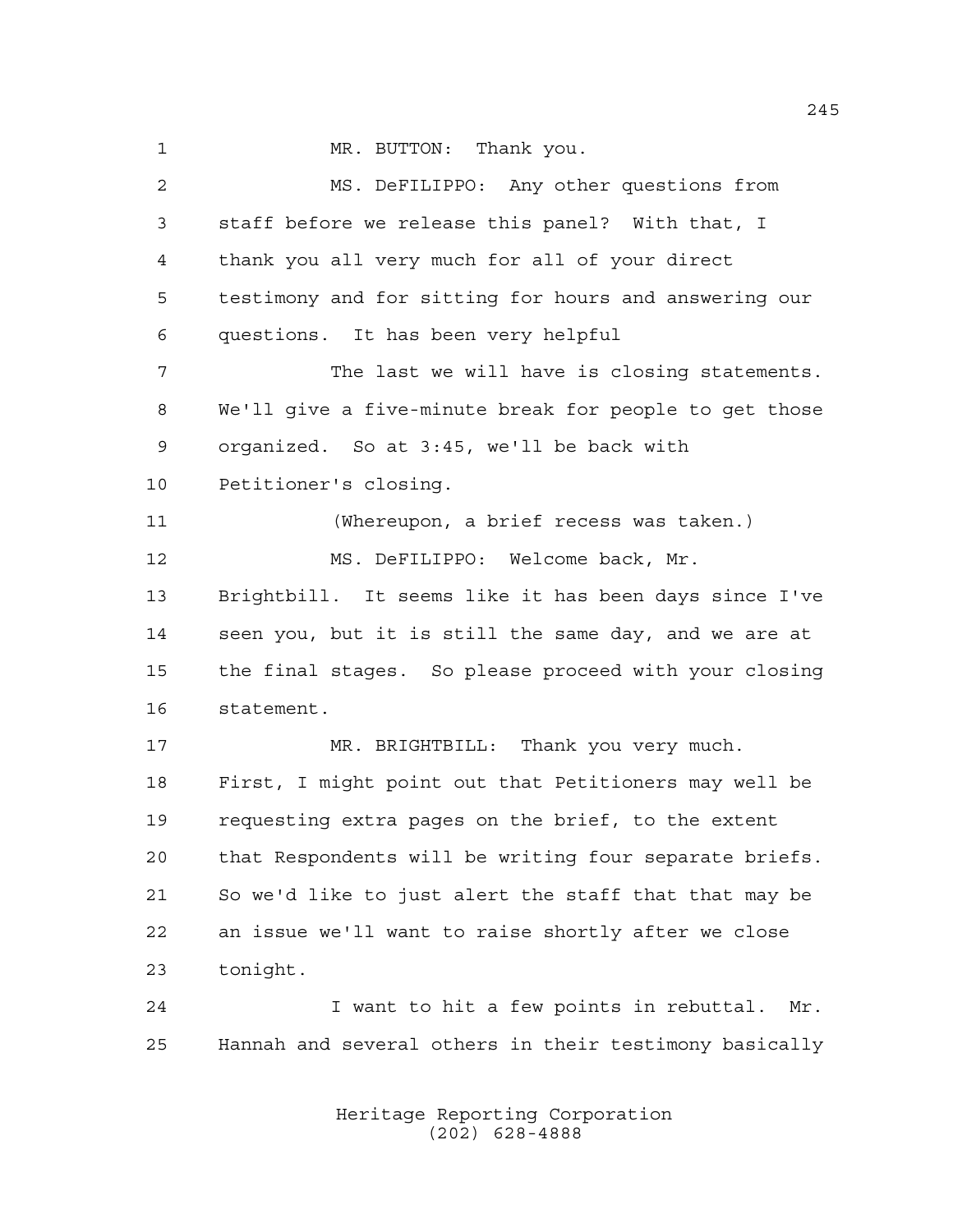said if this case succeeds, prices will go up. Prices of power plants and big solar projects will go up. This just proves our point as far as injury and causation. If you eliminate the dumped and subsidized imports, prices will go up.

 I wanted to also make a point regarding Canadian Solar, which was here today. One of the shutdowns that we pointed out was SpectraWatt. And there is double harm there because SpectraWatt, the domestic producer, did auction its equipment off to Canadian Solar for five cents on the dollar, reportedly to be taken back to China.

 With regard to thin film, we heard a lot today about thin film. Thin film is not part of the like product. Yes, both technologies generate electricity. That is not the test the Commission puts forward, as you well know. We can talk about steel and pipe cases and so forth. I think Dr. Kaplan laid it all out for you in terms of the like product factors.

 China has crushed the crystalline silicon market. That has had some incidental effects on thin film as well. Chinese imports are highly concentrated in crystalline silicon, not in thin film. That's partly why the case is brought the way that it is.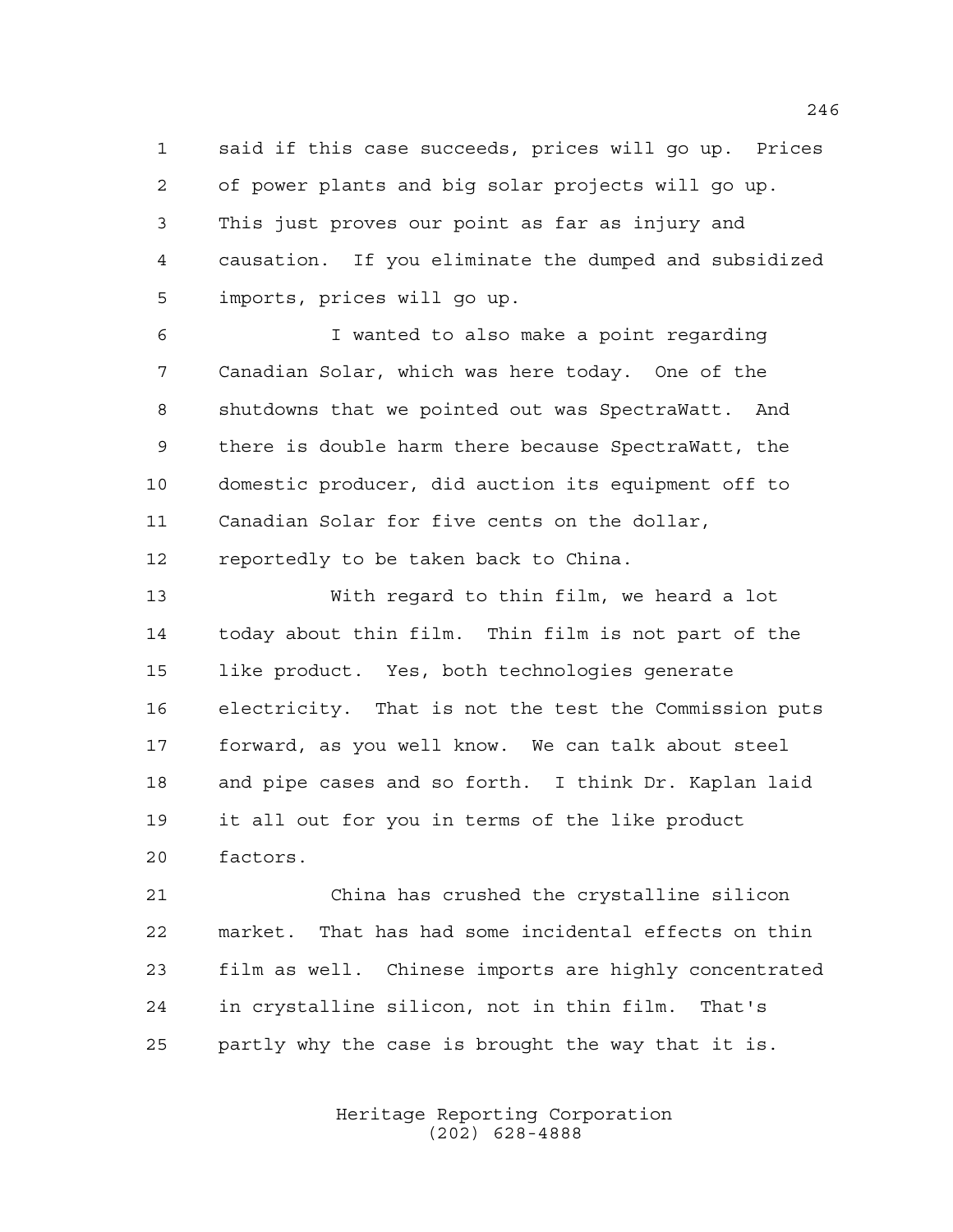Also, the thin film market is significantly smaller than crystalline silicon in all three market segments. And I would also point out that Respondents in many of their 10Ks and public statements have noted one of the biggest risk factors in the market is global over- capacity. And what they are talking about when they say that is crystalline silicon over-capacity, again not thin film because China doesn't compete and doesn't play in thin film.

10 A couple of other minor points. Yingli noted that they've only added capacity to meet demand. I would just point you to Dr. Kaplan's slides on that. Chinese capacity exceeds all of world demand by a factor of three. They are not just here to meet demand. They also alleged that SolarWorld is primarily a residential supplier. That is absolutely not the case.

 Why don't I go to Dr. Kaplan for a few points on China, and then I'll sum up.

 MR. KAPLAN: Right. What was most striking to me sitting in this room in the afternoon was the lack of discussion about why we're here, and the lack of the discussion about the statute. Tim, when I'm done, will you go over the statutory points that must, must be looked at in every case, and were not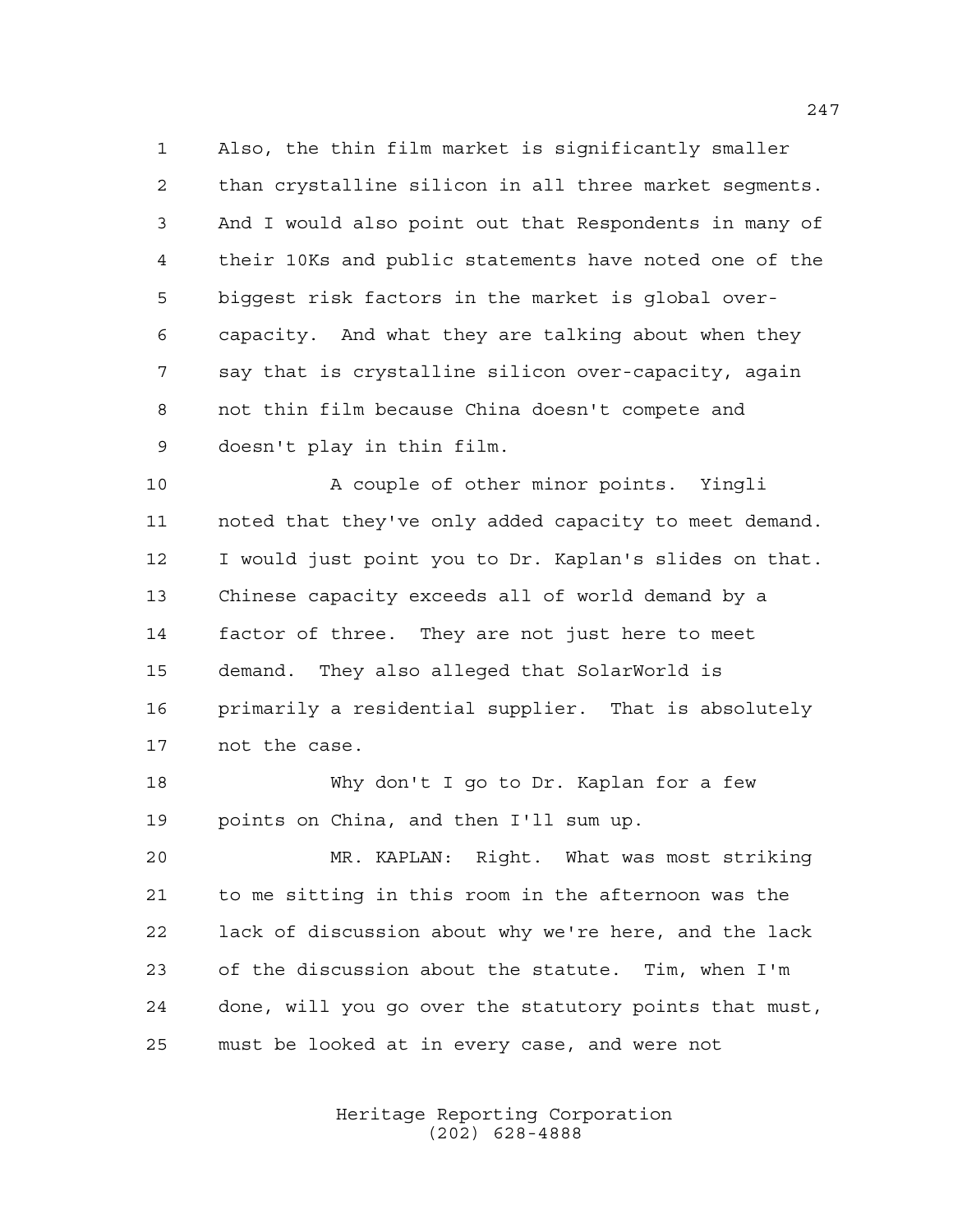discussed?

| 2  | I want to go over pretty much in 15 pages of           |
|----|--------------------------------------------------------|
| 3  | unrebutted points that I made about the causes of this |
| 4  | problem. You had 15 representatives from China and     |
| 5  | their attorneys, 8 or 9 people from China, and they    |
| 6  | looked at each other and said, we'll answer in the     |
| 7  | post-hearing brief to see if we're export oriented.    |
| 8  | I mean, I was stunned. This is an industry             |
| 9  | that at the highest levels of the government in the    |
| 10 | most important economic documents produced in China,   |
| 11 | their five-year plan, point at this industry, call     |
| 12 | this industry out, and says they're going to dominate  |
| 13 | this industry. Then they proceed with tens of          |
| 14 | billions of dollars of subsidies to support this       |
| 15 | industry.                                              |
| 16 | They build massive capacity, outstripping              |
| 17 | world demand, to supply this industry, and then they   |
| 18 | export the vast overwhelming majority to markets       |
| 19 | outside of China. I didn't hear anything about that    |
| 20 | in the afternoon. I heard that, you know, maybe you    |
| 21 | could put a thin cell on a roof somewhere.             |
| 22 | The main issue has not been discussed, and             |
| 23 | it has been unrebutted. And I think that at least in   |
| 24 | terms of what has driven this market, in the world     |

market, the Commission and the staff should take note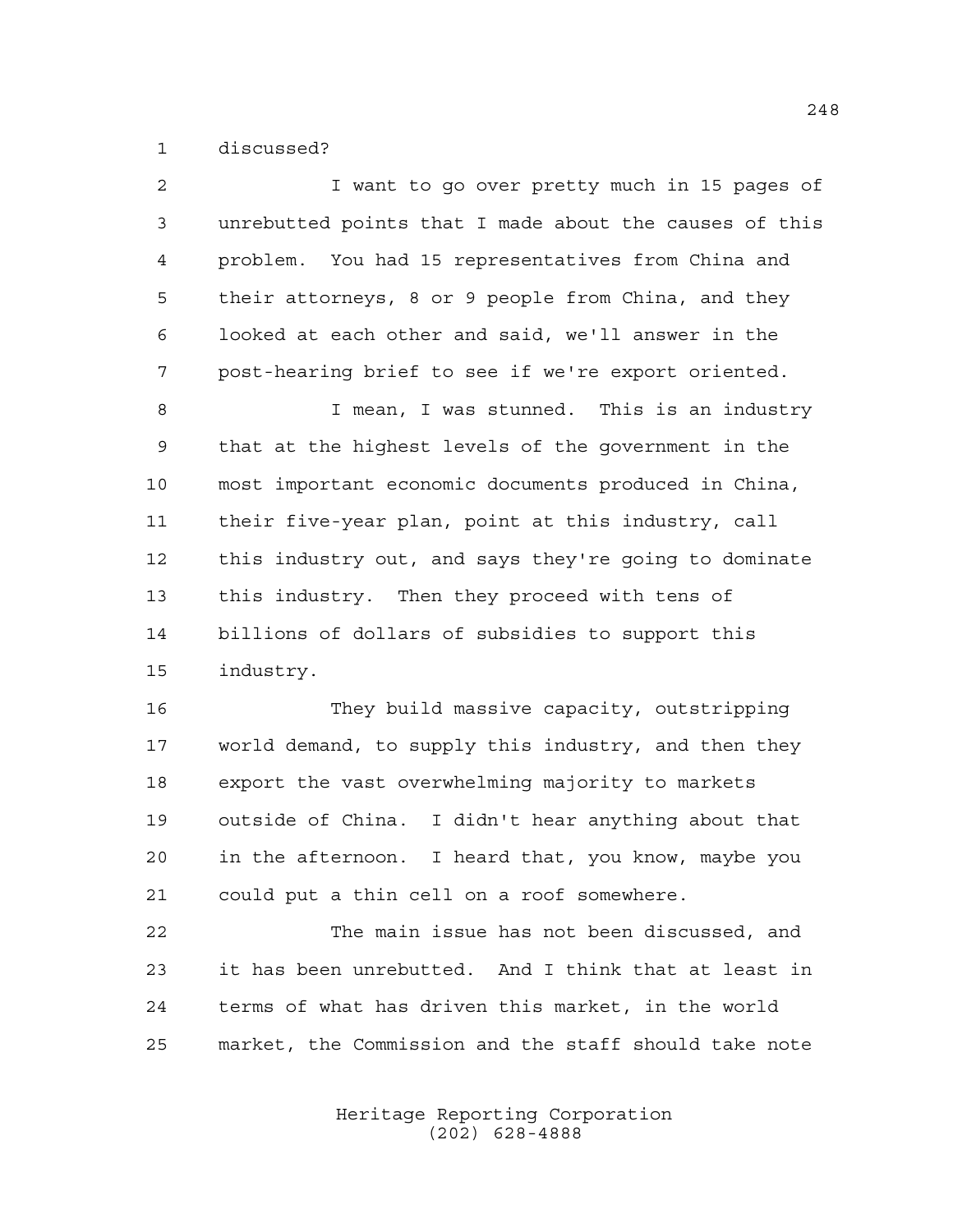to as best build up this record to allow the

 Commission to see where this capacity came from, why it's there, how it was subsidized, and what it caused in world markets. Thank you.

 MR. BRIGHTBILL: And I'll just echo Dr. Kaplan's points. It is remarkable what you didn't hear at all this afternoon, and that is what you are required to consider: volume, price, and impact of Chinese imports. The volume of imports is overwhelming. Those import levels from China are nothing less than an attempt to take over the market. You have seen the data. China's market share, up from 8 percent to 45 percent, even more than 50 percent in the most recent month.

 With regard to export orientation, too, let me just give you Suntech Power's form 20(f), page 15. "In 2010, we sold 94.7 percent of our products to customers outside of China." This industry is very export-oriented. China is only able to move this import volume because it has completely undercut the market in terms of price. The results you're compiling will show massive Chinese underselling, prices falling 40 to 50 percent in the last 12 months. Also, we have material injury to the U.S. industry. You have the evidence of seven crystalline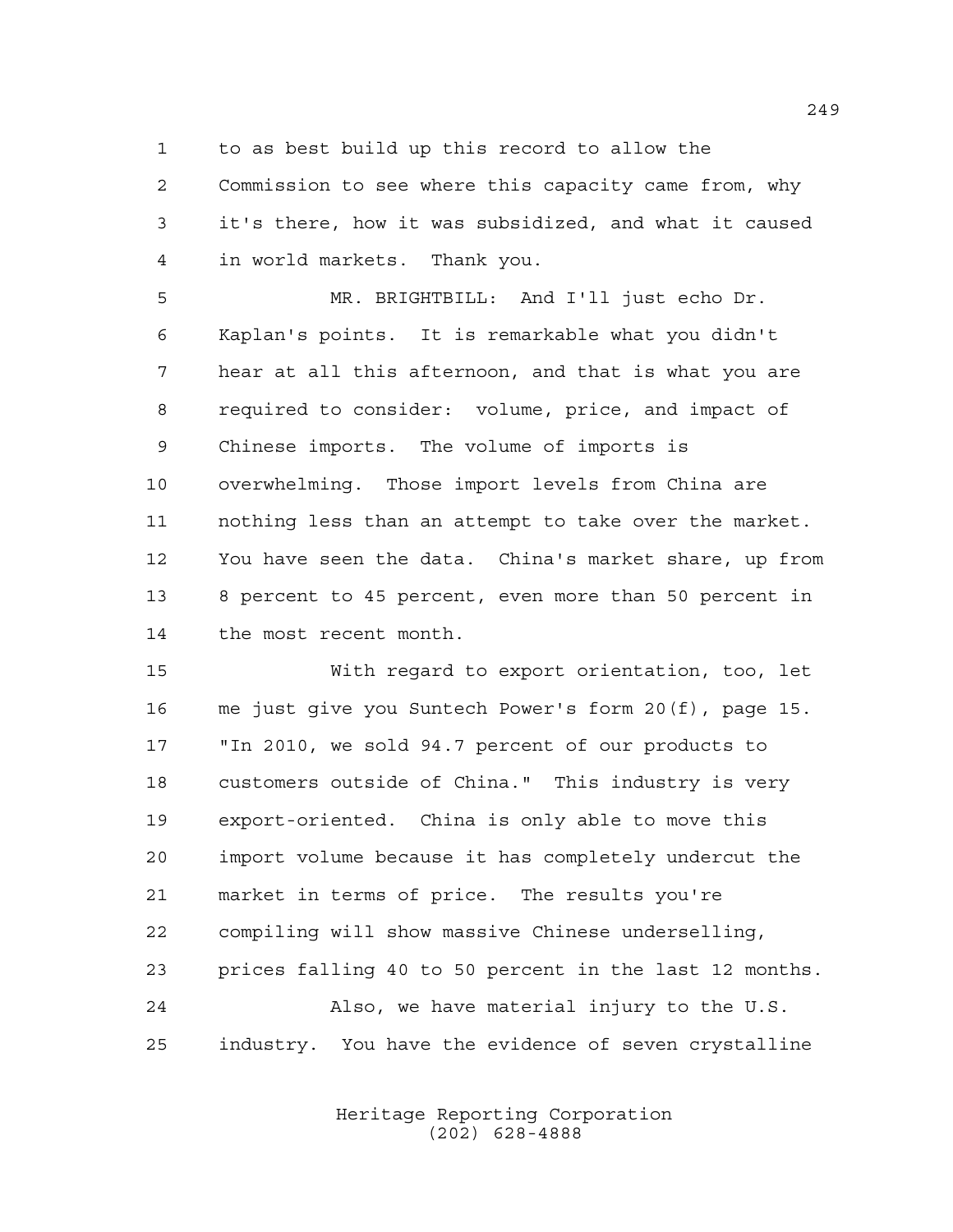silicon producers who have been forced to shut down or lay off more than 1,700 workers. Your investigation will show even more harm than that.

 Against this wealth of evidence, we heard a lot of arguments about alternative causes, some of them conflicting, but nothing from the other side that begins to explain why this harm has occurred to the U.S. industry and its workers. This is not an issue of crystalline silicon versus thin film technology. These are two completely different products and technologies.

 It is not an issue of imports from any other country. It's not an issue of cost differences. Polysilicon pricing does not explain what has occurred in this market. It's not an issue of Chinese imports 16 just coming in to meet U.S. demand. And it's not an issue of U.S. Government policies pulling cell and module prices down.

 One thing has pulled cell and module prices down. That's Chinese imports. The bottom line for you as the staff, if the U.S. solar market is so great and so strong, and if demand is growing, if this is the key to our green energy future, then why is the U.S. solar cell and module industry fighting for its very existence?

> Heritage Reporting Corporation (202) 628-4888

##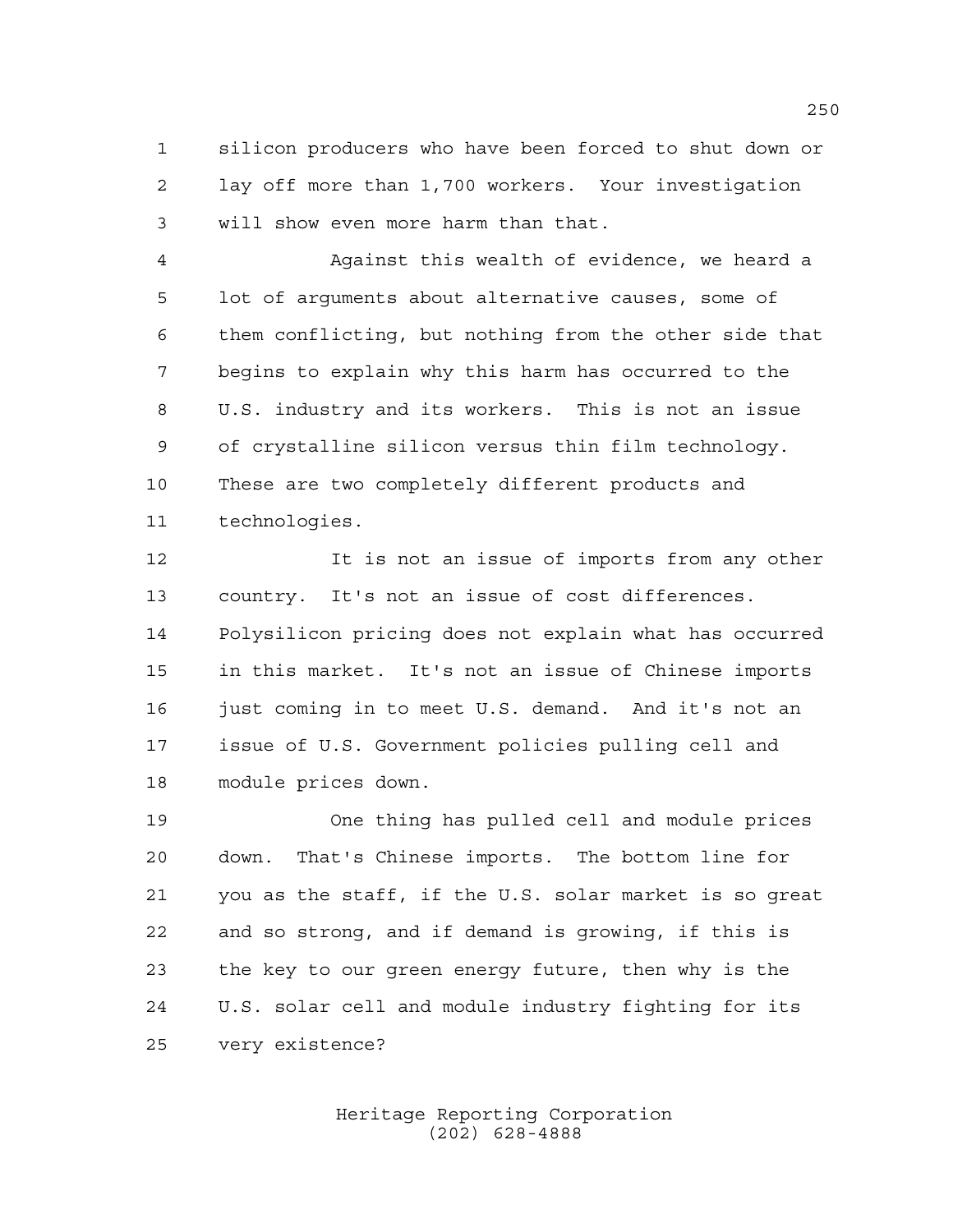Keep this is mind as you weigh the data coming in. There is really only one answer. It is dumped and subsidized Chinese imports. We trust that the Commission and staff, after reviewing the evidence, will clearly understand what has happened in this market and return affirmative determinations. Thank you.

 MS. DeFILIPPO: Thank you, Mr. Brightbill and Dr. Kaplan. We will now have closing statement for Respondent. Mr. Ellis, are you doing the honor? Thank you.

 MR. ELLIS: Thank you. I'd like to offer some closing remarks. I appreciate it has been a long day, and I appreciate the very thorough questioning and the interest you have shown in this case. It has been a tiring, but also very invigorating afternoon.

17 A few major points. First, as we have been discussing, it has been an unprecedented move, what the Petitioner did, and I notice they didn't address that either, when last night, after multiple apparently unsuccessful attempts to clean up the scope of this case, they dramatically changed the scope by announcing that it now includes, in addition to Chinese cells imported into the U.S., also modules assembled from Chinese cells, regardless where the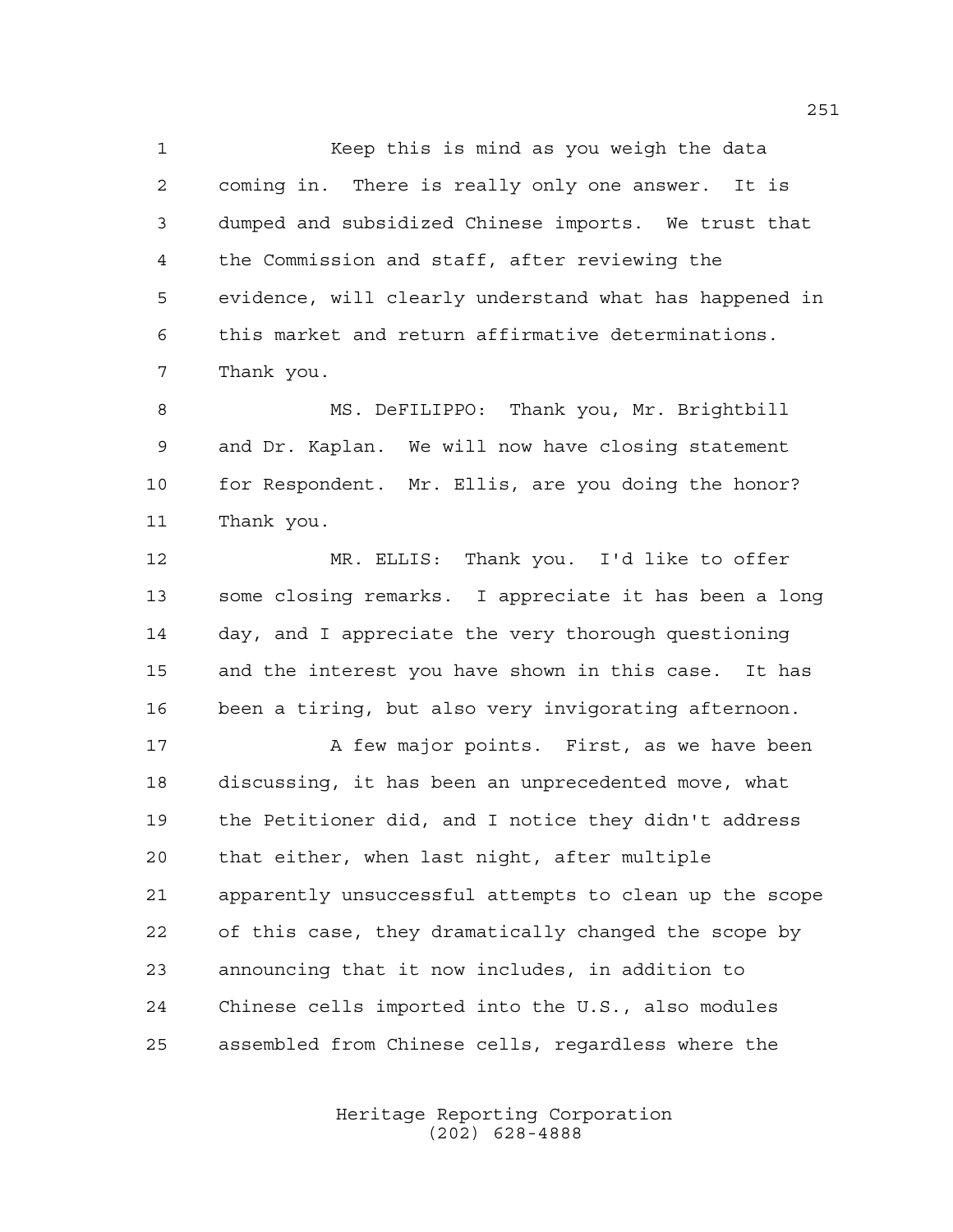assembly occurs, and modules assembled in China from cells, no matter where those cells are produced.

 These are remarkable expansions of the scope of the investigation, and this last minute revision results in significant gaps in the data that you've collected. These are not the sort of minor gaps of information that you often have to work around in preliminary stage investigations. To the contrary, as I said earlier, they're whole segments of the market for which the Commission has woken up this morning to discover you have no data.

 For example, importers of modules made in third countries from Chinese cells, or producers and exporters in third countries of modules assembled from Chinese cells, and Chinese producers of modules from third-country cells. The Petitioners made it impossible for the Commission to do its job. It has made it impossible for the Commission to render a reasonable likelihood determination that can withstand the standard of substantial evidence. The Commission cannot issue an affirmative determination on the basis of the record in this investigation with that gaping absence of data.

 Second, I will talk about subsidies for a moment. Dr. Kaplan's arguments on subsidies are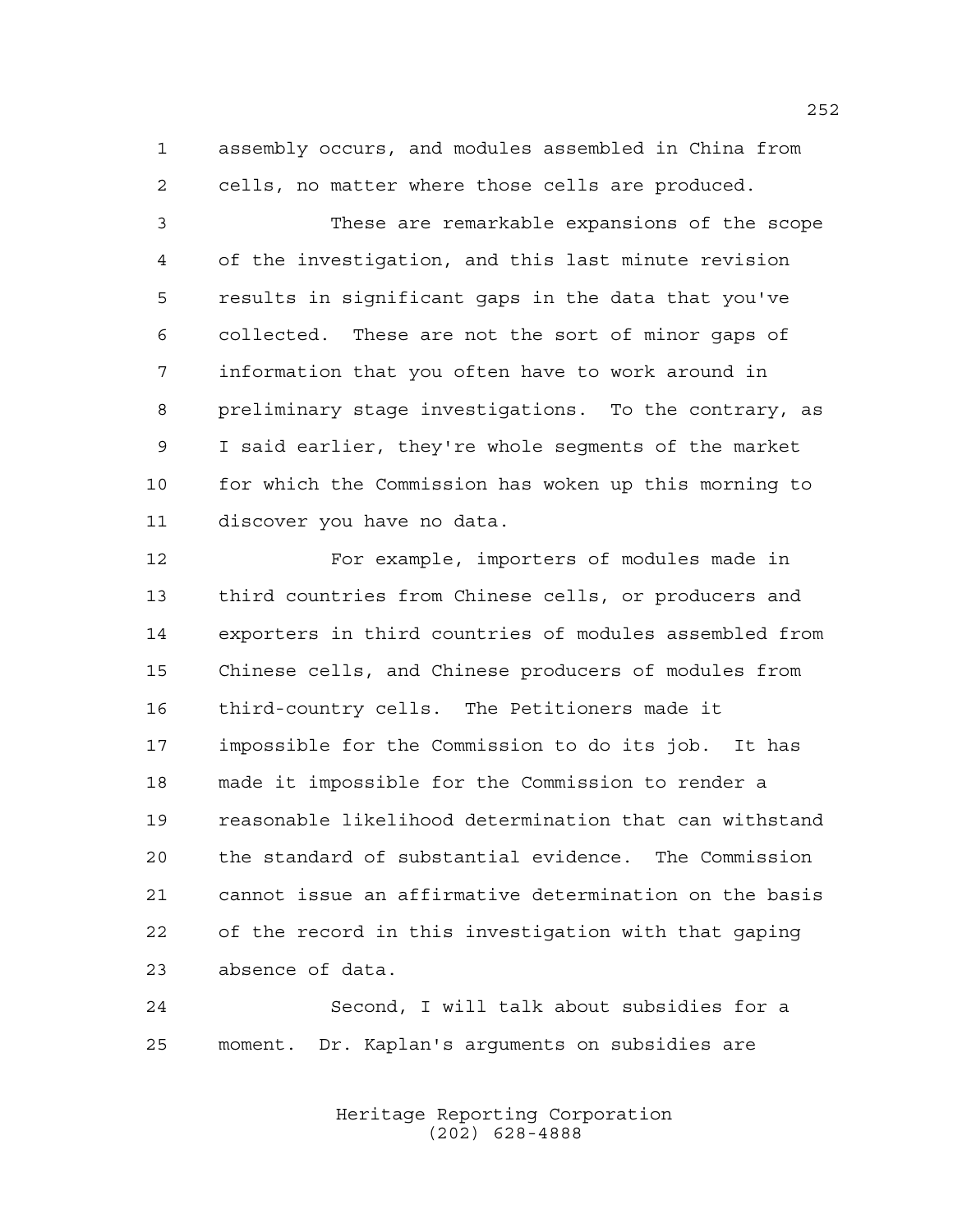inflammatory, but they're off-point. Here we're focusing on injury and causation, and we have talked extensively about those issues. The inflated claims of subsidies will be addressed at the Department of Commerce.

 Third, turning to a couple of points on the merits, as you heard from several witnesses, Petitioners improperly defined a like product, and accordingly the domestic industry in this case. The Commission examines several factors, as you well know, to determine whether or not various products comprise a single like product. Our witnesses have explained that silicon and thin film technology compete head to head in all three segments of the market, that is, large utility, commercial rooftop, and residential rooftop. Whether or not they are perfectly substitutable in all situations, that is not the well-established standard that the Commission applies.

 Silicon and thin film products share similar characteristics in end uses. They're interchangeable. They're sold through similar channels. They're perceived similarly by customers and producers, and they compete with each other head to head on price. They are therefore by application of your tests undoubtedly like products.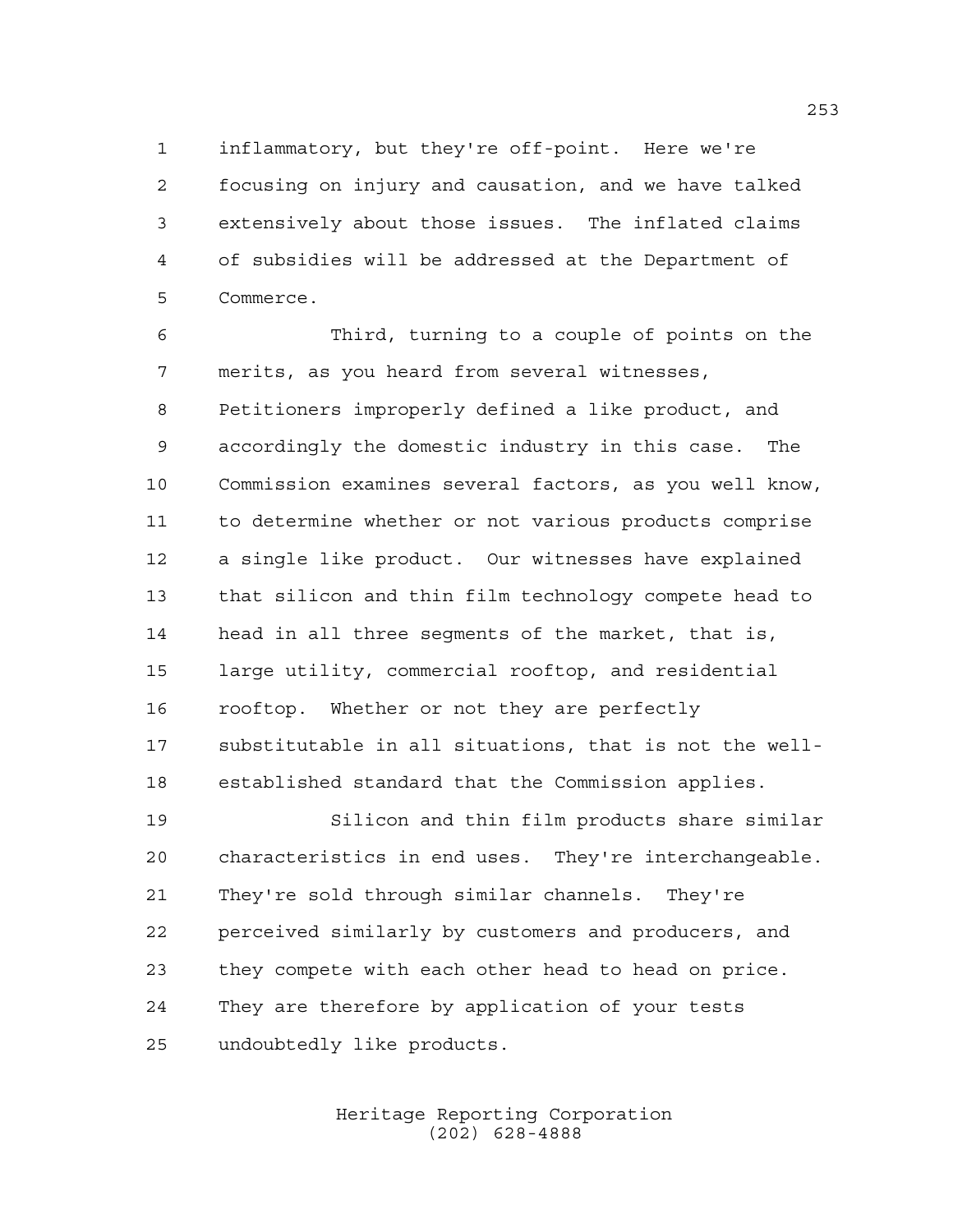Third, I would like to recap -- actually, it's fourth. I'd like to recap a few of the critical conditions of competition that our witnesses have discussed with you today. Importantly, demand in this industry is driven by government incentive programs, both in the U.S. and abroad. In the U.S., federal and state governments have made a concerted effort to expand the use of solar energy and to reduce the generation cost of solar power to achieve that goal. Europe has done likewise and over a long time period, with the result that it has a much larger market for solar energy than the U.S.

 Another important condition of competition to keep in mind is that demand for solar power and demand for solar modules are highly price elastic. What this means is that an increase in solar module prices such as would occur with the imposition of duties sought by Petitioner would inflate the price of solar electricity because the price of modules is a large share of the price of the electricity itself.

 The result is that demand for solar electricity, and accordingly demand for the modules, will decline sharply.

 Fifth, turning to the topics of injury and causation. You have heard that there is no plausible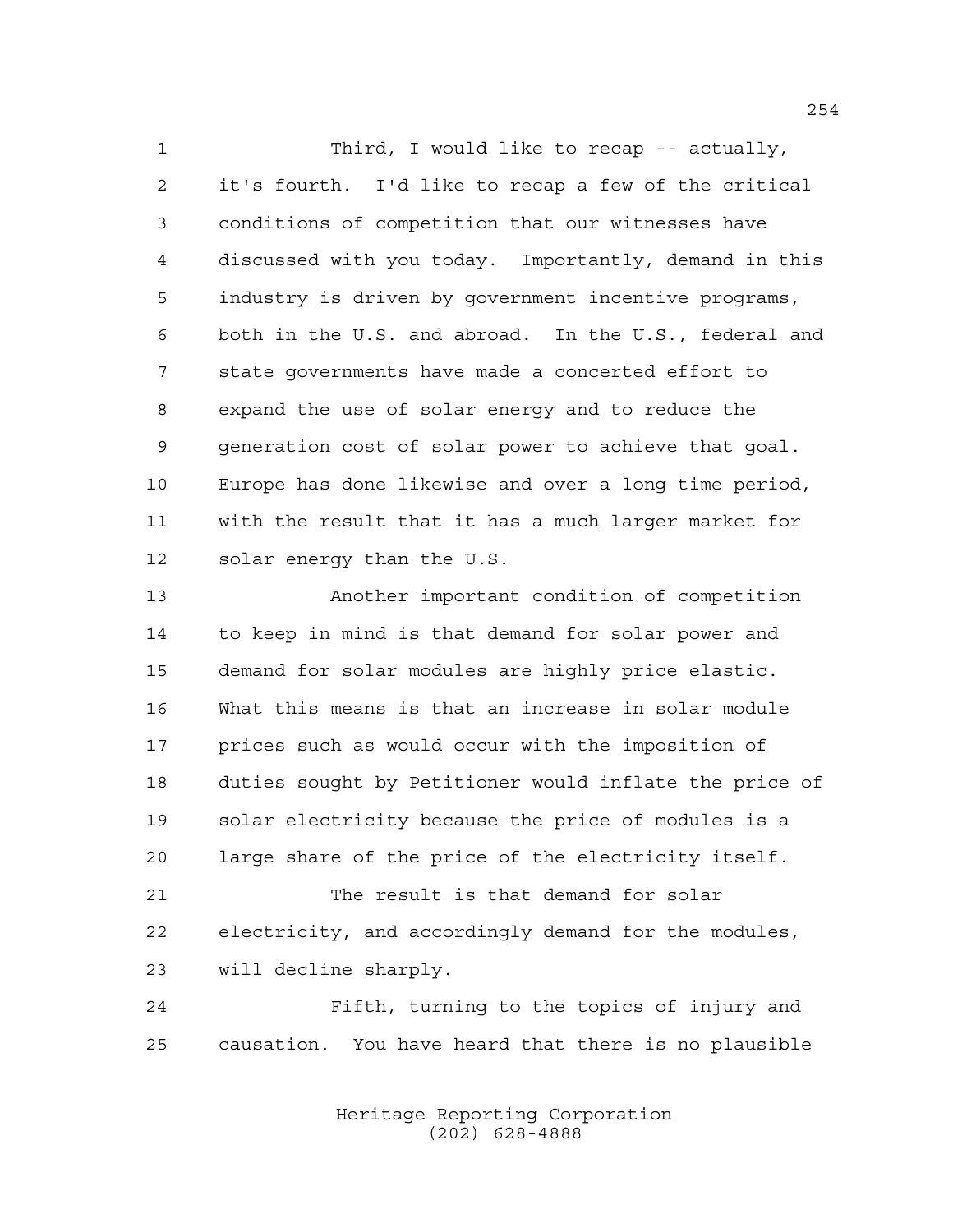injury argument based on the volume of imports of this case. Petitioner has publicly stated that its U.S. volume increased in 2008, declined with the recession in 2009, but then skyrocketed in 2010 and the first half of 2011, in line with the explosive growth of solar powered demand. That's Petitioner's own statements we've heard. This is not the trend of an industry that the Commission considers suffering from volume-based injury.

 On the price issues, we'll have to address those in our post-hearing brief.

 Indeed, despite what the Petitioner has told you, the demand for solar modules in the U.S. has grown substantially over the 2008 to 2011 period, as a result of the declining installed cost of solar power permitted by the combined impact of lower polysilicon prices and the government incentives that we've talked about today.

 And in its public statements during the POI, SolarWorld has made clear that it has been very successful financially. Up until the very end of the POI, that is, the second half of 2011, Petitioner was making public announcements of its success, and we have quoted them already. We have seen some of them. On the issue of price, while SolarWorld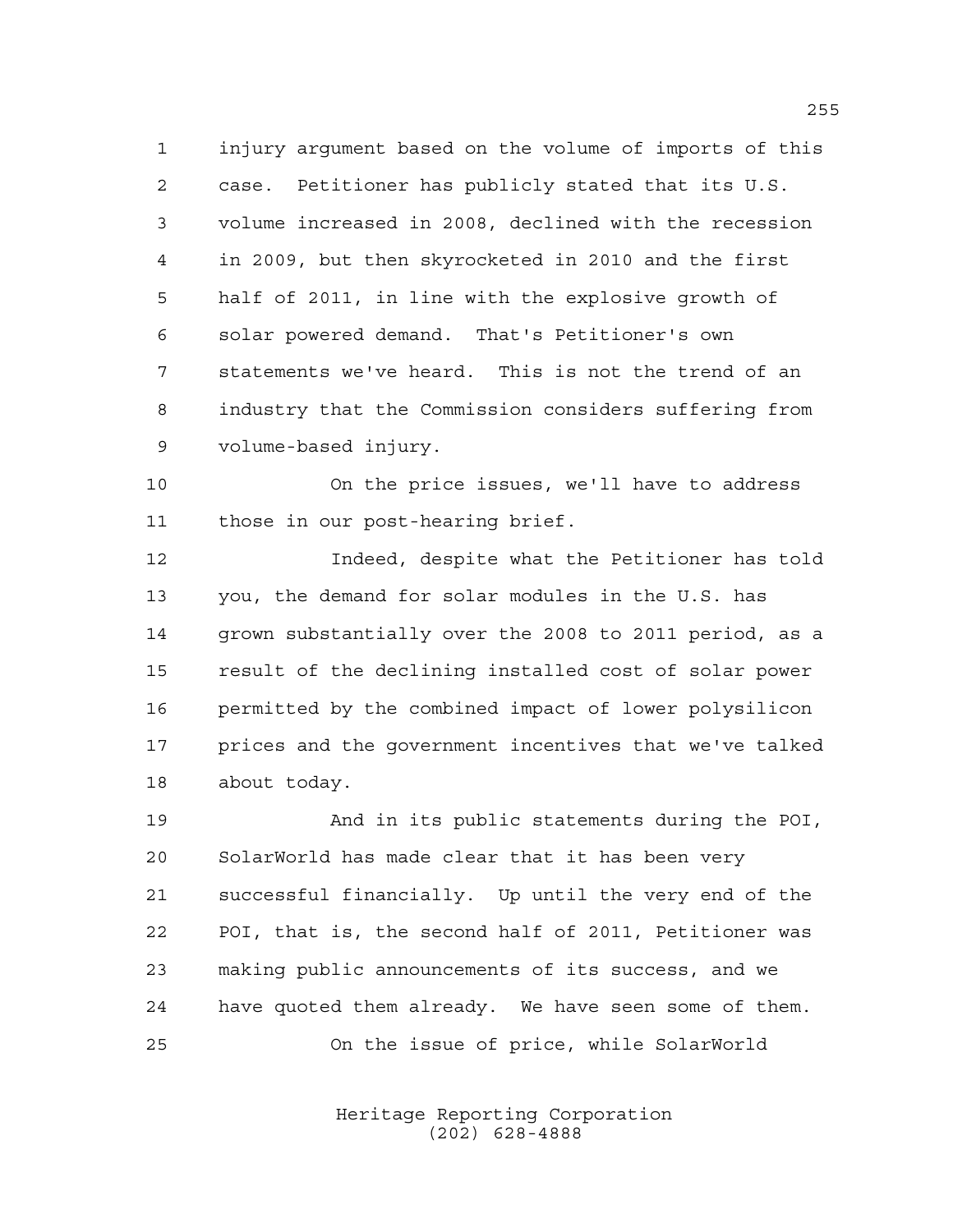complains about a 30 percent reduction in module prices during the past year, there are several important factors unrelated to imports from China that help explain this decline. Most important, of course, is the price of polysilicon, which is the key raw material.

 Could we put up that slide again, please? There is a slide that shows that one. As you can see, the polysilicon prices have declined since 2009, and the prices of wafers and cells have followed suit. There is a clear cause and effect here going on. This is consistent with the history of a wide range of semiconductor-type products involving inputs such as silicon.

 As shown during Dr. Button's testimony, the price of voltaic modules has been declining progressively over many years. The short-term increase during 2004 to 2008, the graph we also saw, was directly tied to a temporary shortage in polysilicon. The decline in module prices thereafter simply continued the long-term trend going all the way back to the mid 1980s, driven by decline in polysilicon prices, thin film competition, and regulatory pressure.

Finally, on the issue of threat, as you have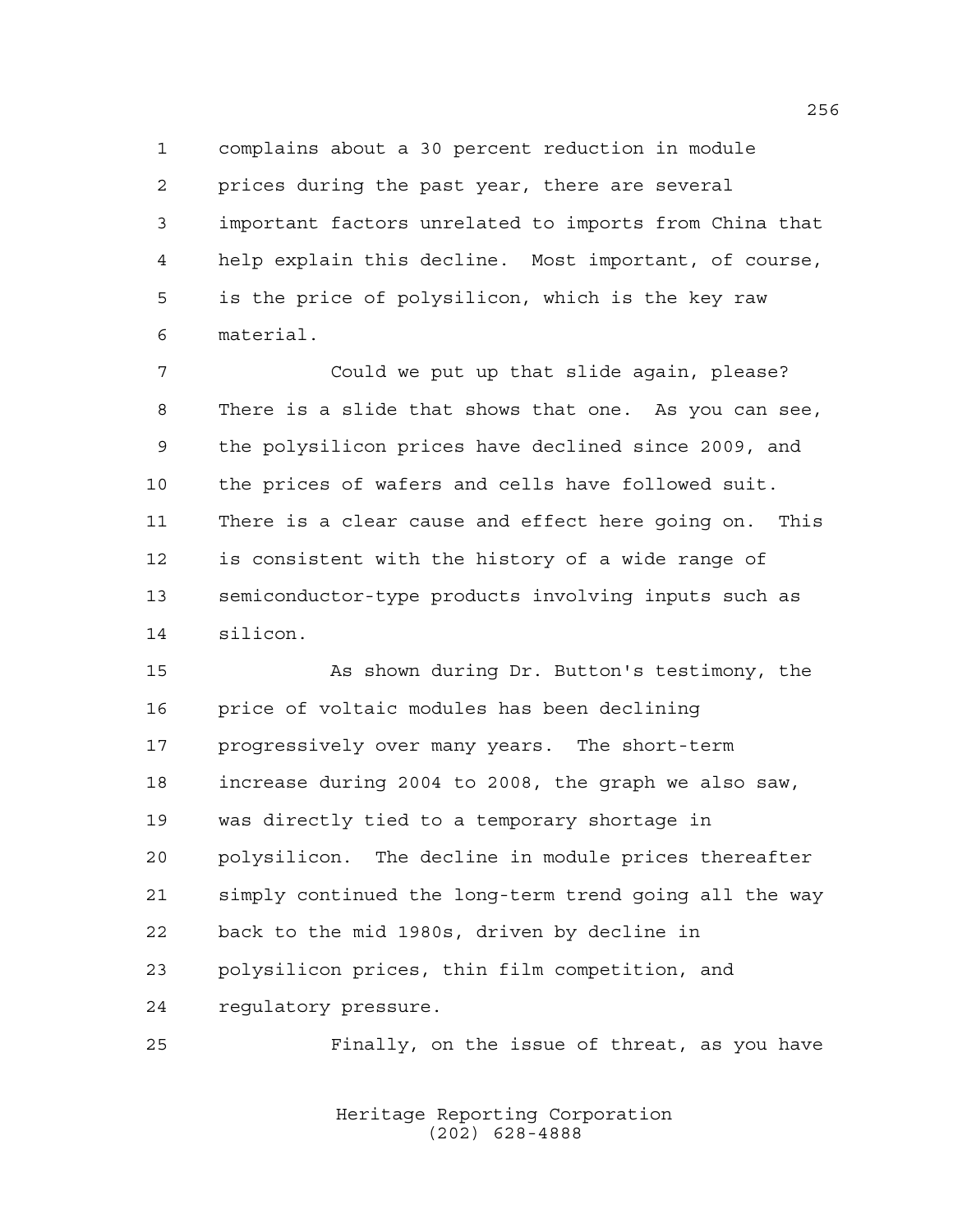heard, there have been new investments continuing to come online in the U.S., such as by General Electric and First Solar, demonstrating confidence in the future of U.S. solar manufacturing. These investments are made with the full understanding that the price of polysilicon is likely to continue to decline, with inevitable implications for continued decline in the prices of the silicon modules.

 Moreover, demand in emerging markets, and most notably China itself, as we heard this afternoon, is accelerating significantly. The Chinese producers are poised to supply such growing demand.

 In sum, there are two reasons that the Commission must issue a negative determination and terminate this investigation. First, because of the severe evidentiary inadequacies caused by the unprecedented effort to expand the scope late in the proceeding; and second, because what evidence there is on the record does not support a finding of even a reasonable indication or reasonable likelihood that injury is likely to be caused by the subject imports. Rather, several other factors, most notably the dramatic decline in polysilicon prices, pricing pressure from competing lower cost thin film producers, and incentives generated by government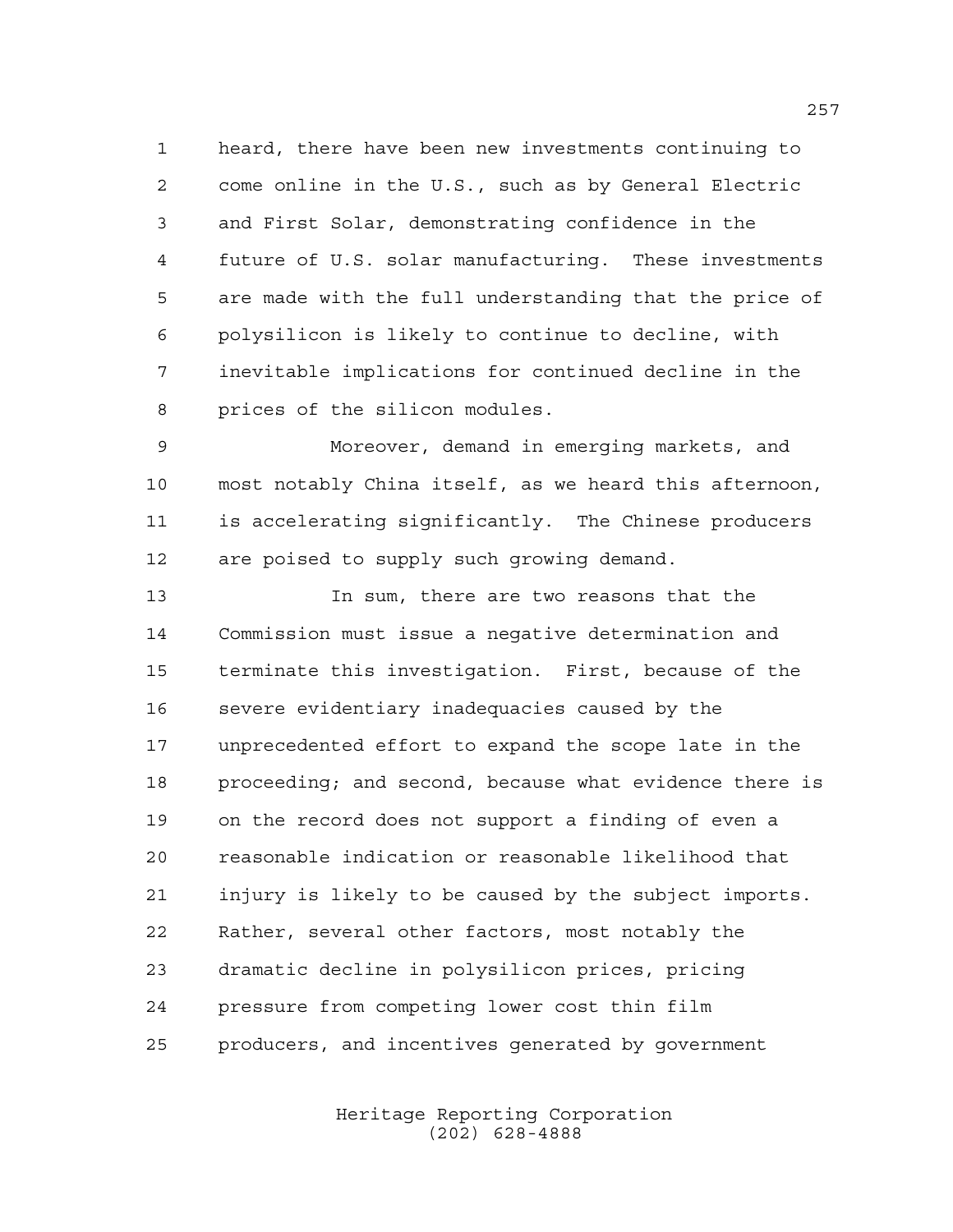regulation of the pricing of energy explain the recent financial trends in the market and their impact on the Petitioner. Thank you.

 MS. DeFILIPPO: Thank you, Mr. Ellis. On behalf of the Commission and the staff, I would like to thank all of the witnesses who came here today, as well as counsel, for helping us gain a better understanding of the product and the conditions of competition in the crystalline silicon photovoltaic cells and modules industry.

 Before concluding, please let me mention a few dates to keep in mind. The deadline for submission of corrections to the transcript and for submission of post-conference briefs is Monday, November 14th. If briefs contain business proprietary information, a public version is due on Tuesday, November 15th.

 The Commission has tentatively scheduled to vote on this investigation for Friday, December 2nd, and it will report is determination to the Secretary of the Department of Commerce on Monday, December 5th. Commissioner opinions will be transmitted to the Department of Commerce on Monday, December 12th. Parties are reminded that the Commission's new e-filing procedures became effective yesterday, on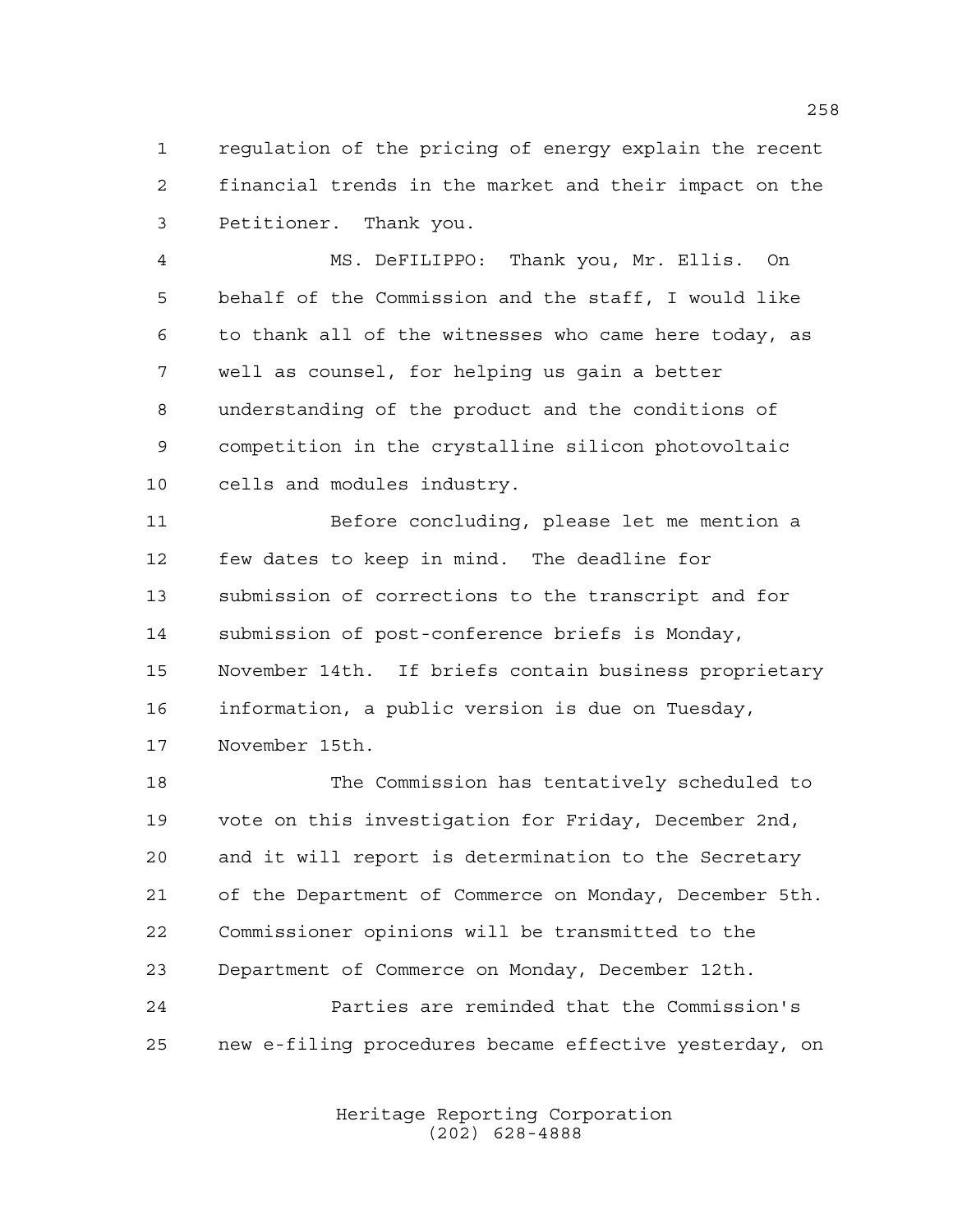| $\mathbf{1}$   | November 7, 2011. Please contact docket services with |
|----------------|-------------------------------------------------------|
| 2              | any questions or concerns on the e-filing procedures. |
| $\mathfrak{Z}$ | With that, I thank you all again for coming,          |
| $\overline{4}$ | and this conference is adjourned.                     |
| 5              | (Whereupon, at 4:06 p.m., the preliminary             |
| 6              | conference in the above-entitled matter was           |
| $\overline{7}$ | concluded.)                                           |
| $\,8\,$        | $\frac{1}{2}$                                         |
| $\mathsf 9$    | $\frac{1}{2}$                                         |
| 10             | $\frac{1}{2}$                                         |
| 11             | $\frac{1}{2}$                                         |
| 12             | $\frac{1}{2}$                                         |
| 13             | $\frac{1}{2}$                                         |
| 14             | $\frac{1}{2}$                                         |
| 15             | $\frac{1}{2}$                                         |
| 16             | $\frac{1}{2}$                                         |
| 17             | $\frac{1}{2}$                                         |
| 18             | $\frac{1}{2}$                                         |
| 19             | $\frac{1}{2}$                                         |
| 20             | //                                                    |
| 21             | $\frac{1}{2}$                                         |
| 22             | $\frac{1}{2}$                                         |
| 23             | $\frac{1}{2}$                                         |
| 24             | $\frac{1}{2}$                                         |
| 25             | $\frac{1}{2}$                                         |